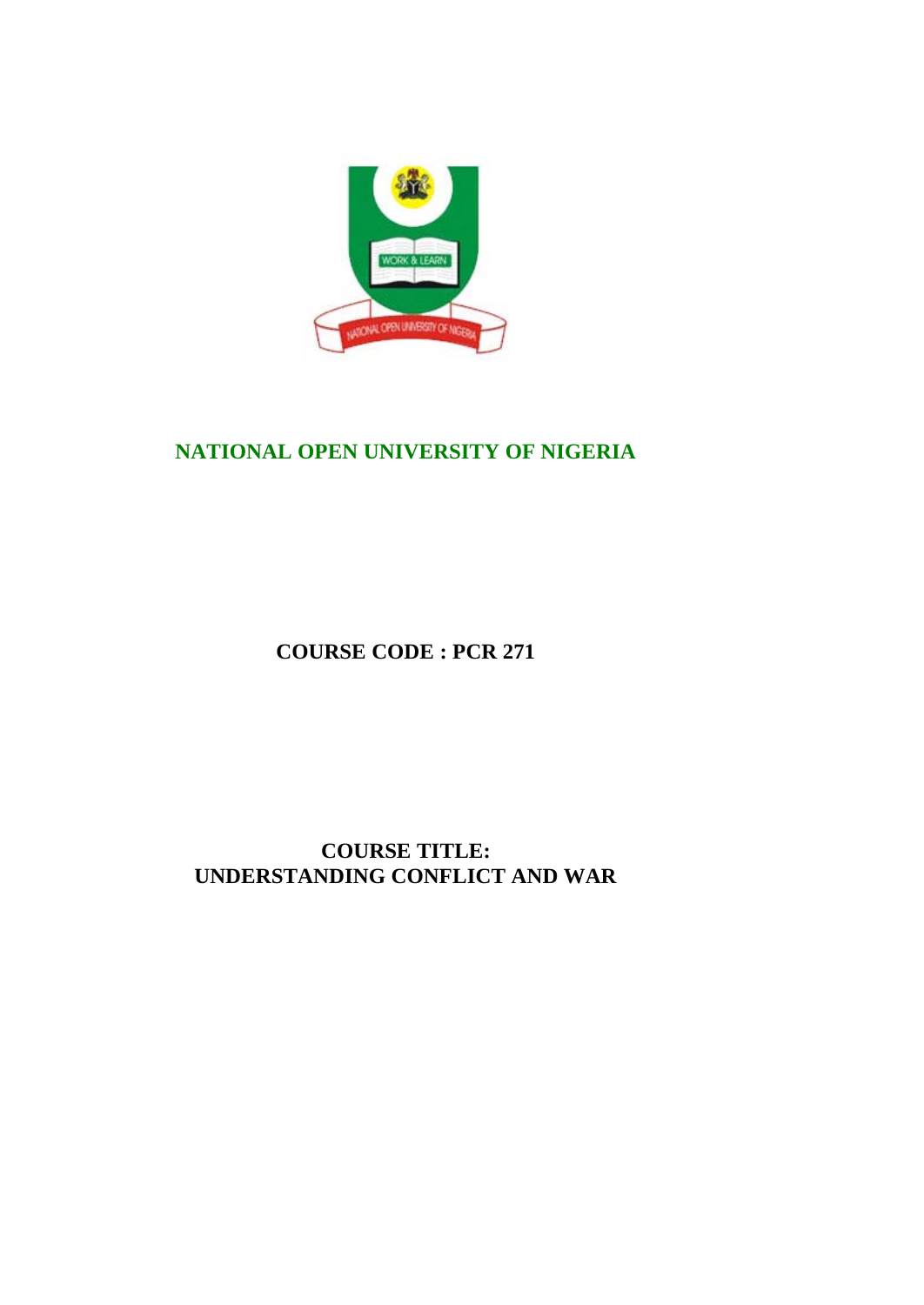**COURSE GUIDE**

# **PCR 271 UNDERSTANDING CONFLICT AND WAR**

| Course Team | Oyedolapo Babatunde Durojaye (Developer/Writer) - NOUN<br>Prof. Remi Anifowose (Editor) - UNILAG |
|-------------|--------------------------------------------------------------------------------------------------|
|             | Prof. Abdul R. Yesufu, (Programme Leader) - NOUN                                                 |
|             | Oyedolapo Babatunde Durojaye (Coordinator) - NOUN                                                |

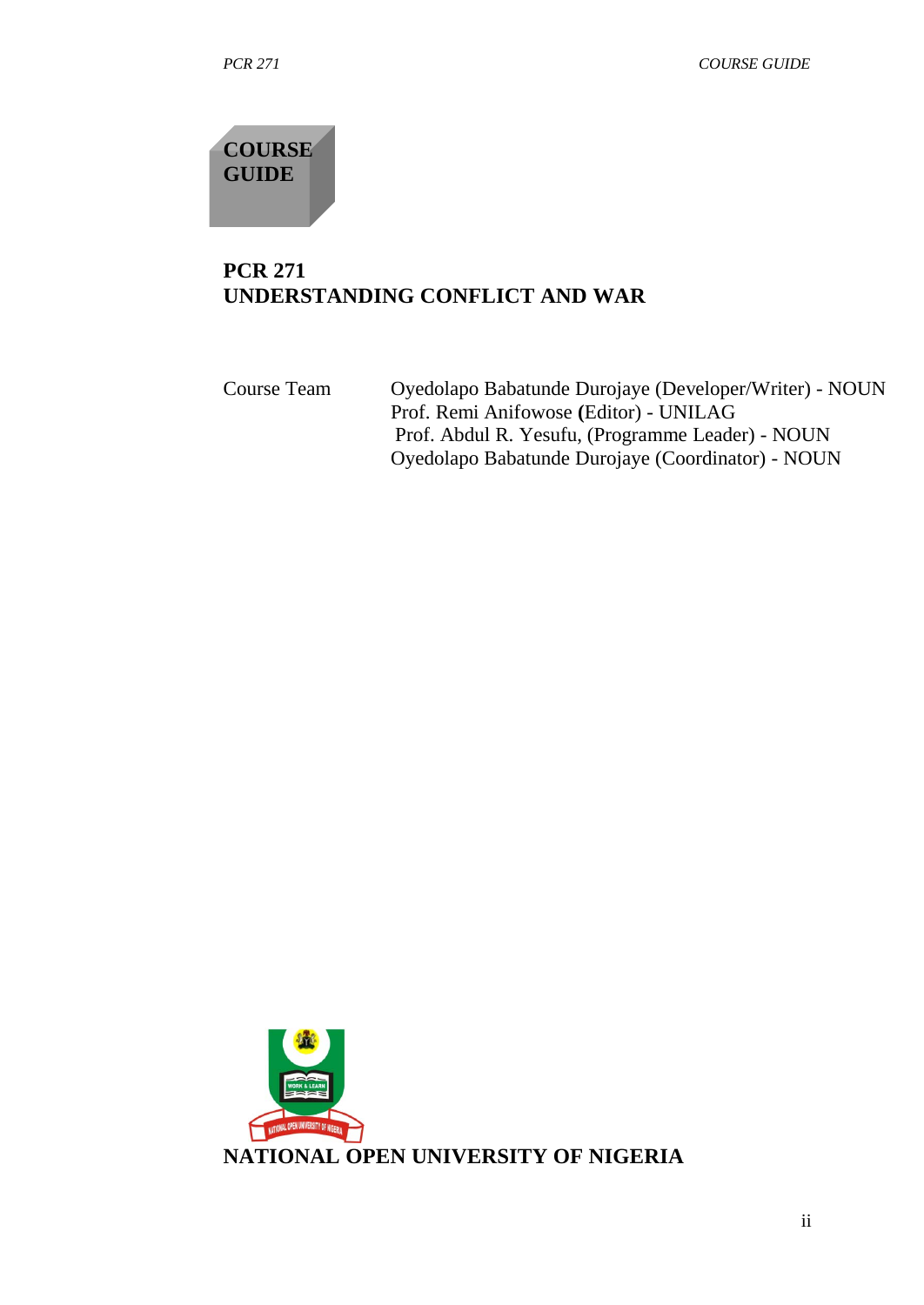National Open University of Nigeria **Headquarters** 14/16 Ahmadu Bello Way Victoria Island Lagos

Abuja Office No. 5 Dar es Salam Street Off Aminu Kano Crescent Wuse II, Abuja Nigeria

e-mail: centralinfo@nou.edu.ng URL: www.nou.edu.ng

Published by: National Open University of Nigeria

First Printed 2010

ISBN: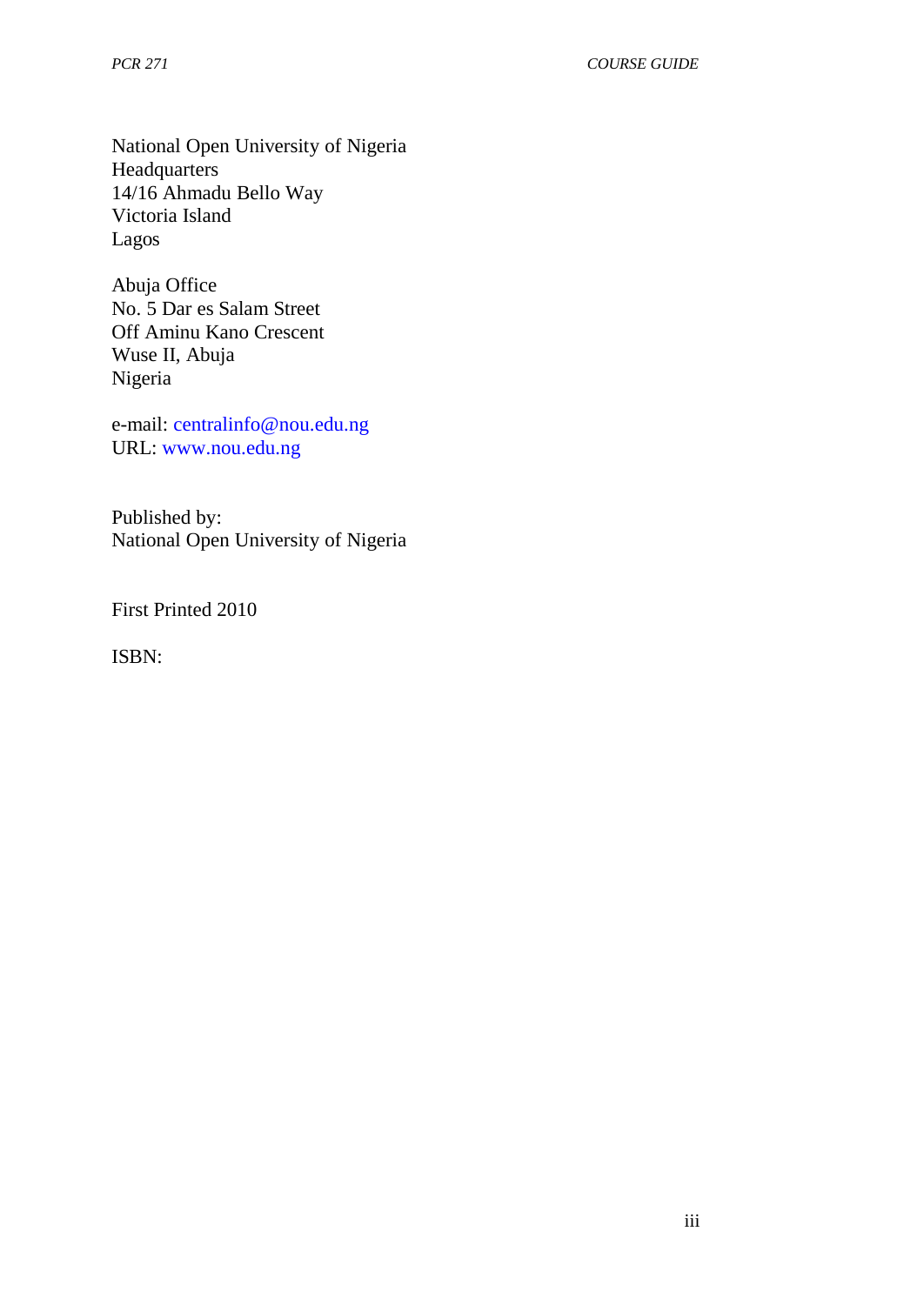# **CONTENTS PAGE**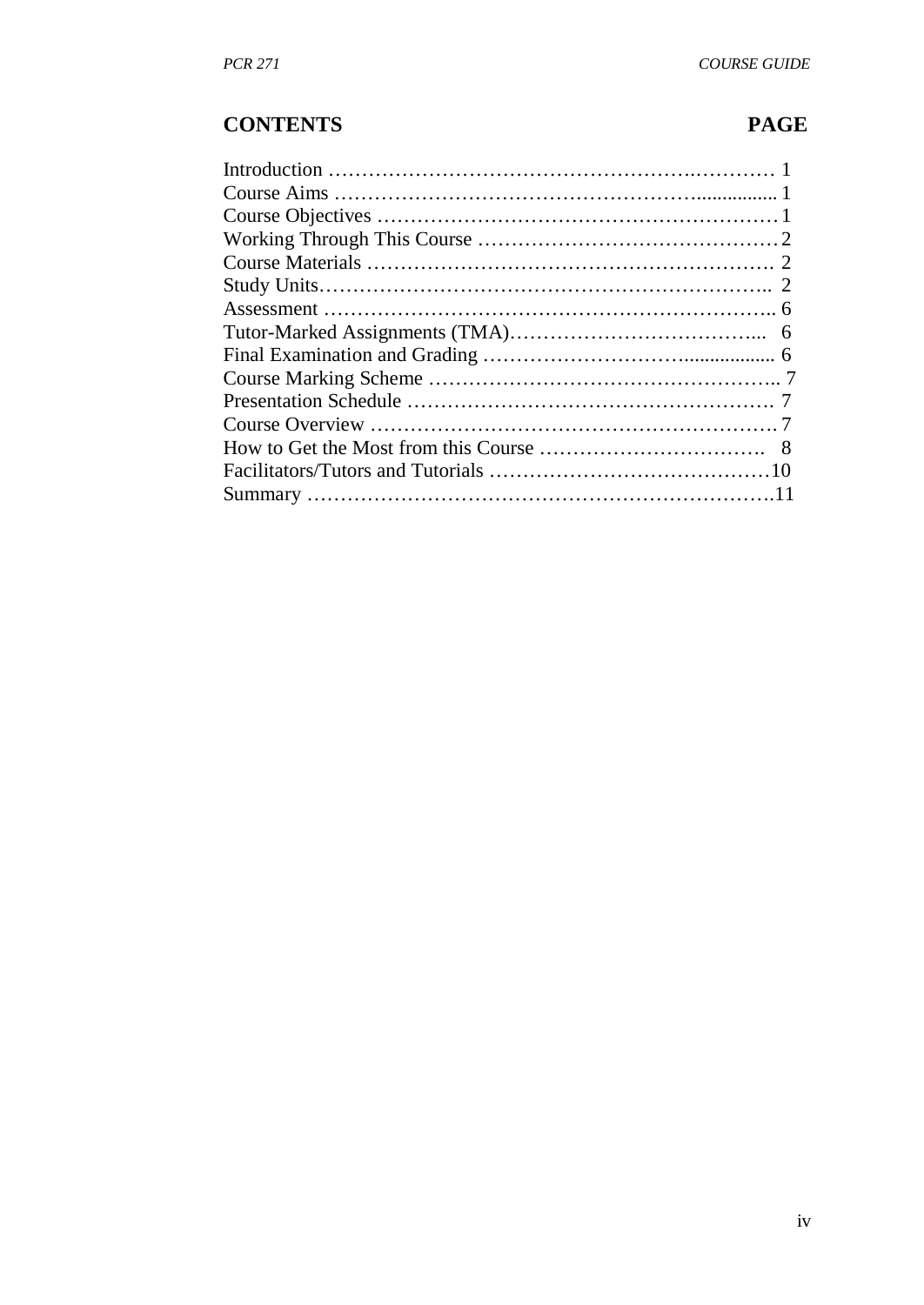## **Introduction**

Welcome to PCR271 UNDERSTANDING CONFLICT AND WAR This course is a three-credit unit course for undergraduate students in the School of Arts and Social Sciences. The materials have been developed with the Nigerian context in view. This Course Guide gives you an overview of the course. It also provides you with information on the organization and requirements of the course.

#### **Course Aims**

The aims are to help you to understand the Meaning/Definition of Conflict, Types of Conflict, Causes/Sources of Conflict, Conflict Theories, Conflict Analysis/Mapping, Definition of War, Causes of War, Types of War, Theories of War, Effects of War, Origin of International Law, International Law and War, Criticisms of International Law, War Crime and War Guilt, United Nations and War, International Humanitarian Law, Prisoners of War and War Victims, Human-Rights, Peaceful and Forceful means of settling dispute/conflict and war, Methods of ameliorating, if not preventing violent conflicts.

These broad aims will be achieved by:

- (i) Introducing you to meaning of Conflict, types, causes theories of as well as conflict analysis/mapping,
- (ii) Broadening your knowledge on the meaning, causes, theories and effect of war.
- (iii) Explaining the stands of international law on war, peaceful and forceful methods of conflict/war settlement.

#### **Course Objectives**

To achieve the aims set out above, PCR271 has overall objectives. (In addition, each unit also has specific objectives. The unit objectives are at the beginning of each unit. I advise that you read them before you start working through the unit. You may want to refer to them during your study of the unit to check your progress).

Here are the wider objectives for the course as a whole. By meeting the objectives, you count yourself as having met the aims of the course. On successful completion of the course, you should be able to:

- a) Define what conflict is,
- b) Explain types and causes/sources of Conflict,
- c) List the attributes conflict theories,
- d) Explain conflict analysis/mapping,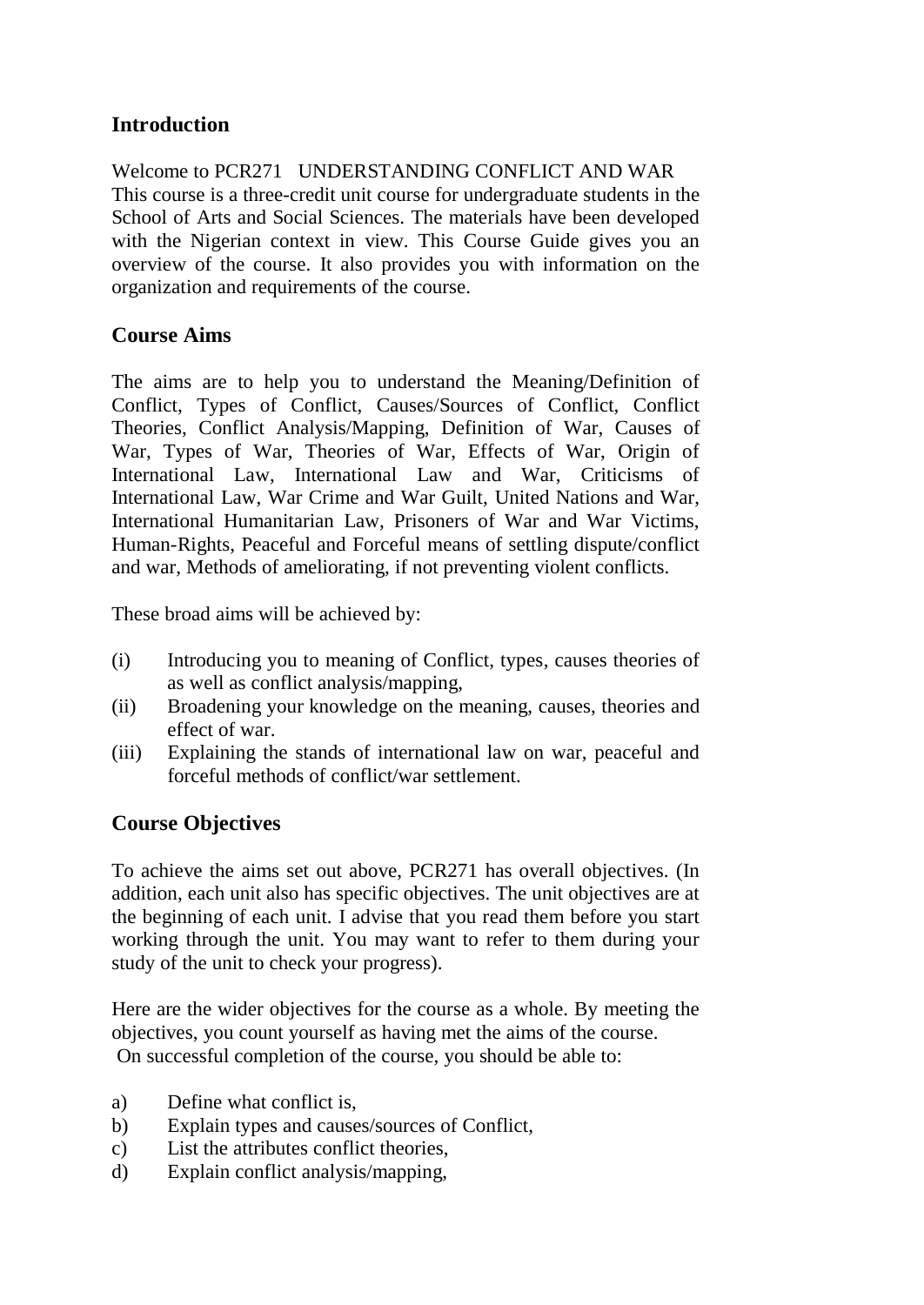- e) Define war, identify causes of war and types of war,
- f) Differentiate between different types of theories of war,
- g) Be able to enumerate consequences of war,
- h) State origin of international law,
- i) Know what the international law says about war,
- j) Highlight criticisms of international law,
- k) Differentiate between various forms of international criminal tribunal,
- l) Discuss shortcomings of international criminal tribunal,
- m) Discuss peaceful means of settling dispute/conflict and war;
- n) Have a broad understanding of forceful means of settling conflict/war.

## **Working through this Course**

To complete the course, you are required to read the study units and other related materials. You will also need to undertake practical exercises for which you need a pen, a note – book, and other materials that will be listed in this guide. The exercises are to aid you in understanding the concepts being presented. At the end of each unit, you will be required to submit written assignments for assessment purposes. At the end of the course, you will write a final examination.

## **Course Materials**

The major materials you will need for this course are:

- (i) Course guide.
- (ii) Study units.
- (iii) Assignments file.
- (iv) Relevant textbooks including the ones listed under each unit
- (v) As a beginner, you need to read newspapers and interact with other mass media and internet as often as possible.

#### **Study Units**

There are 20 units (of four modules) in this course. They are listed below:

#### **Module 1 Understanding Conflict**

- Unit 1 Definition Causes and Types of Conflict
- Unit 2 Conflict Theories (Sociological Perspective)
- Unit 3 Conflict Theories (Psychological Perspective)
- Unit 4 Dynamics of Conflict
- Unit 5 Conflict Analysis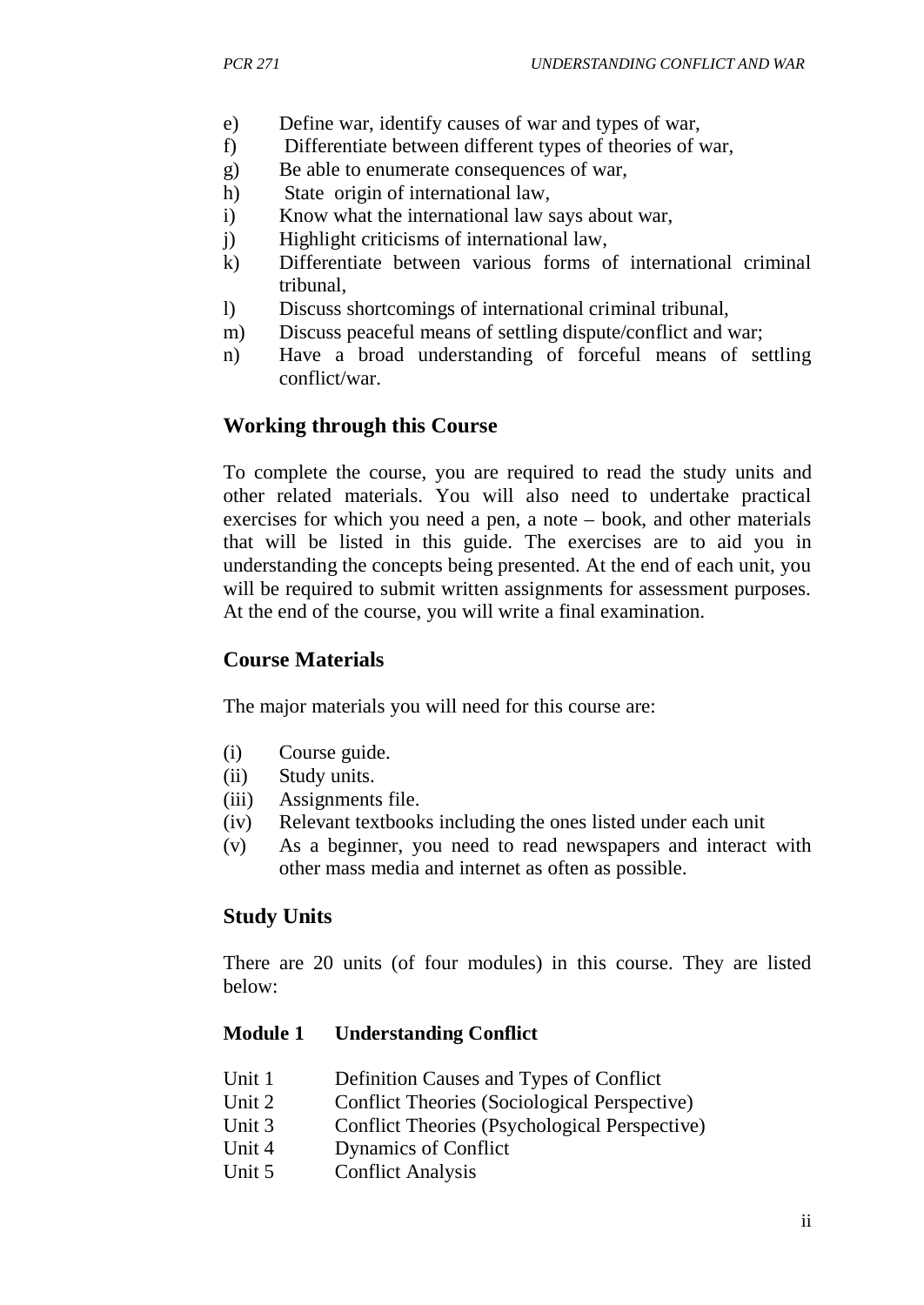#### **Module 2 Understanding War**

| Unit 1 | Meaning/Definition of War, Causes of War, War and State |
|--------|---------------------------------------------------------|
|        | of Hostility                                            |

- Unit 2 Theories of War
- Unit 3 Theories of Just War
- Unit 4 Wars in Traditional African Society
- Unit 5 Appraisal of Contemporary and Traditional African War making and Conflict Resolution

#### **Module 3 International Law War and Conflict**

| Unit 1 | Origin and Nature of Law of Nations |  |
|--------|-------------------------------------|--|
|--------|-------------------------------------|--|

- Unit 2 Criticisms about Why International Law Should be Regarded as Law
- Unit 3 International Humanitarian Law and War Crimes
- Unit 4 The International Criminal Tribunal/Court
- Unit 5 The Impact of Conflict / War and Post-Conflict Reconstruction and Peacebuilding

#### **Module 4 The Settlement of Disputes**

- Unit 1 The Peaceful or Amicable Settlement of Disputes in International Law I
- Unit 2 The Peaceful or Amicable Settlement of Dispute in International Law II
- Unit 3 The Coercive or Forcible Means of Dispute Resolution/Settlement in International Law
- Unit 4 The Coercive or Forcible Means of Dispute Resolution
- Unit 5 The Coercive or Forcible Means of Dispute Resolution (Intervention)

#### **Textbooks and References**

Certain books have been recommended in the course. You may wish to purchase them for further reading.

Burton. John (1990). *Conflict: Resolution and Prevention,* London: Macmillan.

Cohen, Percy S. (1968). *Modern Social Theory*. London: Heinemann.

Coser, Lewis; *The Functions of Social Conflict*. New York: Free Press.

Gurr, Ted R. (1970). *Why Men Rebel*. Princeton University Press.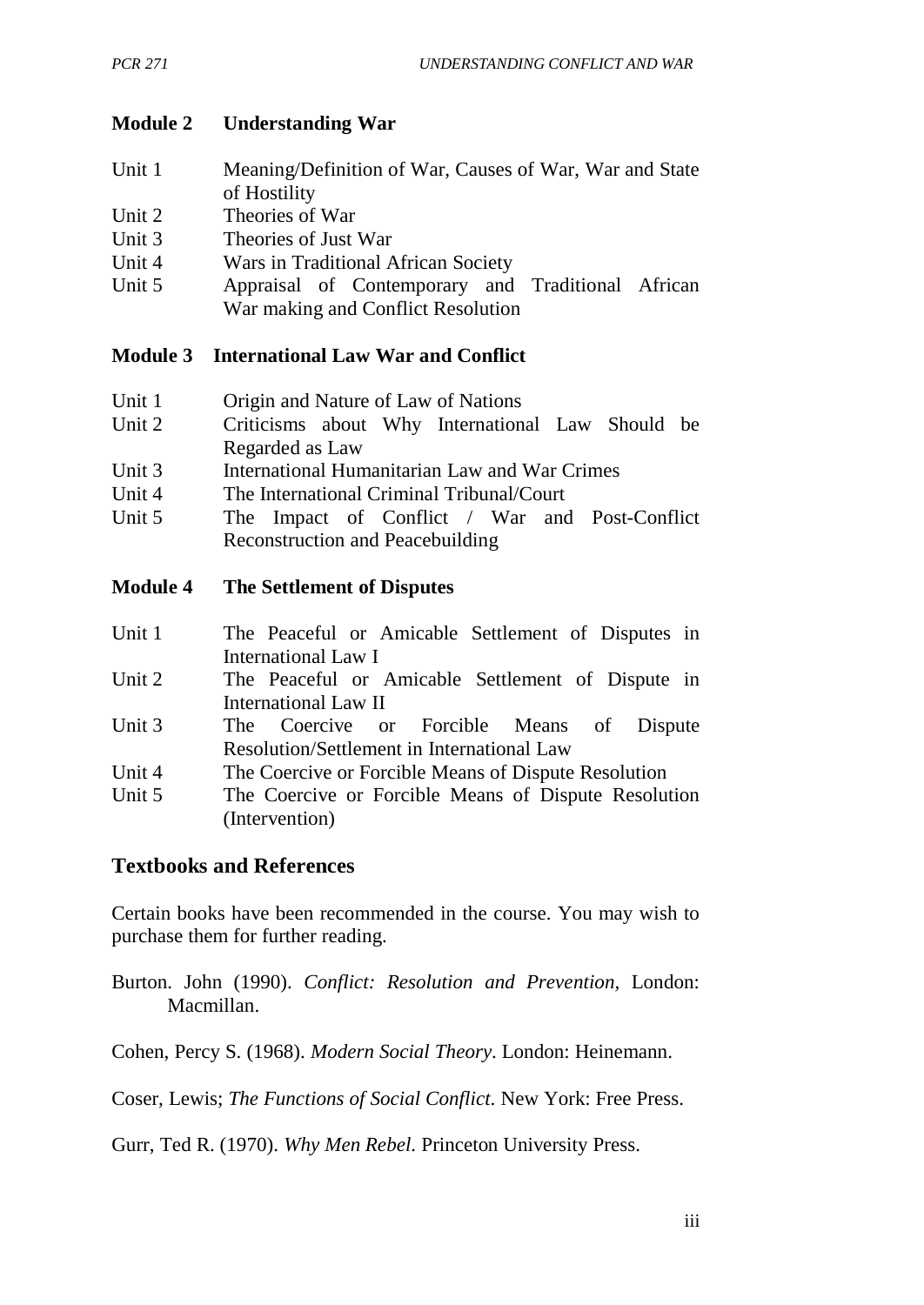Yates, A. (1962). *Frustration and Conflict*. London: Methuen.

- Akehurst M. (1982). *A Modern Introduction to International Law.* (2<sup>nd</sup> ed.)London: George Allen and Unwin Ltd.
- Bowett, D. W. (1958). *Self-defence in International Law.* Manchester University Press.
- Casses, A. (1968). *International Law in a Divided World.* Oxford: Clarendon Press.
- Glahn, G. V. (1976). *Law Among Nations: An Introduction to Public International Law.* (3<sup>rd</sup> ed.) New York: Macmillan Publishing Co.Inc.
- Lloyd, D. (1987). *The Idea of Law*. London Penguin Books.
- Abu-Lughod, I. (1970) (ed.) *The Arab-Israel Confrontation of June 1967: Arab Perspective*Evanston, Northwest: University Press.
- Akehurst, M. (1975). (2<sup>nd</sup> ed.) *A Modern Introduction to International Law.* London: Macdonald and Jones.
- Blic, H. (1970). *Sovereignty, Aggression and Neutrality;* Almquist and Wksell Stockholm, the Daq Hammarskjold Foundation.
- Brownlie, I. (1983). *International Law and Use of Force by State.* (ed) Oxford: Oxford Clarendon Press.
- Churchill, R. R. and Lowe, A. V. (1988). *The Law of the Sea;* Manchester: University Press.
- Dixon, Chapter 11: 'The Use of Force', pp. 301 04.
- Kaczorowska, Chapter 16: 'The Use of Force', pp. 432 37.
- Goevel, Jr. J. (1971). *The Struggle for the Falkland Islands: A Study in Legal Diplomatic History*. London: Kennikat Press.
- Henken, L. (1989). *Right V. Might: International Law and the Use of Force.* London: Council on Foreign Relations Press.

Kalshoven, F. (1971). *Belligerent Reprisals.* London, A. W. Sijthoff.

Lloyd, D. (1987). *The Idea of Law.* London: Penguin Books.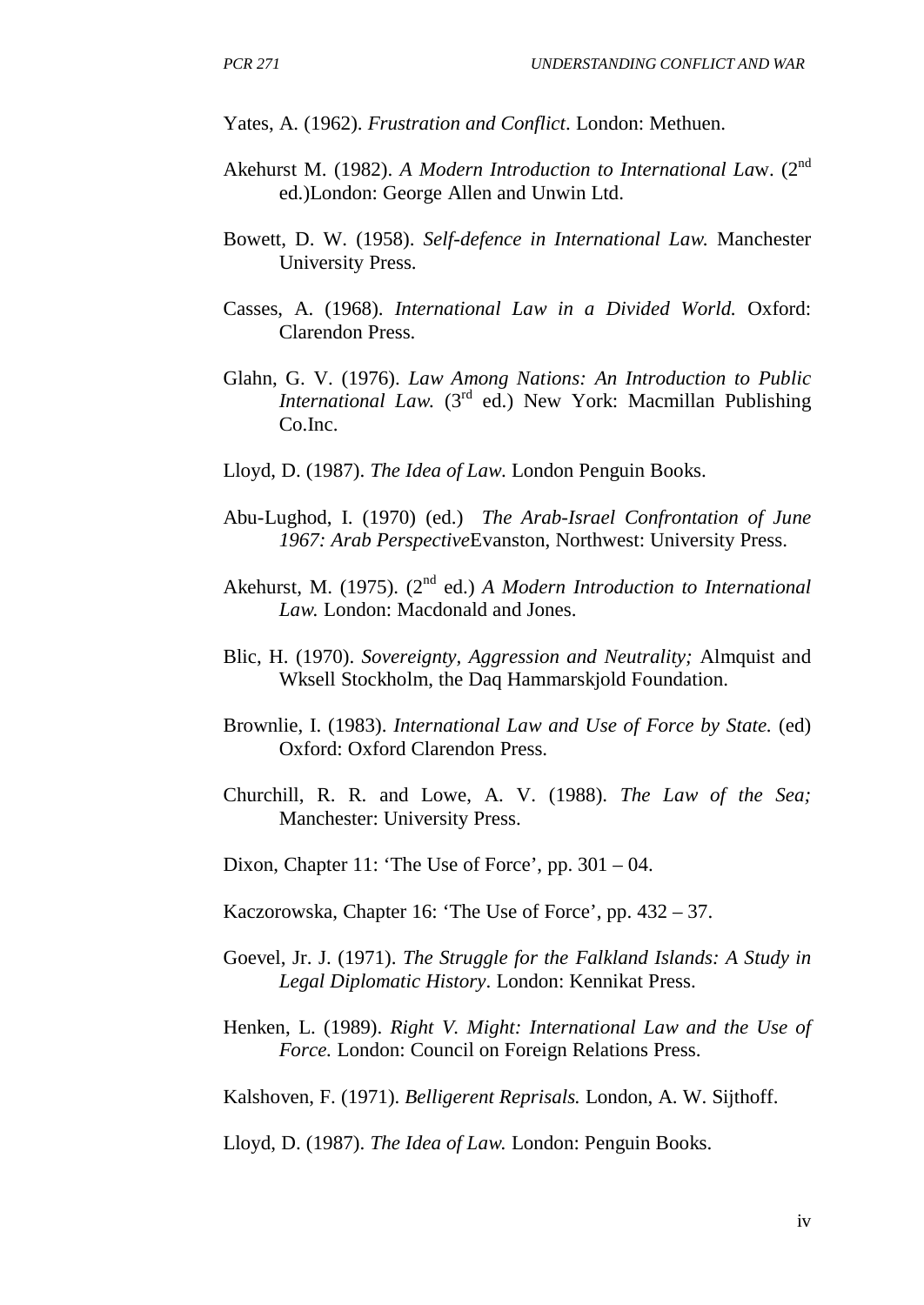Denzin, N. (1989 (a) ). *Interpretive Interactionism.* Newbury Park, C. A. Sage.

\_\_\_\_\_\_\_\_\_(1989 (b) ). *The Research Act: A Theoretical Introduction to Sociological Methods*. Third Edition. Englewood Cliffs, N. J: Prentice-Hall.

- Folger, J. P. (1997). *Working Through Conflict:* Strategies for Relationships. New York.
- Burton, John (1990 (a) ). *Conflict: Human Needs Theory.* London: Macmillan.
- Burton, John (1990 (b) ). *Conflict: Resolution and Prevention.* London: Macmillan.
- Cohen, Percy S. (1968) *Modern Social Theory.* London Heinemann.
- Coser, Lewis; *The Functions of Social Conflict.* New York: Free
- Copson, Raymond (1994). *Africa's War and Prospects for Peace.* London: Sharp.
- Deng, Francis ., and I. William Zatman, eds. (1991) *Conflict Resolution in Africa.* Washington: The Brooking Institution.
- Grundy, Kenneth (1971). *Guerrila Struggle in Africa:* An Analysis and Preview. New York: Grossman.
- Hans Morgeuthau, (1960). *Politics Among Nations:* The Struggle for Power and Peace. New York.
- S. Stadman, "Conflict and Conflict Resolution in Africa: A Conceptual Framework", in D Deng and I Zartman, *Op. Cit* p 369.
- Y. Diallo, (1986), *African Traditions and Humanitarian Law:* Similarities and Differences, ICRC.
- Azar, Edward (1990). *The Management of Protracted Social Conflict: Theory and Cases.* Worcester*:* Dartmouth.
- Burton, John (1990). *Human Needs Theory.* London: Macmillan.
- Fisher, Simon, et al. (2000). *Working With Conflict: Skills and Strategies for Action.* London: Zed.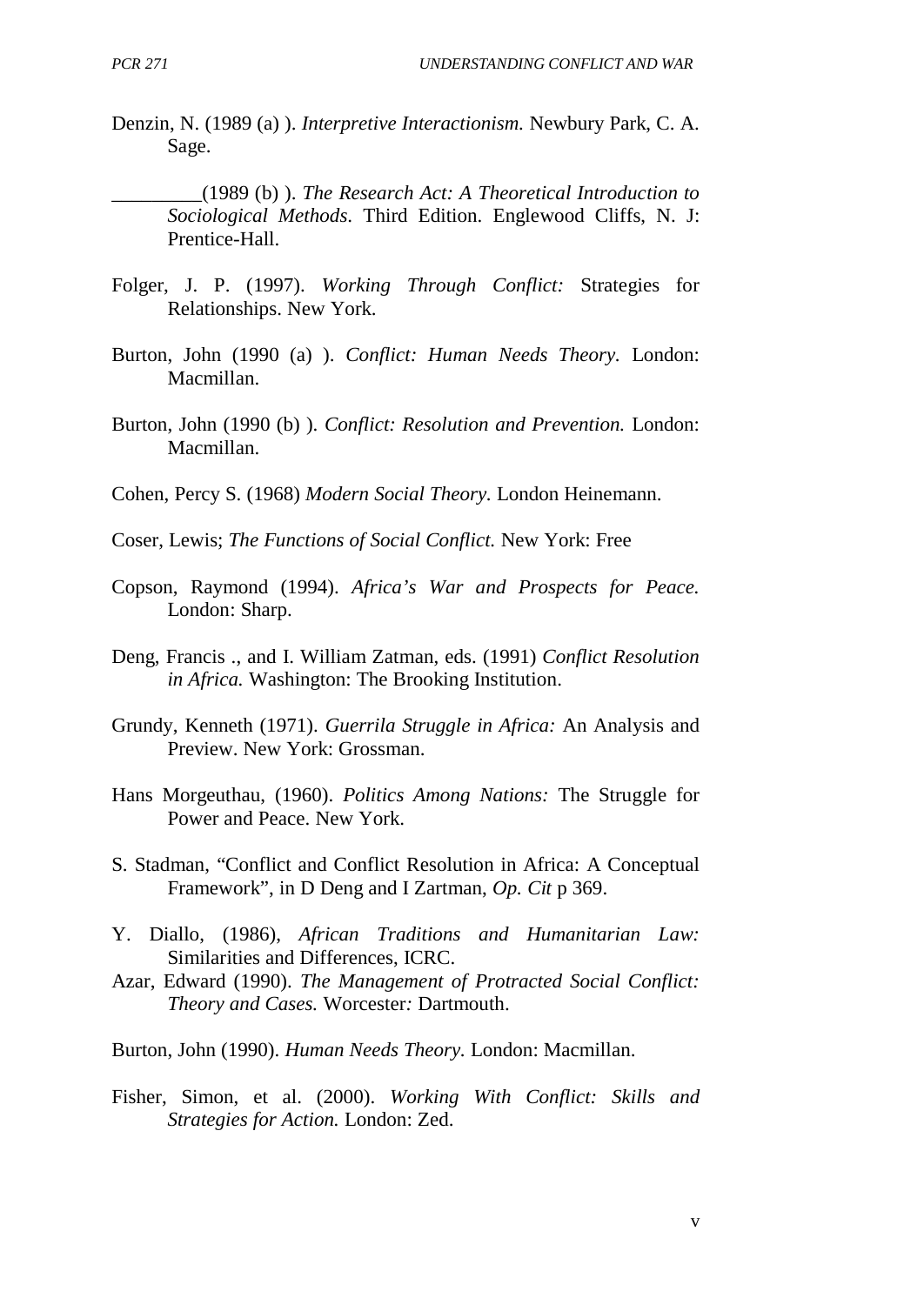- Mitchell, Chris (1988). *The Structure of International Conflict.* London, Macmillan.
- Otite, Onigu and Albert, Isaac A. (1999). *Community Conflict in Nigeria.* Ibadan: Spectrum, Academic Associates Peace Works.

#### **Assessment**

An assessment file and a marking scheme will be made available to you. In the assessment file, you will find details of the works you must submit to your tutor for marking. There are two aspects of the assessment of this course; the tutor marked assignment (TMA) and the written examination. The marks you obtain in these two areas will make up your final marks. The assignment must be submitted to your tutor for formal assessment in accordance with the deadline stated in the presentation schedule and the Assignment file. The work you submit to your tutor for assessment will count for 30% of your total score.

#### **Tutor Marked Assignments (TMAs**)

You will have to submit a specified number of the Tutor Marked Assignments (TMAs). Every unit in this course has a tutor marked assignment. You will be assessed on four of them but the best three performances from the Tutor Marked Assignments (TMAs) will be used for your 30% grading. When you have completed each assignment, send it together with a Tutor Marked Assignment form, to your tutor. Make sure each assignment reaches your tutor on or before the deadline for submissions. If for any reason, you cannot complete your work on time, contact your tutor for a discussion on the possibility of an extension. Extensions will not be granted after the due date unless in exceptional circumstances.

#### **Final Examination and Grading**

The final examination will be a test of three hours. All areas of the course will be examined. Find time to read the unit all over before your examination. The final examination will attract 70% of the total course grade. The examination will consist of questions, which reflects the kinds of self assessment exercises and tutor marked assignment you have previously encountered. And all aspects of the course will be assessed. You should use the time between completing the last unit, and taking the examination to revise the entire course.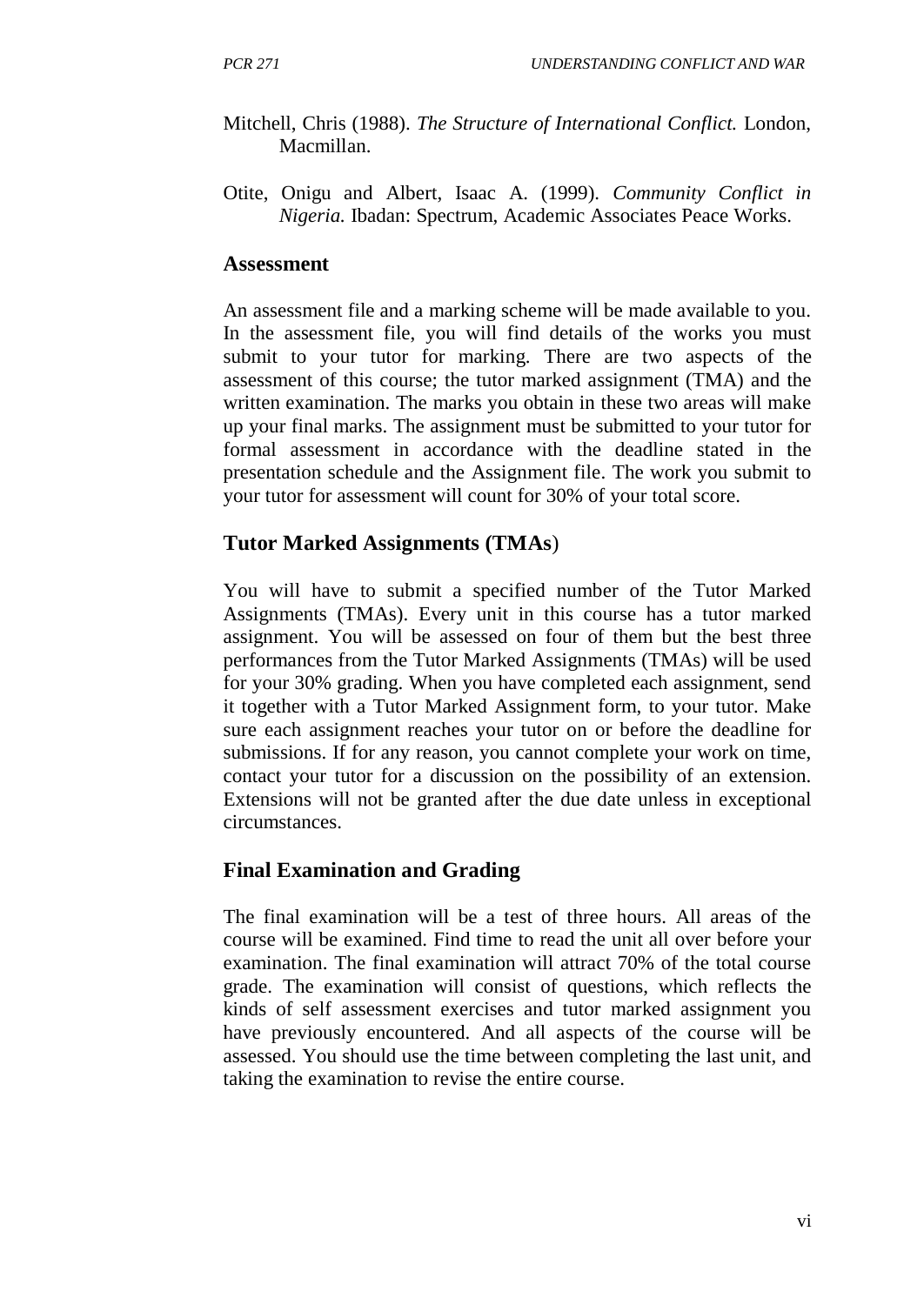## **Course Marking Scheme**

The following table lays out how the actual course mark allocation is broken down.

| <b>Assessment</b>                                           | <b>Marks</b> |  |
|-------------------------------------------------------------|--------------|--|
| Assignments (Best Three Assignments out of $\vert = 30\%$ ) |              |  |
| Four marked)                                                |              |  |
| <b>Final Examination</b>                                    | $= 70\%$     |  |
| Total                                                       | $= 100\%$    |  |

#### **Presentation Schedule**

The dates for submission of all assignments will be communicated to you. You will also be told the date of completing the study units and dates for examinations.

## **Course Overview**

| Unit           | <b>Title of Work</b>                             | <b>Weeks</b>    |              |
|----------------|--------------------------------------------------|-----------------|--------------|
|                |                                                  | <b>Activity</b> |              |
|                | <b>Course Guide</b>                              | Week 1          |              |
|                | <b>Understanding Conflict</b><br><b>Module 1</b> |                 |              |
| $\mathbf{1}$   | Definition Causes and Types of                   | Week 1          | Assignment 1 |
|                | Conflict                                         |                 |              |
| $\overline{2}$ | Conflict Theories<br>(Sociological)              | Week 2          | Assignment 2 |
|                | Perspective)                                     |                 |              |
| $\overline{3}$ | Conflict Theories (Psychological                 | Week 3          | Assignment 3 |
|                | Perspective)                                     |                 |              |
| $\overline{4}$ | <b>Dynamics of Conflict</b>                      | Week 4          | Assignment 4 |
| 5              | <b>Conflict Analysis</b>                         | Week 5          | Assignment 5 |
|                | <b>Module 2</b> Understanding War                |                 |              |
| $\mathbf{1}$   | Meaning/Definition of<br>War.                    | Week 6          | Assignment 1 |
|                | Causes of War, War and State of                  |                 |              |
|                | Hostility                                        |                 |              |
|                |                                                  |                 |              |
|                |                                                  |                 |              |
| $\overline{2}$ | Theories of War                                  | Week 7          | Assignment 2 |
| $\overline{3}$ | Theories of Just War                             | Week 8          | Assignment 3 |
| $\overline{4}$ | African<br>in Traditional<br>Wars                | Week 9          | Assignment 4 |
|                | Society                                          |                 |              |
| 5              | Appraisal of Contemporary and                    | Week 10         | Assignment 5 |
|                | Traditional African War Making                   |                 |              |
|                | and Conflict Resolution                          |                 |              |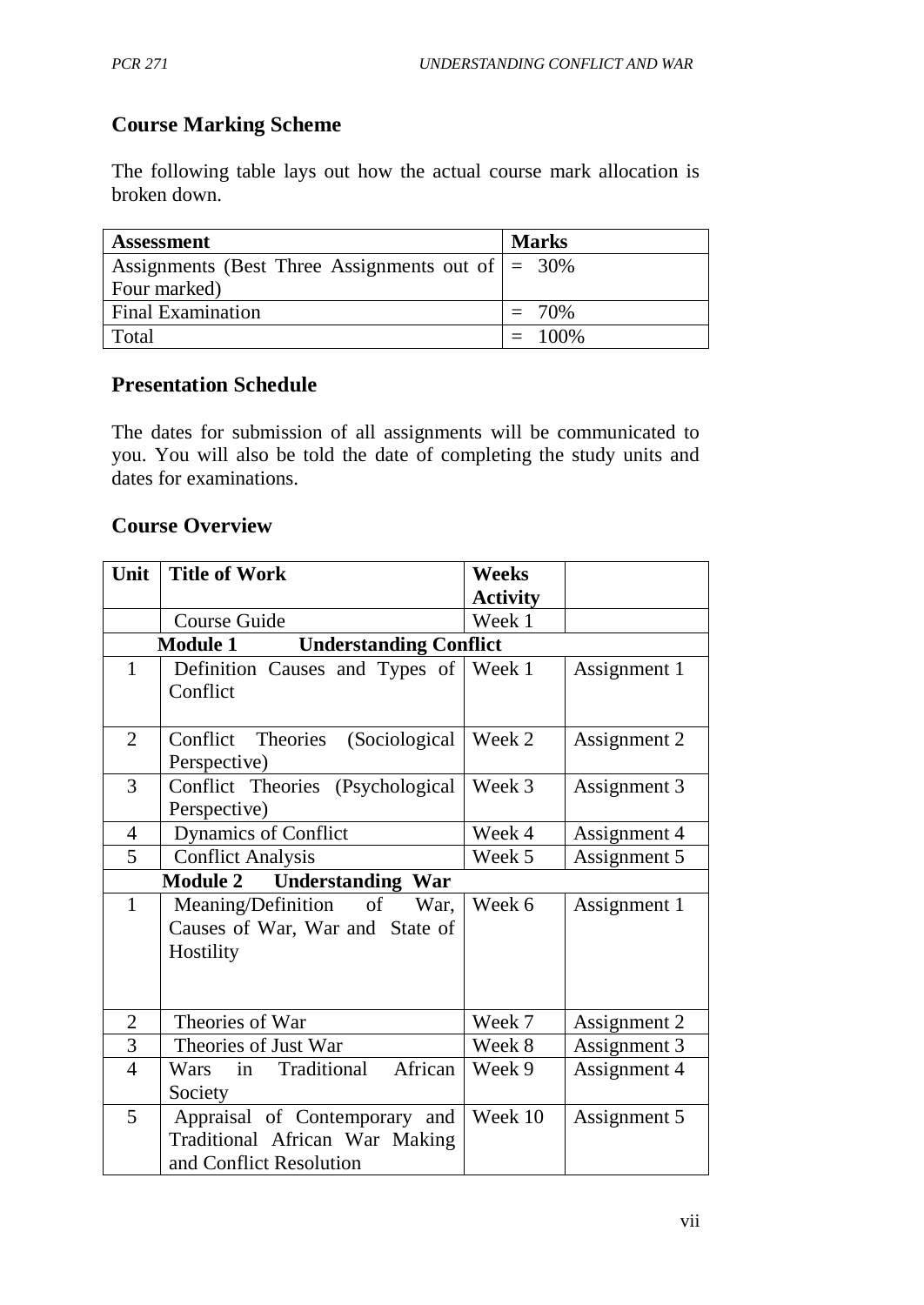|                | <b>International Law War and Conflict</b><br><b>Module 3</b>                                           |         |              |
|----------------|--------------------------------------------------------------------------------------------------------|---------|--------------|
| $\mathbf{1}$   | Origin and Nature of Law of Week 11<br><b>Nations</b>                                                  |         | Assignment 1 |
| $\overline{2}$ | Criticisms about Why International<br>Law Should be Regarded as Law                                    | Week 12 | Assignment 2 |
| 3              | International Humanitarian Law<br>and War Crimes                                                       | Week 13 | Assignment 3 |
| $\overline{4}$ | Criminal<br>International<br>The<br>Tribunal/Court                                                     | Week 14 | Assignment 4 |
| 5              | The Impact of Conflict / War and<br>Conflict<br>Post-<br><b>Reconstruction and Peacebuilding</b>       | Week 15 | Assignment 5 |
|                | <b>Module 4</b><br><b>The Settlement of Disputes</b>                                                   |         |              |
| $\mathbf{1}$   | Amicable<br>Peaceful<br>The<br><b>or</b><br>Settlement of Disputes<br>in<br><b>International Law I</b> | Week 16 | Assignment 1 |
| $\overline{2}$ | Peaceful or<br>Amicable<br>The<br>of<br>Settlement<br>Dispute<br>in<br><b>International Law II</b>     | Week 17 | Assignment 2 |
| 3              | The Coercive or Forcible Means of<br>Dispute Resolution/Settlement in<br><b>International Law</b>      | Week 18 | Assignment 3 |
| $\overline{4}$ | The Coercive or Forcible Means of<br>Dispute Resolution                                                | Week 19 | Assignment 4 |
| 5              | The Coercive or Forcible Means of<br><b>Dispute Resolution (Intervention)</b>                          | Week 20 |              |

#### **How to Get the Most from this Course**

In distance learning, the study units replace the university lecture. This is one of the great advantages of distance learning; you can read and work through specially designed study materials at your own pace, and at a time and place that suits you best. Think of it as reading the lecture instead of listening to the lecturer. In the same way a lecturer might give you some reading to do, the study units tell you where to read, and which are your text materials or set books. You are provided exercises to do at appropriate points, just as a lecturer might give you an in-class exercise. Each of the study units follows a common format. The first item is an introduction to the subject matter of the unit, and how a particular unit is integrated with the other units and the course as a whole. Next to this is a set of learning objectives. These objectives let you know what you should be able to do by the time you have completed the unit. These learning objectives are meant to guide your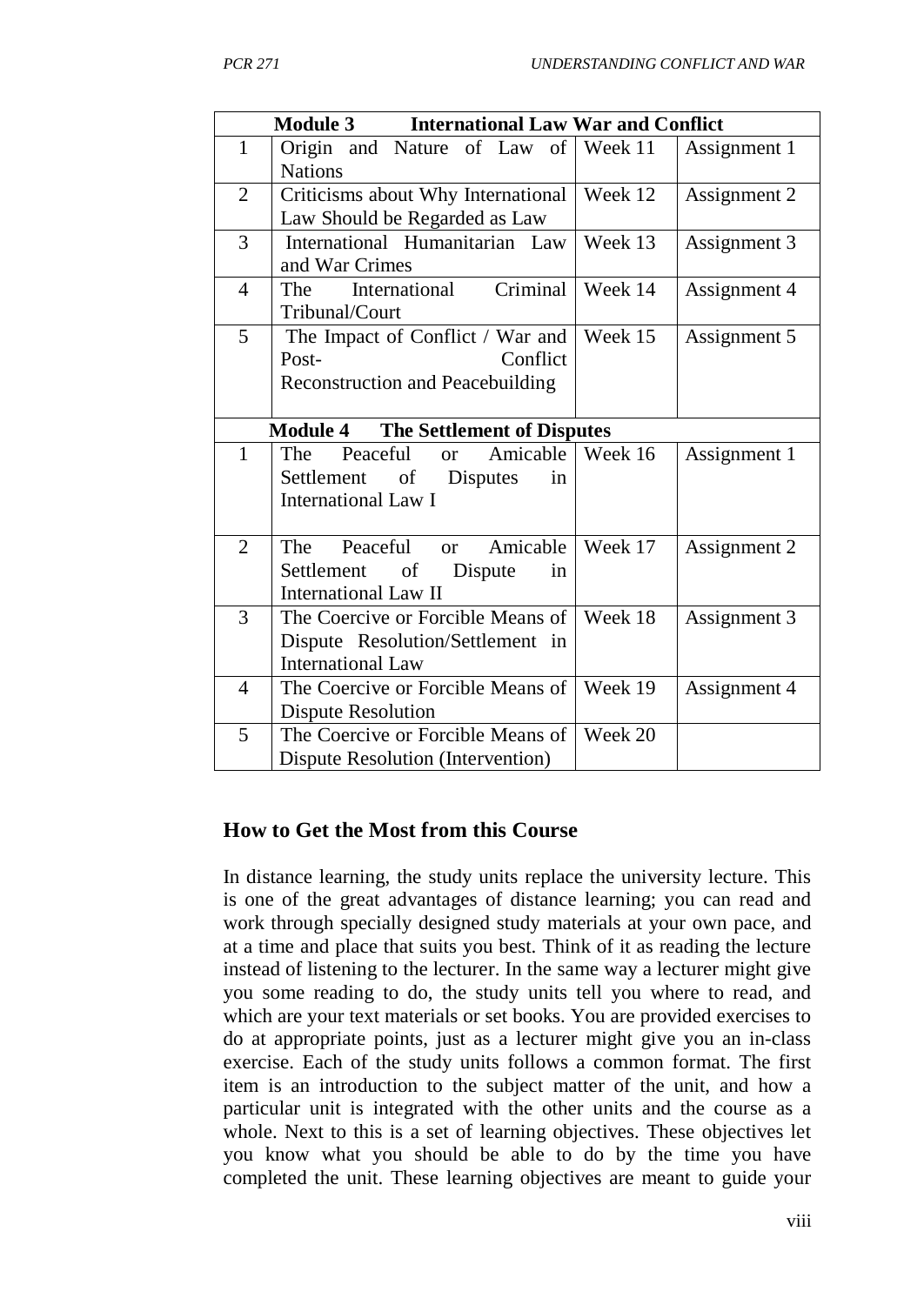study. The moment a unit is finished, you must go back and check whether you have achieved the objectives. If this is made a habit, then you will significantly improve your chances of passing the course. The main body of the unit guides you through the required reading from other sources. This will usually be either from your set books or from a Reading section. The following is a practical strategy for working through the course. if you run into any trouble, telephone your tutor. Remember that your tutor's job is to help you. When you need assistance, do not hesitate to call and ask your tutor to provide it.

- 1. Read this Course Guide thoroughly, it is your first assignment.
- 2. Organize a Study Schedule. Design a 'Course Overview' to guide you through the Course. Note the time you are expected to spend on each unit and how the Assignments relate to the units. Whatever method you choose to use, you should decide on and write in your own dates and schedule of work for each unit.
- 3. Once you have created your own study schedule, do everything to stay faithful to it. The major reason why students fail is that they get behind with their course work. If you get into difficulties with your schedule, please, let your tutor know before it is too late to help.
- 4. Turn to Unit I, and read the introduction and the objectives for the unit.
- 5. Assemble the study materials. You will need your set books and the unit you are studying at any point in time. As you work through the unit, you will know what sources to consult for further information.
- 6. Keep in touch with your study centre. Up-to-date course information will be continuously available there.
- 7. Well before the relevant due dates (about 4 weeks before due dates), keep in mind that you will learn a lot by doing the assignment carefully. They have been designed to help you meet the objectives of the course and, therefore, will help you pass the examination. Submit all assignments not later than the due date.
- 8. Review the objectives for each study unit to confirm that you have achieved them. If you feel unsure about any of the objectives, review the study materials or consult your tutor.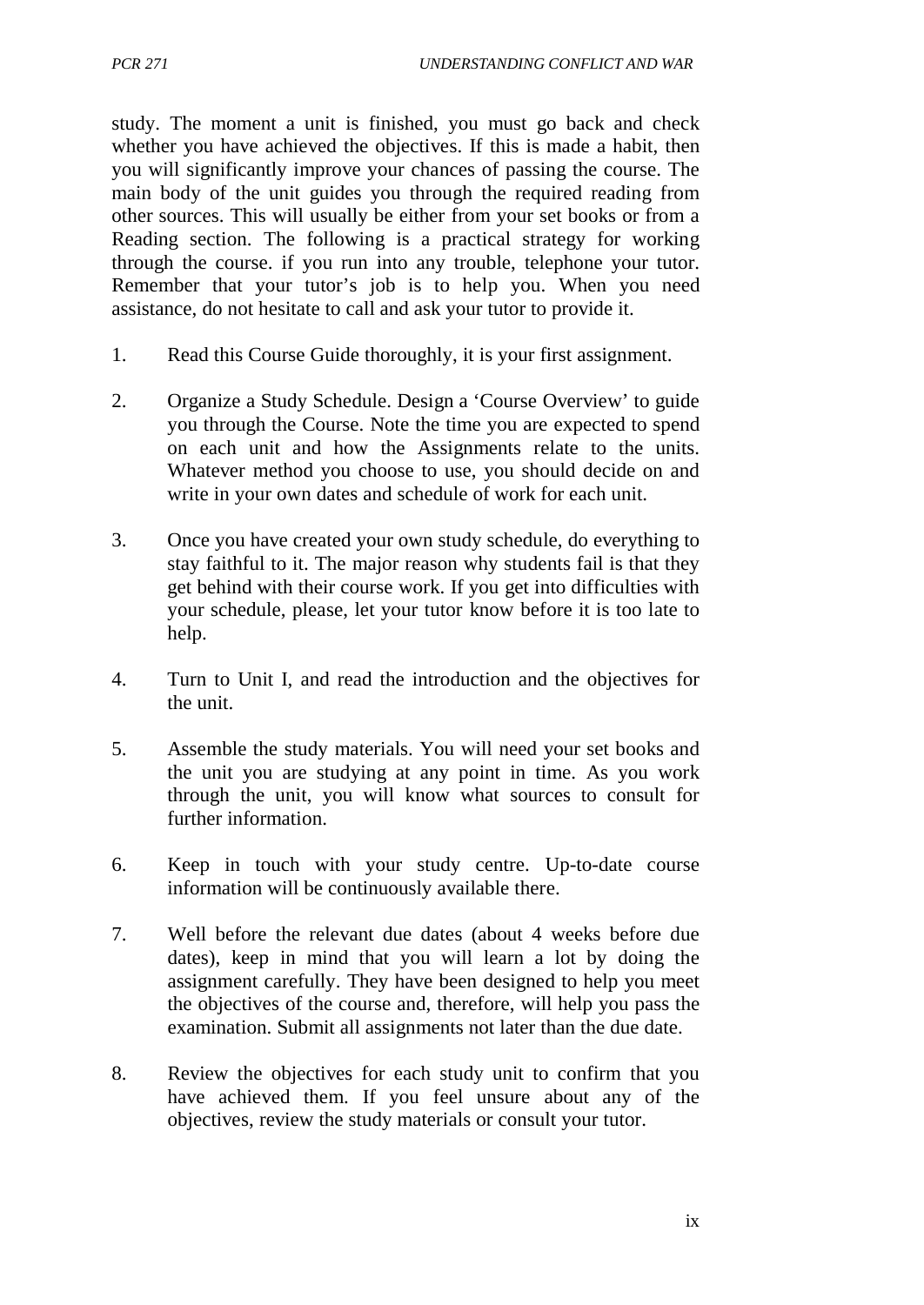- 9. When you are confident that you have achieved a unit's objectives, you can start on the next unit. Proceed unit by unit through the course and try to pace your study so that you keep yourself on schedule.
- 10. When you have submitted an assignment to your tutor for marking, do not wait for its return before starting on the next unit. Keep to your schedule. When the assignment is returned, pay particular attention to your tutor's comments, both on the tutormarked assignment form and also the written comments on the ordinary assignments.
- 11. After completing the last unit, review the course and prepare yourself for the final examination. Check that you have achieved the unit objectives (listed at the beginning of each unit) and the course objectives (listed in the Courses Guide).

#### **Facilitators/Tutors and Tutorials**

Information relating to the tutorials will be provided at the appropriate time. Your tutorial facilitator will mark and comment on your assignments, keep a close watch on your progress and on any difficulties you might encounter and provide assistance to you during the course. You must take your tutor-marked assignments to the study centre well before the due date (at least two working days are required). They will be marked by your tutor and returned to you as soon as possible.

Do not hesitate to contact your tutorial facilitator if you need help. Contact your tutor if:

- You do not understand any part of the study units or the assigned readings
- You have difficulty with the exercises
- You have a question or problem with an assignment or with your tutor's comments on an assignment or with the grading of an assignment.

You should try your best to attend the tutorials. This is the only chance to have face-to-face contact with your tutor and ask questions which are answered instantly. You can raise any problem encountered in the course of your study. To gain the maximum benefit from course tutorials, prepare a question list before attending them. You will learn a lot from participating in discussion actively.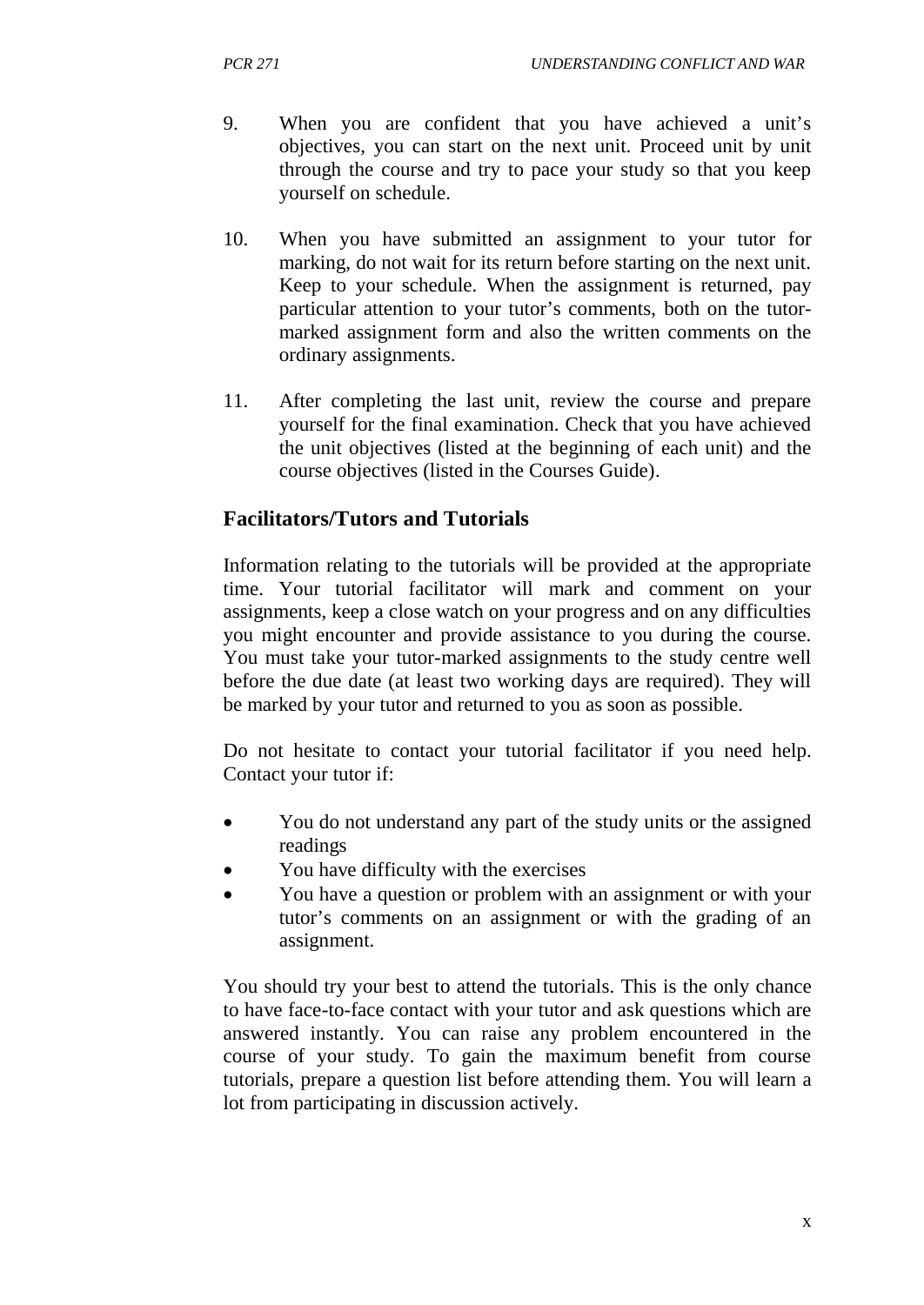#### **Summary**

The course guide gives you an overview of what to expect in the course of this study. The course teaches you the basic principles of the meaning, courses and types of conflict/war and international law and conflict/war. It also acquaints you with how conflict or war could be resolved amicably and forcefully respectively.

We wish you success with the course and hope that you will find it both interesting and useful.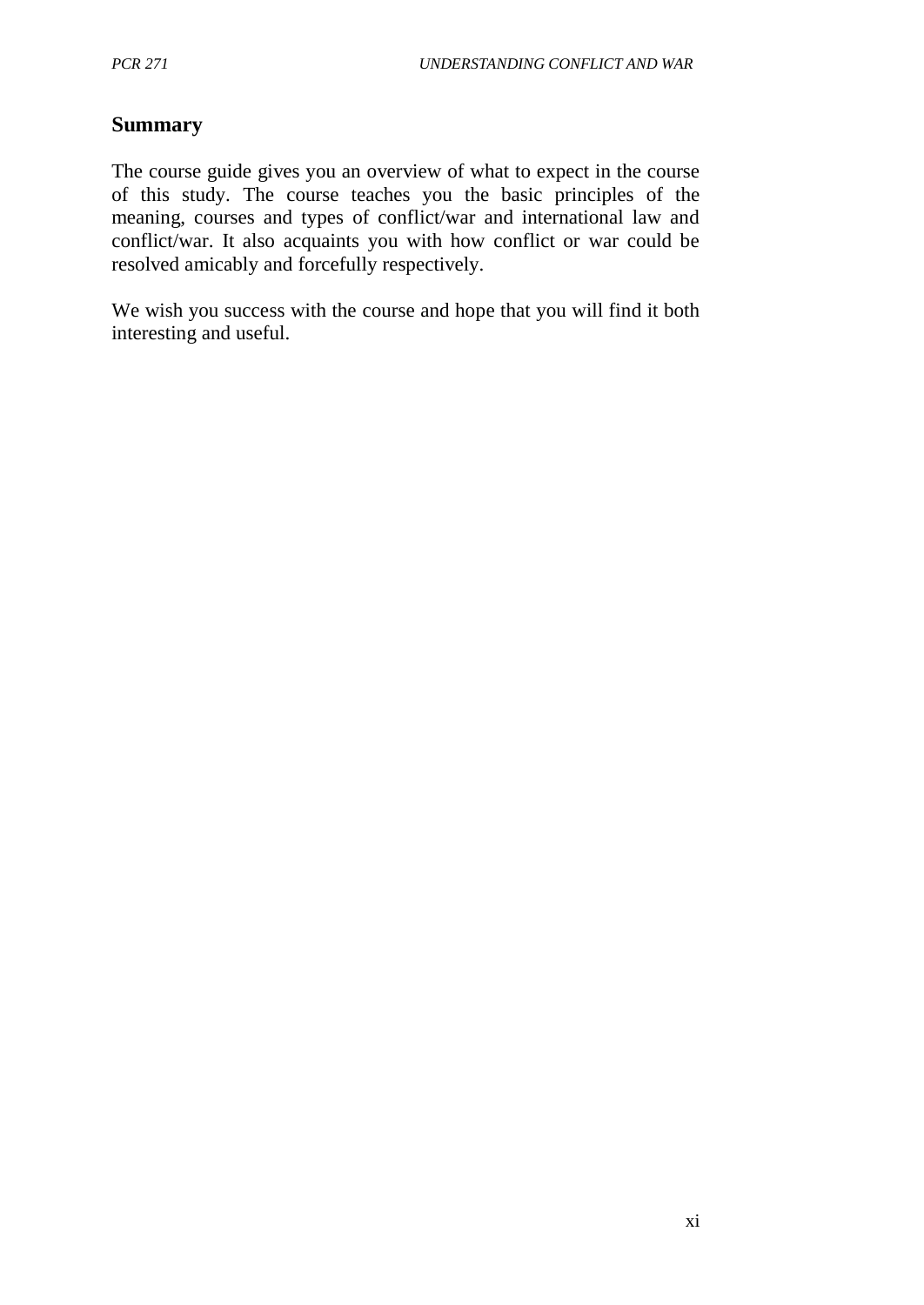| Course Code  | <b>PCR 271</b>                 |
|--------------|--------------------------------|
| Course Title | Understanding Conflict and War |

Course Team Oyedolapo Babatunde Durojaye (Developer/Writer) - NOUN Prof. Remi Anifowose **(**Editor) - UNILAG Prof. Abdul R. Yesufu, (Programme Leader) - NOUN Oyedolapo Babatunde Durojaye (Coordinator) - NOUN

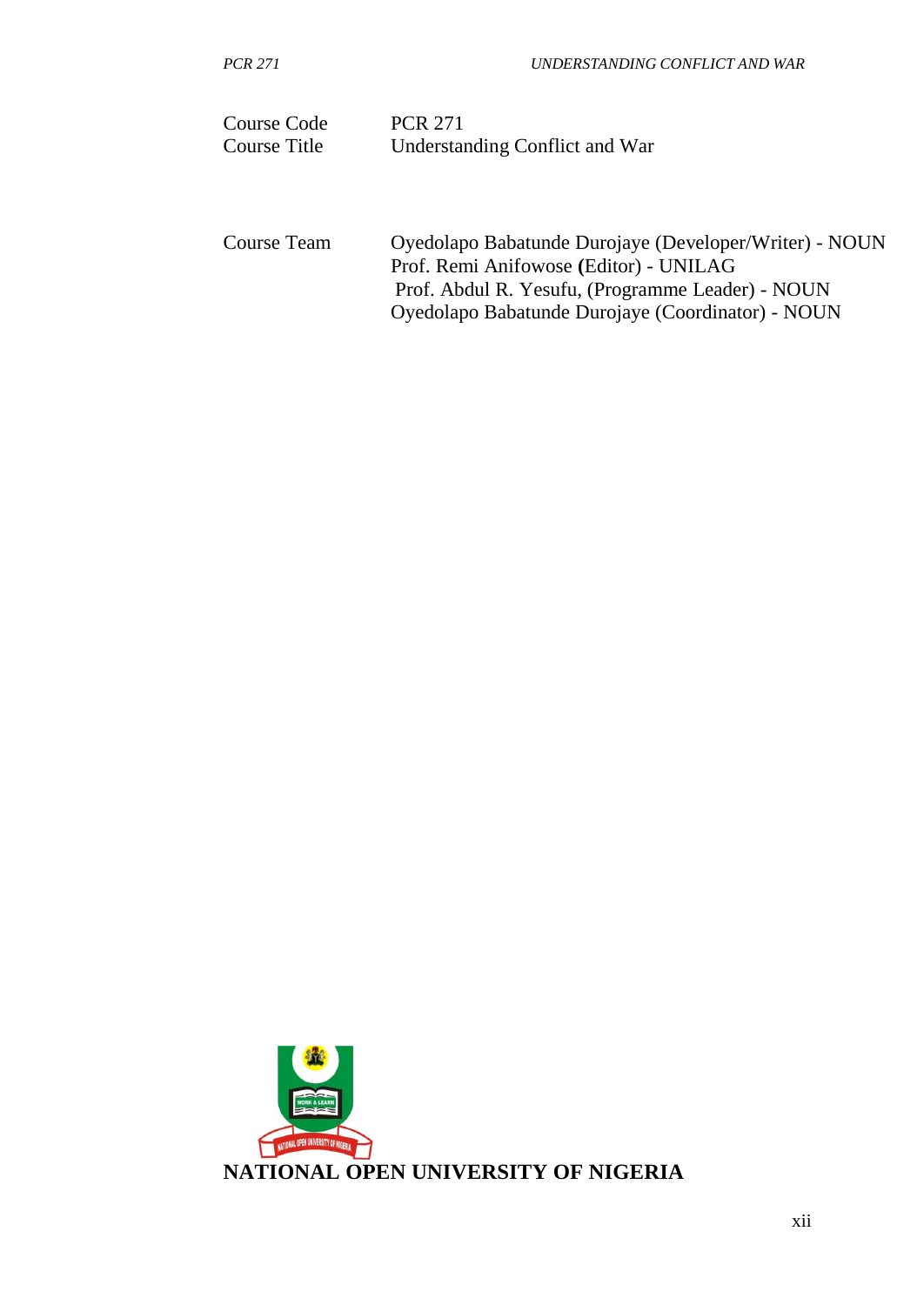National Open University of Nigeria **Headquarters** 14/16 Ahmadu Bello Way Victoria Island Lagos

Abuja Office No. 5 Dar es Salam Street Off Aminu Kano Crescent Wuse II, Abuja Nigeria

e-mail: centralinfo@nou.edu.ng URL: www.nou.edu.ng

Published by: National Open University of Nigeria

First Printed 2010

ISBN: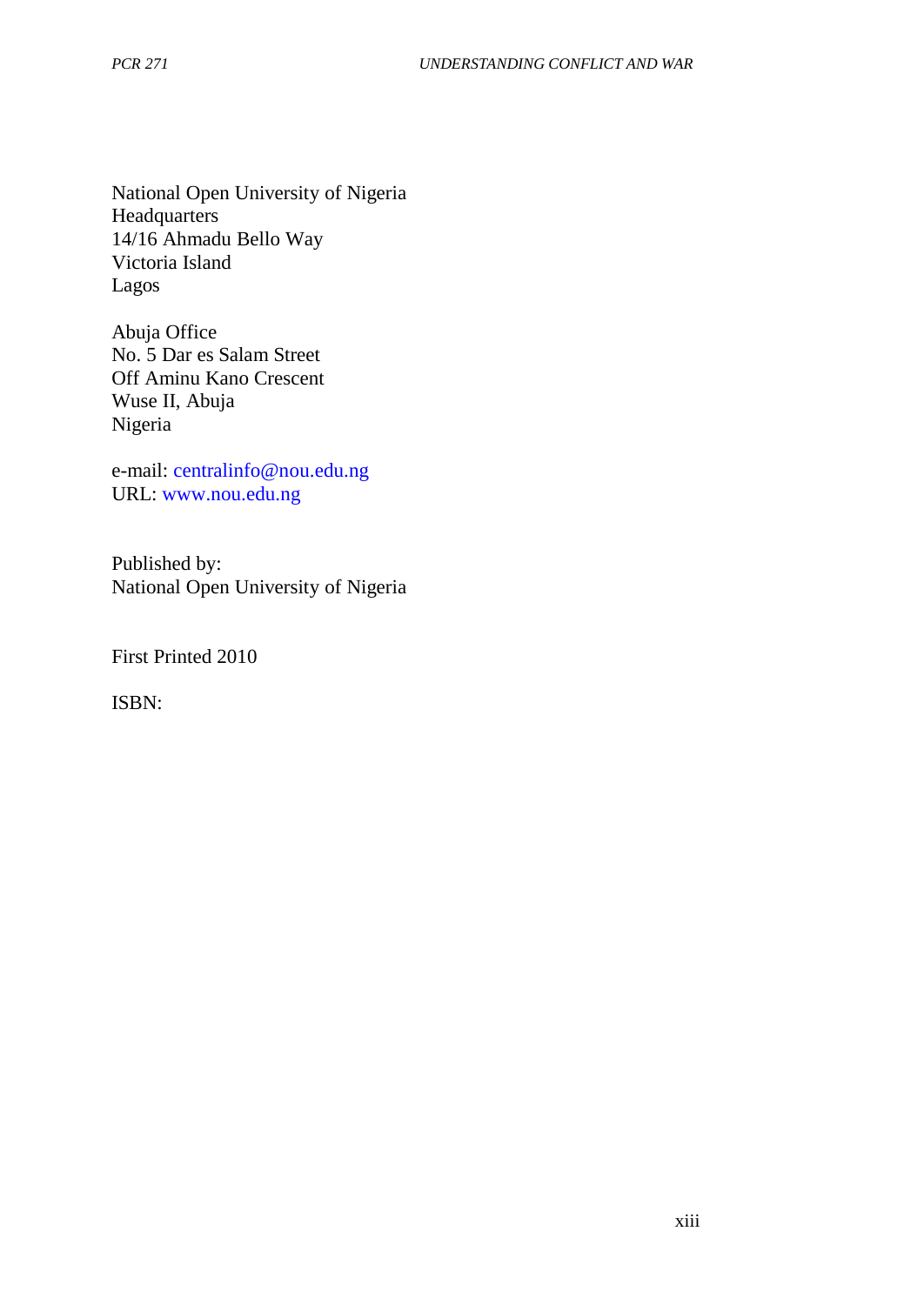## **CONTENTS PAGE**

| <b>Module 1</b> |                                                         | 1            |
|-----------------|---------------------------------------------------------|--------------|
| Unit 1          | Definition Causes and Types of Conflict                 | $\mathbf{1}$ |
| Unit 2          | Conflict Theories (Sociological Perspective)            | 10           |
| Unit 3          | Conflict Theories (Psychological Perspective)           | 22           |
| Unit 4          |                                                         | 31           |
| Unit 5          |                                                         | 43           |
| <b>Module 2</b> |                                                         | 60           |
| Unit 1          | Meaning/Definition of War, Causes of War,               |              |
|                 |                                                         | 60           |
| Unit 2          |                                                         | 68           |
| Unit 3          |                                                         |              |
| Unit 4          | Wars in Traditional African Society  85                 |              |
| Unit 5          | Appraisal of Contemporary and Traditional               |              |
|                 | African War making and Conflict Resolution              | 93           |
| <b>Module 3</b> | International Law War and Conflict 100                  |              |
| Unit 1          | Origin and Nature of Law of Nations  100                |              |
| Unit 2          | Criticisms about Why International Law Should be        |              |
|                 |                                                         |              |
| Unit 3          | International Humanitarian Law and War Crimes  119      |              |
| Unit 4          | The International Criminal Tribunal/Court 129           |              |
| Unit 5          | The Impact of Conflict/War and Post-Conflict            |              |
|                 | Reconstruction and Peacebuilding 139                    |              |
| <b>Module 4</b> | The Settlement of Disputes  146                         |              |
| Unit 1          | The Peaceful or Amicable Settlement of Disputes         |              |
|                 |                                                         |              |
| Unit 2          | The Peaceful or Amicable Settlement of Dispute          |              |
|                 |                                                         |              |
| Unit 3          | The Coercive or Forcible Means of                       |              |
|                 | Dispute Resolution/Settlement in International Law      | 164          |
| Unit 4          | The Coercive or Forcible Means of Dispute Resolution173 |              |
| Unit 5          | The Coercive or Forcible Means of Dispute               |              |
|                 |                                                         | 183          |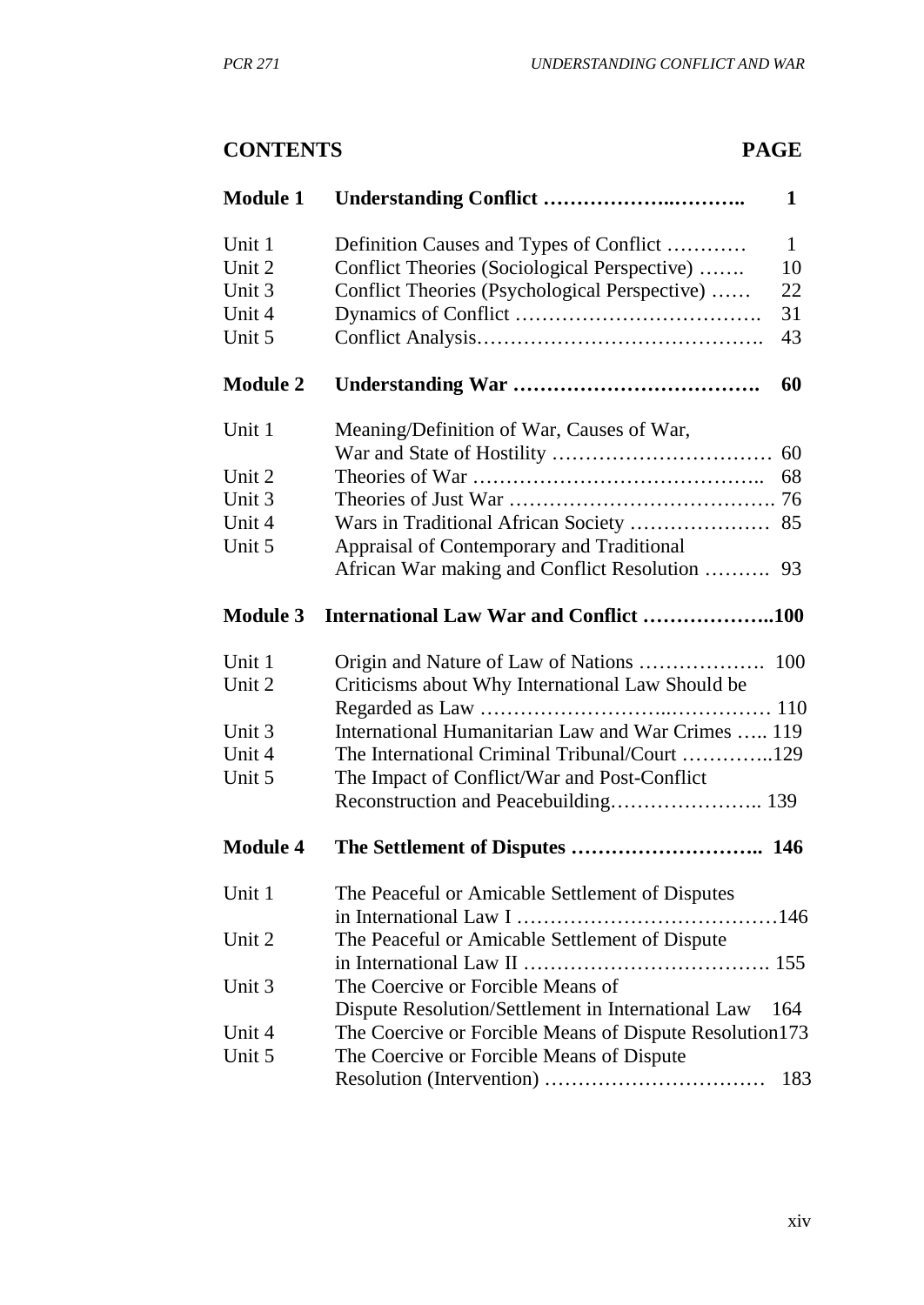## **MODULE 1 UNDERSTANDING CONFLICT**

- Unit 1 Definition Causes and Types of Conflict
- Unit 2 Conflict Theories (Sociological Perspective)
- Unit 3 Conflict Theories (Psychological Perspective)
- Unit 4 Dynamics of Conflict
- Unit 5 Conflict Analysis

### **UNIT 1 DEFINITION CAUSES AND TYPES OF CONFLICT**

## **CONTENTS**

- 1.0 Introduction
- 2.0 Objectives
- 3.0 Main Content
	- 3.1 Conceptual Definition and Historical Background of **Conflict**
	- 3.2 Causes of Conflict
	- 3.3 Types of Conflict
- 4.0 Conclusion
- 5.0 Summary
- 6.0 Tutor-Marked Assignment
- 7.0 References/Further Reading

## **1.0 INTRODUCTION**

The word 'Conflict' is as old as human being because it has been in existence in all spheres of human life since the inception of the whole world. In the recent past, the world socio-political environs have been on the boil despite the colossal amount of human and material resources expended on global peace and conflict management by several Nations, States, Regional Organizations and the United Nations. Rather than the global crisis diminishing in spite of the several steps taken, it is becoming more virulent and destructive because it has continued to drain the energy and man power resources of the troubled spots if not the entire world and emasculate governance.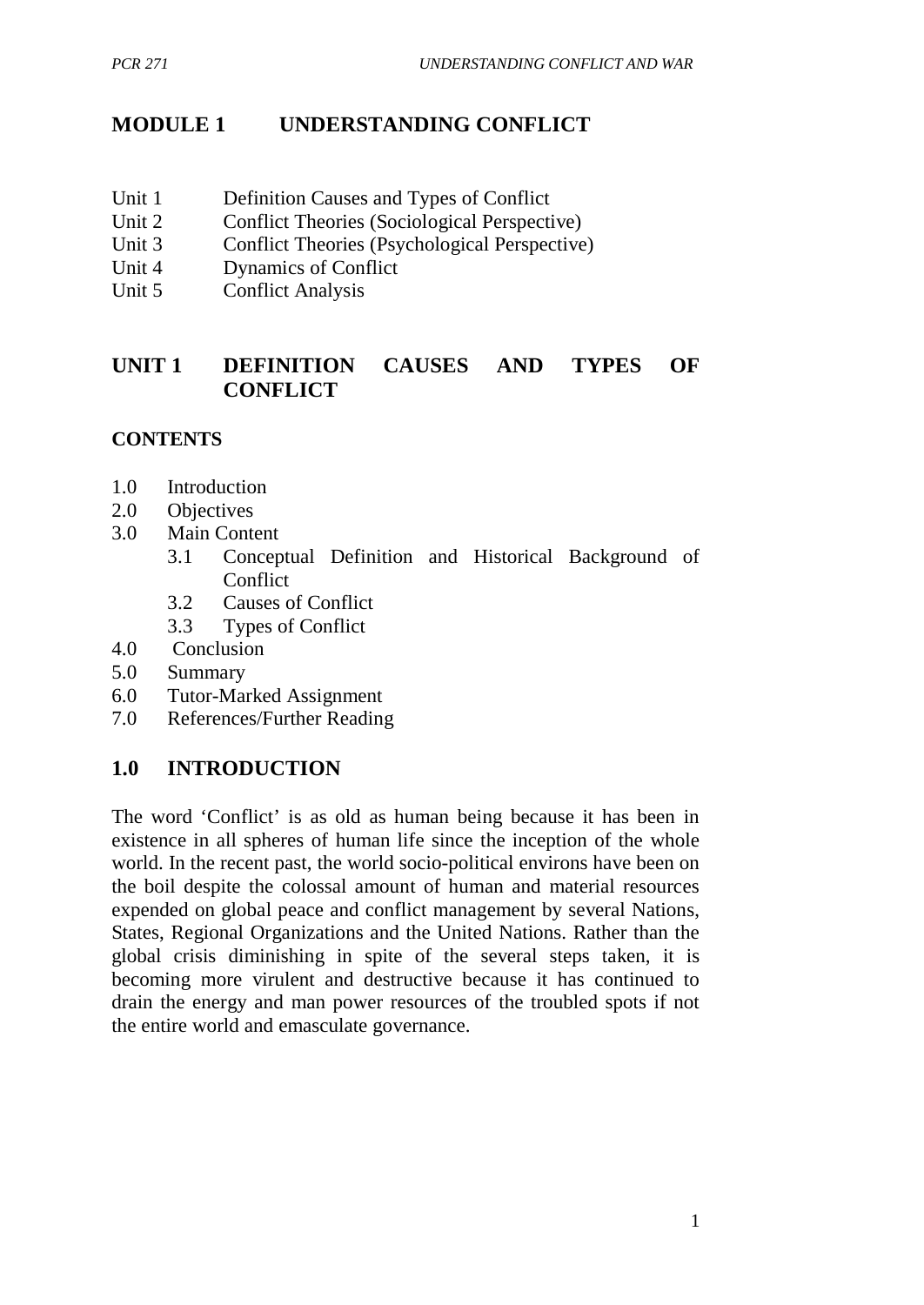## **2.0 OBJECTIVES**

At the end of this unit, you should able to:

- identify the origin of the word conflict
- define conflict in your own words
- discuss causes of conflict
- explain types of conflict

## **3.0 MAIN CONTENT**

## **3.1 Origin of the Word Conflict**

The word Conflict is derived from the Latin word "confligere" meaning to "strike together".

Lexically, Conflict means

"to strike, to dasy. A fight, struggle or battle, clash, contention, confrontation, a controversy or quarrel, active opposition, strife or incompatibility, to meet in opposition or hostility, to contend, to be contrary or to be at variance".

*(Webster Dictionary, Vol. 1, 1971)*

Conflict also means contradiction arising from differences in interests, ideas, ideologies, orientations, beliefs, perceptions and tendencies. Although, conflict is a normal, natural and inevitable phenomenon in any interactive situation of human life. The contradictions exists at all levels of the society – intra – psychic/personal, interpersonal, intra – groups, inter – group, institution, intra – national and international. Conflict is not necessarily negative in itself. It is often a by – product of social change and may lead to constructive transformation.

Many scholars have come up with different definitions, concepts, views or school of thoughts of conflicts from a more intellectual platform all over the world.

## **3.1.1 Definitions of Conflict**

Quicy Wright (1990:19) defines conflict as opposition among social entities directed against one another, it distinguished from competition defined as opposition among social entities independently striving for something of which the supply is inadequate to satisfy all. Competitors may not be aware of one another, while the parties to a conflict.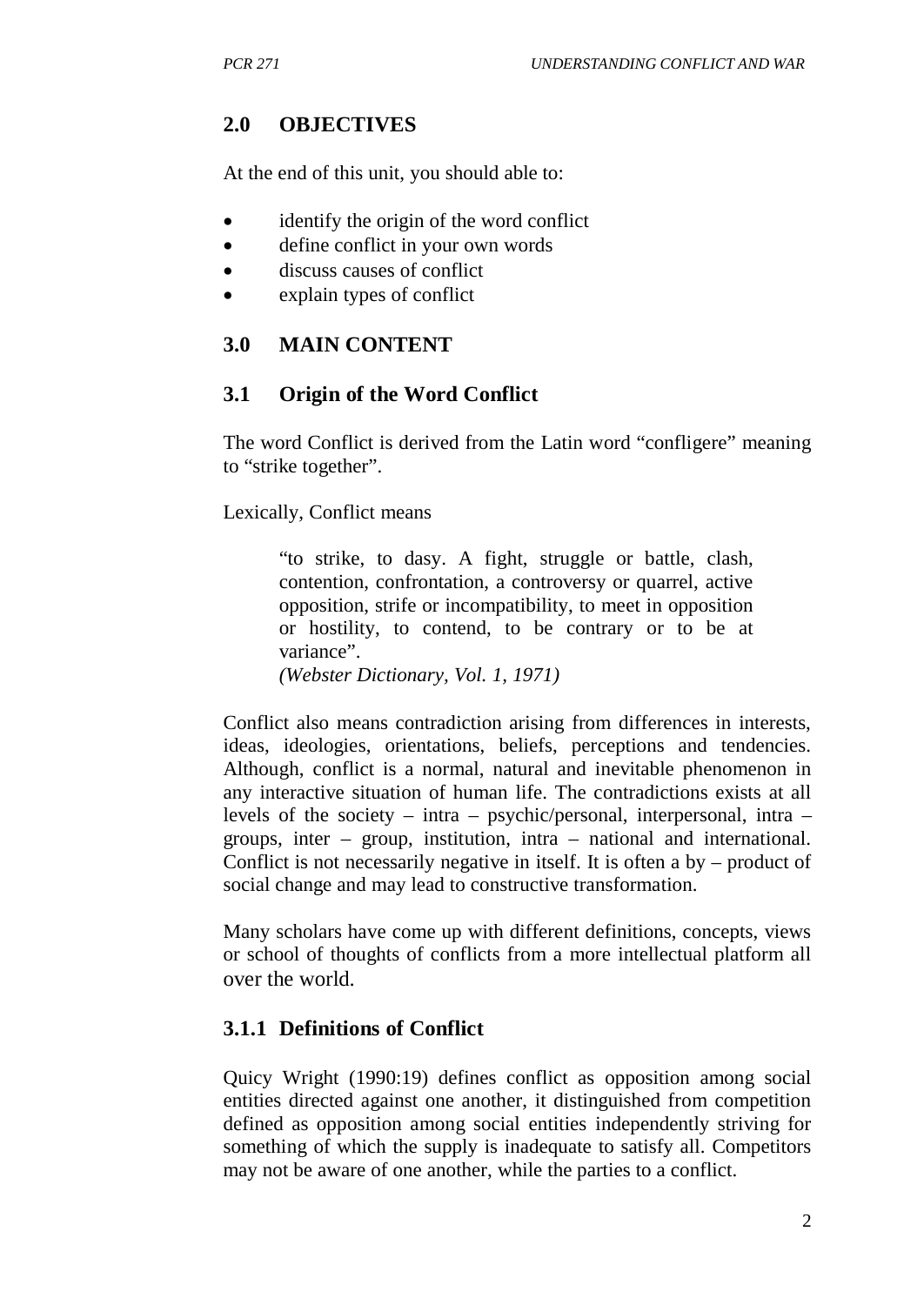Two points which are directly related to conflict analysis and management can be deduced from this definition. One is that Wright himself notes, contrary to the old perspective which regards conflict as national, it not inevitable, only competition can be so regarded.

Secondly, conflict and competition are two points of a continuum on which conflict represents aggravated competition. In order words conflict arises when disagreement emerges from competition cannot be resolved. It follows therefore that conflict management has to begin with and include management of supposedly ordinary competition. The other point that can be inferred from Wright definition is that conflicts are themselves processes that tend to degenerate from non-violent to violent and from crisis to full-scale war.

Conflict take on a wide variety of forms and have been classified on the basis of intensity or scale of violence, structural and character of parties in conflict (class, ethnic, groups, religious group, racial group) and so on and manifesting a distinct spatial character (national, regional, inter-state or international).

However, non-violent conflict has the potential to become violent if the regulatory mechanism is ineffective.

Wright also opines that, war is a species of conflict, thus by understanding conflict we may learn about the probable characteristics of war under different conditions and methods most suitable for regulating, preventing, and winning wars". Wright proceeds to give two senses in which war could be understood, that is, in the legal sense, war is considered a situation during which two or more political groups are equally entitles to settle conflict by armed force. Whereas in the sociological sense, which is of ordinary usage, war refers to conflicts among political groups carried on by armed forces of considerable magnitude.

Kriesberg (1973:17) simply defines conflict as "…… a relationship between two or more parties who….. believe they have incompatible goals".

Stagner defines conflict as …"a situation in which two or more human beings desire goals which they perceived as being obtainable by one or the other, but not both… each party is mobilizing energy to obtain a goal, a desired object or situation, and each party perceives the other as a barrier or treat to that goal".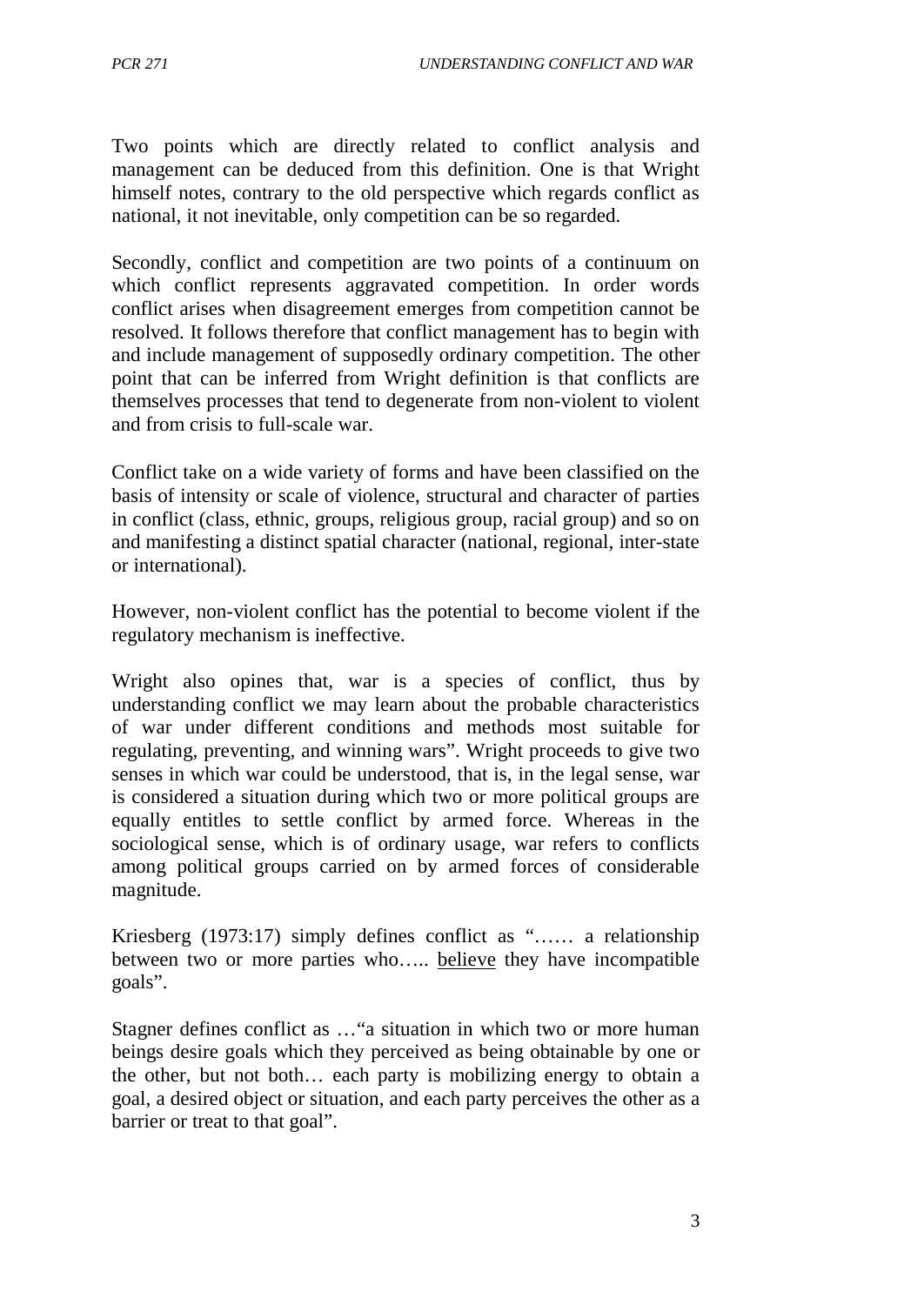Ross (1993 6:xiv) notes that: "If disadvantaged groups and individuals refuse to consider open conflict, they deny themselves what sometimes is their most effective means for bringing about needed change". Rose therefore saw nothing wrong in conflict, he saw it as a natural and inevitable human experience and as a critical mechanism by which goals and aspirations of individual and groups are articulated, it is a channel for the definition of creative solutions to human problems and a means to the development of a collective identity. What Ross is to infer is that without conflict we cannot have change.

Similarly, Laue (1990:256-7) tries to disabuse our minds about the dysfunctional perception of conflict. He notes that:

"Conflict is not deviant, pathological, or sick behaviour per-se. It is not the opposite of order….. There is orderliness in conflict, although conflict can become disorderly. And it can be a very helpful and useful part of society".

What to be feared is destructive conflicts (that is, conflict that have started producing negative results) rather than conflict itself.

Action Aid (1994) and Hoivik and Meijer (1994) see conflict as "incompatible behaviour between parties whose interests are or appear to be, incompatible or clashing". Two things could be taken from these simple definitions. The first is that conflict emanates from (social) relationships. The conflicting group must groups must reside in close proximity whether physically or psychologically.

#### **3.2 Causes of Conflict**

As earlier mentioned, conflict is inevitable and it keeps occurring in every individual life, either at home, at work, at social outings or even when we sleep in our bedroom without interacting with anyone. Although, we are familiar with those inexhaustible things that cause conflicts, but in this context, they can be categorized into four namely:

- Conflicts over resources
- Conflicts over psychological needs
- Conflicts involving values
- Conflicts over inadequate information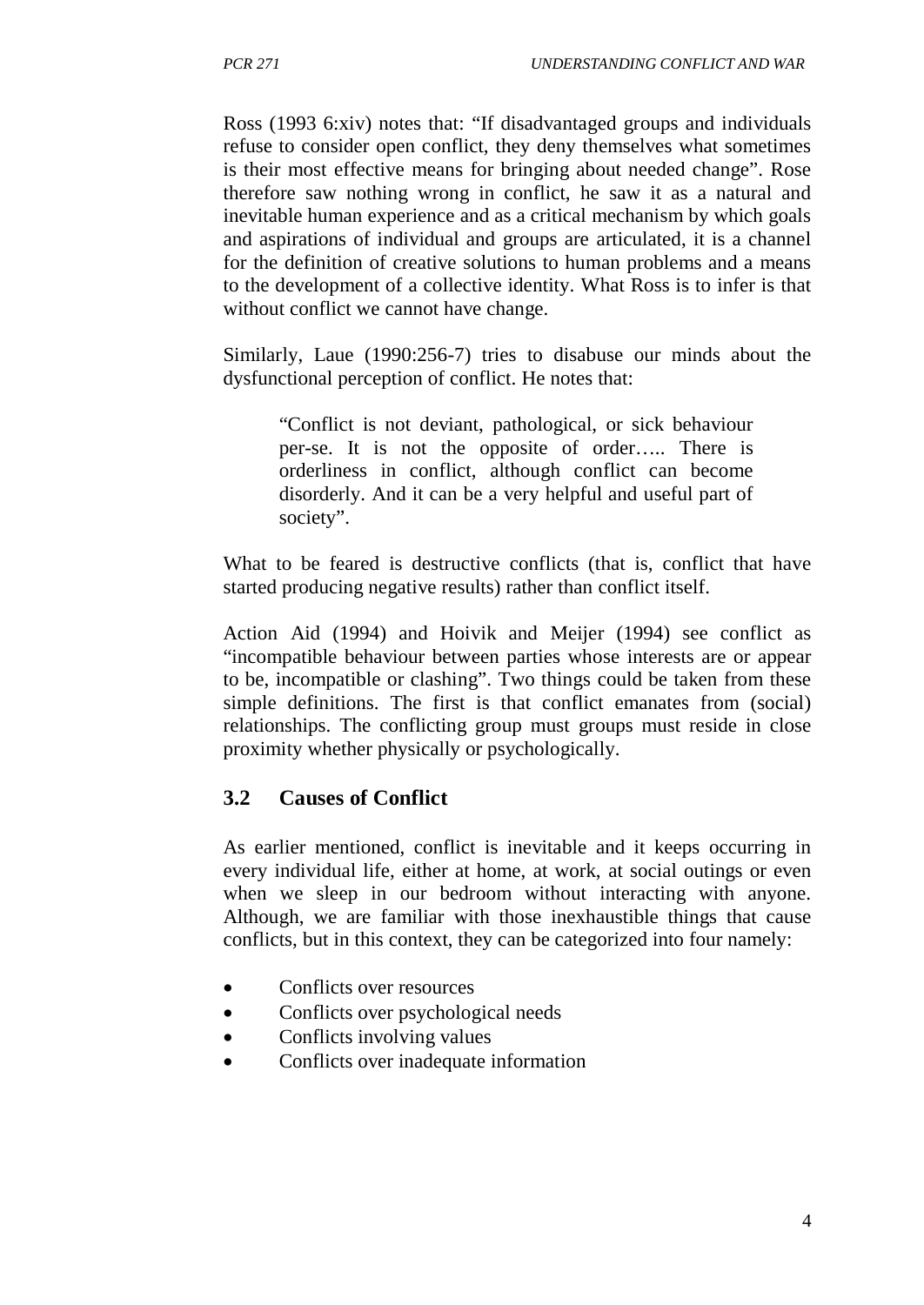## **3.2.1 Conflicts over Resources**

These types of conflicts are usually easy to identify because they can be seen and are also more potentially easy to resolve. This conflict occurs when two or more people are competing for inadequate (or perceived to be inadequate) resources over a period of time. The competition may assume negative or destructive dimension when the available resources is not evenly and judiciously distributed. The relatively deprived would always struggle to improve their cot. This view synchronize with Marxian theory of conflict, which posits that the more the rate of unequal distribution of scarce resources in the society, the greater is the basic conflict of interest between its dominant and subordinate segments. Be also says that when practices of dominant segment create "alienation dispositions" the more the subordinate segments of a system become aware of their collective interest interests and question the distribution of scarce resources, the more likely they are to join in overt conflict against dominant segment of a system.

## **3.2.2 Conflict over Psychological Needs**

Conflicts over psychological needs of groups and individuals are conflict which cannot be seen but affect the psyche of the individual and group self-actualization, need for individual and group respect, attempt to project one's group to be better than the others. With particular reference to Maslow's theory, he points out that when an individual psychological need is achieved or satisfied, such an individual becomes dominated by a drive for the other unsatisfied needs through a process he calls "Fulfillment Progression".

## **3.2.3 Conflict Involving Values**

Contradicting value systems such as religious beliefs, ideological positions, and general worldview is another factor responsible for social conflict among the interacting parties. Conflict involving values are the most difficult to understand and resolve because most times people could die for what they believe in. According to Weaver, who likens culture to an iceberg, he says "internal culture", is implicitly learned and difficult to change. That is part of culture that is below the waterline in the iceberg analogy. It includes some of our beliefs, our values and thought patterns, attitudes, non-verbal communication and perception. Beliefs are interrelated and form "belief system", which because they are learned in life, are difficult to change.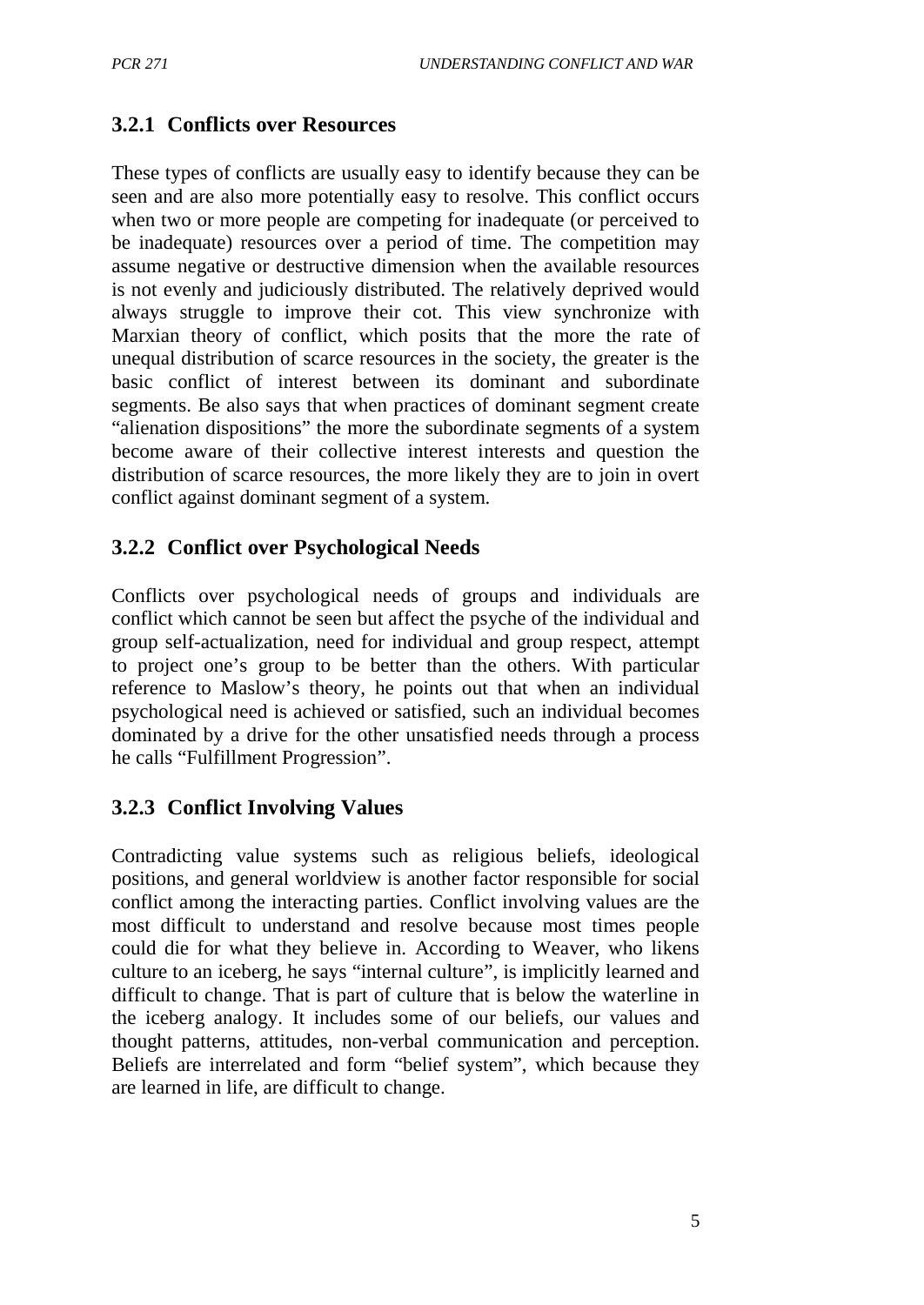#### **3.2.4 Conflict over Information**

The last but not the least of the factors causing conflict in any society is "manipulation of information". The pivotal role of information in societal conflict cannot be over-emphasised, they can either be manipulative or constructive. Especially in a widespread conflict situation, the role of information becomes more crucial, difficult and dangerous. When the information system in a society is tampered with there is bound to be conflict. The information system can be tampered with in different ways. This can be in form feeding people with lies or giving the right information at the wrong time. In our contemporary societies, the quantity and quality of information vary dramatically and are dependent on wide range of factors, form level of literacy to social cohesiveness and stability to available technology. Central to the availability and quality of public information is the media (print, audio and audio-visual).

Also, in a deeply divided societies, the media can also shape opinions and decisions related to the nature and scope of conflicts, as well as the potential alternatives to conflict, where social, political and economic conflict have degenerated into widespread violence, the role of information in mitigating the effects of violence or in presenting alternatives can be crucial. Because communication is an integral part of conflict, it comes as no surprise that those participating in organized violence often make use of the media to attack opponents, and "spread disinformation or misinformation" and "rally external and internal support."

#### **3.3 Types of Conflict**

It is important that we know types of conflict we encounter in our day to day activities. There are numerous kinds of conflicts but we will limit ourselves to the following:

#### **a. Intra-Personal Conflicts**

The type of conflict that occur within an individual. Examples of such are use of time, choice of partner, moral questions, goals and aspiration.

#### **b. Inter-Personal Conflict**

Conflict between two or more individuals over an issue.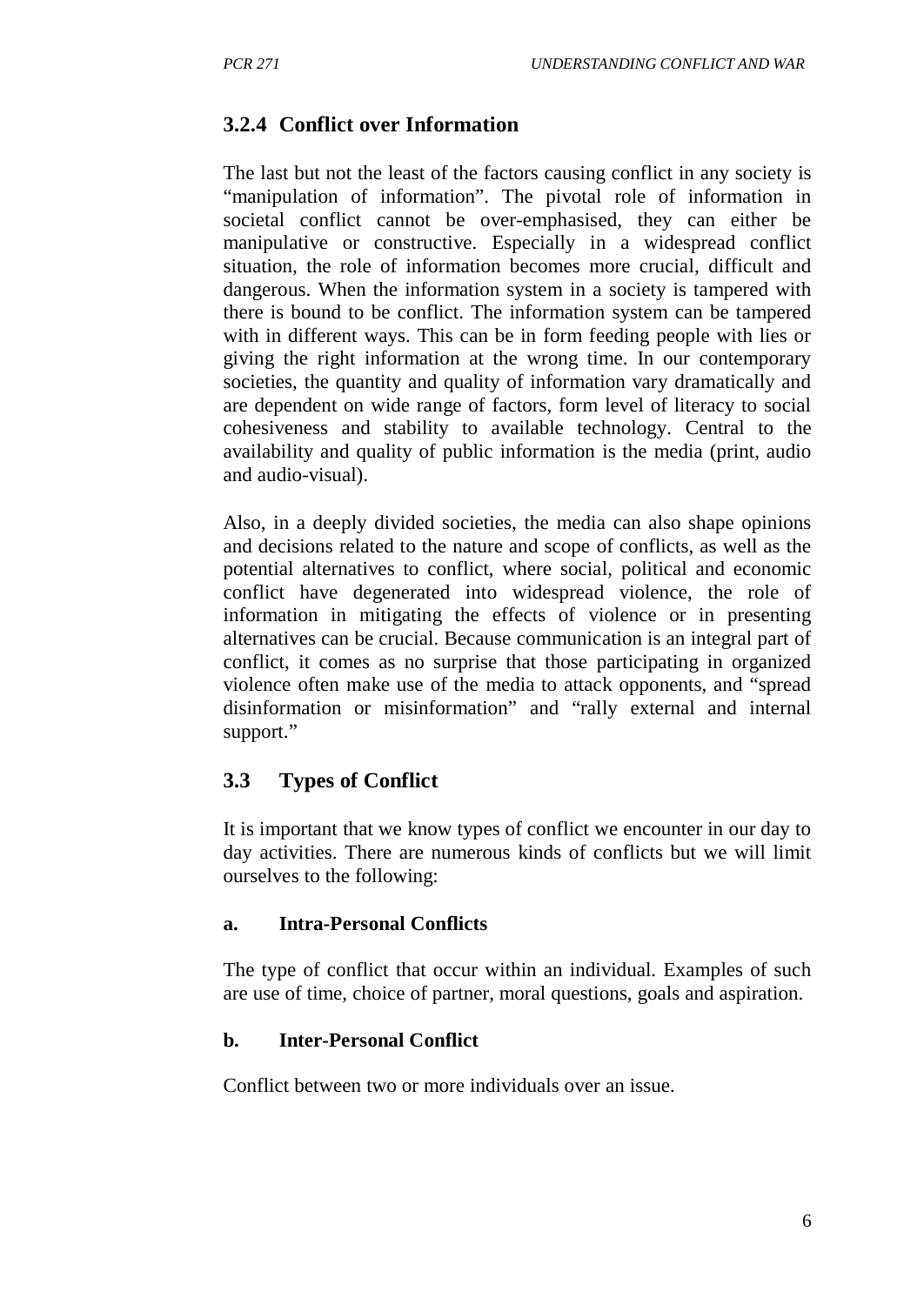#### **c. Intra-Group Conflicts**

Conflicts between individuals, or faction within a group.

#### **d. Inter-Group Conflicts**

Conflicts between groups such as club, class versus class, family versus family.

#### **e. National Conflicts**

Conflicts within a nation, involving different groups within the nation. This could be interethnic, inter-religious, or competition for resources.

#### **f. International Conflict**

Conflicts between nations. This could be for ideological reasons, territorial claims, political competition.

#### **Classification of Conflict**

Ted Robert Gurr, in his article A Comparative of Civil Strife and Quincy Wright in his paper The Nature of Conflict tightly argue that the Level of violence rather than its absence or presence is a better criterion for classifying conflicts.

Wright for example distinguishes between "Ordinary" conflict which involves small-scale violence usually at the individual and group levels and war, which is carried out by armed forces and involves violence of considerable magnitude.

Similarly, Gurr distinguishes between "turmoil" which includes both non-violent and small-scale violent conflict and rebellion or internal war. The point in this later classification is that notwithstanding their peculiarities, conflict differs largely in degree rather than kind and should therefore be analysed in terms of continuum which has violent conflict at one end and violent ones at the other. This enables us to pay close attention to the possible escalation or worsening of conflicts, sometimes a simple non-violent/violent classification appears to shade over.

Another popular classification categorises conflict into structural and non-structural conflicts. Structural conflicts which tend to be endemic are those which are predisposed by the innate character of the polity. Typically, the result from "unjust repressive and oppressive sociopolitical structure". Structural factors also include inequality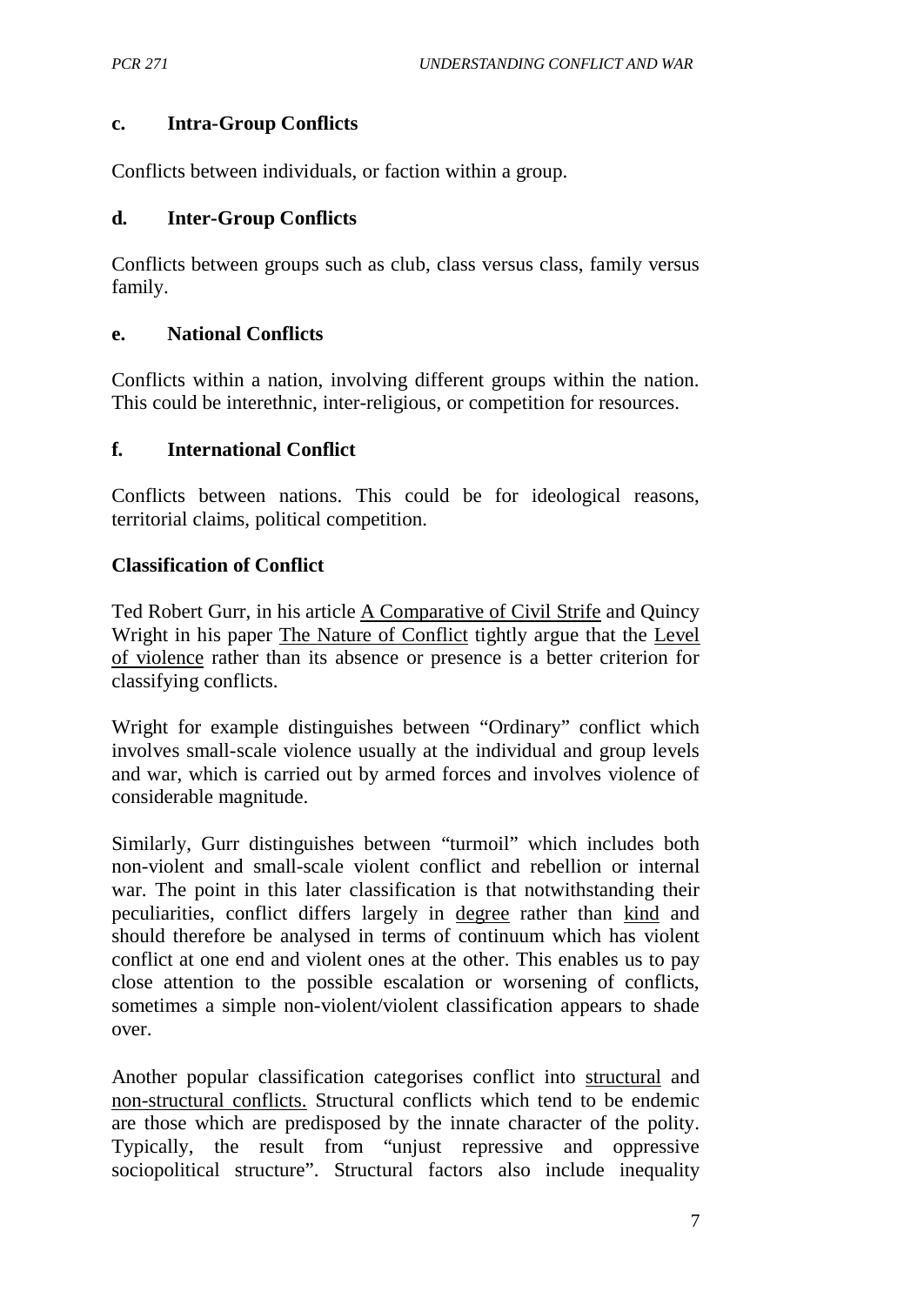among groups in obtaining access to socioeconomic and political privileges and benefits such as education, income distribution, unemployment, and control of political power, as well as low levels of national integration which encourage "Zero-sum" context for state power.

Defined in such terms, Wherp, in his work Conflict Resolution opines that most conflicts in Africa are endemic by definition to the extent that the predisposing factors are not embedded in the political system. They result from specific policies or actions by the state or groups and do not generally last for too long.

The Third Classification of Conflicts is that based on the Character of the parties in conflicts and so on. Of these ethnic and religious conflicts (which are most prevalent in Africa) tend to be the most important bases of identity for most individuals and as such attract strong loyalties to the groups involved.

## **4.0 CONCLUSION**

In the light of the above discussion on the concept of conflict, we can deduce that conflict is inevitable in human life, but the degree or intensity of conflicts is determined by the attitudes or mode of approaches adopted by the parties involved.

## **5.0 SUMMARY**

In this unit, historical background and various definitions of conflicts postulated by different scholars were critically examined, which various causes and types of conflict were discussed to facilitate proper understanding of the concept.

#### **6.0 TUTOR-MARKED ASSIGNMENT**

- 1. Critically discuss the concept conflict from your own perspective.
- 2. Is conflict negative or positive to human existence?
- 3. Can conflict be totally eradicated? Discuss.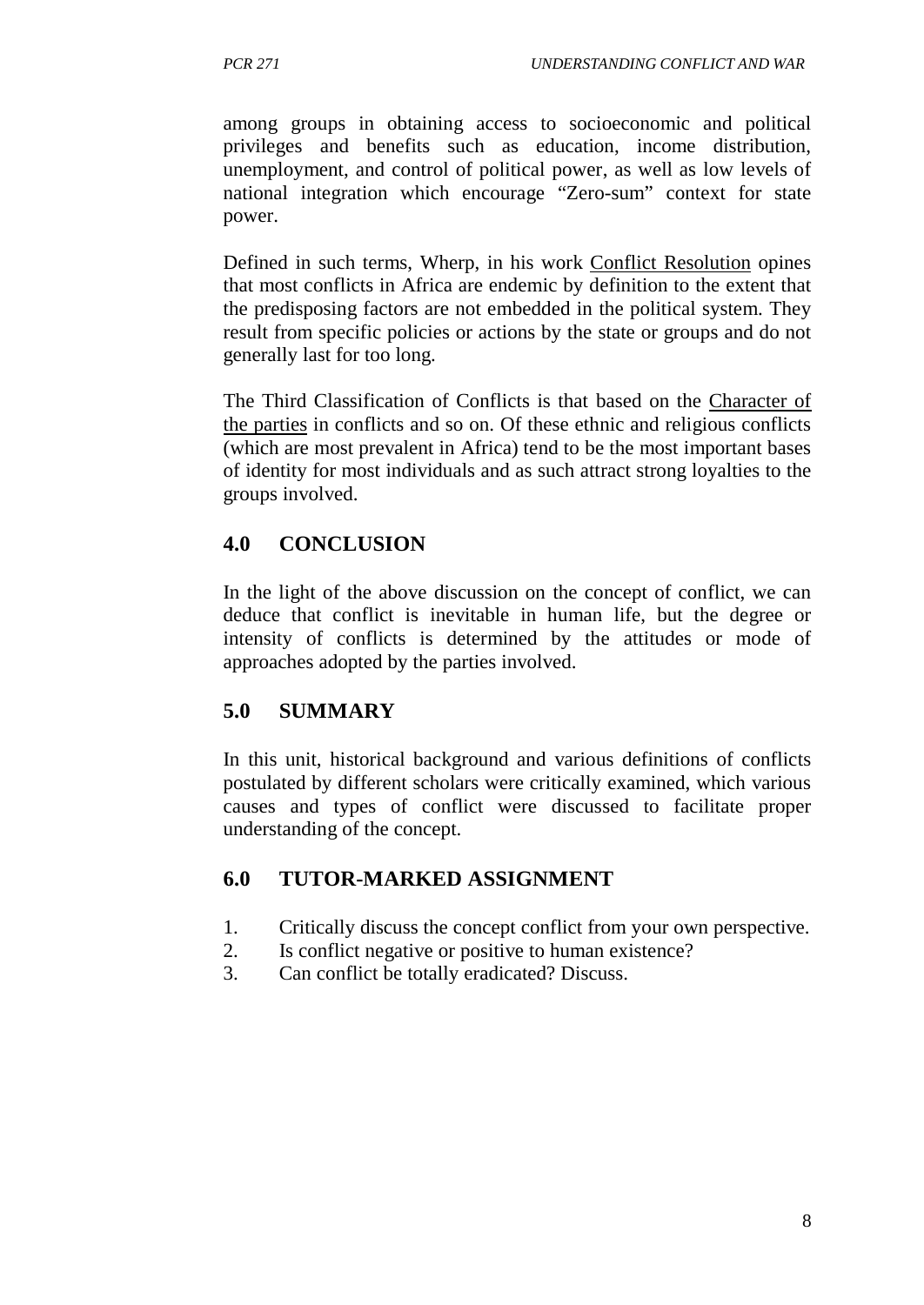#### **7.0 REFERENCE/FURTHER READINGS**

- Ball, C. and L. Dunn (1996). *Non-Governmental Organizations: Guidelines for Good Policy and Practice.* London: The Commonwealth Foundation.
- Drukkman, D. (1993). "An Analytical Research Agenda for Conflict and Conflict Resolution", in Dennis J. D. Samdole and Hugo Vander Marwe (eds), *Conflict Resolution Theory and Practice: Integeration and Application.* Manchester and New York: Manchester University Press.
- Folger, J. P. (1997). *Working Through Conflict: Strategies for Relationships,* New York.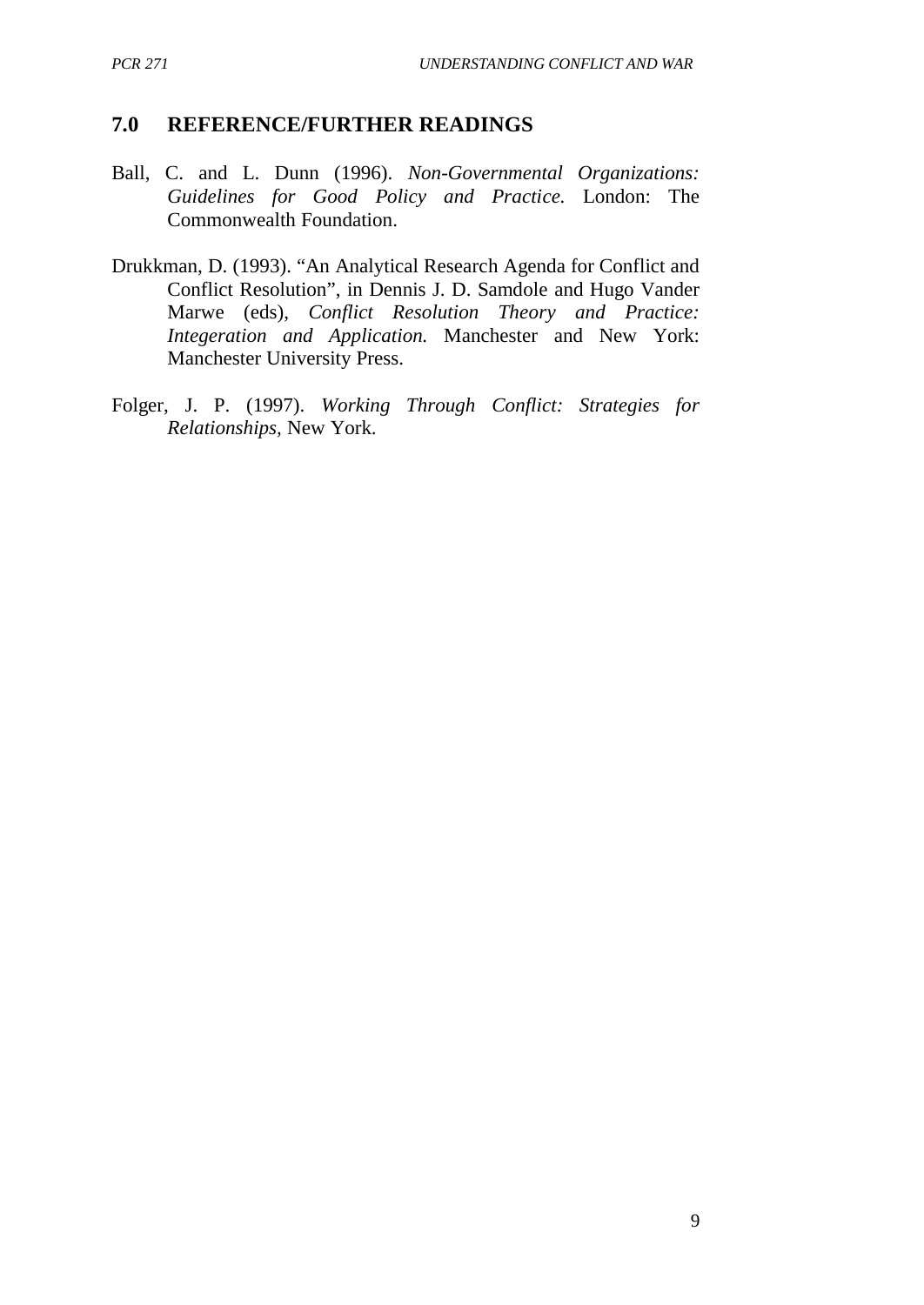#### **UNIT 2 CONFLICT THEORIES (SOCIOLOGICAL PERSPECTIVE)**

#### **CONTENTS**

- 1.0 Introduction
- 2.0 Objectives
- 3.0 Main Content
	- 3.1 Conflict Theories from Sociological Perspective
		- 3.1.1 Karl Marx Theory
		- 3.1.2 Max Weber Theory
		- 3.1.3 Conflict Theory Models of Dahrendorf
		- 3.1.4 Pluralist Perspective of Conflict
		- 3.1.5 The Theory of Structural Balance
		- 3.1.6 Assumption on Ethnicity and Conflict
		- 3.1.7 Assumption on Culture and Conflict
		- 3.1.8 The Role Theories of Turner
- 4.0 Conclusion
- 5.0 Summary
- 6.0 Tutor-Marked Assignment
- 7.0 References/Further Reading

#### **1.0 INTRODUCTION**

In this unit, the theories and empirical studies conducted by scholars or researchers in the area of social conflicts will be discussed in order to have comprehensive understanding of the various school of thoughts and their diverse views and opinions. The rationale for the study of these theories is to enable students identify the strengths and weakness of the previous work done in the past in relation to the contemporary issues of social conflicts that have become protracted till now and with arrays of various emerging conflicts at all levels of the society the world over.

#### **2.0 OBJECTIVES**

At the end of this unit, you should be able to:

- categorise different conflict theories
- analyse the various conflict theories
- identify and relate one or more conflict theories to different conflicts facing human race.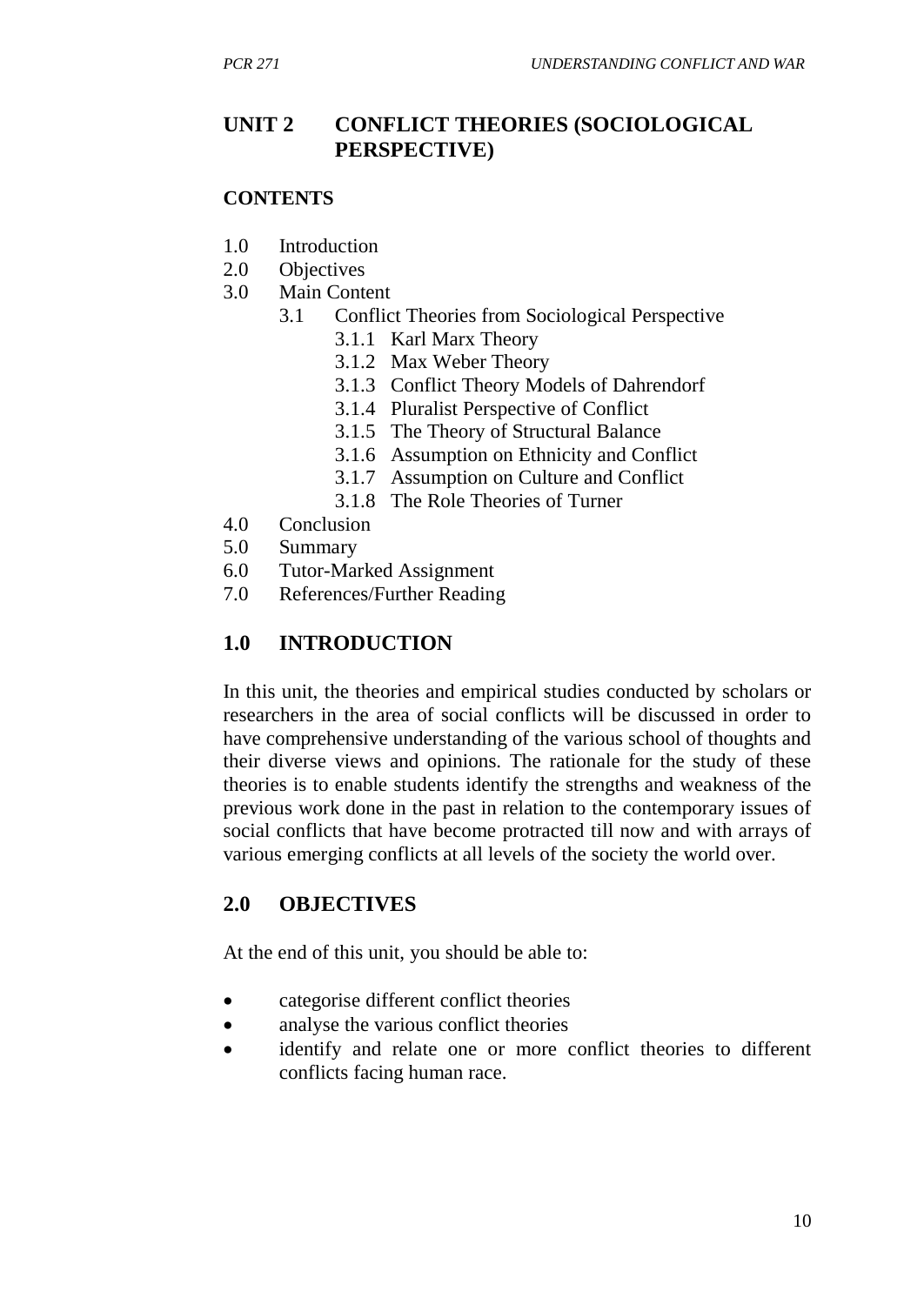## **3.0 MAIN CONTENT**

#### **3.1 Conflict Theories from Sociological Perspective**

#### **3.1.1 Karl Marx Theory**

Marx the great social philosopher opines that the degree of inequality in the distribution of resources generates inherent conflicts of interest. He explains that contradiction in capitalist modes of economic production and how these would lead to conflict processes that would usher in communism via a revolutionary action that would be carried out by the proletariats (the ruled). Although, his predictions were wrong, perhaps because of some fatal errors in his logic, but his analysis is still very much useful, applicable and relevant to most of the conflicts being experienced the world over.

Karl Marx views that the more the rate or degree of inequality in the distribution of the relatively available or the scarce resources in the society, the greater is the basic conflict of interest between its dominant and subordinate segments. The more the subordinate segments (proletariat) become aware of their true collective interests, the more likely they are to question the legitimacy of the existing pattern of distribution or allocation of scarce resources. Also the subordinates are more likely to become aware of their true collective interest when changes wrought by dominant segments disrupt existing relations among subordinates, practices of dominant segments create "alienative dispositions", members of subordinate segments can communicate their grievances to one another, which, in turn, is facilitated by the ecological concentration among members of subordinate groups, and the expansion of educational opportunities for members of subordinate group.

Marx also exerts that the more the subordinate segments at a system become aware of their collective interests and question the legitimacy of the distribution of scarce resources, the more likely they are to join in overt conflict against dominant segments of a system. The greater is the ideological unification of members of subordinate segment of a system and the more developed is their political leadership structure, the more likely are the interests and relations between dominant and subjugated segments of a society to become polarized and irreconcilable. The more polarized are the dominant and subjugated, the more will the conflict be violent. The more violent is the conflict, the greater is the amount of structural change within a society and the greater is the redistribution of scarce resources.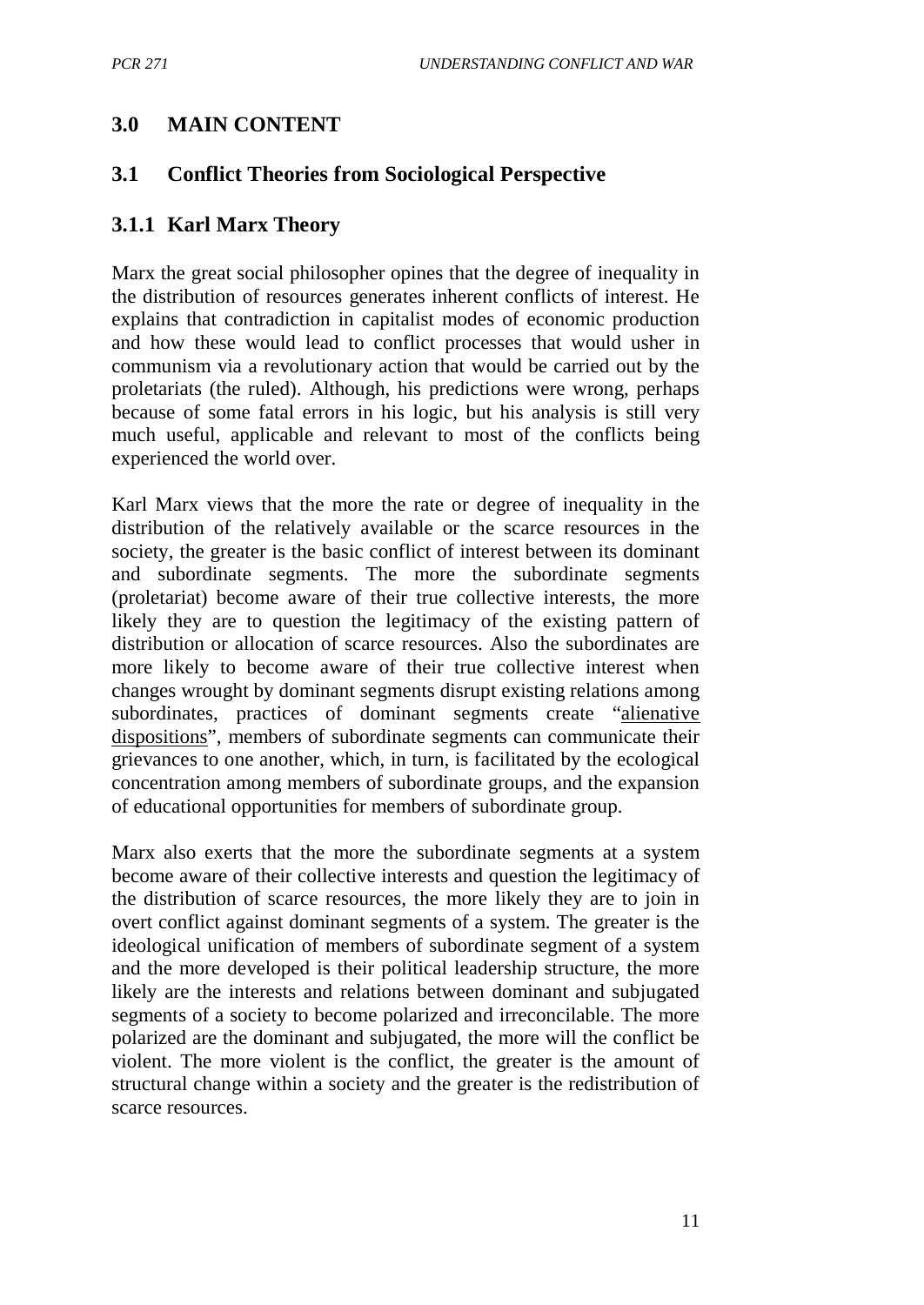#### **3.1.2 Max Weber Theory**

Weber sees conflict as highly contingent on the emergence of "Charismatic Leaders" who could mobilize subordinates. He opined that subordinates are more likely to pursue conflict with super ordinates when they withdraw legitimacy from political authority when the correlation among members in class, status group, and political hierarchies is high, the discontinuity or degrees of inequality in the resource distribution within social hierarchies is high and when of social mobility up social hierarchies of power, prestige, and wealth are low.

Conflict between super ordinates and subordinates becomes more likely when charismatic leaders can mobilize resentments of subordinates. When charismatic leaders are successful in conflict, pressure mounts to routinise authority through new systems of rules and administration. As a system of rules and administrative authority is imposed, the more likely are new subordinates to withdraw legitimacy from political authority and to pursue conflict with the new super ordinates, especially when new traditional and ascriptive forms of political domination are imposed by elites.

#### **3.1.3 Conflict – Theory Model of Dahrendorf**

Dahrendorf (1958) introduces to the theory of conflict the view of productive and constructive conflict. He sees conflict as necessary for achieving an end in the society or for realization of social goals. He holds that social conflict produces change in the system which is necessary and good. Dahrendorf's attempt was to determine a systematic locus and a specific framework for a theory of conflict in sociological analysis. He contends for two different kinds of struggles in an organization. He calls them "Exogenous" and "Endogenous" conflicts.

The endogenous conflict is the conflict that is generated with the organization, system or a society. In this, he agreed with Marx that internal conflict comes from the present social structure. He went beyond the internal dynamics of conflict to allow for external factors, which he called exogenous conflict. This also influences social change. In order words, exogenous conflict is brought upon or into a system from the outside. The theory asserts that certain conflicts are based on certain social structural arrangements and hence are bound to arise whenever such structural arrangements are given.

Furthermore, the dichotomy of social roles within imperatively coordinated groups, and the division into positive and negative dominance riles are fails of social structure. Here are the assumptions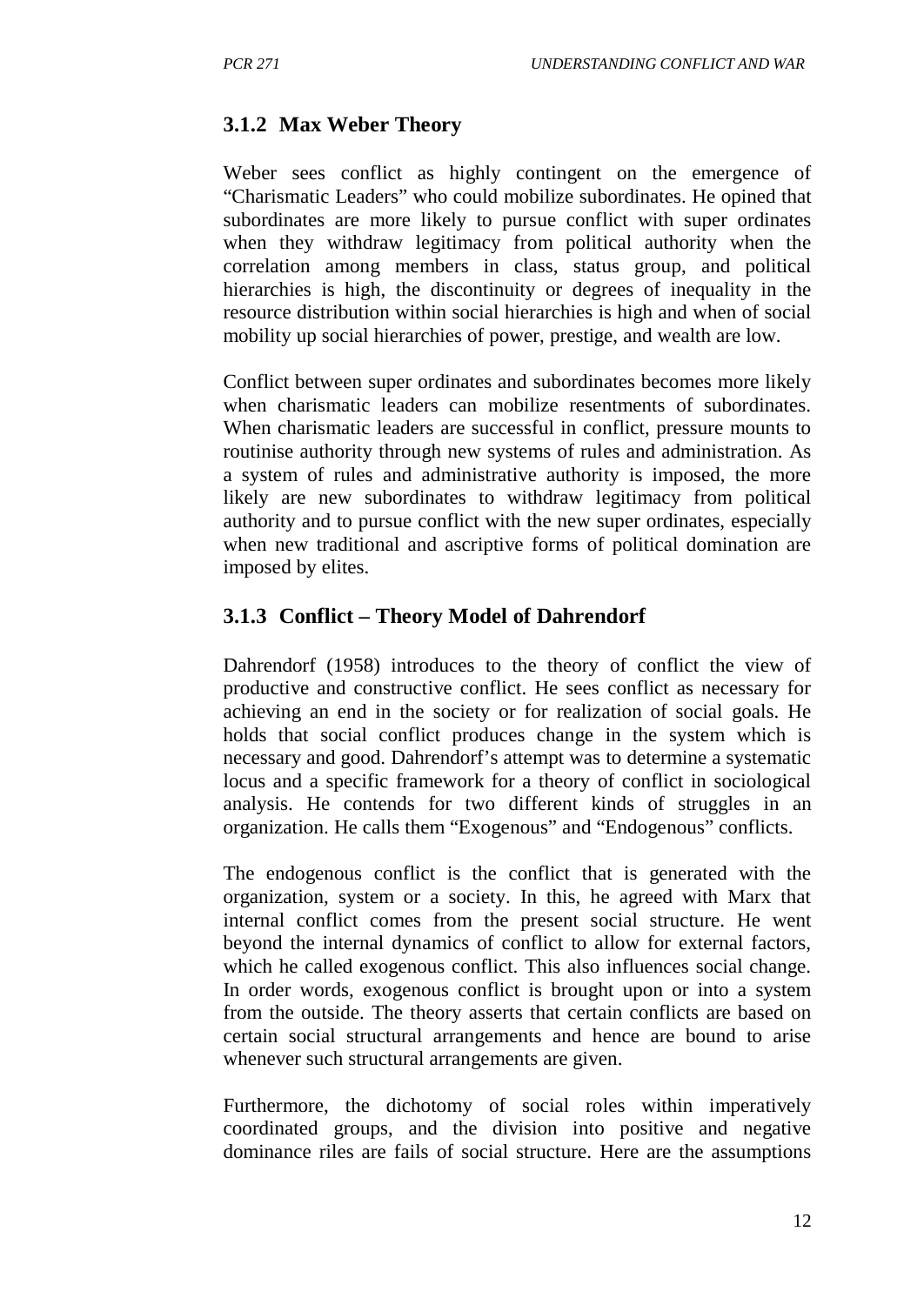for the structural arrangement which could lead to conflict as Dahrendorf presents in his conflict theory model.

- In every imperatively coordinated group, the carriers of positive (status quo) and the negative (change of status quo) dominant roles determined two quasi-groups with opposite latent interest.
- The bearers of positive and negative dominant roles organize themselves into groups with manifest interests unless certain empirically variable conditions intervene.
- Interest groups which originate in this manner are in constant conflict concerned with the preservation or change in the status quo.
- The conflict among interest groups in the sense of this model leads to changes in the structure of the social relations in question through changes in the dominant relations.

## **3.1.4 Pluralist Perspective of Conflict**

The advocates of the pluralist school of thought such as Hugh Clegg *el al*, holds a different view about conflict. The school views conflict as having a CONSTRUCTIVE contribution towards what is defined as healthy industrial order. Thus, given the appropriate institutions of regulation, the overt and active manifestation of conflict resolves discontent, reduces tension, clarifies power relation and adjusts the industrial structure. Accordingly, it creates as many solidarity groups as it devices and re-embodies the principles of self-determination.

The pluralist school emerged as a criticism to the political doctrine of SOVEREIGNTY, the notion that in an independent political system, there must be a final authority whose decision is supreme. Contrary to this assumption, the pluralists believed that within any political system, there are groups with their own interests and beliefs and the government itself depends on their consent, loyalty and cooperation to survive. Rather than existence of a definitive decision by final authorities, this theory contends that there are instead ONLY continuous (conflicts, antagonisms) and compromises.

In essence, a plural social or industrial relation has to accommodate different and divergent pressure groups in order to ensure that the differing group interests are harmonized such that social and political changes take place peacefully. Thus, to the pluralists, same is achievable through continuous negotiation, concession and compromises within and among these pressure (interest) groups and between the authorities.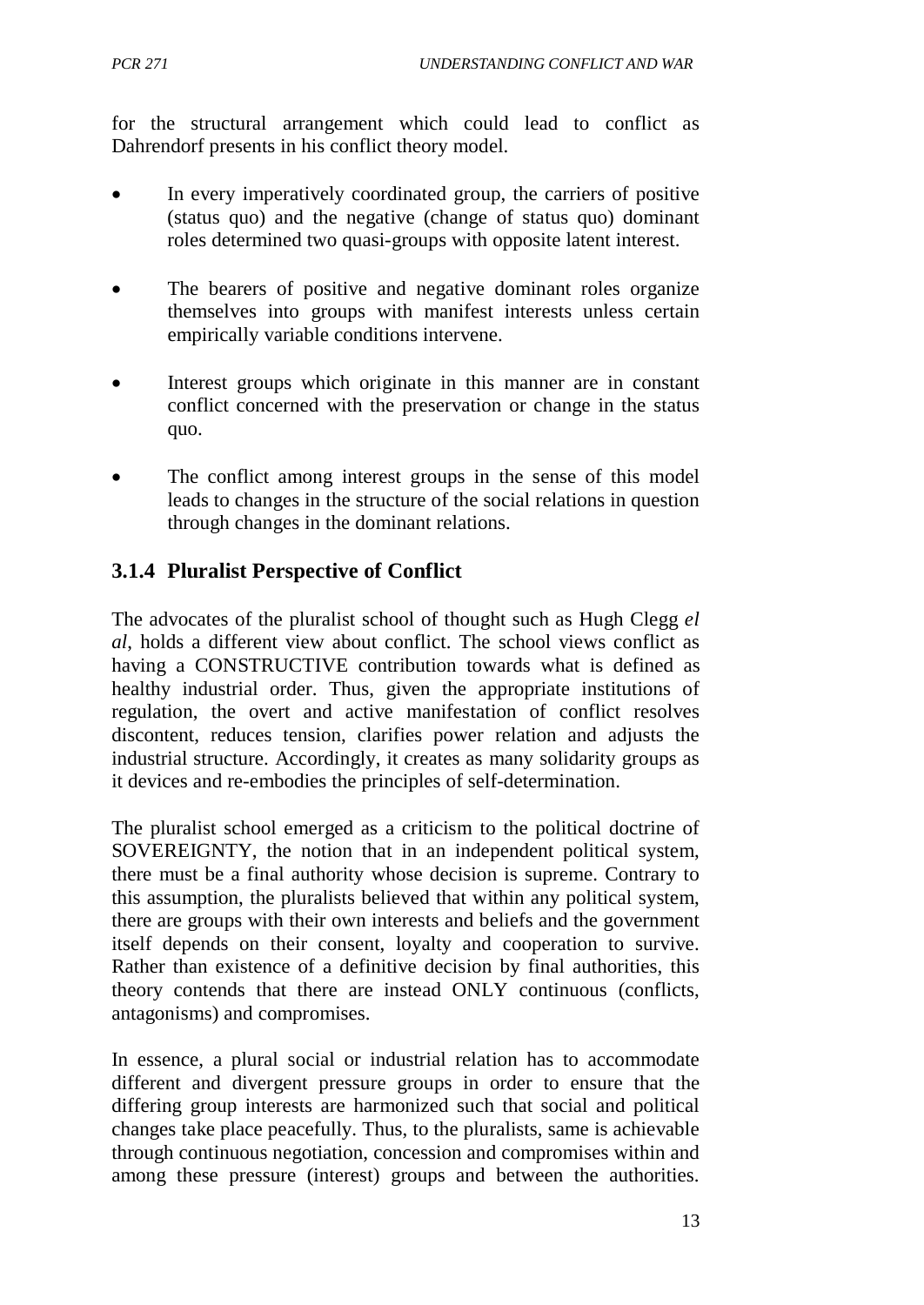Given these backgrounds, and based on expositions of the functionalist and the pluralist schools, and their identification of the place of effective communication in the prevention and management of industrial conflicts, as evident on the need for clear communication, understanding, continuous dialogues, negotiation, concession and compromises within and among the differing groups in the work place, institution or society.

## **3.1.5 Structural – Functional Theory**

Talcott Parson (1960) champions the course of this theory after the World War II. The structural functionalist asserted/projected that individual will adjust to a given structure in an organization institution or society. Any change in the structure of the organization or institution causes conflict and it destabilizes the organization. Conflict should then be minimized in order to maintain stability with both individual as well as the institutions. The theory reflects a system approach where each part has one or more functions to perform. The theory sees conflict as dysfunctional, abnormal, and a disease which can be endemic to a society. It focuses on things that will maintain the state of equilibrium and collaboration in the organization.

## **3.1.6 The Theory of Structural Balance**

Helder (1958) in this theory states that Ego tends to like whom his friend likes, but dislike whom his enemy likes. Also Ego tends to dislike whom he dislikes, and likes whom his enemy dislikes. This non-rational approach to theory of conflict has the following assumptions according to Mazur, (1968):

- 1. For any three persons or groups, there are four trials: like dislike, support – conflict, conformity – divergence, and positive identity – negative identity. All these tend to balance.
- 2. Within any triad, an increase in magnitude of one sign leads to an increase in magnitude of all signs.
- 3. Relationship of like, support, conformity, and positive identity tend to coincide. On the other hand, the relationship of dislike, conflict, divergence and negative identity tend to coincide. The tendency increases with increasing intensity of the signs, and consonant relationship increase together.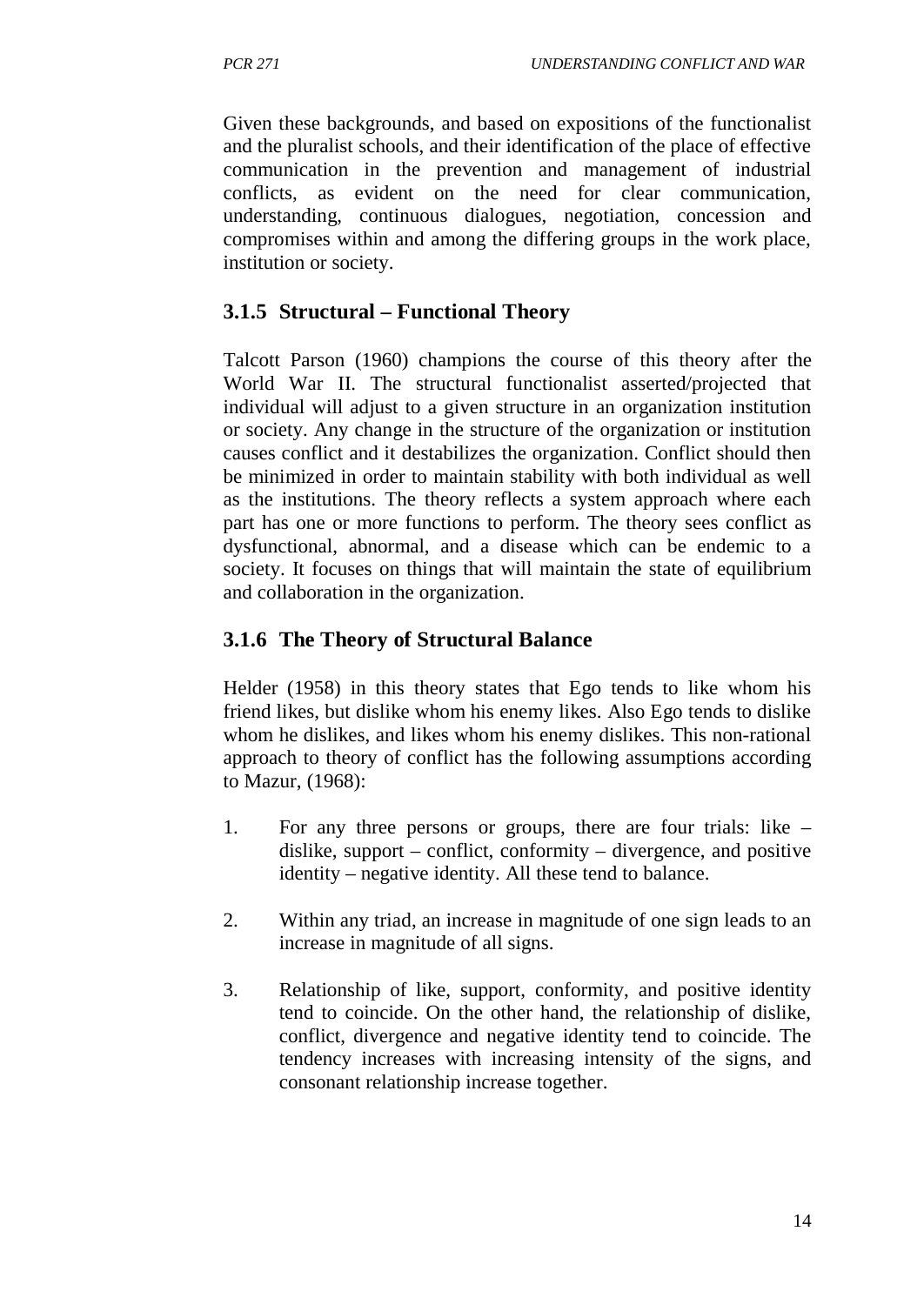## **3.1.7 Assumption on Ethnicity and Conflict**

According to Person, Novak, and Gleason (1982:1), the word "ethnic" was derived via Latin from the Greek ethnos, which means nation or race. Ethnicity has been viewed since the earliest times in terms of a group setting associated with the idea of nationhood. But in recent years, the instrumentalists' view of ethnicity and ethnic conflicts in Africa and the rest of the world hold that "ethnicity is not a natural cultural residue but a consciously crafted ideological creation", ethnic conflicts result from the manipulations of the (radical) elite who incite and distort ethnic/nationalist consciousness into an instrument to pursue their personal ambitions.

The problem with the theory despite the fact that it contains some validity, it almost ignores completely the core motives and elements in ethnic conflicts such as the roles of fear and group psychology and importance of symbolic controversies which are often less comprehensible to the "outsider".

Thomson (2000:58) defines an ethnic group as "a community of people who have the conviction that they have a common identity and common fate based on issues of origin, kinship, ties, traditions, cultural uniqueness, a shared history and possibly a shared Language".

Toland (1993:3) basically agrees with Thomson in her conception of an ethnic group, but takes it one step further by adding a sense of longing on the individual level: "…(ethnicity is) the sense of people- hood held by members of a group sharing a common culture and history within a society.

Bamass R. argues the assumption "ethnicity and nationalism are not 'givens', but are social and political constructions. They are the creations of elites, who draw upon distorted and sometimes fabricated materials from the cultures of the groups they wish to represent in order to protect their wellbeing or existence or to gain political and economic advantage for their groups as well as for themselves… this process invariably involves competition and conflict for political power, economic benefits, and social status between the political elite, class, and leadership groups both within and among different ethnic categories" (Kruger 1993: 11).

In the light of the discussion above, it is important to note that mere differences in values or regional development, or between ethnic groups for that matter, do not as such promote ethnicity and ethnic conflict, according to Kruger (1993:12). Quoting Brass, he states "… Ethnic selfconsciousness, ethnically based demands, and ethnic conflict can occur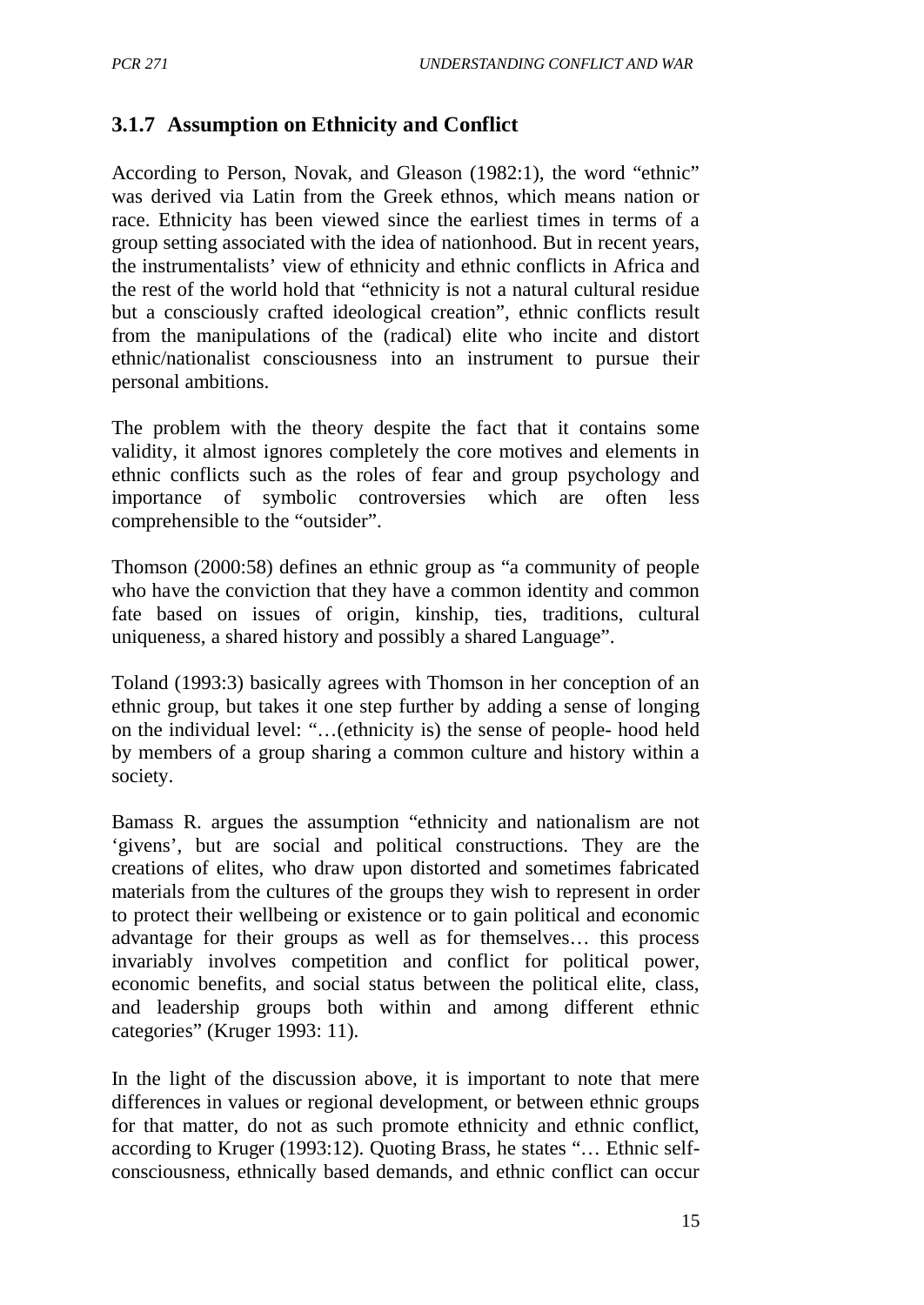if there is some conflict either between indigenous and external elites and authorities or between indigenous elites".

Nevertheless, the assumption on ethnicity and conflict therefore, states that, "ethnic identity has a symbolic dimension which makes conflict arising from it more intense than otherwise. Ethnicity has the symbolic capability of defining for individual the totality of his existence including embody his hopes, fears and sense of the future. Any action or thought that is perceived t undermine the ethnic group which include those that diminish its status in the eyes of the members evokes very hostile and some times violent response". An aggressive and murderous ethnic militia man may even believe that his very existence is threatened by the perceived injury to his ethnic group. Similarly, a poor villager believes that a cabinet minister from his village represents his own interest and share of the national cake even though he may never receive any personal material reward as a result of the appointment.

## **3.1.8 Assumption on Culture and Conflict**

Culture simply means the sum-total of all human existence which comprises norms, values, traditions, beliefs, customs, languages, patterns of behaviours, art music, food, mode of dressing and so on. Cultures have been delineated along a number of dimensions by various writers such as:

Glen Fisher, in an interesting book called MINDSETS and in his chapter in Weaver's book (1998:140) characterizes two kinds of societies: those based on achievement and those on ascription. Those described as "achievement" emphasize doing, in contrast to being, which describes "ascriptive" societies. The former value change and action, whereas the latter value stability and harmony.

Weaver (1998:72-74) likens culture to an iceberg, in which only the tip is seen above the water line. The part that is obvious is the External Culture, which is explicitly learned, is conscious and more easily changed. The External Culture includes many of the elements that we normally think of as "Culture": music, literature, drama, foods, dress, customs, and verbal communications. These are all aspects of "behaviour". External Culture may also include some of our beliefs, such as religion and explicit ethnics.

These aspects of culture are all obvious to a newcomer. However, there is also an Internal Culture, which is implicitly learned and difficult to change. That is the part which is below the waterline in the iceberg analogy. It includes some of our beliefs, our values and thought patterns, attitudes, nonverbal communication, and perceptions. Beliefs are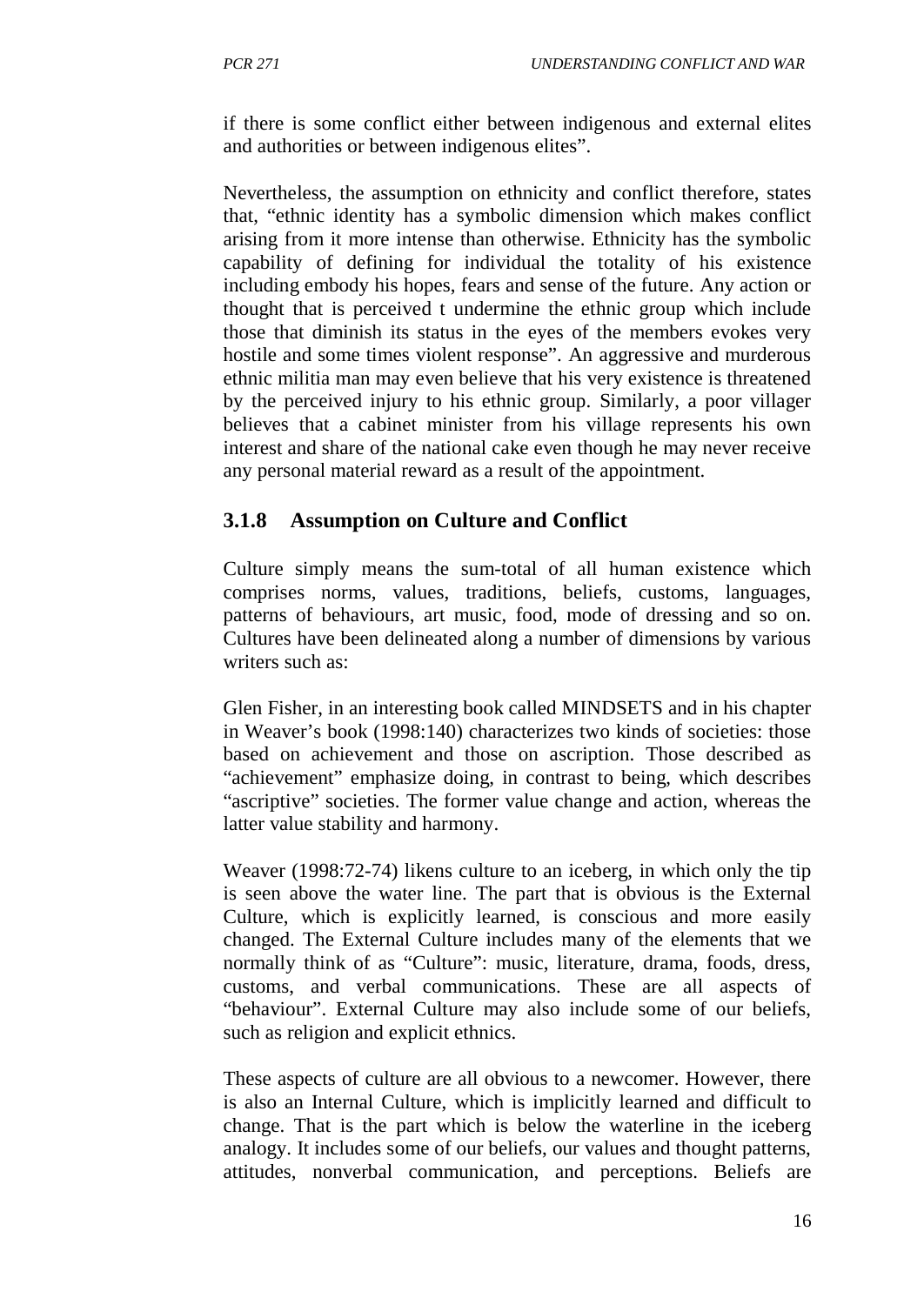interrelated and form "belief system", which because they are learned early in life, are difficult to change. It is also very difficult to perceive and fully understand the Internal Culture of someone from a different group. Yet it is this part of culture that defines who we are and what really is important to us. Because we are often unaware of these elements it is difficult to articulate them to others, even to those whom we love. And we most unlikely to expose our inner-selves to someone with whom we are in conflict.

Geert Hofstede (In Weaver 1998:148-158) describes four dimensions by which he placed a number of societies on graphs. Two are particularly relevant o conflict transformation (p.149):

- 1. Power distance defines the extent to which the less powerful person in a society accepts inequality in power and considers it normal. All societies are unequal, but some are more unequal than others.
- 2. Individualism opposes collectivism (in the anthropological sense). Individualist cultures assume individuals look primarily after their own interest and those of their immediate family. Collectivist cultures assume that individuals – through birth and possibly later events – belong to one or more close "in-groups" from which they cannot detach themselves. A collectivist society is tightly integrated; an individualist society is loosely integrated.

Hofstede characterizes American and Northern European societies as generally having low power distance and high individualism. Many African and Latin American societies have large power distance and low individualism. Some of the Southern European societies are in the middle with large power distance and medium individualism.

John Paul Lederach, probably one of the best known theorists and practitioners in the field of conflict transformation today, posits that "social conflict emerges and develops on the basis of the meaning and interpretation people involved attach to action and events. Social meaning is lodged in the accumulated knowledge, i.e. a person's bank of knowledge" (1995:8). Conflict is related to meaning, meaning to knowledge, and knowledge is rooted in culture. People act on the basis of the meaning that things have for them. The symbolic interactionist, Herbert Blummer (1969) emphasizes the importance of symbols and meanings attach to them. Therefore, Ladarach's assumptions (1995:9- 10) can simply be liberally summarized as follows:

1. Social conflict is a natural, common experience present in all relationships and cultures.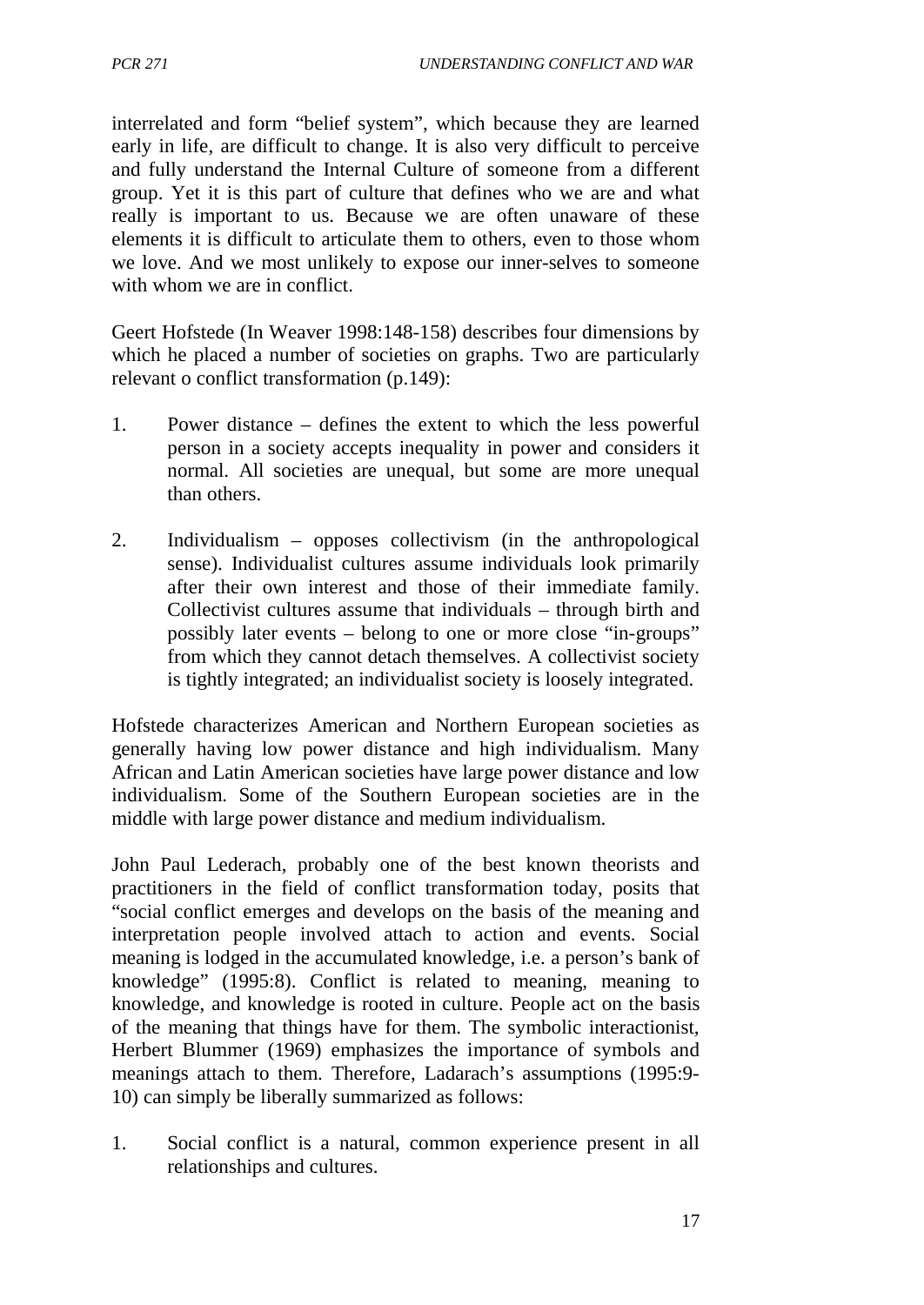- 2. Conflict is a socially constructed cultural event, people active participants in creating situations and interactions they experience as conflict.
- 3. Conflict emerges through an interactive process based on the search for and creation of shared meaning.
- 4. The interactive process is accomplished through and rooted in people's perceptions, interpretations, expressions, and intentions, each of which grows from the cycles back to their common sense knowledge.
- 5. Meaning occurs as people locate themselves and social "things" such as situations, events, and actions in their accumulated knowledge. A person's common sense and accumulated experience and knowledge are the primary basis of how he creates, understands and responds to conflict.
- 6. Culture is rooted in the shared knowledge and schemes created and used by a set of people for perceiving interpreting, expressing and responding to social realities around them.

However the term "culture" is often linked with ethnicity, as both the external and internal cultures are often determined by our ethnic groups, along with influences from the larger world through socialization, education, the media and exposure to a different way of thinking and behaving. We talk about "the culture of violence", "the culture peace", "the culture of poverty", "the culture of corruption", "corporate culture" and so on as they pervade different societies in various or different forms.

## **3.1.9 The Role Theories of Turner**

Role is defined as that set of activities associated with any given position in an organization, which include potential behaviours in that position, and not only those of the incumbent in question. Although Turner accepts a process orientation, he was committed to developing interactionism into "something akin to axiomatic theory". He recognized that role theory was segmented into a series of narrow propositions and hypotheses and that role theorist had been reluctant "to find unifying themes to link various role processes".

Turner's strategy was to use propositions from the numerous research studies to build more formal and abstract theoretical statements. He therefore, sought series of statements that highlight what tends to occur in the normal operation systems of interaction. To this end, Turner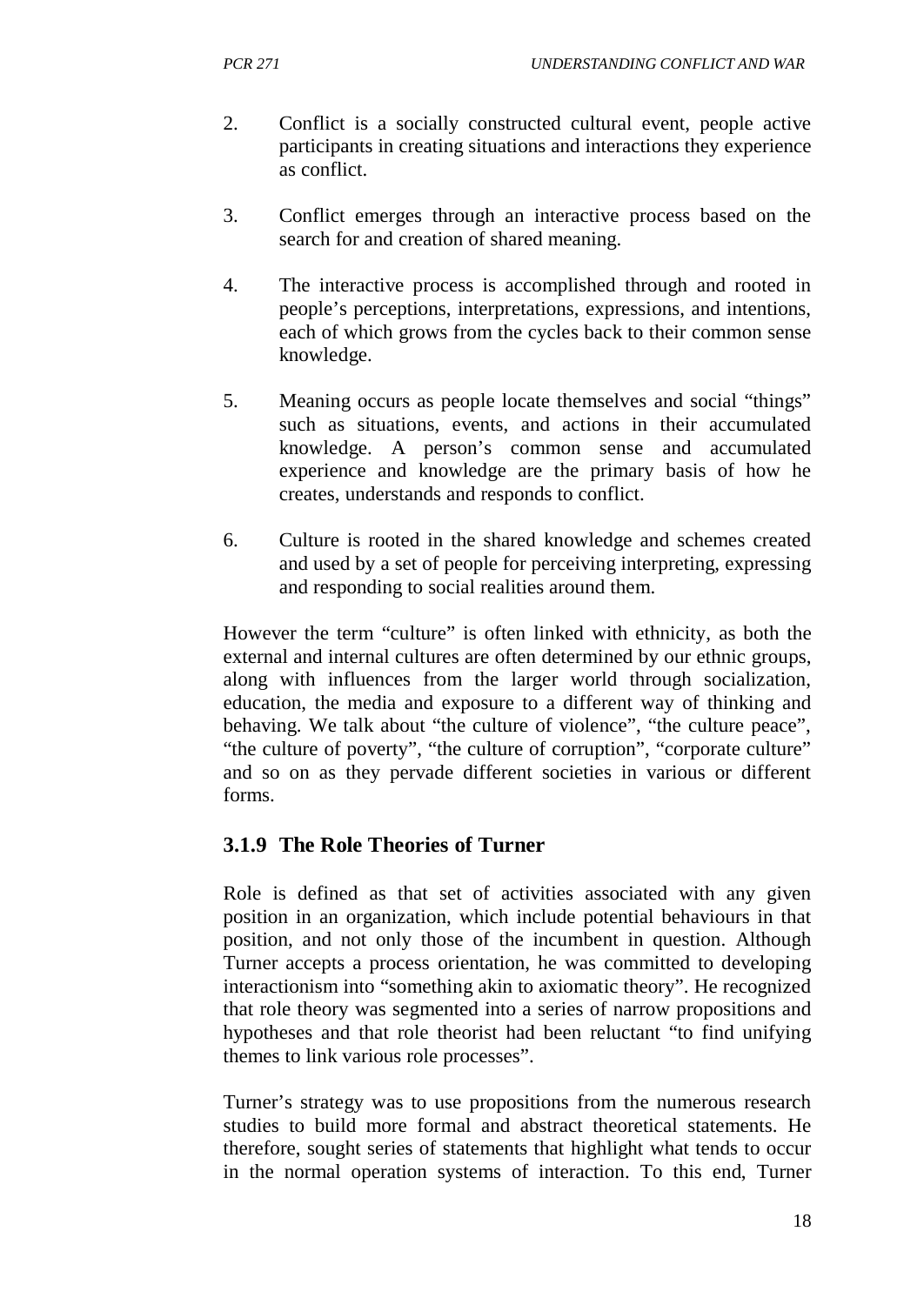provided a long list of main tendency propositions on (a) roles as they emerge, (b) roles as an interactive framework, (c) roles in relation to actors, (d) roles in societal settings, (e) roles in organizational settings, and (f) roles and the person. The most important of these propositions to this study will be examined, which are this:

### **Role as an Interactive Framework**

- 1. The establishment and persistence of interaction tend to depend on the emergence and identification of ego and alter roles.
- 2. Each role tends to form as a comprehensive way of coping with one or more relevant alters roles.
- 3. There is a tendency for stabilized roles to be assigned the character of legitimate expectations and to be seen as the appropriate way to behave in a situation. (Tendency for legitimate expectations).

In these three additional propositions, interaction is seen as depending on the identification of roles. Moreover, roles tend to be complements of others as in parent/child, boss/employee roles – and this operate to regularize interaction among complementary roles.

#### **Role in Societal Settings**

- 1. Similar roles in different contexts tend to become merged, so they are identified as a single role recurring in different relationships. (Tendency for economy of roles).
- 2. To the extent that roles refer to more general social contexts and situations differentiation tends to link roles to social values. (Tendency for value anchorage).
- 3. The individual in the society tends to be assigned and to assume roles consistent with one another. (Tendency for allocation consistency).

Many roles are identified, assumed, and imputed in relation to a broader societal context. Turner first argued that people tend to group behaviors in different social context into as few unifying roles as is possible or practical. This people will identify a role as a way of making sense of disparate behaviors in different contexts. At the societal level, values are the equivalent of goals in organizational settings for identifying, differentiating, allocating, evaluating, and legitimating roles. Finally all people tend to assume multiple that are consistent with one another.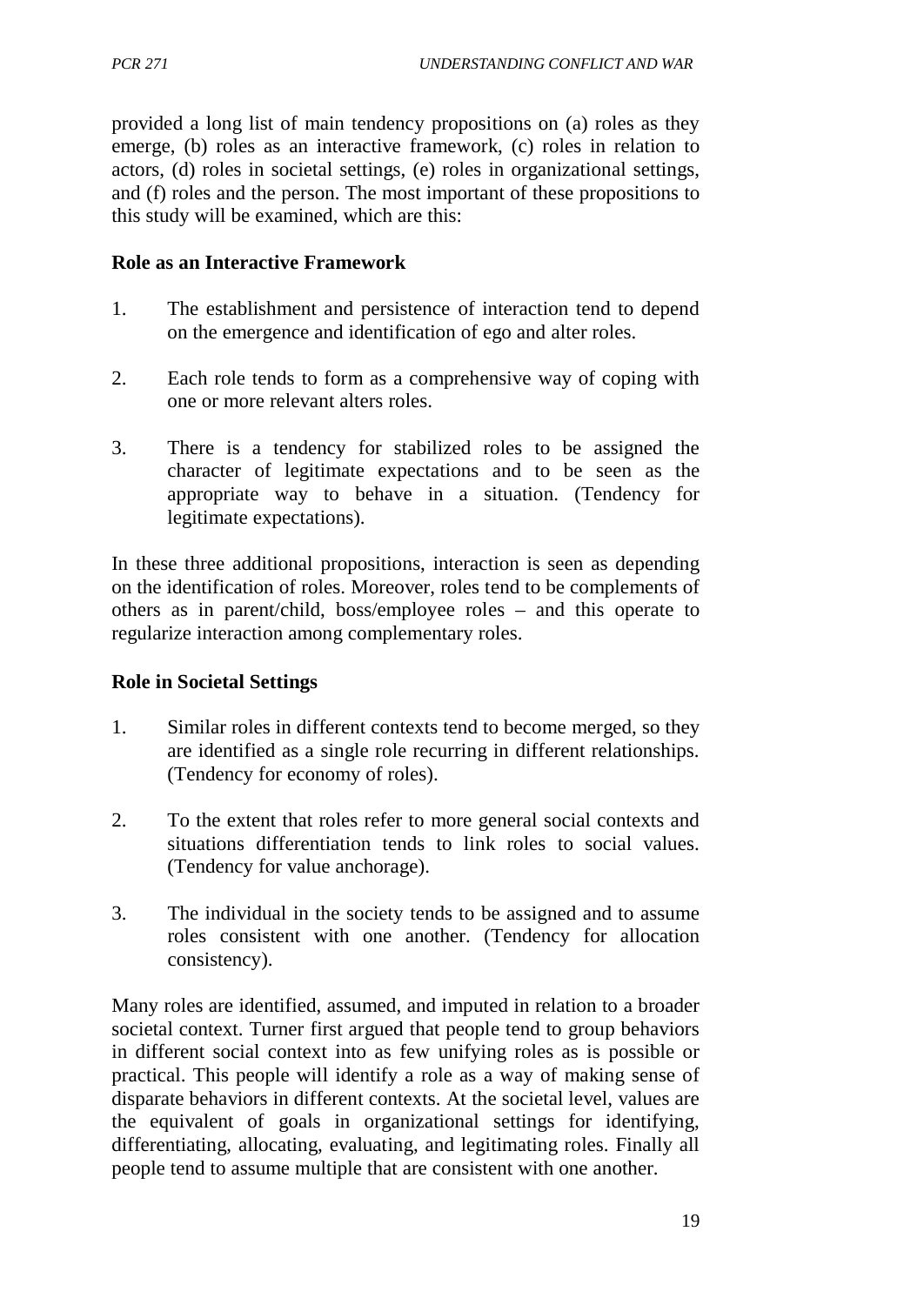#### **Role of business in Conflict Situations**

Widening communities of business actors around the world is moving to adopt new approaches to corporate social responsibilities, and a "triple bottom line" of profitability, social and environmental responsibilities. Under the right conditions, the private sector may be able to help prevent violent conflict. Like public and aid supported investments, the private sectors needs to be guided by an informed commitment to guard against side effects of its investments which may have negative impacts on the "structural stability" of the local and national host society, and plan for ways in which it can ensure the maximum positive benefits.

Business – local, small and medium – sized enterprises, multinationals and large national companies – can play a useful role in conflict situations. Conflict implies higher risks and costs for businesses, and it is therefore, in the interest of most businesses to support efforts that prevent, resolve or avoid exacerbating conflicts. It thus becomes imperative for each and every business enterprises/organizations to support peace making and peace building activities. It is only under a peaceful atmosphere and environment that the "corporate culture" of any organization could be accomplished. Challenges include how to:

- Develop a sufficiently long term perspective to promote sustainable development and help reduce conflict, and strike a balance between long–term thinking and short–term investment horizons, with the need for quick returns in unstable situations.
- Understand the roles of some trade actors or networks in causing or exacerbating conflict – in particular in extractive industries (diamond, oil, forest products, etc.) that are major sources of revenue for warring parties and arms sellers.
- Encourage big business to stimulate local development, job creation and basic social infrastructure, especially in remote areas. This can contribute to long – term social stability and improved local livelihoods.
- Link the social investment programmes that are sometime supported by companies, in particular in the health or education sectors, to wider development and conflict concerns.
- Harness the potential role of companies as powerful players who could use their influence positively on political actors not only to negotiate immediate conditions for their investments but also to avert violent conflicts.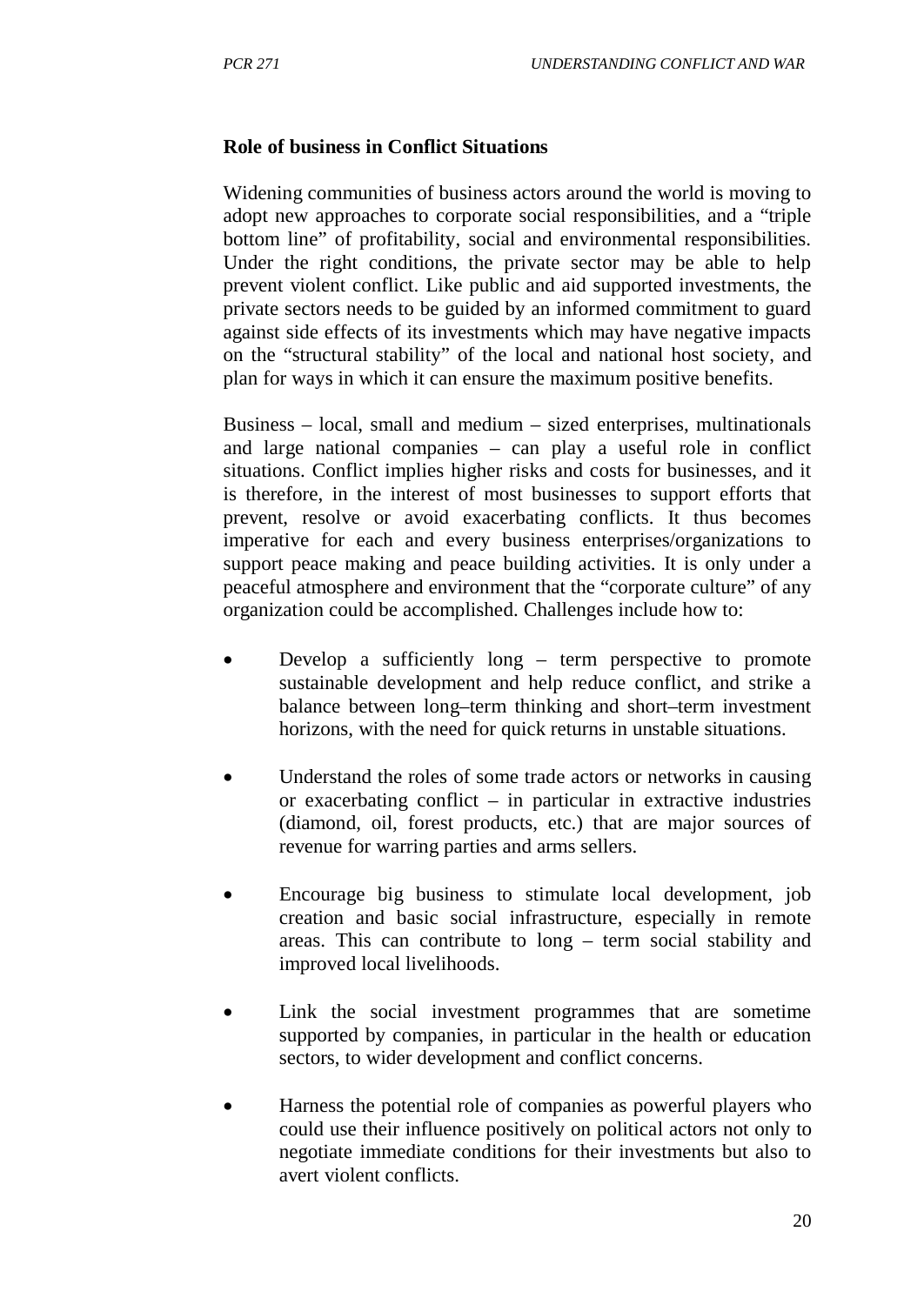• Ensure that the use by companies of public security agents and military personnel to secure installations and protect staff is not at the expense of the local population, and that illegitimate armed groups or the youth are not being inadvertently supported or financed by them.

## **4.0 CONCLUSION**

However, the conflict theories from sociological perspective have exposed us to various views, opinions, ideologies and assertions propounded by different scholars about how conflicts emerge or arise among individuals during the course of social interaction at the individual, institution and societal levels.

## **5.0 SUMMARY**

This unit has considered some of sociological theories of conflict. The first and second theories discussed were propounded by Karl Marx and Max Weber. Dahrendorf's Conflict Theory Models, Pluralist Perspective of Conflict and Theory of Structural Balance were also examined. Assumption on Ethnicity and Conflict, Culture and Conflict and Role Theories of Turner were also explained in order to broaden the student's knowledge and to expose them to various multidimensional theories of conflict.

## **6.0 TUTOR-MARKED ASSIGNMENT**

- 1. Justify the relevance of Karl Marx's Theory to the modern day conflicts.
- 2. Explain the relationship between culture and conflict.

## **7.0 REFERENCES/FURTHER READINGS**

Burton. John (1990). *Conflict: Resolution and Prevention,* London: Macmillan.

Cohen, Percy S. (1968). *Modern Social Theory*. London: Heinemann.

Coser, Lewis; *The Functions of Social Conflict*. New York: Free Press.

Gurr, Ted R. (1970). *Why Men Rebel*. Princeton University Press.

Yates, A. (1962). *Frustration and Conflict*. London: Methuen.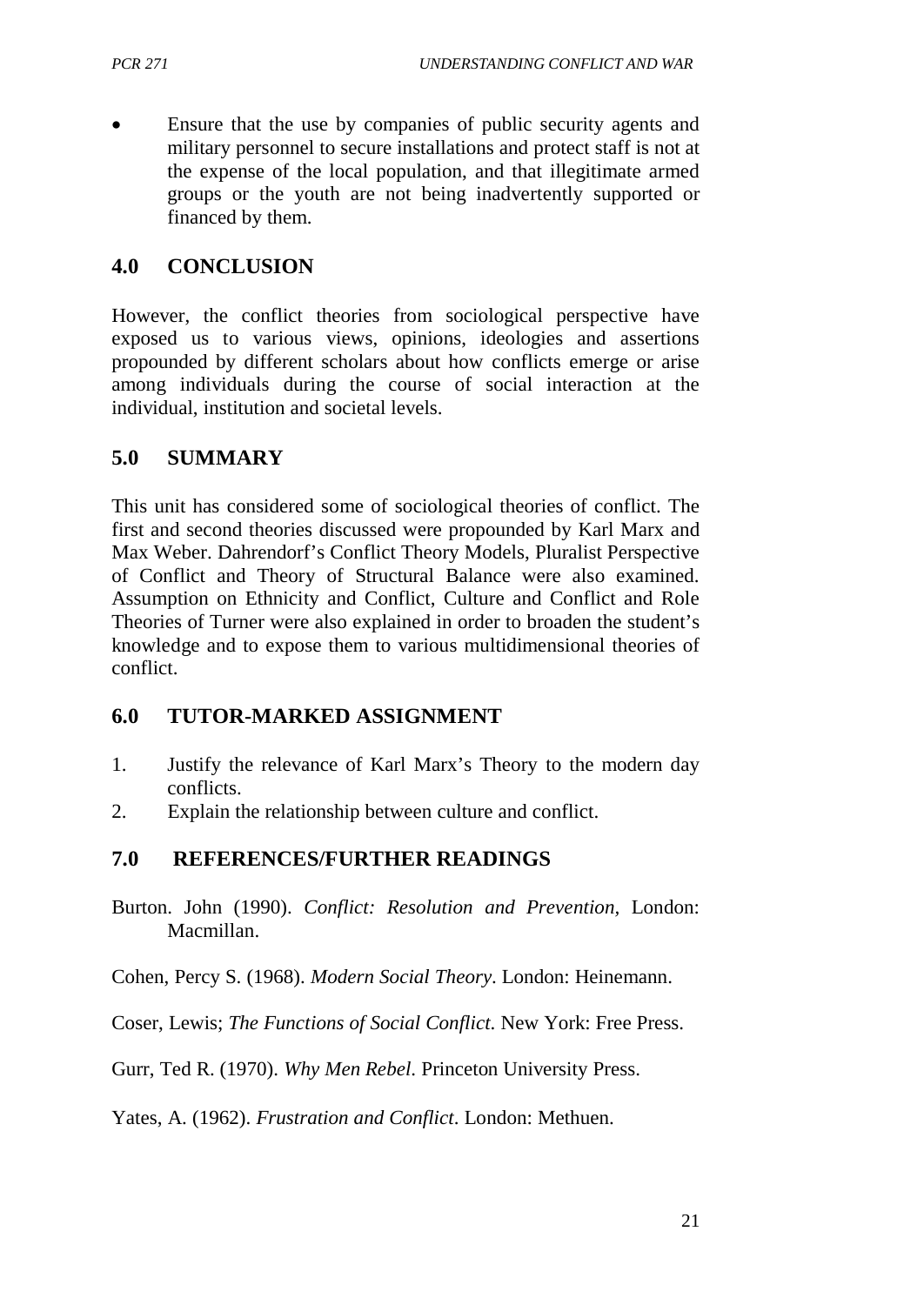# **UNIT 3 CONFLICT THEORIES (PSYCHOLOGICAL PERSPECTIVE)**

### **CONTENTS**

- 1.0 Introduction
- 2.0 Objectives
- 3.0 Main Content
	- 3.1 Psychological Perspective of Conflict Theories
		- 3.1.1 Abraham Maslow's Theory
		- 3.1.2 Burton's Human Needs Theory
		- 3.1.3 The Concept of Communication
- 4.0 Conclusion
- 5.0 Summary
- 6.0 Tutor-Marked Assignment
- 7.0 References/Further Reading

# **1.0 INTRODUCTION**

In this unit, we shall examine some conflict theories from psychological points of view. This is important because it will enable us to have a clear understanding of the influence of psychological human needs on individual behavior and how inability or failure of such an individual to ignore or suppress growth or developmental needs can lead to conflict.

Nevertheless, the core of this unit examines how effective and poor communication management can bring about peaceful co-existence among people living in a society or promote mistrust and conflict eventually respectively.

## **2.0 OBJECTIVES**

By the end of this unit and relevant readings, you should be able to:

- explain Maslow's Conflict Theory
- understand Burton's Human Needs Theory
- appreciate the importance of communication management in conflict prevention in the society security agents and military personnel to secure installations and protect staff is not at the expense of the local population, and that illegitimate armed groups/the youth are not being inadvertently supported or financed by them.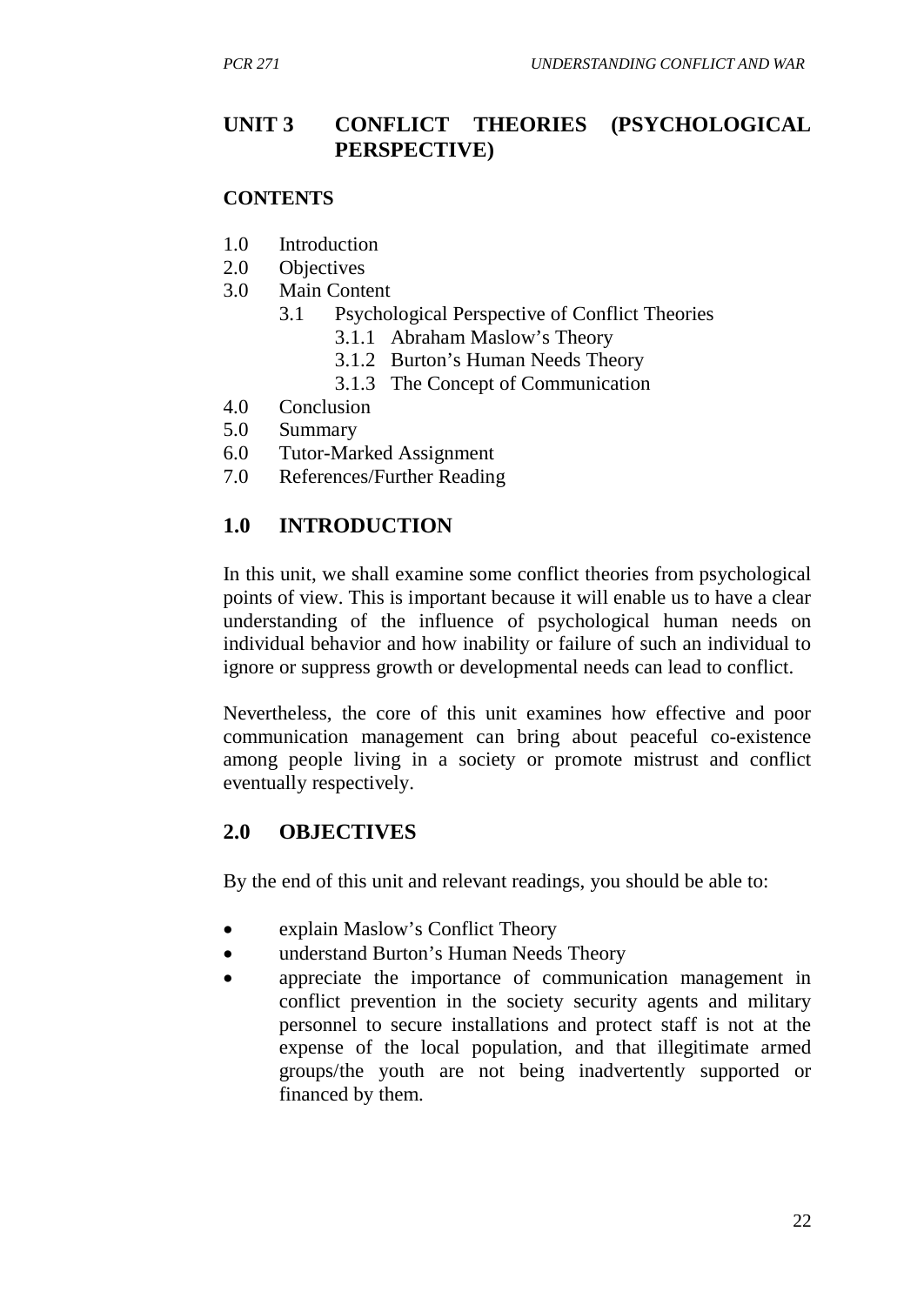# **3.0 MAIN CONTENT**

# **3.1 Psychological Perspective of Conflict Theories**

# **ABRAHAM MASLOW'S THEORY**

Maslow proposes an interesting theory concerning human needs and their effect upon human behavior. He suggested that human needs may be classified into five different groups or classes:

## **1. Physiological Needs**

These are basic needs of the organism such as food, water, oxygen and sleep. They also include the somewhat less basic needs such as sex or activity.

## **2. Safety Needs**

Maslow is referring to the needs of a person for a generally ordered existence in a stable environment which is relatively free of threats to the safety of the person's existence.

## **3. Social Needs**

These are the needs for affectionate relation with other individual and needs for one to have a recognized place as a group member – the need to be accepted by one's peers.

### **4. Esteem Needs**

The need of a stable firmly based self evaluation. The need for self respect, self esteem and for esteem of others.

## **5. Needs for Self Actualization**

The need for self-fulfillment. The need to achieve ones full capacity.

The important thing about Maslow's theory, however is the hierarchy of need structure. That is, it proceeds from basic needs to cluster social needs. Porter (1961) researched on Maslow's model and defined need fulfillment as the difference between how much there should be, and how much that is now connected with management positions. The fulfillment stood for those factors that affected job/human satisfaction most.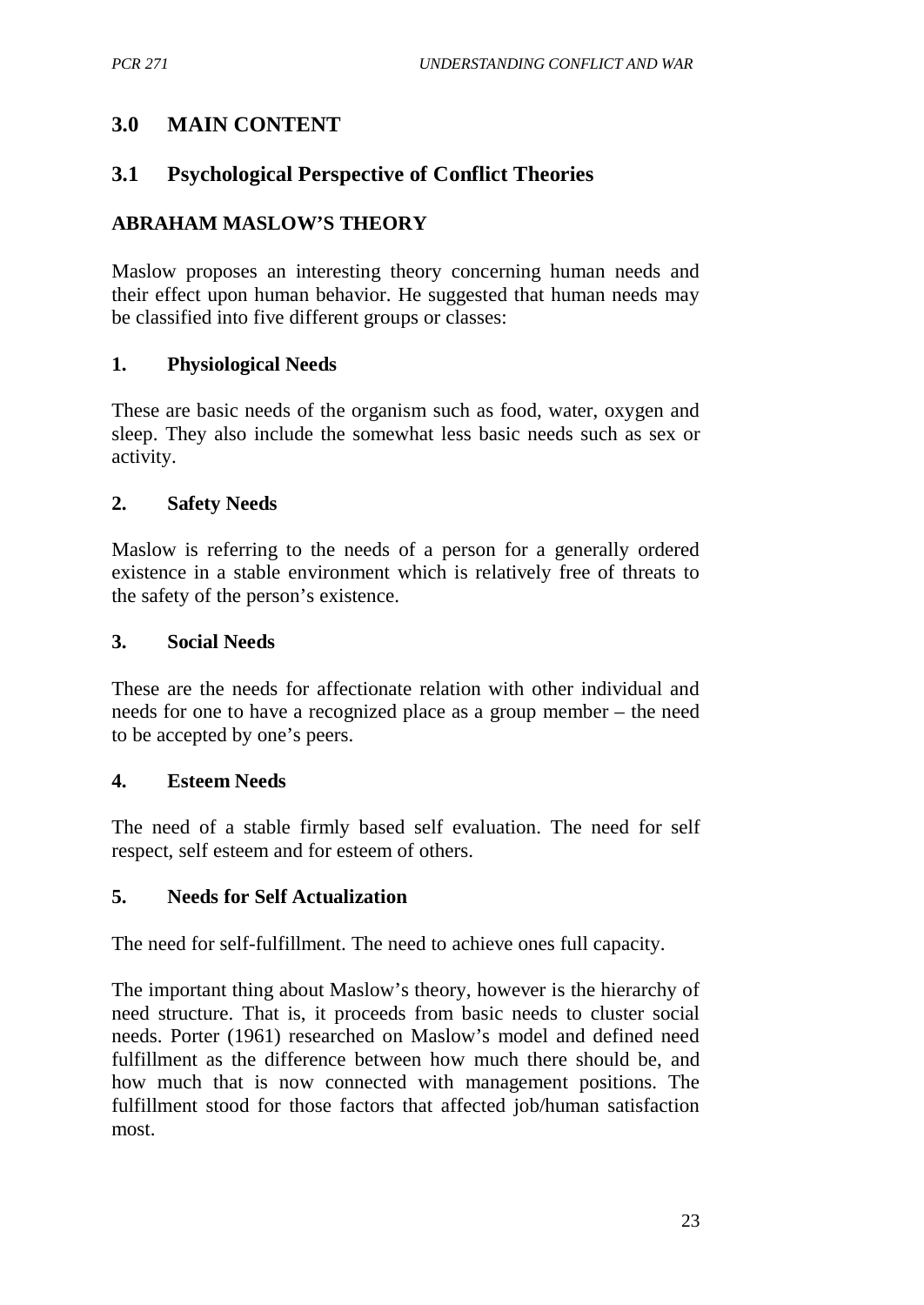According to Maslow, the starting point for motivation theory is the so called physiological needs. When one is achieved or satisfied, an individual becomes dominated by a drive for the other unsatisfied needs through a process he calls "Fulfillment Progression".

## **Burton's Human Needs Theory**

Burton's human needs theory comes closest to providing an inclusive explanation of the spectrum of motives which under girds African conflicts.

Human needs theory of conflict begins with the hypothesis that in addition to obvious biological needs of food and shelter, there are basic socio-psychological human needs that relate to growth and development. Such needs include needs for identity, security, recognition, participation and autonomy. Conflicts result from ignoring or suppressing such developmental needs which "must be satisfied and catered for by institutions, if these institutions are to be stable, and societies are to be significantly free of conflicts".

Human needs theory discounts explanatory models of conflicts that fault the innate sinfulness and rejects mechanistic perspectives that tends to view the individual as infinitely malleable biologically; "there are limits to the extent to which the human person, acting separately or within a wider ethnic or national community can be socialized or manipulated". This view echoes John Stuart Mill's earlier contention that:

Human nature is not a machine to be built after a model, and set to do exactly the work prescribed for it, but a tree, which requires to grow and develop itself on all sides, according to the tendency of inward forces which make it a living thing (emphasis added).

Given this limitation on the malleability of the individual, deep-rooted conflicts arise out of demands on individuals and groups to make certain adjustments in behaviors that are unacceptable and probably beyond human tolerance and capabilities. For whereas the individual is responsive to opportunities for improvement in life-style, and in this sense malleable, there is no malleability in acceptance of denial of ontological needs such as security, recognition, participation, autonomy and dignity.

Consequently, any political system that denies or suppresses these human needs must eventually generate protest and conflict. Hence, if we want to go beyond the mere and ultimately ineffectual containment of "dissident" behavior symptomatic of deep-rooted conflicts, we need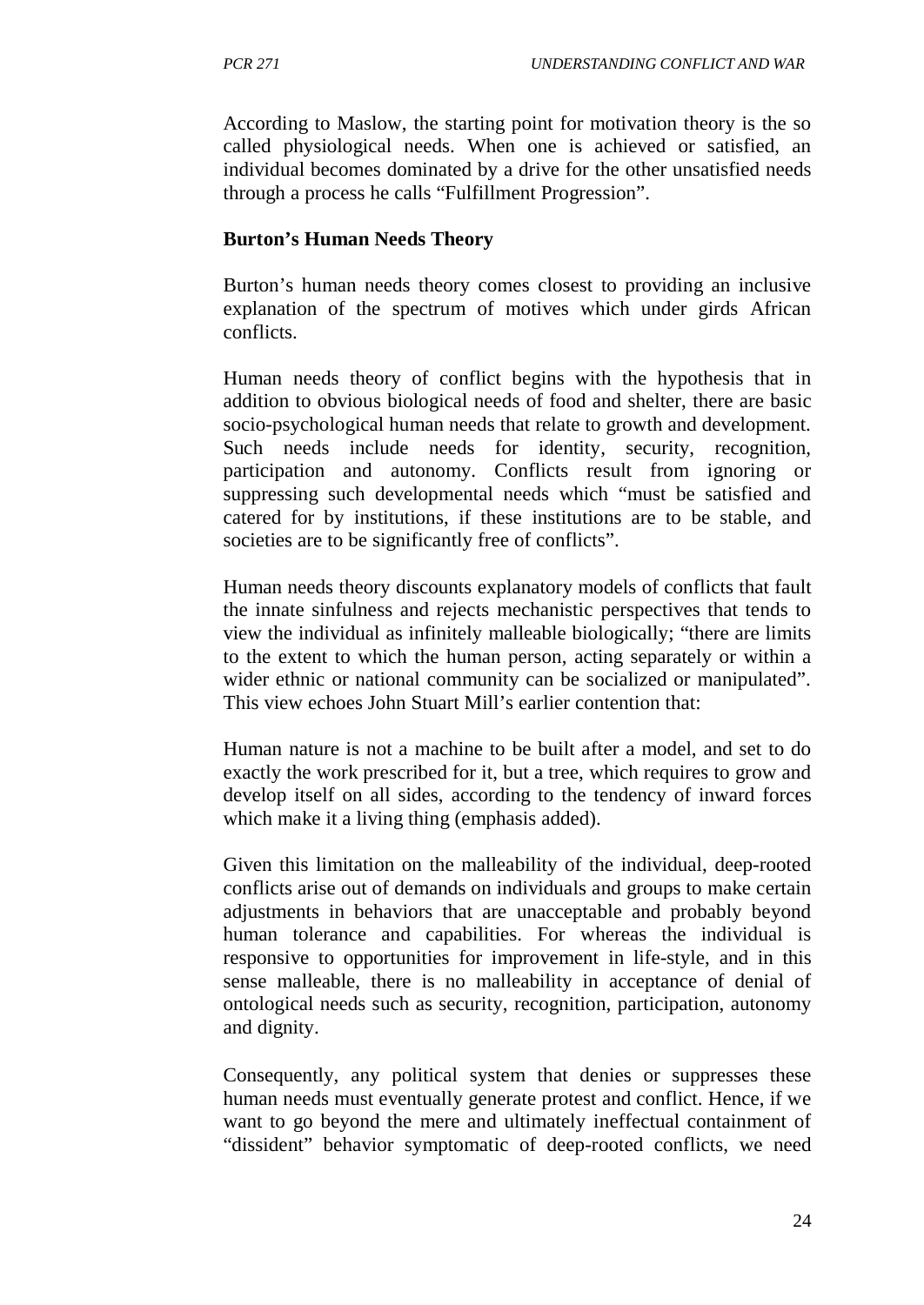alterations in norms, institutions and policies to bring adjustment within the range of human acceptability and capability.

# **The Concept of Communication**

The concept of "communication" is broad and rich with meaning. As a basic social process, communication is the means by which people relate to each other. It is a human process. Through various channels or media, this process can take place over great distance and over time. It is a shared process, involving five elements namely  $-1$ . Sender, 2. Message, 3. Channel, 4. Receiver and 5. Feedback.

The sender constructs a message, which he hopes will stimulate a certain kind of response in the receiver. This message is shared through a channel. The receiver is equally active in the process, giving meaning to the message when – and if it is received. This receiver sends feedback to the sender. This feedback helps the sender to know if the message had been received and how it has been understood. Communication cannot be a one – way process. Messages are not "magic bullets" which knock over "target audiences".

### **The Communication Process**



Some common communication terms

- **Audience** A specific group of people with whom we wish to communicate with or pass information about something to.
- **Message –** These are signs and symbols of many kinds designed to stimulate a certain kind of response in a receiver.
- **Channels –** These are the media, which connect peoples making communication possible. Channels include the great mass media (audio, visual and prints) small group discussion, oral literature, meetings at the village square etc.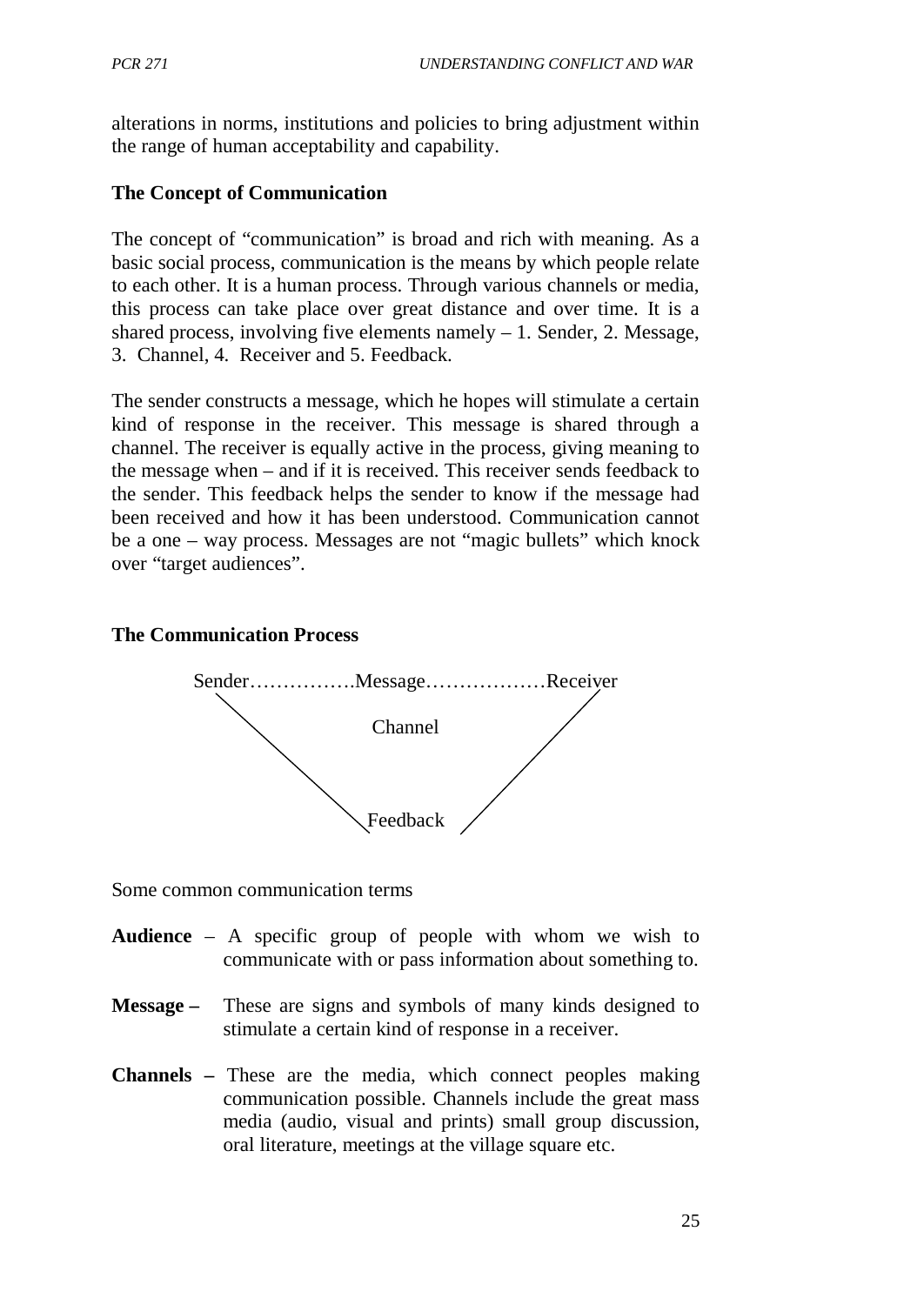- **Sender –** Is an individual that constructs a message and then send to intended receiver.
- **Receiver –** Is someone or a group of people that a message is targeted at, and who in return sends feedback to the sender after reading meaning to it.
- **Feedback –** Is decoded message that helps the sender to know if the message had been received and how it has been understood.

It has been observed that the primary requisite for the organization of any community is some EFFECTIVE mode of communication. In essence, 'communication makes man'.

According to Oyeleye (1997) in a paper presented on "Development of Effective Communication Techniques in the Local Government Workers", he submits that communication is the sharing of messages, ideas, etc, among participants; it is not restricted to the use of words alone. It includes all means such as signs and symbols by which meanings are covered from one person to another. For example, silence is a means of communication in the sense that it coveys meanings. Oyeleye opines that "Information is the content of communication". Information tends to be abstract, formal and impersonal. When feelings and other human elements are added to the transmission of information, it is called communication. Depending upon the situation, these elements help or hinder the understanding of information by others.

Similarly, psychologists have also been interested on communication. They emphasize human problems occur in the communication process of initiation, transmitting and receiving information. They have focused on the identification of barriers to good communication, especially those that involve the interpersonal relationships of people.

Much as we might be thinking that communication may be crucial to conflict management, it has therefore been given further impetus that most human problems, societal conflicts and invariably, industrial relation, problems had been traced to communication problems and the more reason why many SOCIOLOGISTS, INFORMATION THEORIST as well as PSYCHOLOGISTS have concentrated more on the study of communication.

Bornstein Jurgenson and Papciak (1988:889), argue that "communication enables group to cooperate" and discussing the dilemma, forges a group's identity and enables people to commit themselves to cooperation, thereby often doubling cooperation. They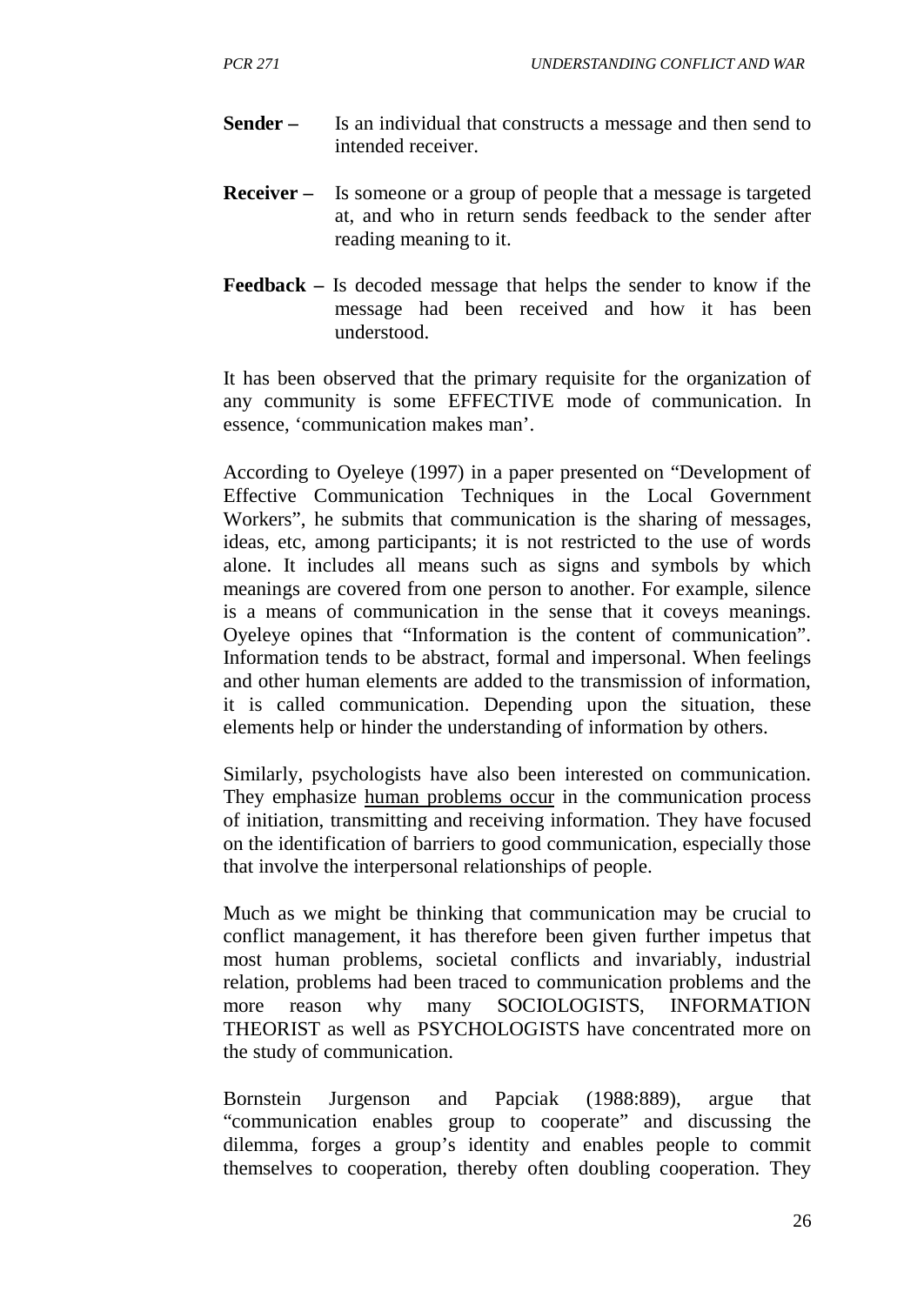submit further that open, clear, forthright communication also reduces MISTRUST.

"Without communication, those who expect others to cooperate usually refuse to cooperate themselves". (Messe and Sivacek, 1979, Pruitt and Kimmel, 1977). One who mistrusts almost has to be uncooperative (to protect against exploitation). In essence non-cooperation in turns feeds further mistrust (what also could I do? It's a dog-eat-dog world").

Even in experiments, these proponents have further discovered that communication reduces mistrust, thus enabling people to reach agreement that lead to their common betterment. Knowing the good does not necessarily lead to doing the good. Yet individual's commitment and compliance can be explored through communication.

To Eyre (1983) communication is not just the giving of information, it is the giving of understandable information and receiving and understanding the message. Communication is the transferring of a message to another party so that it can be understood and acted upon.

However, a more all encompassing definition of communication was provided by Ugboajah (1985) when he writes that the "communication process involves all acts of transmitting messages to channels which link people to the Language and Symbolic codes which are used to transmit messages, the means by which messages are received and stored and the rules, customs and conventions which defines and regulate human relationship and events".

The basic assumption that can be derived from the above definitions is that the process of communication is a transfer for information, ideas, thought and messages. Because of this assumption, we can say that the communication process is a transaction that will affect two or more participating individuals and that communication is a personal symbolic process requiring a shared code or codes of abstractions. It has the characteristics of being a dynamic process, and it is transactional, instrumental, affective, personal and consummatory in nature.

Moreover, it is obvious that the pivotal role of information providers in conflict situation cannot be over-emphasised they can either be manipulative or constructive.

There is little doubt that information is a key component of power… power to change social, political and economic conditions for good or ill. Because communication is an integral part of conflict, it comes as no surprise that those participating in organized violence often make use of the media to attack opponents and spread disinformation or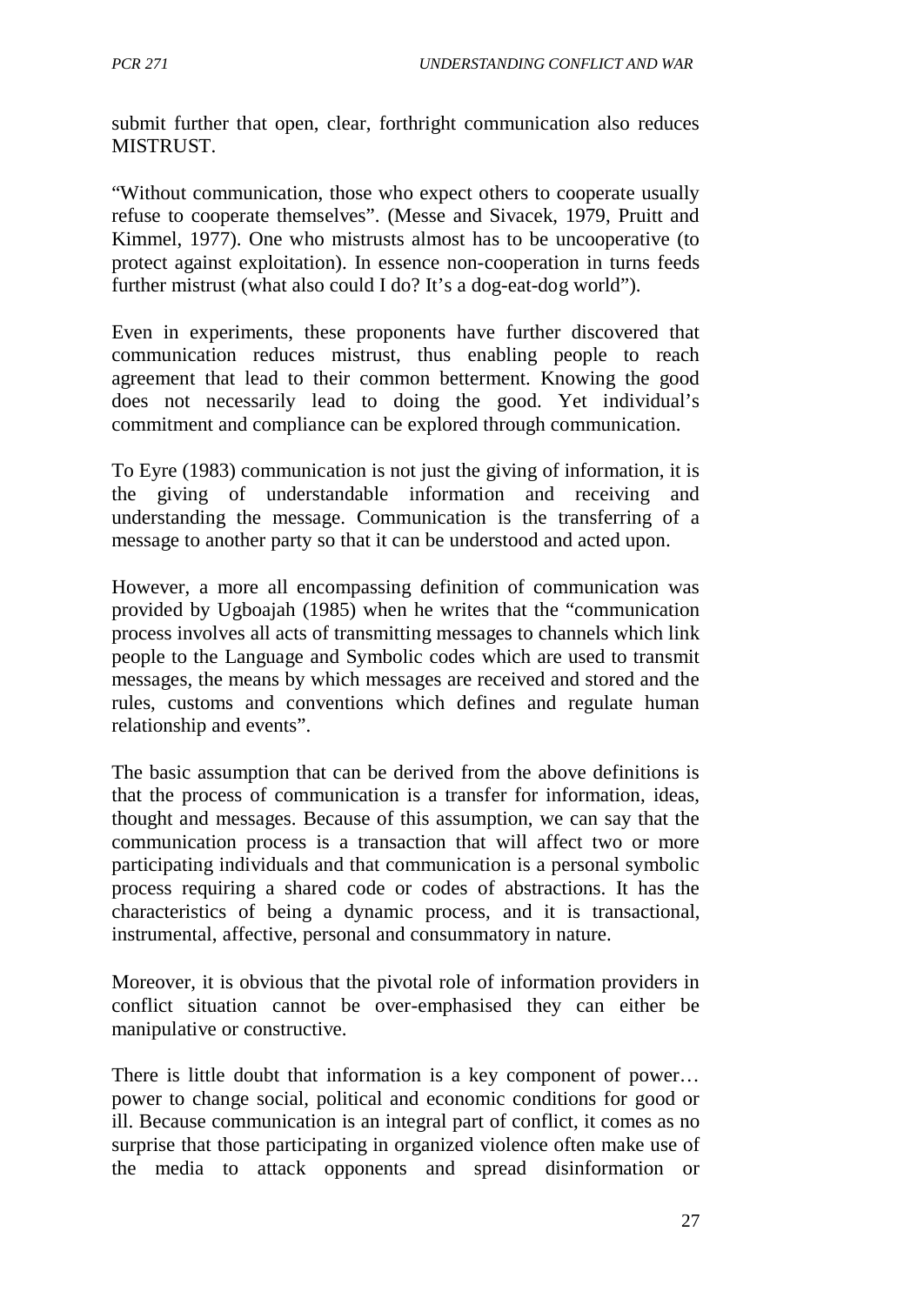misinformation and rally external and internal supports. As David Keen has written, "The need for good information on political process is underlined by the fact that interest groups who are manipulating crisis may also be manipulating the information surrounding the crisis".

In contemporary societies, the quantity and quality of public information vary dramatically and are dependent on a wide range of factors, from level of literary to social cohesiveness and stability to available technology. Central to the availability and quality of public information is the media….. the written press, radio, and television as well as other means of public communication, such as theatre, film and video, books, public meetings, words of mouth. Whether in predominantly literate or illiterate societies, cultural activities… in the form of live music, dance, satire, drama and poetry…also communicate social, economic and political ideas.

The media helps shape popular perceptions of the nature and scope of conflicts, as well as potential alternatives to conflict. Where social, political and economic conflicts have degenerated into widespread violence, the role of information in mitigating the effects of violence or in presenting alternatives can be crucial.

However, one of the major weaknesses of African media, especially the print, is its glaring deficiency in reaching rural people who make up the majority of population (the growth of indigenous language press is progressively filling this gap). Although African controlled radio services have large audience which include these people, the quality of information being disseminated is often very poor.

It has also been observed that "men and women who manage the information, education and communication programmes/activities in local community peacemaking efforts have difficult and complicated (if not delicate) jobs" because of language barrier.

Despite the fact that globalization led to time-space compression, exogenous media cannot provide or cater effectively for information dissemination needs of rural dwellers because the prevailing social and environmental factors that compelled the Africans to evolve a way of communicating that best suited the circumstances in which they found themselves is still very much prevalent in our rural communities. Illiteracy, lack of electricity and other socio-economic amenities/facilities in the rural areas and high cost of installing communication gadgets make exogenous media of communication unsuitable for our rural communities. In addition, rural African still very much believes in traditional modes of information dissemination. Therefore, for rural communication to be effective, it must take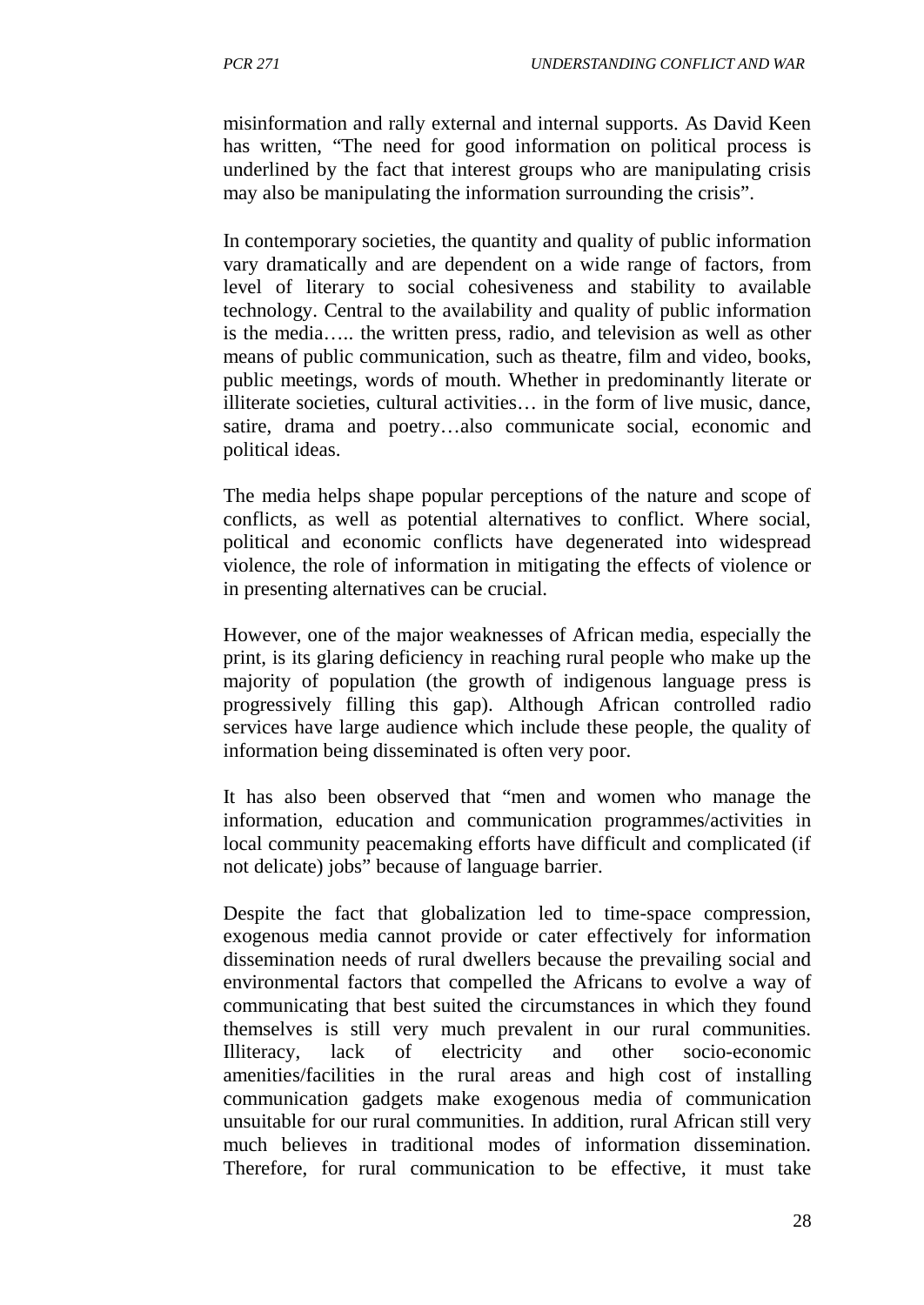cognizance of the fact that endogenous (traditional) media of communication must be used together with exogenous (modern) media of communication.

In support of the importance of traditional media of communication, Owens – Obie (1994) views that "traditional network have been the most significant discovery in the last few years of working with grassroots people often broad called indigenous communication, it represent a breakthrough in information campaign and innovation diffusion strategies over the year".

# **4.0 CONCLUSION**

The above discussed theories, assumptions and concept are imperative and expedient for this course because it will provide enabling opportunities for the students to be able to appropriate practical linkage among variables during the course of writing assignments, term papers and their projects.

# **5.0 SUMMARY**

With reference to the theories, empirical and research studies accomplished by those scholars, the students will derive enough benefits, understanding and skills in the authentication or negation of these theories during their course of studies and for further academic work.

## **6.0 TUTOR-MARKED ASSIGNMENT**

- 1. Make a reference to a conflict of your choice and apply one or more of the theories discussed relevant to your chosen conflict in explaining the conflict.
- 2. Identify and discuss any theory applicable to the present Nigerian socio-economic and political situations.
- 3. Which of the theories can be adapted to the global socio-political conditions and why?

# **7.0 REFERENCE/FURTHER READINGS**

- Cuba, L. and Coking J. (1997). *How to Write about the Social Sciences.* Essex: Longman.
- Denzin, N. (1989 (a) ). *Interpretive Interactionism.* Newbury Park, C. A. Sage.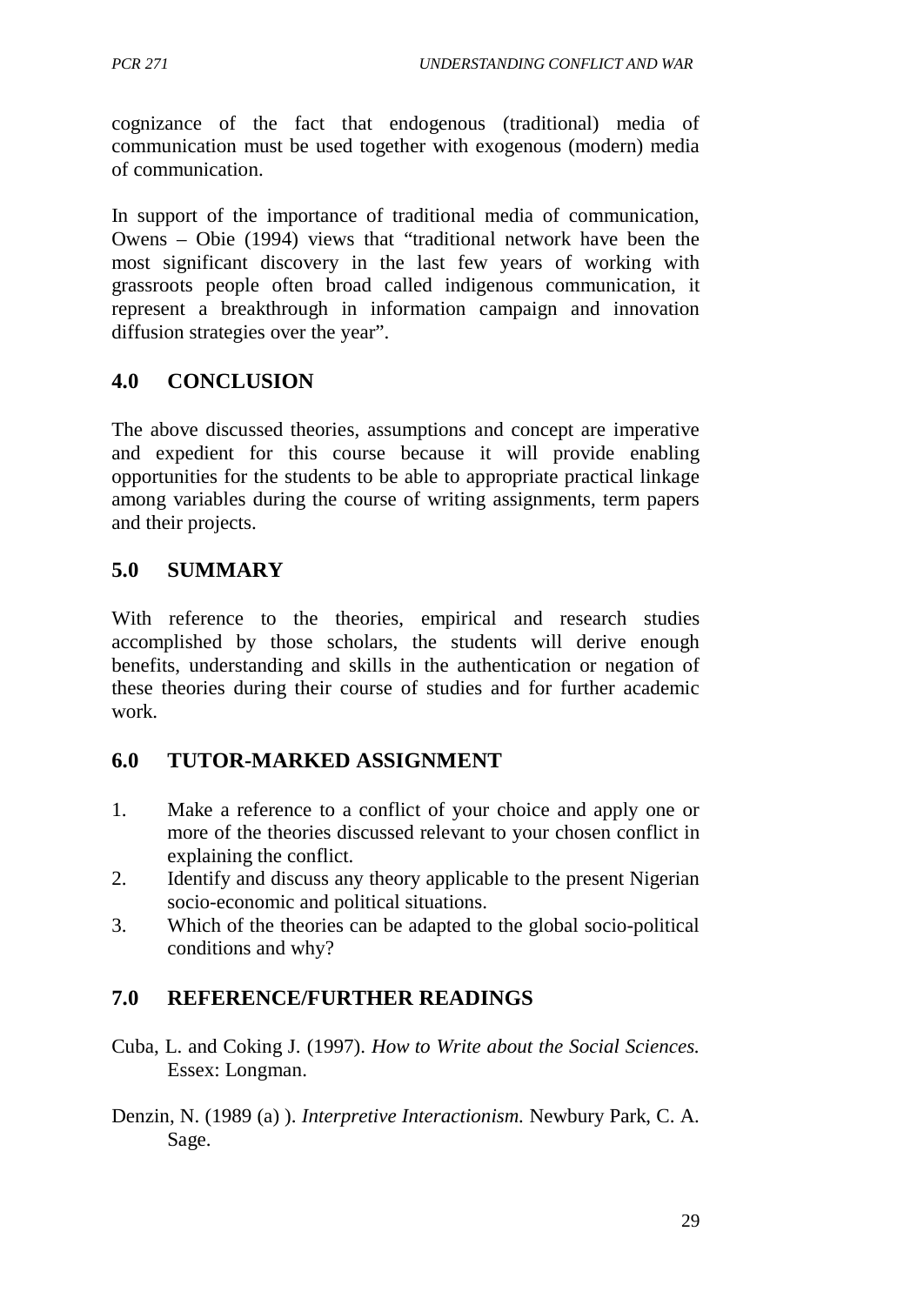\_\_\_\_\_\_\_\_\_(1989 (b) ). *The Research Act: A Theoretical Introduction to Sociological Methods*. Third Edition. Englewood Cliffs, N. J: Prentice-Hall.

- Folger, J. P. (1997). *Working Through Conflict:* Strategies for Relationships. New York.
- Burton, John (1990 (a) ). *Conflict: Human Needs Theory.* London: Macmillan.
- Burton, John (1990 (b) ). *Conflict: Resolution and Prevention.* London: Macmillan.
- Cohen, Percy S. (1968) *Modern Social Theory.* London Heinemann.
- Coser, Lewis; *The Functions of Social Conflict.* New York: Free Press.
- Dentsch, Morton. '*Subjective Features of Conflict Resolution: Psychological, Social and Cultural Influences*' in Raimo Vayrynen ed. (1991) New Direction in Conflict Theory: Complicit Resolution and Transformation. London: Sage.
- Gurr, Ted R. (1970). Why Men Rebel. Princeton University Press.
- Isard, Walter (1992). *Understanding Conflict and the Science of Peace.* Cambridge M. A.: Blackwell.
- Lorenz, K. (1966). On Aggression. New York: Harcourt Brace World.
- Maslow, Abraham (1970). *Motivation and Personality* (2<sup>nd</sup> Ed). New York: Macmillan.
- Rosalti, T., Carroll, D. and Coate, R. (1990): "A Critical Assessment of the Power of Human Needs in World Society", in Burton J. and Dukes, F. Conflict: Human Needs Theory.
- Yates, A. (1962), *Frustration and Conflict*. London Methuen.
- Zinberg, N. E. and Feldman, G. A. (1967) *Violence: Biological Needs and Social Control.* Social Forces.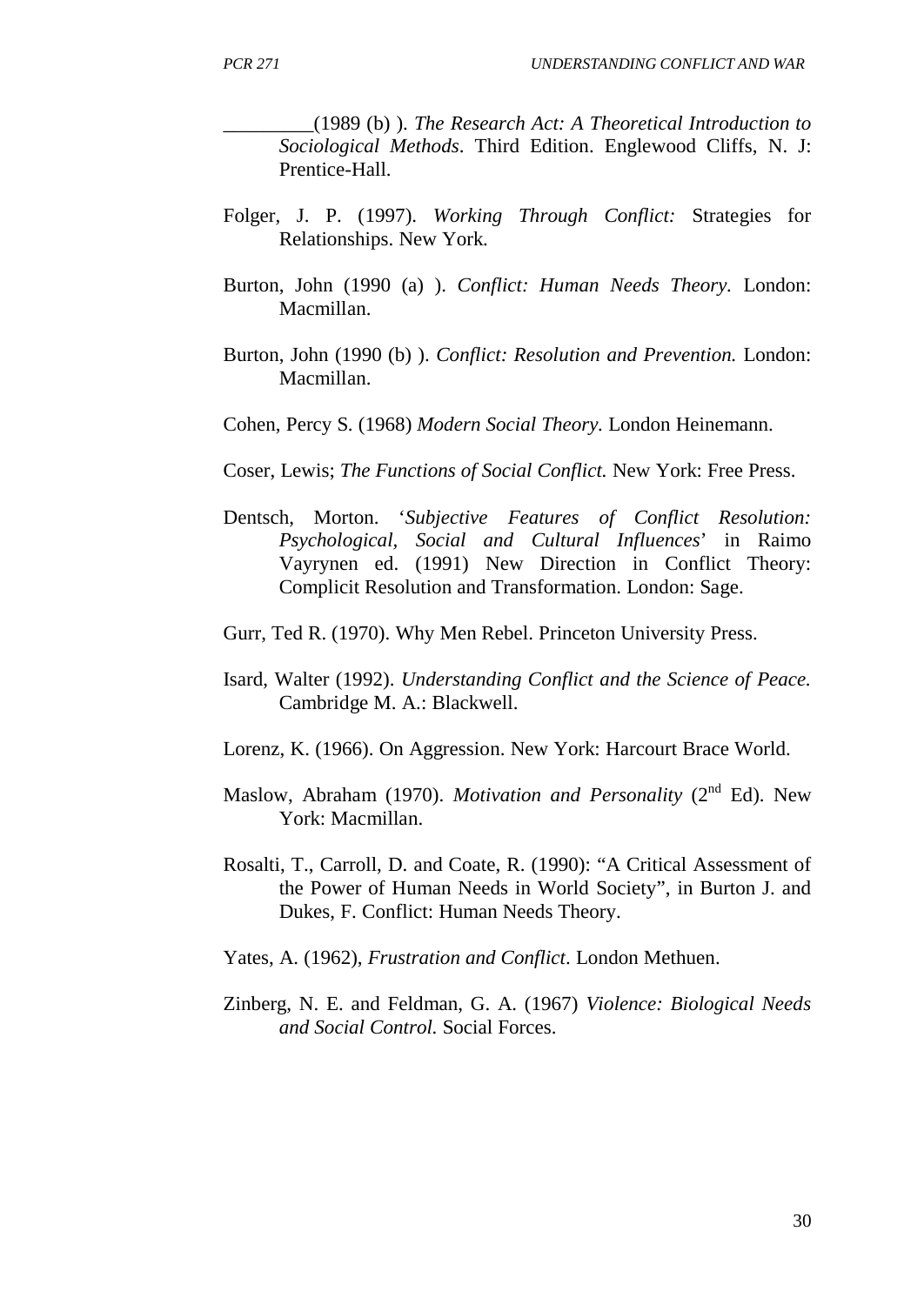# **UNIT 4 DYNAMICS OF CONFLICT**

### **CONTENTS**

- 1.0 Introduction
- 2.0 Objectives
- 3.0 Main Content
	- 3.1 Conflict Cycle or Stages of Conflict
	- 3.2 Conflict Energy
	- 3.3 Conflict Handling Styles
- 4.0 Conclusion
- 5.0 Summary
- 6.0 Tutor-Marked Assignment
- 7.0 References/Further Reading

# **1.0 INTRODUCTION**

To a novice in the field of peace studies and conflict resolution, conflict is usually perceived or seen as something negative that be avoided, ignored or taught about. Although due to our individual differences, conflict is an inevitable and recurrent fact of life. We should therefore develop our understanding of conflict and its positive management.

The Chinese do not see conflict as negative in their language; conflict means "an opportunity or chance for change as well as risk or danger". Therefore, conflict is neither positive nor negative but how it turns out to be is determined by our response which is a function of our perception, attitude, background and the environments. Knowing the root causes of conflicts does not automatically proffer solution or clue on how to prevent or resolve them, as the inherent dynamic of conflicts tend to give them a Life of their own. Conflict tends to emerge/evolve in a cyclical pattern, often with several vicious cycles that are closely entertained. Even a removal of the original problems may not guarantee an end to a conflict, as addition been generated by the conflict itself.

However, having a positive approach to conflict help one to manage it in constructive manner with positive results while people with negative connotation of conflict tend to handle conflicts in a destructive way with negative effects.

Each conflict situation contains certain predictable elements and dynamics that are amendable to regulation and change. There are two key propelling variables in conflict (escalation) cycle: OPPORTUNITY and WILLINGNESS.

## **Opportunity**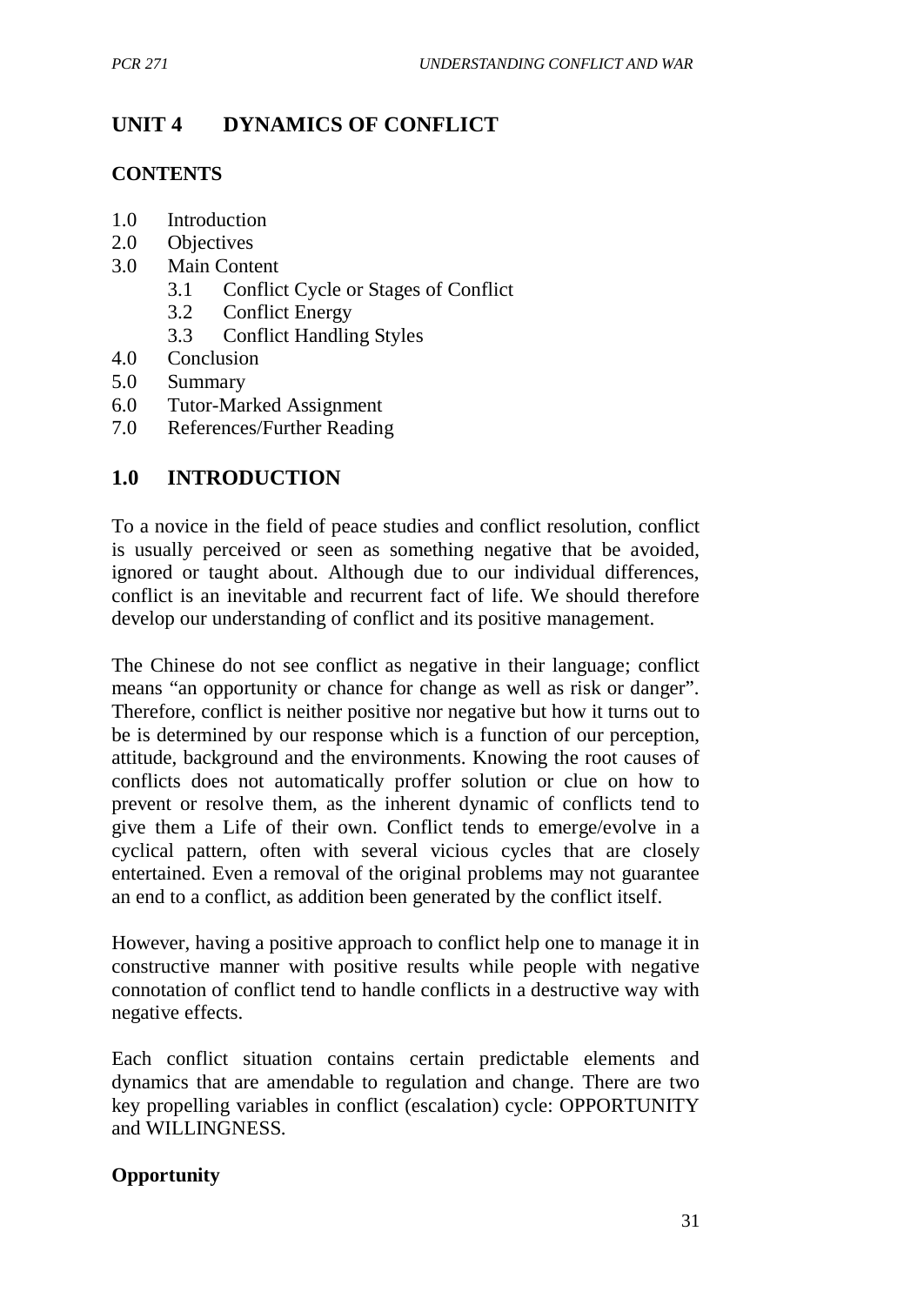This has to do with the available resources at the disposal of a person, group or a country such as money, people, arms, land, minerals, good organization, and external support and so on.

#### **Willingness**

Is the desire or need to act. This is a situation whereby a group of people are determined and convinced to embark on an action aimed at changing their situation irrespective of the likely consequences.

Both the opportunity and willingness are complimentary in nature in the sense that one may have the means to act but may not be willing to do so or the willingness to act may be there but the means is lacking. In the light of the above, for conflict to move from one stage to the other, both must be present because they are dependent on each other.

## **2.0 OBJECTIVES**

At the end of this unit, you should be able to:

- explain dynamism of conflict
- discuss stages of conflict or conflict cycle
- enumerate two sides of conflict energy
- state various forms of conflict handling styles.

## **3.0 MAIN CONTENT**

## **3.1 Stages of Conflict/Conflict Cycle**

Conflict tend to progress from one place to another when the stakeholders (the oppressed and the oppressor) become more aware of a conflict of interest, means to act and then mobilize to alter the prevailing situation to each group advantage. In the course of altering the situation or addressing the injustice being faced by the oppressed, a sporadic violence can erupt if either parties should fail to adopt positive approach of conflict management.

## **3.2 Stages of Conflict**

The following are the various stages of conflicts emerging in different parts of the world: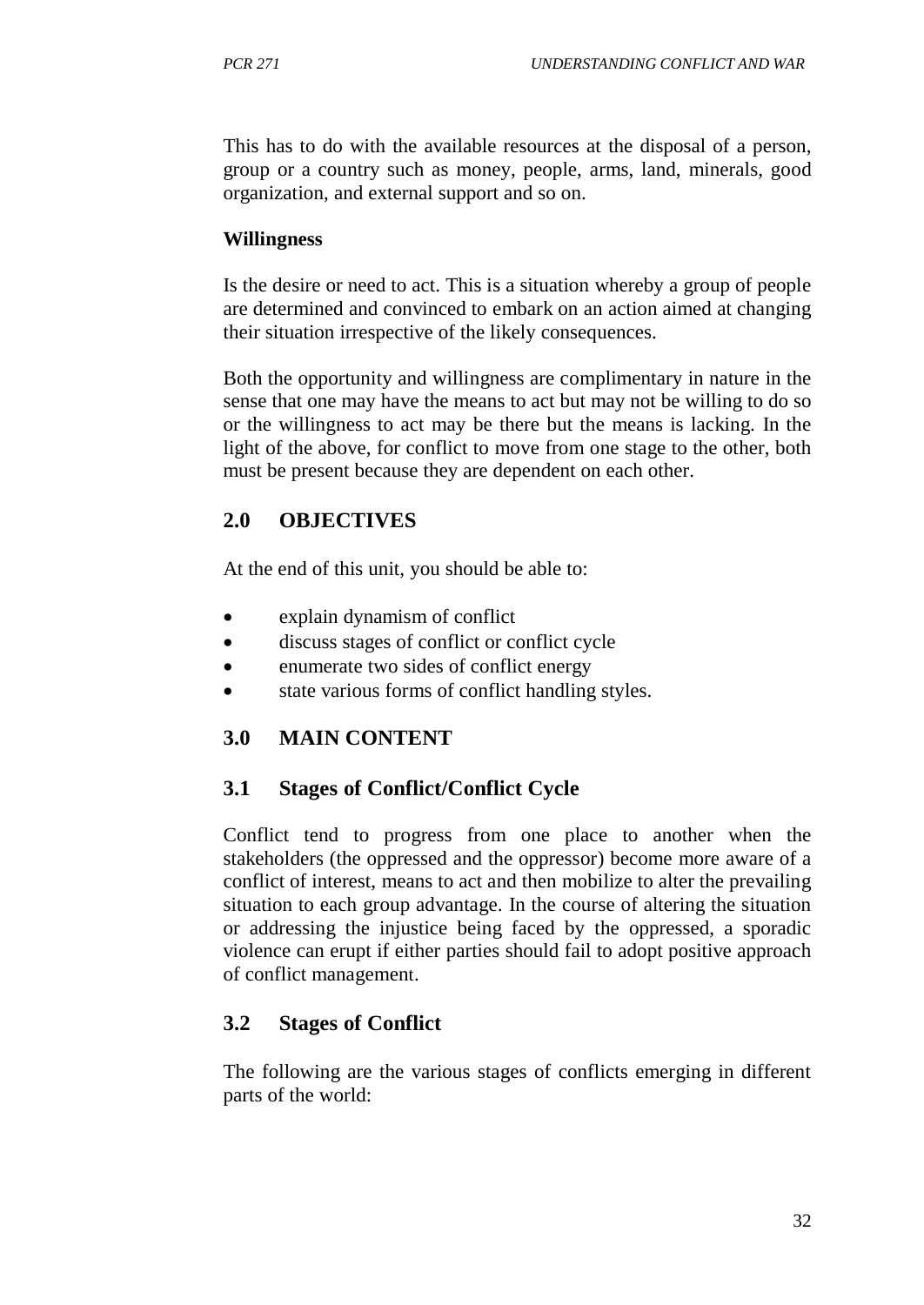

**Conflict Resolution Stakeholders' Network (CRESNET) Training Manual 2001.**

#### **STAGES**

#### **A. The Formation Stage**

This is the first stage of conflict whereby a problem emerges and acts or things, or situations that were previously ignored or taken for granted now turn to serious issues. The obvious antagonistic shifts in attitude and a behaviour patterns is a clear indication of the early warning signs of conflict formation which need to be addressed if further escalation is to be avoided.

#### **B. The Escalation Stage**

This stage is characterized by the formation of enemy images. People begin to take sides, positions harden, communication stops, perception becomes distorted and parties begin to commit resources to defend their position, leaders begin to make inflammatory public statements regarding their positions and street demonstrations intensity.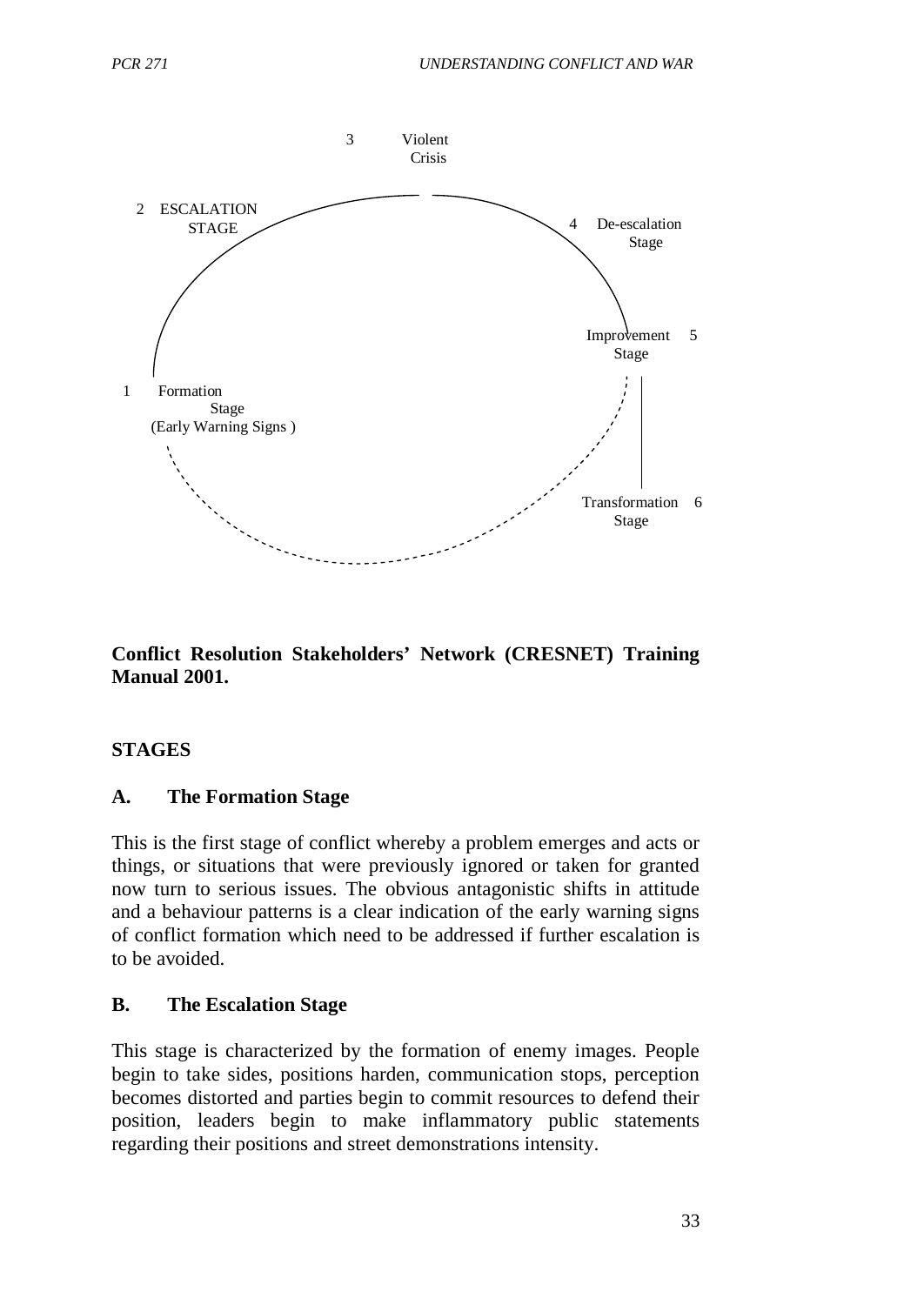# **C. The Crisis Stage**

At this stage, parties in conflict now begin to use physical barricades to demarcate their territories. Attempts to defend or expand territories or interests lead to direct confrontation and eruption of violence. Stockpiled weapons or arms are now freely used in an attempt to dominate or have upper hand leading to breakdown of Law and order and essential. Services are virtually disrupted and people begin to experience discomfort due to lack of water, food, electricity and other essential goods and services.

# **D. De-escalation Stage**

This is the stage at which parties in conflict begin to experience gradual cessation of hostility arising from conflict weariness, hunger, sanctions or external intervention.

## **E. Improvement Stage**

At this stage, stakeholders begin to have a rethink, shift ground and needs for dialogue are recognized and efforts are made towards attaining relative peace.

## **F. Transformation Stage**

All causes of conflicts have been removed at this stage and reconciliation has occurred. This stage is the most difficult stage to attain in any conflict situation, though desirable, attainable and accomplishable.

# **3.3 Conflict Cycle**

It is now generally believed that conflict most times evolve in a cyclical pattern that are closely related.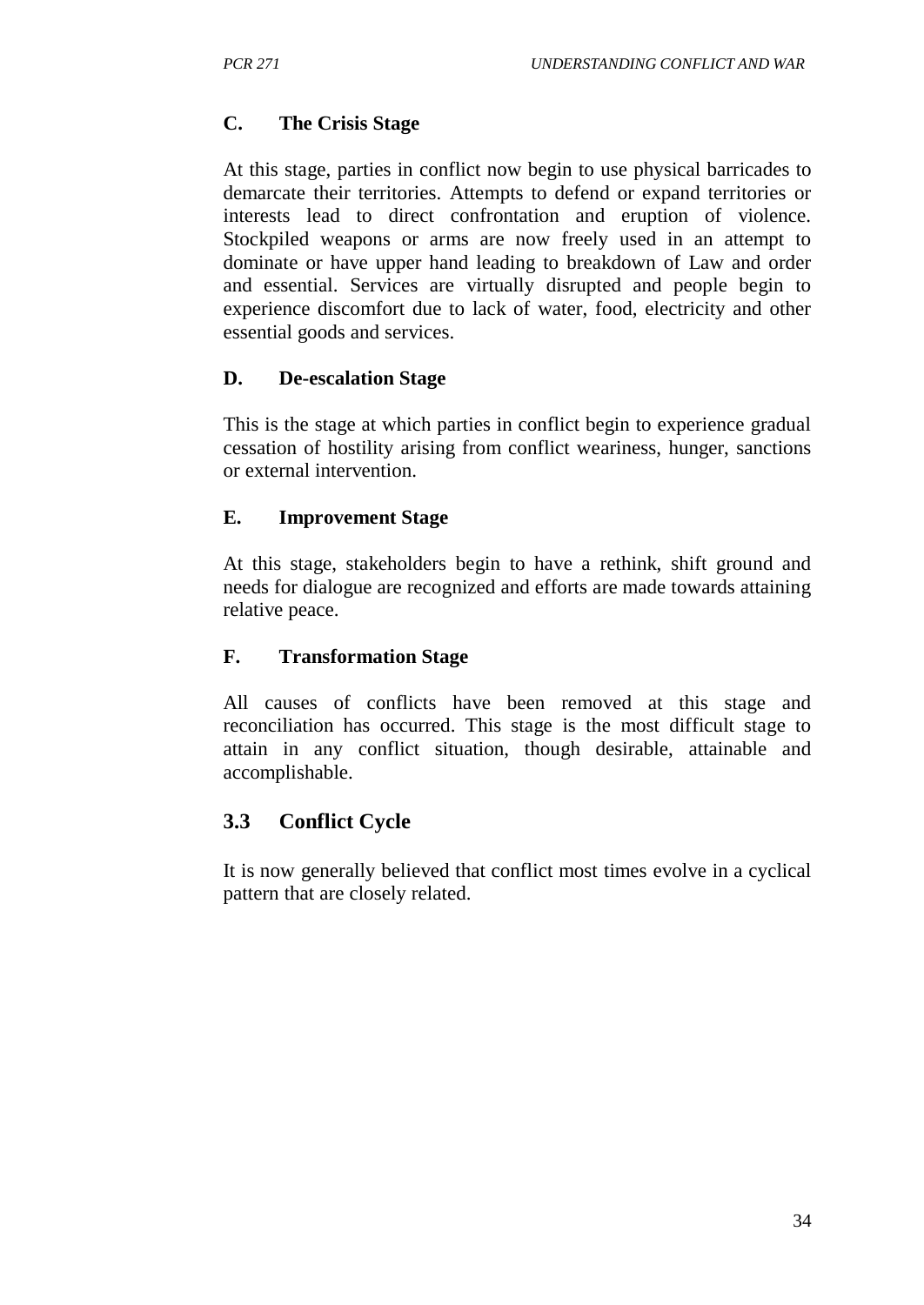

Background Paper for the Danida Conference on Conflict Prevention and Peace Building in Africa 2001 Prepared by Bjorn Moller.

#### **i. Latent Phase**

This is the first phase of the conflict cycle where a conflict is dormant and barely expressed by the conflicting sides that may not even be conscious of their conflicting interests or values. At this phase, a conflict can easily be "nipped in the bud" through a preventive action on the basis of early warning in principle. Although, latent conflicts are difficult to detect with any degree of certainty – and their presence and absence may be hard to verify. Despite that, we can still identify various indicators of impending conflicts, such as inequality, growing poverty, frustrated expectation, unemployment, pollution and a growing tendency to view problems in "us versus them – terms" etc.

#### **ii. Manifest Phase**

At this phase, conflicting parties express their demands and grievances openly, but only by legal means. It is easier to identify both problems and stakeholders, at this stage while preventive action can still be taken to prevent conflict escalation or degeneration into violent confrontation. Despite limited time available, exhibit conflict behaviour and regroup themselves in opposing camps. Mediation efforts geared towards compromise solutions still stand a reasonable chance of success provided violence has not occurred.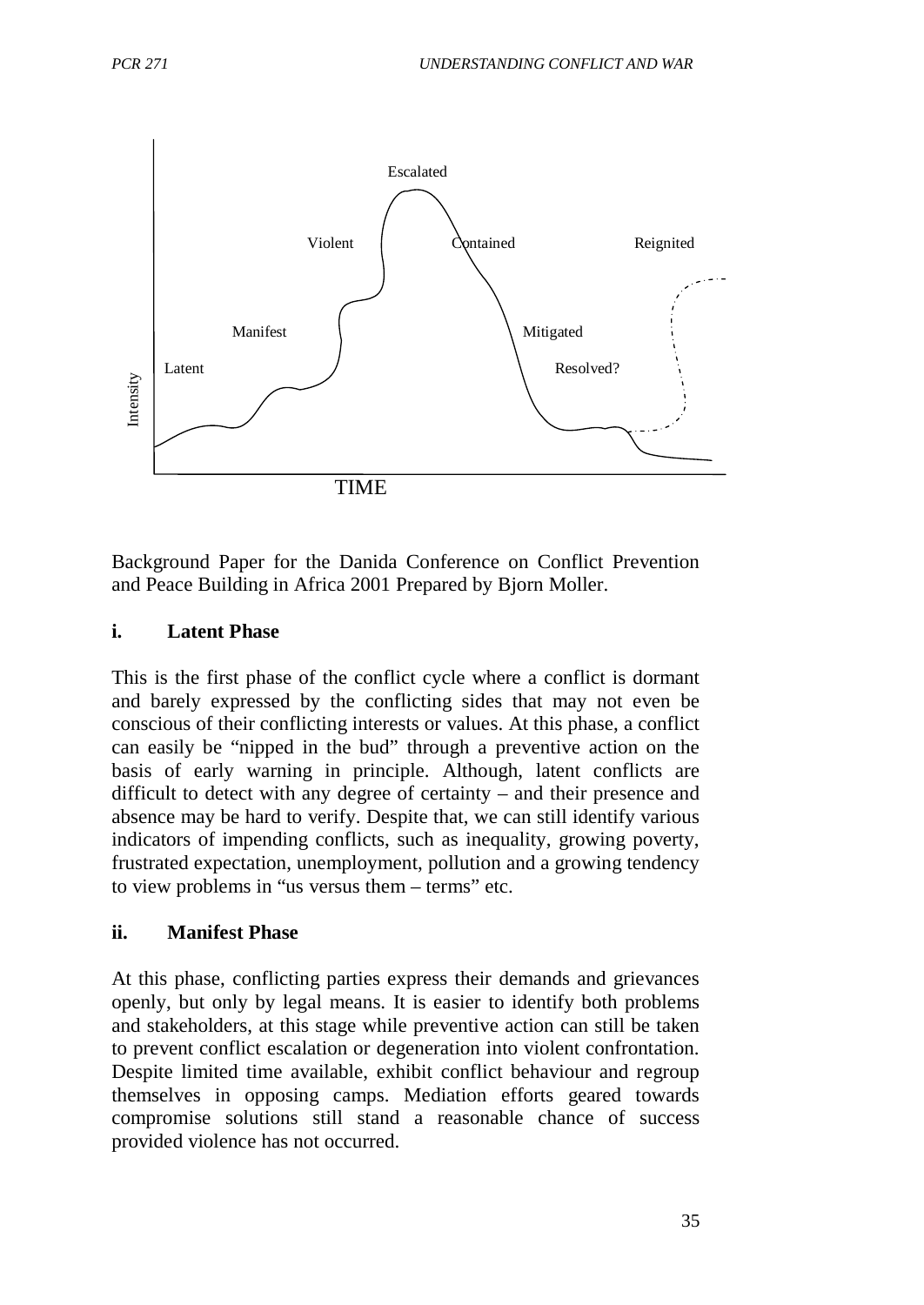#### **iii. Violent Phase**

This phase is characterized by direct physical attacks and confrontations leading to spilling of blood and loss of life of both conflicting parties and innocent people and thereby produce additional motives for struggle elongation, if only to "get even" or escape retribution for atrocities committed. Moreover, people having their various private agendas and that are personally benefiting or profiting from the continuing crisis often usurped the initial/existing leadership structure in order to have influence and control over their groups.

### **iv. Escalation Phase**

Under this phase, violence breeds further violence, producing an escalatory momentum. Moreover, the longer the struggle has lasted, and the more destructive it has been, the more do the warring parties (and especially their leaders) have to lose by laying down their arms. Only victory can justify the preceding bloodshed, hence the proclivity to struggle on as long as there is even a slight hope of prevailing, thereby attaining the power to set the terms. Neither the violence nor the escalation phases therefore leave much scope for peaceful intervention, mediation or negotiations. On the other, embarking on military intervention at this stage could be regarded as a risky enterprise despite the fact that it might make a difference.

### **v. Contained Phase**

It is a stage at which escalation comes to a halt, which could be due to the fact that the conflicting parties have temporarily exhausted their supply of weaponry, leading to lower intensity. At this stage, there appears hope for negotiations and mediation efforts by the intervention of a third party aiming towards a truce. Most times peacekeeping forces can be introduced to protect each side against the possible breaches of the truce by either of the conflicting parties. The truce agreed upon allows for the provision of humanitarian aid to the civilian victims without supporting either of the warring sides.

### **vi. Mitigated Phase**

Mitigated stage of any conflict is the period during which the basic causes of conflict remain in place, but the conflict behaviour and attitude has been significantly changed with reduced or less violence and more political mobilization and negotiation. At this stage, the ray of postconflict recovery can easily be read and felt in the minds of political leaders on opposing sides, while external factors are at the advantage of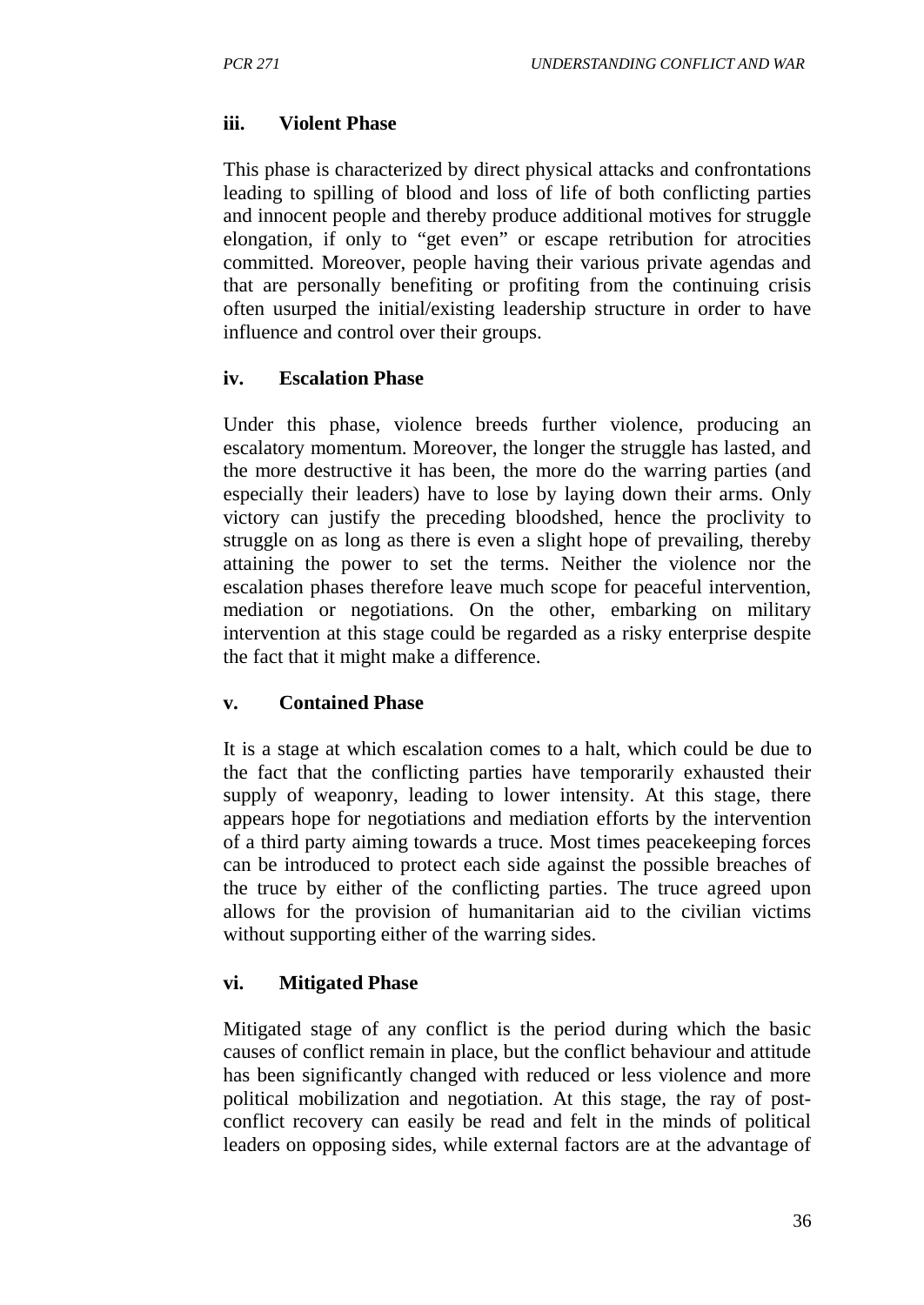gaining new leverage, that is, serving as potential (but not unconditional) provider of aid.

## **vii. The Resolution Phase**

This phase is the most perceived critical stage of all the phases, as success or failure of "post-conflict peace-building will determine whether the conflict will flare up again. For a tangible and enduring or sustainable success to be accomplished, both the underlying causes of the conflict and its immediate consequences must be addressed. This include, reordering of power relationships, bringing some of those responsible for the preceding blood shed to trial and facilitating reconciliation between the opposing sides as a precondition of future coexistence. At this stage, the importance of external actors is very crucial in the following areas such as provision of various forms of assistance and support to the emerging civil society after the resolution of the conflict, and to support programmes for disarmament, demobilization and reintegration of former combatants, including child soldiers.

# **3.4 Conflict Energy**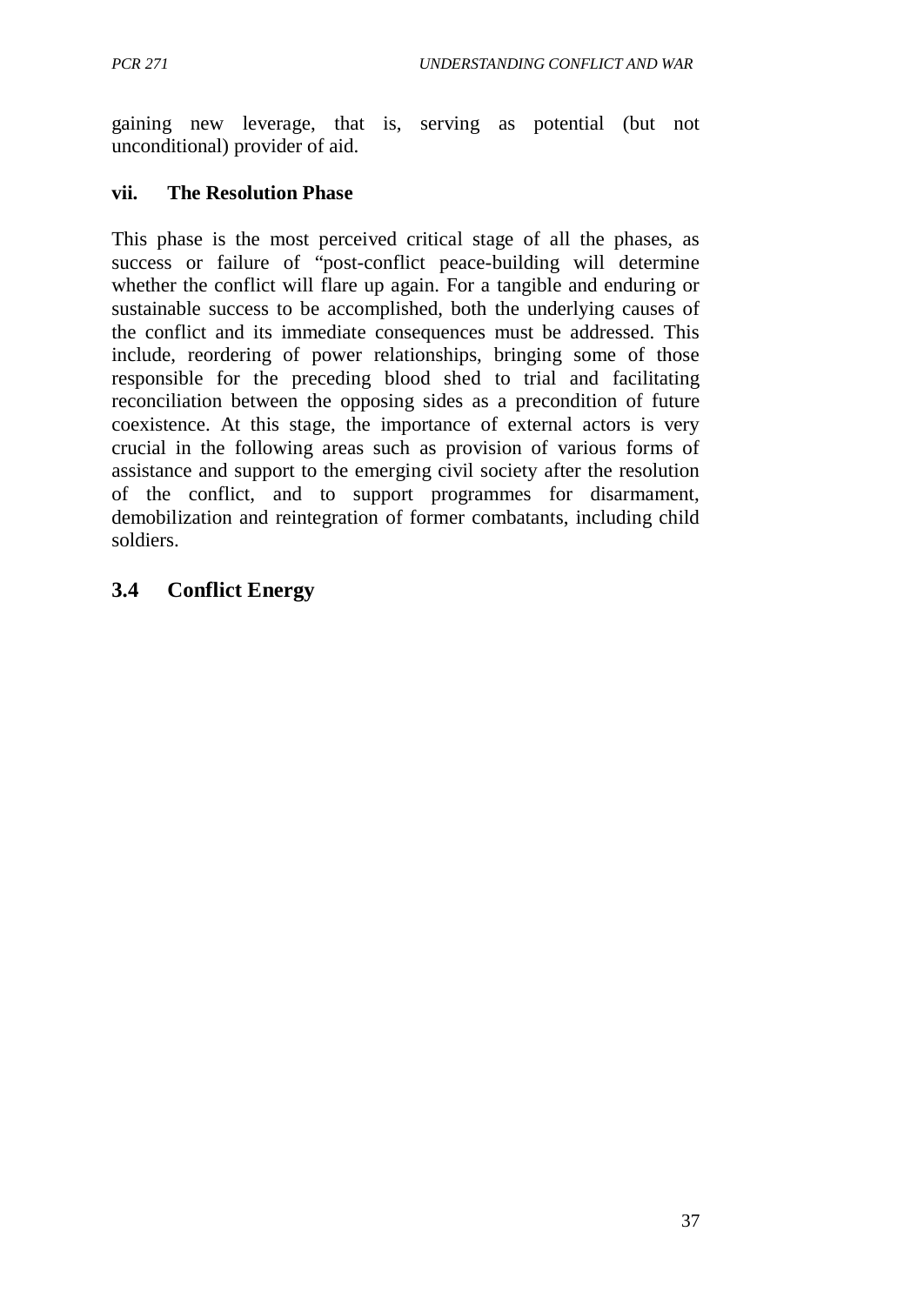

**Conflict Resolution Stakeholders' Network (CRESNET) Training Manual 2001.**

#### **3.5 Conflict Handling Styles**

### **3.5.1 Conflict Handling Styles**

These are various forms or ways by which individual, groups, societies or nations perceive and respond to conflicts arising from diverse/conflicting views, opinion, and ideas values belief. The behaviours and attitudes of the parties concerned usually determined the success and failure of any conflict which can be described along these two basic dimensions namely: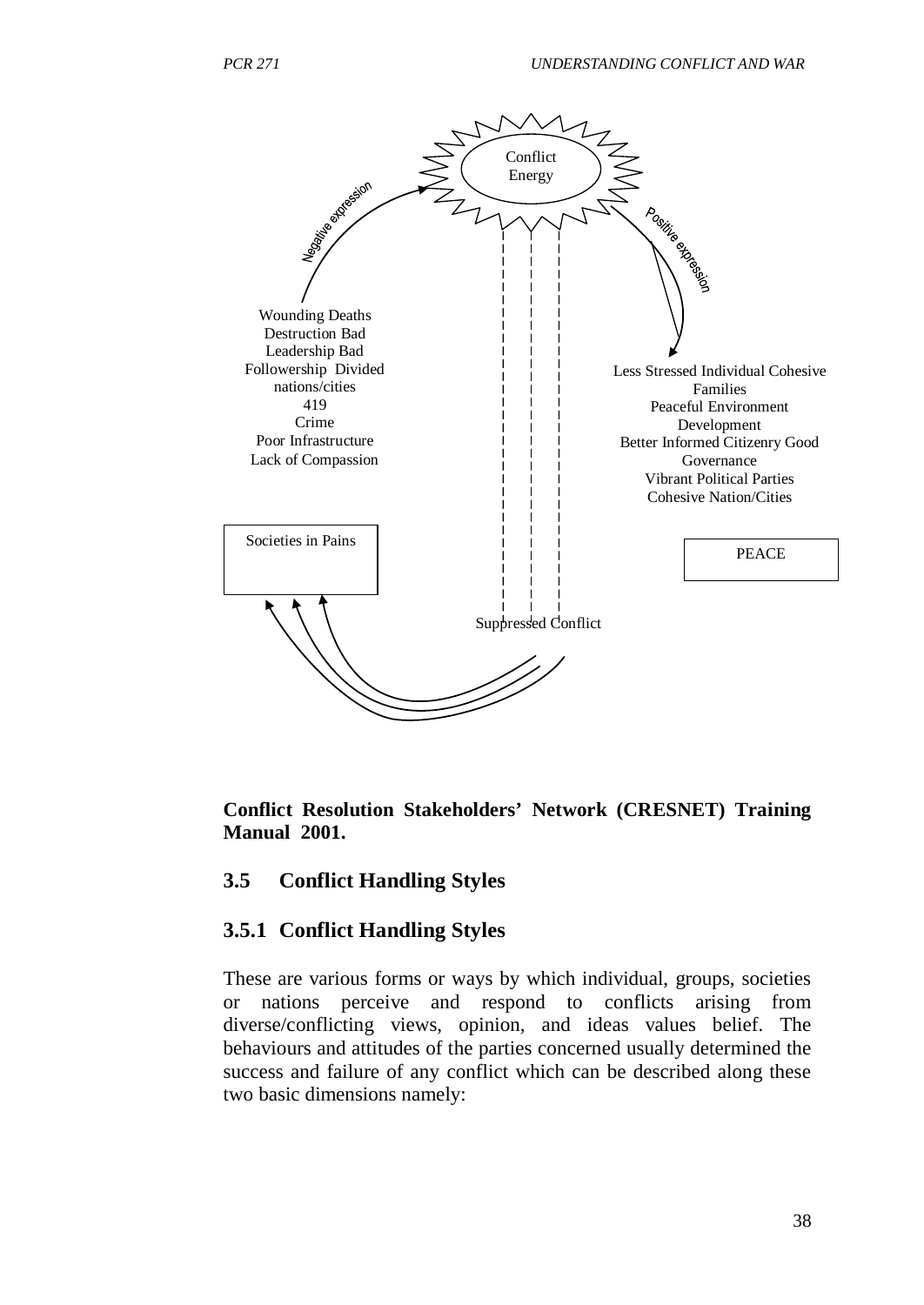#### **a. Assertiveness**

This describes the extent to which an individual attempts to satisfy his needs and concern.

### **b. Cooperativeness**

It explains the extent to which a person attempt to satisfy his needs and concerns as well as the other person's needs.

These two basic dimensions of behaviour can be applied to define or explain the following five (5) conflict handling styles: dominating/competing; accommodating; avoiding; collaborating and compromising.

### **i. Dominating/Competing**

This takes place when an individual is very assertive and not cooperative. Such a person pursues his own concerns at another person's expense. It is a power-oriented mode. It is a position that states: I have to win. It can also mean: I have to stand up for myself, for my rights. It entails defending a position by argument, by rank, or by economic advantage. You win, the other loses.

### **ii. Accommodating**

You are unassertive and cooperative. It is the opposite of competing. When accommodating, you neglect your own concerns to satisfy the concerns of the other person; there is an element of self-sacrifice in this handling style. It can be selfless, generous; it can be yielding because of weakness or low self-esteem.

### **iii. Avoiding**

You are unassertive and uncooperative. You do not (immediately) pursue your own concerns or those of other person. You do not address the conflict. It can be a diplomatic way of handling conflict, postponing for a better time. It can also be a withdrawal, that could lead to worsening of a relationship.

### **iv. Collaborating**

Under this dimension, you are both assertive and cooperative. It is the opposite of avoiding. You are working with the other person to find a solution that fully satisfies the concerns of both parties. It means dialogue, it means good listening, it means understanding your and the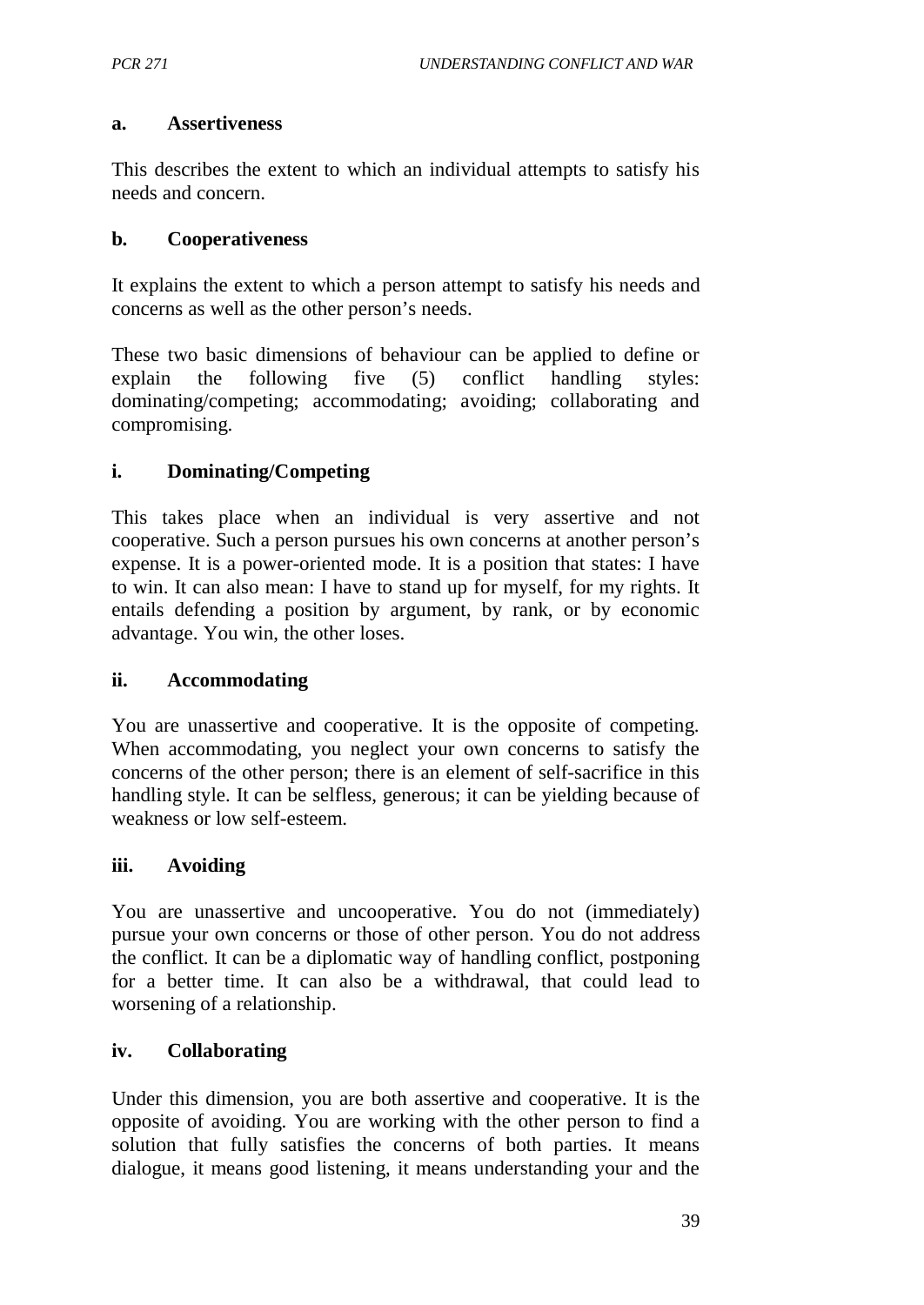other person's needs and concerns and creating solutions to meet those concerns. Both win.

## **v. Compromising**

You are partially assertive and partially cooperative. When you compromise you attempt to find an expedient, mutually acceptable solution which partially satisfies both parties. When you compromise, you split the difference, you make concessions, you give up something, to gain something in return. You seek a middle – ground position. You win a little, and you loose a little.

# **3.5.2 Model Two**

This second model grouped conflict handling styles into three major headings or classifications in as much as approaches to conflict vary from individual to individual. The classifications are thus:

## **1. Avoidance/Denial**

This is a common way of handling or dealing with conflict. We may decide to avoid the other party/person or pretend that the conflict does not exist even though we are hurt or angry. We need to observe that this approach or style of handling conflict often leaves us feeling more hurt, frustrated, annoyed, liken to a housewife who keeps sweeping dirt under the carpet: the dirt will surely become heap, which she won't be able to manage one day. This approach creates room for a win/lose option, an option where one person gets what he/she needs and the other person gets nothing. This style does not actually solve the problem but buries it till the time being.

However, this style is useful is some situations, for example, avoidance method can be a stop gap to reflect on what next line of action or step to be taken.

## **2. Confrontation/Fighting**

Is the type of approach in which some people, group, nation or state might decide to slog it out with the other party in conflict situation. They threaten, but attack, yell, insult and tenaciously hold on to their point of view and disagree with the other party's point of view. This approach often leads to violence and it creates lose/lose option, an option where both parties lose.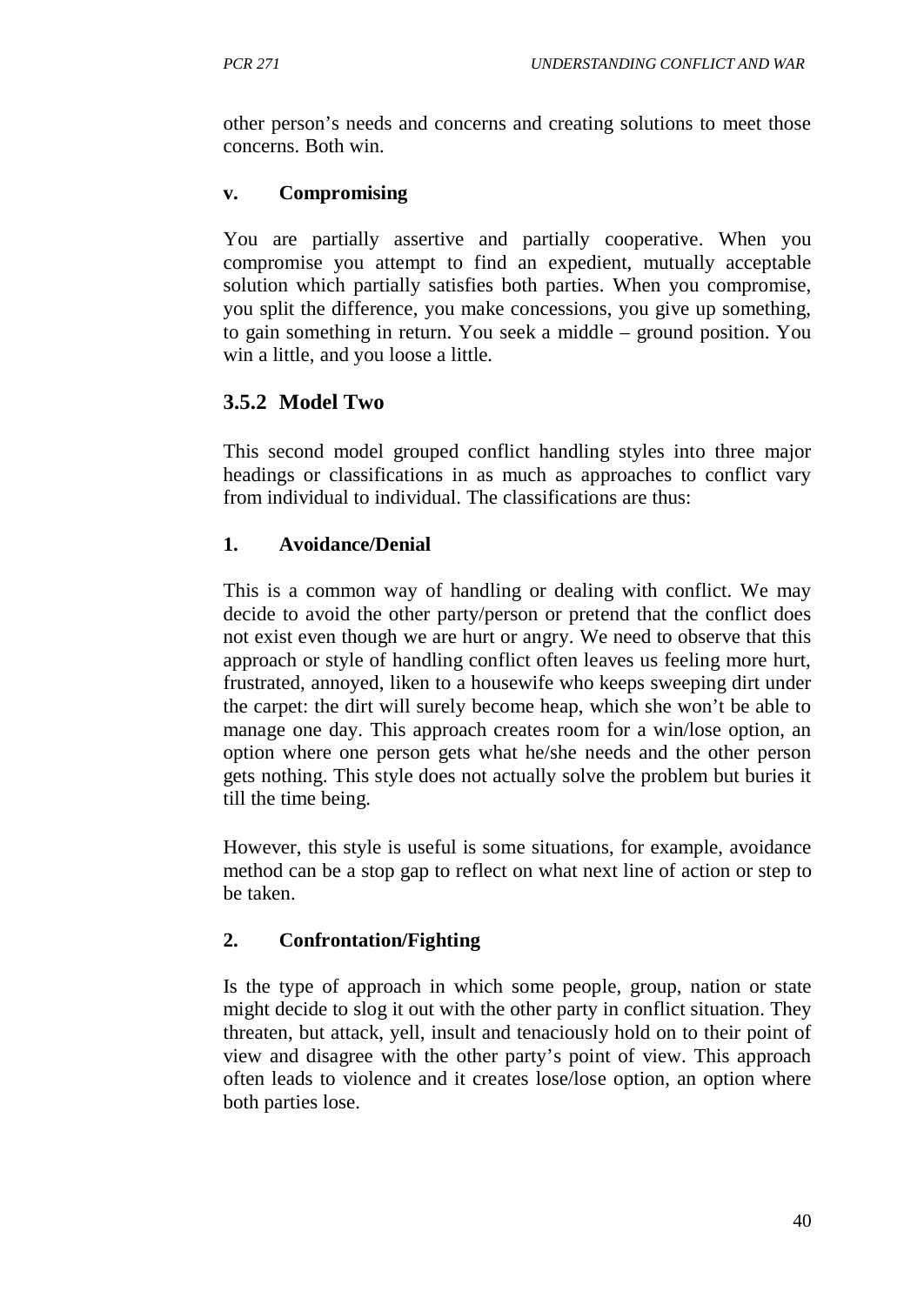Neither party gets what he/she needs. In some cases, confrontation might also lead to win/lose where the stronger party with bigger power wins while the weaker party ends up being the loser.

### **3. Problem Solving**

This is an approach whereby the parties in conflict listen with the intent conflict and attack underlying elements in the conflict and attack the issues. The parties adopting this style normally show respect for differences and look for ways to resolve the problem. Furthermore, people using this style or approach are less concerned about who is right or wrong. They view conflict as belonging to both parties which require their mutual collaboration to resolve. This approach creates room for a win/win solution. A situation where both parties come out satisfied with the solution. They are both happy and satisfied because their needs and desires have been met and their relationship has been restored.

# **4.0 CONCLUSION**

Based on the above discussion, it is now crystal clear that it is important to know the stages or phases of conflict progression so as to enable us to ascertain the step to be taken in the prevention of conflict escalation and management approaches to be adopted in managing conflicts that are at different stages or phases of conflict cycle.

# **5.0 SUMMARY**

In this unit, two key propelling variables in conflict escalation are discussed together with the stages of conflict, conflict cycle, conflict energy while various conflict handling style were extensively discussed for the proper understanding and consumption of the students.

## **6.0 TUTOR-MARKED ASSIGNMENT**

- 1. With particular reference to the key propelling variables in conflict escalation, discuss five stages of conflict of your choice.
- 2. Define conflict cycle and explain different phases of conflict known to you.
- 3. With reference to a case study of any past conflict of your choice, discuss the phase or stage of such conflict and the conflict handling style adopted in managing the conflict.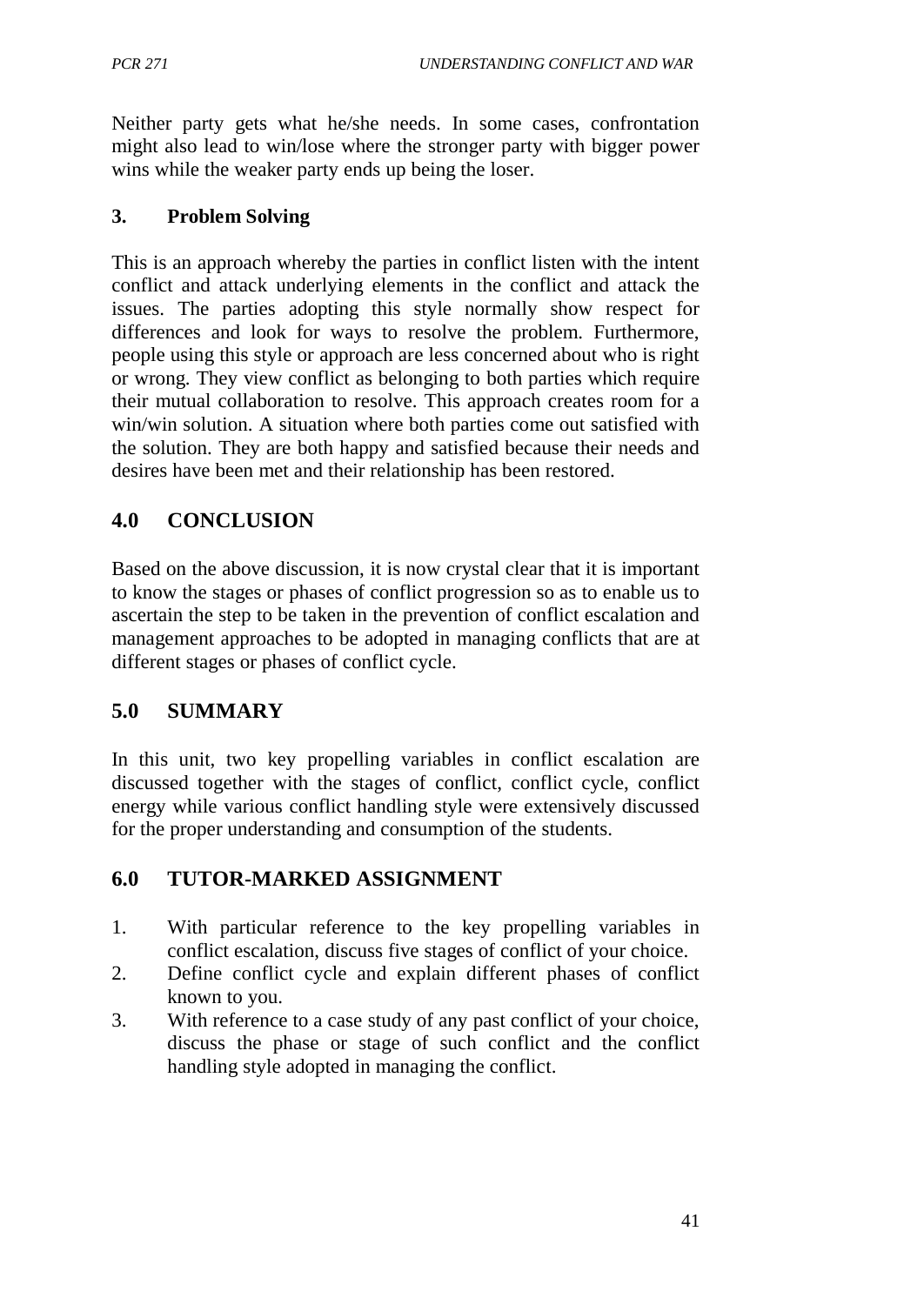#### **7.0 REFERENCES/FURTHER READINGS**

- Jeong, Ho-Won (ed): (1999) Conflict Resolution: Dynamics, Process and Structure Aldershot: Ashgate,
- Kriesberg, Louis: Constructive Conflicts. From Escalation to Resolution (Lanham: Rowman and Littlefield, 1998).
- Lipsey, Roderick K. Von (ed): (1997) Breaking the Cycle. A Framework for Conflict Intervention New York: St. Martin's Press.
- Miall, Hugh, Oliver Ramsbotham and Tom Woodhouse: (1999). Contemporary Conflcit Resolution: The Prevention, Management and Transformation of Deadly Conflict Cambridge: Policy Press.
- Rupesinghe, Kumar: (1998). Civil Wars, Civil Peace. An Introduction to Conflict Resolution London: Pluto Press.
- Sandole, Dennis J. D. and Hugo Van der Merwe eds. (1993) Conflict Resolution Theory and Practice. Integrated and Application Manchester: Manchester University Press.
- Wallensteen, Peter and Margareta Sollenberg: "Armed Conflcit, 1989- 99". Journal of Peace Research, Vol. 37, pm.5 (September 2000).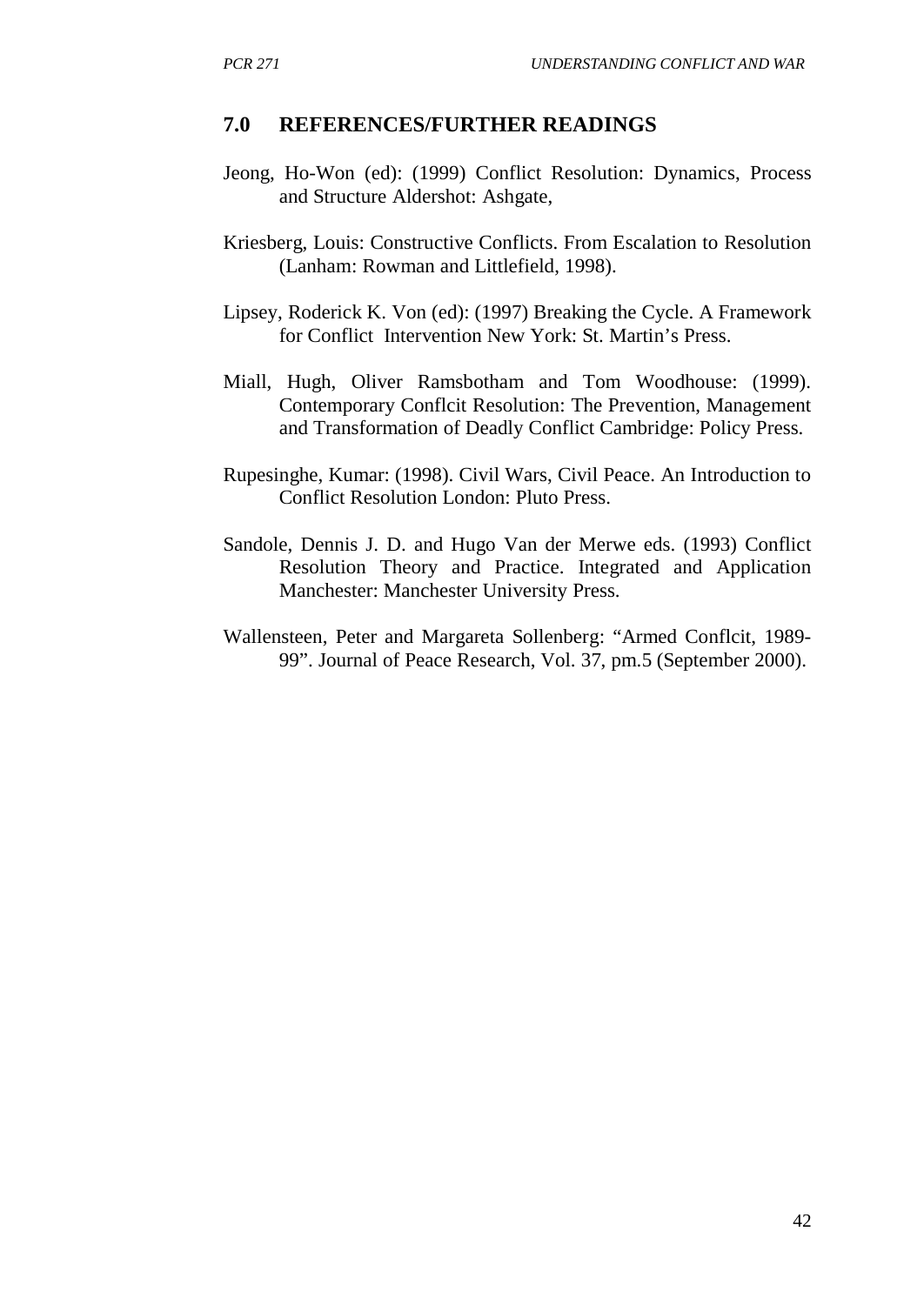# **UNIT 5 CONFLICT ANALYSIS**

## **CONTENTS**

- 1.0 Introduction
- 2.0 Objectives
- 3.0 Main Content
	- 3.1 Meaning/Definition of Conflict Analysis
	- 3.2 Definition, Categories and Criteria for Determining Primary Stakeholders
	- 3.3 Pre-Intervention Conflict Analysis
	- 3.4 Definition of "Conflict Mapping" and "Tracking"
- 4.0 Conclusion
- 5.0 Summary
- 6.0 Tutor-Marked Assignment
- 7.0 References/Further Reading

## **1.0 INTRODUCTION**

It is an established fact that conflict exist at all levels of human interaction either at interpersonal, intra-group, inter group or at communal, national and international levels. Therefore, it has become imperative for a conflict management practitioner, intervener or a peace studies and conflict resolution student to acquire necessary knowledge and skills required to enable such a person gain an insight into the hidden issues in conflict. The issues ranging from the causes of the conflict, stages/phases of conflict, the stakeholders (parties in conflict), and the conflict analytical tools and techniques necessary for proper understanding of conflict analysis in view of proffering sustainable solution to the conflict. Analysis is usually accompanied by "conflict mapping" and "tracking" both of which are very important at giving the conflict management practitioner a clear picture of what is happening, what is at stake and what could be done to manage the "difficult" situation.

# **2.0 OBJECTIVES**

At the end of this unit, you should be able to:

- define concept of conflict analysis
- explain the meaning of stakeholders, categorise stakeholders and itemize criteria for determining
- state pre-intervention conflict analysis
- define conflict mapping and tracking
- identify conventions used in mapping relationships
- enumerate different conflict analytical tools.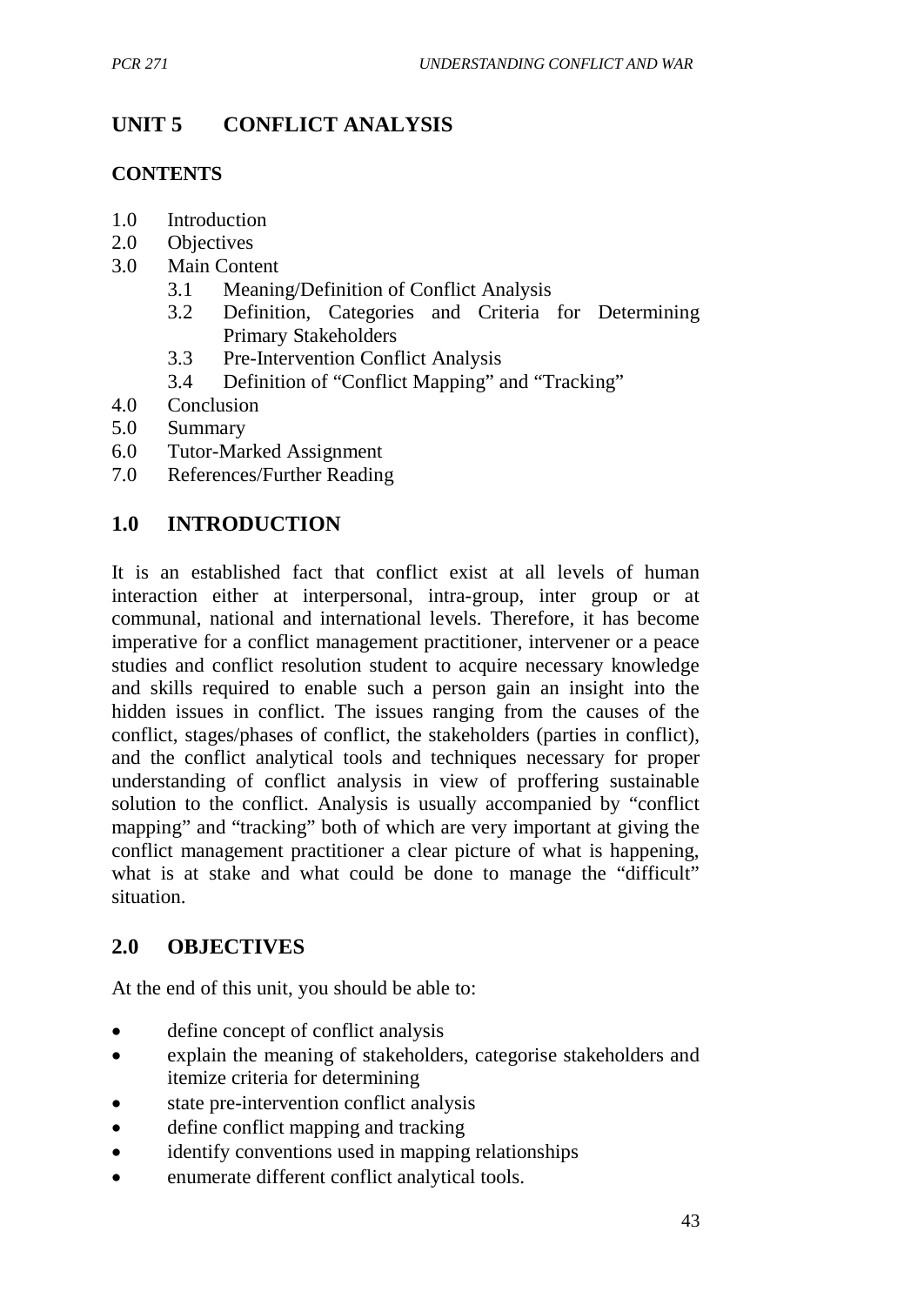# **3.0 MAIN CONTENT**

### **3.1 Definition of Conflict Analysis**

Conflict analysis is a critical review, interpretation and explanation of what is observed and recorded about the conflict situation. Or

A process by which the root causes, dynamics, issues, and – other – fundamentals of conflict are examined, reviewed and unraveled through the use of various mechanisms for proper and better – understanding of the conflict from several perspectives.

Conflict analysis enables peace expert intervening in a conflict the opportunity of gathering necessary data or information that will facilitate easy bringing together of parties in dispute and reveal a dependable, reliable and effective direction on the choice of strategies and action to be adopted for a successful intervention and termination of conflict.

## **3.2 Definition of Stakeholder**

A stakeholder is defined as those men and women, group or parties who are directly or indirectly involved in the conflict and have a significant stake in the outcome.

### **3.2.1 Categories of Stakeholders**

#### **a. Primary Stakeholders**

They are those whose goals are, or are perceived by them to be incompatible and who interact directly in pursuit of their respective goals. They are the direct investors in the conflict.

#### **b. Secondary Stakeholders**

Are affected directly by the outcome of the conflict but who do not feel themselves to be directly involved. As the conflict progresses, they may become primary and primary may become secondary.

#### **c. Interested Stakeholders**

These parties have an interest in the conflict. They stand to benefit from the outcomes whether peaceful or conflictual. The difference between interested and secondary stakeholders is that the interested stakeholders suffer no direct impact of the conflict in the short and medium term.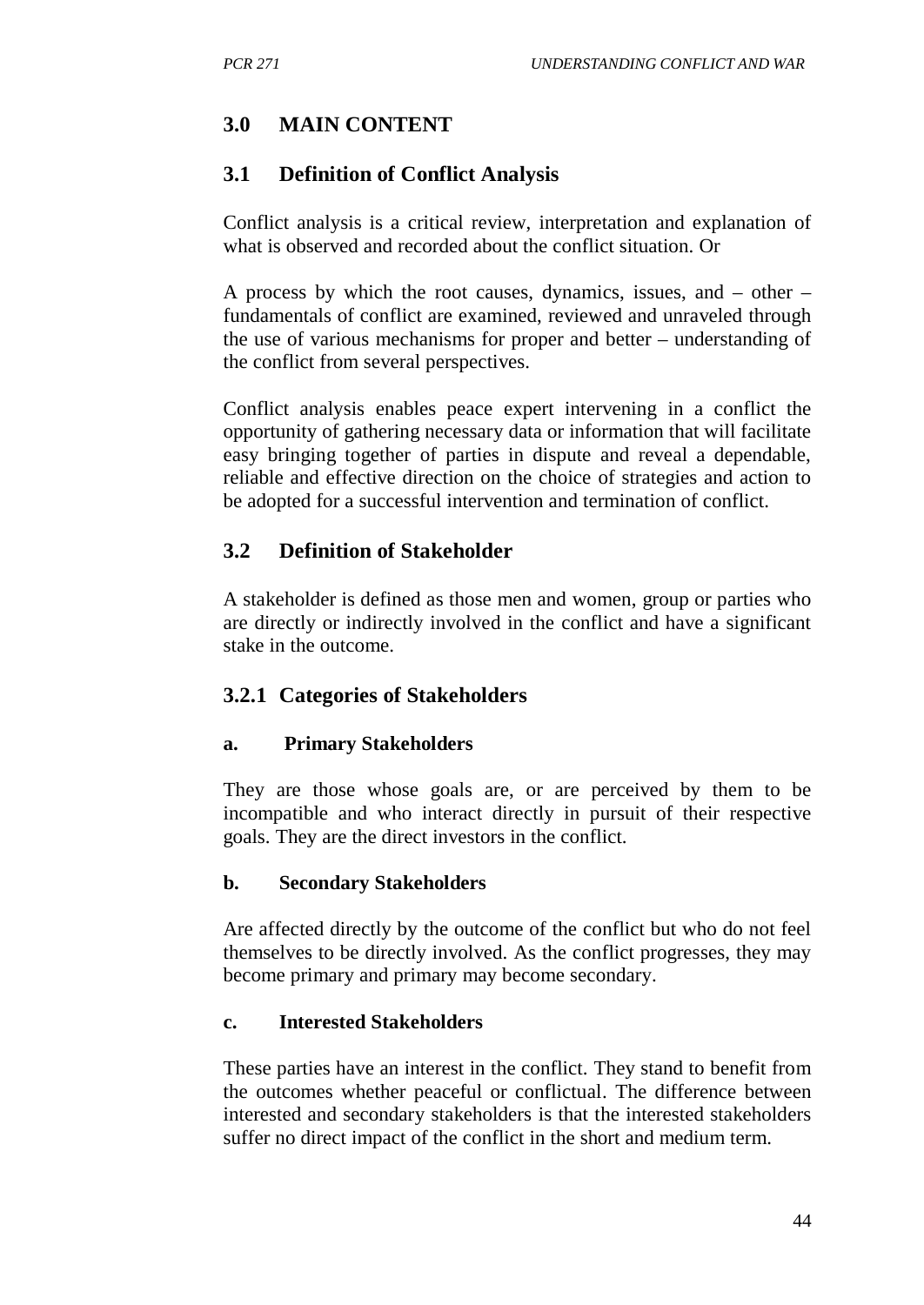# **3.2.2 Criteria for Determining Primary-Stakeholders**

Determining where stakeholders should be put is both political and fluid. The following often determines the decisions of interveners in selecting the stakeholders to engage.

#### **i. Functional**

This suggests those who directly wage the conflict. Their legitimacy on the negotiating table is their capacity and ability to perpetuate the conflict. They are the embodiment of the conflict. Observers believe they have the power to end the conflict.

#### **ii. Representativity**

This is political aspect of stakeholders' categorization. Stakeholders are primary because they represent a large number of people who are directly affected by the conflict. These people also have the means to wage conflict or build peace.

#### **iii. Moral Authority**

Primary Stakeholders can also be determined because their moral authority carries the vision of post-conflict society. These include religious leaders, civil society organizations including women's organizations, traditional leaders. Earlier, this category was only confined to the secondary level.

#### **Five (5) Elements Required to Structure Analysis of Stakeholders**

| Relationship        | What is the interaction between<br>the<br>stakeholders?                                                                                                       |
|---------------------|---------------------------------------------------------------------------------------------------------------------------------------------------------------|
| <b>Agenda/Power</b> | What are the agendas of key stakeholders for<br>conflict and for peace?                                                                                       |
| <b>Needs</b>        | What are the needs of the different<br>stakeholders? Which needs are opposing and<br>overlapping?                                                             |
| <b>Action</b>       | What actions are the different stakeholders<br>undertaking to promote peace or conflict?<br>What is the cumulative power of actions for<br>peace or conflict? |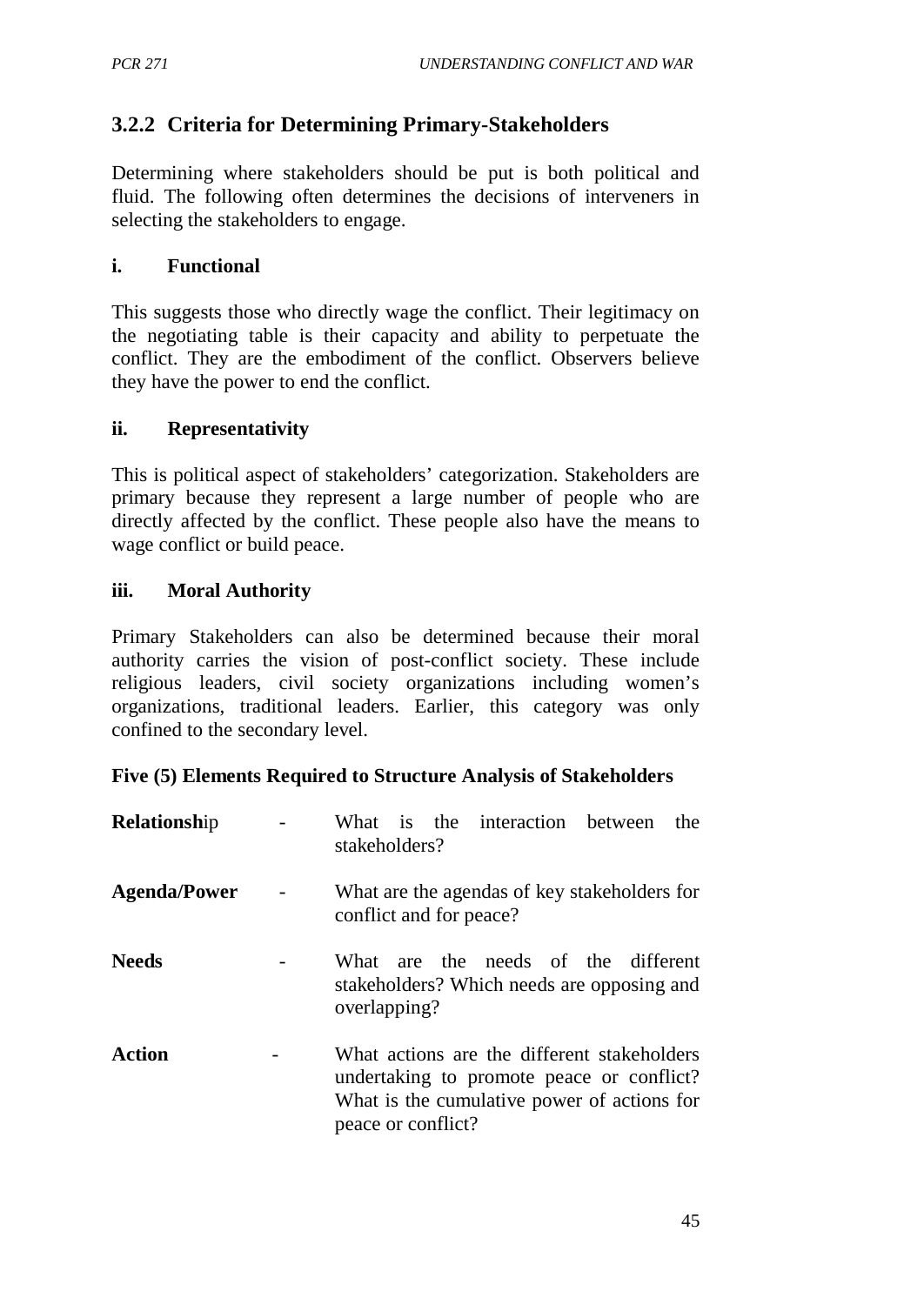# **3.3 Pre-Intervention Conflict Analysis**

Entering into conflict situations by a researcher or conflict management practitioner is often an unpredictable task which requires a critical careful conflict analysis. It is not enough for him/her to just note the positions of the stakeholders (parties) in the conflict but s/he must have a thorough understanding of their interests, values and needs as well.

The following model suggests a way for the intervenor to gather data and increase the certainty that his/her entry will be constructive to the disputing parties. It is the responsibility of an intervenor to develop a comprehensive picture of the conflict by identifying its key element. The pre-intervention information gathered usually points the intervenor in a certain direction, suggesting ways to engage the parties to reduce tensions and work together to find solution to the problems that they face on one hand. Additional information or data collected during the course of intervention should also be incorporated into the conflict analysis. This may help you determine why an issue is so hard to resolve or it may suggest an alternative approach to conflict management.

## **1. History of the Conflict**

It is important for a conflict analyst to understand the significant events that has happened in the past between the parties. It reveals the genesis of the conflict and whether they have had previous disputes. History also enables the intervenor to ask the following questions. What has been the pattern of their relationship? Was there a recent change in the relationship? Did the conflict abate at one time before re-escalating? What past efforts have been made to resolve it and why they failed? Preferring answers to these questions might require visiting local, state and native archives for documentary evidence. Oral interviews might also be used to gather necessary information.

### **2. Context of Conflict**

It is also necessary to know how the parties are currently trying to resolve their differences. What is the physical environment of the conflict? That is the social, economics and political environment of the conflict, as well as the dimensions of the external situations (state, subregional and global). How do the parties communicate and make decisions?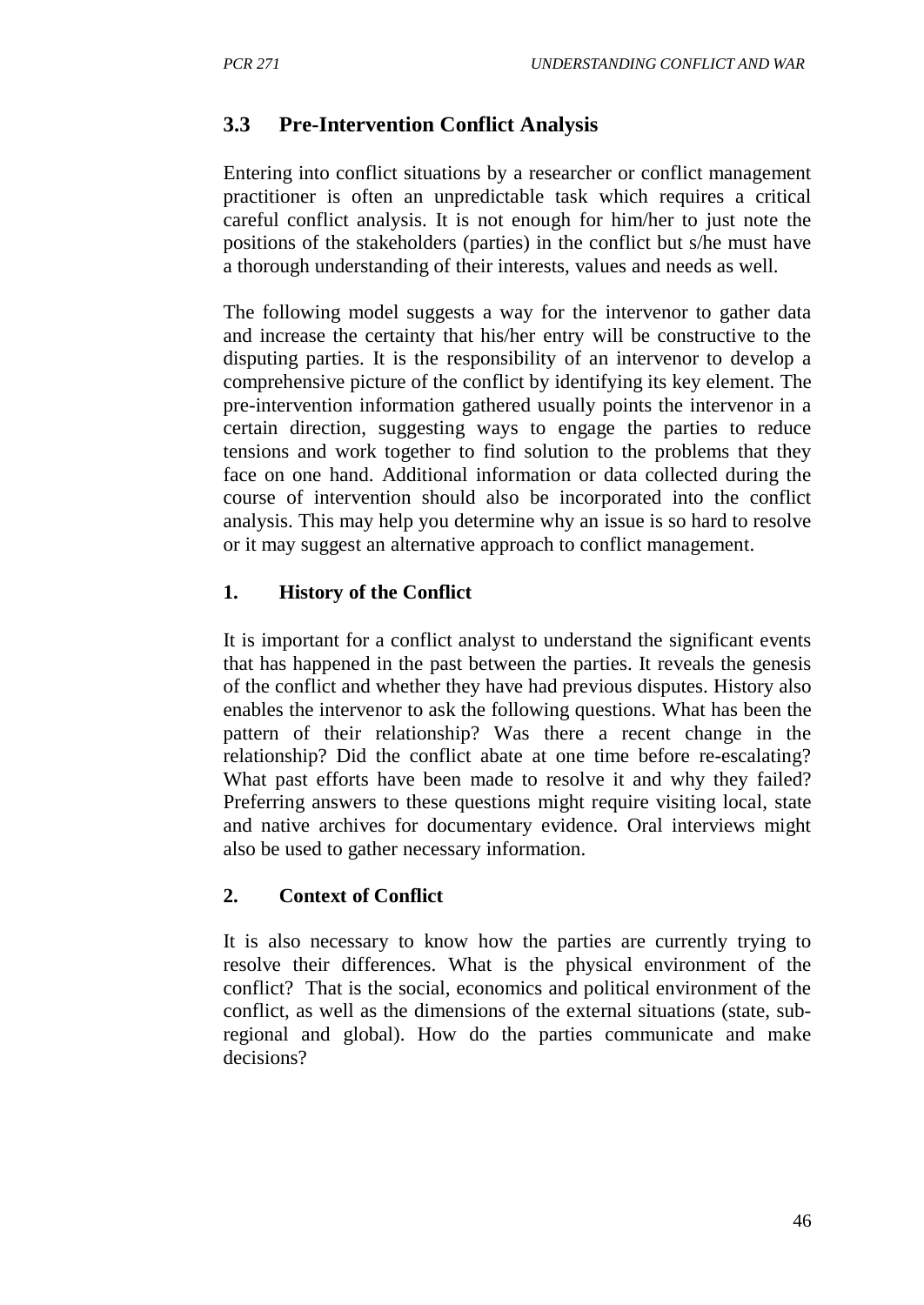## **3. Primary Parties**

Identify the parties involved in the conflict, what are the parties positions and underlying interest? What are their values and perceptions of the other parties? Do the parties have settlement authority?

What interest, goals, or needs do the parties share in common?

## **4. Power Relations**

This has to do with the ability to influence or control other events, which could be in form of physical strength, status, control of resources, persuasive ability, support of allies, and so on. There are two major types of power that can be exercised by either of the parties in conflict which are: hard power which is usually associated with violent conflict while the other is soft power that is identified with positive conflict. The following questions are usually being asked under power relation: Is there balance of power between the disputants? What is/are the source(s) of the parties' power? What resources are at the disposal of each party? How often do the parties use their power and what are the consequences of such power? Are there any untapped power bases of the parties? What method of peace process is suitable for the success of the intervention?

### **5. Other Parties/Stakeholders**

Apart from the already mentioned primary parties, under this, we have secondary parties and shadow parties that must be considered and their link or relationships with the primary parties ought to be carefully examined in order to understand the overall underlying problems associated with a conflict. Secondary parties can easily be identified compared to shadow parties because most times. Shadow parties hide their identities but supply primary parties resources required for the prosecution of conflict.

The roles these parties play in the conflict must be ascertained. You should know whether they align with either of the primary parties or neutral. When and how these parties can be involved in the peace agencies or organizations availability and involvement in the process of conflict resolution cannot be underestimated.

### **6. Issues**

- a. What are the primary issues as identified by the parties?
- b. Are there hidden or secondary issues not stated by the parties that are needed to be identified?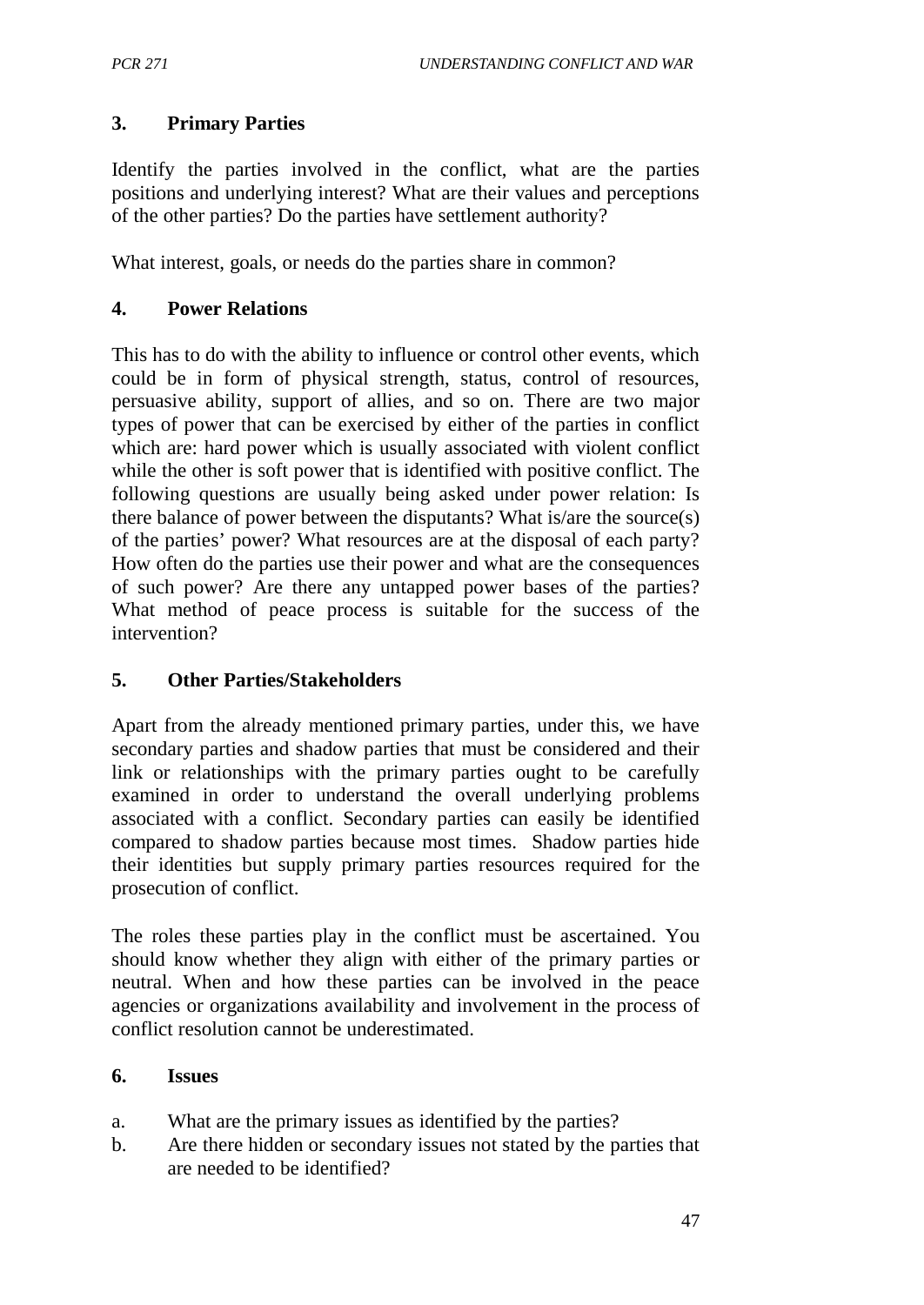- c. What kind of intervention procedures is necessary for the types if issues are identified?
- d. Is the conflict genuine in its own right or is it merely a symptom of other unresolved conflict(s).
- e. If the latter or former, how much time and efforts must be expended on the conflict in order to reach or arrive at a reasonable and sustainable resolution.

# **7. The Immediate Situation**

What is happening now? (Should the first step be efforts to move towards negotiations, or are short – term violence reduction strategies called for? It is the responsibility of the intervenor to determine the most effective and reliable conflict management strategy to adopt in accordance with the urgency and demand of the conflict situation. For example, if the conflict is at a violent stage, definitely, the intervenor may be compelled to adopt some violence reduction strategies to reduce the rate of likely casualty that may arise.

# **8 Stages of Conflict**

- a. We have to ascertain whether the conflict is escalating or stabilizing, and ask why?
- b. If the conflict is escalating, what is happening: Are issues moving from specific to general? Is there an increase in issues or resources used to wage the conflict? Has disagreement turned to antagonism? Is there an increase in the level of power being used by either parties? Are the parties polarized? Has extremist leadership arisen? Is communication affected or being distorted? Are parties engaged in propaganda campaigns?
- c. If the conflict is stabilizing, what is happening? Are safety-value mechanisms put in place? Is there a fear of escalation? Are there agreements on norms and values? Are there social bonds, friendships, cross-cutting memberships among party members? Are there other third party intervenors or external interference or threat? Are there time constraints or other limitations on the further use of resources?

# **9. Timing**

- a. To ascertain the actual and right time of intervention.
- b. Determine the most profitable and successful time of the intervention.
- c. To know the party that is likely to benefit from immediate intervention.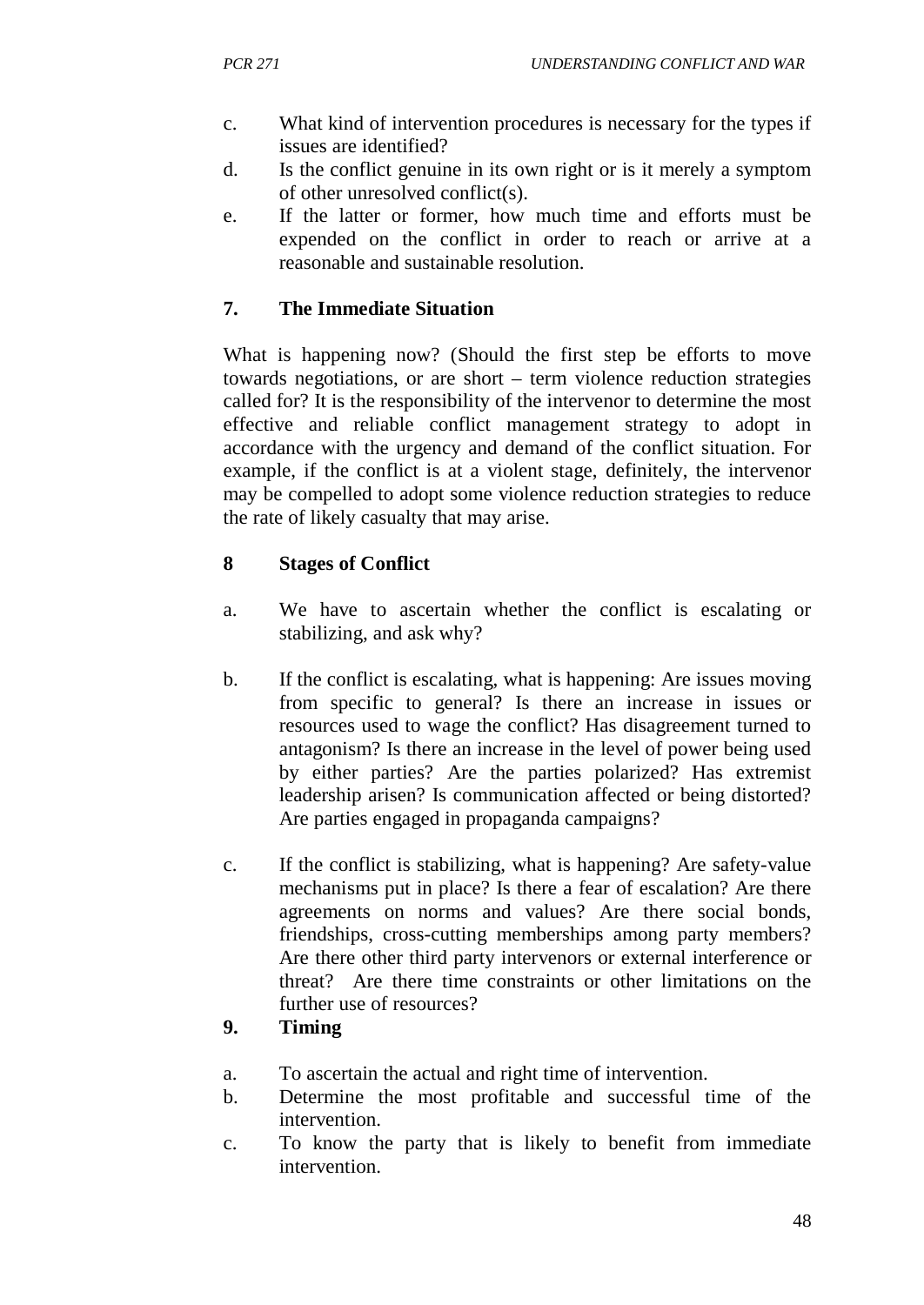### **10. Possible Options of Intervention/Settlement**

- a. The level of knowledge and understanding of the parties alternatives should be considered.
- b. Level of parties awareness of each other's alternatives or option should be considered.
- c. Examine the efforts made so far by the conflicting parties in the accomplishment of their options.
- d. Evaluate the realistic nature of the parties.

# **3.4 Definitions of Conflict Mapping and Tracking**

## **Conflict Mapping**

Wehr (1979:18) describes conflict mapping or the "first step in intervening to manage a particular conflict".

Conflict mapping can also be defined as graphical representation of the conflict in which the conflicting parties are placed in relation to the situation on ground.

Maps are used for a variety of purposes to understand conflict situation better, to ascertain where power lies, to examine conflict clearly from one viewpoint, to look for openings (way out) or new strategies, to know where our allies or potential allies are placed, to find our own niche, to evaluate what has been done and for many other reasons.

### **Conflict Tracking**

Is the process which involves monitoring, observing and recording the trend of change and continuity in the conflict process. What to keep of could include:

Conflict parties, including internal leadership struggles, varying prospect for military success and the reading of general population to express support for a settlement; possible ways of re-defining goals and finding alternative means of resolving differences including suggested step towards settlement and eventual transformation; likely constraints on these, and how these might be overcome .

It is very important for the person keeping track of the conflict to pay careful attention to the minutest details about the issue and circumstances around him.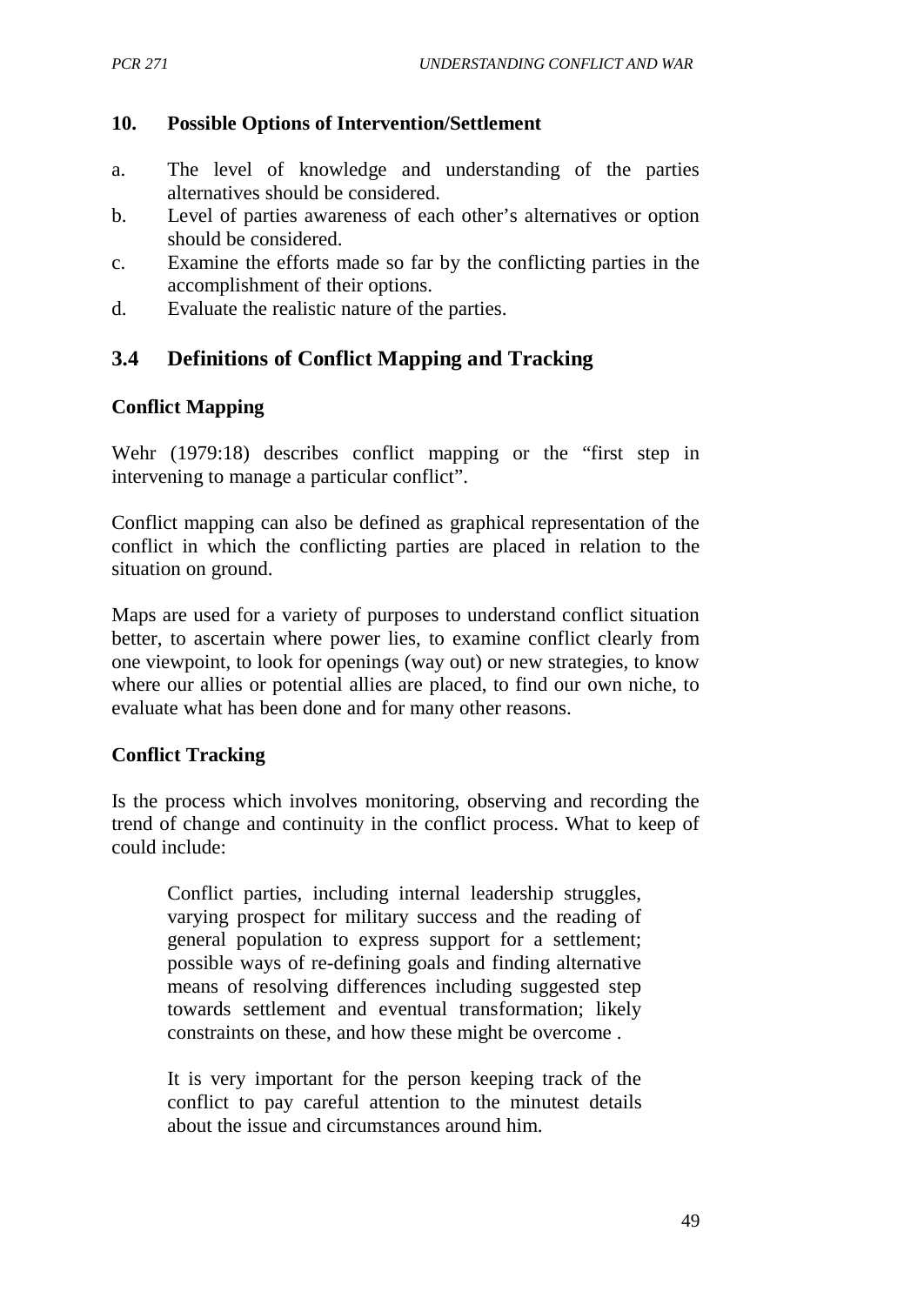# **3.4.1 Conventions for Mapping Relationship.**

The following are the particular conventions we use in mapping relationships existing between or among the stakeholders (parties) involved in a conflict situation.

1.  $\bigcap$  - The circles indicate parties to the situation. The size of the circle indicates power relations of the parties. 2.  $\left(\begin{array}{ccc}\end{array}\right)$  - Straight lines indicate direct relationship between the parties when communication is at its best. 3.  $\left(\begin{array}{c}\n\diagup\n\end{array}\right)$  - Double connecting lines indicate an alliance 4. - Dotted lines indicate informal weak or intermittent relationship.  $5. \bigcap$   $\bigcap$  Arrows indicate the predominant direction of influence or activity. 6.  $\left(\begin{array}{c}\sqrt{1-\frac{1}{\sqrt{1-\frac{1}{\sqrt{1-\frac{1}{\sqrt{1-\frac{1}{\sqrt{1-\frac{1}{\sqrt{1-\frac{1}{\sqrt{1-\frac{1}{\sqrt{1-\frac{1}{\sqrt{1-\frac{1}{\sqrt{1-\frac{1}{\sqrt{1-\frac{1}{\sqrt{1-\frac{1}{\sqrt{1-\frac{1}{\sqrt{1-\frac{1}{\sqrt{1-\frac{1}{\sqrt{1-\frac{1}{\sqrt{1-\frac{1}{\sqrt{1-\frac{1}{\sqrt{1-\frac{1}{\sqrt{1-\frac{1}{\sqrt{1-\frac{1}{\sqrt{1-\frac{1}{\sqrt{1-\frac{1}{\sqrt$ conflict. 7.  $\left(\begin{array}{c}\n\end{array}\right)$  - A double line like a wall across lines indicates a broken relationship. A square or rectangle indicates an issue, topic or some thing other than people.  $9 \quad \check{\phantom{a}}$   $\check{\phantom{a}}$  - Shadows show external parties which have influence but are not directly involved.

### **Conflict Resolution Stakeholders' Network (CRESNET) Training Manual 2001.**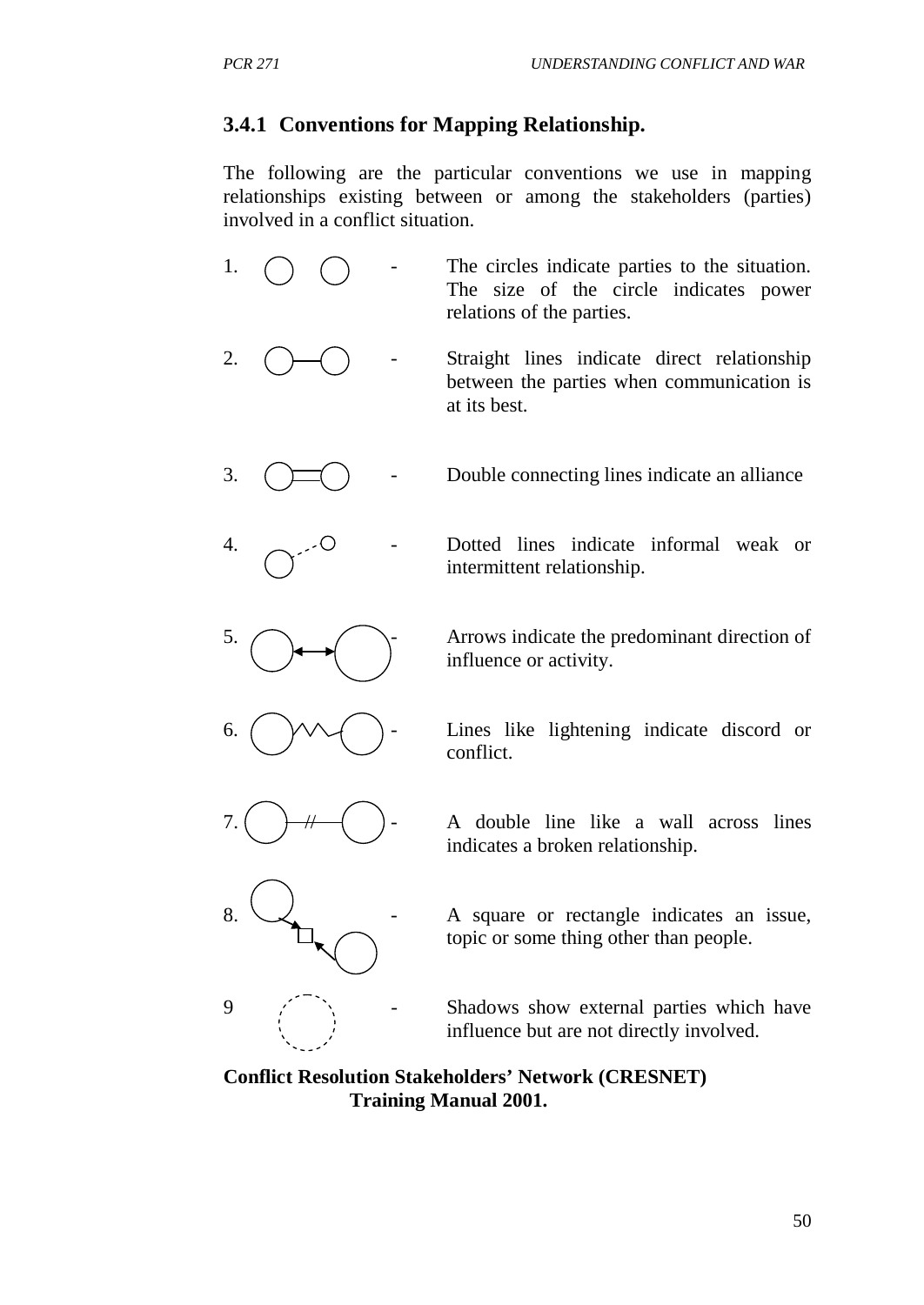# **3.5 Conflict Analytical Tools**

Conflict mapping tracking and analysis processes are the essential ingredients required in pre-third party intervention for the collection of essential and comprehensive information/data by a mediator or conflict intervenor to discover purposeful tool(s) and techniques that can be used or adopted to suit their needs.

Through such data, Moore (1996:114) notes, that a mediator would:

- Develop a mediation plan or conflict strategy that meets the requirements of the specific situation and the needs of all parties.
- Avoid entering a dispute with a conflict resolution or management procedure that is appropriate for the stage of development or level of intensity that the dispute has reached.
- Operate from an accurate information base that will prevent unnecessary conflicts due to mis-communication, mis-perception, or misleading data.
- Clarify which issues and interests are most important.
- Identify the key people involved and the dynamics of their relationships.

As mentioned above, some of the techniques or tools may look familiar or may be unfamiliar. However, all have been tried and used repeatedly and successfully by people from many different types of conflict situations. In many cases, groups have adapted them to suit the particular needs they have or based on the perceptions of the people who wok on it.

These are some of the available tools/techniques

### **A. Timeline**

### **Definition**

Timeline is a graph that shows events plotted against a particular timescale.

Timeline shows different views of history in a conflict: helps to clarify and understand each side's perception of events and also facilitate easy identification of events that are most important to each side. It lists dates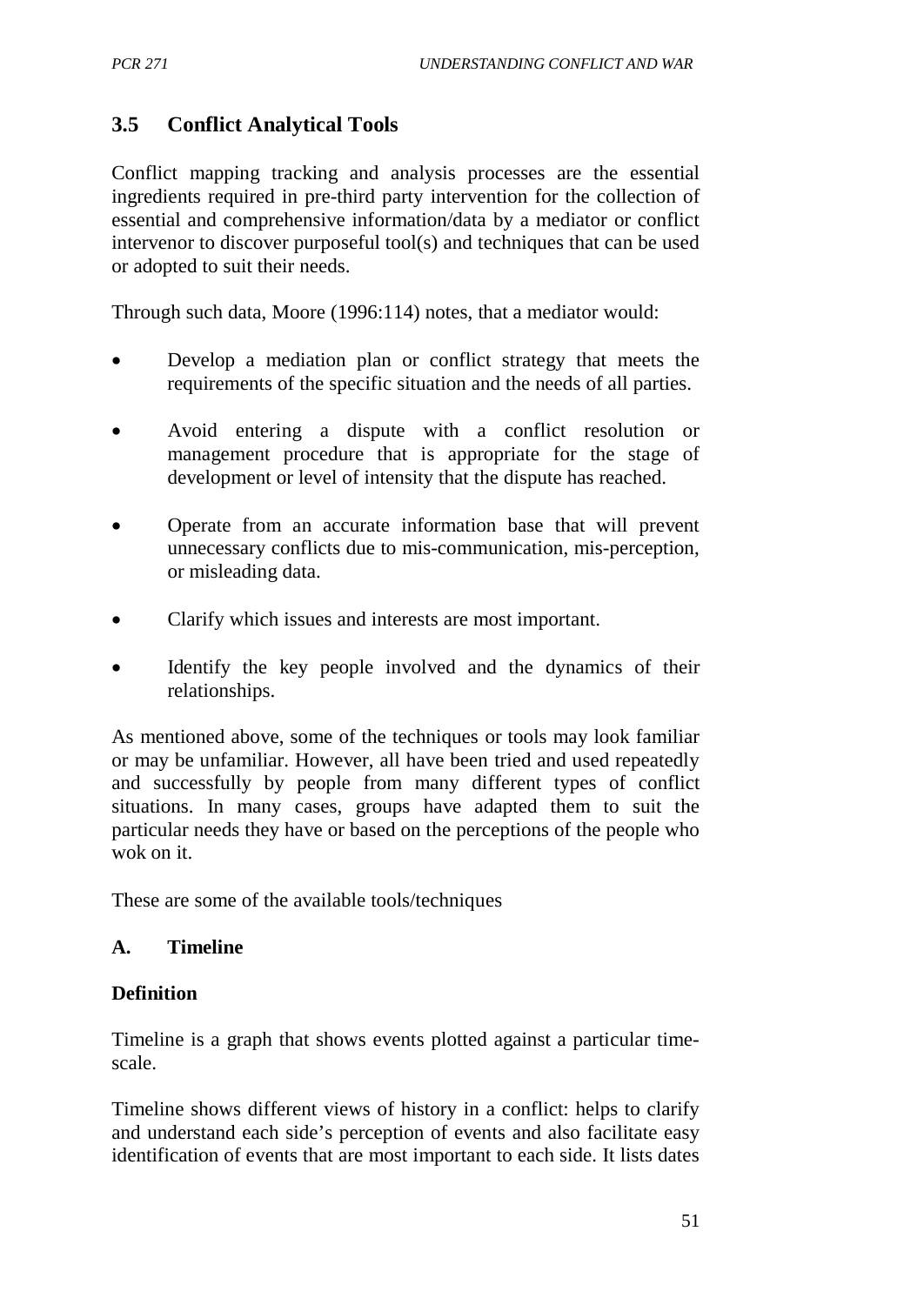(years, month, or day, depending on the scale) and depicts events in chronological order.

In a conflict situation, groups of people often have completely different experiences and perceptions: they see and understand the conflict in quite distinct ways. They often have different histories. People on opposing sides of the conflict may note or emphasize different events, describe them differently, and attach contrasting emotions to them.

#### **Using the Timeline**

Timeline is not a research tool per say as mentioned above, but a way to prompt discussion and learning. In conflict situation, it is usually used early in a process along with either analytical tools or later in the process to help in strategy building. It is also used when people disagree about events or don't know each other's history and as a way of helping people to accept their own perspective as only part of the "truth". Variation in use: it is used by parties themselves and shared with each other; it is followed by a discussion about events that are highlighted by each side and adding a line for peace initiatives during the same time period.

#### **ABC TRIANGLE METHODS OF ANALYSIS**



Attitudes (willingness to change, fixed position)

Behaviour (agitation, demand, pleas, violence)

Context (the background)

ABC analytical tool sees conflict having three above mentioned elements, which affect one another.

The third party intervenor or peacemaker in a conflict, uses this tool by drawing up a separate ABC Triangle for each of the major stakeholders in the conflict. He lists key issues relating to attitude, behaviour and context from the parties viewpoint, identify the most important need and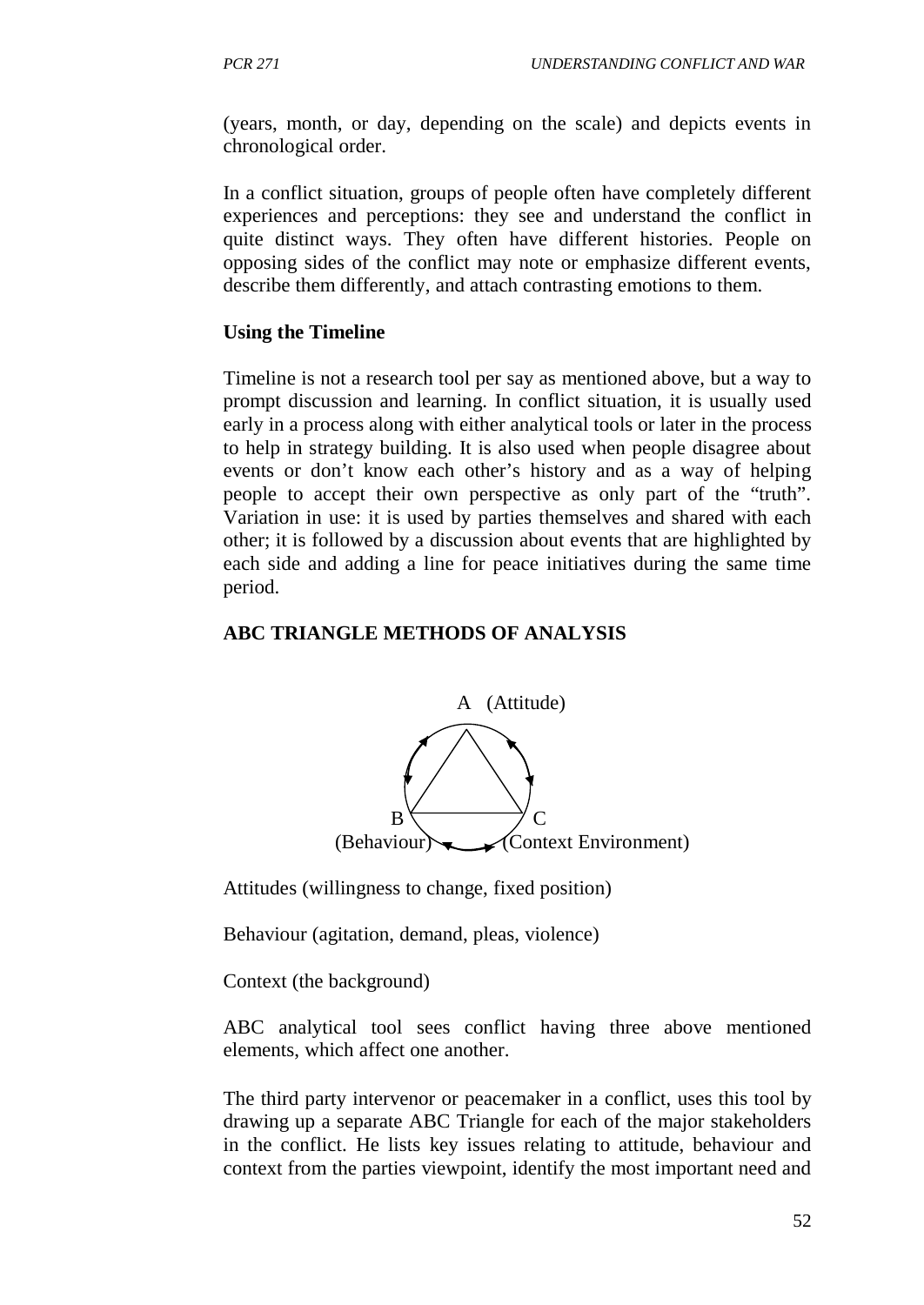fears, and inform each of the parties, his needs and fear as you think, and place these in the middle of the triangle of each of them. You later compare and contrast the perception of the parties for detecting the major object of conflict and then pay attention on the majority. The causes and issues, which are the products of the parties differences, will be addressed, while intervenor will make the parties see reasons on why they should do away with negative perceptions and embrace peace in order to bring about positive and sustainable peace.

## **The Onion/Doughnut Method of Analysis**

This is a graphic tool based upon the analogy of an onion and its layers. The outer layer contains the positions (parties' wants). Underlying these are the interests of the parties in conflict (what parties want to achieve from the situation concerned). The third layer is the core cause at the conflict situation, that is; the most important needs to be satisfied. It is important for intervenor to carry out or do this "onion" analysis for each of the parties involved.



When times are stable, relationships good, and trust high, our actions and strategies may stem from our most basic needs. We may be willing to disclose these needs to others, and discuss them openly, if we trust them, and they may be able, through analysis and empathy, to grasp our needs even before we disclose them.

In more volatile or dangerous situations, and when there is mistrust between people, we may want to keep our basic needs hidden. To let others know our needs would reveal our vulnerability, and perhaps give them extra power to hurt us. If all of us are hidden from each other, they are also less likely to be able to grasp our needs through analysis or empathy because of lack of knowledge and because our mistrust changes our perceptions of each other.

In such a situation of conflict and instability, actions may no longer come directly from needs. People may look at more collective and abstract level of interests, and base their actions on these. When the interests are under attack, they may take up and defend a position, which is still further removed from their original needs.

This type of analysis enables intervenor to understand the dynamic of a conflict situation, and prepare dialogue facilitation between groups in a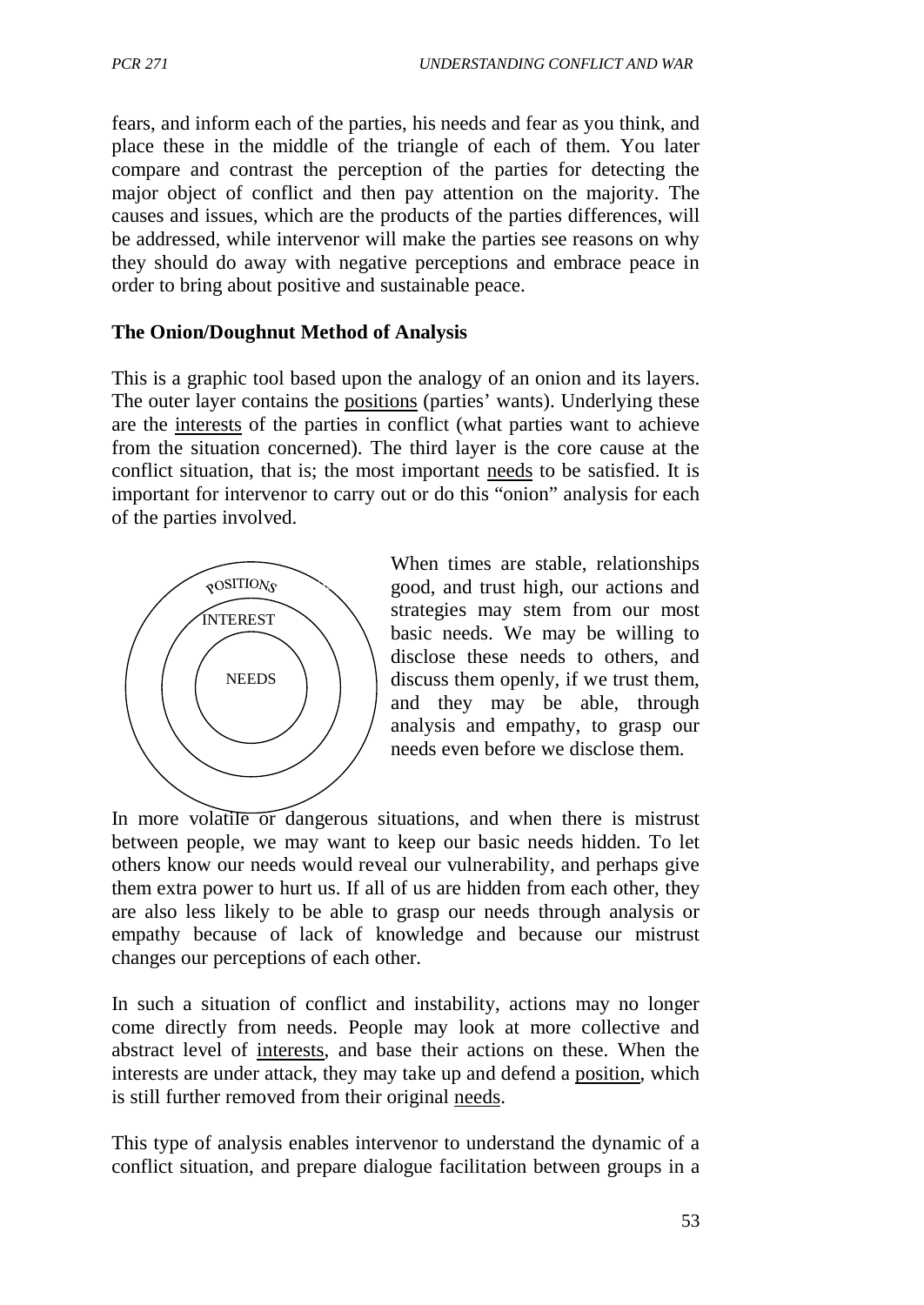conflict. The analysis is most useful in a mediation or negotiation processes when parties involved in either of the processes which to clarify for themselves their own needs, interests and positions. As they plan their strategies for negotiation, they can decide how much of the interior "layers" – interests and needs – they want to reveal to the other parties involved.

## **Force – Field Analysis**

This tool can be used to identify the different, forces influencing a conflict. It is used to analyse both positive and negative forces in a conflict. Whenever action is being taken to bring about change, there will be other forces that are either supporting or hindering what you are trying to achieve. This tool offers a way of identifying these positive and negative forces and trying to assess their strengths and weaknesses. It can also help you to see more clearly what is maintaining the status-quo.

## **How to use this tool**

- i. First and foremost, you begin by naming your specific objective that is the action you intend to take or the change you desire to achieve. Write this objective at the top of the page and drawn a line down the centre of the page.
- ii. On one side of the line, list all the forces that seem to support and assist the action or change to happen. Next to each one draw an arrow towards the centre, varying the length and/or thickness of each arrow to indicate the relative strength of each force. These are pointing in the direction of the desired change.
- iii. On the other side of the line, list all the forces that seem to retrain or hinder the desired action or to minimize in some way the negative force, in order to facilitate increase in the likelihood of the desired change happening.
- iv. At this stage, you may want to examine your plan of action and make modifications in your strategy if necessary in order to build upon the strengths of the positive forces and then try to reduce or even remove the effects of the negative forces.

The Force Field Analysis was developed by an American Social Psychologist Kurt Lewin (1951) as a useful tool built on the premise that forces are often driven by human habits, customs, and attitudes that can affect the change process.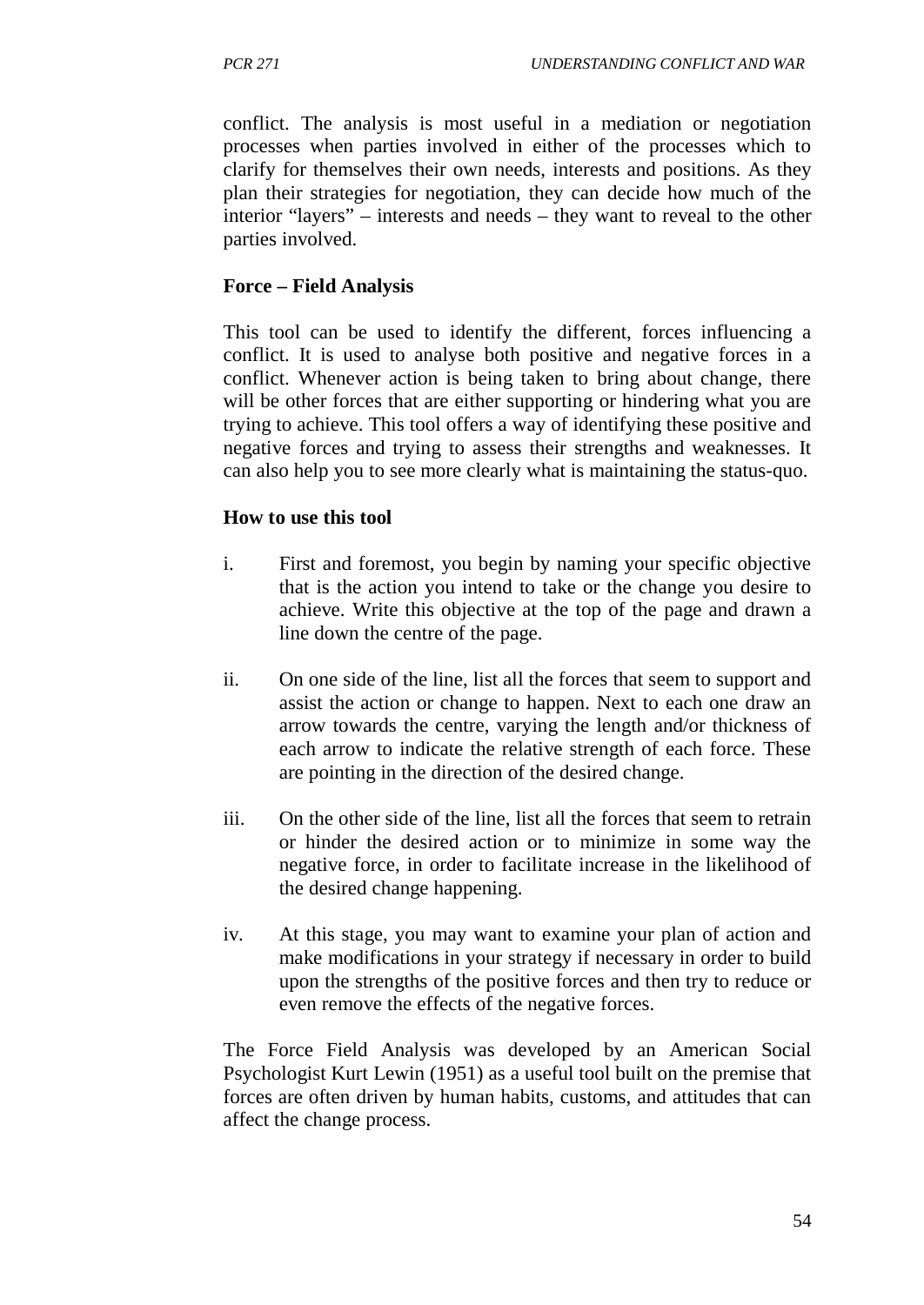## **Force Field Diagram**



### **PEOPLE**

- Who are the individuals and groups directly involved?
- Who will be affected by or can influence the outcome?
- What leadership and structure does each group have?
- How does each view the situation?
- How is each affected?
- What particular feelings, issues etc characterize each?
- What are the main discrepancies in perception?
- What communication, connections links does each have with the others?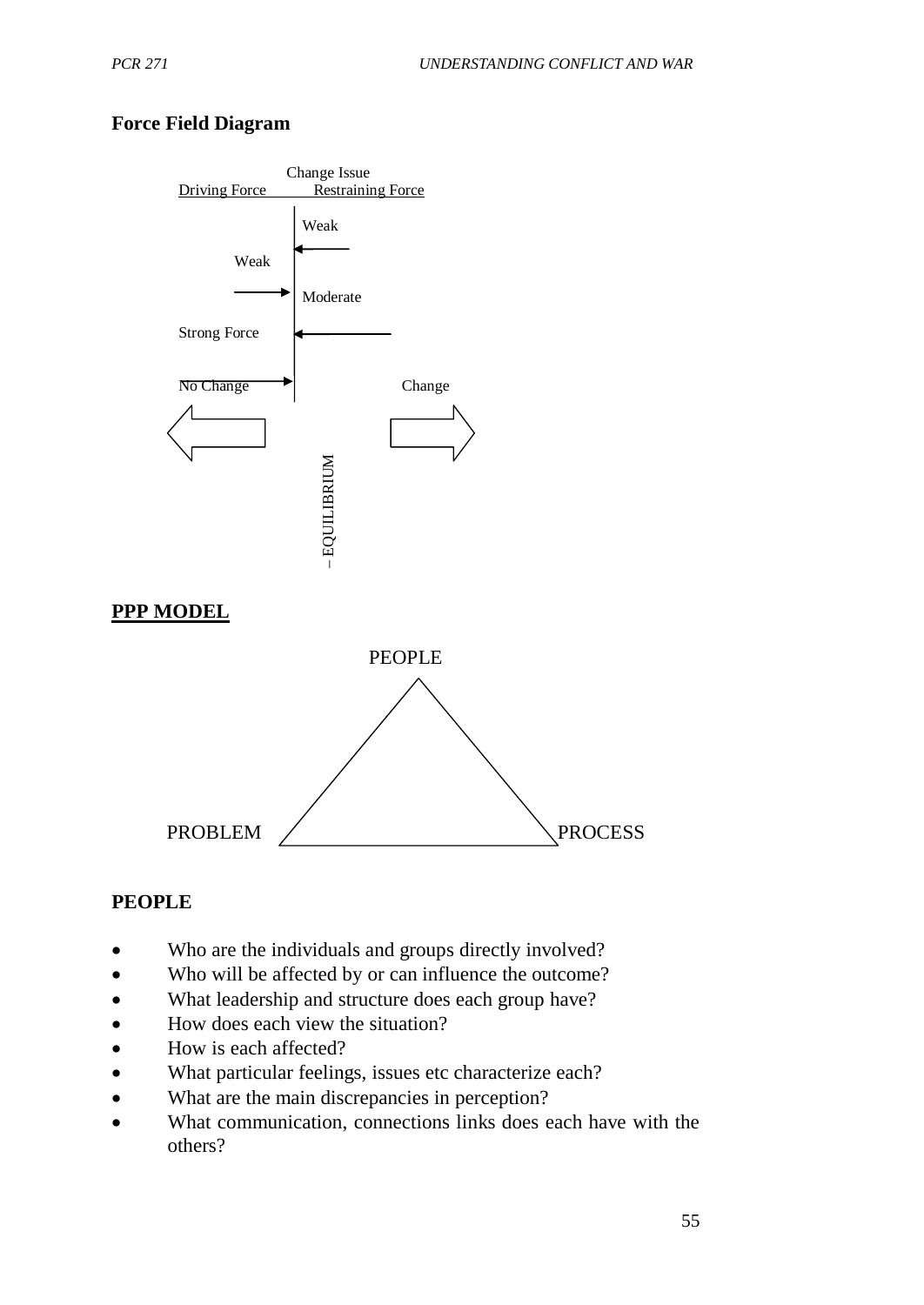# **PROCESS**

- What have been the sparking issues?
- Is there a historic pattern to their interaction?
- What is the process each would want to follow?
- As the conflict developed, what additional problems or issues emerged?
- What degree of polarization is there between each party?
- What activities of each party have and are intensifying the conflict?
- What role do more moderate individuals and groups have?

## **PROBLEM**

- What are the interests, needs and values of each party?
- What do they propose or pursue to meet them?
- What shared basic needs underlie the conflict? (Security? Self esteem? Food? Rights? Land? etc).
- What are the minimal essential outcomes each party might be satisfied with?
- What are the basic areas of agreement and disagreement?
- What resources are there for dealing with this conflict? (within the parties? others).
- What stage has the conflict reached  $-$  is it ripe for resolution/transformation?

This tool can be used to analyse conflict by proffering answers to the several questions put forward above. If reasonable answers were proffered, then the conflict intervenor would be able know the stage of the conflict, the parties involved, their positions, basic needs, values perceptions and differences. Having known all these, you will then be able to decide on the method or process to be adopted in facilitating reconciliation (peace agreement) between the aggrieved parties, so as to bring about enduring/sustainable peace to the previously troubled society.

## **DPT MODEL**

**D – Diagnosis:** Investigating the history of sickness **P – Progress:** Establish the present state of success and where it could be in future. **T – Therapy:** The prescription or treatment.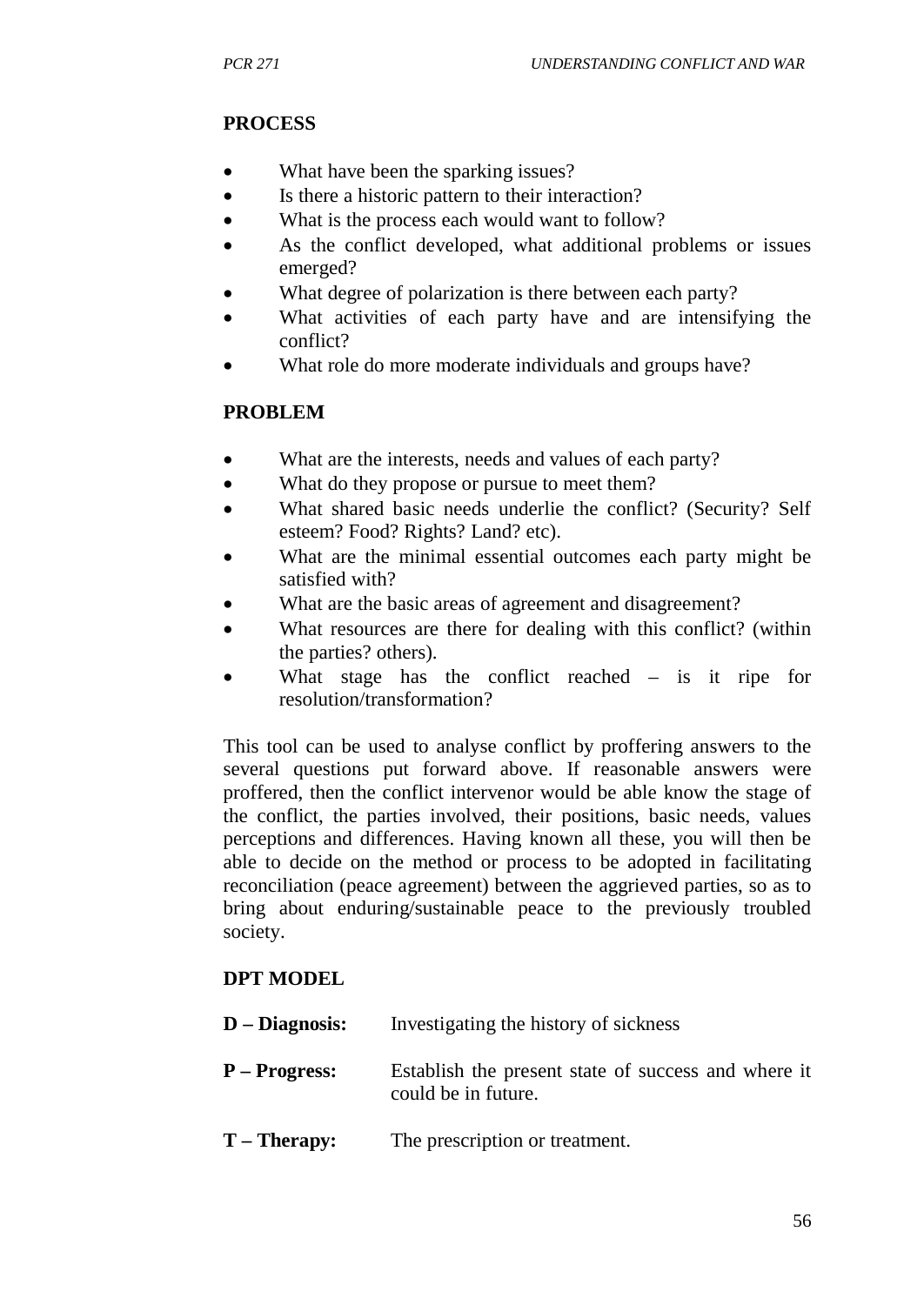This analytical tool is based on the premise that any individual or society that is in conflict is sick and therefore they need to see a doctor.

This means that there is a direct relationship between conflict and our physical, emotional and spiritual well being. Negative conflict expression reduces our overall capacity to build a healthy society.

Therefore, for a healthy society to be built, it is now the responsibilities of the conflict manager together with concerned authority or parties to bring about drastic reduction or removal of perceived sickness by proffering or prescribing lasting and sustainable treatment for sickness. Having carried out a proper diagnosis/examination of cause and trend at the conflict, appropriate measures/treatment can now be adopted for the removal or eradication of the sickness and its cause.

## **PILLARS**

This is a graphic tool that is built on the premise that some situations are not really stable, but are being "held up" by a range of factors or forces, which are the "pillars". If the pillars can be identified and then find ways of removing them or minimizing them effects on the situation we will be able to topple a negative situation and replace it with a positive one.

How to use this tool

The tool can be made use of by following these bellow trends:

- i. Identify the unstable situation (conflict, problem or injustice) and show this as an inverted triangle standing on one point.
- ii. Then identify the forces or factors that are likely to be maintaining this situation and show these as the "pillars" on either side of the triangle holding it up.
- iii. Put into consideration how each of these pillars might be weakened or removed from the situation. List your strategies briefly for each of the pillar.
- iv. Also consider what stable situation could replace this unstable one.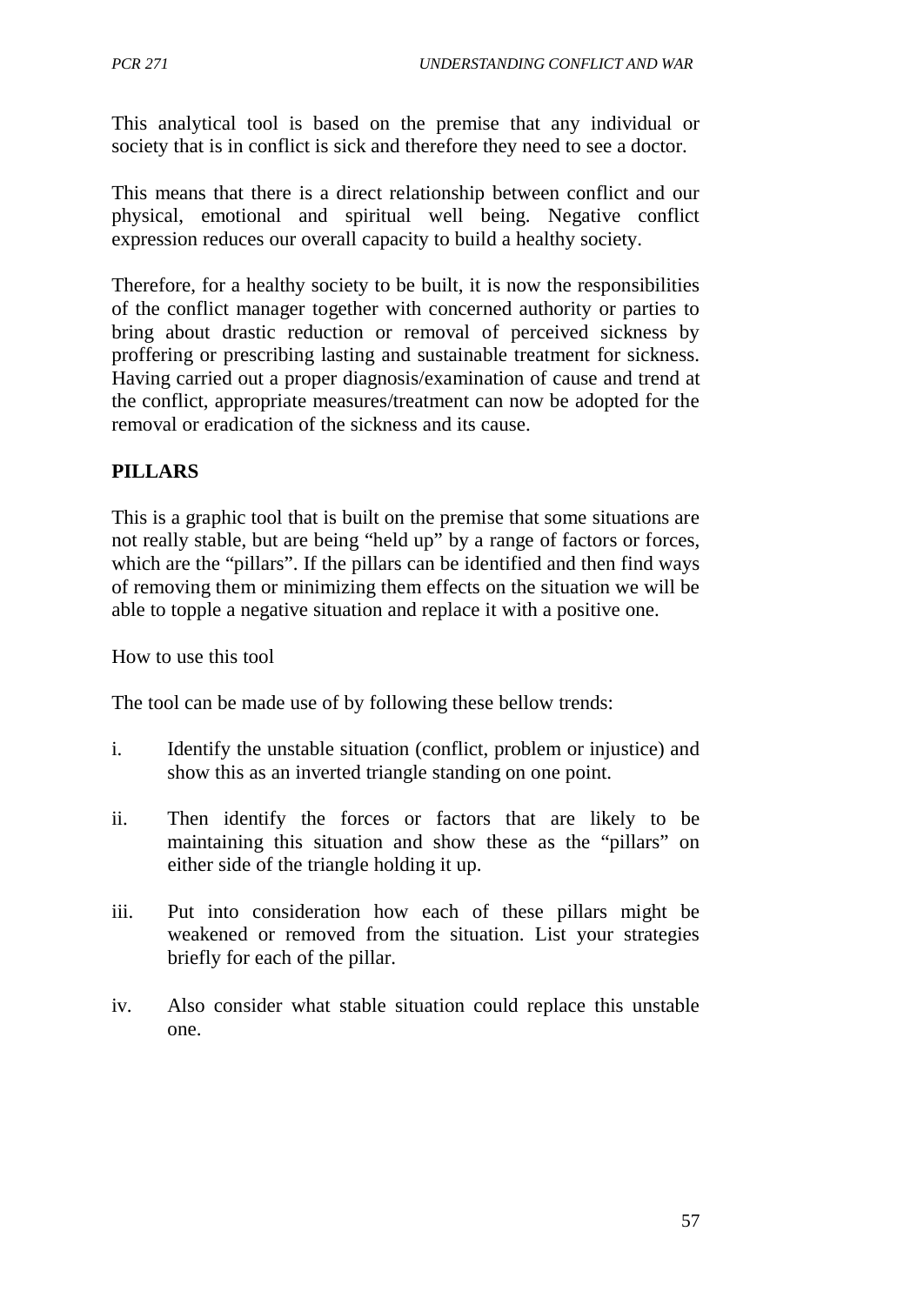Example of a Pillars Analysis



#### **4.0 CONCLUSION**

With all the above discussions, we can now see that before any conflict can be prevented or resolved amicably from degenerating into a violent one it is important for a conflict manager or intervenor to be well equipped and versatile in conflict analysis techniques or tools so as to afford him the opportunity of understanding the conflict situation, and knowing the stakeholders, causes of conflict , the parties views, perceptions, interests, values before embarking on conflict resolution/management process that will bring about positive and sustainable peace.

### **5.0 SUMMARY**

This unit explained/defined conflict analysis, stakeholders, categories of stakeholders, and criteria for determining primary stakeholders. The unit also defined "conflict mapping" and "tracking" and showed conventions used in mapping relationships. Different tools of conflict analysis that can facilitate proper and better understanding of conflict situation and types of relationship existing between/among stakeholders in relation to sustainable conflict resolution were extensively discussed.

#### **6.0 TUTOR-MARKED ASSIGNMENT**

- 1i. What is conflict analysis?
- ii. Discuss any four (4) conflict analysis tools.
- 2i. Define conflict mapping and tracking.
- ii. Draw or show different conventions used in mapping of relationship and indicate their meanings.
- 3i. Who are stakeholders?
- ii. Explain different categories of stakeholders.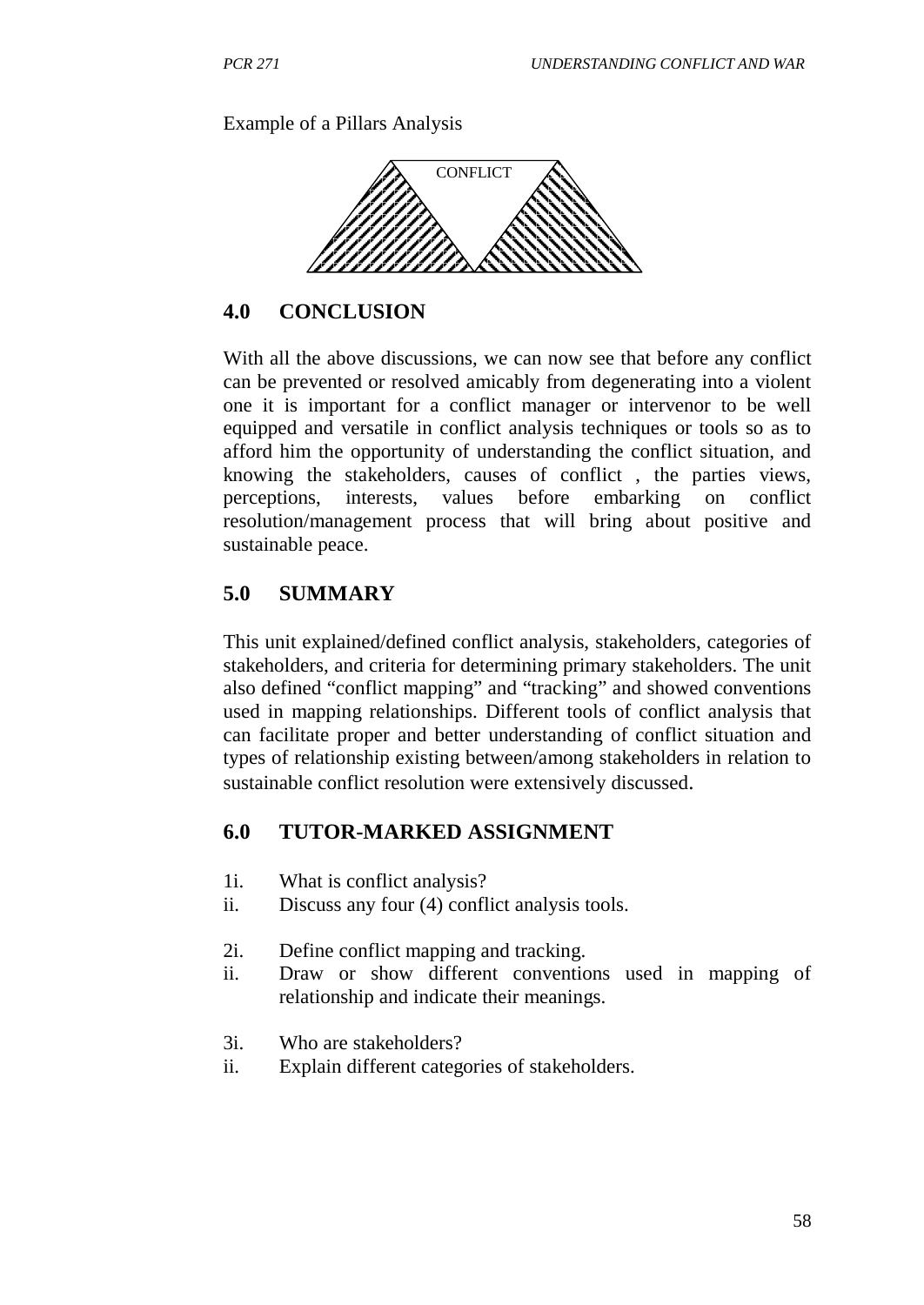### **7.0 REFERENCES/FURTHER READINGS**

Azar, Edward (1990). *The Management of Protracted Social Conflict: Theory and Cases.* Worcester*:* Dartmouth.

Burton, John (1990). *Human Needs Theory.* London: Macmillan.

- Fisher, Simon, et al. (2000). *Working With Conflict: Skills and Strategies for Action.* London: Zed.
- Mitchell, Chris (1988). *The Structure of International Conflict.* London, Macmillan.
- Otite, Onigu and Albert, Isaac A. (1999). *Community Conflict in Nigeria.* Ibadan: Spectrum, Academic Associates Peace Works.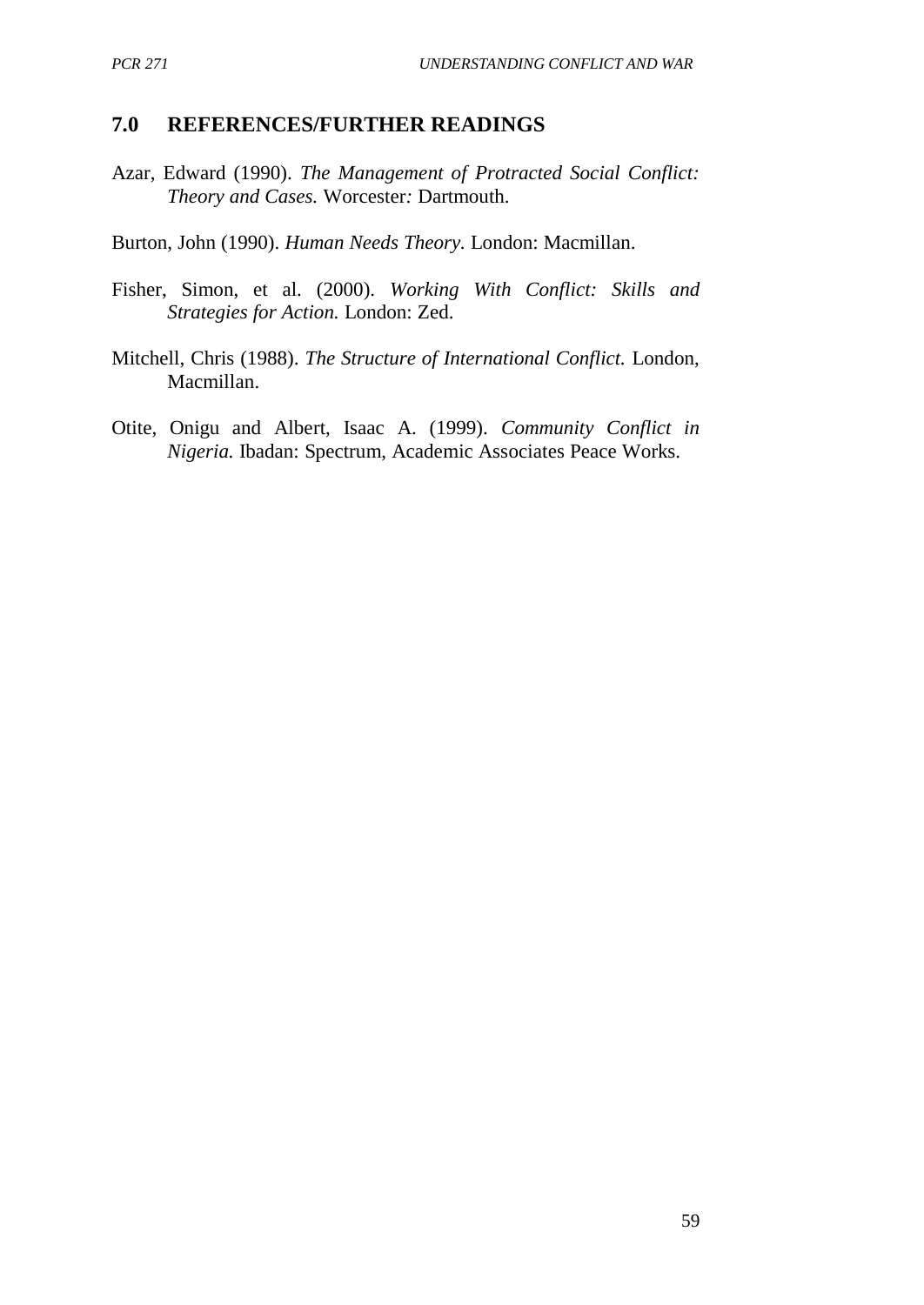## **MODULE 2 UNDERSTANDING CONFLICT AND WAR**

- Unit 1 Meaning/Definition of War, Causes of War, War and State of Hostility
- Unit 2 Theories of War
- Unit 3 Theories of Just War
- Unit 4 Wars in Traditional African Society
- Unit 5 Appraisal of Contemporary and Traditional African War making and Conflict Resolution

## **UNIT 1 MEANING/DEFINITION OF WAR, CAUSES OF WAR, WAR AND STATE OF HOSTILITY**

#### **CONTENTS**

- 1.0 Introduction
- 2.0 Objectives
- 3.0 Main Content
	- 3.1 Definition/Meaning of War
	- 3.2 War and State of Hostility
	- 3.3 Conflict and War
- 4.0 Conclusion
- 5.0 Summary
- 6.0 Tutor-Marked Assignment
- 7.0 References/Further Reading

## **1.0 INTRODUCTION**

The ideal situation is for people, nations or states to be at peace with one another. But since the inception of nineteenth century to date, the whole would have been turned into battle field with groups, nations, or state rising against one another, stemming from disagreement over issues, values or beliefs or competition over scarce or limited resources.

However, series of non-violent conflict later degenerated into very violent ones due to ineffective regulatory or conflict management mechanisms adopted in the past. War is not only more prevalent between nineteenth and twenty first century than in earlier centuries, it is more violent and destructive and has continued to drain the energy and manpower resources of countries or states and emasculate governance.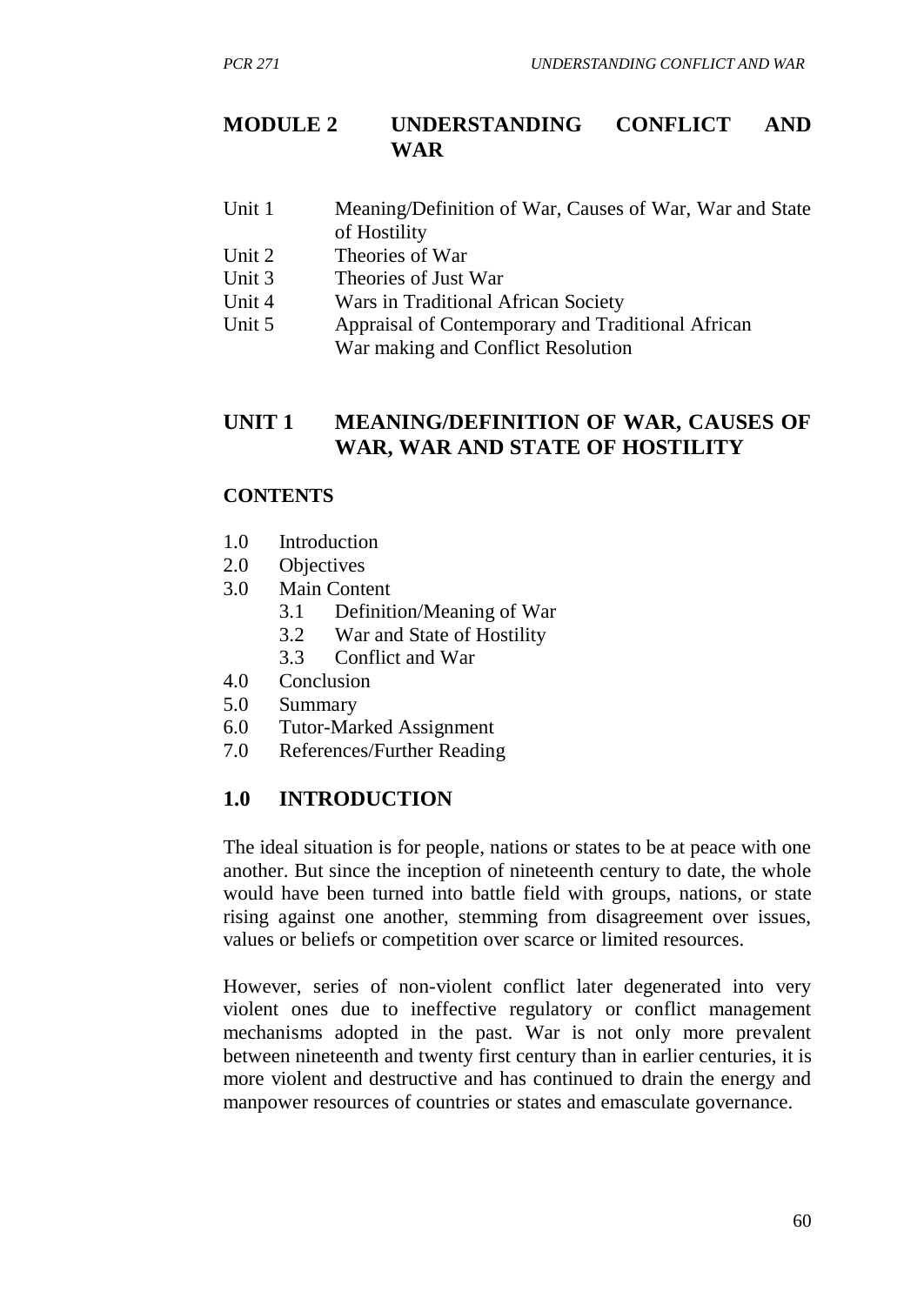# **2.0 OBJECTIVES**

At the end of this unit, you should be able to:

- define and explain what war is
- explain war and state of hostility
- list and explain causes of war or reasons for war
- state relationship between conflict and war.

# **3.0 MAIN CONTENT**

# **3.1 Meaning/Definition of War**

War like any other social phenomena, has various definitions which are often masked by a particular political or philosophical stance paraded by the authors.

The Black's Law Dictionary, taking a cue from Gitlow V Kiely D.C.N.Y., 447. 2d 279,233 define "war" as a hostile contention by means of armed forces, carried on between nations, states, or rulers or between citizens in the same nation or state. 'War' defined by Webster's Dictionary is a state of open and declared hostile armed conflict between states or nations, or a period of such conflict. This captures a particular rationalistic account of war and warfare, that is, war needs to be explicitly declared and to be between states to be a war.

With reference to the above given Webster's definition, J. J. Rousseau arguing this position, opines that "war is constituted by a relation between things, and not by persons…war then is a relation, not between man and man, but between state and state….." (The Social Contract) Cicero defines war broadly as "a contention by force"; Hugo Grotius adds that "war is the state of contenting parties, considered as such"; Thomas Hobbes notes that war is also an attitude: "By war is meant a state of affairs, which may exist even while its operations are not continued"; Denis Diderot comments that war is "a conclusive and violent disease of the body politic"; for Katl Von Clause Witz, "war is a continuation of polities by other means", and so on.

The Oxford Dictionary defines war as "any active hostility or struggle between living beings; a conflict between opposing forces or principles".

The Military Historian, John Keegan offers a useful characterisation of the political – rationalist theory of war in his A History of War. It is assumed to be an orderly affair in which states are involved, in which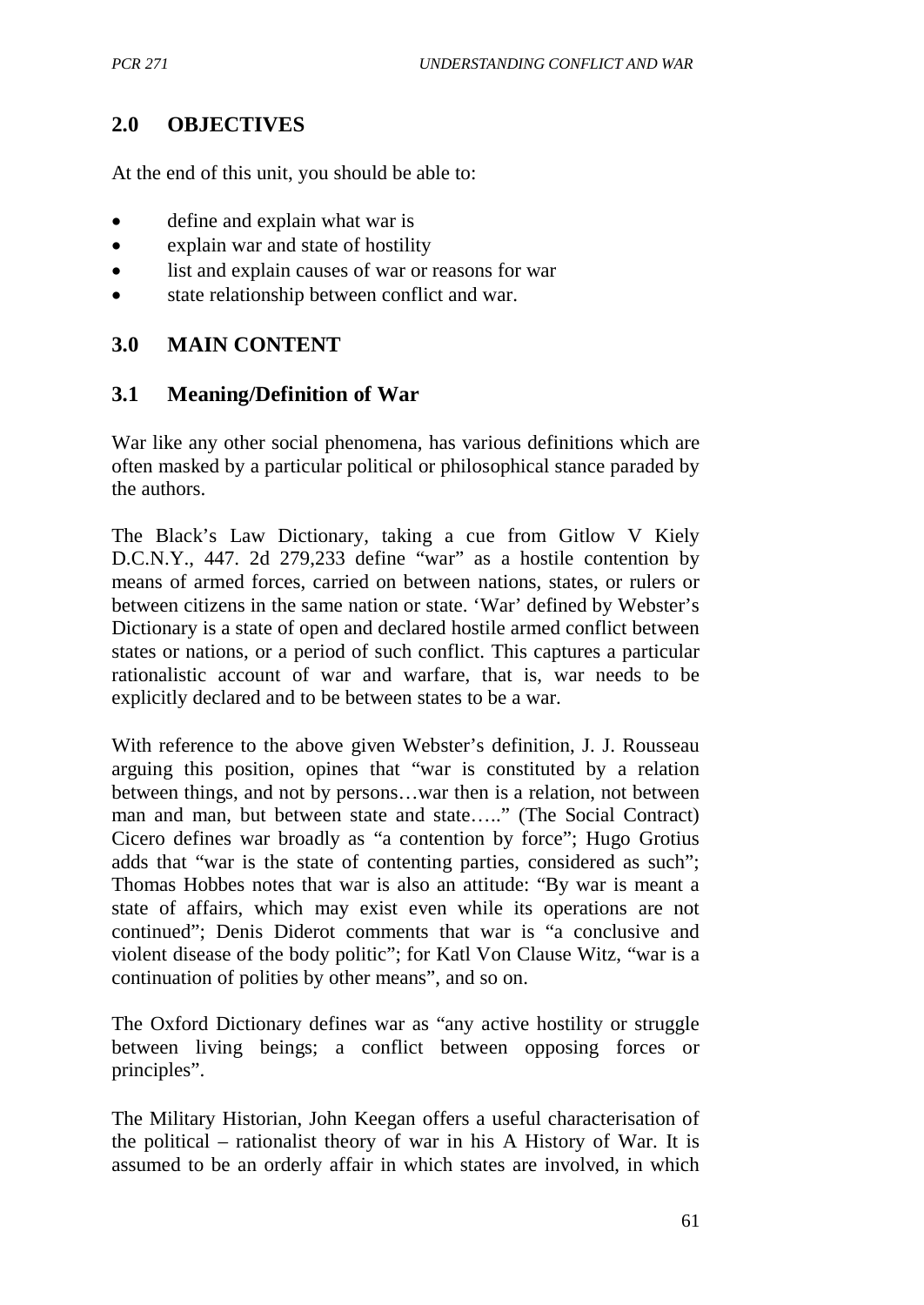there are declared beginnings and expected ends, easily identifiable combatants, and high levels of obedience by subordinates.

As noted above, we can see that there are several schools of thought on war's nature other than the political – rationalist account, and the students of war must be careful, not to incorporate a too narrow or normative account of war. In a nutshell, each definition has its strengths and weaknesses, but often is the culmination of the writer's broad philosophical views or positions.

War can simply be defined as a situation of armed conflict consequent upon hostile relations with the objective of producing the winner and the vanquished in the pursuit of an objective or objectives for which the war is fought.

Prior to the late sixteenth century, there exists a drawn distinction between just and unjust war geared towards satisfying the theological preponderance of issues. St. Augustine who lived between 354 and 430 A.d. writes. "just wars are usually defined as those which avenge injuries, when nations or city against which warlike action is to be directed ahs neglected either to punish wrongs committed by its own citizens or to restore what has been unjustly taken by it. Further, that kind of war is undoubtedly just which God himself ordains."

## **3.2 War and State of Hostilities/Conflict**

It thus becomes imperative or necessary to clarify or point out that states may be involved in hostilities including hostilities involving armed confrontation or conflict and yet not be in a state of war. Hostilities therefore, vary in nature, which can range from minor skirmishes to extensive military actions or operations, yet a state of war be said not to have been brought about. For example, a case study of a situation of hostilities – a non-war armed conflict, was the Sues Canal zone hostilities in October – November 1956. It was in consequence of the non-war state that the British Lord privy seal on 1 November 1956 said:

"Her Majesty's Government do not regard their present action as constituting war… There is no state of war, but there is a state of conflict".

It important to differentiate between State of War and Conflict or Hostility with regards to the consequences of each one of them which are as follows: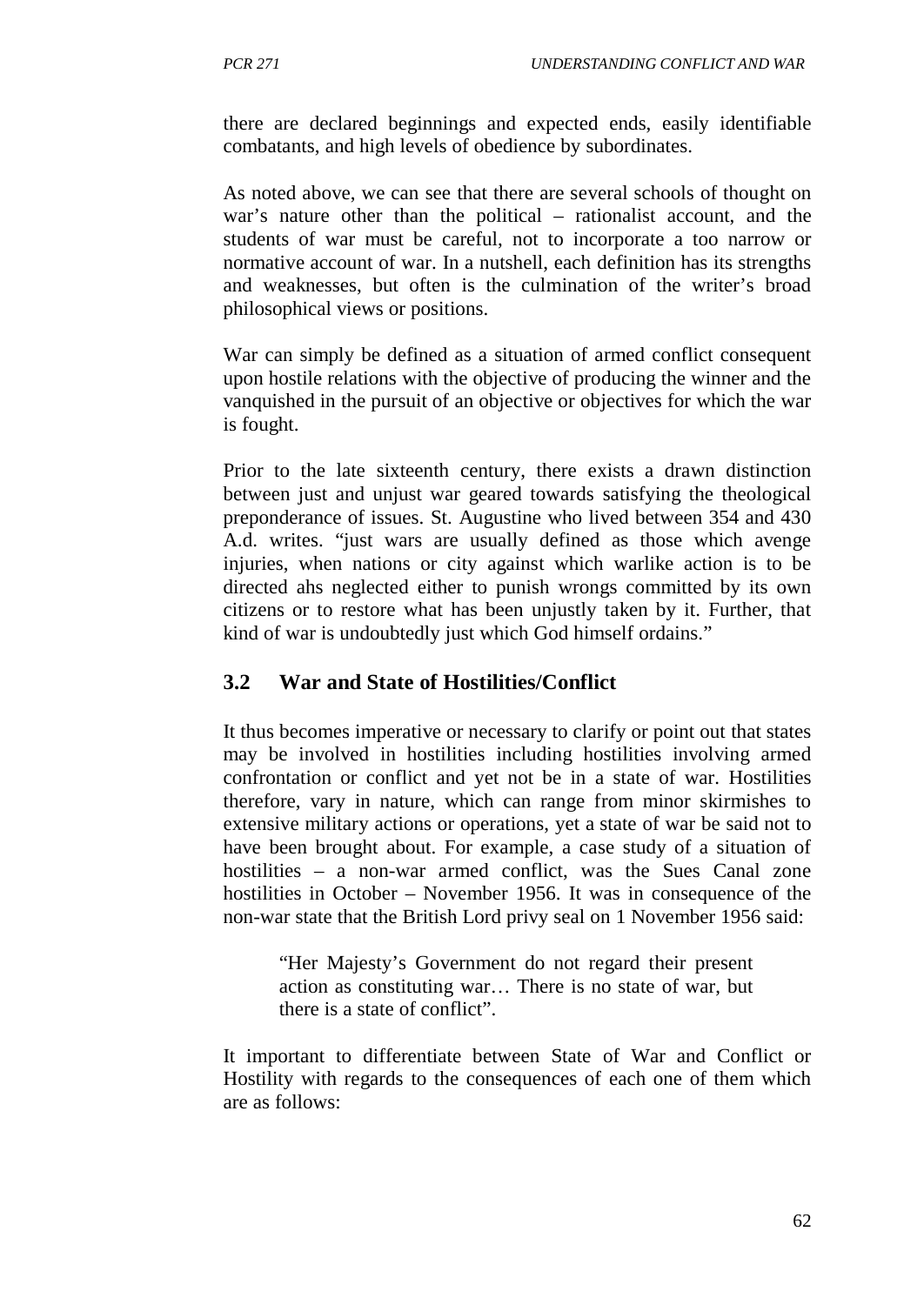- (i) War brings about termination of diplomatic relations and recognition of some treaties between the belligerent states whereas conflict/hostility do not.
- (ii) A state of war may have economic consequences. It may therefore create enemy status and trading with the enemy and internment of enemy subjects.

It is therefore no longer fashionable to draw a distinction between just and unjust war or between Legal and Illegal War. It is better to speak in terms of non-promotion and prohibition of war and amicable means of resolving conflicts peacefully at the early stage before it degenerates into violent confrontation and possibly war.

- (iii) The extent or dimension of the conflict of it. If it falls short of war, it will amount to hostility or conflict.
- (iv) The intention of the contestants The parties determine whether they regard the position as a war situation or a situation of hostilities or conflict. There may be a problem where one of the disputing states feels that a state of war has not arisen, as in case of India – Pakistan hostilities of September 1965. Ordinarily, a unilateral declaration of war by one of the contesting states is regarded as a notice of a claim of belligerent rights. The expectation is that third states will observe neutrality. A unilateral denial of war works the other way.
- (v) The attitude and reaction of non-contestant states should be noted especially where their rights and interests are involved or violated. Where the hostilities are very extensive in nature, belligerency may be recognised or a declaration of neutrality whatever may be the intention of the contesting states.

Belligerent rights may be asserted against the third state by any of the contesting states, as in the case of Israel – Lebanon /Isbolar where Israel usually point accusing finger at Syria, Iran and some other Arab nations while other Arab nations do often accuse United States of America of backing Israel. It should be noted that the right of the contesting states in this regard cannot be challenged.

## **3.3 Causes of War**

It is evident that in a situation where peaceful resolution to a conflict or hostilities is unachievable war or violent confrontation becomes inevitable. In every man, of course, a beast lies hidden – the beast of rage, the beast of lustful heat at the screams of the tortured victim and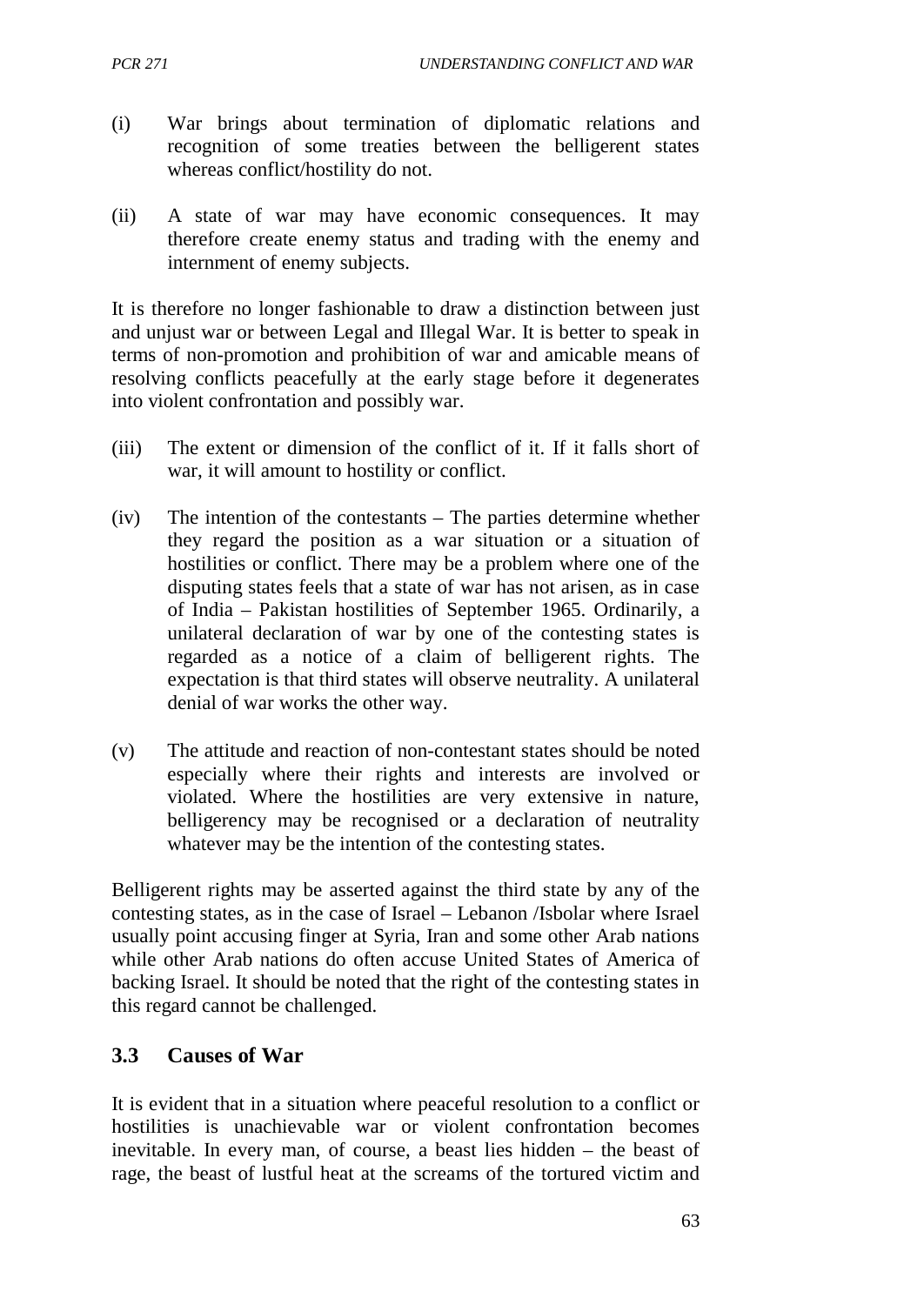the beast of lawlessness let off the chain. That is, man's appetite sometimes or perpetually overwhelms his reasoning capacity, which results in moral and political degeneration and triggers war's causation. Be that as it may, a nation may be engaged in war with another for the following reasons, among others:

## **(i) Ideological Reason**

The Cold War era was marked by antagonistic, ideological, strategic and military rivalry which existed between the proponents of Marxist – Leninist communism, led by the Sino – Soviet block and their opponents who doubled as the proponents of liberal democracy, the West comprising Western Europe and North America, led by the United States of America.

A typical example is the Soviets' planting of missiles in Cuba which was perceived as an attempt for the establishment of a nuclear umbrella for extensive subversive activities and the propagation of communism in Latin America, which to the United States would amount to an assault on her security and the hemispheric exlusivism propounded in the Monroe Doctrine.

The defunct Union of Soviet Socialist Republic (U.S.S.R) now Rossia claimed to have embarked on that major offensive missile threat during the late summer and fall of 1962 by pointing out or stating that their intentions were as defensive as the US missiles surrounding the Soviet Union.

## **(ii) Religious Factor**

Throughout the 1950 – 1996 period, religious conflict was believed to have constituted between 33 and 47 percent of all global conflicts. Religious conflicts were discovered to have escalated dramatically since the onset of the Cold War. However, since the end of Cold War, nonreligious conflicts have declined more than religious conflicts.

Religion is increasingly being seen both as an identifiable source of violence around the world and simultaneously so deeply interwoven into other sources of violence – including economic, ideological territorial, and ethnic sources – that is difficult to isolate. The rationale for religiously motivated violence exists in Judaism, Christianity, Hinduism and others. No major religious tradition has been or is a stranger to violence from its extremists. Sociologist Mark Juergensmeyer coined the phrase "Cosmic War" to describe the world view of religious adherents who have resorted to violence in defence of their faith.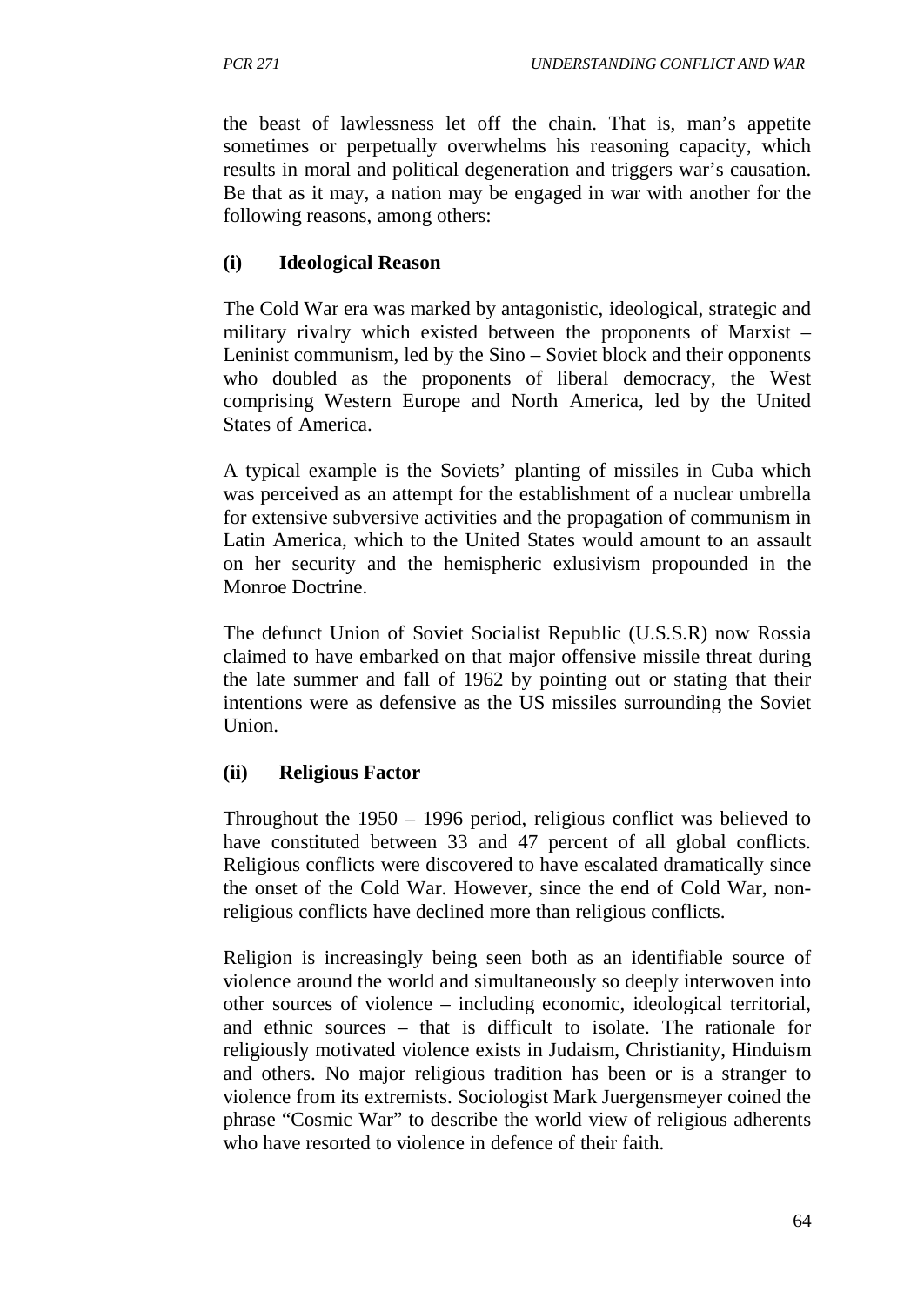Juergensmeyer argues that all religious traditions feature depictions of divine wars in which Good battles Evil, particularly in a religion's scriptures. Divine conflicts are featured prominently in the apocalyptic theology of the three monotheistic religions, Judaism, Christianity and Islam. In Judaism, it is the final judgement and the realisation of God's purpose for creation. In Islam, it is the spiritual Jihad, the struggle in a believer's life to overcome evil and to do good, to live according to Allah's will and defend the community of believers against all infidels. And in Hinduism, a pantheistic religion, it was not merely confined to the fierce physical struggle between Lord Rama and Rawana, the Evil one, but also included a struggle that linked the battlefield of Ayodhya to the daily lives of all Hindus. To investigate this claim of cosmic or divine war, Juergensmeyer interviewed members of religious groups ranging from Aum Shinrikyo to Hamas to the Christianity identity movement in the United States. In all these movements, he found strong echoes of cosmic war.

### **(iii) Ethnic Reason**

Thomson (2000:58) defines an ethnic group as "… a community of people who have the conviction that they have a common fate based on issues of origin, kinship ties, traditions, cultural uniqueness, a shared history and possibly a shared language". Toland (1993:3) shares with Thomson in her conception of an ethnic group, but takes it one step further by adding a sense of belonging on the individual level "….[ethnicity is] the sense of peoplehood held by members of a group sharing a common culture and history within a society. The concept ethnicity is not the problem perse, but the people [elite] using it as tools to achieve or accomplish their personal and selfish agenda o interests. Paul R. Brass argues "ethnicity and nationalism are not 'given but are social and political constructions. They are the creation of elites, who draw upon, distort and sometimes fabricate materials from the culture of the groups they wish to represent in order to protect their well-being or existence or to gain political or economic advantage for their groups as well as for themselves… this process invariably involves competition and conflict for political power, economic benefits, and social status between the political elite class and leadership groups both within and among different ethnic categories" (Kruger 1993:11).

Nigerian Civil War (Biafra), genocide in Sudan, Northern Ireland Conflict, Niger Delta crisis and host of other conflict had ethnic affiliation.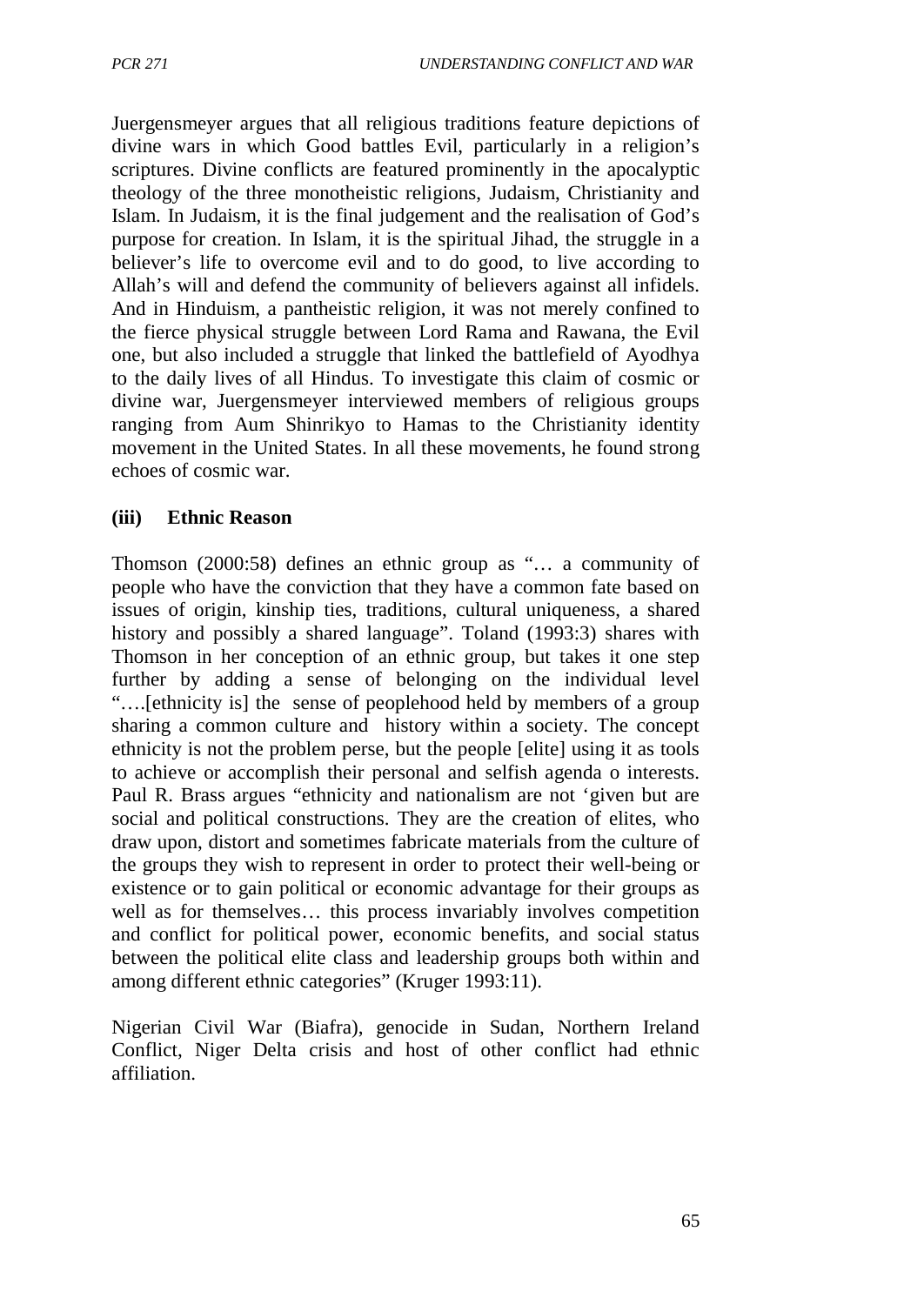## **(iv) Pressure of Democratization**

Many states in present day Africa, have been saddled with authoritarian, corrupt, self-perpetuating oligarchies and one – person rulerships, which have come under pressures from both domestic social forces and external forces interested in the democratisation (liberalisation) of their structure of governance and replacement of existing systems of authoritarian rule and give way to a more accountable and grassroots – based ones, that it devoid of unnecessary discrimination on the basis of one's ethnicity, race, religion, sex or other social identities, political persecution, and rising abuses of human rights.

## **(v) Poverty and Neglect of Basic Human Needs by the Authority**

Most African states' economies are characterized by agricultural or primary producing activities leading to structural imbalance of most of the economies and the Western World, coupled with heavy borrowing aimed at sustaining both their import and investment needs. The debt – service obligations have been imposing on the generality of African countries a cutbacks in social spending, rising prices of commodities, upsurge of unemployment, collapse of real earnings of individuals, drastic reduction of the purchasing power of national currencies, a great decline in general standards of living and increasing poverty for the majority or (impoverishing the general populace) are therefore the factors fostering social tensions, conflict, crises and war.

## **(vi) Colonial Legacy**

The institutional legacy of the colonial masters' rule, though indirect rule, divide – and – rule tactics and the blocking of any political development, fostered localised disposition and planted a great seed of discord among diverse ethnic/political groups which later prevented the forging of a common national identity (and thus a nation-state) predicated on commercial concession.

## **(vii) It is not possible to state exhaustively the reasons, why a state may adduce for the purpose of engaging in war with another state.**

Be that as it may, the following are among other reasons that may force a nation to engage in war with another.

- For the assertion of her sovereignty;
- For the purpose of protecting her boundaries;
- For the purpose of achieving independence;
- To protect her citizens;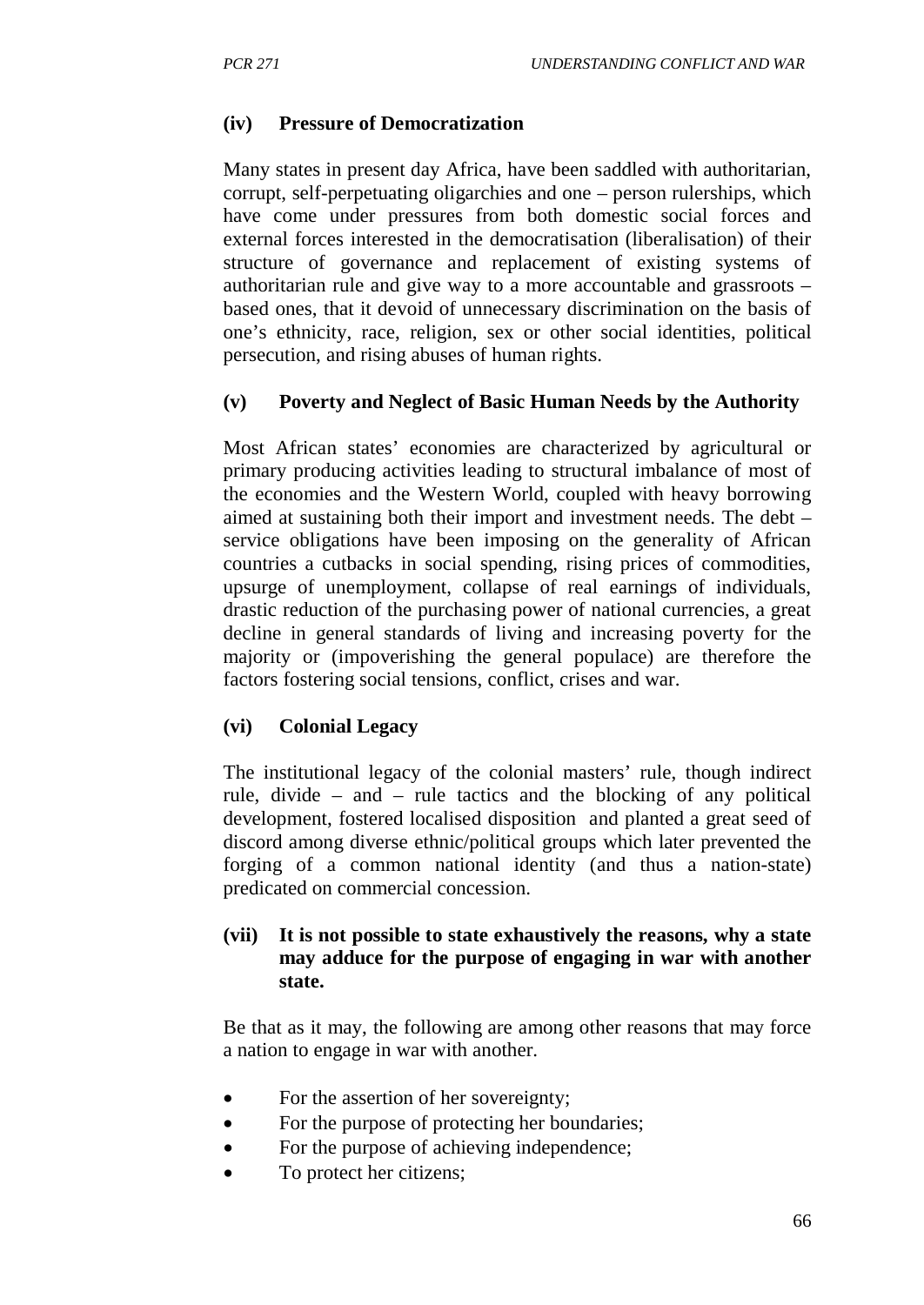- For the purpose of arms control;
- As a show of strength;
- For the purpose of re-claiming lost territories;
- To serve as deterrence and hosts of other reasons that we could think of.

## **4.0 CONCLUSION**

To bring this unit to an end, it should be understood that whether a war is declared or there is "state of hostilities, the belligerent states should realise that international law frowns at war. Therefore, efforts should be geared towards guiding against creation of an enemy image status and then find just means of ending war or hostilities such that diplomatic relations and recognition of some treaties between belligerent states are kept intact.

# **5.0 SUMMARY**

This unit examined different types of meanings/definitions of war, the relationship between war and hostility and then discussed various causes or reasons of war that are evolving day in day out diving the course of interaction and diplomatic relations between states or within the territorial integrity of a particular state.

# **6.0 TUTOR-MARKED ASSIGNMENT**

- 1. Define the concept war and differentiate between war and a state of hostilities.
- 2. Enumerate and explain at least six (6) causes of war.

# **7.0 REFERENCES/FURTHER READINGS**

Barbara, Tuchman (1962). *The Guns of August:* Bantam Book.

Bernard, Brodie (1974). *War and Politics:* Free Person Education.

Dupuy, T.N. (1992) Understanding War: History and Theory of Combat. Leo Cooper, London.

General Carl Von Clausewitz (1940). *On War*: *Gutenberg, London*.

Tucker,T.G. (1985) Etymological Dictionary of Latin,Ares Publishers Inc., Chicago.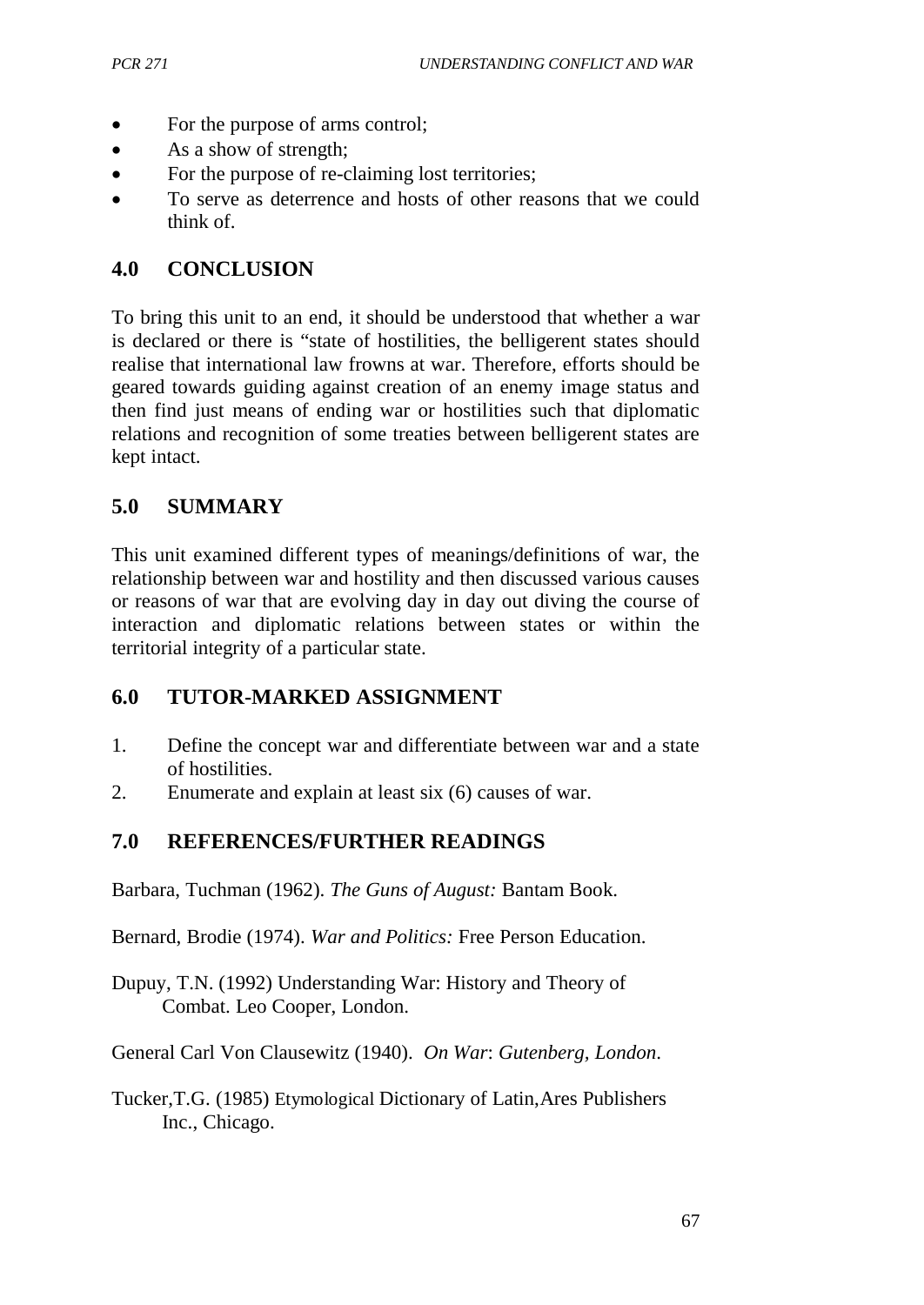## **UNIT 2 HEORIES OF WAR**

#### **CONTENTS**

- 1.0 Introduction
- 2.0 Objectives
- 3.0 Main Content
	- 3.1 Biological Theories of War
	- 3.2 Social Theories of War
	- 3.3 Theories of a Just War
- 4.0 Conclusion
- 5.0 Summary
- 6.0 Tutor-Marked Assignment
- 7.0 References/Further Reading

#### **1.0 INTRODUCTION**

In this unit, efforts will be geared towards reviewing various theories and philosophies of war propounded by different scholars to establish a broad range and complex intellectual path of study and continual analysis. The analysis of war may be divided into several categories such as philosophical, political, economic, technological, legal, sociological, and psychological approaches because most of the actual theories are mixed and war is an extremely complex social phenomenon that cannot be explained by any single factor or through any single approach. It therefore becomes imperative , for us to periodise and analysis some theories in order to have clear understanding of the concept.

#### **2.0 OBJECTIVES**

At the end of the unit, you should be able to:

- understand different theories of war.
- explain why wars are fought.

#### **3.0 MAIN CONTENT**

#### **3.1. Biological Theories of War**

The theories center upon man's innate drives of which the analogies are drawn from animal behaviour. They are developed by ecologist, psychologists and psychoanalyts.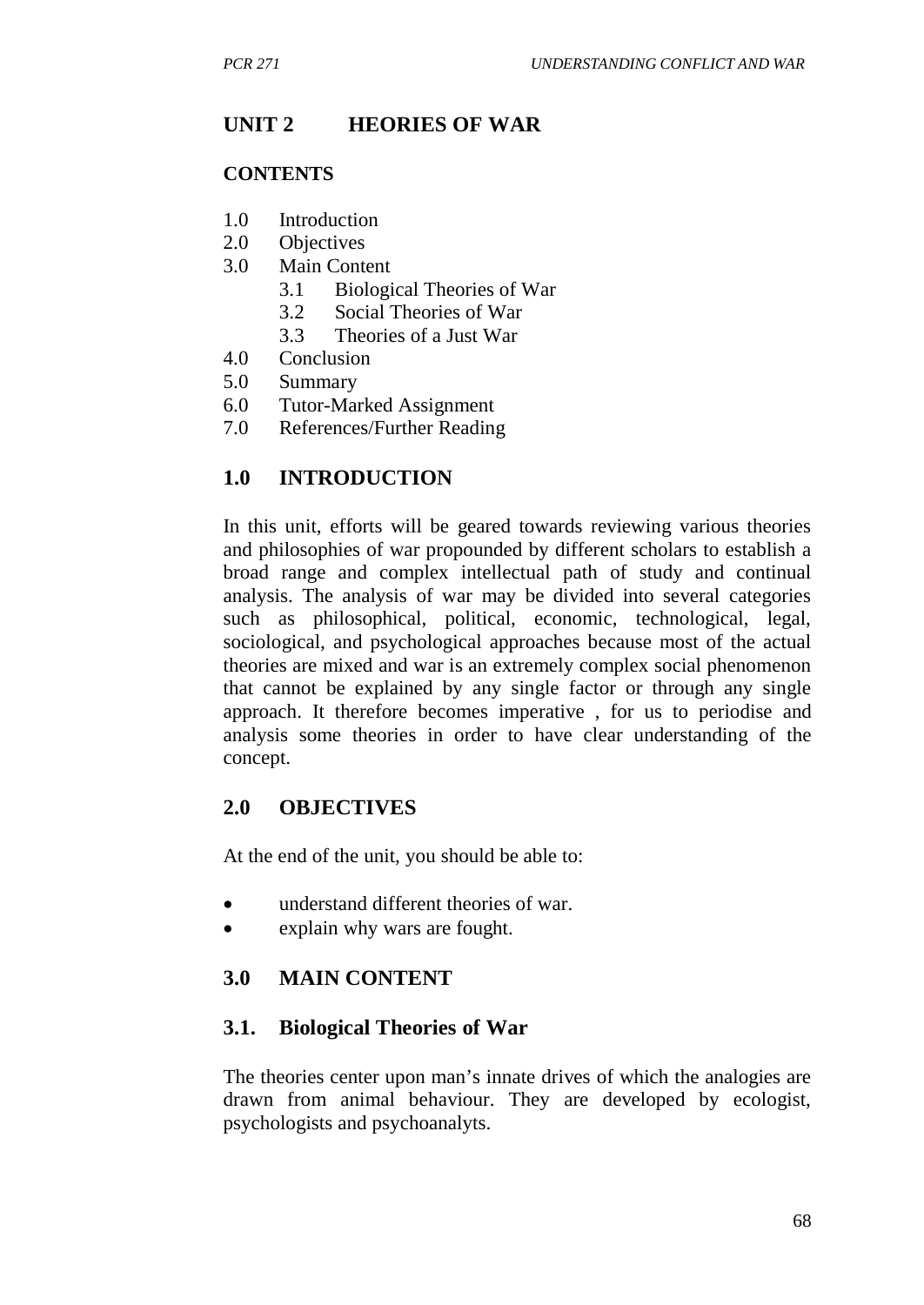## **3.1.1 Ethnology Perspectives**

The ecologists derived their persuasive argument from the study of anima war fare which they perceived may contribute towards an understanding of war as employed by man. They assert that the behavior monkeys and apes in captivity and of young children, for example, show basic similarities. In both cases it is possible to observe that aggressive behavior usually arises from several drives: rivalry for possession, the intrusion of a stranger, or frustration of an activity. They also opine that the major conflict situations leading to aggression among animals, especially those concerning access of males to females and control of a territory for feeding and breeding, are usually associated with patterns of dominance.

Contrary to the analogies drawn by many ethnologists of animal to human behavior, their several more restrained colleagues as well as by many social scientists questioned the assertion. The term aggression, for example, is imprecisely and inconsistently used, often referring merely to the largely symbolic behavior of animals involving such signals as grimaces.

They further argued that observed animal behaviour can be regarded as a possible important source of inspiration for hypotheses, but these must then be checked through the study of actual human behaviour, which has not been adequately done. The advanced hypotheses are seen to be having little foundation and are merely interesting ideas to be investigated. Further, human behaviour is not fixed to the extent that animal behaviour is, partly because man rapidly evolves different patterns of behaviour in response to environmental factors, such as geography, climate, and contact with other social groups. The variety of these behaviour patterns is such that they can be used on both sides of an argument concerning, for example whether or not men have an innate tendency to be aggressive.

Ethnologists study two particular interesting subjects of which the effects of overcrowding on animals and animal behaviour regarding territory are the first one. The study of overcrowding is perceived incomplete, and the findings that normal behaviour patterns tend to break down in such conditions and that aggressive behaviour often becomes prominent are subject to the qualification that animal and human reactions to overcrowding may be different. Ethnologists have also advanced plausible hypothesis concerning biological means of population control through reduced fertility that occurs when animal population increase beyond the capacity of their environment. Whether such biological control mechanisms operate in human society, however, requires further investigation.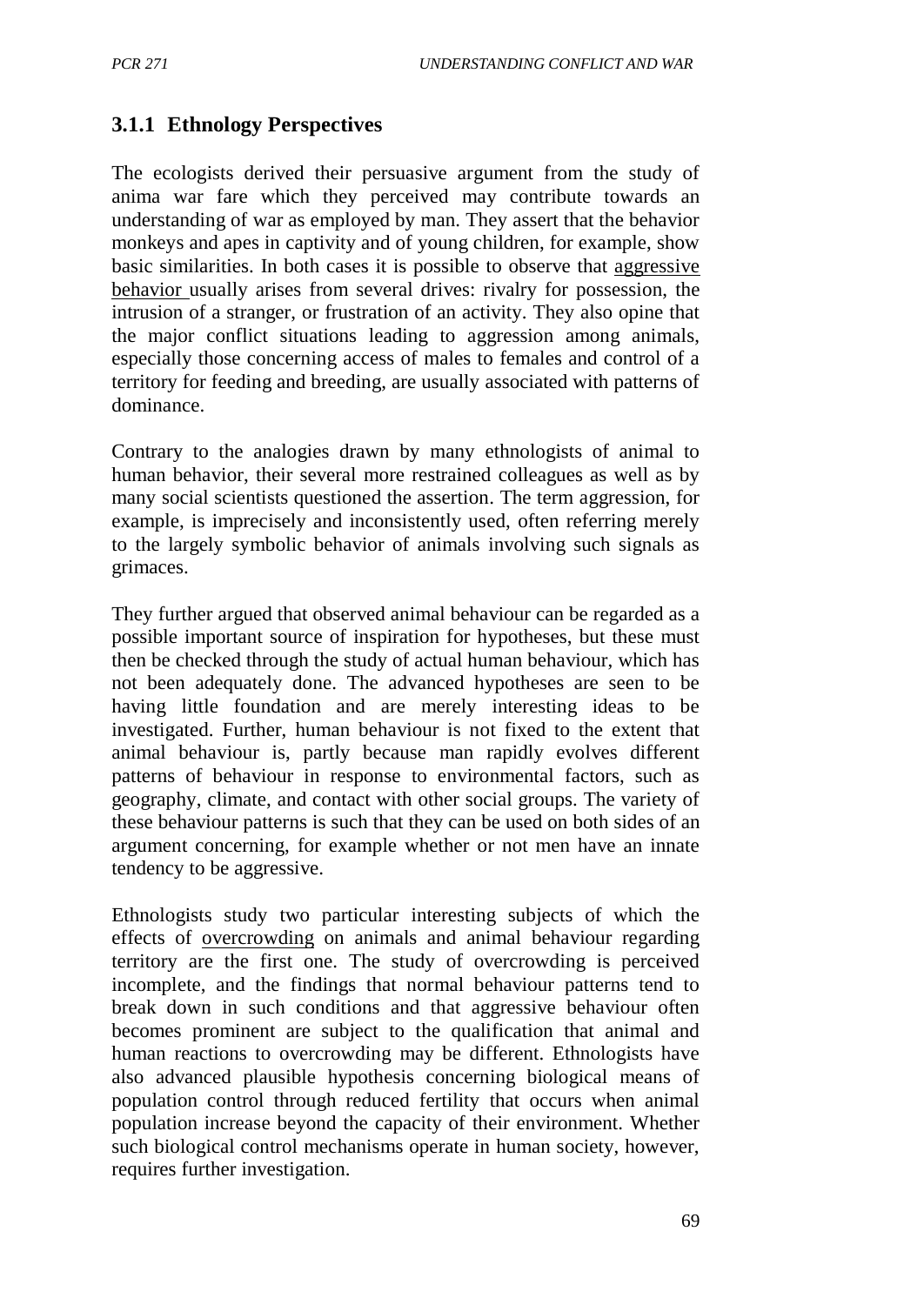Furthermore, findings that have to do with the "territorial immature" in animals – that is, the demarcate and defence against intrusion of fixed area for feeding and breading – are even more subject to qualification when an analogy is drawn from them to human behaviour. The analogy between an animal territory and a territorial state is obviously extremely tenuous. In nature, the territories of members of species differ in extent but usually seem to be provided with adequate resources, and use of force in their defense is rarely necessary, as the customary menacing signals generally lead to the withdrawal of potential rivals. This scarcely compares with the sometimes-catastrophic defense of the territory of a national.

### **3.1.2 Psychology Perspective**

One school of theorists postulated that the major causes of war can be found in man's psychological nature. Such psychological approaches range from very general, often merely intuitive assertions regarding human nature, to complex analysis utilising the concepts and techniques of modern psychology. The former category includes a wide range of ethical and philosophical teaching and insights, including the work of such figures as St. Augustine and the  $17<sup>th</sup>$  – century philosopher Spinoza.

Modern writers that believe in psychological approaches emphasize the significance of psychological maladjustments or complexes and of false, stereotyped images held by decision makers of other countries and their leaders. Some psychologists posit an innate aggressiveness in man. Others focus on public opinion and its influence, particularly in times of tension; while others stress the importance of decision makers and the need for their careful selection and training.

Most believe that an improved social adjustment of individuals would decrease frustration, insecurity, and fear and would reduce the likelihood of war. All of them believe in the importance of research and education. Still, the limitation of such approaches derives from their very generality. Also, whether the psychological premises are optimistic or pessimistic about the nature of man, one cannot ignore the impact upon human behaviour of social and political institutions that give man the opportunities to exercise his good or evil propensities and to impose restraints upon him.

### **3.2 Social Theories of War**

Despite the fact that psychological explanations of war contain much that seems to be valid, they are insufficient because man behaves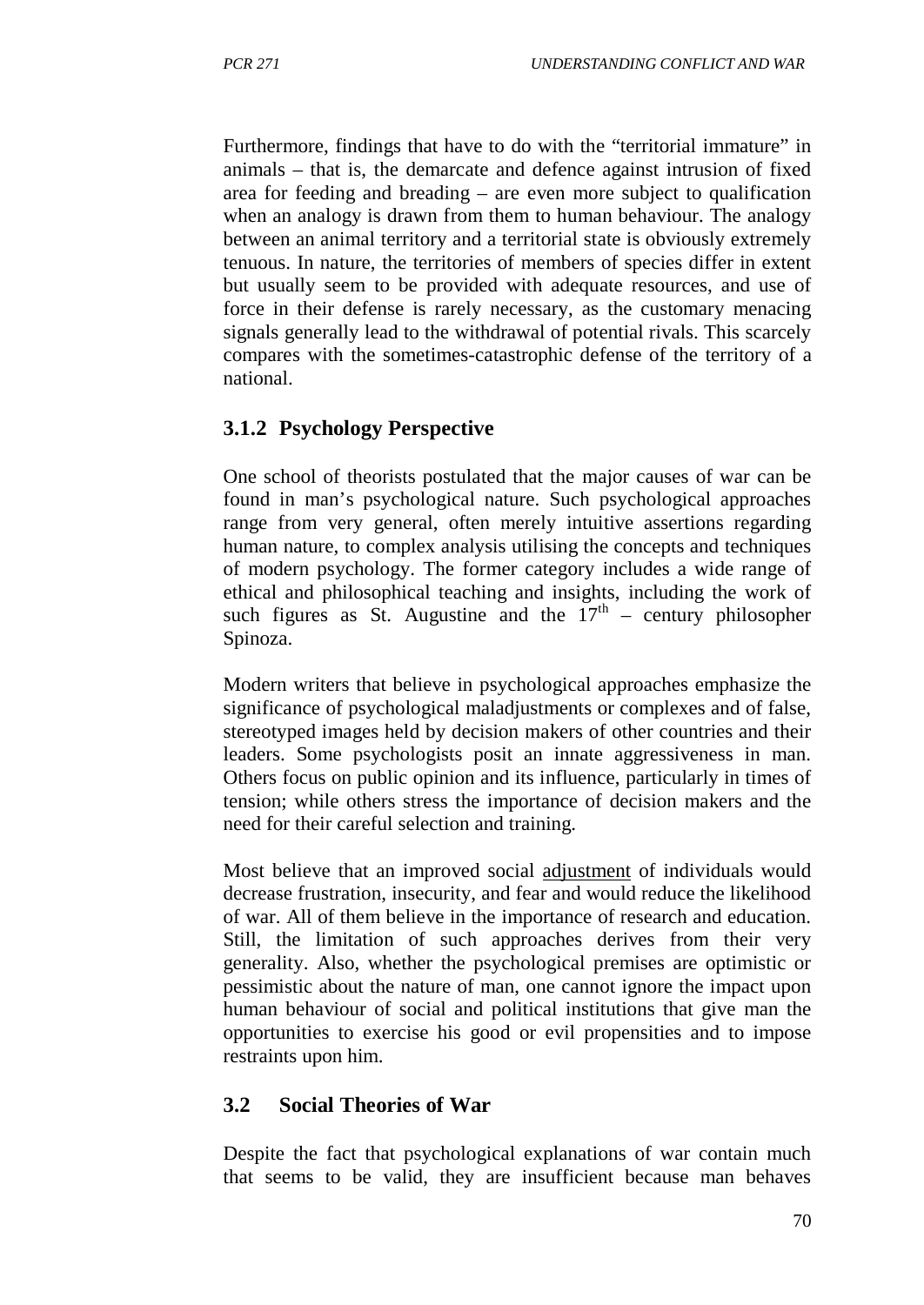differently in different social contexts. Hence, many thinkers that subscribe to these context, focuses either on the internal organization of States or on the international system within which these operate.

The theories attributing war to the nature of the state fall into two broad streams namely: Liberal and Socialist.

# **3.2.1 Liberal Analyses**

Three basic elements were distinguished by the early or classical liberals of the  $18<sup>th</sup>$  and  $19<sup>th</sup>$  centuries in their analysis – individuals, society, and the state – and regarded the state as the outcome of the interaction of the former two. They assumed that society is self-regulating and that the socioeconomic system is able to run smoothly with little interference from the government. Economy, decentralization, and freedom from governmental control were the classical liberal's main concerns, as shown particularly in the writings of John Stuart Mill. They accepted the necessity of maintaining defense but postulated the existence of a basic harmony of interests among states, which would minimise the incidence of wars. Economic cooperation based upon an international division of labour and upon free trade would be in the interests of everybody – commerce would be the great panacea, the rational substitute for war.

Liberals emphasised a variety of factors in their explanation of war that never be or occur. First, they focused on autocratic governments, which were pressumed to wage war against the wishes of peacefully inclined people. It thus became a major tenet of liberal political philosophy that war could be eliminated by introducing universal suffrage because people would surely vote out of office any belligerently inclined government. From the early American pamphleteer Thomas Paine onward, a major school of liberal supported republicanism and stressed the peaceful impact of public opinion. Although, they could not agree about actual policies, they stressed certain general ideas concerning relations between states, paralleling their laissez – faire ideas of the internal organization of the state with ideas of a minimum amount of international organization, use of force strictly limited to repelling aggression, the importance of public opinion and of democratically elected governments, and rational resolution of conflicts and disputes. Later in the course of the  $19<sup>th</sup>$  century, however, and especially after Would War 1, Liberals began to accept the conclusion that an unregulated international society did not automatically tend toward peace and advocated international organization as a corrective organ.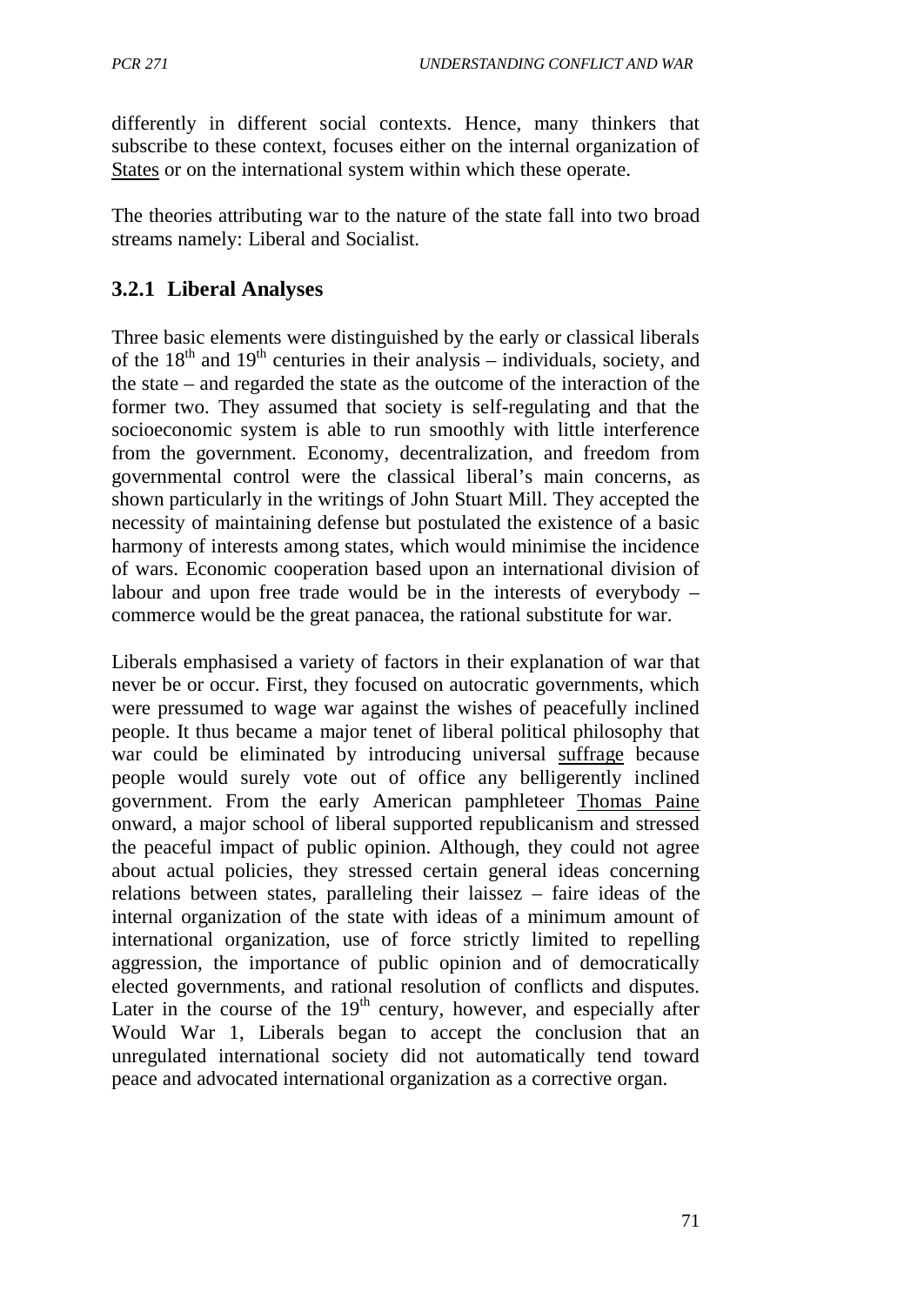## **3.2.2 Socialist Analyses**

Although Liberals see political structures as the primary factor determining the propensity of states to engage in war, socialists turned to the socioeconomic system of states as the primary factor. Early in the  $20<sup>th</sup>$  century the two streams did, to some extent converge, as evidenced by the fact that the English radical liberal John Hobson explained wars in terms later adopted by Lenin.

### **3.2.2.1 Marxian Analysis**

Marx attributed war not to the behaviour of states but to the structure of society. Marx was of the view that war occurred not as an often voluntary instrument of state policy but as a result of a clash of social forces. He saw state as a merely political superstructure; in which the primary determining factor lies in the capitalist mode of production, which leads to the development of two antagonistic classes: the bourgeoisie and the proletariat. The bourgeoisie controls governmental machinery in its own interests. In its international relations, the capitalist state engages in war because it is driven by the dynamism of its system – the constantly growing need for raw materials, markets, and supplies of cheap labour.

The only way to avoid war is to remove its basic cause, by replacing capitalism with socialism, thus abolishing both class struggle and states. The Marxist doctrine, however, gave no clear guidance about the interim period before the millennium is reached; and the international solidarity of the proletariat proved a myth when war broke out in 1914, facing the European Social Democratic Parties with the problem of adopting an attitude to the outbreak of the war. The Second International of workingclass parties had repeatedly passed resolutions urging the working classes to bring pressure upon their respective governments to prevent war, but, once war had broken out, each individual party chose to regard it as defensive for its own state and to participate in the war effort.

This was explained by Lenin as being due to a split in the organization of the proletariat that could be overcome only through the activity of a rigidly organized revolutionary vanguard.

Western Socialists were increasing, although in varying degrees, to revisionist interpretations of Marxism and returned to their attempts to revise socioeconomic structures through evolutionary constitutional processes, seeing this as the only possible means of preventing wars. In the Soviet Union the socialist theory of war changed as the new communist regime responded to change in circumstances. Soviet theoreticians have distinguished three types of war: between capitalist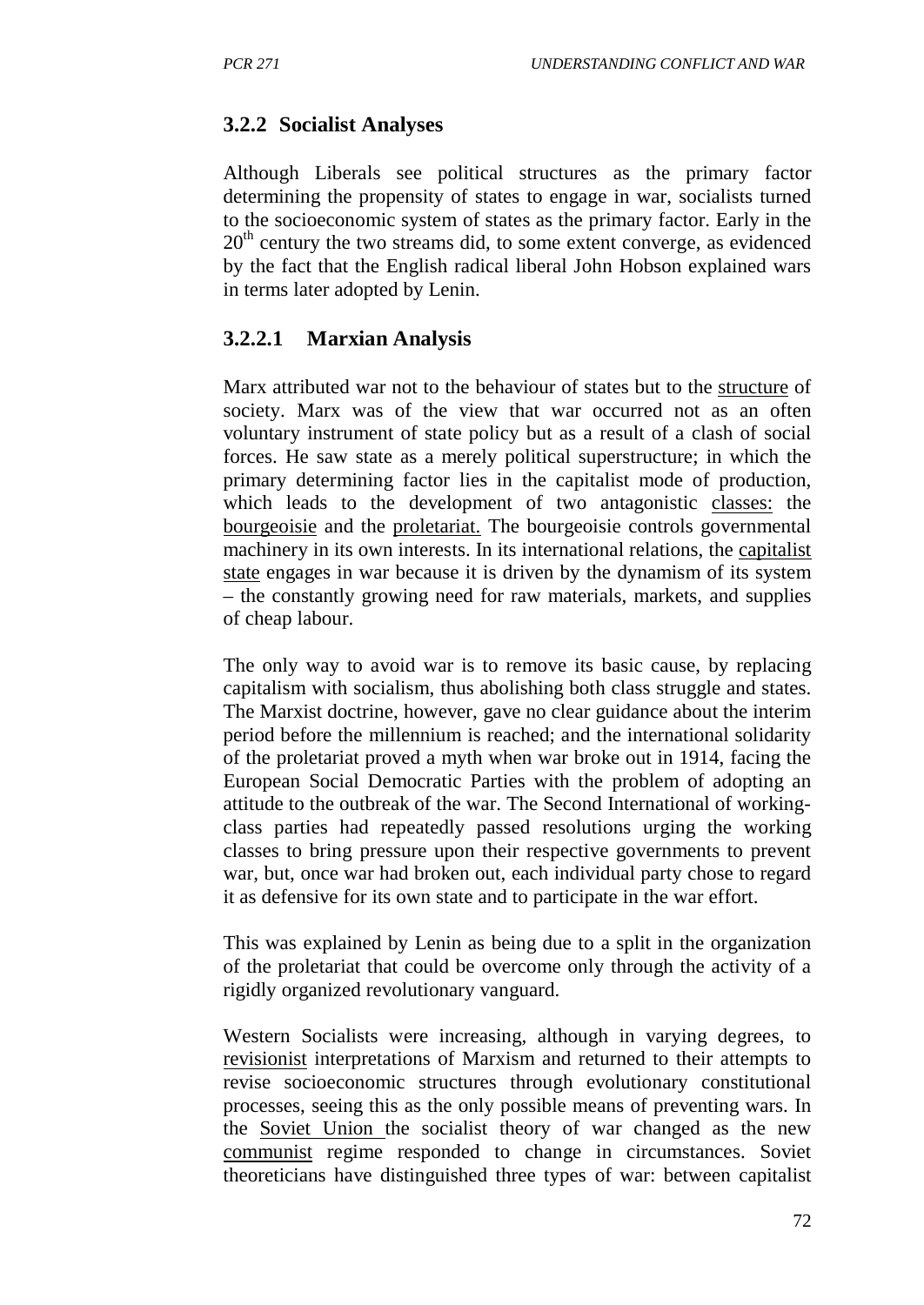states, between capitalist and socialist states, and colonial war of liberation. The internecine wars among capitalist states are supposed to arise from capitalist competition and imperialist rivalries, for they weaken the capitalist camp.

A war between capitalist and socialist states is one the clearly expresses the basic principles of class struggle and is, therefore, one of which the socialist states must prepare. Finally, wars of colonial liberation can be expected between subjugated people and their colonial masters. The weakness of the theory is that the two major expected types of war, the intra-capitalist and capitalist – socialist, have not materialised as frequently as Soviet Union and in the socialist camp. Even in communist countries, nationalism seems to have proved more powerful than socialism: "national Liberation movements" have appeared and have had to be forcibly subdued in the Soviet Union, despite its communist regime. Also, war between socialist states is not unthinkable, as the doctrine claims: only the colossal preponderance of Soviet forces prevented a full-scale war in 1956 gainst Hungary and in 1968 against Czechoslovakia; war between the Soviet Union and the People's Republic of China was a serious possibility for two decades after the Sino-Soviet split in 1962; and armed conflict erupted between China and Vietnam after the latter country became the most powerful in Southeast Asia. Finally, the theory does not provide for wars of liberation against socialist states, such as that conducted by the Afghan Mijahideen against the Soviet Union from 1979 to 1989.

## **3.2.2.2 Nationalist Analysis**

Several theories on war claim that war ultimately result from the allegiance of men to nations and from intimate link between the nation and the state. The connection between the nation and the state is firmly established by national self-determination doctrine, which has become major basis of the legitimacy of states from the perception of many scholars and as major factor in their establishment and breakup. It was the principle on which the political boundaries of Eastern Europe and the Balkans were arranged after World War 1 and has been the principal slogan of the anticolonial movement of the  $20<sup>th</sup>$  Charter of the United Nations in the objective of "self-determination of peoples" as well as in the more specific link between nationalism and statehood that renders them both so dangerous. The rulers of a state are ultimately governed in their behaviour by what is loosely summed up as the "national interest" which occasionally clashes directly with the national interests of other states.

The ideal of the nation – state is never fully achieved as no members of a patetiailar nation gathered with one states boundary. Conversely, many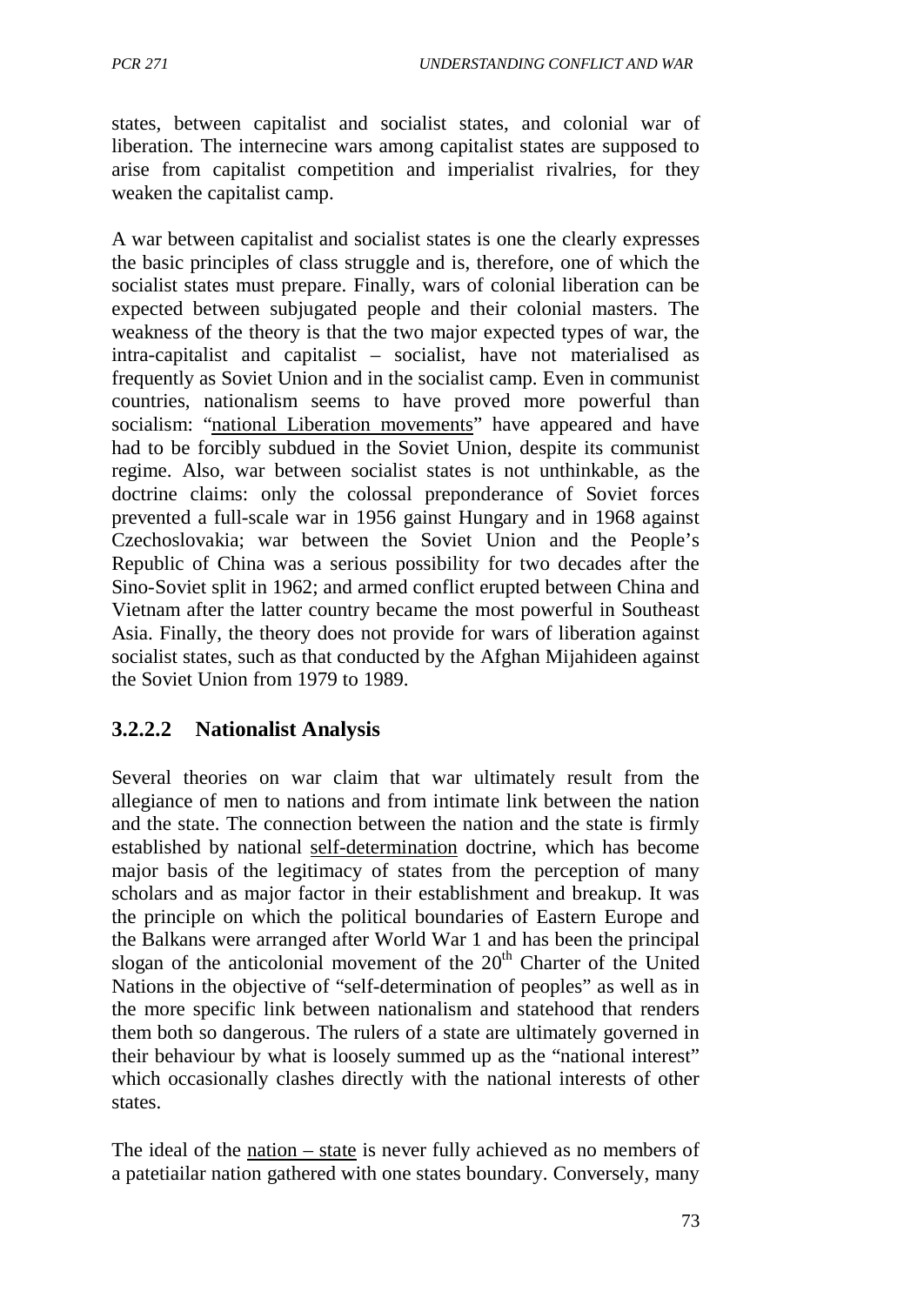states contain sizable national minorities. Lack of full correlation has frequently given rise to dangerous tensions that eventually lead to war. A government inspired by nationalism may conduct a policy aiming at the assimilation of national minorities, as well the general tendency of central and eastern European governments in the interwar period; it may also attempt to reunite the members of the nation living outside its boundaries, as done by Adolf Hitler. It is very impossible for national groups that do not have access to state control to feel alienated and dissatisfied with its regime and attempt to claim or pursue selfdetermination in a separate state, as demonstrated in the attempt/move to carve Biafra out of Nigeria, separation of Bangladesh from Pakistan and several minority states that pulled out of former USSR after the Cold War.

Self-determination principle lack rational basis for deciding or allowing national minority to breakaway while the majority group may violently oppose the breakaway movement because of some benefits that might no longer be available to the majority. In the light of the above, no suitable method has been found for divorcing nationalism from the state and for meeting national demands through adequate social and cultural provisions within a large unit.

Nationalism has been perceived or viewed to be making compromise and acceptance of defeat more difficult and also induces war through the severity of its influence. On the other hand, nationalism has ceased to be a major cause of conflict and war among nations of Western Europe.

#### **Special – Interest Groups Perspective**

The state is regarded as an undifferentiated whole by some theories and generalised about its behaviour, while some theorists on the order hand are more sociologically oriented and focus their attention on the roles played within the state by different special – interest groups. These theorists made a distinction between the great mass of people and groups that are directly involved in or influential with government. Some writers postulated continuous conspiracy of the rulers against the ruled that can be traced to prehistoric times, when priests and warriors combined in the first state structures. Some writers, however, seek an answer to the question of why some governments are more prone to engage in war than others and they generally find the answer in the influence of important interest groups that pursue particular and selfish ends.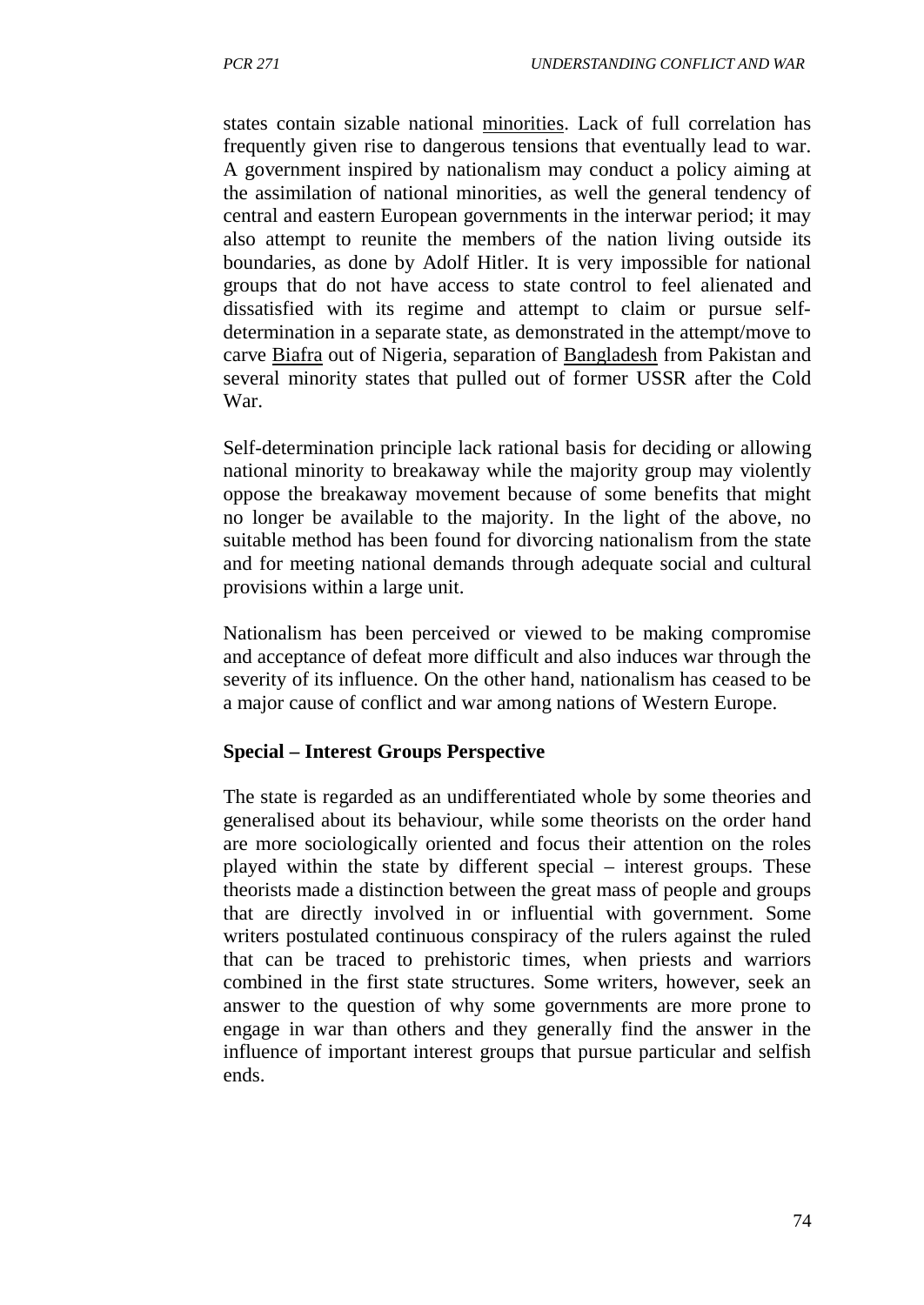# **4.0 CONCLUSION**

Based on the above discussion, it has been revealed that it is important to have a clear understanding of some of the factors responsible for war making or leading to state of hostilities between or among two or more states.

## **5.0 SUMMARY**

In this section, we have looked at some of the theories of war. The first theory is on biological causes of war which was discussed under two sub-headings namely ethnology perspective and psychological perspective. The second theory was social theories of war and was also divided into sub-titles.

## **6.0 TUTOR-MARKED ASSIGNMENT**

- 1. To what extent does a biological theory of war justify man's innate drives for war making?
- 2. Discuss social theories of war with reference to any recent war of your choice.

### **7.0 REFERENCE/FURTHER READINGS**

- Harold, Lasswell (1930). *Psychopathology and Polities: Chicago* University of Chicago Press.
- Kenneth, Waltz (1959). *Man, the State and War: A Theatrical Analysis.* Columbia. Columbia University Press.
- William, Graham Summer (1911). *War and Other Essays: Caniticult.* Yale University Press.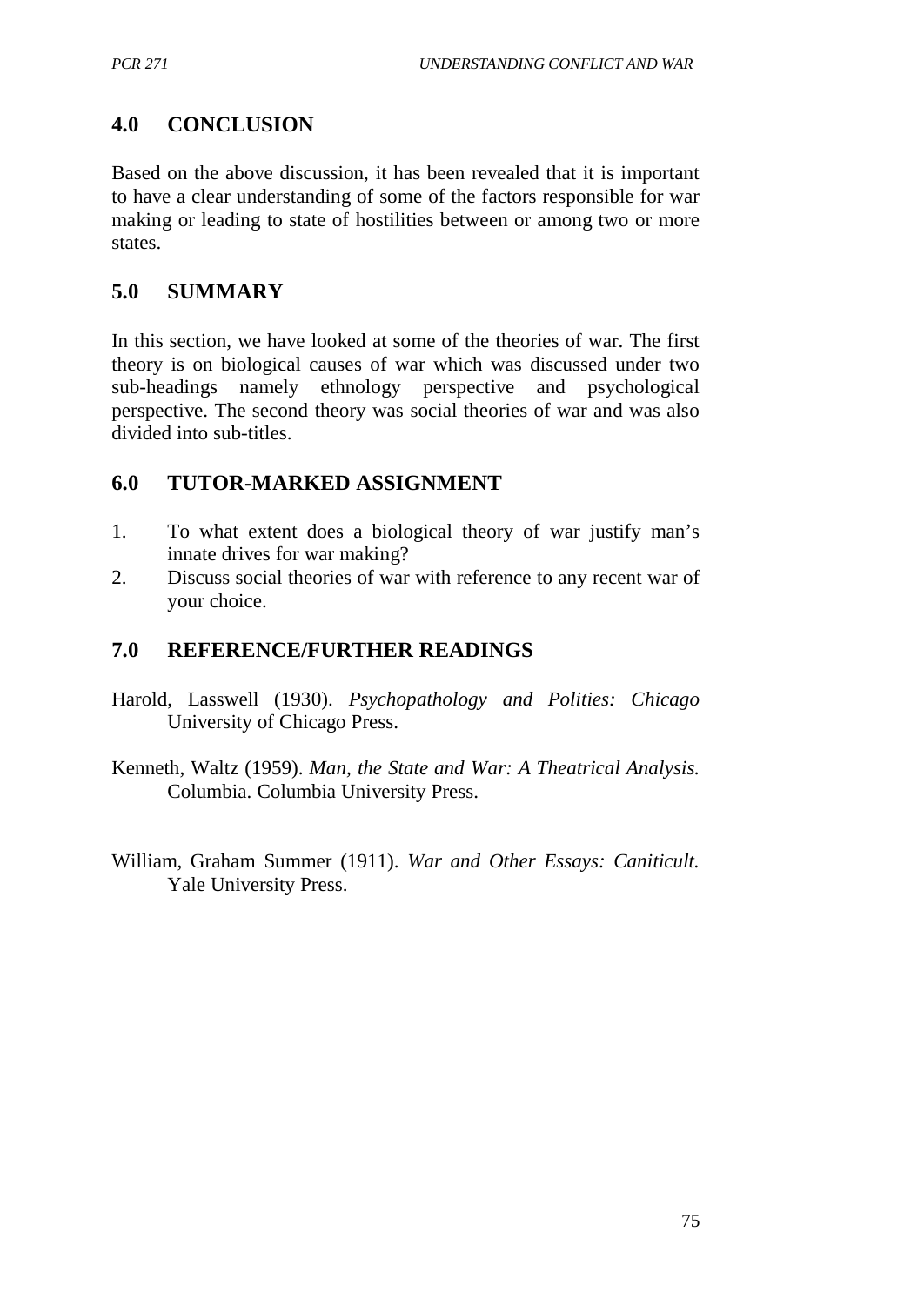## **UNIT 3 THEORIES OF JUST WAR**

#### **CONTENTS**

- 1.0 Introduction
- 2.0 Objectives
- 3.0 Main Content
	- 3.1 Theories of Just War
	- 3.2 Criteria of Just War Theory
- 4.0 Conclusion
- 5.0 Summary
- 6.0 Tutor-Marked Assignment
- 7.0 References/Further Reading

## **1.0 INTRODUCTION**

The Just War theory is simply a doctrine of military ethics studied by moral theologians, ethicists and international policy makers which holds that or asserts that conflict/war can and ought to meet some conditions or criteria of philosophical, religious or political justice, provided the laid down conditions or criteria are met. In the present day era, warfare has become a legal institution, which organises and disciplines the military, defines the battle space, privileges killing to debate the legitimacy of waging war – down to the tactics of particular battles.

### **2.0 OBJECTIVES**

At the end of this unit and consulting the relevant readings, student should be able to:

- describe what a just war connotes
- explain the argument put forward by different theorist/scholars to justify wagging of war
- appreciate the arguments put up to support or go against war.

## **3.0 MAIN CONTENT**

### **3.1 Definition of Just War**

The term 'just war' refers to the set of norms or criteria for assessing whether government recourse to force is morally justified. The just-war tradition is expressed in many forms: in international law in the codes of conduct of national military forces, in moral philosophy and theology, in church teaching.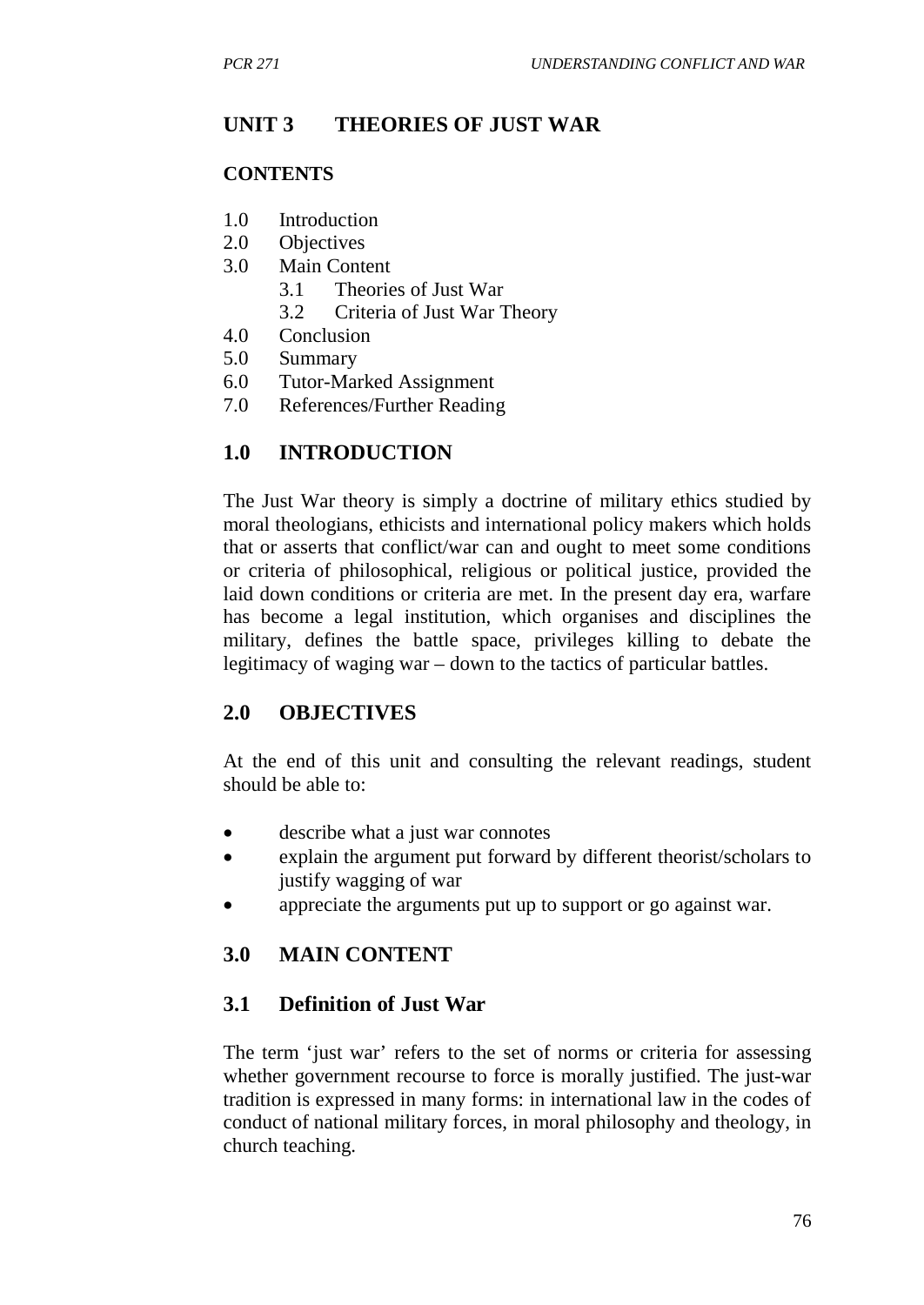Just-war theory deals with the justification of how and why wars are fought, which can be either theoretical or historical in nature. The theoretical aspect is concerned with ethnically justifying war and forms of warfare, which the historical aspect, or the "just war tradition" deals with the historical body of rules or agreements applied (or at least existing) in various ways across the ages.

The doctrine of the just war was believed to have been developed by Augustine in Civitas Dei, via the use of a comprehensive framework tagged. The City of God, in reaction to the "barbarian" invasions of the Western Roman Empire in the fourth century. Drawing upon ancient Greek philosophical principles, Augustine developed the theory as a middle way between the absolute pacifist strains of Christian ethics typified by certain Gospel passages which include "Do not resist an evil person. If someone strikes you on the right cheek, turn to him the other also". (Mathew 5:39) and the Roman Imperial imperative to conquer military enemies of the state.

1) The "just war" doctrine can best be understood in the context of the "pacifism vs. just war" debate which continues to divide Christian and other ethnical theorists, although it can profitably be compared to other theories which attempt to justify war, such as Realism (Realpolitik).

The Just War Theory was most recently asserted as authoritative Catholic Church teaching by the United States Catholic Bishops in their pastoral letter. "The Challenge of Peace God's Promise and Our Response", issued in 1983. "Just War Theory" encompasses modern political doctrines which promote the view that a specific war is just given satisfactory conditions.

2) The history of just-war tradition is also perceived to be as old as warfare itself. Early records of collective fighting revealed that some moral considerations were used by warriors. This included consideration of women and children or the fair treatment of prisoners. Some acts in war have always been deemed dishonorable, whilst others have been deemed honourable. Considerations of honourable acts differ with time and place, the very fact of one moral virtue has been sufficient to infuse warfare with moral concerns.

The just war theory also has a long history. Whilst part of the Bible hint at ethnical behaviour in war and concepts of justice cause the most systematic exposition is given by Saint Thomas Aquinas. In the Summa Theologicae Aquinas presents the general outline of what became the just war theory. He discusses not only the justification of war, but also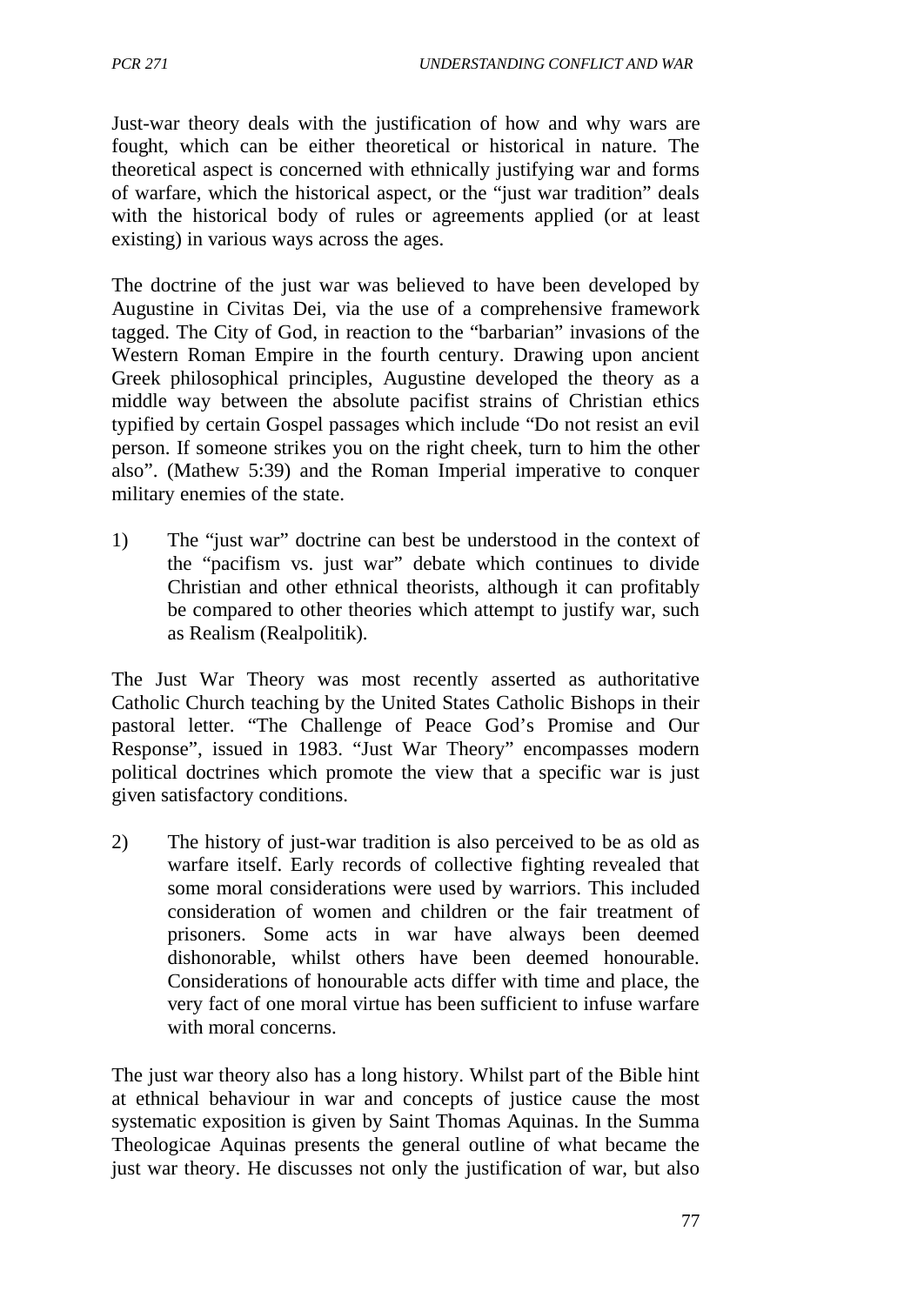the kinds of activity that are permissible in war. Aquinas's thoughts become the model for later Scholastics and Jurists to expand. Among the most important or prominent scholars are: Francisco de Vitoria (1486 - 1546), Francisco Suarez (1548 - 1617), Hugo Grotius (1583-1645), Samuel Pufendorf (1637-1704), Christian Worlff (1679-1754), and Emerich de Vattel (1714-1767). The twentieth century just war theorists or scholars of contemporary texts include Michael Walzer's Just and Unjust Wars (1977), Barrie Paskins and Michael Dockrill The Ethic's of War (1979), Richard Norman Ethics, Killing, and War (1995), Brian Orend, War and International Justice (2001) and Michael Walzzer on War and Justice (2001), as well as seminal articles by Thomas Nagel "War and Massacre", Elizabeth Anscombe "War and Murder", and a host of others, commonly found in the journals Ethnics, or The Journal of Philosophy and Public Affairs.

# **3.2 Criteria of Just War Theory**

Just War Theory is made up of two set of criteria in explaining justification of war or conduct of war. The first establishing jus ad bellum, the right to go to war; the second establishing just in bello, right conduct within war.

# **3.2.1 The Jus Ad Bellem Convention**

### **Just Cause**

The principles of the justice of war are commonly believed or held to be having just cause. OR The reason for going to war needs to be just and can therefore be recapturing things taken or punishing people for the wrong done.

Possessing just cause is the first and arguably the most important condition of jus ad bellum. Most theorists are of the view or hold that initiating acts of aggression is unjust and gives a group a just cause to defend itself. This proscription remains open-ended unless 'aggression' is defined. For example, just cause resulting from an act of aggression can ostensibly be responses to a physical injury (e.g, a violation of territory), an insult (an aggression against national honour), a trade embargo (an aggression against economic activity), or even to a neighbor's prosperity (a violation of social justice). The onus therefore lies on the just war theorist to provide a consistent and sound account of what is meant by just cause. Whilst not going into the reasons of why the other explanations do not offer a useful condition of just cause, the consensus is that an initiation of physical force is wrong and may justly be resisted. Self-defence against physical aggression, therefore, is putatively the only sufficient reason for just cause. Nonetheless, the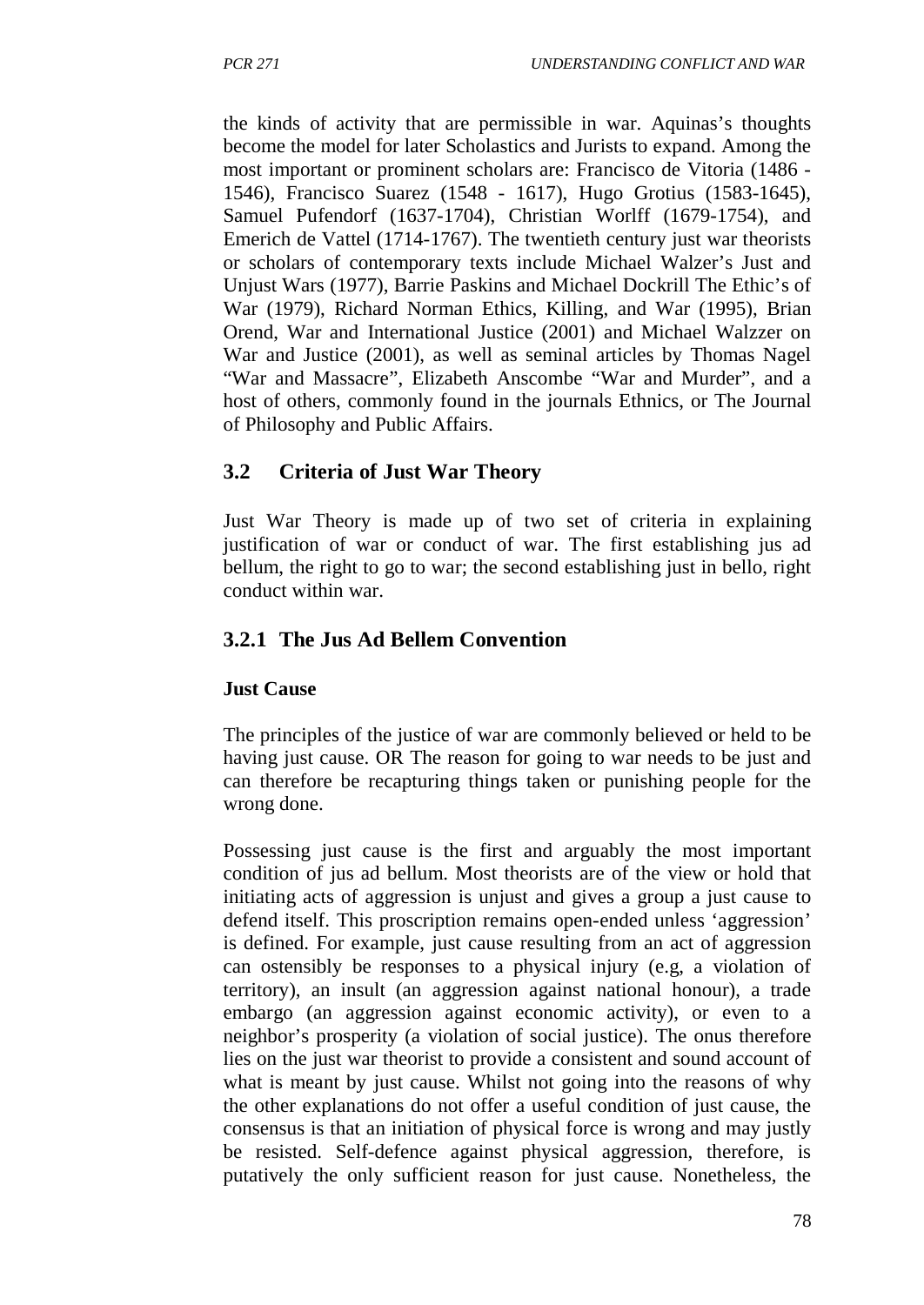principle of self-defense can be extrapolated to anticipate probable acts of aggression, as well as in assisting others against an oppressive government or from another external threat (interventionism). Therefore, it is commonly held that aggressive war is only permissible if its purpose is to retaliate against wrong already committed (e.g., to pursue and punish an aggressor), or to pre-empt an anticipated attack.

### **Comparative Justice**

In a situation where there may be rights and wrongs on all sides of a conflict, to override the presumption against the use of force, the injustice suffered by one party must significantly outweigh that suffered by the other. Some theorists such as Brain Orend omit this term, seeing it as fertile ground for exploitation by bellicose regime.

### **Legitimate Authority**

Only duly constituted public authorities may use deadly force or wage war. Most just war theorists are of the view that the notion of proper authority resides in the sovereign power of the state. The concept of sovereignty therefore, raises a plethora of issues, which are as follows. If a government is just, i.e., it is accountable and does not rule arbitrarily, then giving the officers of the state the right to declare war is reasonable. However, the more removed from a proper and just form a government is, the more reasonable it is that its sovereignty disintegrates. A critical example of such happened in 1940 when Nazi Germany invaded France and set up Vichy puppet regime of which the people of France did not have any allegiance under its precepts and rules.

### **Right Intention**

It is generally believed that a nation waging a just war should be doing so for the cause of justice and not for reasons of self-interest or aggrandizement. Putatively, a just war cannot be considered to be just if reasons of national interest are paramount or overwhelm the pretest of fighting aggression. Force may be used only in a truly just cause and solely for that purpose – correcting a suffered wrong is considered a right intention, while material gain or maintaining economies is not.

#### **Probability of Success**

The just war theory asserts that there must be a reasonable probability of success. The principle of reasonable success is consequentialist in that the costs and benefits of a campaign must be calculated. Although, arms may not be used in a futile cause or in a case where disproportionate measures are required to achieve success, whilst force may be used only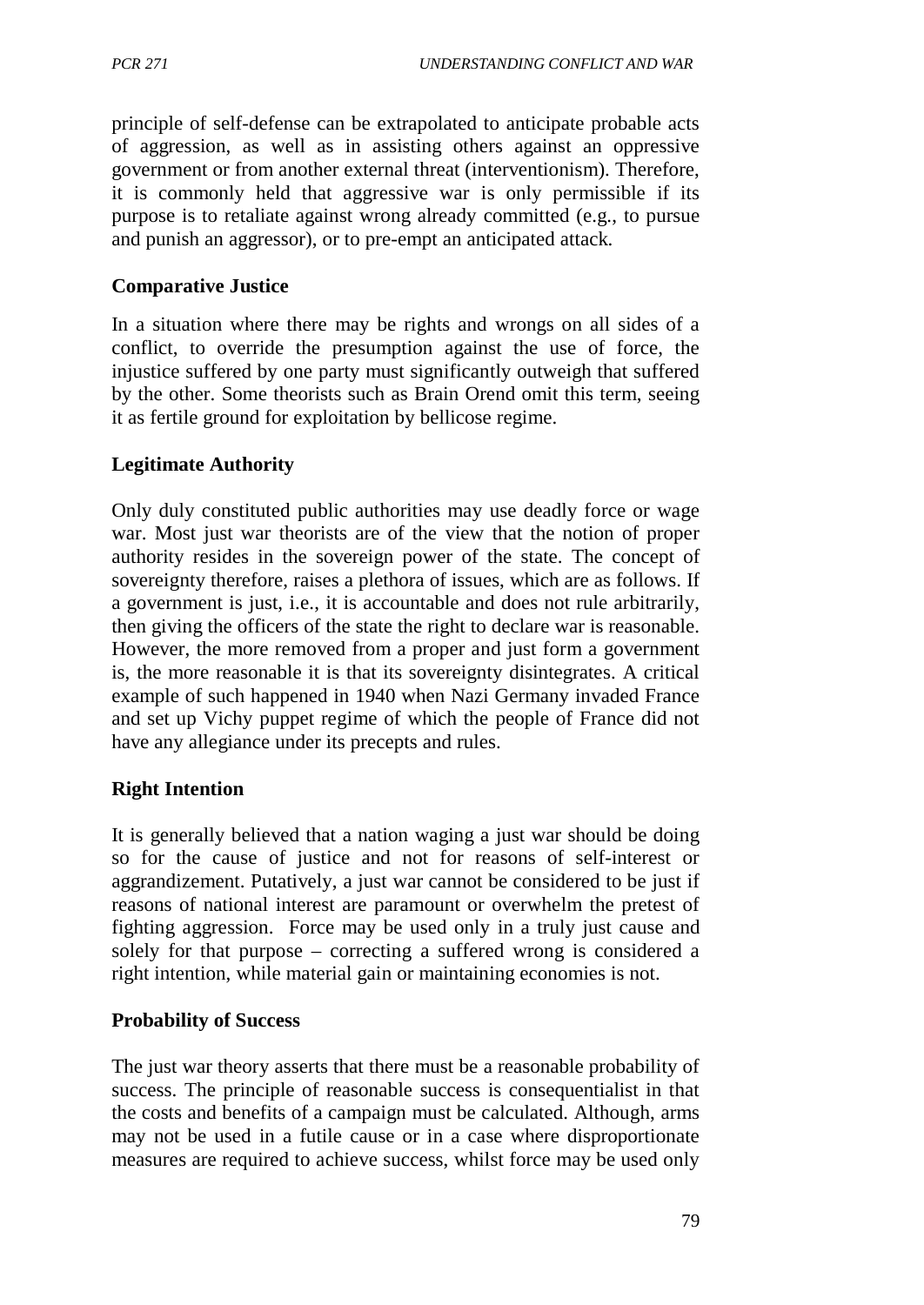after all peaceful and viable alternatives have been seriously tried and exhausted.

## **Proportionality**

The final guide of jus ad bellum is that the desired end should be proportional to the means used. That is, the anticipated benefits of waging a war must be proportionate to its expected evils or harms. This principle is also known as the principle of macro-proportionality, so as to distinguish it from the *jus in bello* principle of proportionality.

# **3.2.2 The Principles of Jus In Bello**

In a situation whereby war becomes inevitable and has begun, the just war theory also directs how combatants are to act: (just in bello). The rule of just conduct falls under the two broad principles of discrimination (distinction) and proportionality.

## **Principle of Discrimination (Distinction)**

The principle of discrimination or (distinction) concerns who are legitimate targets in war. It says that the acts of war should be directed towards enemy combatants, and not towards non-combatants caught in circumstances they did not create. The prohibited acts include bombing civilian residential areas that include no military target and committing acts of terrorism or reprisal against civilians. In the course of waging war, it is considered unfair and unjust to attack indiscriminately since non-combatant or innocents are deemed to stand outside the field of war proper.

Although, there is a problem in defining who is a combatant and who is not because combatants usually carry arms openly while guerrillas disguise themselves as civilians. On the other hand, being a civilian does not necessarily mean that one is not a threat and hence not a legitimate target. For example, if an individual or a civilian citizen in a country happen to be the one and only individual that possess the correct combination that will detonate a device or operate a highly technically sophisticated war equipment. This then makes such an individual become not only causally efficacious in the firing of weapon of war, but also morally responsible; reasonably he also becomes a legitimate military target.

His job, skill or technical know-how therefore effectively militarises his status. On the other hand, the role being played by civilians in supporting an unjust war could be considered in order to ascertain to what extent are they morally culpable, and if they are culpable to some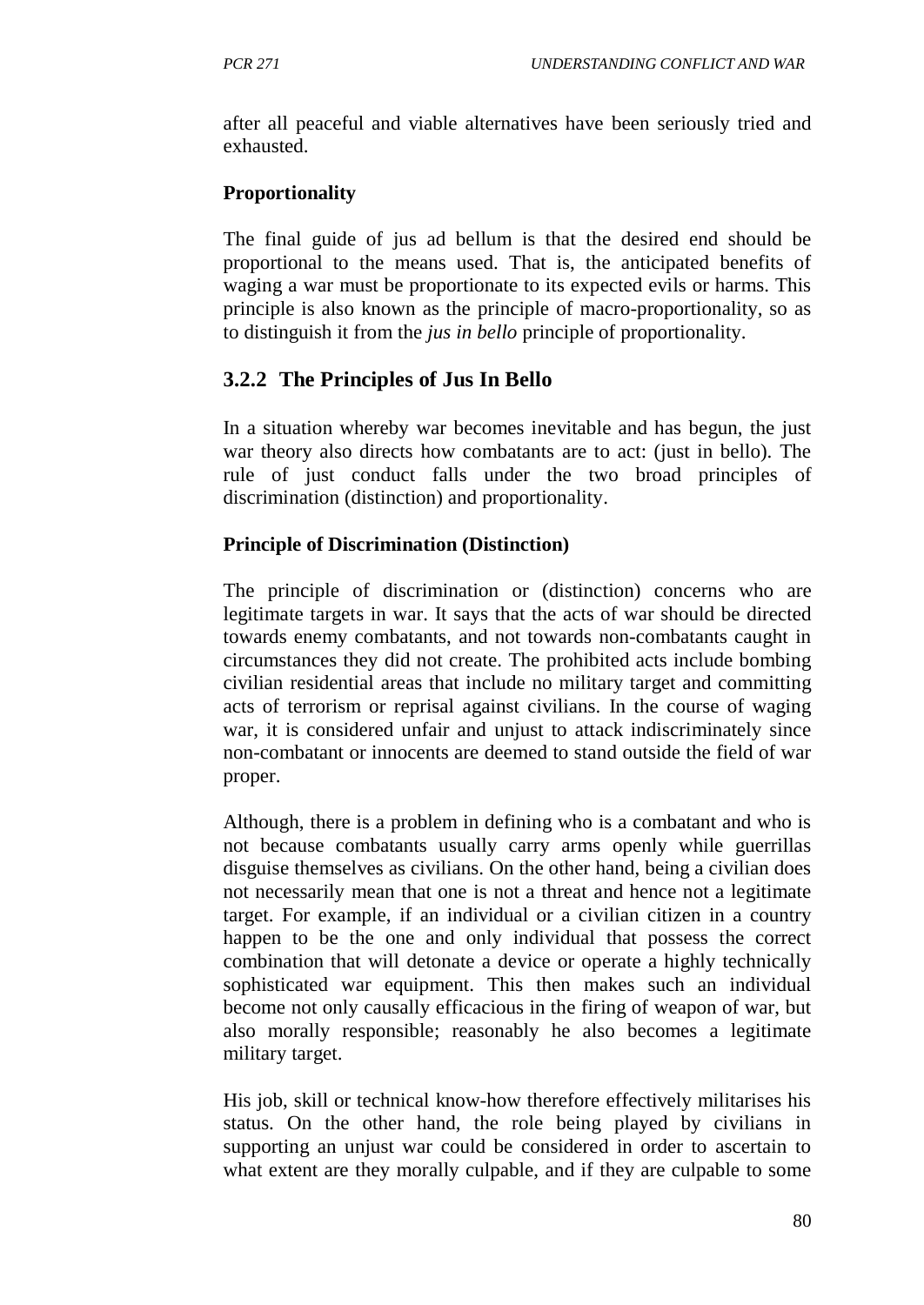extent, does that mean they may become legitimate targets? This invokes the issue of collective versus individuality responsibility that is in itself a complex topic.

Another typical example was the war between Israeli and Isbolar Terrorists group of Palestine in year 2007, in which the Isbolar guerillas located their war machine in the mist of civilian population and was attacking or firing their missiles/rocket luncher into the Israelis territory. The Isbolar adopted the war strategy based on the assumption that Israelis would obey the international law by not attacking the civilian population. At a deeper, stage, Israel was forced or was left with no option than to attacked Isbolar indiscriminately regardless of consideration for the civilian populace.

## **Principle of Proportionality**

Just war conduct is usually being governed by the principle of proportionality. The principle requires tempering the extent and violence of warfare to minimise destruction and casualties. It seeks to minimise overall suffering, emphasizes that the force used must be proportional to the wrong endured and to the possible good that may come. The more disproportional the more suspect will be the sincerity of belligerent nation's claim to justness of a war it fights.

### **Military Necessity**

Just war conduct should be governed by the principle of minimum force. An attack or action must be intended to help in the military defeat of the enemy, it must be an attack on a military objective, and the harm caused to civilians or civilian property must be proportional and not excessive in relation to the concrete and direct military advantage anticipated. This principle is meant to limit excessive and unnecessary death and destruction.

## **3.2.3 Jus Post Bellum: Ending a War**

Some theorists, such as Gary Bass, Louis Iasiello and Brian Orend have proposed a third category within Just War theory in recent years Jus post bellum has to do with justice after a war, which include peace treaties, reconstruction, war crimes trials, and war reparations.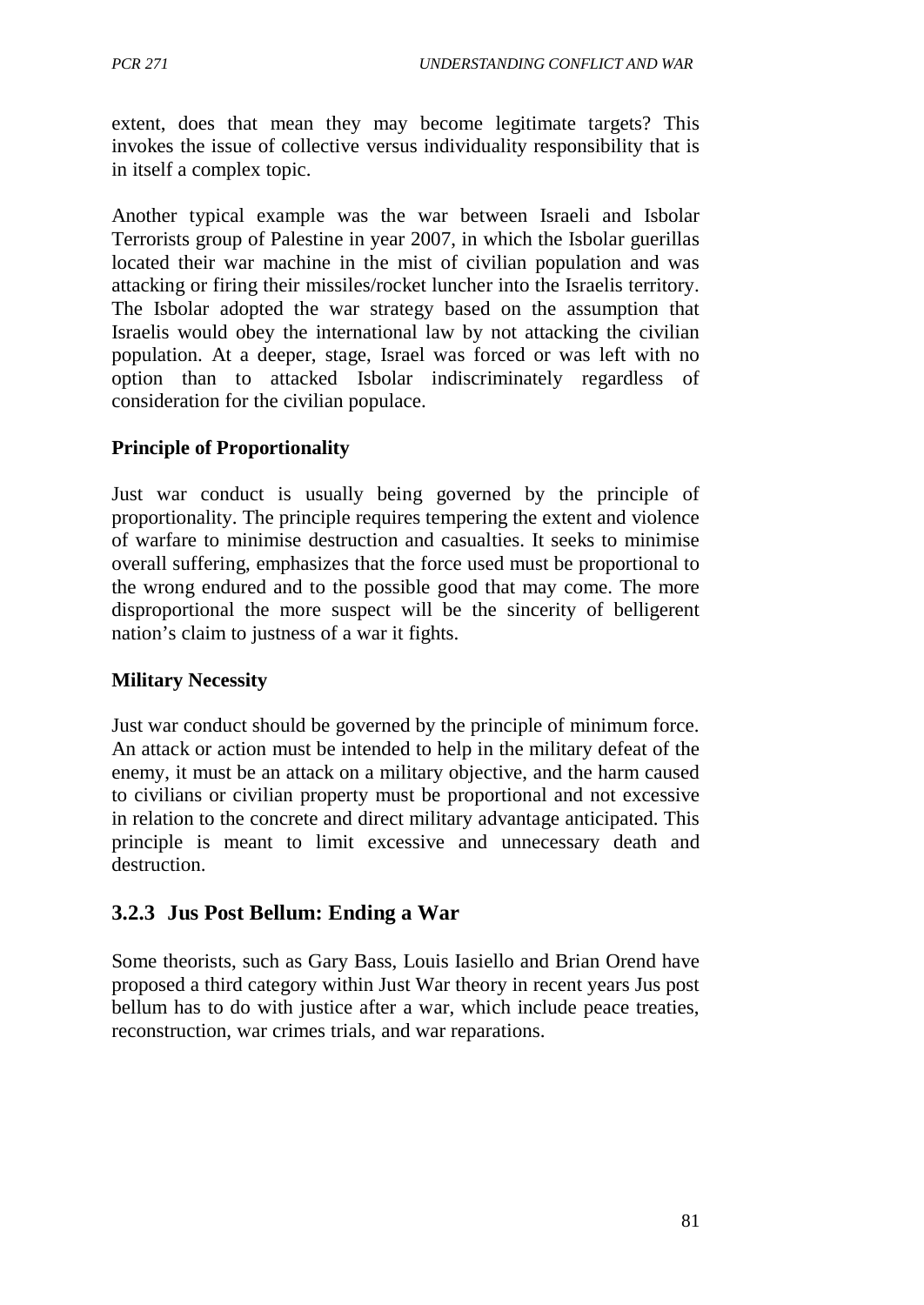The following principles were proposed by Orend:

#### **a. Just cause for Termination**

A state may terminate a war if there has been a reasonable vindication of the rights that were violated in the first place, and if the aggressor is willing to negotiate the terms of surrender. These terms of surrender include a formal apology, compensations, war crime trials and perhaps rehabilitation.

## **b. Right Intention**

A state must only terminate a war under the conditions agreed upon in the above criteria. Revenge is not permitted. The victor state must also be willing to apply the same level of objectivity and investigation into any war crimes its armed forces may have committed.

## **c. Public Declaration and Authority**

The terms of peace must be made by a legitimate authority, and the terms must be accepted by a legitimate authority.

### **d. Discrimination**

The victor state is to differentiate between political and military leaders, and combatants and civilians. Punitive measures are to be limited to those directly responsible for the conflict.

### **e. Proportionality**

Any terms of surrender must be proportional to the rights that were initially violated. Draconian measures, absolutionist crusades and any attempt at denying the surrendered country the right to participate in the world community are not permitted.

## **3.3 Alternative Theories of Just War**

## **i. Militarism**

Militarism- is the belief that war is not inherently bad but can be a beneficial aspect of society.

### **ii. Realism**

The core proposition of realism is skepticism as to whether moral concepts such as justice can be applied to the conduct of international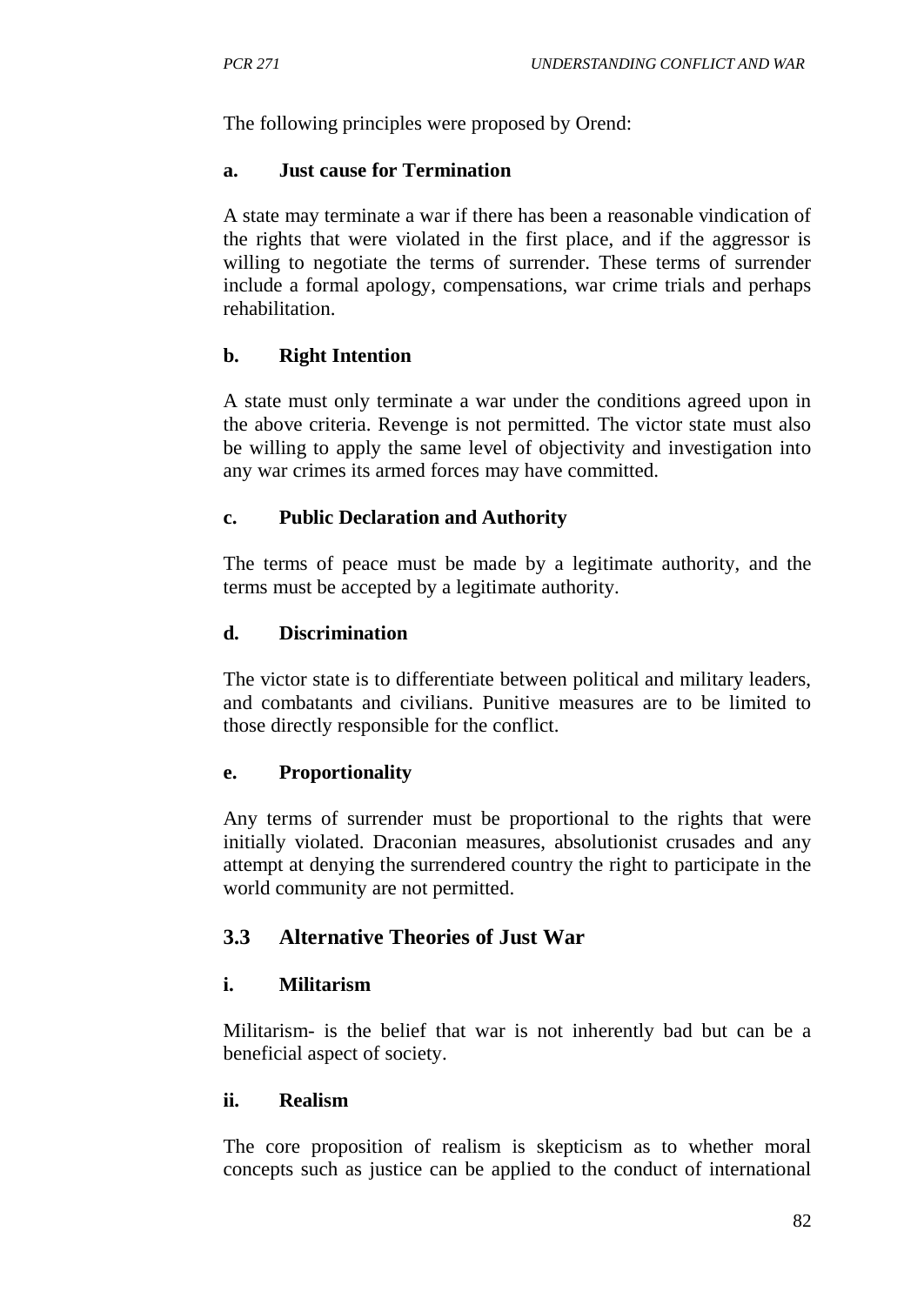affairs. Proponents of realism have the belief that moral concepts should never prescribe, nor circumscribe, a state's behaviour. But rather, a state should place an emphasis on state security and self-interest. One form of realism- - descriptive realism – proposes that states cannot act morally, while another form-prescriptive realism – argues that the motivating factor violate Just War Principles effectively constitute a branch of realism.

### **iii. Revolution and Civil War**

Just War Theory states that a just war must have just authority. To the extent that is interpreted as a legitimate government, this leaves little room for revolutionary war or civil war, in which an illegitimate entity may declare war for reasons that fit the remaining criteria of Just War Theory. This is less of a problem if the "just authority" is widely interpreted as "the will of the people" or similar-Article 3 of the 1949 Geneva Conventions side –stops this issue by stating that if one of the parties to a civil war is a High Contracting Party (in practice, the state recognised by the international community), both parties to the conflict are bound "as a minimum, the following (humanitarian) provisions". Article 4 of the Third Geneva Convention also makes clear that the treatment of prisoners of war is binding on both parties even when captured soldiers have an "allegiance to a government or an authority not recognised by the Detaining Power".

#### **iv. Absolutism**

Absolutism holds that there are various ethical rules that are absolute. Breaking such moral rules is never legitimate and therefore is always unjustifiable.

#### **v. Pacifism**

Pacifism is the belief that war of any kind is morally unacceptable and/or pragmatically not worth the cost Pacifists extend humanitarian concern not just to enemy civilian but also to combatants, especially conscripts.

### **4.0 CONCLUSION**

In the light of the above discussion, we can see that the just war theory comprises both a moral abhorrence towards war with a readiness to accept that war may sometimes be necessary. The justification of any way is relativistic in nature and it depends on circumstances leading to the war and how the war contradicts the universal philosophical traditions.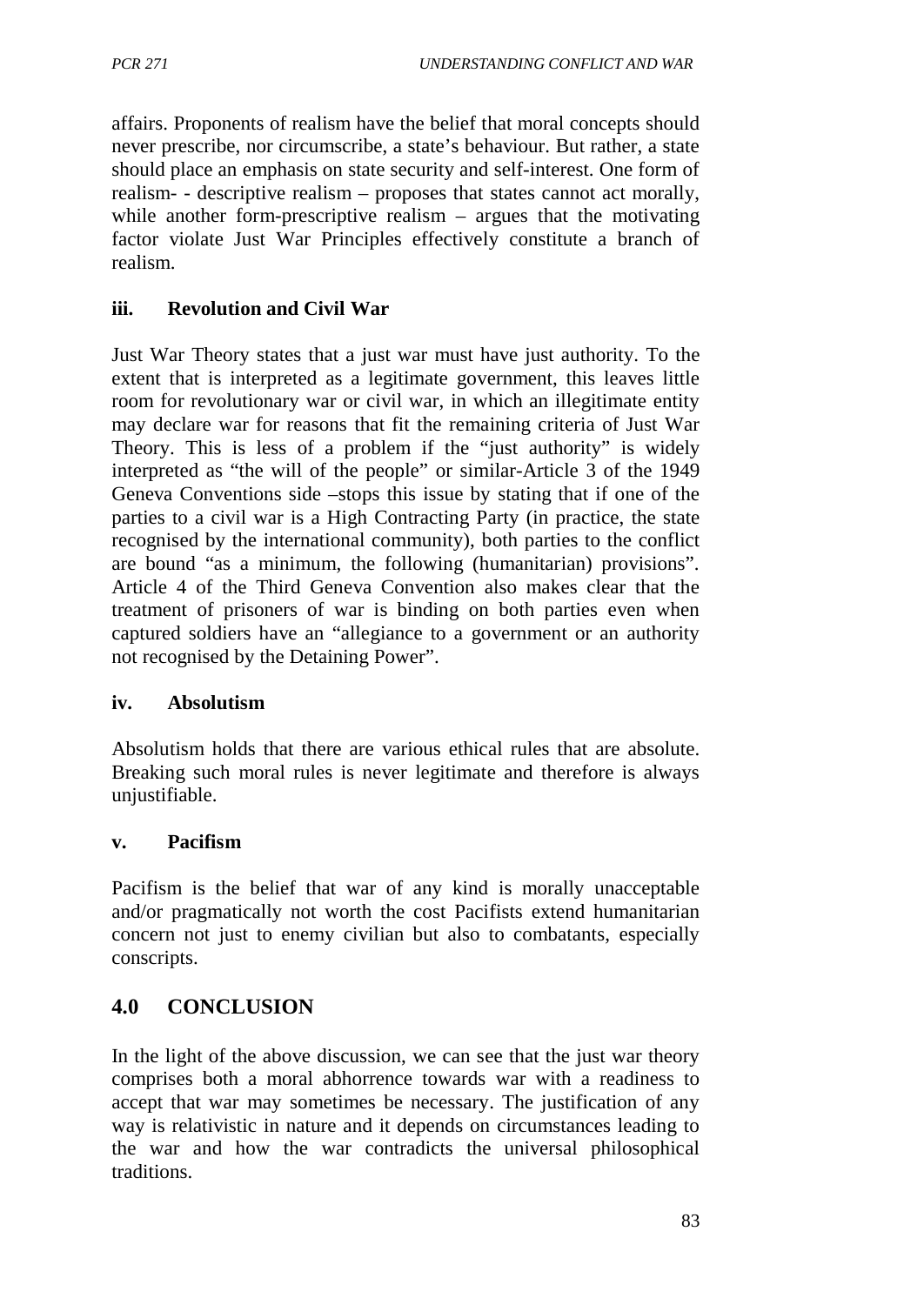## **5.0 SUMMARY**

In this unit, we looked at the principal criteria or instruments of the Just War Theory. The first criteria is Jus ad bellum, which is the right to go to war, the second establishing jus in bello, right conduct within war, while the third criteria explains the process of ending a war, that is jus post bellum.

### **6.0 TUTOR-MARKED ASSIGNMENT**

Identify any war waged in the past and then put up a defense to justify such a war or otherwise.

### **7.0 REFERENCE/FURTHER READINGS**

- Benso, Richard (2006) "The Just War Theory: A Traditional Catholic Moral View (hhtp://www.the-tidings.com | 2006 | 0825 / benson.htm)", *The Tidings.* Showing the Catholic View in Three Points, Including John Paul II's Position Concerning War.
- David Roberts Mac Donald, Padre E. C. Crosse and 'the Devonshire Epitaph' The Astonishing Story of One Man at the Battle of the Somme (with Antecedents to Today's Just War Dialogue) 2007 Cloverdale Books South Bend. ISNB  $978 - 1 - 929569 - 45 - 8$ .
- Childress, James F. (1978). "Just-War Theories: The Bases, Interrelations, Priorities, and Functions of Their Criteria". Theological Studies 39:427 – 45.
- Irfan Khawaja, Review of Larry May, War Crimes and Just War, in Democratiya 10, ([7] (http://www.democratiya.com|review. asp?) reviews  $id=124$ ), an extended Critique of Just War Theory.
- Michael Walzer Just and Unjust Wars (1977). *A Moral Argument with Historical Illustrations,* 4<sup>th</sup> ed., (New York: Basic Books,), ISBN 0-465-03707-0.
- Michael W. Brough, John W. Lango, Harry van der Linden, eds., Rethinking the Just War Tradition (Albany, N. Y: SUNY Press 2007). Discusses the Contemporary Relevance of Just War Theory.
- Russell, Frederick H. (1997). *The Just War in the Middle Ages* Cambridge University Press.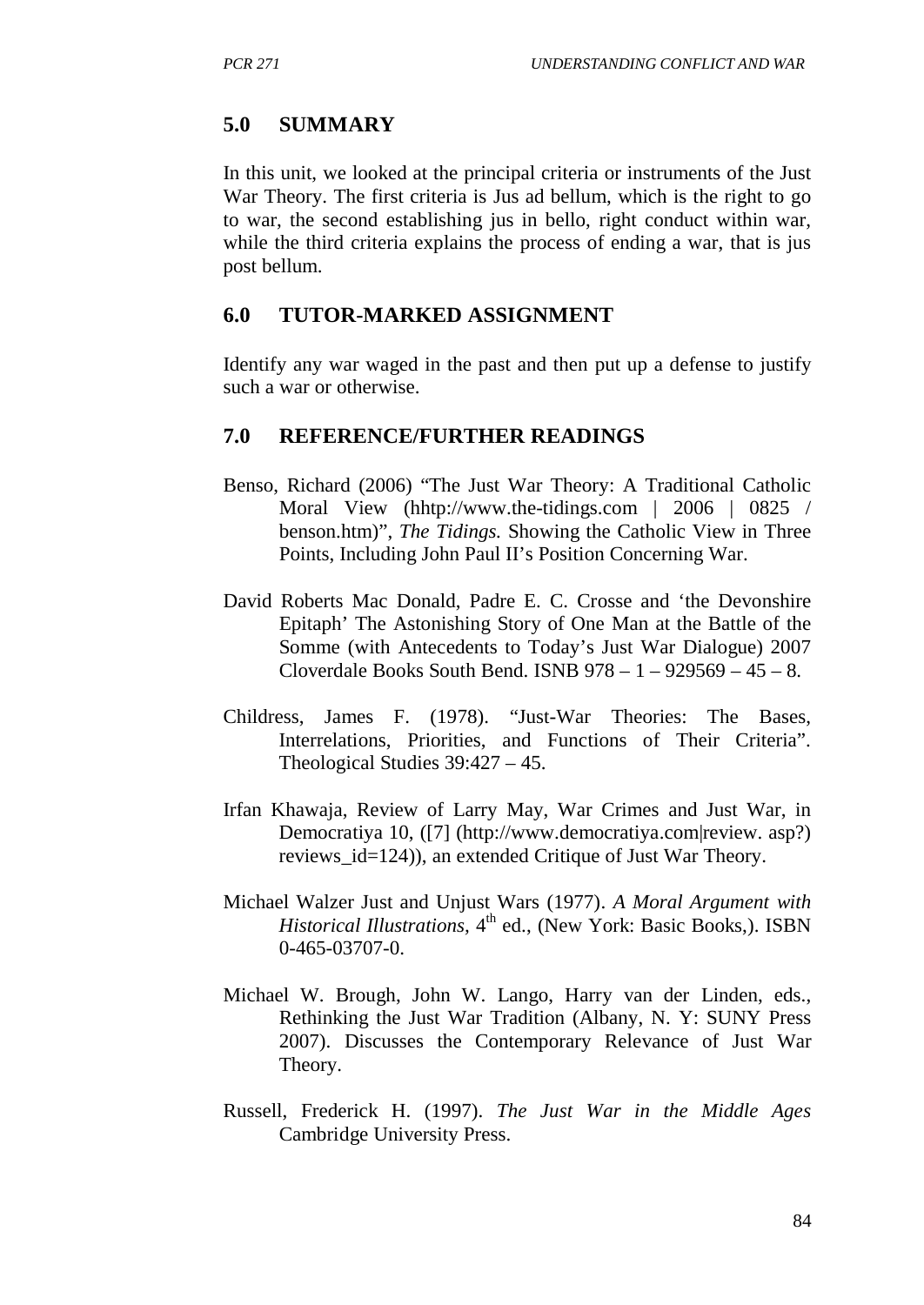# **UNIT 4 WAR IN TRADITIONAL AFRICAN SOCIETY**

## **CONTENTS**

- 1.0 Introduction
- 2.0 Objectives
- 3.0 Main Content
	- 3.1 Causes of War/Conflict
	- 3.2 Conflict Prevention and Management
	- 3.3 Implements / Tactics of War
	- 3.4 War Termination and Conflict Reduction
- 4.0 Conclusion
- 5.0 Summary
- 6.0 Tutor-Marked Assignment
- 7.0 References/Further Reading

# **1.0 INTRODUCTION**

In the present day Africa, there are arrays of peculiar problems associated with the values, principles and dynamic of conflict/war prevention, management and resolution. But in pre-colonial African societies, citizens were usually given education and training that equipped them with relevant knowledge, skills as well as rules and regulation associated with the above mentioned problems. Prior to the coming of the white man, most African societies regulated not only the periods of war making, but also the weapons of war, protected persons, asylum, combatants, conduct of war, fate of losers and so on. Colonialism has eroded all these laudable and cherished principles from Africans out of ignorance and they have now imbibed European principles, values and methods of war-making, peace-making and conflict resolution to kill, maim and destroy one another.

# **2.0 OBJECTIVES**

By the end of this unit and the relevant readings, you should be able to:

- examine and understand the values, principles and dynamics of war making, peace making and conflict resolution in pre-colonial African societies.
- identity and explain the peculiar problems facing Africans today in the areas of war making, peace making and conflict resolution.
- compare and contrast pre-colonial African societies and the present day African societies with regards to war making, peace making and conflict resolution.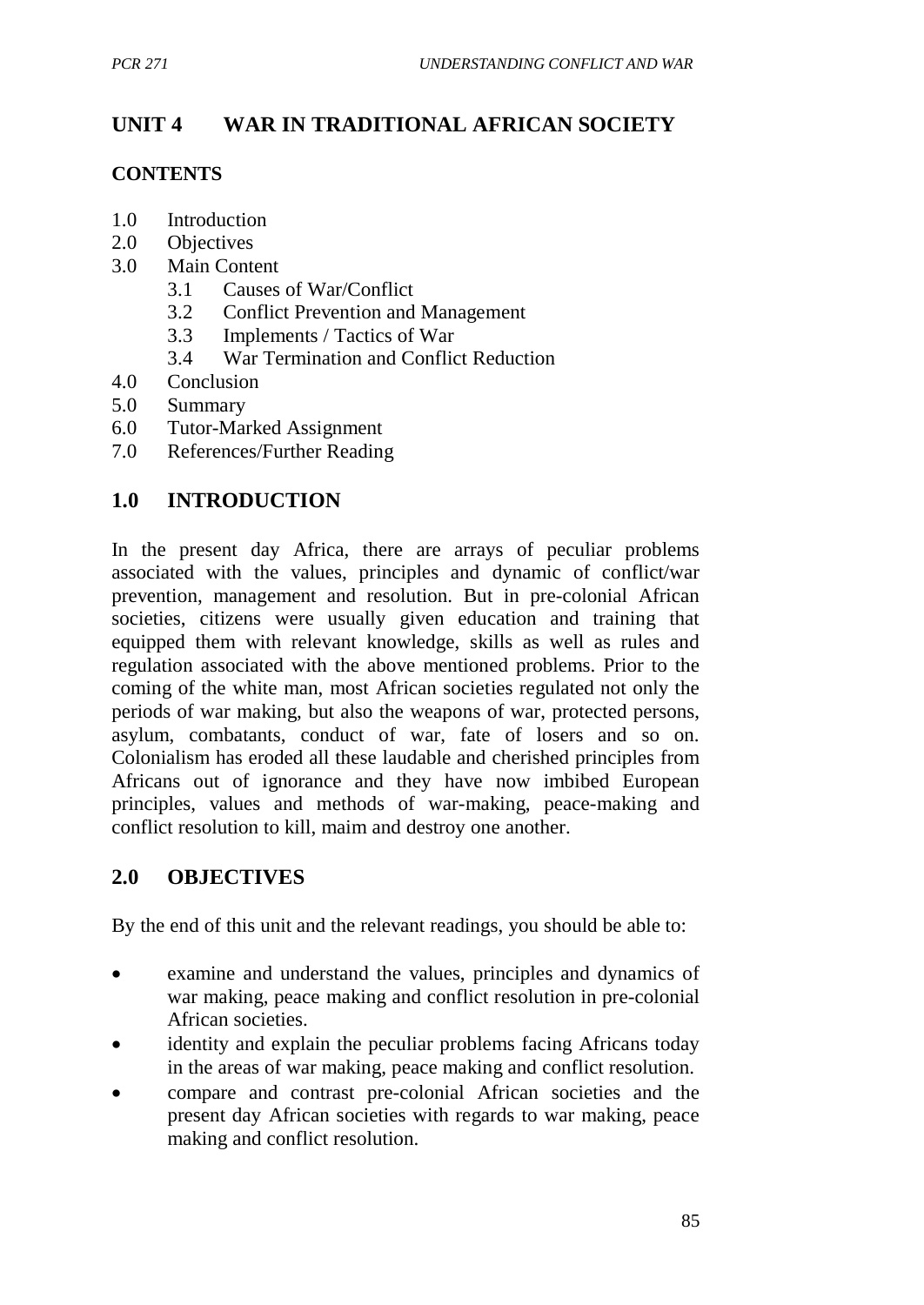# **3.0 MAIN CONTENT**

## **3.1 Causes of War and Conflict in Pre-Colonial Africa**

Although, conflict is an intrinsic and inevitable part of human existence stemming from the pursuit of incompatible interests and goals by different groups, people, society and even individuals. Man resort to armed conflict or war in his pursuit of incompatible and particular interests and goals after every available peaceful means of conflict resolution have been exhausted or out of inordinate ambition of the winner takes all.

According to Diallo summation, based on the series of studies he carried out on several African traditional societies, he summarises or asserts that the main causes of war in these societies were characterised by disputes over property, power and honour. In areas now falling under present day Senegalese territory for example, land, livestock (discord between nomads and settlers), slave trade (exchange difficulties) and power (opposition to rulers) were the main causes of war. In Upper Volta regions now Cote d'Ivoire, the Mossis who were reputed to be mongers fought mainly over succession (civil war) or for territorial expansion, food (after epidemic), and slaves from neighbours. Sex, honour (struggle over order of precedence) and possession were the factor that, the factors that generated war in Mali Diallo also opines that, these were more of isolated raids than pitched battle or military expeditions. In Niger area, war took the form of raids by Tuaregs to obtain food from the Sonhrals, while pasture and watering points caused conflicts between nomads and settlers of Peullis and Djermans (Mandigos now in Guinea). The citizens also fought to defend the states when attacked and for honour (prestige).

In the case of Ashanti of Kumasi now in Ghana, war was for territorial conquest essentially hence the Ashanti had a vast empire far larger than present day Ghana. In the areas that are now within the geographical location of South West Nigeria, the ancient Old Empire which enjoyed several successes of the expansionist agenda and very strong political and economic power collapsed and led to the Yoruba civil wars of the  $18<sup>th</sup>$  and  $19<sup>th</sup>$  centuries caused by the desire of other states or communities to have autonomy or share political, economic, power and influence. Ijoma says that in Igbo land, wars were caused mainly by land or territorial disputes, the need to obtain restitution for an injury suffered by a citizen in another community and sex. Furthermore, in typical traditional African societies, there were no pitched battles and expeditions over religious or ethnic differences, no agenda to overthrown rulers of other state, to impose one's ideology over another community e.t.c.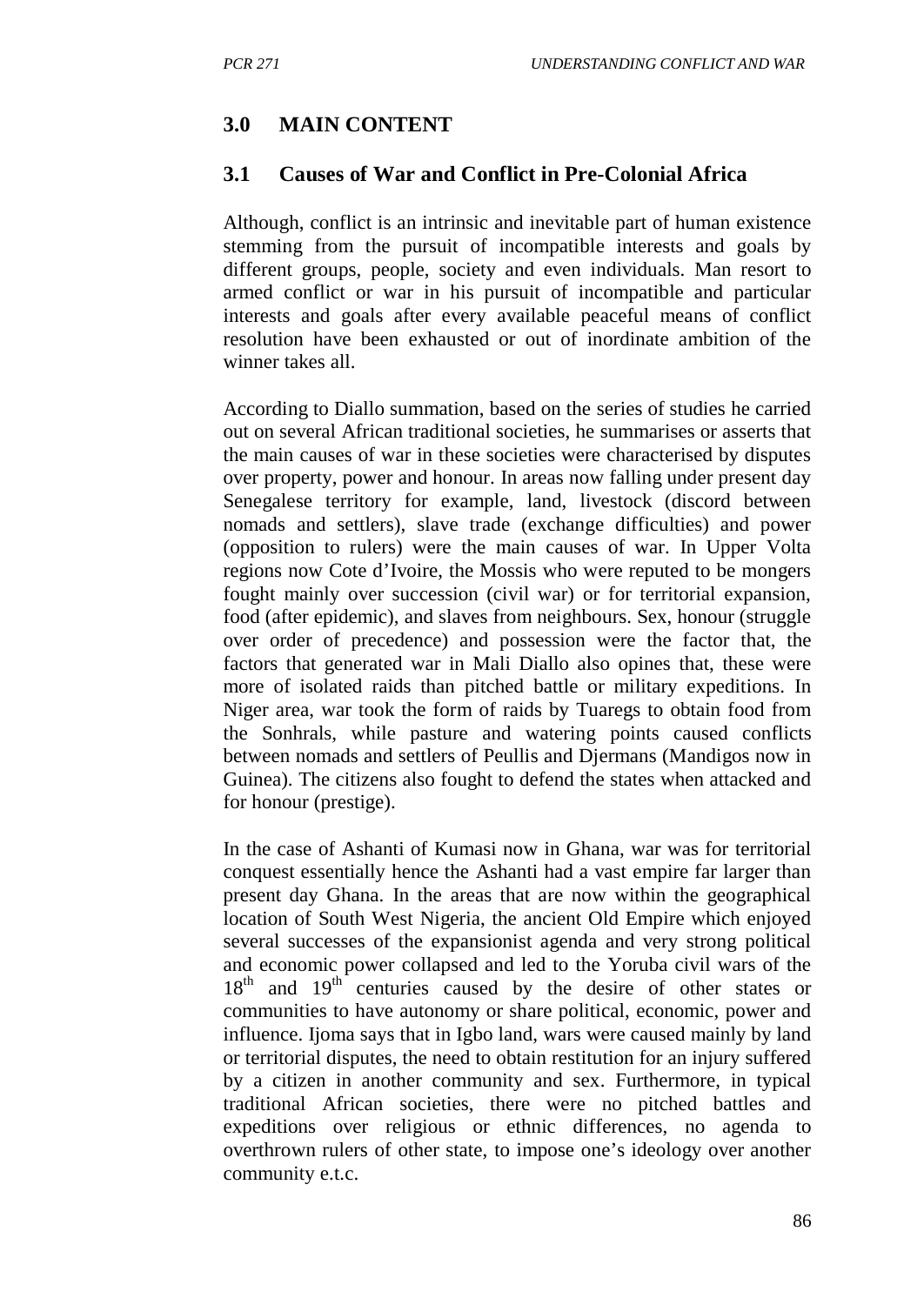# **3.2 Conflict Prevention and Management in Pre-Colonial African Society**

In traditional African societies, real war was not easily entered into neither did Africans celebrate war. War was therefore not encouraged because of the high value attached to life, and the known destructive tendencies of war not only to human lives and properties but also to human and societal relations within and across communities and societies. Africans always did everything possible using all available means, strategies and slow painstaking diplomacy to guide against (resort to) war. Diallo in his studies of several pre-colonial African societies discovered that "the parties negotiated for a long time to seek a peaceful solution" through various means or processes of negotiation from one society to another, which are as follows:

The management of intra and inter state conflicts were usually carried out by the family heads, clan lineage , village heads, council of Elders, General Assembly of Citizens, Chiefs, Obas and other institutions like Association of Fighters, Masqurade Associations, Association of Hunters, Secrete Societies like Ogboni (in Yoruba land), Obong (in Efik areas), Ekpe (in Calabar areas), kpo (in Ibibio areas), Oforo (in Sieria Leone) and so on were used.

Neighbouring states and communities or their relevant organs were also contacted to assist in conflict management.

According to Professor Alagon, he asserts that there were principles and values that governed conflict management in pre-colonial African societies which are thus:

### **1) Impartiality and Neutrality**

These factors are necessary in order to inspire confidence in the parties in conflict or in the dock.

### **2) Fairness and Justice**

The two factors are needed to achieve lasting or sustainable peace. Truth is an essential tool in conflict management that is expected to be displayed by parties in conflict during the process of resolution while the third party is also required to exhibit the spirit of fairness by not taking side with either parties in conflict in order to be able to accomplish a desirable resolution and enduring peace.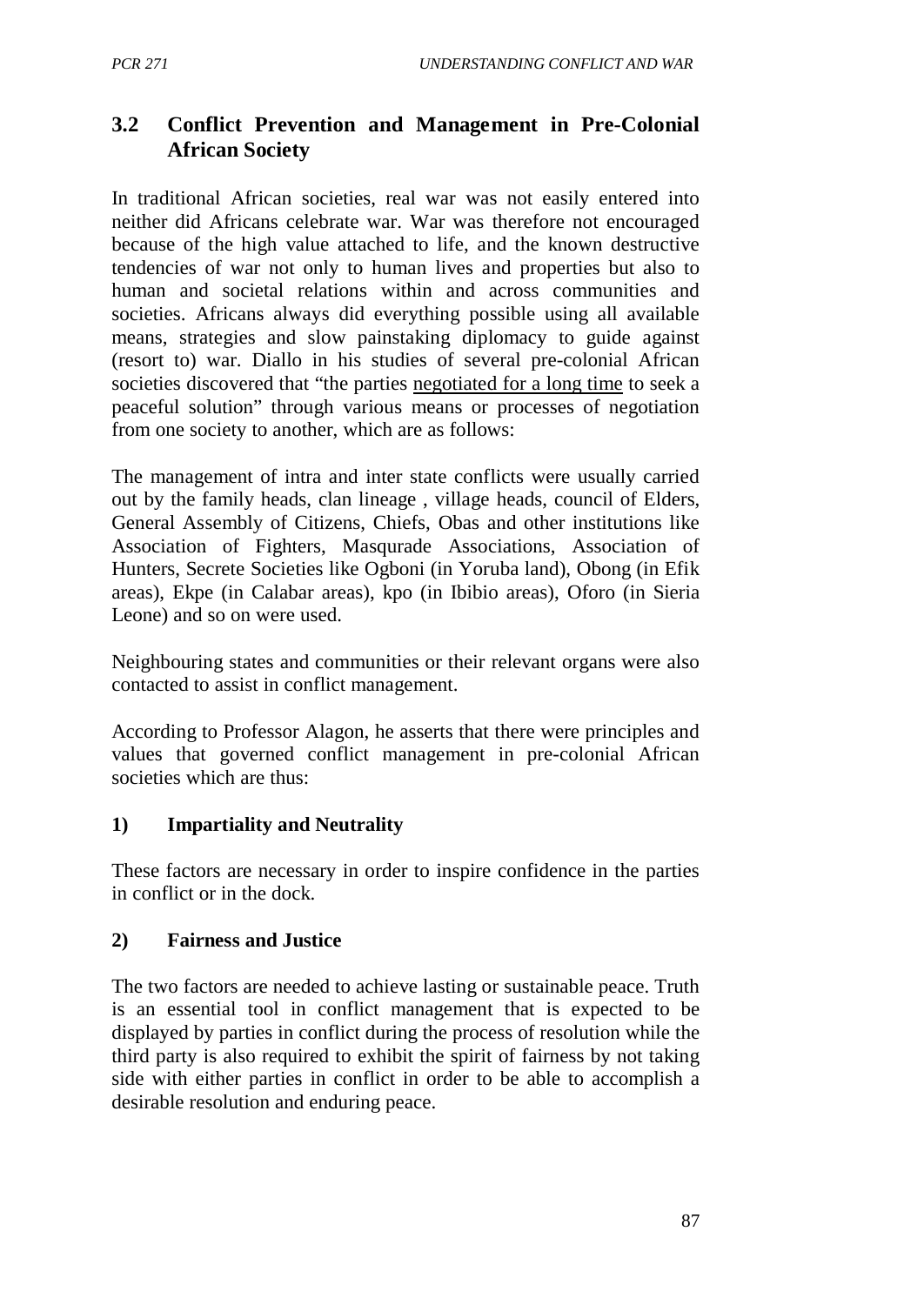3) Accommodation, Tolerance, Compromise and Genuine reconciliation, which avoids a winner take all syndrome is essential for a sustainable peace.

## **4) Reciprocity**

The spirit of give and take and vice-visa should be encouraged in order to promote peaceful co-existence in our immediate environment.

- 5) Moderation and measured action and response, which informed deliberate limitations of level of violence in African conflict.
- **6)** Separation in the face of obvious incompatibility or the irreconcilable differences. Separation of the conflicting parties took the form of migration by the offending party to atone for the irreparable damages against the victim party.

# **3.2.1 War Making (Laws Guiding War Making)**

As earlier mentioned that traditional African societies neither celebrated nor encouraged war, but in a situation when war became inevitable, it was fought. But most times, it was ought with great caution and there were rules and regulations governing war conduct. These laws or ethics were imparted to the warriors (mostly men) from childhood. For example, a warrior was never to kill an enemy on the ground as that position meant admittance of inferiority in Senegal. In Mali, a disarmed enemy was not to be killed, but to be captured. Also, an enemy (especially an unarmed and wounded one) who finds his way to a man's house cannot be killed under the host's roof in East and Southern African areas, while an enemy was never attacked or struck from behind all over Africa.

In addition, during the war process only the combatants were targets, while other categories of people were protected especially women, children, old people and strangers. These categories of people were regarded or classified as nonbelligerent. In the whole, African women never fought wars except in Dahomey (now Benin Republic) where the (Female) Amazos fought wars. Women's role during war was mainly to sing in encouragement of the fighters, to supply materials like water and take adequate care of the children and aged people.

The battle field or theater of war was often far away from villages or towns of settlement in order to protect or prevent assault or attack on the non-belligerents. In areas now within Niger, women and children were protected in villages by a group of warriors detailed for such purpose, while any form of attack on a village where there are mainly women and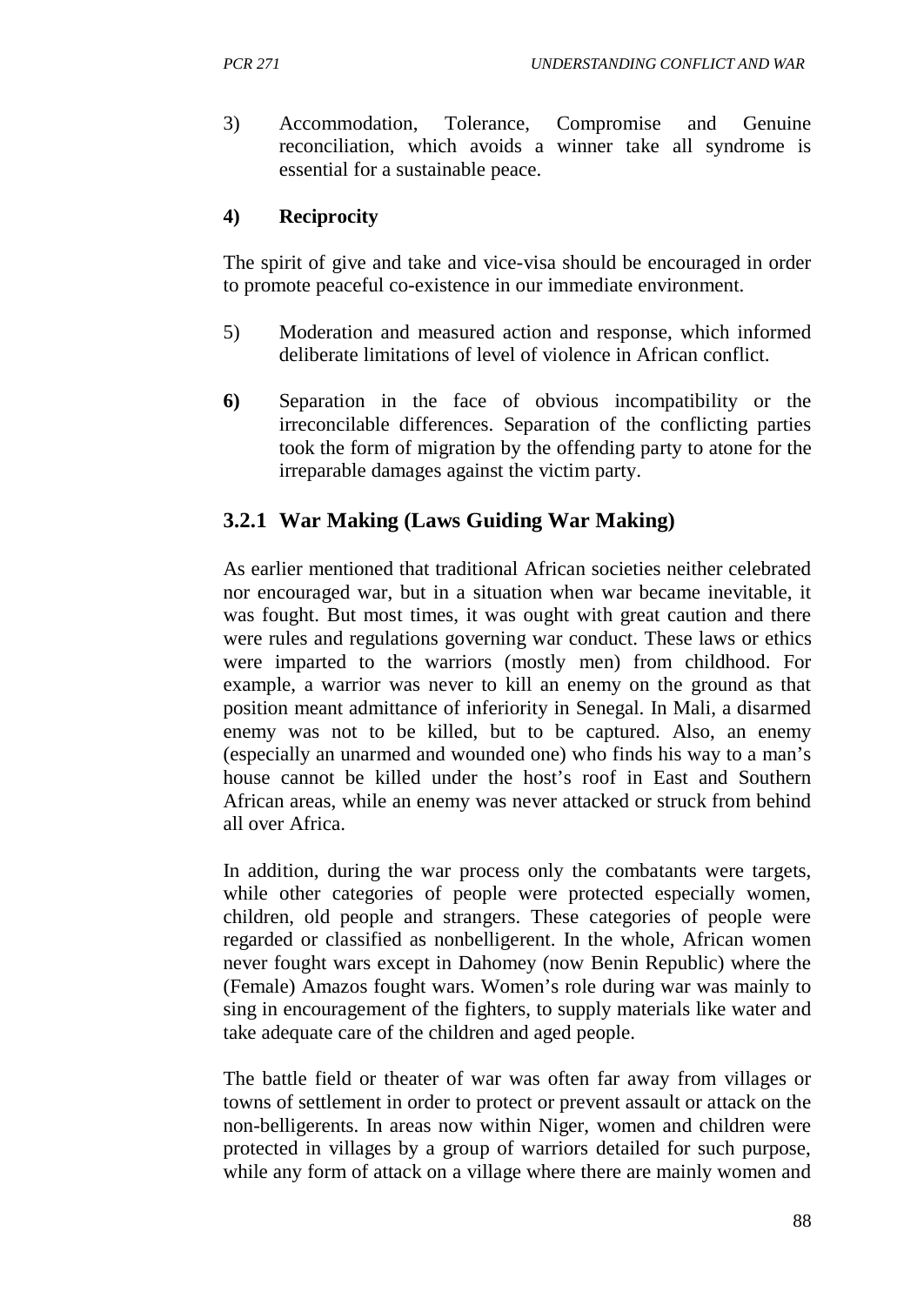children was regarded as theft and not war. In upper Volta, the killing of non-combatants especially workers in the field (mainly slaves), defenceless or weaker people were never attacked against the rule of honour and morality, as such attack could lead to death or public opprobrium or banishment. Periods of wars were also regulated in several African societies so as to avoid famine, epidemic and other natural disaster. Fighting usually took place during the dry season and never during planting or harvesting periods.

## **3.3 Tactics and Implement of War**

Wars cannot be fought without pre-war readiness. Preparations include being well equipped with sufficient and efficient number of competent and capable militias who have been trained and are in good possession of fighting implements, both physical and metaphysical weapons as obtained in traditional African societies. Before embarking on war, the militias were brought together as the view is strongly held in various quarters that success in war depends more on superior organization and morale than on superior weapons. A state going to war must have an overall plan or a strategy for winning the war. This becomes imperative because a war could be fought in several battles taking place under various conditions and in different locations. As no two battles are ever the same, preparations for each battle differ. Such preparations will take into account the estimated strength of the enemy, the resources available to meet such an adversary and a careful considerration of the deployment of such resources to the ground where the battle is likely to be fought. Victory at a military engagement or battle therefore will depend on the skill with which a commander displays and directs all the military resources at its disposal. It is this skill that is required to be displayed that is regarded as Tactics. For example, in 1726, the Oyo cavalry armed with lances defeated Dahomean forces armed with muskets. Apart from the noise of the Dahomean guns which frightened Oyo horses initially, new and superior as they were to Yoruba warfare, the guns did not appear to have helped the Dahomensa avert defeat

### **3.4 Implements of War**

In traditional African societies, weapons of war were also regulated. Alagoa notes that in some areas of Africa, especially Nigeria:

The level of violence or the type of weapons used in the prosecution of conflicts sometimes depended on the closeness or distance of the parties in terms of blood relationship. Close kin were not expected to use weapons, definitely not lethal weapons, the idea of total war was hardly present in the history of the peoples of the south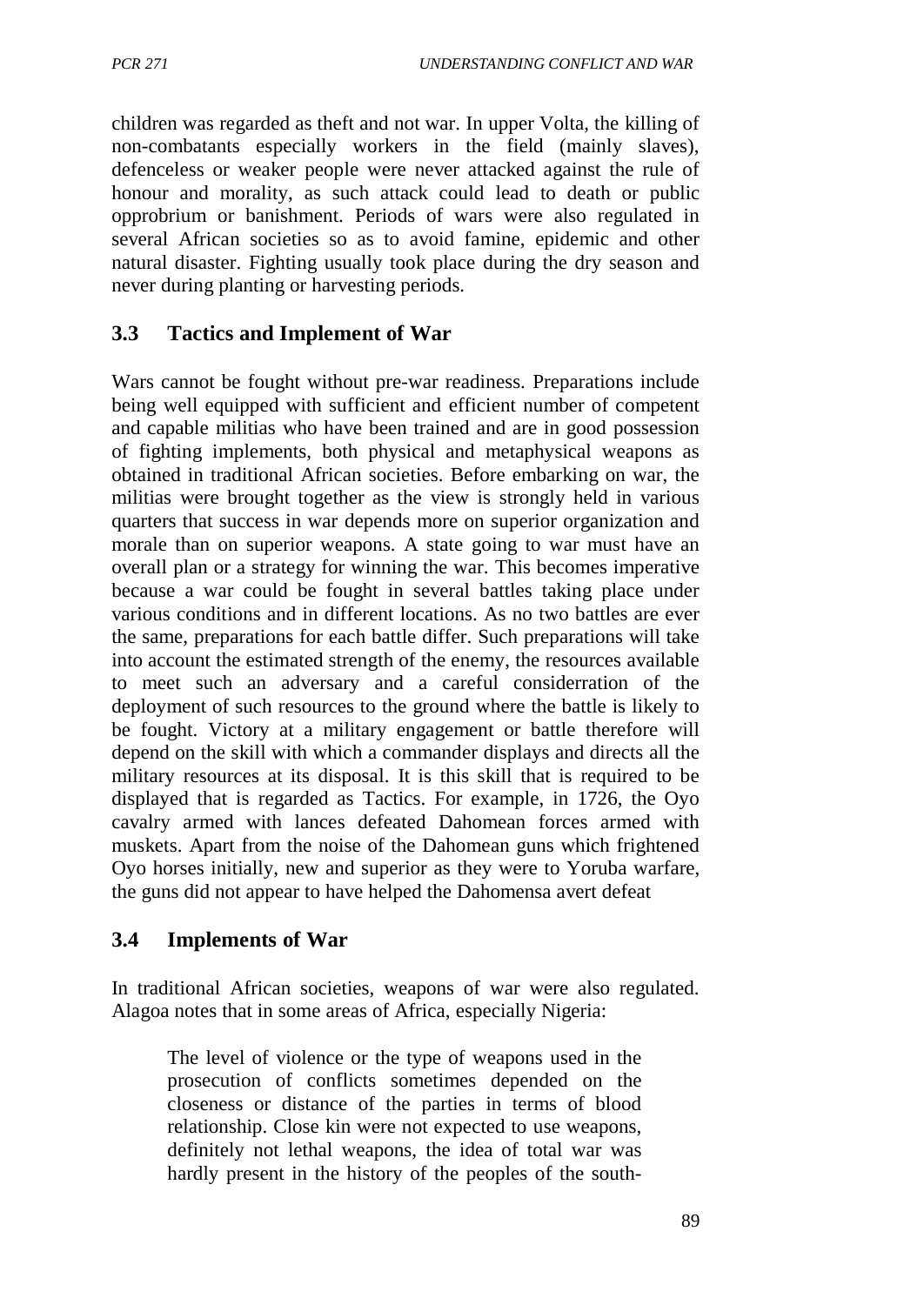south zone. Hostility was often limited to the goal of deterrence or to the making of a point.

Most of the weapons used in traditional African societies by their armies or warriors were made locally by skilled craftsmen. These craftsmen organised themselves into guilds or associations, most practiced their profession in the various family compounds under the protection of town chiefs. The blacksmiths were regarded as a very important group as far as warfare was concerned. They worked on iron, producing iron points for arrows, lance head, swords, knives and cutlasses. The blacksmiths worked in close co-operation with the armies, replacing exhausted stock of arrows, mending damaged spears and swords, fabricating iron bullets from pieces of waste iron and repairing guns.

The prominent implements or weapons of war were the following:

- i. Club.
- ii. Slug and Catapult.
- iii. Bow and Arrow.
- iv. Swords It was the major infantry weapon before gun was introduced.
- v. Dagger and Throwing Knives Shorter than swords.
- vi. Spear Consisted of a long staff with a fixed sharp head.
- vii. Firearms It was introduced by the Portuguese to the West Coast of Africa in the mid  $-15^{th}$  century.
- viii. War Charms.
- ix. Drums.
- x. Music/War Songs.
- xi. War Vehicles/Transportation (Horses).
- xii. War Canoes.

## **3.4.1 War Termination and Conflict Resolution**

Each and every war in pre-colonial Africa ended by either the defeat of one party or by peacemaking through negotiations. Those who negotiated peace differed from one geographical location (area) to another which could be those who announced the war for example, native doctors, notables or unarmed warrior. The products of marriage of both parties were used in some other areas, while in Senega, a negotiator was often a third party ethnic group not from the fighting group e.g. a slave. Negotiators had full immunity and respect, and all agreements were respected as binding in good faith.

Negotiation took place either on a neutral ground (at the third party's place) or at the boundary of the warring or disputing communities. During the course of negotiation, all the necessary issues at stake were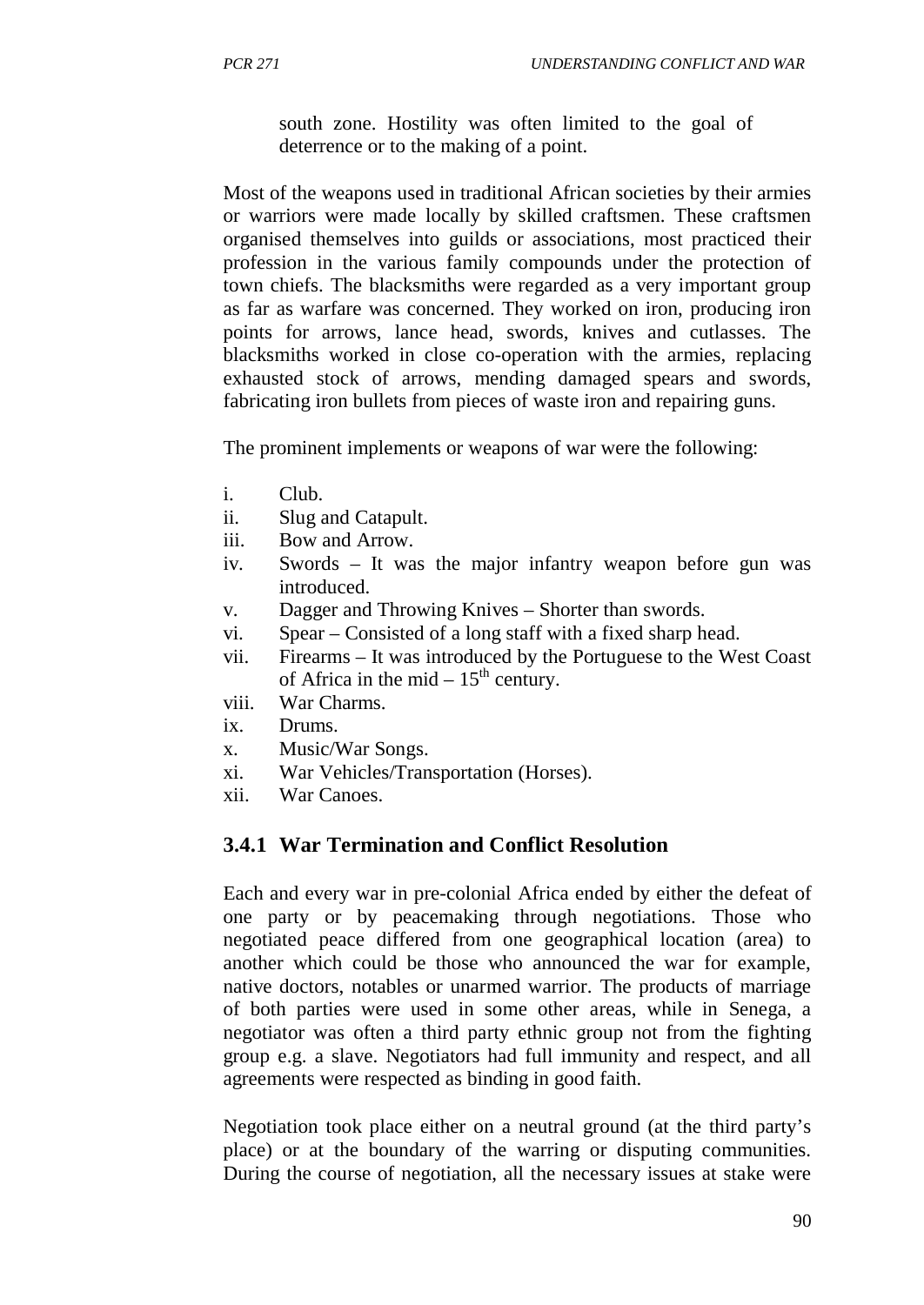usually discussed extensively, such that a reasonable agreement was reached for the propagation of a sustainable peace. In some if not most areas of traditional African societies, goat or cow was killed and jointly eaten along side local drinks as evidence of end of hostilities, and seal of agreement (covenant). Most often, gods and the deities of both parties were invited as witnesses and guarantors against unilateral violation.

An enduring or sustainable peace requires justice and truth. Therefore, truth had to be established in all relevant aspects of the conflict causation and execution. Justice was executed through compensation or restitution for damages done and public apologies or confessions where necessary for the restoration of broken relationships and promotion of cordial relations and social harmony between parties in conflict. All the above mentioned steps were necessary then to remove fear and restore mutual respect, understanding and confidence.

In addition, in traditional Africa, conflict resolution entailed removing the root causes of the conflict, transforming relations between the parties in restorative and socially harmonizing patterns, and bringing about justice and of airiness in the interests of the parties. Peace making on the other hand, was made to be an honourable affair such that negotiations were channeled towards achieving honourable and fair peace. In peace making process, the fate of losers was therefore made less burdensome, so that it does not later generate anther conflict.

Prisoners of war (most especially royal people captured) in the fight were returned dead or alive for some ransom of land, beasts, slaves and so on as they could not be allowed to go into captivity. The dead and wounded were returned on both sides because: "After death, there is no hate", according to the belief of Senegalese. Only in few areas like the Gulf of Benin were losers humiliated, their huts burnt, and their people largely massacred.

## **3.4.2 Culture of Peace**

In traditional African societies, there was nothing like genocide or ethnic cleansing. The social leaders and elders not only vigorously and seriously promoted peace in their societies but also socialised and educated the children and youth on how to live in peace with other, how to manage conflict, and how to resolve conflict, all in the spirit of promoting the 'culture of peace' in the societies. The youth in turn through their various age grades and associations promoted the culture of peace and shun promotion of violence or 'culture of violence'.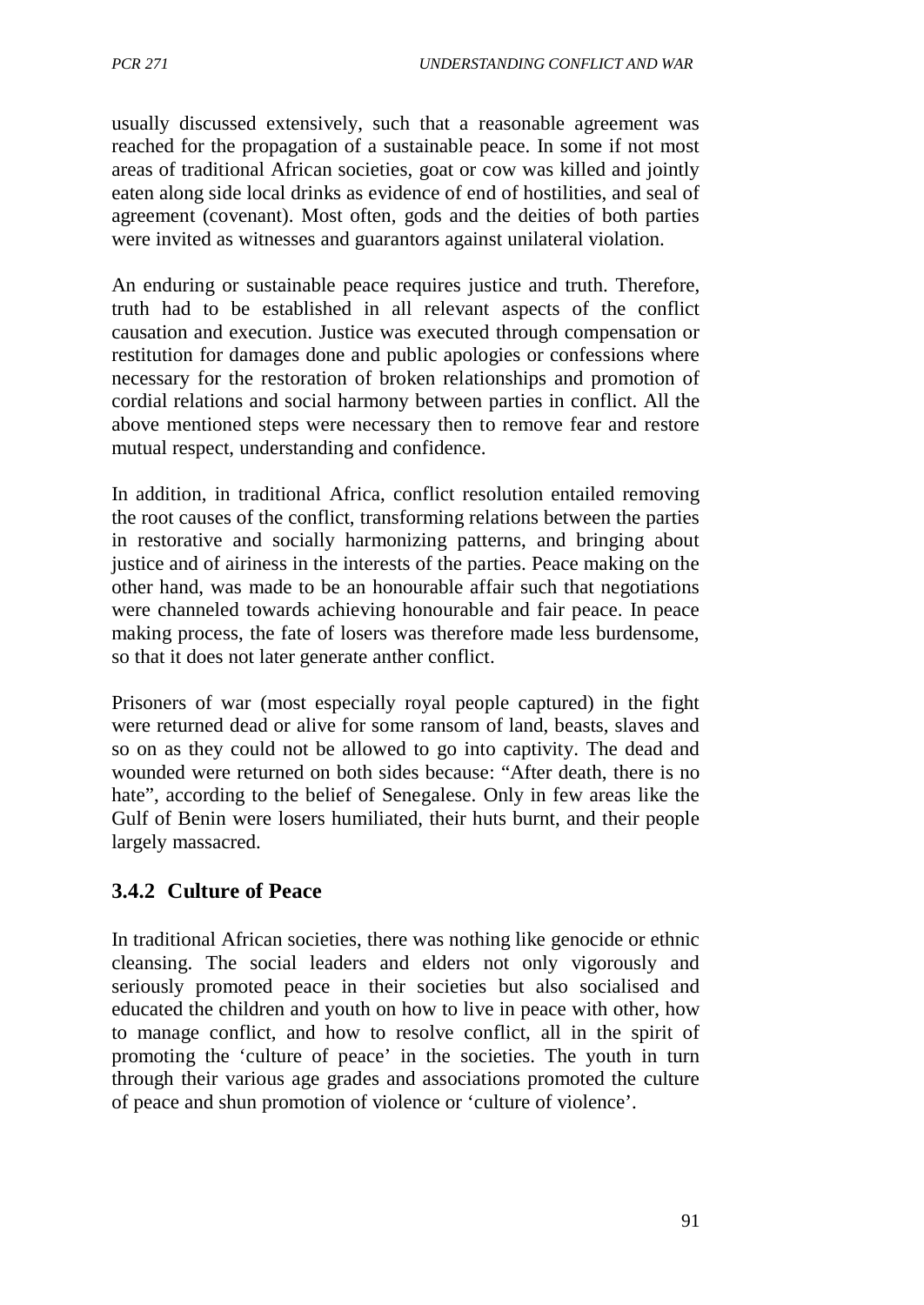### **4.0 CONCLUSION**

With reference to the above discussion, it can easily be observed that the traditional African societies in the areas of conflict prevention, management and resolution, as well as in war making and peace making, do not differ much from what is obtainable in this present day era as adopted in the Genera Conventions.

### **5.0 SUMMARY**

In this unit, causes of war in pre-colonial societies, conflict prevention and management, implements/tactics of war and war termination and conflict reduction were extensively discussed in order to enable the student compare and contrast the traditional ways of war making and conflict resolution to that of modern day era.

### **6.0 TUTOR-MARKED ASSIGNMENT**

### **7.0 REFERENCES/FURTHER READING**

- Brietzke, Paul (1982). *Law Development and the Ethiopian Revolution.* London: Bucknell.
- Busia, K. A. (1951). *The Position of the Chief in the Modern Political System of Ashanti:* A study of the Influence of Contemporary Changes on Ashanti Political Institutions. New York: Oxford University Press.
- Copson, Raymond (1994). *Africa's War and Prospects for Peace.* London: Sharp.
- Deng, Francis ., and I. William Zatman, eds. (1991) *Conflict Resolution in Africa.* Washington: The Brooking Institution.
- Grundy, Kenneth (1971). *Guerrila Struggle in Africa:* An Analysis and Preview. New York: Grossman.
- Hans Morgeuthau, (1960). *Politics Among Nations:* The Struggle for Power and Peace. New York.
- S. Stadman, "Conflict and Conflict Resolution in Africa: A Conceptual Framework", in D Deng and I Zartman, *Op. Cit* p 369.
- Y. Diallo, (1986), *African Traditions and Humanitarian Law:* Similarities and Differences, ICRC.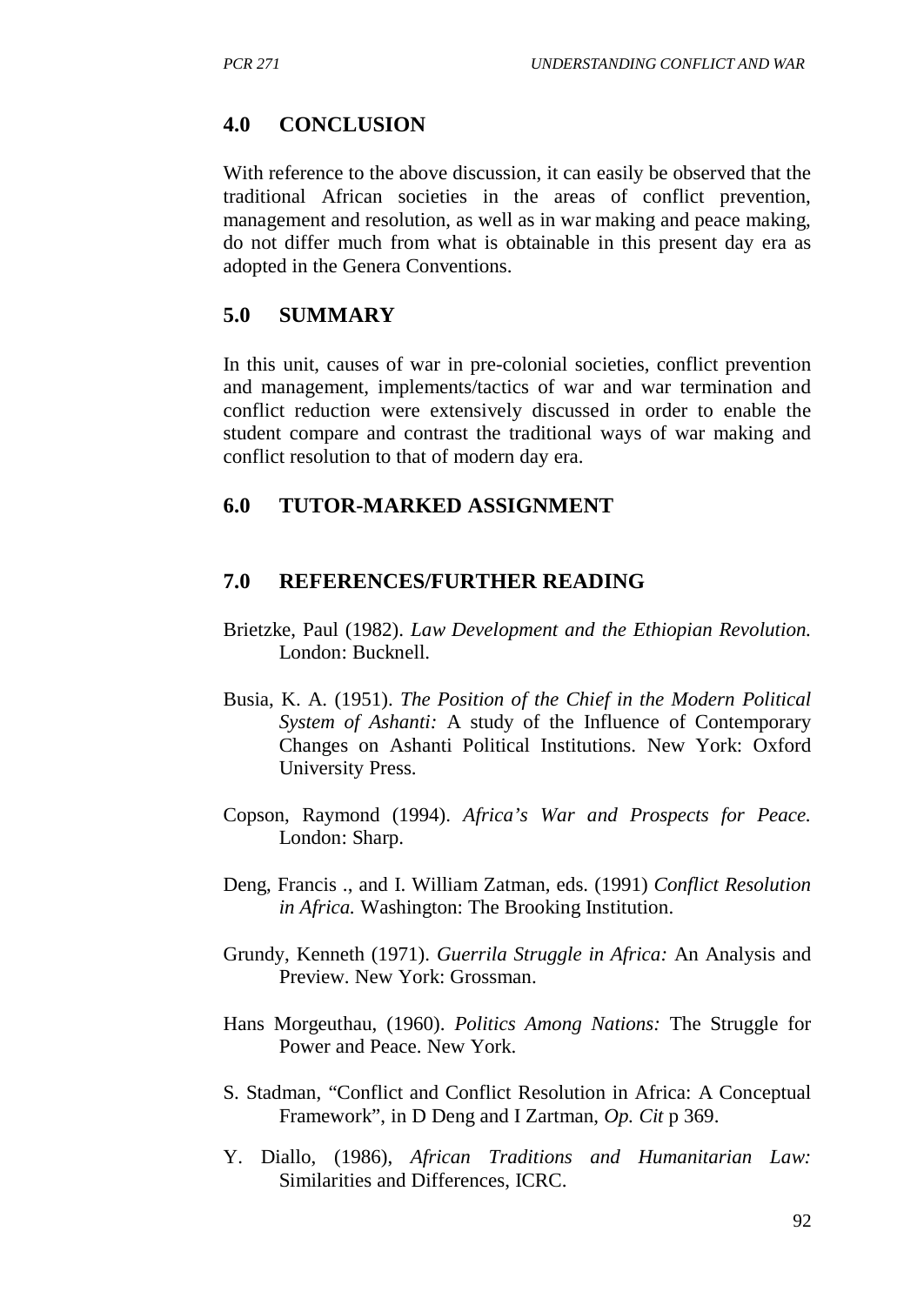## **UNIT 5 APPRAISAL OF CONTEMPORARY AND TRADITIONAL AFRICA WAR MAKING AND CONFLICT RESOLUTION**

## **CONTENTS**

- 1.0 Introduction
- 2.0 Objectives
- 3.0 Main Content
	- 3.1 War in Contemporary African Society/World
	- 3.2 Comparism of War in Contemporary/Traditional African **Societies**
- 4.0 Conclusion
- 5.0 Summary
- 6.0 Tutor-Marked Assignment
- 7.0 References/Further Reading

### **1.0 INTRODUCTION**

Unlike in the Pre-colonial African societies in which the periods of war making, weapons of war, protected persons, asylum, combatants, conduct of war, fate of losers etc were regulated, but reverse is the case in the contemporary African societies and the world at large. In the present day era, all forms of man's inhumanity to man, ethnic cleansing, genocide, terrorism, indiscriminate bombing, use of weapon of mass destruction and host of others dehumanising acts are the order of the day.

#### **Diallo, provides an insight into what went wrong:**

It was only after the introduction of slavery and the inroads of colonialism into Africa… That traditional societies began to disintegrate, causing the code of honour to fall into disuse in war.

## **2.0 OBJECTIVES**

By the end of this unit and the relevant readings, you should be able to:

- state cause (s) of war in contemporary African societies and the world at large
- identify strategies of modern war
- describe different forms of war making in the contemporary world
- explain the effects of war on humanity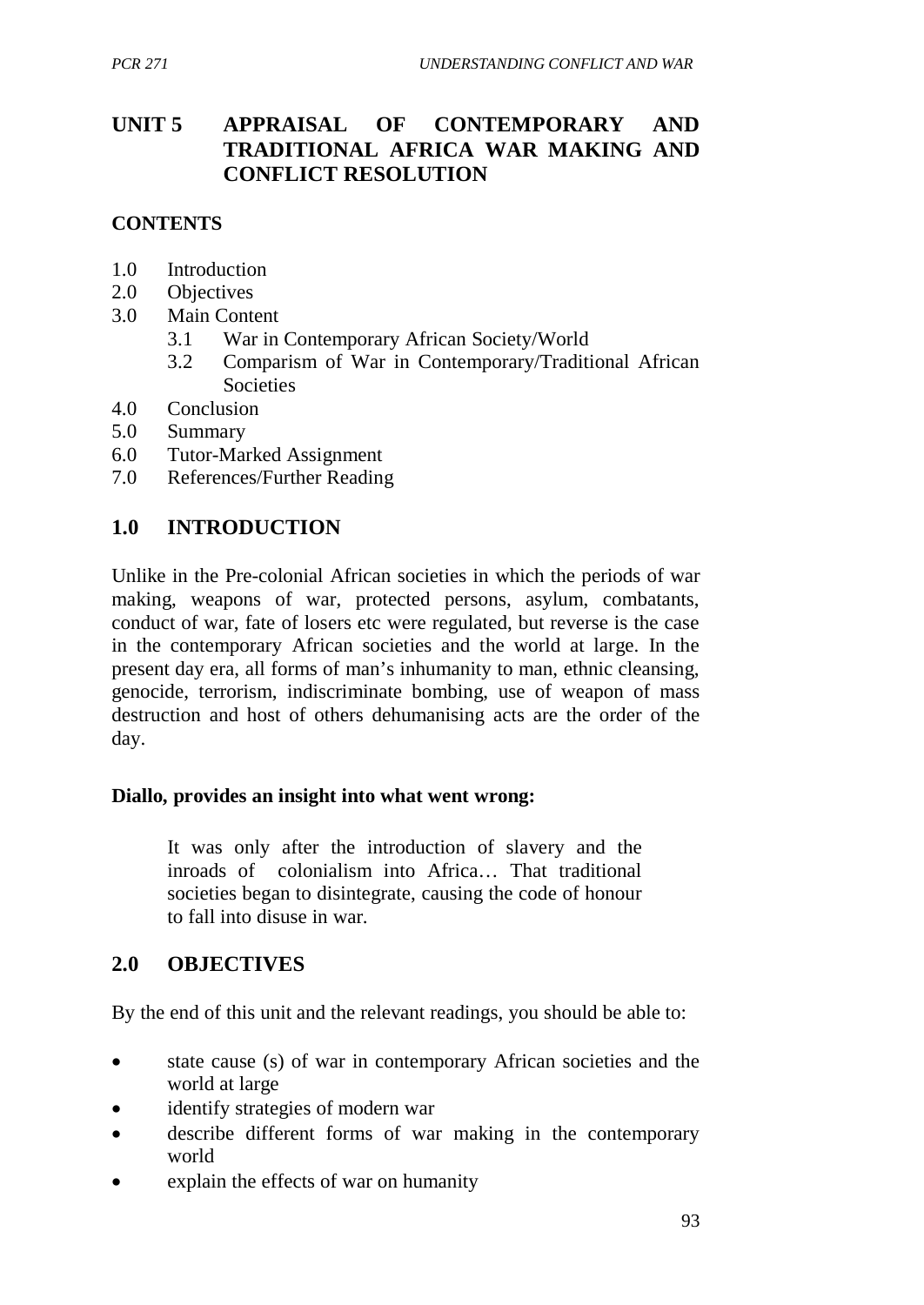• appreciate and account for the differences between pre-colonial and contemporary war making.

# **3.0 MAIN CONTENT**

## **3.1 War Making in Contemporary African Society**

## **3.1.1 The Causes of War**

In contemporary African Societies, the new causes of war emerged from colonialism and state formation during the colonial era and immediately after the independence of most African states. The causes of war include: unclear national boundaries, foreign instigation of state against state from former colonial masters, natural mineral resources discoveries near borders and within territorial integrity of states, Cold War Era stemming from ideological differences (capitalism vs communism), opposition to dictatorship, military rule or intervention (via coup de-tat), racism/inter-ethnic power struggles, amalgamation of several nations with different cultural, ethnic and religious background by their colonial masters to form a state and host of others.

One or some of the above mentioned causes of war, had thrown several African states into theatre or laboratory of great destructive wars, leading to large human and material losses that are beyond human imagination, expectation and comprehension.

## **3.1.2 Strategies of War**

## **a. The War Plan**

It is evidently clear that all-modern war making involves serious debates among the principal's actors. That it is the duty of the military to advance the best possible military solution that will reflect political, military and resource constraints. The level of forces required (air, sea and land), the timing of major movement of troops and equipment, the size of conventional ground forces to be involved, aerial survey and the ability to rely on force elements like air power and special forces versus "traditional" elements of military power like heavy armour.

## **b. Innovation and Initiative**

It is very important to take into consideration that forces will only be able to operate effectively when they are very sure and confident of the fact that they are under protective mode against chemical and biological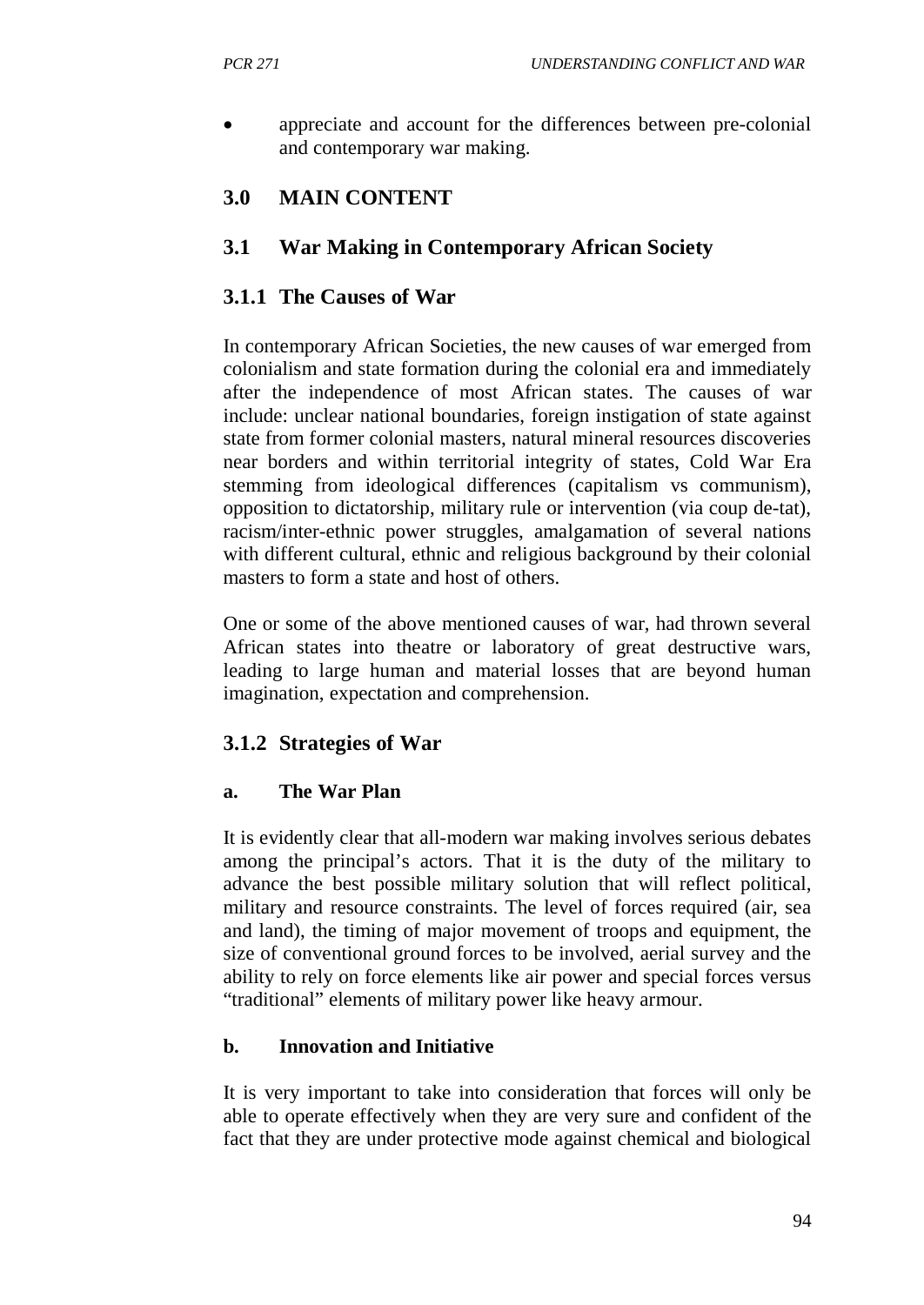weapons and are given far better training and equipped with sophisticated arms and ammunition for urban warfare.

### **c. Morale and Motivation**

Apart from training acquisition and readiness of the armed forces, high morale and strong motivation as well as high professional capability is required for successful war making. It is also important to note that politics and propaganda generally have a more limited impact in shaping morale and motivation than do unit cohesion and loyalty and the extent to which military service is seen as a profession and as one that rewards those who serve. Those who lay more emphasis on technology and efficiency sometimes lose sight of this point. Morale and motivational level therefore, will determine the willingness to sustain unequaled sortie and maneuver rates to deal with problems like weather and unexpected resistance of opposing forces.

### **d. Competence, Adaptiveness and Flexibility in War Planning**

The professionalism and adaptability in warfare planning is highly required in this modern era because it will greatly aid major advances in joint warfare capability and its computarisation and integration at every level. In addition, the most important skills in modern arms is not how to agree on a war plan, but how to change one when reality intervenes and if necessary – abandon key elements with sufficient adaptiveness to win. The "war plan" should be flexible enough such that armed forces could rapidly adjust and fashion out remedy or solution to unforeseen challenges.

### **e. Situational Awareness, Intelligence, Command and Communication.**

The value of intelligence and the need for effective command and communications are fundamentals to modern day war. Also, modern day war comprises combination of imagery, electronic intelligence, signals intelligence human intelligence and improved communications and command and intelligence fusion at every level day and night for effective and most current situational awareness. This becomes very important because modern day wars could be likened to a good wine that tends to get better with age.

### **f. Psychological Warfare**

The importance and immense benefits derivable from psychological warfare cannot be under estimated in the present day conventional warfare. Researches and reports from experiences of previous wars have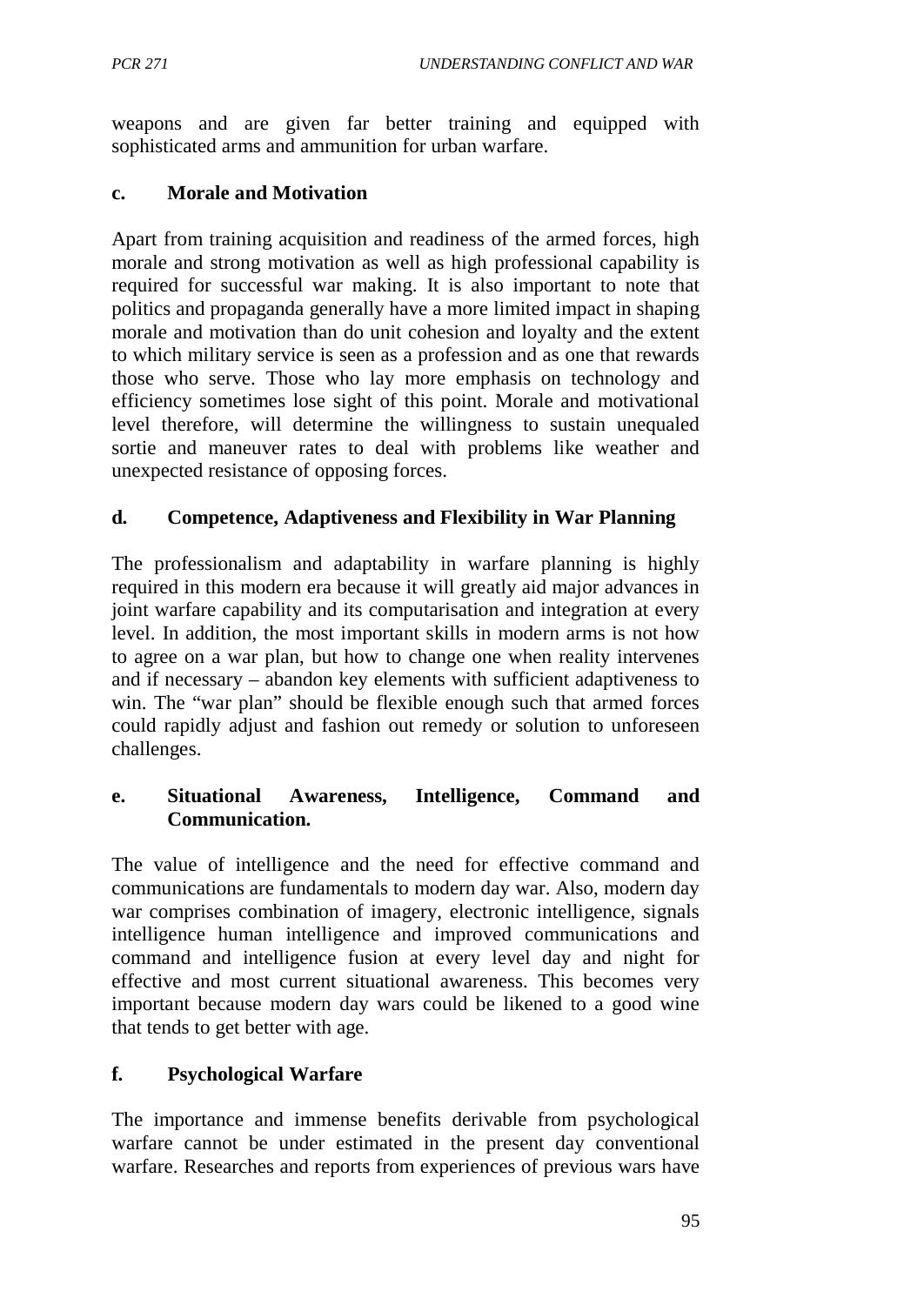shown that psychological warfare such as dropping leaflets, periodic broadcast hours on radio and television had helped cause in-action among the opposing military forces and helped to expedite surrenders. Although, before the leaflets dropped could achieved the desired goals and objective, it should be timed to go to enemy combat troops at the most critical moment. The evidence to date gathered from recent wars indicates that these missions helped considerably to persuade enemy forces either not to fight or to defect, desert, or surrender.

## **3.1.3 Weapons of War**

Unlike in the African traditional war making where several unsophisticated, less destructive arms and ammunitions were used, modern day wars are wagged with highly deadly, destructive, effective and efficient arms and ammunitions. Wars are taught today in most African troubled spots and several parts of the world with weapons of mass destruction such as nuclear, biological and chemical weapons highly destructive bombs fired by warplanes long-range missiles and hosts of others resulting to heavy casualties (loss of life). Incessant exodus of refugees, increasing population of Internally Displaced Persons, destruction of infrastructures, political system, economy and social structure of the society.

Other deadly and highly destructive automated machine includes fighter – bombers, surveillance and electronic warfare aircraft, tanker aircraft, airlift aircraft, for the airforce.

Naval force or sea power comprises carrier taskforce, amphibious taskforce, surface ships, submarine, sea based cruise missiles, aircraft Carrier HMS Ocean, nuclear – powered submarine while land force make use of armoured tanker, AK–47 Riffle and highly trained joint military personnel comprising army, naval and air forces respectively.

## **3.2 Comparism of War Making, Peacemaking and Conflict Resolution in Contemporary and Traditional African Societies**

First and foremost, in traditional Africa, the use of truth to establish justice and restore social harmony between parties was used for the purpose of dispute settlement in which the victim or offended gained compensation or restitution or both. But today, reverse is the case. The purpose (and machinery) of dispute settlement or war making is more of winning the case, and not establishing truth and justice.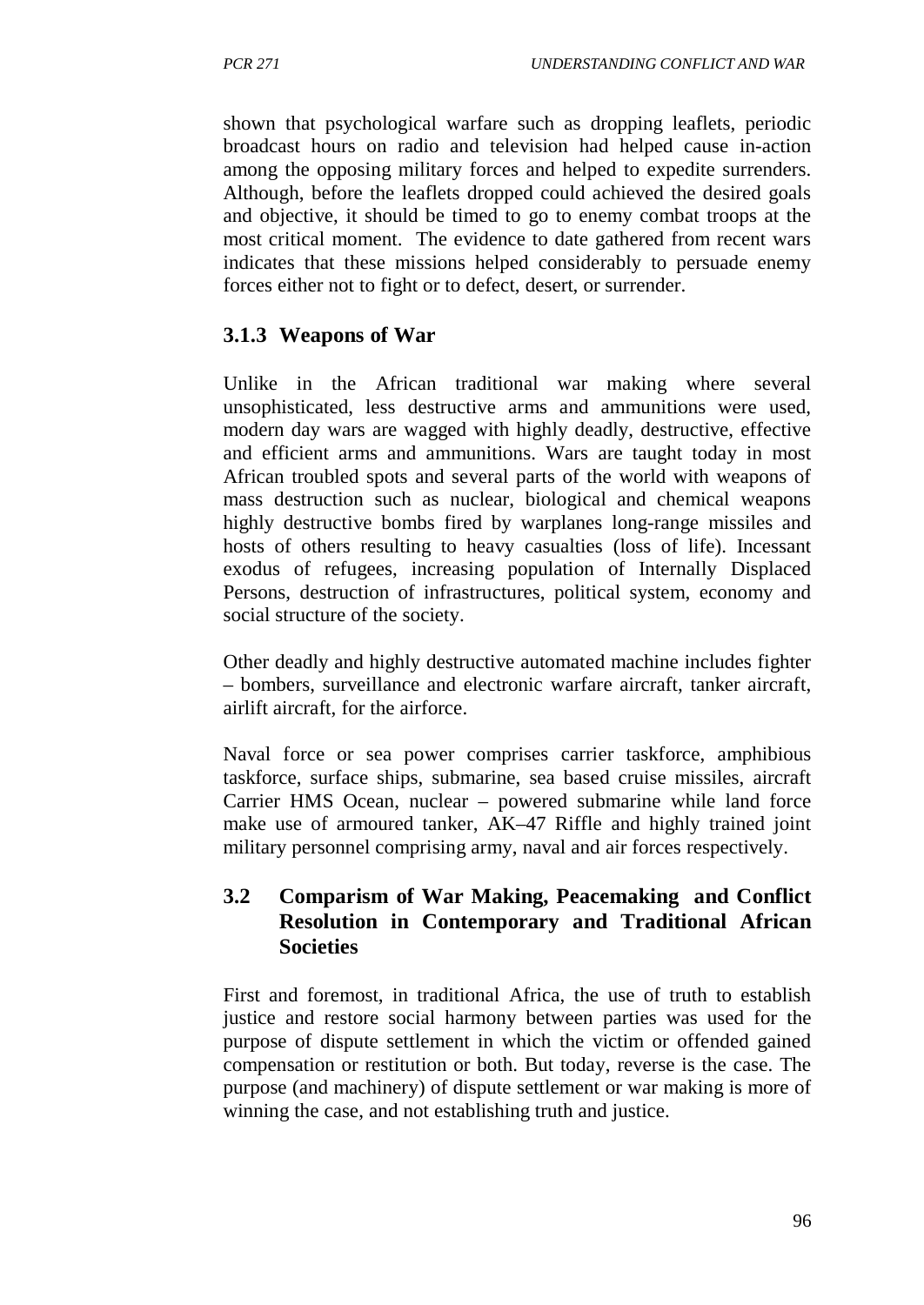Secondly, the aftermath effect of colonialism elongated military rule have eroded the patience and virtue of sitting down and talk over problems, challenges and differences. We rather fight as individuals leading to quick group hostility. In the past, Africans see themselves as their brother's keepers such that large numbers of days were used to seek peace, and even give up certain rights and forgive wrongs in order to allow peace to prevail and reign.

Thirdly, the military have been professionalised and monopolised such that the instruments of violence and coercion is solely at the disposal of the military thereby exposing the civilians to danger if the military becomes a tool of a section of the country or of a despot. Unlike in the traditional African societies where military skills were democratised.

Fourthly, African traditional education and socialisation process impacted knowledge, wisdom of our ancestors, vocation or skills for earning one's/wing, how to live a virtuous life as well as peace education, and skills for peacemaking, conflict prevention, management and resolution. Today western education is geared towards acquisition of knowledge and skills required to earn a living or targeted towards awarding a certificate that serves as just a meal ticket.

Furthermore, in pre-colonial Africa, conflict prevention management and resolution was the duty of local authorities (as there were no central governments) what applied traditional institutions, customs, values, traditions, procedures and sanctions. In the post-colonial contemporary period, there is a state, acting as central authority vested with primary responsibility of maintaining peace, order and security via the courts, police and military. Though the local authorities still exists, but the confidence to manage and resolve conflicts is no longer there.

In addition, the introduction of western education and foreign religions have eroded the African rich cultural heritage and made a caricature of it such that most Africans have lost sight of our traditional models of securing the villages and towns and models of conflict prevention, management and resolution, peace making, confidence-building and peace building training for the youths and adults. Despite the introduction and acceptance of the conventional western models, they are neither producing sustainable peace nor providing the much needed and desired security. The continent of Africa is still being ravaged by conflicts and wars resulting in large figure of refugees and displaced persons, thereby creating humanitarian crisis.

Nevertheless, in contemporary African wars, while importance is attached to human life, such that life has become the cheapest commodity that can be terminated at any time of little provocation,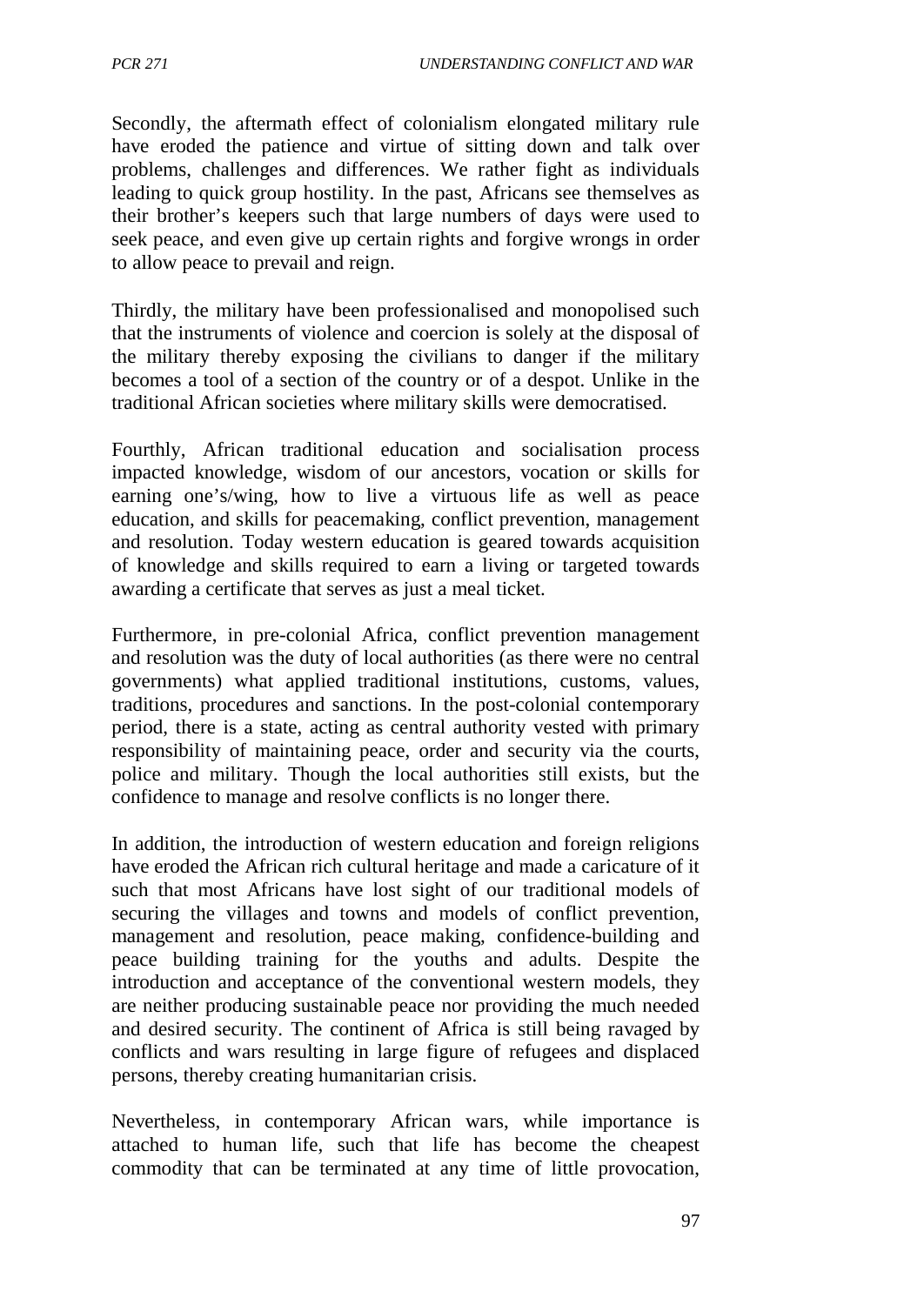unlike in traditional African societies. Diallo found out in his study of several pre-colonial African societies that "the parties negotiated for a long time to seek a peaceful solution". This is not far fetched from the fact that high value was attached to human life and property but also to human and societal relations within across communities and societies.

## **4.0 CONCLUSION**

With the discussion on contemporary war making and appraisal of the traditional and modern war making, peace making and conflict resolution, we can now ascertain that establishment and empowerment of necessary institutions and structures at local, state, national and continental levels now become inevitable. In achieving these desired goals and objectives we need to study our past methods, values, principles and models in the areas of peace education, conflict prevention, management and resolution, compare them with the contemporary models and introduce necessary reforms and adopt useful ones in order to have a sustainable peace and move the society forward.

## **5.0 SUMMARY**

In this unit, war making in the contemporary African societies was examined, while a critical review of African traditional methods of war making, peace making and conflict resolution and that of modern models were dissected in order to discover their strength and weaknesses and then come up with a model that brings a lasting peace to the society.

## **6.0 TUTOR-MARKED ASSIGNMENT**

- 1. Traditional African models of war making, peace making and conflict resolution are far better off than the contemporary model. Discuss.
- 2. Eradication of war in African societies is a huge task, but can be accomplished. Discuss.

## **7.0 REFERENCES/FURTHER READINGS**

- Hans, Morgeuthau (1980). *Politics Among Nations: The Struggle for Power and Peace.* New York.
- OBC, Nwolise (1998). "The Importance of Israel: Middle East Arab Nations Peace Accords to African and World Peace and Security", in *African Journal on Conflict Prevention Management, and Resolution*, (Addis Ababa), Vol. 2, No. 1. p.3.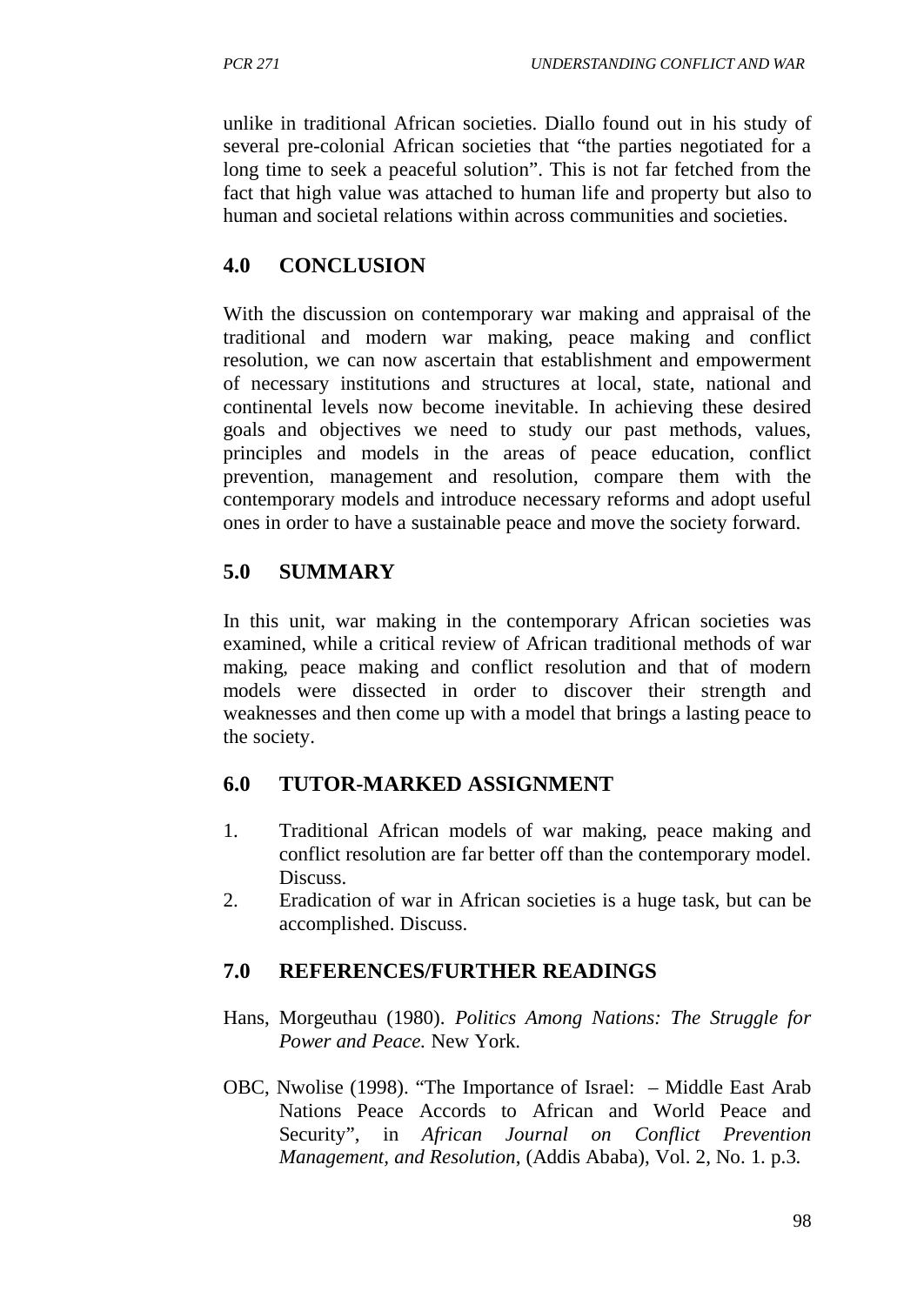- Peter, Wallensteen (1991). "The Resolution and Transformation of International Conflicts: A Structural Perspective", in R. Vay Ryned (ed), *New Direction in Conflict Theory: Conflict Resolution and Conflict Transformation.* London Sage Publication.
- Zartman, I. (1991). "Conflict Reduction: Prevention, Management and Resolution", in F. Deng and I. Zartman (ed) *Conflict Resolution in Africa.* Washington DC.
- Stadman, S. "Conflict and Conflict Resolution in Africa; A Conceptual Framework" in F. Deng and I Zartman.
- Diallo, Y. (1986). *African Tradition and Humanitarian Law: Similarities and Difference*. ICRC.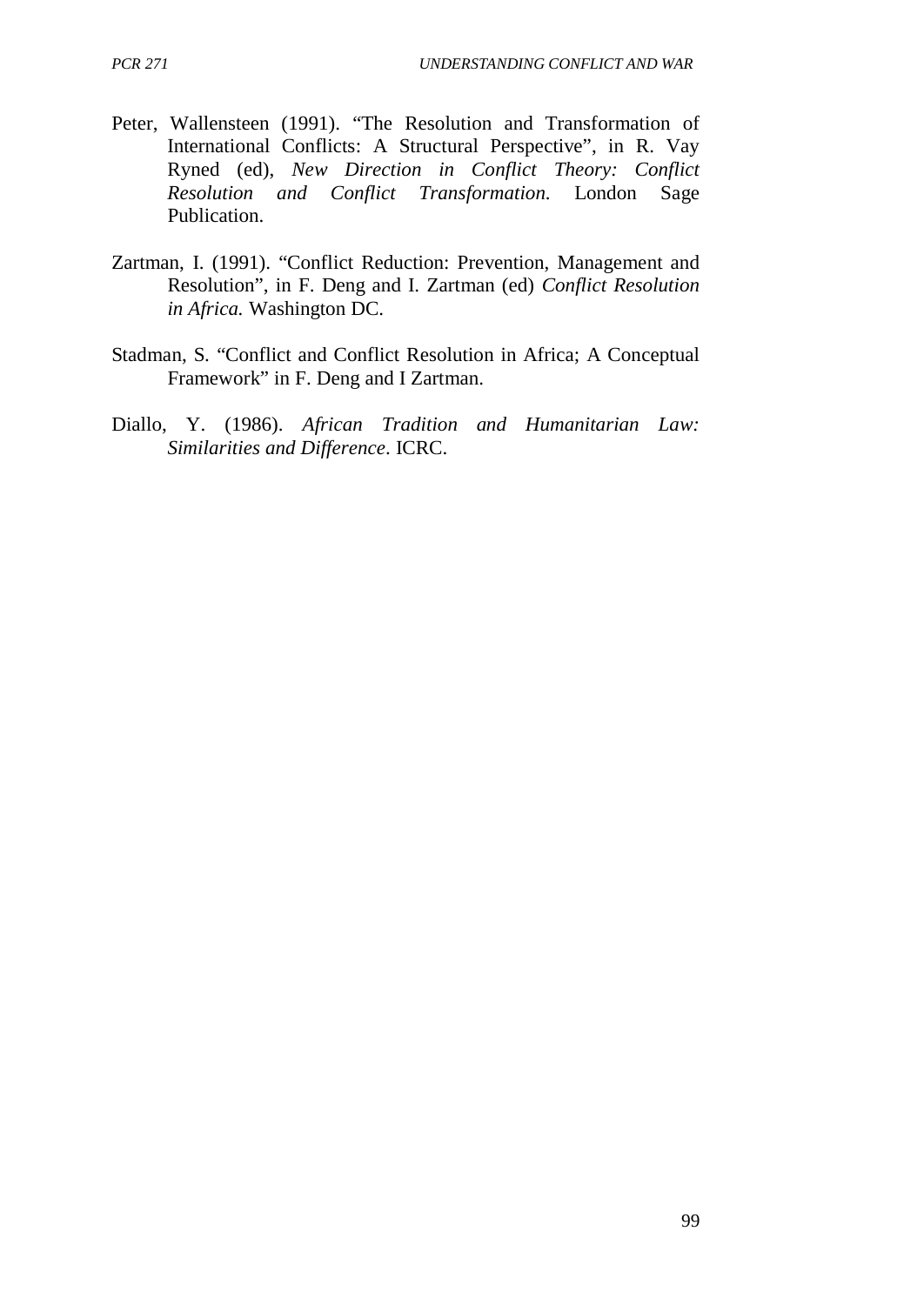## **MODULE 3 INTERNATIONAL LAW WAR AND CONFLICT**

- Unit 1 Origin and Nature of Law of Nations
- Unit 2 Criticisms about Why International Law Should be Regarded as Law
- Unit 3 International Humanitarian Law and War Crimes
- Unit 4 The International Criminal Tribunal/Court
- Unit 5 The Impact of Conflict / War and Post-Conflict Reconstruction and Peacebuilding

## **UNIT 1 ORIGIN AND NATURE OF LAW OF NATIONS**

## **CONTENTS**

- 1.0 Introduction
- 2.0 Objectives
- 3.0 Main Content
	- 3.1 Meaning/Definition of International Law
	- 3.2 The Origin of Law of Nation
	- 3.3 Sources of International Law
- 4.0 Conclusion
- 5.0 Summary
- 6.0 Tutor-Marked Assignment
- 7.0 References/Further Reading

## **1.0 INTRODUCTION**

This unit seeks to introduce you to the meaning of International Law, Origin of International Law and the Dynamic Nature of International Law. This is important because it will enable you to know the genesis or the developmental stages of International Law and how the continuing changes in International Law give the subject a unique fluidity.

## **2.0 OBJECTIVES**

At the end of this unit and further relevant readings, student should be able to:

- explain the meaning of International Law
- describe the distinguishing features of historical background or origin of International Law
- appreciate the broad changes in International Law since the nineteenth century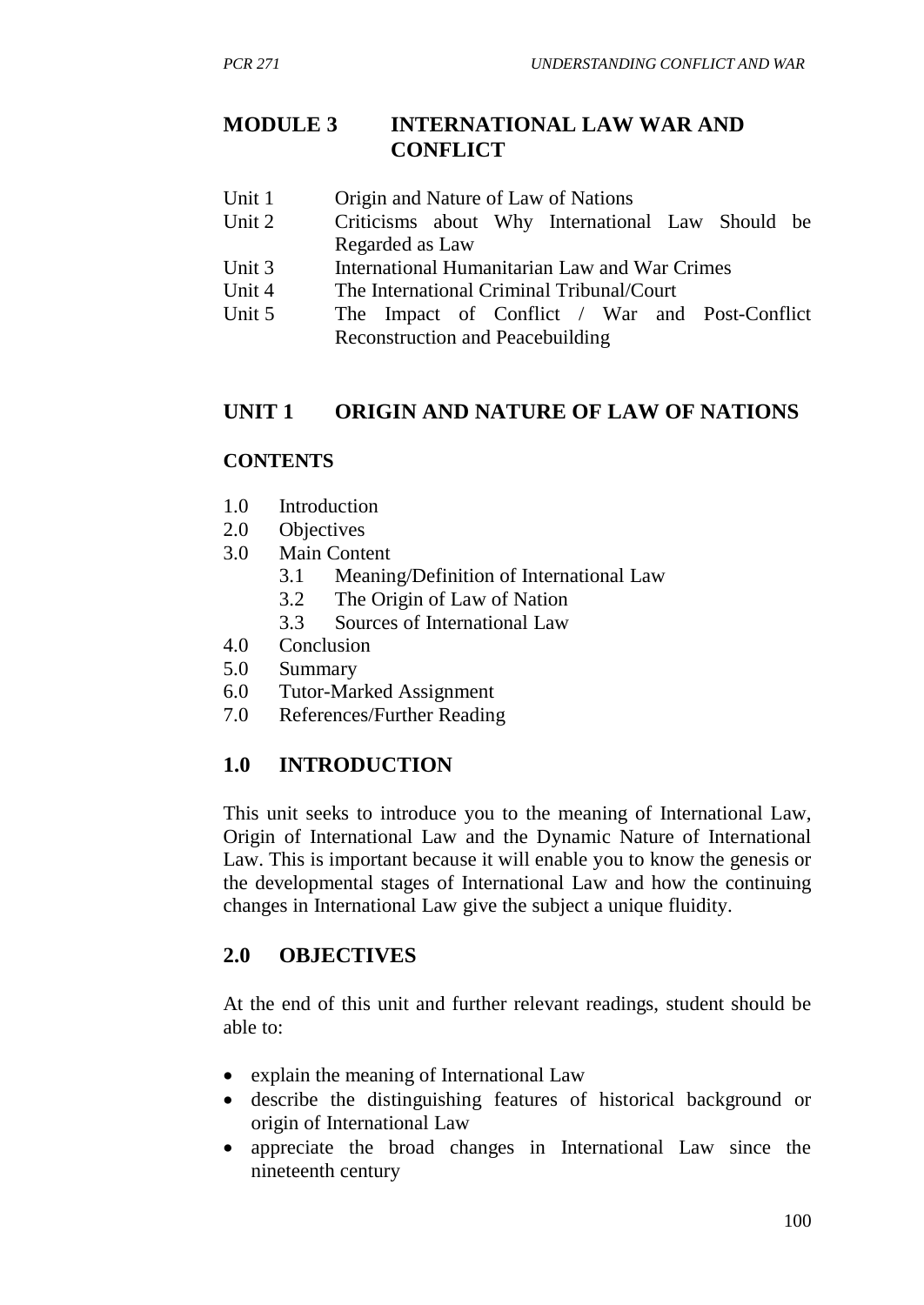- account for the differences between International Law and Domestic Law
- discuss different sources of International Law.

## **3.0 MAIN CONTENT**

## **3.1 Meaning/Definition of International Law**

#### **International Law**

Is the body laws which is composed for its greater part of the principles and rules of conduct which states feel themselves bound to observe, and do commonly observe in their relations with each other. It comprises:

- i. The rules of law relating to the functioning of international institutions or organizations, their relations with each other, and their relation with states and individuals.
- ii. Certain rules of law relating to individuals and non-state entities so far as the rights or duties of such individuals and non-state entities are the concern of the international community.

The great development of international law witnessed between the 18th/19th century was a by product of growing interdependence of states and invention that overcome the difficulties of space, time and intellectual communication.

International Law may also be described as 'consisting of a body of laws, rules and legal principles (sometime not easy to isolate or identify as one or the other) that are based on custom, treaties or legislation and define, control, constrain or affect the rights and duties of states in their relations with each other'.

Despite the above given definitions, it should be borne in mind that there is no agreed definition of international law and it is easier to describe the role of international law and the tasks it performs than to rely on a dictionary definition.

It was traditionally thought that because international law governed the relations between states it did not affect their domestic arrangements. Because each state was said to be sovereign, this suggested that internally a state could behave as it wished. Although this is not true in practice, because states are still central to the international law regime and there is no doubt that for some purposes at least, some international organizations such as United Nations, the International Labour Organization and the World Bank are now subjects of human rights law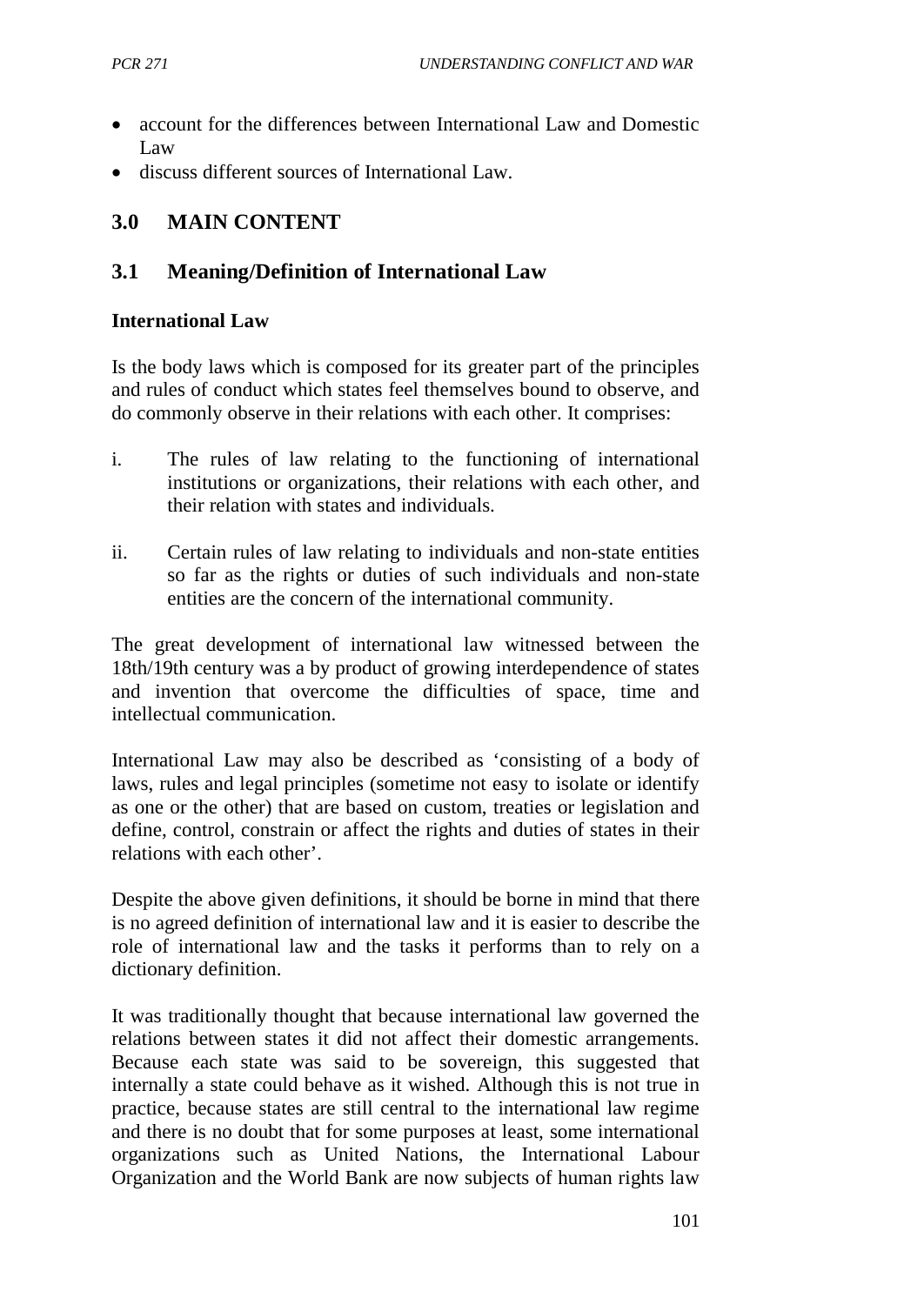places obligations upon state governments to conform to international norms in their domestic governance.

# **3.2 The Origin of Law of Nations/International Law**

There are many assertions about the real origin of international law or how international law emerged or came into being. Some schools of thought are of the view that the modern system of international or law of nations is a product of about four hundred year ago. It is argued that even in the period of antiquity; the rules of conduct to regulate the relations between independent communities were formulated and obeyed. To corroborate this, treaties, the immunities of ambassadors being in existence many centuries before the emergence of Christianity most especially in places like ancient Egypt and India.

In ancient Greek city states, there were small states but independent of one another, showing evidence of an embryonic, although regionally limited form of international law in one authority could be found. Professor Vinogradoff described this as international law, which consists of customary rules, which had crystalised into law from long-standing usage followed by these cities such as the rules as to the inviolability of heralds in battle, the need for a prior declaration of war, and the enslavement of prisoners of war. These rules were applied not only in the relations inter se of these sovereign Greek cities, but as between them and neighbouring states.

According to Midgley, in ancient Greece, the natural law conception of self-defence was used interchangeably with private vengeance, in the expression amynes nomon, thus, implying the legitimacy of the killing of an attacker where this is absolutely necessary for self-defence. Hence, Grotius viewed and maintained that:

If, for example, your life is imperiled in the wilderness as the result of an attack from some individual, under circumstances of time and place that do not permit of recourse to a judge, you will rightly defend yourself… for … not even the … law which forbids you to injure another, will be an obstacle to such righteous self-defence.

Apriori, Gentili insisted that self-defence was always and everywhere absolutely favoured, for it is in accordance with the law of nature, provided the protection of the public law is not sufficient, or is too tardy. This natural law right of self-defence surpassed every other consideration, for even in ancient Rome according to Gentili, although while they made war, they did not consider it lawful to engage in battle on certain days, but as long as it concerned meeting a declaration of war,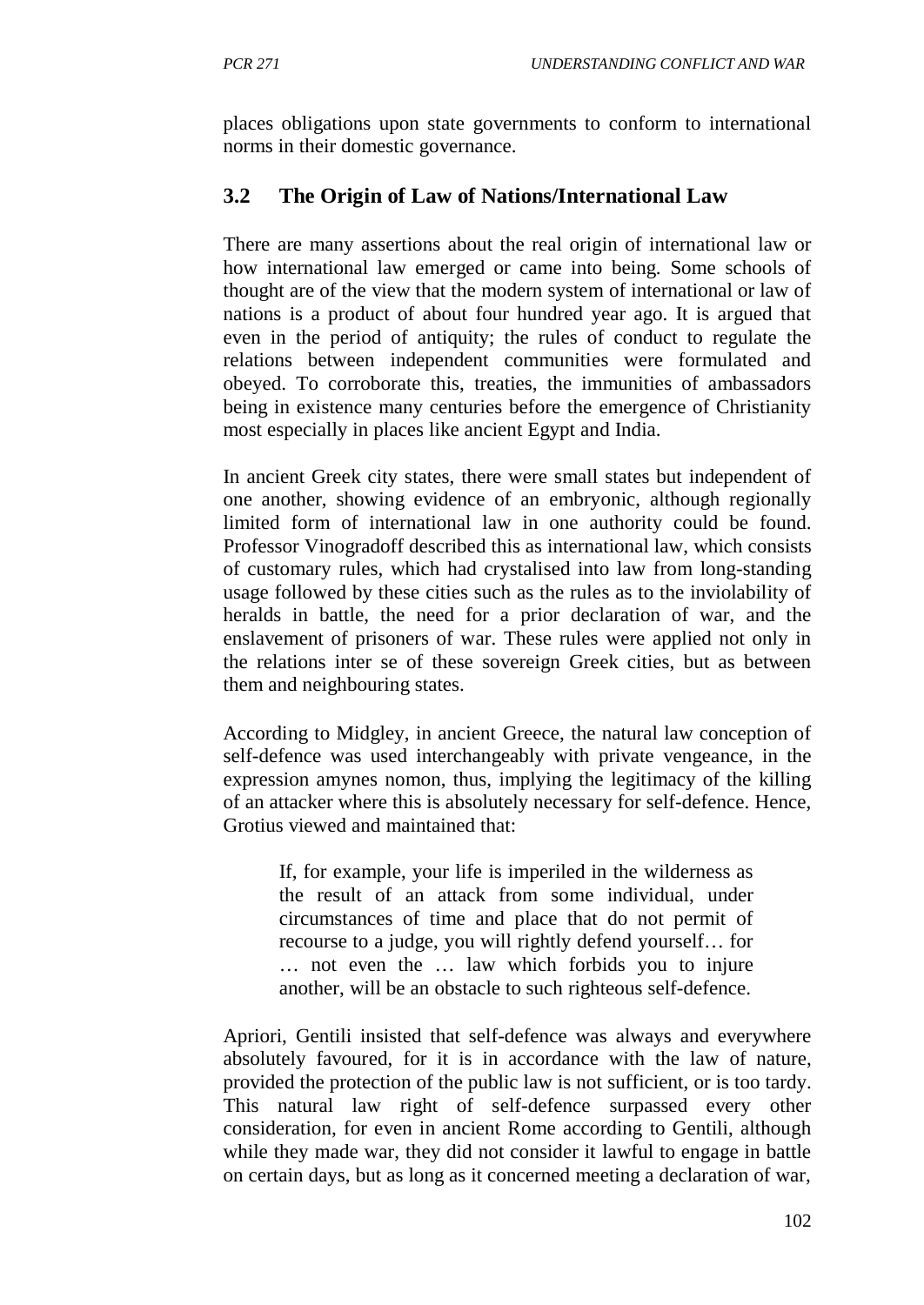that is, a war of self-defence, there was no day which prevent them from defending their safety or their honour, for the right of self-defence is just against all and owes no respect to a patron.

In actual fact, it is believed that the conditions favourable for the emergence and growth of a modern law of nations did not come into being until fifteenth century when a number of independent civilised states began to evolve in Europe. Ever before this period, Europe was reported to have passed through various stages in which either condition were so chaotic as to make impossible any ordered rules of conduct between nations, or the political circumstances were such that there was no necessity for a code of International Law. Indeed it could be said that at a time when the authority of the Roman Empire extended over the whole-civilised world, there was no independent states in any sense and therefore a law of nations was not called for. Two issues were identified as factors that militated against the evolution of a modern system, of the law of Nations namely: The first identified issue could be said to be the temporal and spiritual unity of the greater part of Europe under the Holy Roman Empire, although it could be said that the unity was merely notional and the feudal structure of Western Europe, hinging on a hierarchy of authority which not only clogged the emergence of independent states but also prevented the powers of the time from acquiring the unitary character and authority of modern sovereign states.

The fifteenth and sixteenth centuries witnessed a drastic changed position with the discovery of the New World, the renaissance of learning and the reformation as a religious revolution disrupted the façade of the political and spiritual unity of Europe and shook the foundations of medieval Christendom. The works of Bodin, a Frenchman and Machiavelli, an Italian and later in the seventeenth century, Hobbes an Englishman led to evolvement of theories required to meet the new conditions.

The growth of a number independent states initiated in early Greece, the process of formation of customary rules of international law from the usages and forectices followed by such states in their mutual relations. This in Italy, with its multitude of small independent states, maintaining diplomatic relations with each other and with the outside world there developed a number of customary rules relating to diplomatic envoys, for example, rules relating to their appointment, reception and inviolability.

History or record also revealed the fact that by the fifteenth and sixteenth centuries, jurists had begun to consider the evolution of a community of independent sovereign states and to think and write about different challenges or problems facing the law of nations, realising the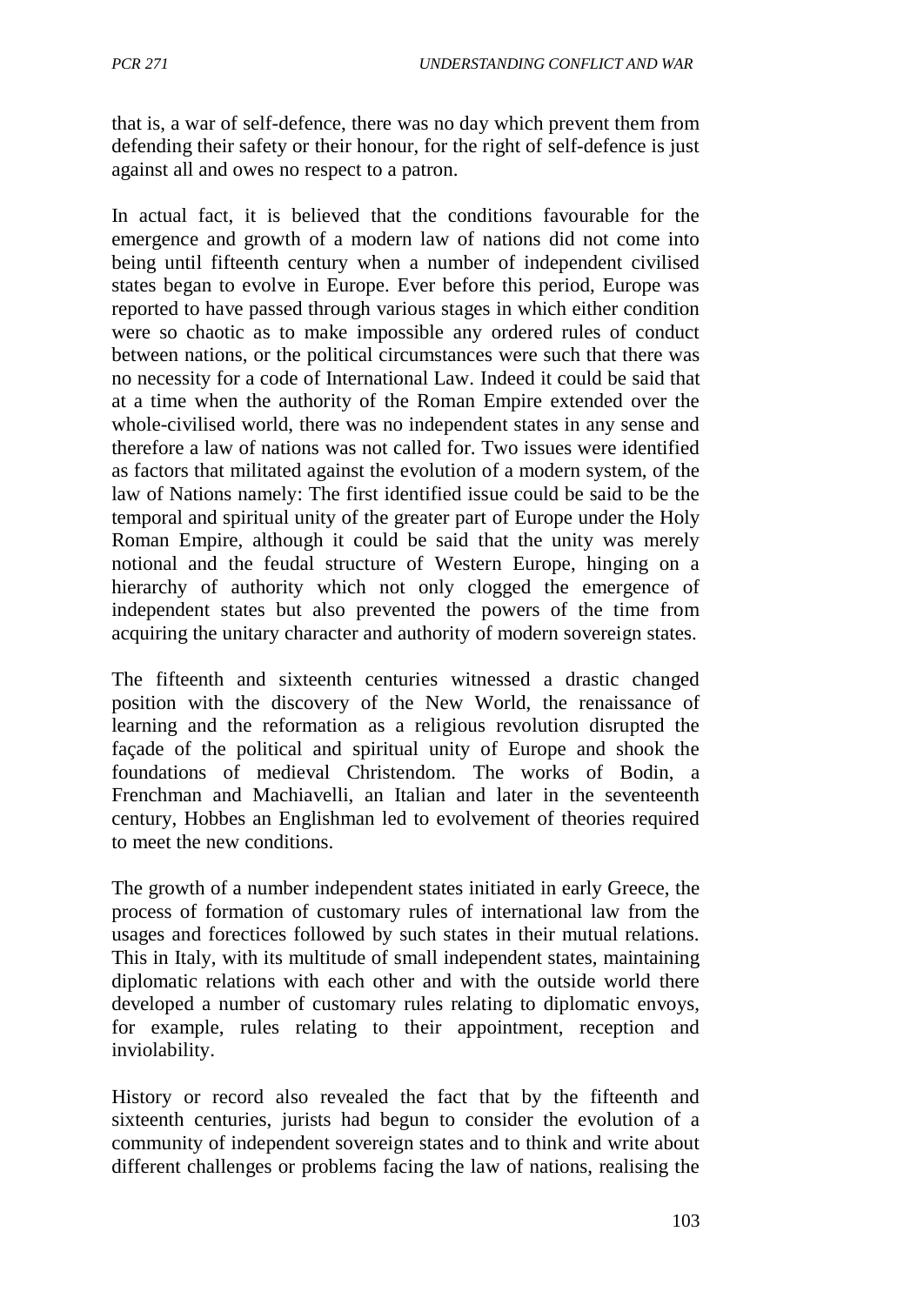necessity for some body of rules to regulate certain aspects of the relations between such state. Where there were no established customary rules, these jurist were obliged to devise and fashion out working principles of Roman Law, (which had become the subject of revived study in Europe as from the end of the element century). But they had recourse also to the precedents of ancient history, to theology, to the canon law, and to the semi-theological concept of the "law of nature" – a concept which has really influenced the development of inter national law.

International Law further expanded in the nineteenth century, as a result of a number of factors which fell more properly within the scope of historical studies. For example the emergence of powerful new states both within and outside Europe, the spread of European civilisation overseas, the technological advancement of world transport, the greater destructive nature or tendency of modern warfare, and the influence of new inventions. All these factors necessitated the urgent coming together of international society of states to acquire a system of rules which would regulate in an ordered manner the conduct of international affairs. The century experienced or had a remarkable development in the law of war and neutrality, and the great increase in adjudications by International Arbitral Tribunals following the ALABA CLAIMS AWARDS of 1872 which provided an important new source of rules and principles.

State later commenced to acquire the habit of negotiating general treaties in order to regulate affairs of mutual concern. Writers also contributed to Further development of international law by concentrating on existing practice and to discard the concept of the "law of nature" although not abandoning recourse to reason and justice where in the absence of custom or treaty rules, the were called upon to speculate as to what should be the law. Other developments included the establishment of Permanent Court of Arbitration by the Hague conferences of 1899 and 1907, while the Permanent Court of International Justice was set up in 1927 as an authoritative international judicial tribunal.

After several attempts have been made in the effort to codify international law. The work which led to the International Law Commission began in Resolution of the Assembly of the League of Nations of 22 September 1924. The United Nations adopted many concepts of the League's resolution in Article 13, Paragraph 1 of the Charter of the United Nations, "1. The General Assembly shall initiate studies and make recommendations for the purpose of: a.… encouraging the progressive development of the international law and its codification". The commission is consist of 34 members elected by the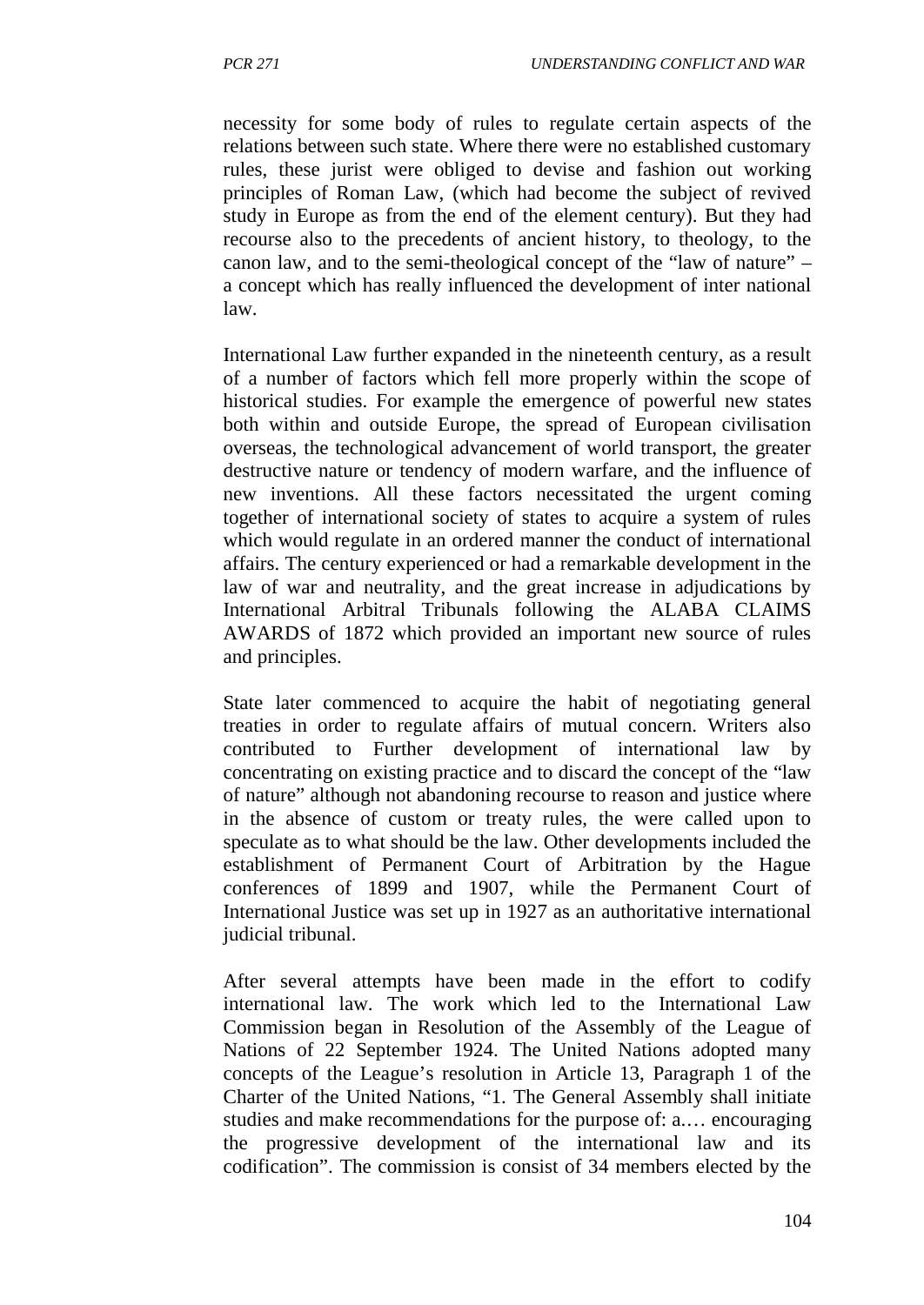General Assembly. Members act as individuals and not as officials representing their respective states.

The International Law Commission was established by the United Nation General Assembly in 1947 for the "promotion of the progressive development of international law and its codification".(1) It holds an annual session at the United Nations Office at Geneva.

## **3.3 Members of Commission**

Article 2, paragraph 1, of the statute provides that the members of the Commission "shall be persons of recognised competence in international law". The members of the Commission are persons who possess recognised competence and qualifications in both doctrinal and practical aspects of international law. Member are drawn from the various segments of the international legal community, such as academia, the diplomatic corps, government ministries and international organisations, (2) Since the members are often persons working in the academic and diplomatic fields with outside professional responsibilities, the commission is able to proceed with its work not in an ivory tower but in close touch with the realities of international life. No two members of the Commission may be nationals of the same state (article 2, paragraph 2) (6). In case of dual nationality, a person is deemed to be a national of the state in which s/he ordinarily exercises civil and political rights (article 2, paragraph 3).

### **Achievements of the Commission**

The International Law Commission's work has led to the creation of a number of treaties and other works of international law that are key to the present international legal order. The examples of the achievements made so far are thus:

- The Vienna Convention on the Law of Treaties.
- The Vienna Convention of Succession of states in respect of Treaties.
- The Vienna Convention on Diplomatic Relations.
- The Draft Articles on the Responsibility of States for International Criminal Court, First proposed in 1949 at the request of the United Nations General Assembly.

## **3.4 The Sources of International Law**

The two major sources creating legally binding rules of international law are TREATY and CUSTOM. Although, there is no agreed statement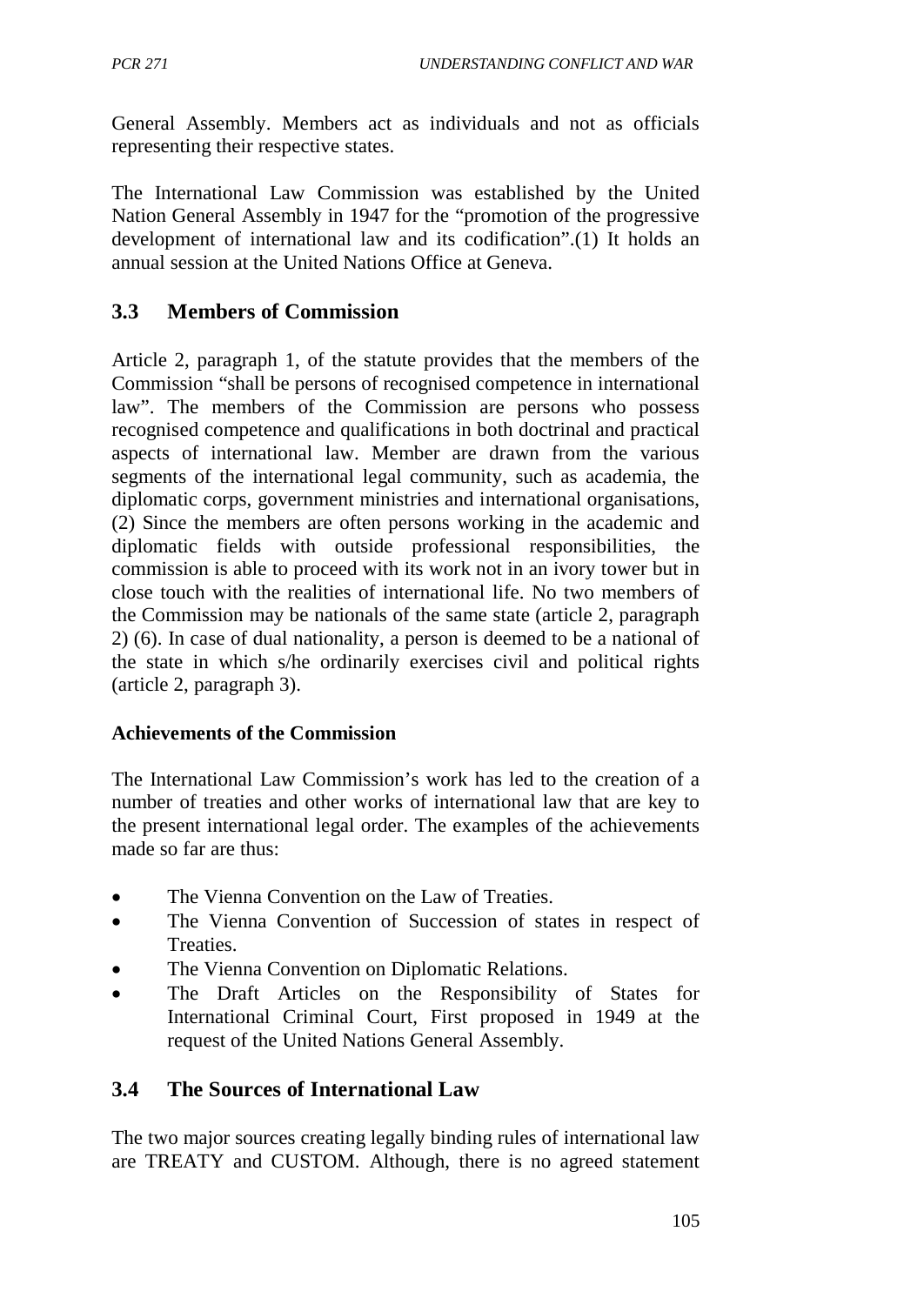about what does constitute a source of international law. The above mentioned sources and other sources will be considered or discussed briefly.

#### **International Treaties**

Treaty is the first major contemporary of source of international law. Treaties may be bilateral (between two states) or multilateral (where there are more than two states). Generally speaking, treaties will be binding only upon the state parties to any particular treaty and the nature of the obligation will be defined within the treaty. The word 'treaty' covers a multitude of international agreements and contracts between states. As well as those describing themselves as treaties the term may include conventions, pacts, declarations, charters, protocols and covenants. At the very heart of international law lies the binding nature of treaties that is derived from the *pacta sunt servanda* priciple, which roughly translates as 'promises must be kept', or, more precisely with regard to treaties, as 'every treaty in force is binding upon the parties to it and must be performed by them in good faith'.

For further understanding of the generic term 'treaty' Article 53, 64, 20, 38, 2(1) should be consulted.

### **Customary International Law**

It is not easy to understand the concept of international customary law. But according to (Article 38), two elements are said to be required. The first is the custom itself, but only custom, which evidences a general practice accepted as law. The second element, commonly entitled *opinio juris sive necessitatis* (opinion as to law or necessity), means that only where a state complies with custom in the belief that it is legally required to do so will law be evidenced.

The concept of customary international law originates from the period when international law was overwhelmingly the law of (and between) nations. In the nineteenth century international law was very much more concerned with **describing** the actual conduct of states in their relationships with each other, rather than with **prescribing**, which means that it was concerned to encompass what nations in fact did, rather than what they ought to do, or ought to have done.

### **Other Sources of International Law**

Although, international law is overwhelmingly concerned with treaty and custom, while other international 'law-making processes' are very much subsidiary to them. The other sources are: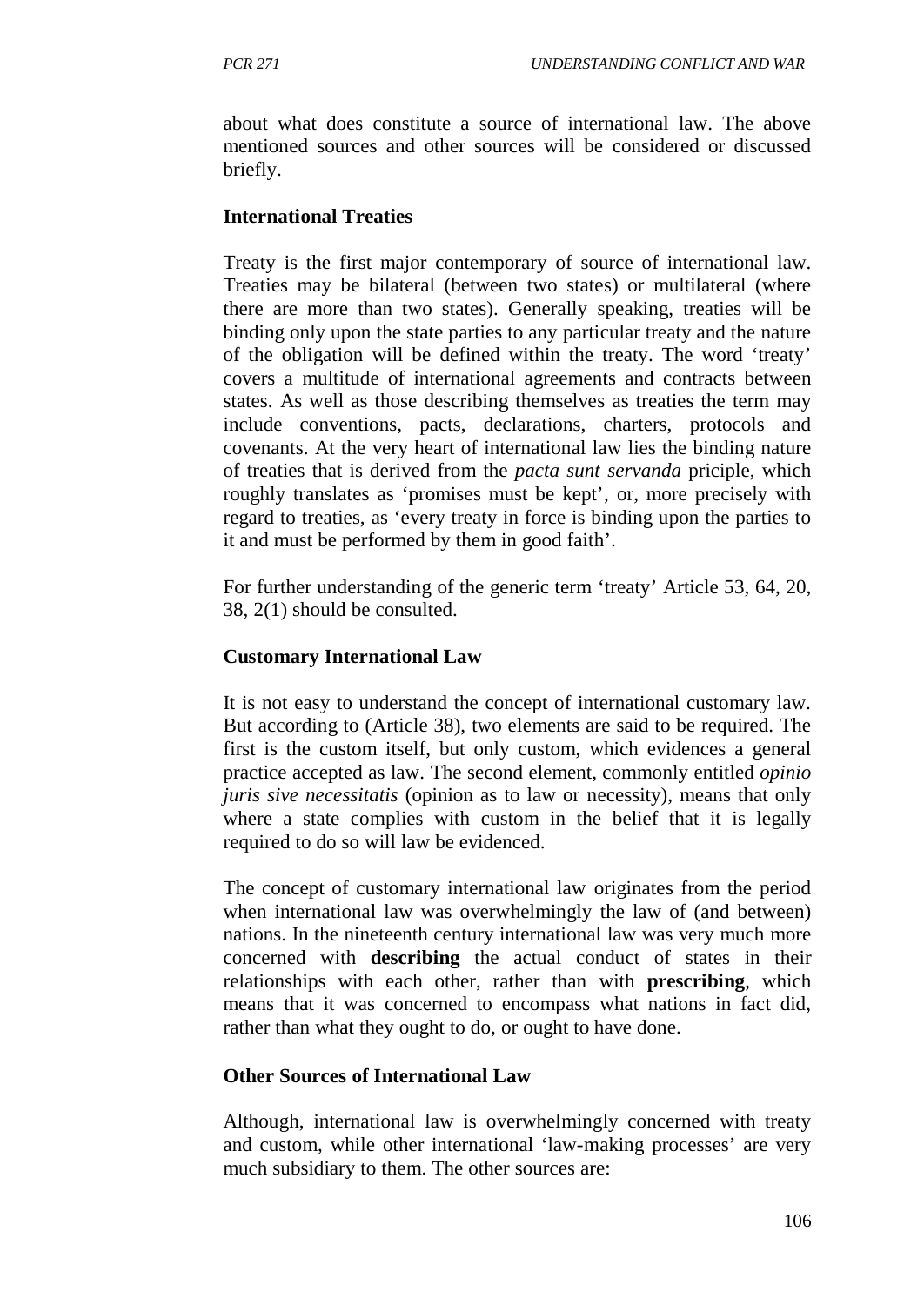- 'the general principles of law recognised by civilised nations, and
- 'judicial decisions and the teachings of the most highly qualified publicists of the various nations'.
- (A) The phrase 'general principles of law' refers to legal principles, which exist in almost all-domestic legal systems. These principles will be applied (if their existence can be proven) where neither treaty nor customary international law seems applicable to a particular event. Because international law regime is not totally comprehensive (that is, it does not have ready international law for every unique event), general principles are sometimes necessary.

Examples of such principles used in international law include:

- recognition of the principle that violation of an obligation leading to injury or damage should lead to reparation.
- the right of parties to a dispute to be heard before judgement is given.
- The concept of limited liability.

The general principles also include probably principles of equity, in the sense of legal fairness rather than the rather refined area of law of a particular state.

Dixon opines that even if such 'principles' do not qualify as binding law, it is clear that they may have a profound impact on the development of international law, either as furnishing a reason why specific norms **should** be adopted or as catalyst for state practice leading to creation of customary and treaty law.

(B) The second subsidiary sources is said to be judicial decisions and the teachings of the most highly qualified publicists of the various nations. Debate as to the meaning of this has been lengthy and intense. It is stated in Article 38 as being only a subsidiary means **for the determination of rules of law** – that is, it is not the rules themselves. What does this mean? The first point you should understand here is that international law makes no use of the common law system of *stare decisis*. In international law, no court binds itself or any other court by its decisions and it is explicitly stated in the statute of the International Court of Justice that decisions have no binding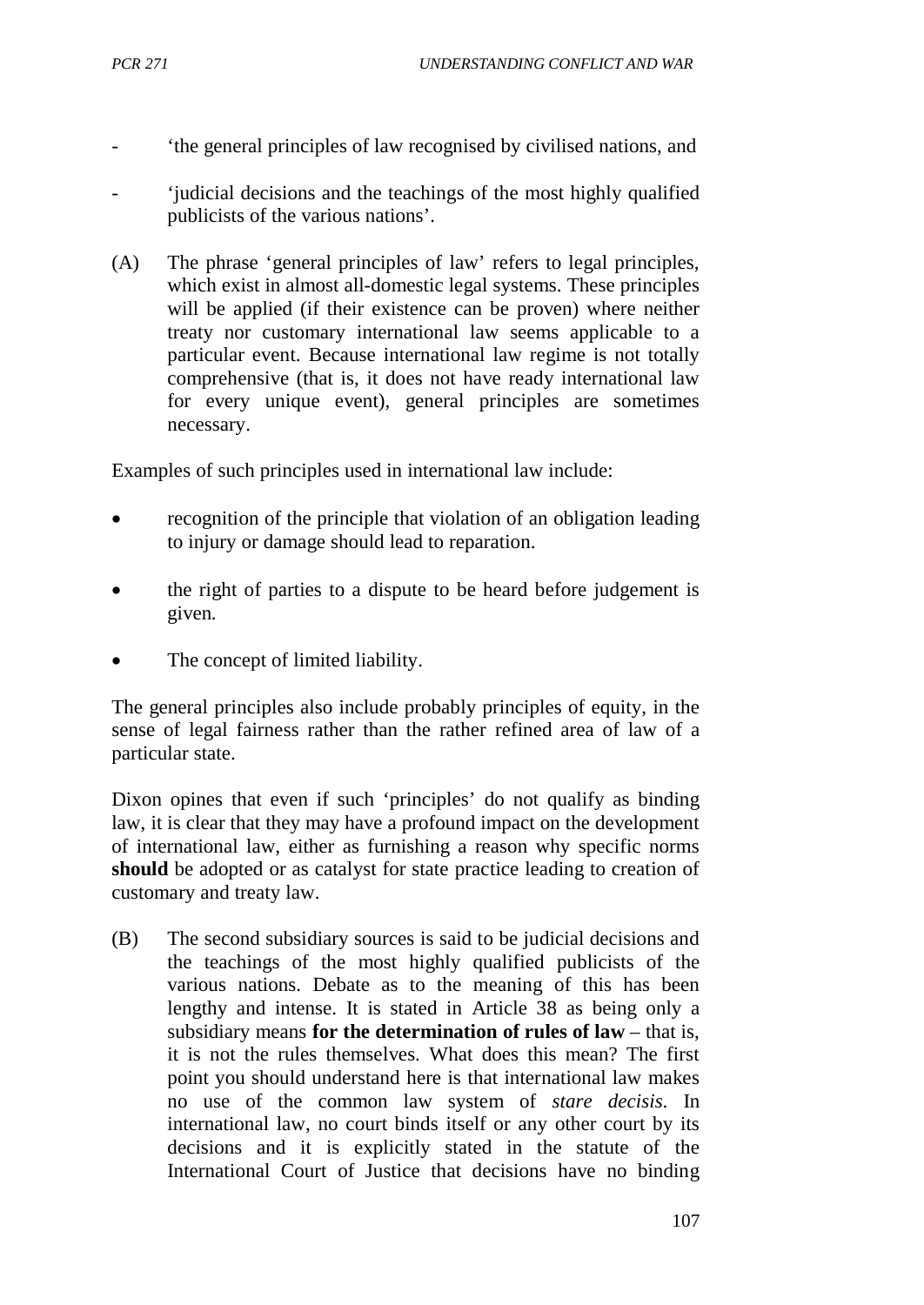quality beyond the parties to a particular case. Also, in international law judicial decisions and the writings of the highly qualified publicist are used as, in the common law system, decisions from different jurisdictions and the writings of legal academics are used. That is, they may be more or less persuasive not because of their status but because of the logic in their reasoning and argument.

(C) Finally, there are some resources recognised as potential sources of international law which do not appear in Article 38. The most important of these are Resolutions of International Organziations which may carry weight of their own in addition to evidencing state practice.

## **4.0 CONCLUSION**

In as much as international law is a way of regulating the relations between nations, which is distinctively legal. The general principles of law lies in their ability to identify the inadequacies of both custom and treaty in international law and the problems associated with seeking to identify international law.

## **5.0 SUMMARY**

This unit has considered the meaning, origin of international law and sources of international law. Various meanings or definition of international law were examined and it was established that there is no singular or particular definition of international law. Different sources and origin of international law were also discussed so as to facilitate proper understanding of the concept.

## **6.0 TUTOR-MARKED ASSIGNMENT**

- 1. 'International conventions or treaties are the only way states can consciously create international law'. Justify the statement.
- 2. Identify and discuss the problems inherent in the concept of customary international law.
- 3. State and discuss the nature and quality of sources of international law aside custom and treaty.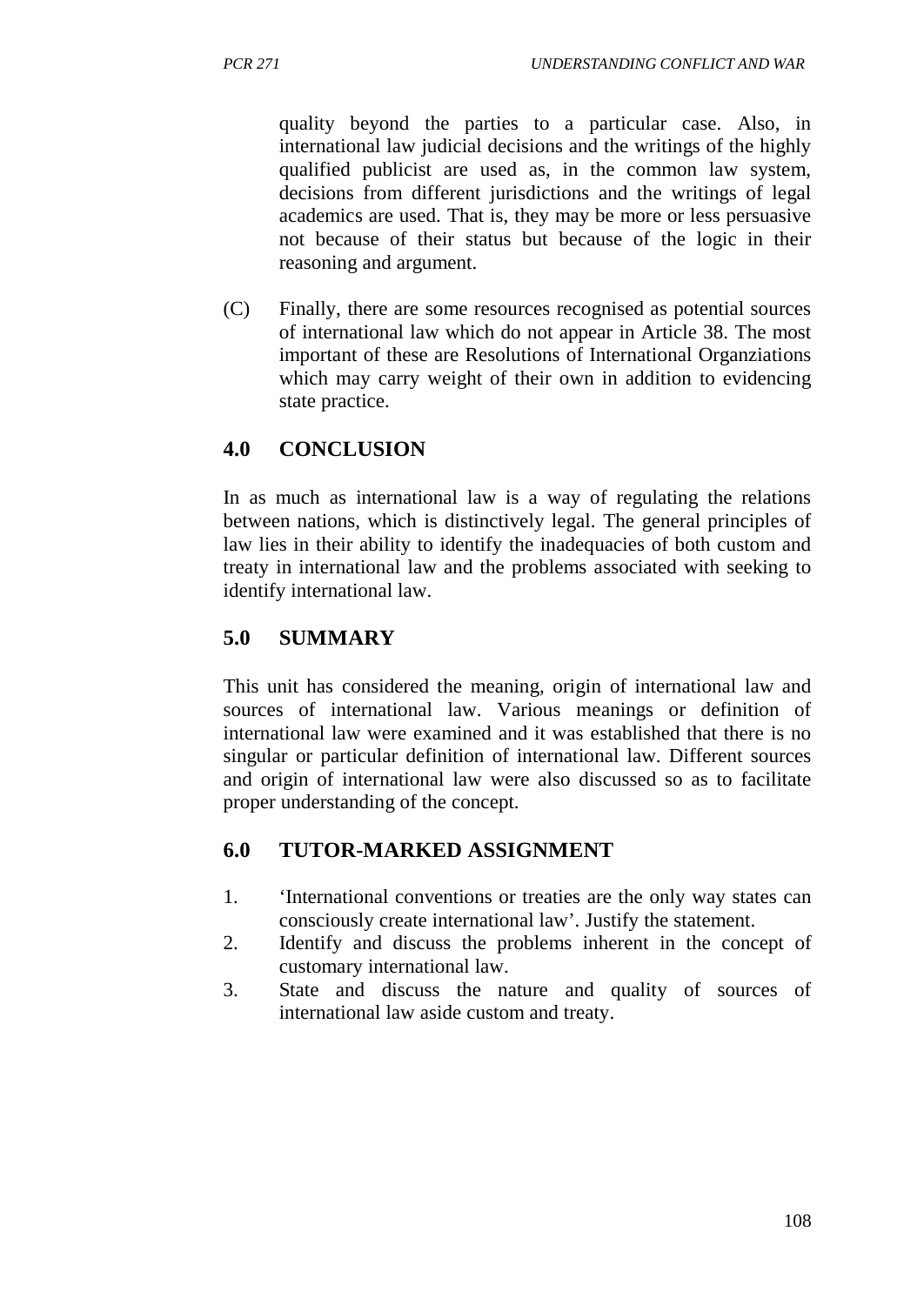### **7.0 REFERENCES/FURTHER READINGS**

American Journal of International Law, 41 (1947)http://www.icrc.org/

- Cassese, Chapter 1: 'The main feature of International Community', pp.  $3 - 17$ .
- Dixon, Chapter 1: 'The nature of International Law and the International System', pp.  $1 - 20$ .
- International Law Commission [://www.un.org/lawlilc/introfra.htm](http://www.un.org/lawlilc/introfra.htm)
- Kaczorowska, Chapter 1: 'History and Nature of International Law', pp.  $1 - 11$ .
- Cassese, Chapter 8: 'International Law-Creation Custom', pp. 153 69;  $170 - 82.$
- Dixon, Chapter 2: 'The Sources of International Law' pp. 21 48.
- Kaczorowska, Charter 2: 'Sources of Multinational Law', pp. 12 36.
- Online Journal of International Law, http://internationallawdomain. blogspot.com/
- United Nations General Assembly Resolution A-RES-174(II), [://www.undemocracy.com/](http://www.undemocracy.com/) A-RES-174 on 21 November 1947.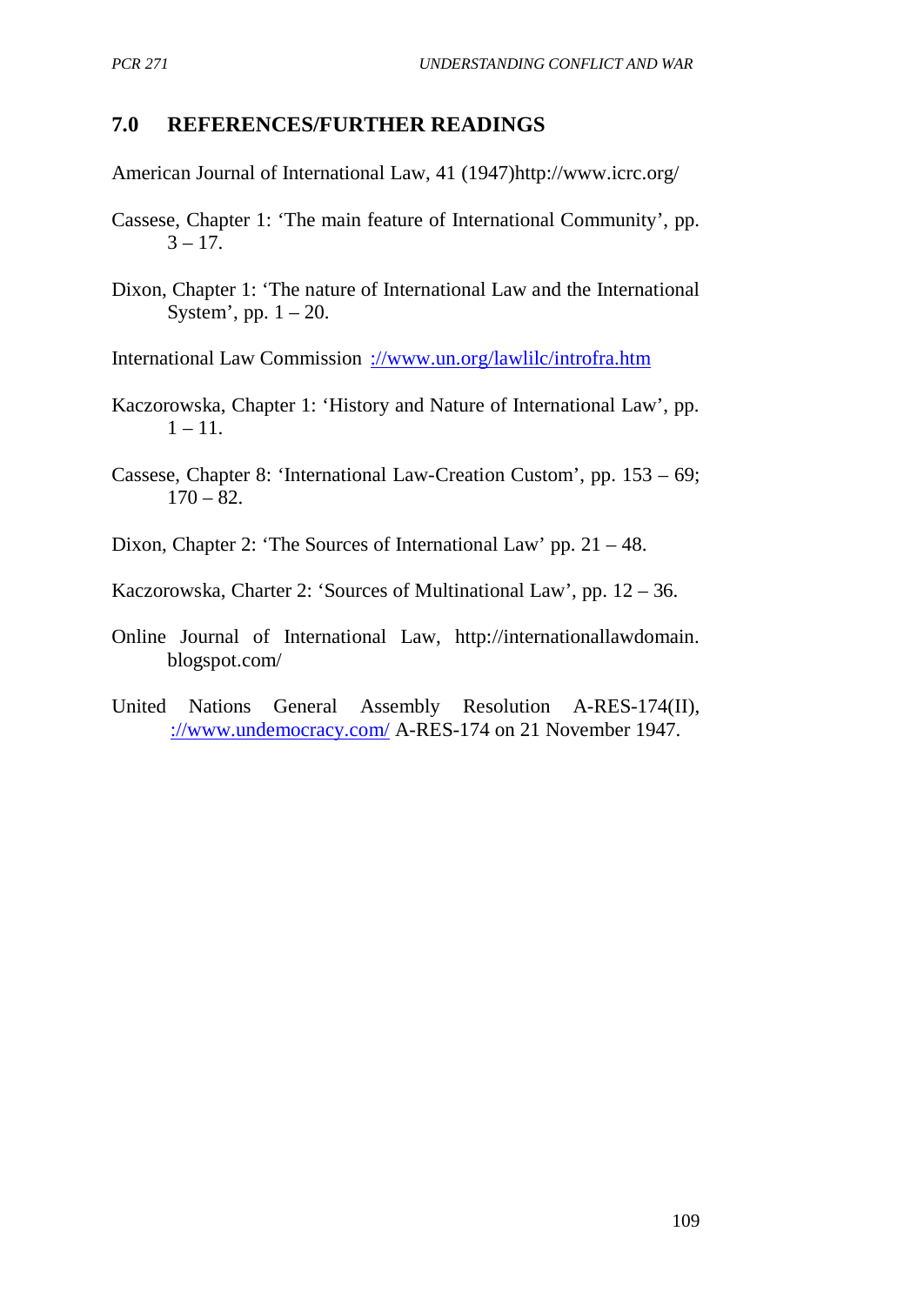## **UNIT 2 CRITICISMS ABOUT WHY INTERNATIONAL LAW SHOULD BE REGARDED AS LAW**

### **CONTENTS**

- 1.0 Introduction
- 2.0 Objectives
- 3.0 Main Content
	- 3.1 Criticisms or Debates about whether International Law is Really Law
- 4.0 Conclusion
- 5.0 Summary
- 6.0 Tutor-Marked Assignment
- 7.0 References/Further Reading

## **1.0 INTRODUCTION**

This unit seeks to examine various forms of arguments or criticisms put up by different scholars, international lawyers and politicians to justify or oppose whether international law is really law. This is important because it will reveal to you the unique fluidity of international law (the dynamic nature) meaning that international law is not a static object of study.

After the fall of the Berlin Wall, in 1989, the world has witnessed many important changes which has affected and are affecting the way international law is conceived and operates. Several global conflicts ravaging the whole world has brought twentieth-century notions of sovereignty and independence of nations into doubt due to the use of international military forces (both Unipolar and Allied Military Forces) by the technologically advanced nations on developing nations. We shall also consider how international law can stand up to this challenge(s)

## **2.0 OBJECTIVES**

By the end of this unit and the relevant readings, you should be able to:

- describe the distinguishing features of the international law
- appreciate the broad changes in international law
- explain why international law is law
- appreciate that international law will always have a political aspect or influence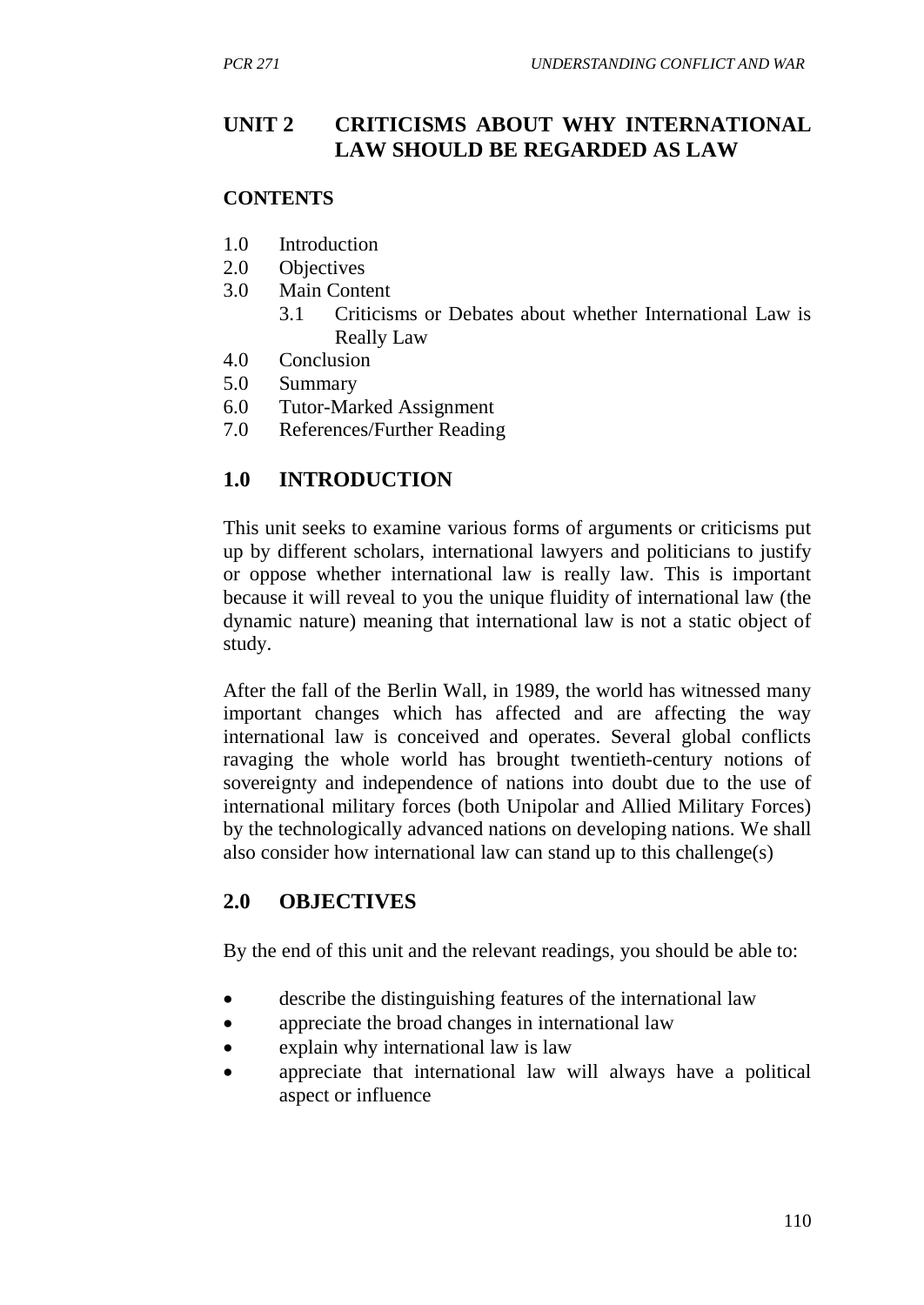## **3.0 MAIN CONTENT**

### **3.1 Why International Law Should be Defined as Law**

There abounds claims and counter-claims by international lawyers, scholars and even politicians as to whether international law is really law or what distinguishes international law from international relations and brings it within the definition of law. Many international lawyers claim that it is the 'distinctive mode discourse' – that is, the legal ways of discussing international issues is distinctive because of the rules, procedure and process which it brings to bear upon questions.

Indeed even the formulation of the questions in a dispute will be affected by the input of international law – knowledge. Also, every state does accept the existence of international law as something distinct from ordinary international intercourse. The acceptance of the reality of international law by states is important in the refutation of those who suggest that international law is not really law.

The fact that laws are broken and wrongdoers often escape punishment is of only marginal importance to the existence of law. Much more significant is that most citizens have actually internalised the values of criminal law even if they do not agree with them. Local law violators/breakers rarely attempt to deny the existence and authenticity of the law, rather they try to justify their transgression. The same or similar argument or defence is usually put up by state(s) to justify any act or action that is against the international law.

With the trend of global events and in the face of multifarious manifestations of the in-effectiveness of the law in dealing, to a tee, with enforcement problems on the international plane. For example, when United States invaded Grenada in 1983, it too, albeit, belatedly and a little half-heartedly, attempted to justify the invasion legally. The fact that 'justification' withstood little scrutiny is less important for our argument than the fact that the United States felt bound to make it.

Also, when multi-dinors combat aircraft, belonging to a particular state, successfully carry out an aerial raid on the cities of another state, as the United States bombers did to Libya cities of Tripoli and Benghazi on April 15, 1986. Very much the same was true of the U.S. invasion of Panama to capture General Noriega. Similar to these, was when Saddam Hussein ordered the invasion of Kuwait in 1990, he did not announce that he intended to flout or, worse still, ignore international law. Rather he attempted, perhaps not terribly convincingly, to defend his actions as being consistent with international law. He did not only suggest that the invasion was a legitimate self-defence, but also referred to Kuwait. Even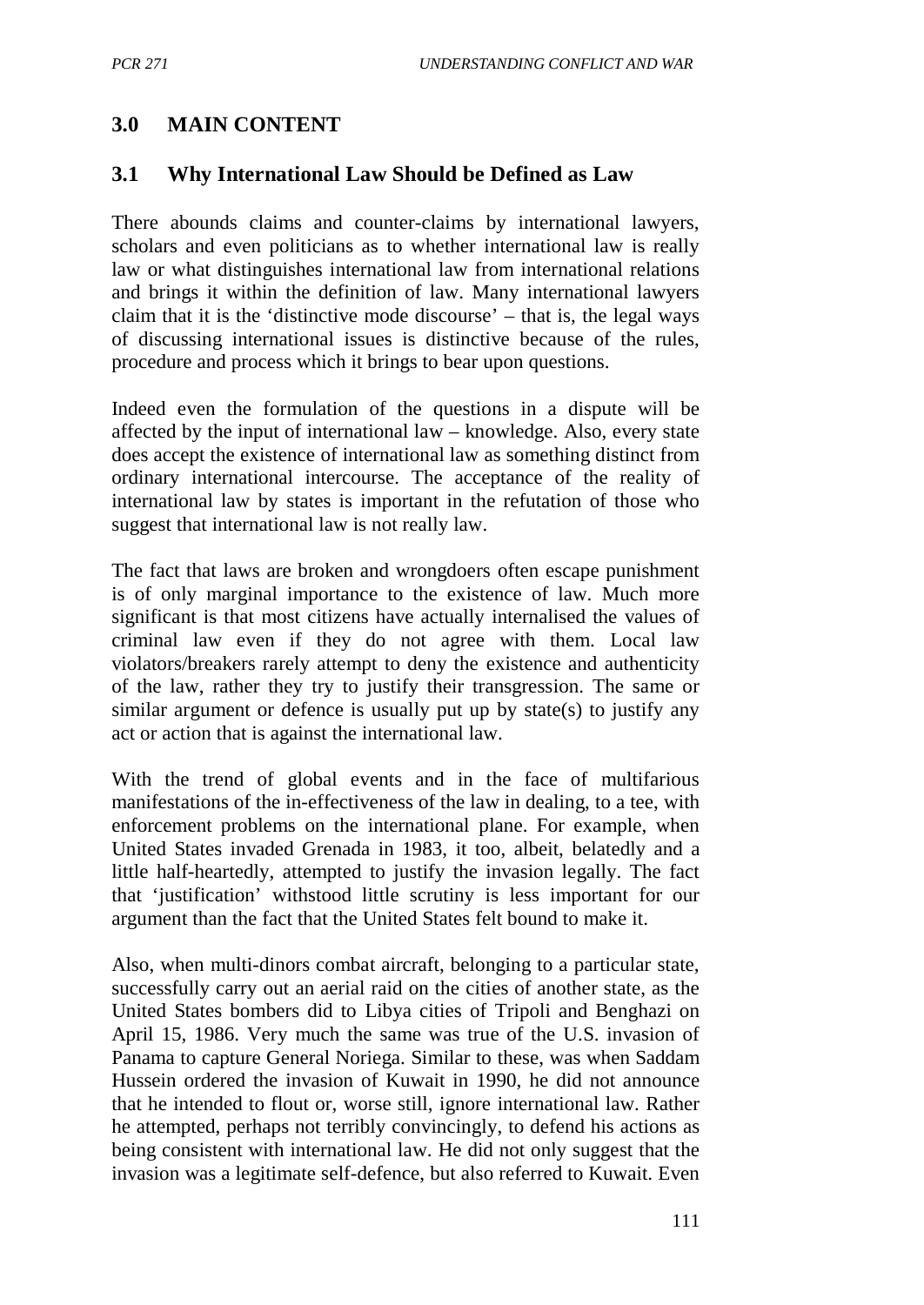the claim by China that both Tibet and Taiwan are integral components of the Chinese territory is couched in terms calculated to appeal to international law. The more recent intervention by NATO in the domestic affairs of the former Republic of Yugoslavia was defended as being consistent with international law; while Israel in collaboration with the United States argued that Israel's activities in Palestine are not necessarily a breach. Most recently of course has been the bitter legal debate concerning the intervention of the U.S led 'coalition' in Iraq. Quite remarkably the debate over the legality of the intervention has been absolutely central to the debate over intervention itself.

How can the attacked states, victims of such attacks, have redress without problems?

This question, along with many others persistently raise doubts, in the minds of teachers of international law, observers of international affairs, international lawyers and politicians, as concerns the efficacy of the tenets of international law.

Brierly (an eminent U.K authority on international law) writes in 1944:

*The best evidence for the existence of international law is that every actual state recognises that it does exist and that it is itself under obligation to observe it.*

*States may often violate international law, just as individuals often violate municipal law, but no more than individuals do states defend their violations by claiming that they are above the law.*

With reference to the first point, the directiveness of international law derives in part from its sources and origin. International law and laws essentially came into existence either through treaties (which obviously require the consent of those who are to be bound by them) or through customs, and usually, but not always, custom which has been long established.

Although not all custom is held to be international law, rather only that which has been regarded by states as legally binding custom. Thus custom become international law only when the states observing the custom do so in the belief that the custom is indeed a part of international law. The fact still remains that there is no law creating legislature really, but only reflects the reality of sovereignty.

According to Shabtai Rosenne's observation in a book published in 1984, 'International Law is a law of co-ordination, not, as in the case of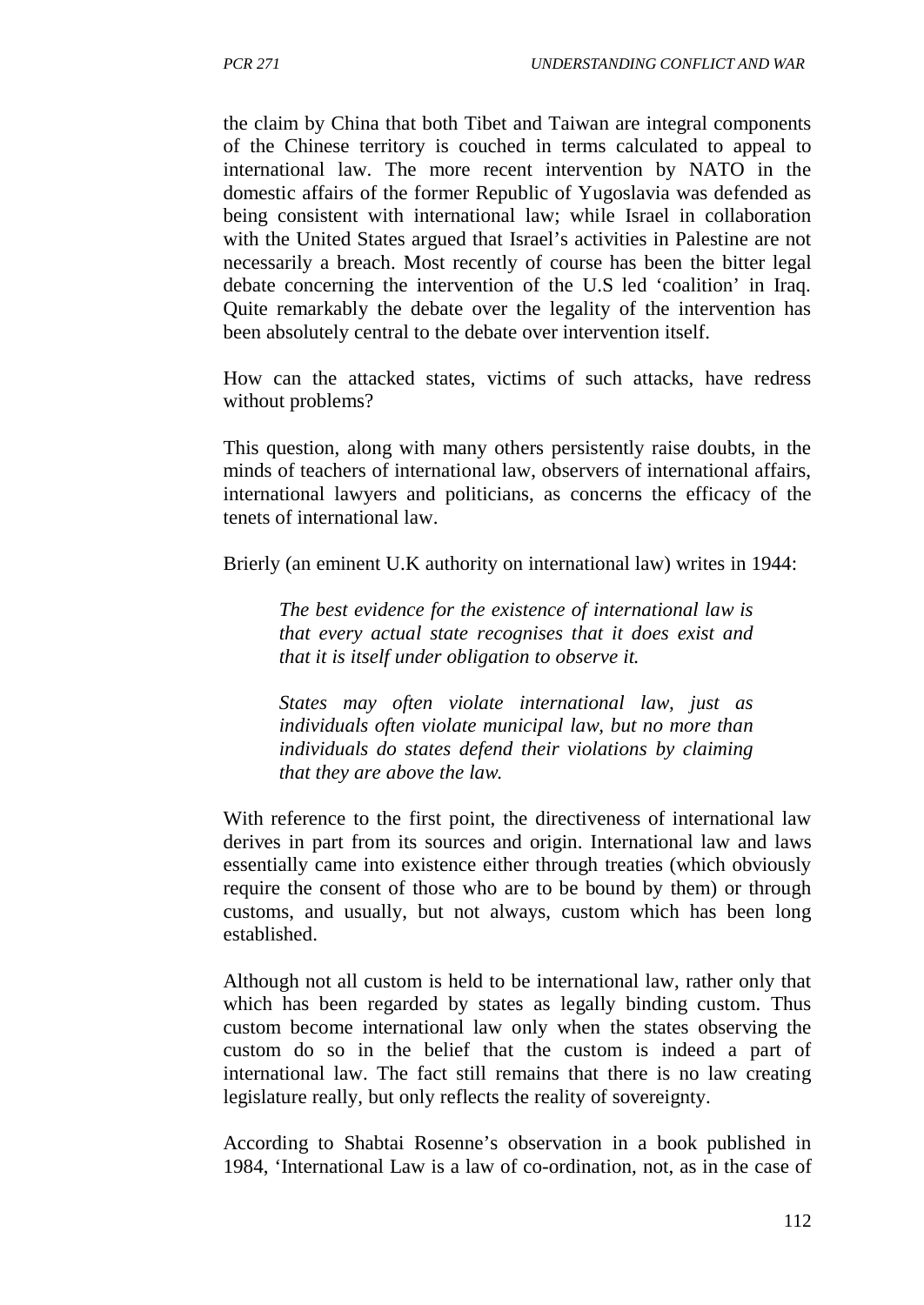most internal law, a law of subordination. By law of coordination we mean to say that it is created and applied by its own subjects, primarily the independent state (directly or indirectly), for their own common purposes'.

A particular theory which has reigned is that international law is nothing but a code of rules of conduct of moral force only. For example, Austin, great positivist, stating his theory, usually referred to as the Austinian theory, says that law should relate to commands issuing from a determinate sovereign authority.

Thus if the rules concerned do not emanate from a sovereign authority, which be politically superior, or if there are no sovereign authority, then the rules could not be legal rules, but rules of moral or ethnical validity only. If international law is critically examined, it would be seen that there is no visible authority with legislative powers or indeed with any determinate power over the society of states. He then concluded that international law is nothing but 'positive international morality' only analogous to the rules binding a club or society or 'opinions or sentiments current among nations generally'.

Without doubt, international law cannot compare favourably with rules of municipal law which effortlessly apply within each state. However, in spite of the apparent merits of municipal law which actually out-number those of international law, modern day developments demonstrate that international law is law **per-excellence.**

Some schools of thought are of the wrong view that in the absence of supra-national system of sanctions capable of being enforced against law breakers, states have little incentive to obey international law, the truth is that only violations of international law are reported or complained about, obedience to it, which is common place, is taken for granted. In view of the above statement, laymen rarely know or consider that people who obtain international passports and visas before traveling abroad, are for instance obeying international law, while the immunity being enjoyed by the foreign nationnels, diplomats (ambassadors) and the sovereignty of a foreign embassy in the country or state of domicile is also in conformity with the dictates of international law.

On the other hand, if or because international law is breached or violated from time to time, it does not mean that all the rules of the law will always be broken, in the absence of sanctions to underpin them.

Furthermore, the argument that the legal way of dealing with international law issues is a distinct way (that is to say that legal discourse is distinguishable from the language of general international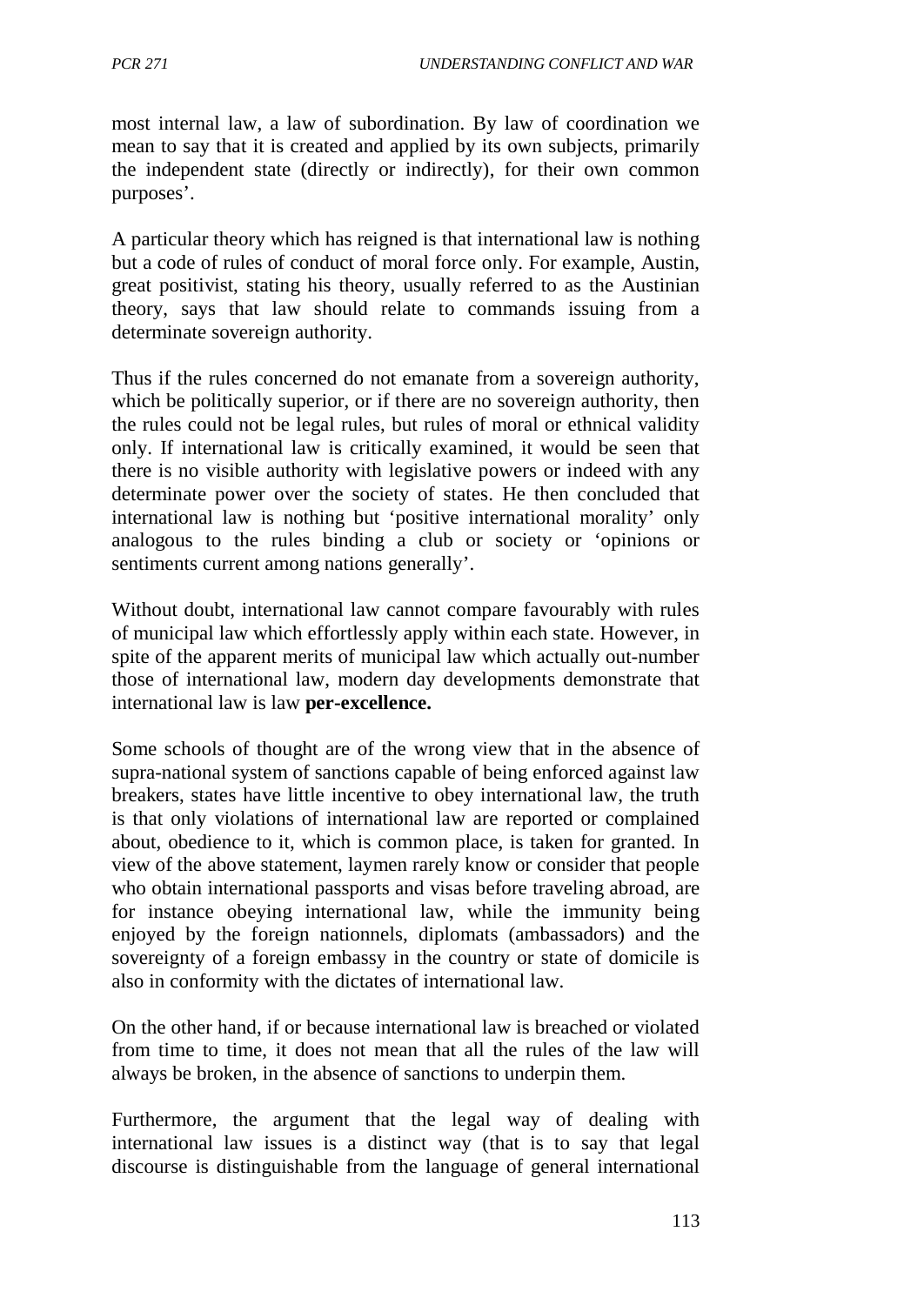relations). It can be argued that what distinguishes most clearly the legal way from the social way of resolving disputes in domestic/municipal terms is that law always requires a **translation** of social facts into legal facts.

Although, this is no less true of international law, the argument still suggests that translation is both law greatest strength and paradoxically it's greatest weakness. It is seen as strength in the sence that when a dispute is put in legal terms with legal issues, it becomes legally resolvable in that there will be (almost invariably) a legal solution to be legal problem. It may also be a weakness because the resolution, while it will resolve the legal issues, may not resolve the social (untranslated) problem. The law way of resolving disputes works 'best' when all the parties to the dispute accept the legislation of the dispute.

Very much the same applies in international law, which is a central factor in explaining the reasons why only a minority of state accepts the compulsory jurisdiction of the International Court of Justice. There is little point in having a dispute legally resolved if underlying political problems remain. Unless the parties to the dispute, together with the constituencies they represent, accept that the legal outcome **resolves** the problem, the resolution itself may in fact simply lead to further disputes.

In addition, the existence of international disputes does not always mean or suggest that there is breakdown of international law as international disputes are caused by multifarious factors. Though there may be genuine uncertainty about the international law, which is exemplified by the Gulf War or the Incessant Israel/Palestine War.

Therefore, in the case of Gulf War, Iraq believed that it was proper to lay claim to her historical title to the Kuwait territory (Kuwait was part of Iraq before the onset of the colonisation of that geographical location). While the multinational forces (Allied Forces) of the United Nations thought that the Iraqi invasion and annexation of Kuwait principally violated Article 2(4) of the United Nations which provides that member of states are to refrain from the threat or use of force against the territorial integrity or political independence of any state or in any other manner inconsistent with the purposes of the United Nations.

Akehurst in his summation says that the problem of the enforcement of sanctions is somewhat intractable under international law because of the peculiar characteristics of the latter. It is said that in contradistinction to municipal law, under international law, there is no legislative authority; neither are there provisions for obligatory judicial settlement, there is absence, equally, of any centralised executive authority to enforce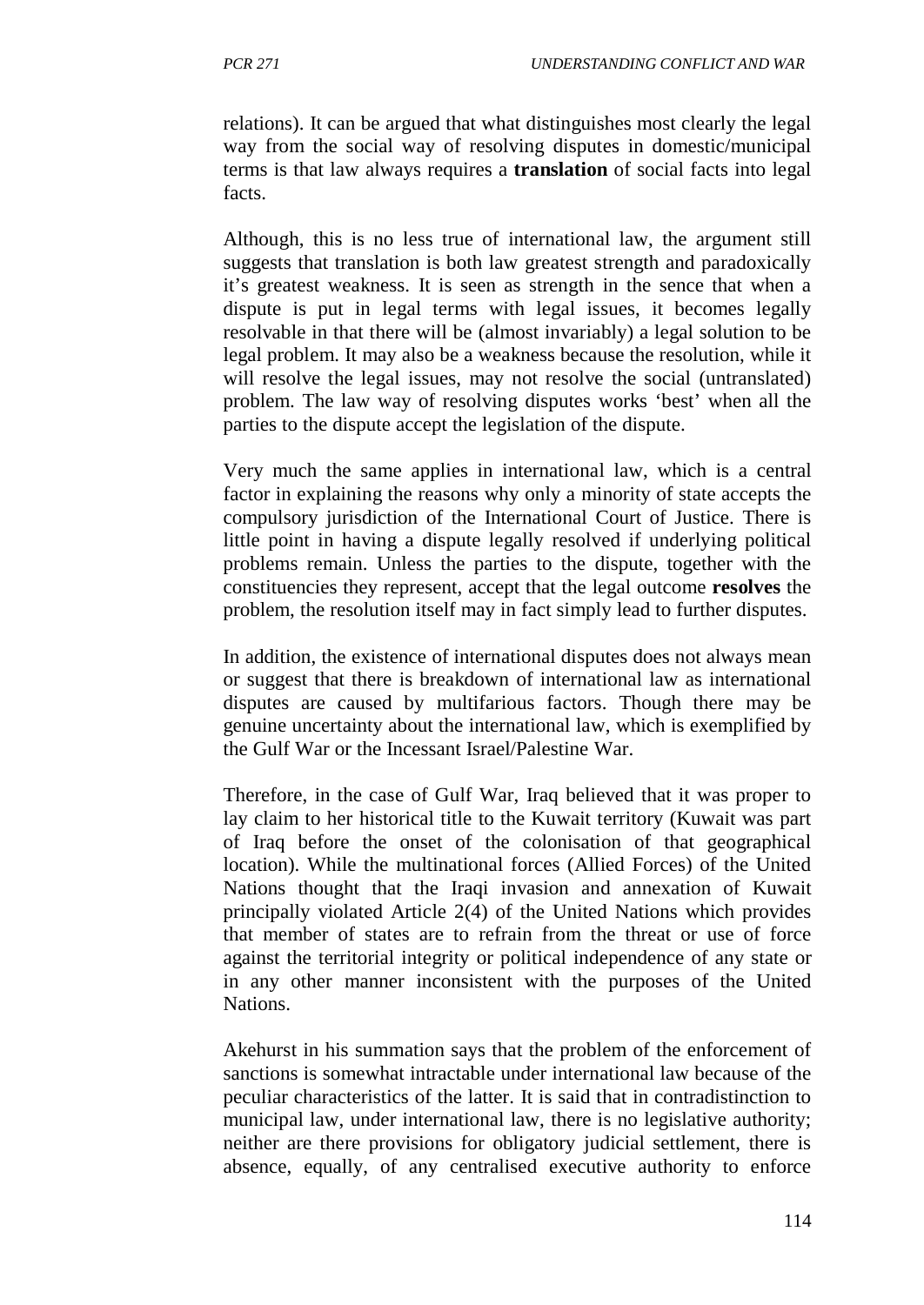judgement. It should be made known however that the recent occurrence or developments have created a great mass of 'international legislation' through series of international conferences, law-making treaties and conventions. Although, there is no determinate sovereign legislative authority in the international field, the procedure for formulating these rules of 'internal legislation' by means of international conferences or through existing international organs is settled. For example, the charter creating the U.N. drawn up in San Francisco in 1945 is based on the legality of international law. Article 38 of the U.N. Charter gives the International Court of Justice (ICT) the power to "decide in accordance with international law such disputes as are submitted to it".

Also, Article 51 of the U.N under the remedy for self help authorises the use of self-defence against armed attacks. For example, during the Gulf war in 1991, the unprovoked Iraqi missile attack against Israel could validly attack the Israeli response in self-defence against Iraq if Israel had wanted to be involved in the war immediately. The Iraqi attack on Israel could be said to have had both political and strategic undertone such that Iraqi leader (Late Saddam Hussein) would have assumed that if Israel could be brought/lured into the war, against her, many Arab states if not all would/might rise against Israel in support of Iraq. The total condemnation of the Iraqi action by United States of America and her allies coupled with the rapid deployment of American made "Patriot missile" to destroy or neutralise the potency of Iraqi "said missile" really saved the war from degenerating into something else. Nevertheless, habit, conscience, morality, affection and tolerance are the ingredients necessitating or responsible for much obedience of international law in the committee of nations. Specifically, certain factors make states obey international law. For instance, treaties create laws unto themselves, since **Pacta Sunt Servanda** (agreement must be kept). It is not in the interest of states to break the law so created because international law facilitates international co-operation.

### **The U. N Resolution 678 of 1990**

The United Nations acting under chapter vii of its charter which provides that in the event of a threat to the peace, breach of the peace, or act of aggression, the U.N. may institute enforcement action against a particular state to maintain or restore international peace and security and to the extent that the state concerned is in breach of international law.

On the  $29<sup>th</sup>$  of November, 1990, the U.N. passed Resolution 678 which recalled and re-affirmed resolution 600-667 and states that: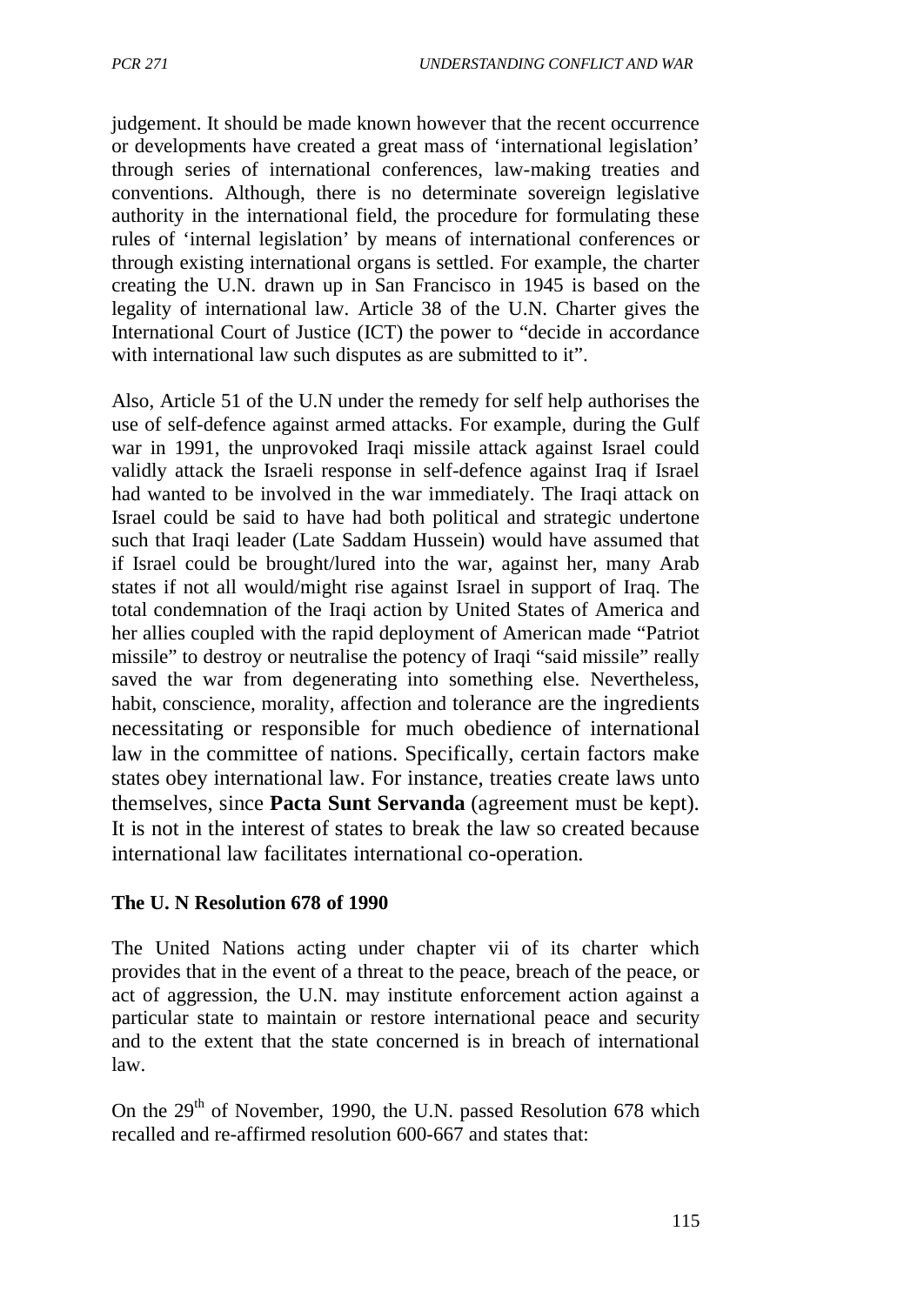*Nothing that despise all efforts by the United Nations, Iraq refuses to comply with its obligation to implement resolution 660 (1990) and the above subsequent relevant resolutions in flagrant contempt of the council, mindful of its duties and responsibilities under the charter of the United Nations for the maintenance and preservation of international peace and security. Determined to secure full compliance with its decisions.*

The United Nations……

- 1. Demands that Iraq comply fully with resolution 660 (1990) and all subsequent relevant resolutions and decides, while maintaining all its decisions to allow Iraq one final opportunity as a pause of goodwill to do so;
- 2. Authorises member-states cooperating with Government of Kuwait, unless Iraq on or before  $15<sup>th</sup>$  January 1991 fully implements as set forth in paragraph 1 above, the foregoing resolutions to use all necessary means to uphold and implement security council resolution 660 (1990) and all subsequent relevant resolutions and to restore international peace and security in the area;
- 3. Requests all states to provide appropriate support for the actions undertaken in pursuant of paragraph 2 of this resolution.
- 4. Requests the states concerned to keep the council regularly informed on the progress of actions undertaken pursuant to paragraphs 2 and 3 of this resolution.
- 5. Decides to remain seized on the matter.

However, international law is also criticised for the lack of sanctions it is able to apply in the event of non-compliance or breach of obligation against some powerful states while reverse is the case whenever a developing state contravenes the international law, which is corroborating the saying that all animals are equal, but some are more equal than others.

## **4.0 CONCLUSION**

Despite all the arguments put up above it could therefore be asserted that devoid of academic verbal juggle, international lawyers and politicians debate or argue, international law is law and it plays a very vital role in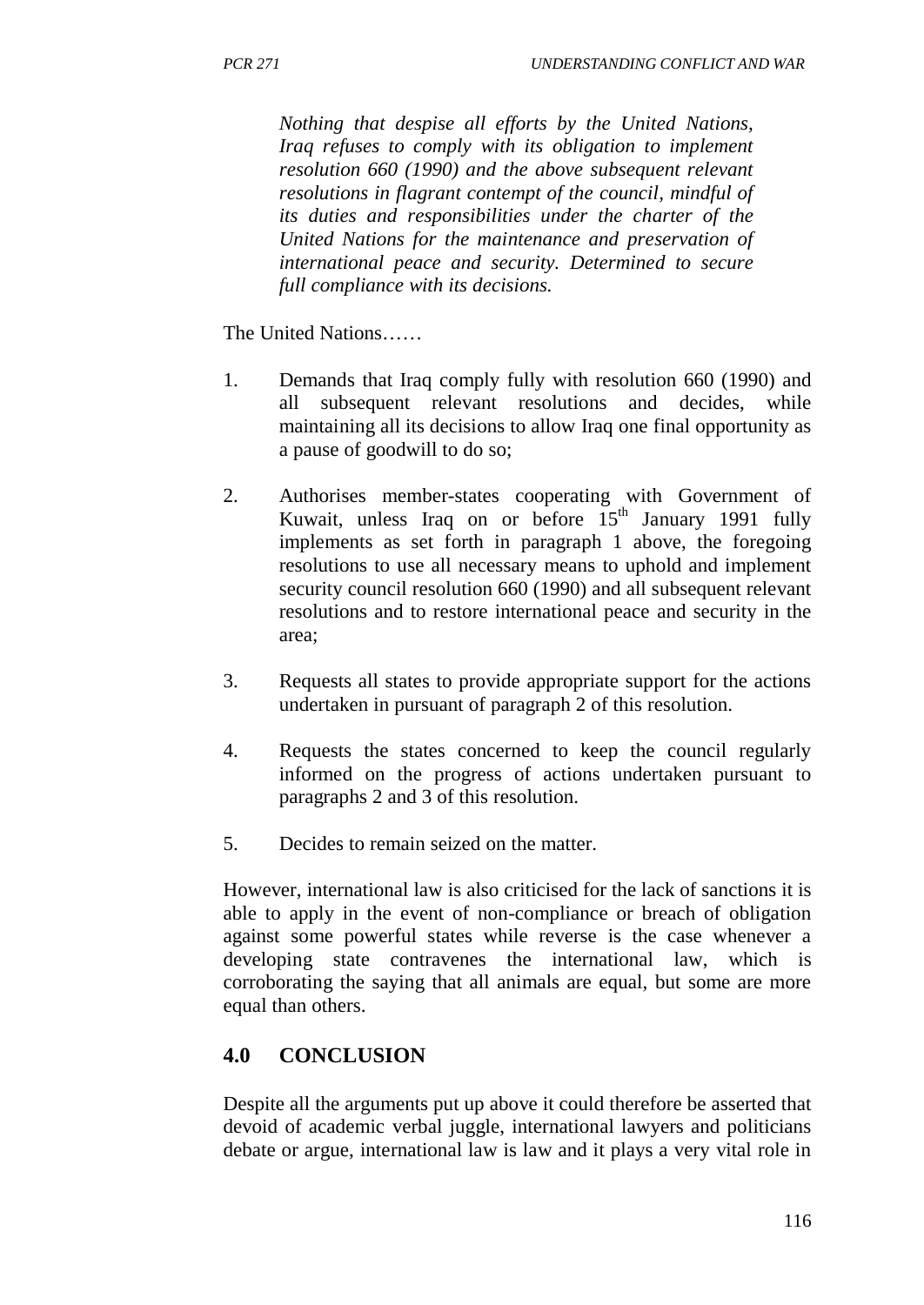the elimination and prevention of problems of international dimension and it promotes international intercourse and co-existence.

## **5.0 SUMMARY**

This section has considered criticisms or debates about whether international law is really law or not. International law is also seen as a way of regulating the relations between nations, which is within preview legal interpretation. The application or lack of sanction for noncompliance or breach with reference to some cases, which have come before and are still existing, does not erode or destroy the legal quality of the international law.

## **6.0 TUTOR-MARKED ASSIGNMENT**

- 1. Can international law be regarded as law or not? Discuss.
- 2. What distinguishes international law from international relations?
- 3a. Define international law
- (b) Compare and contrast the relationship between domestic law and international law.
- 3. Why are some states sanctioned and others left untouched for non-compliance or breach of international law?

## **7.0 REFERENCES/FURTHER READING**

Dixon, Chapter 1: 'The nature of International Law and the International System', pp.  $1 - 20$ .

American Journal of International Law, 41 (1947)http://www.icrc.org/

International Law Commission [://www.un.org/lawlilc/introfra.htm](http://www.un.org/lawlilc/introfra.htm)

- Online Journal of International Law, http://internationallawdomain. blogspot.com/
- E. B. F. Midgley (1975). The National Law Tradition and the Theory of International Relations. London, Elek Books Limited.
- Frank Pizetacnik, (1993) "The Right of Self-Defence as an Exception to the Prohibition of War", 5SL. JIL, 125.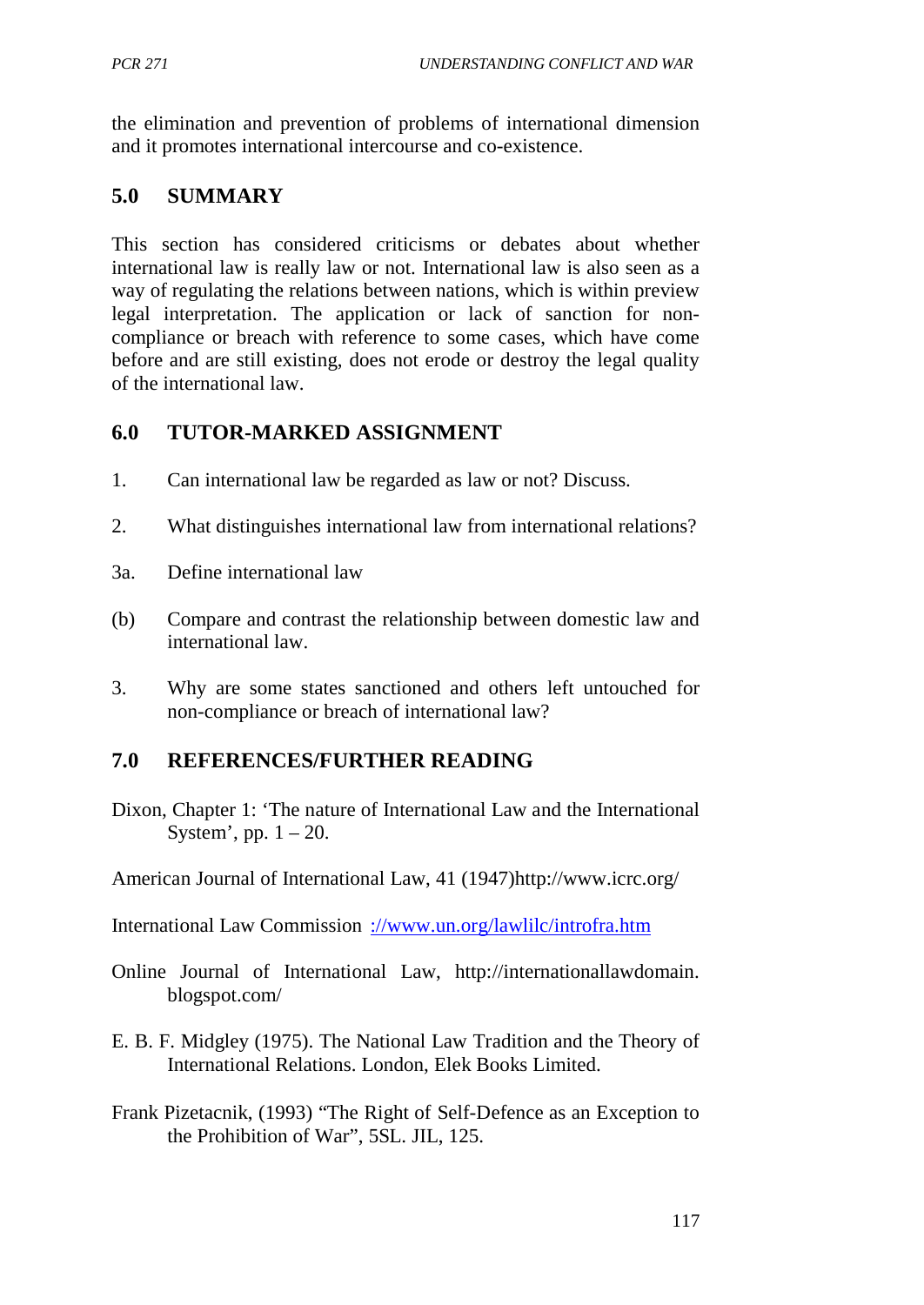- Roy Emerson, Curtis (1914). "The Law of Hostile Military Expeditions As Applied by the United States", 8 AJIL, 236.
- Cassese, Chapter 3: 'The Fundamental Principles Governing International Relationships', pp. 48 – 55.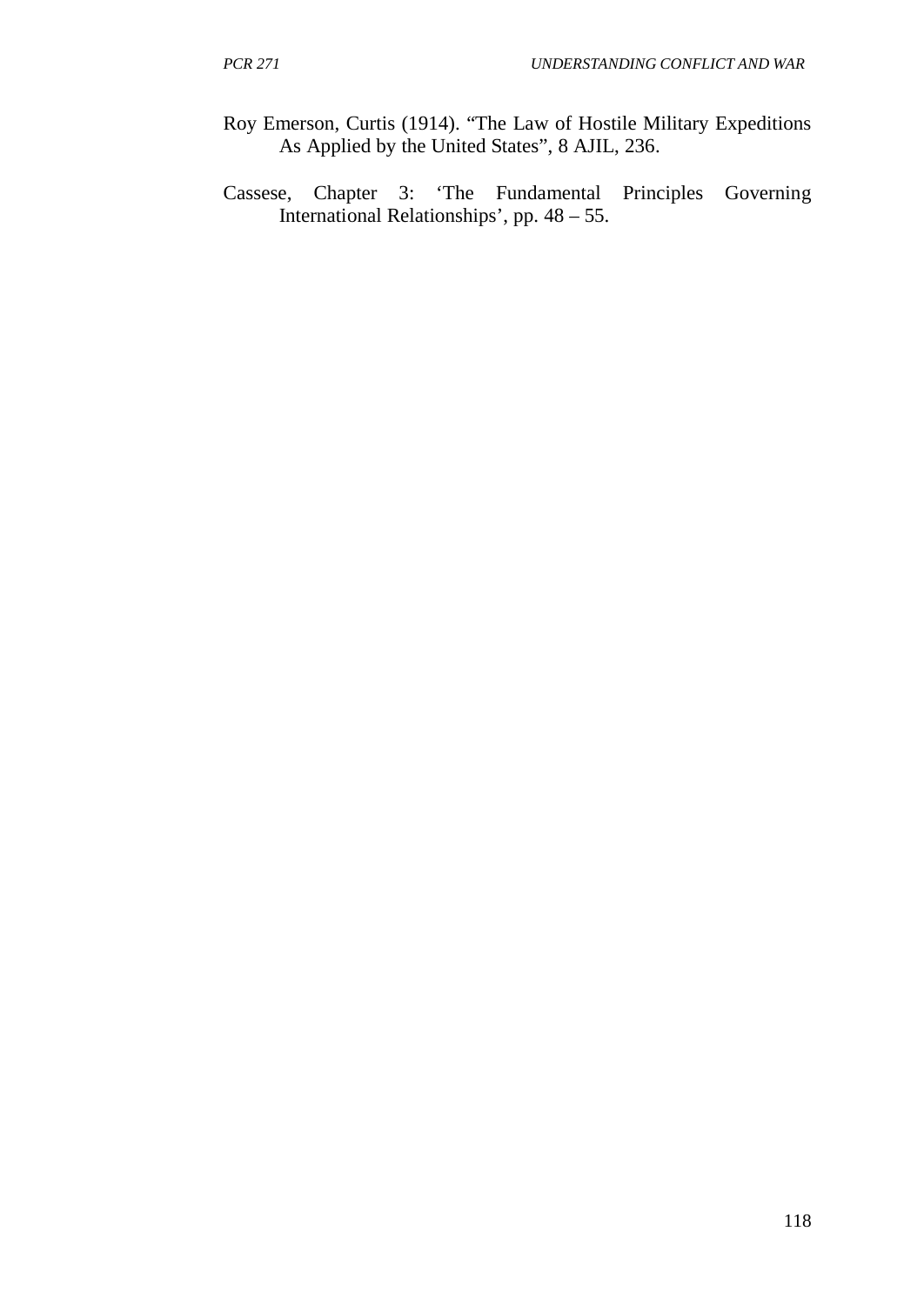# **UNIT 3 INTERNATIONAL HUMANITARIAN LAW AND WAR CRIMES**

### **CONTENTS**

- 1.0 Introduction
- 2.0 Objectives
- 3.0 Main Content
	- 3.1 Definition/Meaning of International Humanitarian Law
	- 3.2 War Crimes
- 4.0 Conclusion
- 5.0 Summary
- 6.0 Tutor-Marked Assignment
- 7.0 References/Further Reading

## **1.0 INTRODUCTION**

In this unit, we will examine the meaning of International Humanitarian Law with respect to the limits set within the use of force during the prosecution of war or hostilities. War crimes will also be discussed in accordance with the dictates and concern of international human rights.

## **2.0 OBJECTIVES**

By the end of this unit and relevant readings, students should be able to:

- define or explain the basic sources of humanitarian law
- describe the nature of war crimes and explain different types of war crimes.

## **3.0 MAIN CONTENT**

## **3.1 International Humanitarian Law**

## **Definition**

Is a set of international rules, established by treaty or custom, which are specifically intended to solve humanitarian problems directly arising from international and non- international armed conflicts. It protects persons and property that are, or may be, affected by an armed conflict and limit the rights of the parties to a conflict to use methods and means of warfare of their choice. The International Humanitarian Law Treaty sources applicable in international armed conflict are four Geneva Conventions of 1949 and their Additional Protocol I of 1977. The main treaty sources applicable in non- international armed conflicts are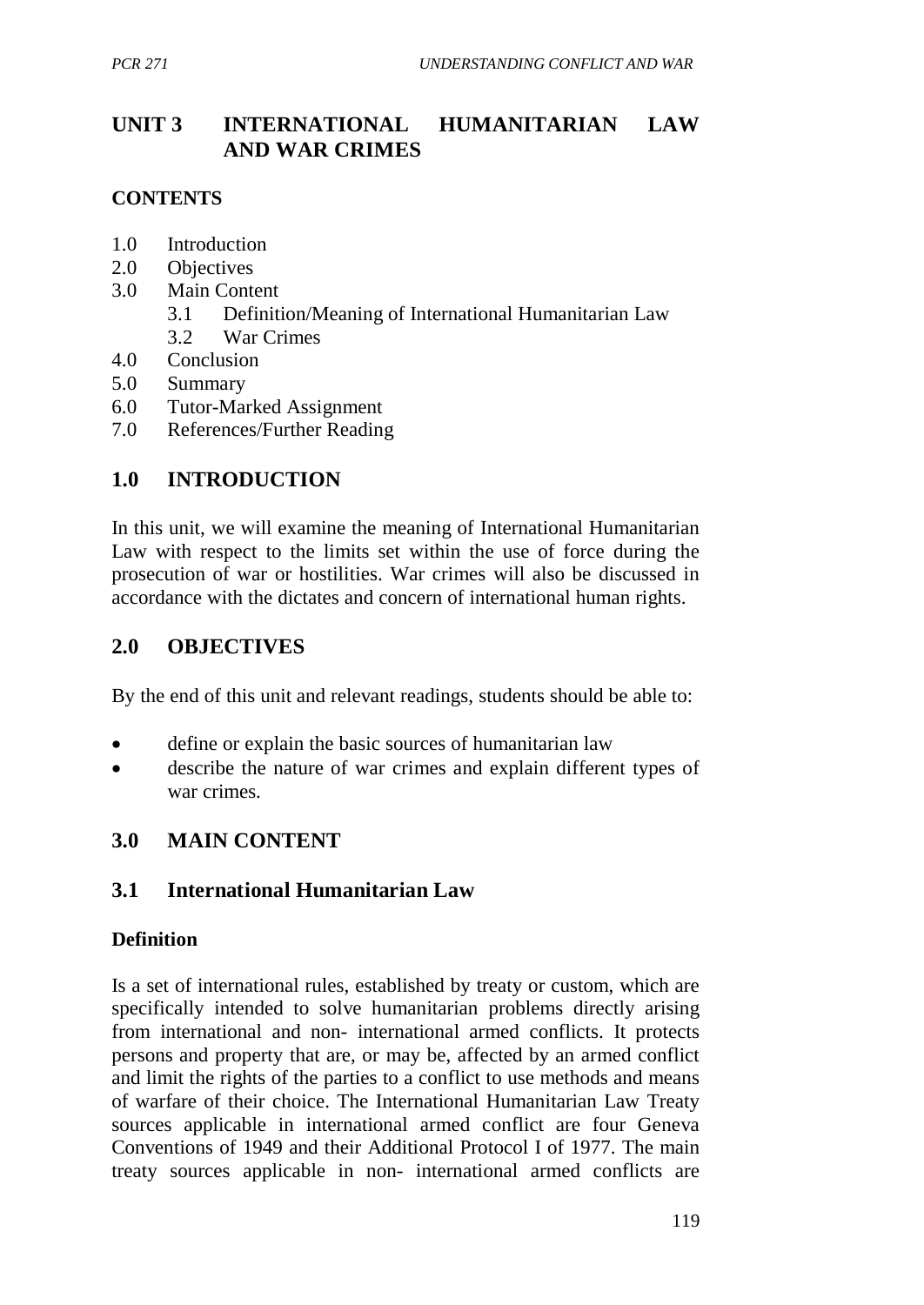Article 3 common to the Geneva Conventions and Additional Protocol II of 1977.

(International Committee of the Red Cross [ICRC]). The reason for IHL is that except some limits are prescribed, the brutality and barbarism of war and hostilities may know no bounds. The need to state bounds of methods to be used in the prosecution of war and hostility was dated and recognised right from the Middle Ages when Christianity and the Spirit of Chivalry made it possible to restrict the excesses of belligerents. Professor L. C. Green noted that:

It has often been assumed that the campaign for the trial and punishment of war criminals is a modern innovation, based on feelings of revenge and political ideology rather than on legal considerations. In fact it can be traced back to the code of Chivalry that prevailed in the Middle Ages among the orders of Knighthood, while in the early part of the sixteenth century Victoria was asserting that 'a prince who has on hand a just war is *ipso jure* the judge of his enemies and can inflict a legal punishment on them, according to the scale of wrongdoing.

It should be stated that many of the international humanitarian laws are now embedded in the various laws of war. Indeed, it is usually assumed that the term 'Laws of war' should be regarded as synonymous with "international humanitarian law". Thus, humanitarian law, or the laws of war, is the body of rules and principles stemming from the Geneva and Hague Conventions that relate to the treatment of combatants and noncombatants in times of conflict.

## **3.1.1 The Geneva Conventions**

The four Geneva Conventions of 1949 and their two Additional Protocols of 1977 are the principal instruments of humanitarian law, which are as follows:

## **A. First Convention**

The Wounded and the Sick in Armed Forces in the field.

This First Convention is for the Amelioration of the Condition of the Wounded and Sick in Armed Forces in the Field (Geneva, 12 August 1949). Article 2 of the First Convention states that it applies both in peacetime and to all cases of declared war or other armed conflict, that may arise between two or more of the signatories or contracting parties.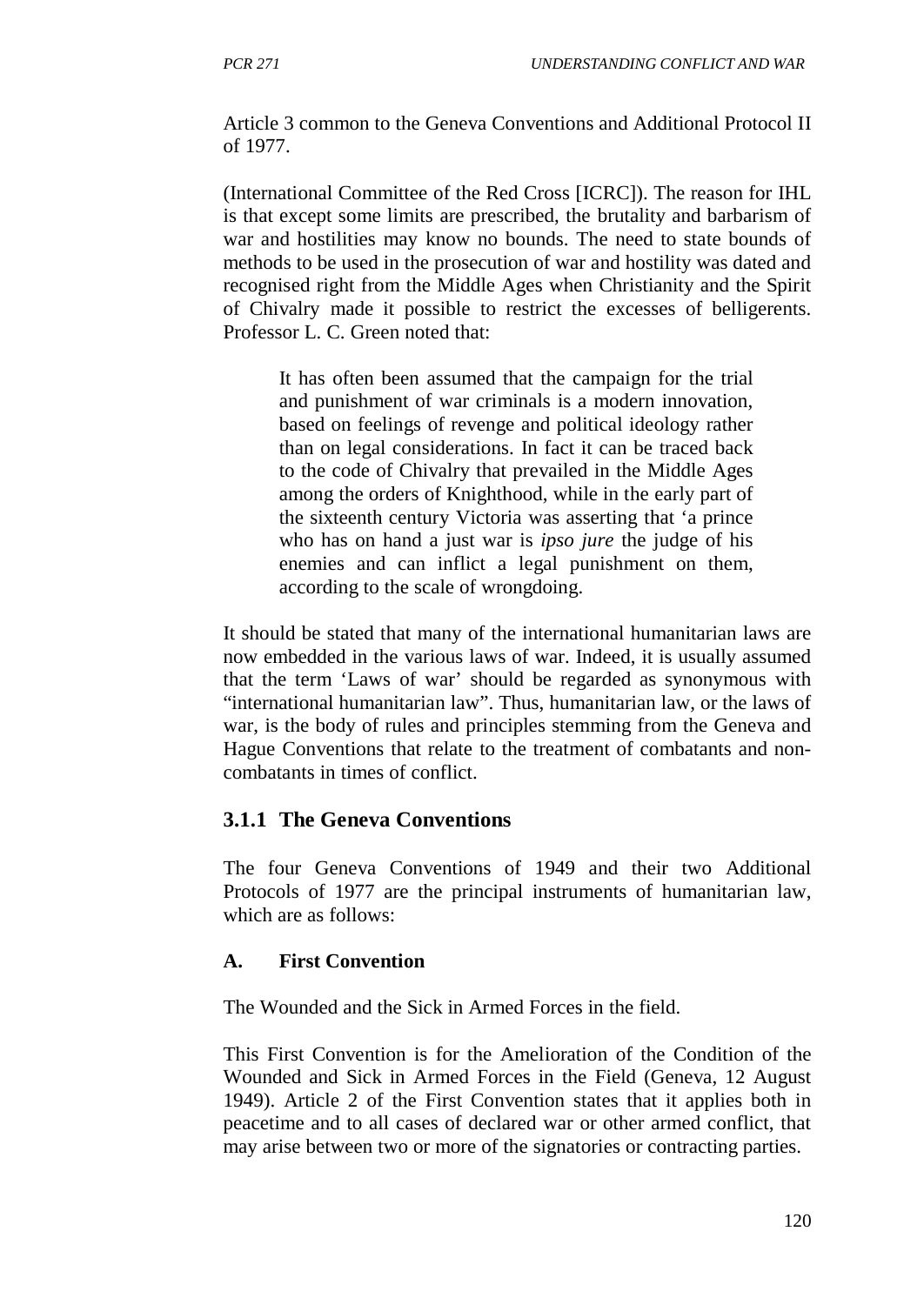A state of war exists even if this is not recognised by one of the parties to the conflict. Such a provision is necessary because the recognition of the outbreak of war is a symbolic event. To recognise that a nation is at war is to allow it is at war with another nation. It may be the case that a nation does not want to think of the 'enemy' as nation as this would imply recognition of a political claim to nationhood.

The first convention is based on the fact that war takes place between sovereign nations, and states certain minimum standards that apply to both military personnel and civilians in the event of a conflict. These are detailed in Article 3. Those who take 'no active part in the hostilities' (and this can include members of armed forces who have surrendered or are wounded) must 'in all circumstances be treated humanely'. The following acts are prohibited:

- a. violence of life and person, in particular murder of all kinds, mutilation, cruel treatment and torture;
- b. taking of hostages;
- c. outrages upon personal dignity, in particular humiliating and degrading treatment;
- d. the passing of sentences and the carrying out of executions without previous judgement pronounced by a regularly constituted court, affording all the judicial guarantees which are recognised as indispensable by civilised peoples.

### **B. Second Convention**

Wounded, sick and shipwrecked members of the armed forces at sea.

The Second Convention is for the Amelioration of the condition of Wounded, Sick and Shipwrecked Members of Armed Forces at Sea (Geneva, 12 August 1949).

Article 12 defines the requirement that those wounded or shipwrecked, at sea should be treated humanely:

*Member of the armed forces and other persons mentioned in the following Article, who are at sea and who are wounded, sick or shipwrecked, shall be respected and protected in all circumstances, it is being understood that the term 'shipwreck' means shipwreck from any cause and includes forced landings at sea by or from aircraft.*

*Such persons shall be treated humanely and cared for by the parties to the conflict in whose power they may be, without any adverse distinction founded on sex, race,*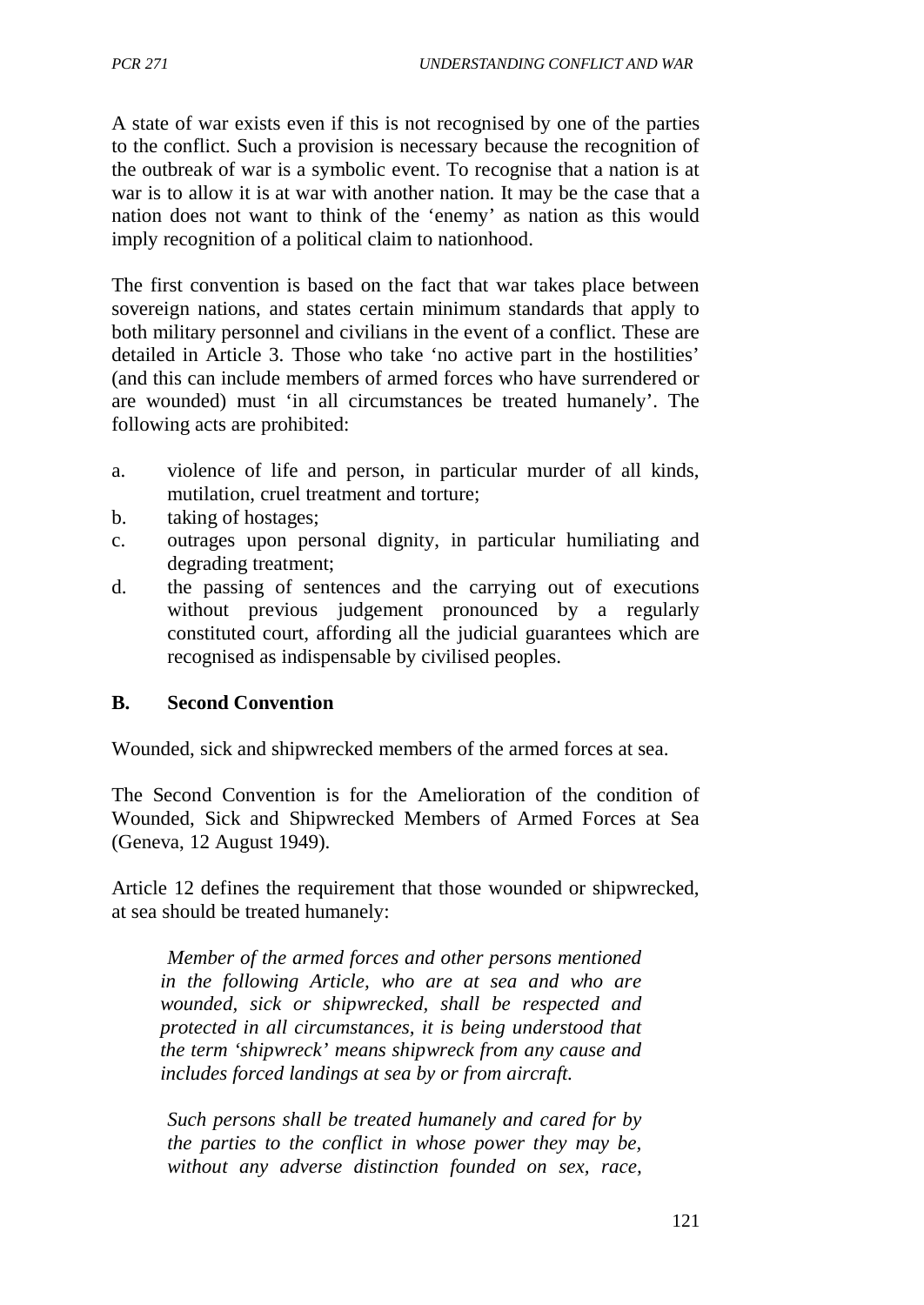*nationality, religion, political opinions, or any other similar criteria. Any attempts upon their lives, or violence to their persons, shall be strictly prohibited; in particular, they shall not be murdered or exterminated, subjected to torture or to biological experiments; they shall not willfully be left without medical assistance and care, nor shall conditions exposing them to contagion or infection be created.* 

Only urgent medical reasons will authorise priority in the order of treatment to be administered.

Women shall be treated with all consideration due to their sex.

More precisely the principles underlying the second convention have been describe as follows:

- i. suffering has the effect of peremptorily conferring equality. No distinction, apart from that based on strictly medical criteria, may be admitted…
- ii. the protection due to wounded, sick and shipwrecked is extended generally to the persons caring for them and to the property necessary to do so.
- iii. The rights of the wounded sick and shipwrecked persons are inalienable, as are those of medical and religious personnel.
- iv. At the outbreak of a given-armed conflict, any state that is a party to (the convention) becomes responsible for the protection provided by the law.

Rezek makes an interesting distinction between reason and 'the feeling of humanity' while describing the underlying principles of the Second Convention. He asserts that although reason would 'accord respect' to those who are incapable of doing harm, the 'feeling of humanity' underlies the more active duties of protection that are listed in Article 12.

### **C. Third Convention**

#### Prisoners-of-War

The Third Convention relates to the treatment of prisoners-of-war (Geneva, 12 August 1949). Prisoners-of-War (POWs) are defined by Article 4 as falling into specific categories: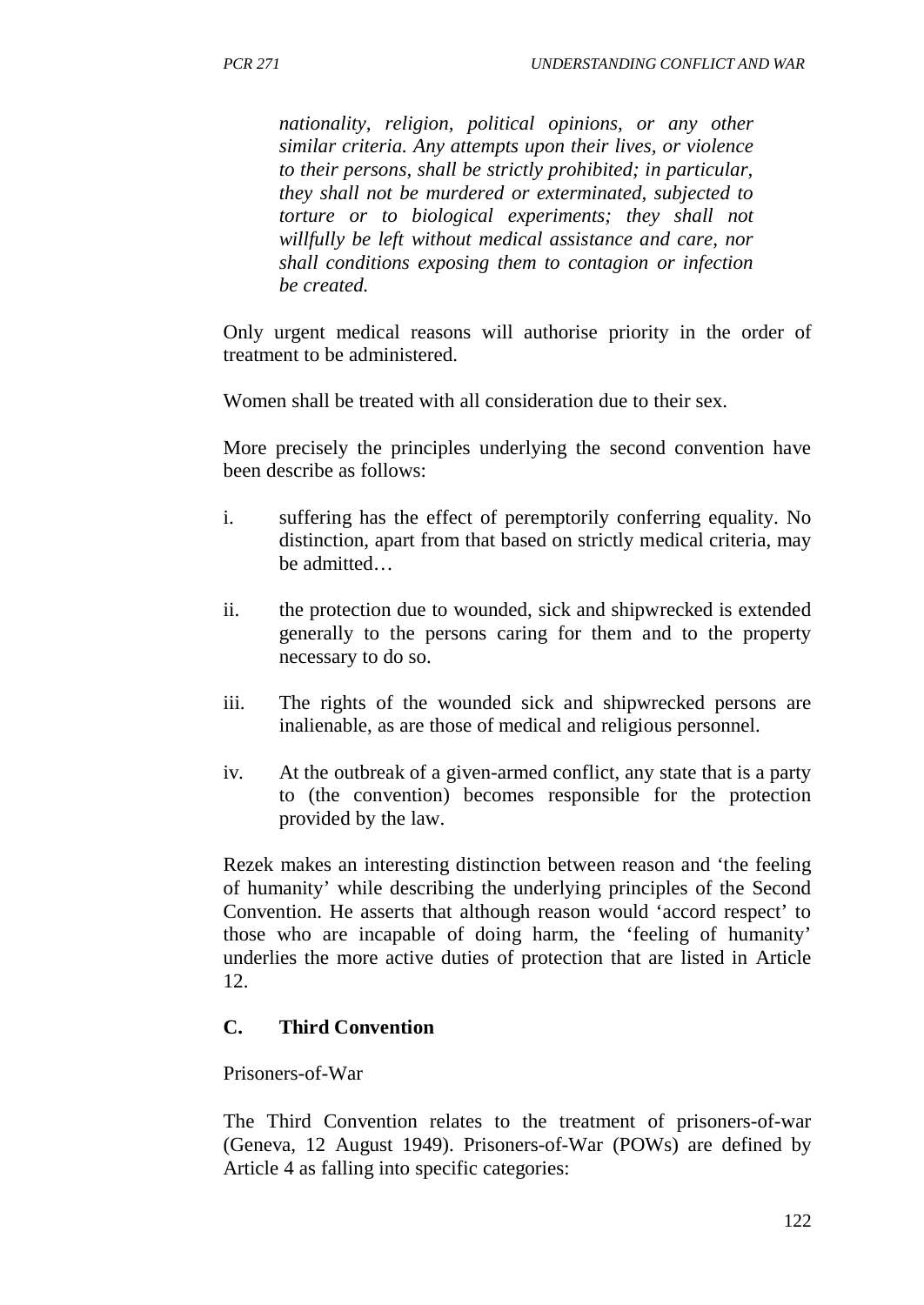- (1) Members of the armed forces of a party to the conflict, as well as members of militias or volunteer corps forming part of such armed forces.
- (2) Members of other militias and members of other volunteer corps, including those of organised resistance movements, belonging to a party to the conflict and operating in or outside their own territory, even if this territory is occupied, provided that such militias or volunteer corps, including such organised resistance movements, fulfil the following conditions:
- (a) that of being commanded by a person responsible for his subordinates
- (b) that of having a fixed distinctive sign reconisable at a distance
- (c) that of carrying arms openly
- (d) that of conducting their operations in accordance with the laws and customs of war.
- (3) Members of regular armed forces who profess allegiance to a government or an authority not recognised by the Detaining Power.
- (4) Persons who accompany the armed forces without actually being members of military aircraft crews, war correspondents, supply contractors, members of labour units or of services responsible for the welfare of the armed forces, provided that they have received authorisation, from the armed forces which they accompany, who shall provide them for that purpose with an identity card similar to the annexed model.
- (5) Members of the crews, including masters, pilots and apprentices, of the merchant marine and the crews of civil aircraft of the parties to the conflict who do not benefit by more favourable treatment under any other provisions of international law.
- (6) Inhabitants of a non-occupied territory, who on the approach of the enemy spontaneously take up arms to resist the invading forces, without having had time to form themselves into regular armed units, provided they carry arms openly and respect the laws and customs of war.

Article 13 goes on to specify the standard of treatment for Pows: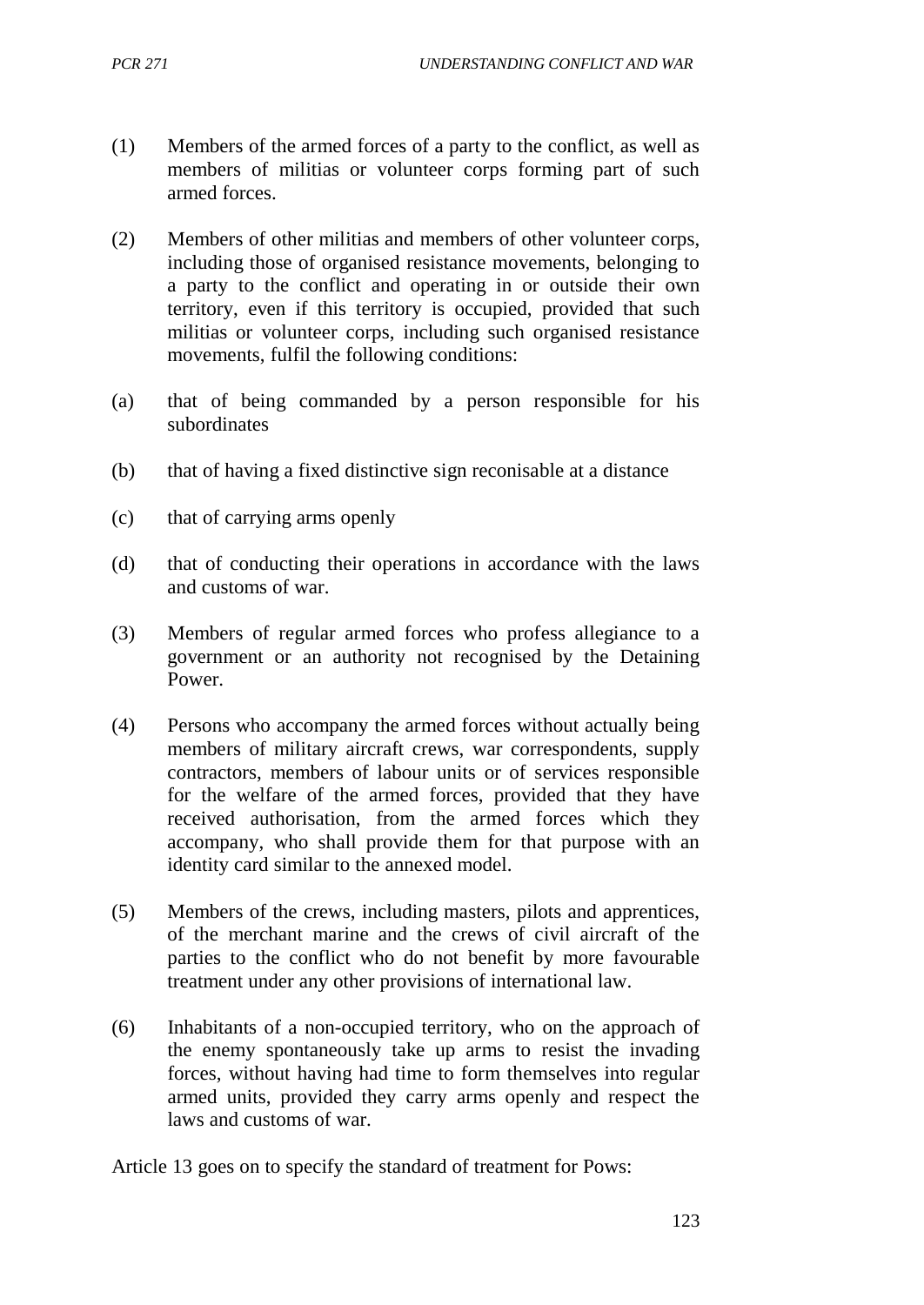Article 13 says thus:

Prisoners of war must at all times be humanely treated. Any unlawful act or omission by the Detaining Power causing death or seriously endangering the health of a prisoner of war in its custody is prohibited, and will be regarded as a serious breach of the present convention.

In particular, no prisoner of war may be subjected to physical mutilation or to medical or scientific experiments of any kind which are not justified by the medical, dental or hospital treatment of the prisoner concerned and carried out in his interest.

Also, prisoners of war must at all times be protected, particularly against acts of violence or intimidation and against insults and public curiosity.

#### **D. Fourth Convention**

Civilian Persons in Time of War

The Fourth Convention has to do with the protection of civilian persons in time of war (Geneva, 12 August 1949). The Geneva Convention seeks to protect civilian populations against the consequences of war. Parties to a conflict can establish 'safety zone' (Article 14) and 'neutralised zones' (Article 15) (both part II). Safety zones protect the 'wounded, sick and aged persons, children under fifteen, expectant mothers and mothers of children under seven'.

Neutralised zones, on the other hand, protect:

- (a) wounded and sick combatants or non-combatants;
- (b) civilian person who take no part in hostilities and who while they reside in the zones, perform no work of a military character.

There exist a special provision in Article 16 which stresses that 'the wounded and sick, as well as the infirm, and expectant mothers, shall be the object of particular protection and respect'. Articles 17, 18, 19, 21 also cover everything pertaining to civilian persons in time of war.

### **3.1.2 The Hague Conventions**

(a) The First Hague Peace Conference was convened in 1899 with the objective of revising the laws and customs of war that had been elaborated at the earlier conference of Brussels, but had not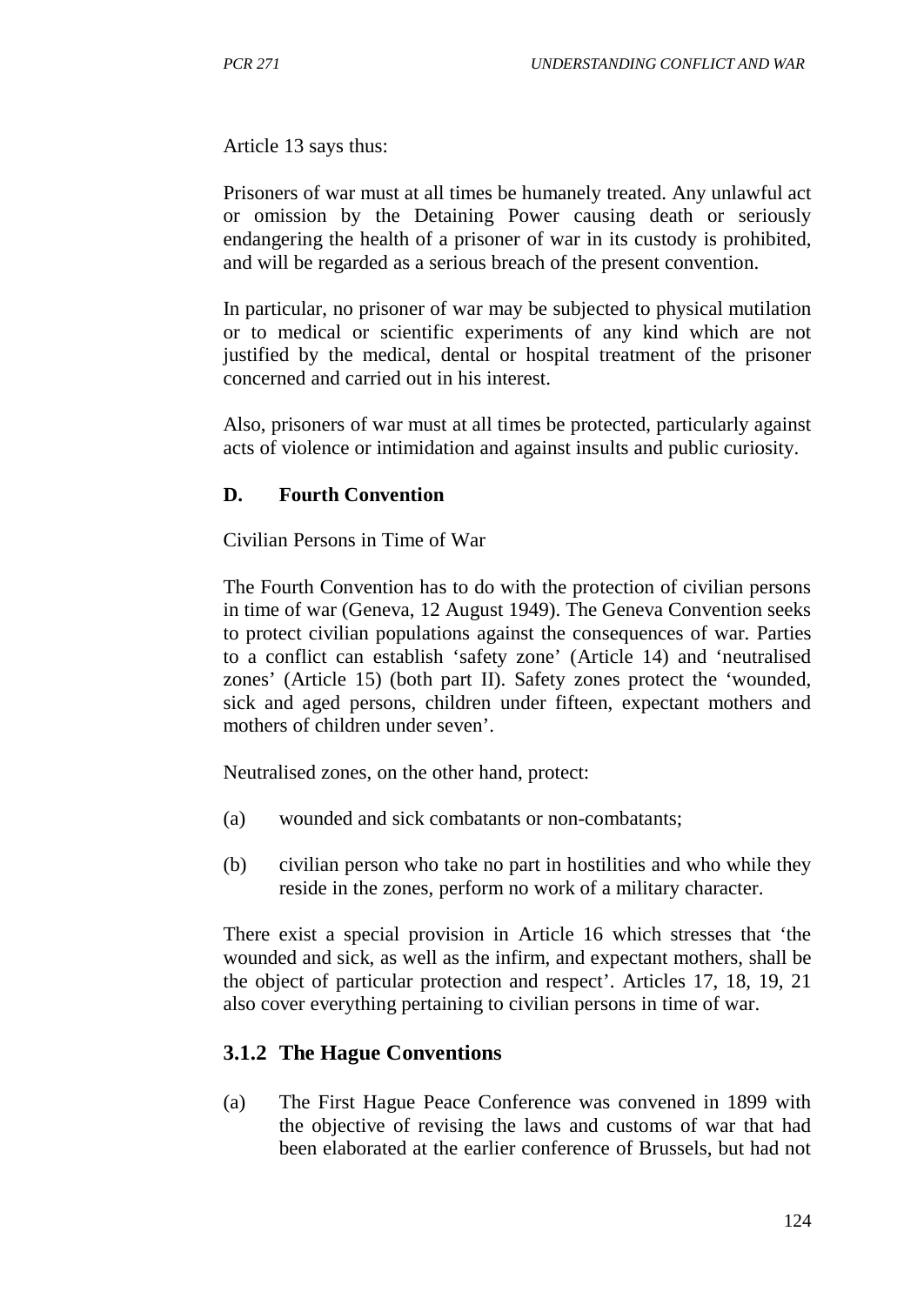been ratified. Certain rules that came into force on 4 September 1900 were agreed upon or accepted at the conference.

Some of the provisions and the principles that underlie the conference are thus:

The Conference agreed a Convention (Hague II) with respect to the laws and customs of war. For example, section II, chapter I deals with the 'means of injuring the Enemy, Sieges and Bombardments'.

Article 22 states the Fundamental Principle: 'The right of belligerents to adopt 'means of injuring the enemy is not unlimited'. Certain declarations were also made. The contracting parties agreed to abstain from the use of bullets that expand or flatten easily in the human body and cause unnecessary suffering. The contracting powers also agreed to abstain from the use of asphyxiating or deleterious gases. A further Protocol for the Prohibition of the use of Asphyxiating, Poisonous or other Gases and of Bacteriological Methods of Warfare came into force in 1928.

Section III of Hague II, Article 43, 46, 50, 53 and 56 can also be studied for further and proper understanding.

(b) The Second Peace Conference at The Hague continued the development of these laws of war. Varieties of subjects were agreed upon by the Conventions, and came into force on 26 January 1910. For example, a closely look at Article 1 of convention IV shows that it is concerned with the 'qualification of belligerent':

The laws, rights, and duties of war apply not only to armies, but also to militia and volunteer corps fulfilling the following conditions:

- 1. To be commanded by a person responsible for his subordinates;
- 2. To have a fixed distinctive emblem recognisable at a distance;
- 3. To carry arms openly; and
- 4. To conduct their operations in accordance with the laws and customs of war.

In countries where militia or volunteer corps constitute the arm, or form part of it, they are included under the denomination 'army'.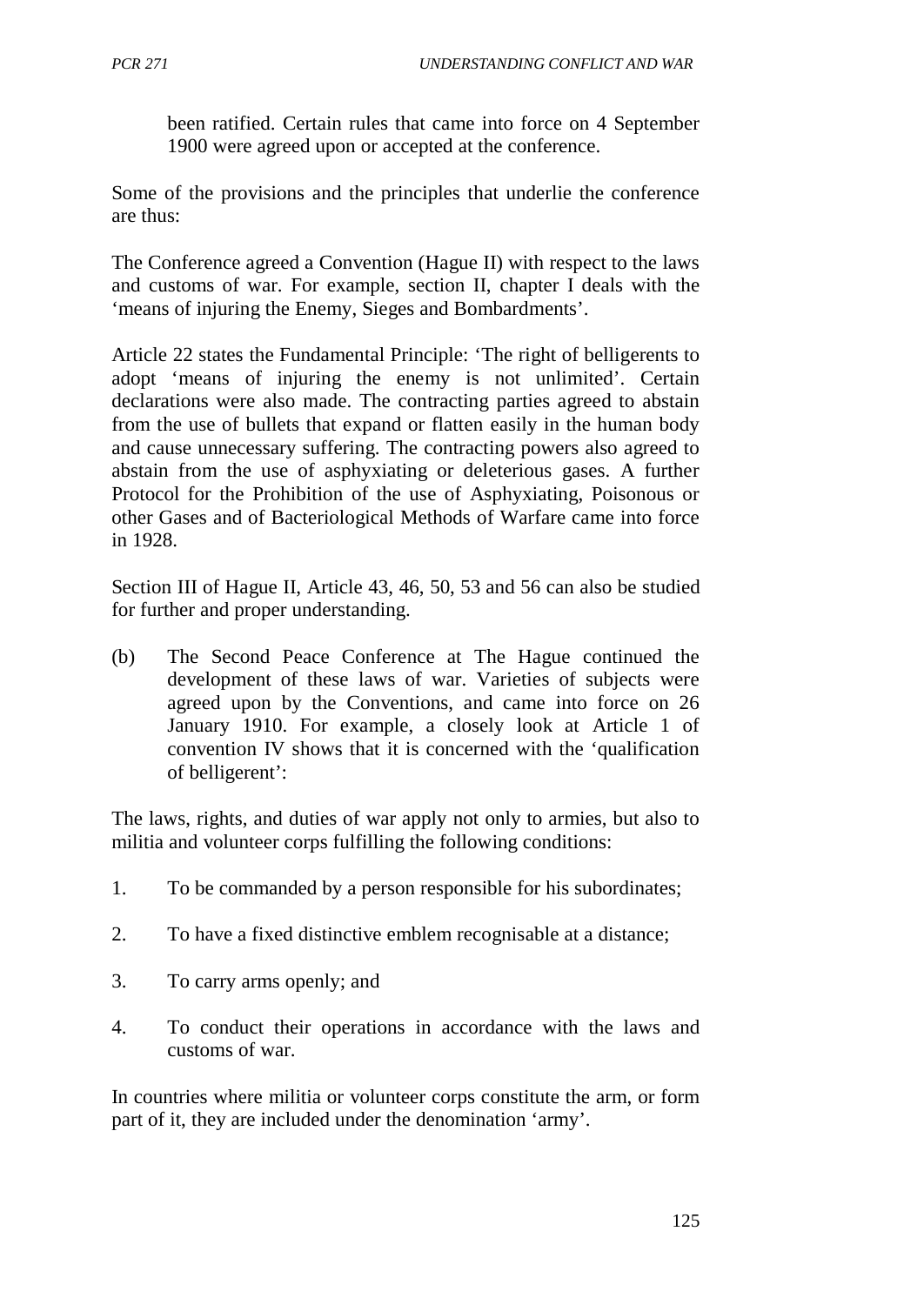This article states that the laws of war apply not just to armies, but also to less formally organised groups of combatants, provided that they satisfy the conditions enumerated.

## **3.2 War Crimes**

War crimes can be defined or explained as violations by a country, its civilians, or its military personnel of the international laws of war. OR War Crimes relate in the main to breaches or serious breaches of the laws of war.

It should be remembered that the nature of criminal law requires that rules of law be certain and easily ascertainable. The principles of legality calls for this. Therefore, war crimes can be determined from the violation of the various rules of law contained in the various treaties and conventions. War crimes are divided into two broad categories namely:

- (a) Crime against peace and
- (b) Crimes against humanity.

### **a. Crime Against Peace**

Crime against peace includes the planning, preparation, or initiation of a war of aggression. In other wards, one country cannot make aggressive war against another country, nor can a country settle a dispute by war; it must always, and in good faith, negotiate a settlement.

The prohibition of crimes against peace is embodied in the charter of the United Nations, the Nuremberg charter, which is the law under which the Nazis were tried, and a treaty called the Kellogg – Briand pact. Nuremberg charter therefore defines:

- (a) Crimes against peace
- i. Planning, preparation, initiation or waging of a war of aggression or a war in violation of international treaties, agreements or assurances;
- ii. Participation in a common plan on conspiracy for the accomplishment of any of the acts mentioned (I).

Article 2131 of the UN charter requires that international disputes be settled by peaceful means so that international peace, security, and justice are not endangered; Article 2141 requires that force shall not be used in any manner that is inconsistent with the purposes of the UN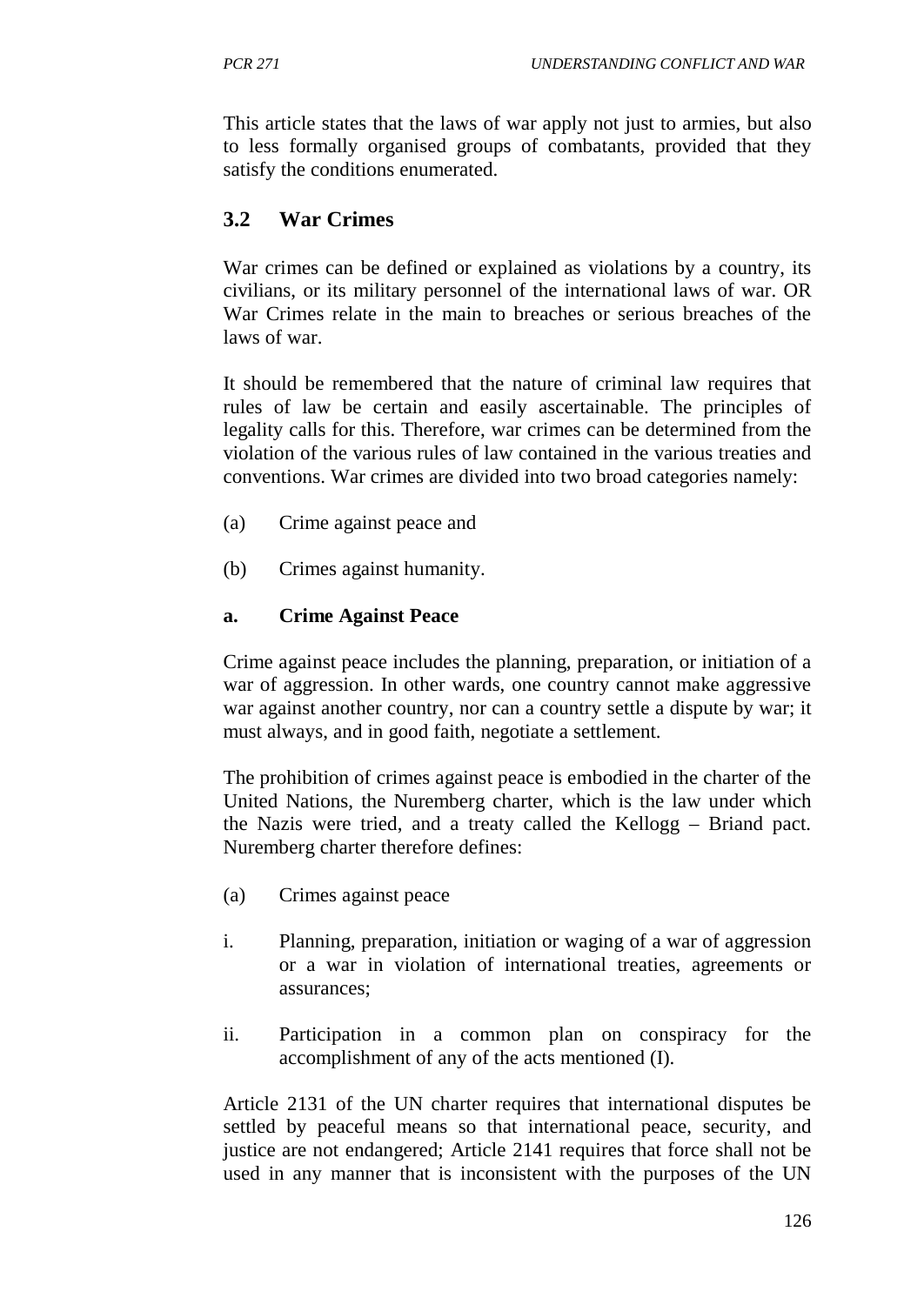which Article 33 requires that parties to a dispute shall first all seek a solution by negotiation, inquiry, mediation, conciliation, arbitration, judicial settlement, resort to regional agencies, or other peaceful means. Not until all such means are exhausted can then force be applied or used.

### **b. Crime Against Humanity**

These are violations of the rules as to the means and manner by which war is to be conducted once begun. These include the following prohibitions: killing of civilians, indiscriminate bombing, the use of certain types of weapons, killing of defenseless soldiers, ill treatment of prisoners of wars and attacks on non-military targets.

There are eleven international texts defining crimes against humanity, but they all differ slightly as their definition of that crime and its legal elements. However, what all of these definitions have in common is:

- (1) They refer to specific act(s) of violence against persons irrespective of whether the person is a national or non-national and irrespective of whether these acts are committed in time of war or time of peace, and
- (2) These acts must be the product of persecution against an identifiable group of persons irrespective of the make-up of that group or the purpose of the persecution. Such a policy can also be manifested by the 'widespread or systematic' conduct of the perpetrators, which results in the commission of the specific crimes contained in the definition. The list of the specific crimes contained within the meaning or crimes against humanity has been expanded since Article 6(c) of the International Military Tribunal to include rape and torture as modified by the Four-Power Protocol of October 6, 1954, which defines crimes against humanity thus:

Murder, extermination, enslavement, deportation, and other inhumane acts committed against any civil population, before or during the war, or persecutions on political, racial or religious grounds in execution of or in connection with any crime within the jurisdiction of the Tribunal, whether or not in violation of the domestic law of the country where perpetrated.

These laws are embodied in various treaties, including most importantly the Hague Convention of 1907, the Geneva Conventions of 1949, and Protocol I Additional to the Geneva Conventions. They all reflect a similar set of rules, violation of which are war crimes. Lastly, no one is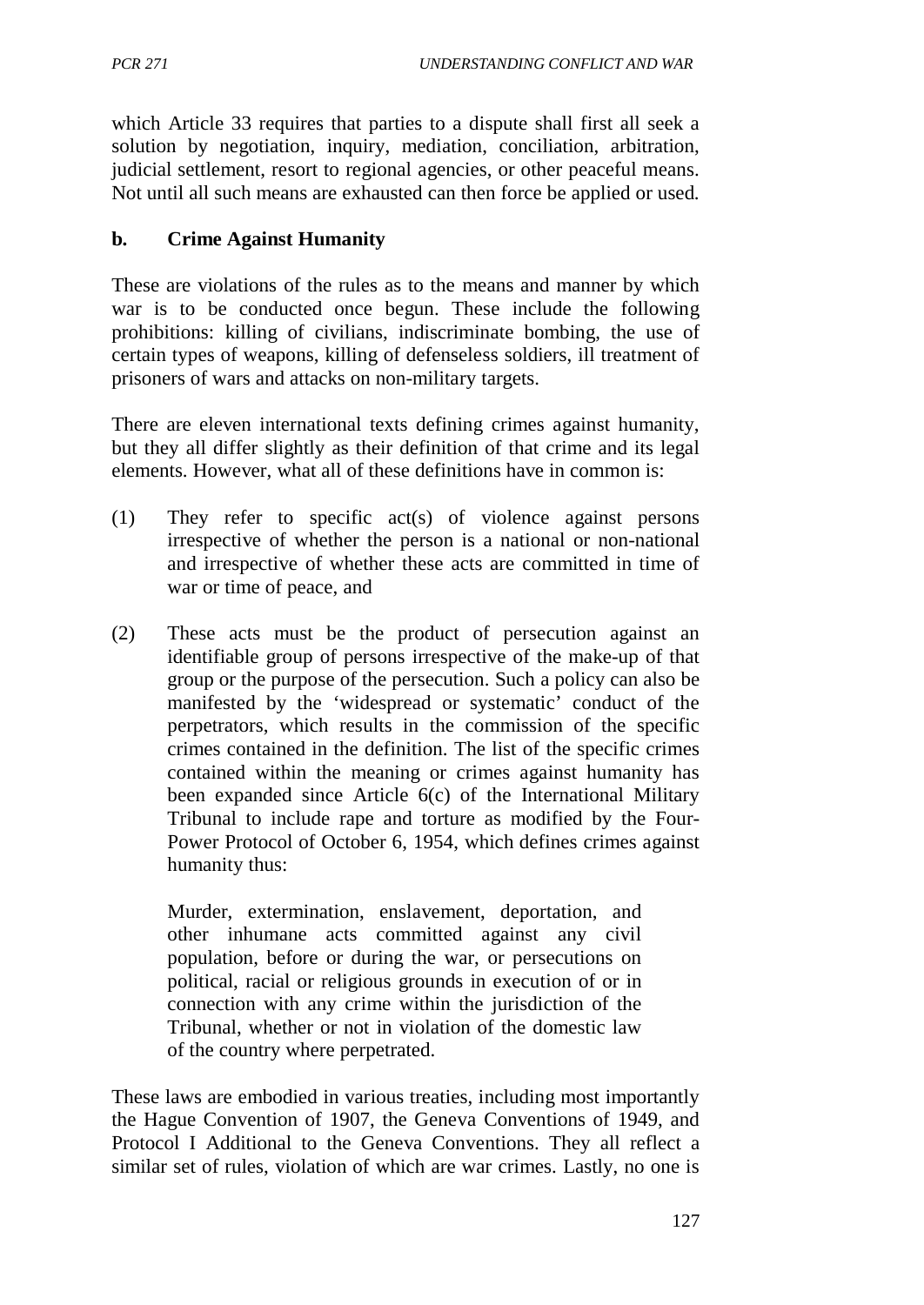immune from prosecution for such crimes, even a head of state or president.

# **4.0 CONCLUSION**

Our discussion reveals that many of the international humanitarian laws are now embedded in the various laws of war or that many of the laws made for the regulation of wars can be said to have humanism as their objectives.

# **5.0 SUMMARY**

The Hague Convention of 1900 that represent an important fou8ndation for the laws, laid down new standards in relation to the laws and customs of war and also prohibited the use of certain weapons. It also created rules that relate to military authority over occupied territory. The Hague Convention 1910 is relevant to the definition of belligerents, and The Hague Convention of 1965 relates to the Protection of Cultural Property in the Event of Armed Conflict. The Geneva Conventions on the other hand of 1949 and their two Additional Protocols of 1977 are major instruments of humanitarian law.

# **6.0 TUTOR-MARKED ASSIGNMENT**

- 1. Compare and contrast the similarities and differences between International Humanitarian Law and international Law of human rights.
- 2. Mention and explain the six categories of detainees who can be regarded as prisoners of wars.
- 3. What are the sources of International Humanitarian Law.
- 4. State the main provisions of the First Convention for the Amelioration of the condition of the Wounded and Sick in Armed Forces in the Field.

# **7.0 REFERENCES/FURTHER READINGS**

- Hay, A. (1988). *International Dimension of Human Law*. London: Matinus Nijhoff Publishers. (ISBN 9231023713).
- Ratner, S. R. and J. S. Abrams *Accountability for Human Rights Atrocities in International Law.* Second Edition. Oxford: Oxford University Press. (ISBN 0198298714 (pbk)).
- Steiner and Alston, Chapter 14: 'Massive Human Rights Tragedies: Prosecutions and Truth Commissions', pp. 1131 – 1195.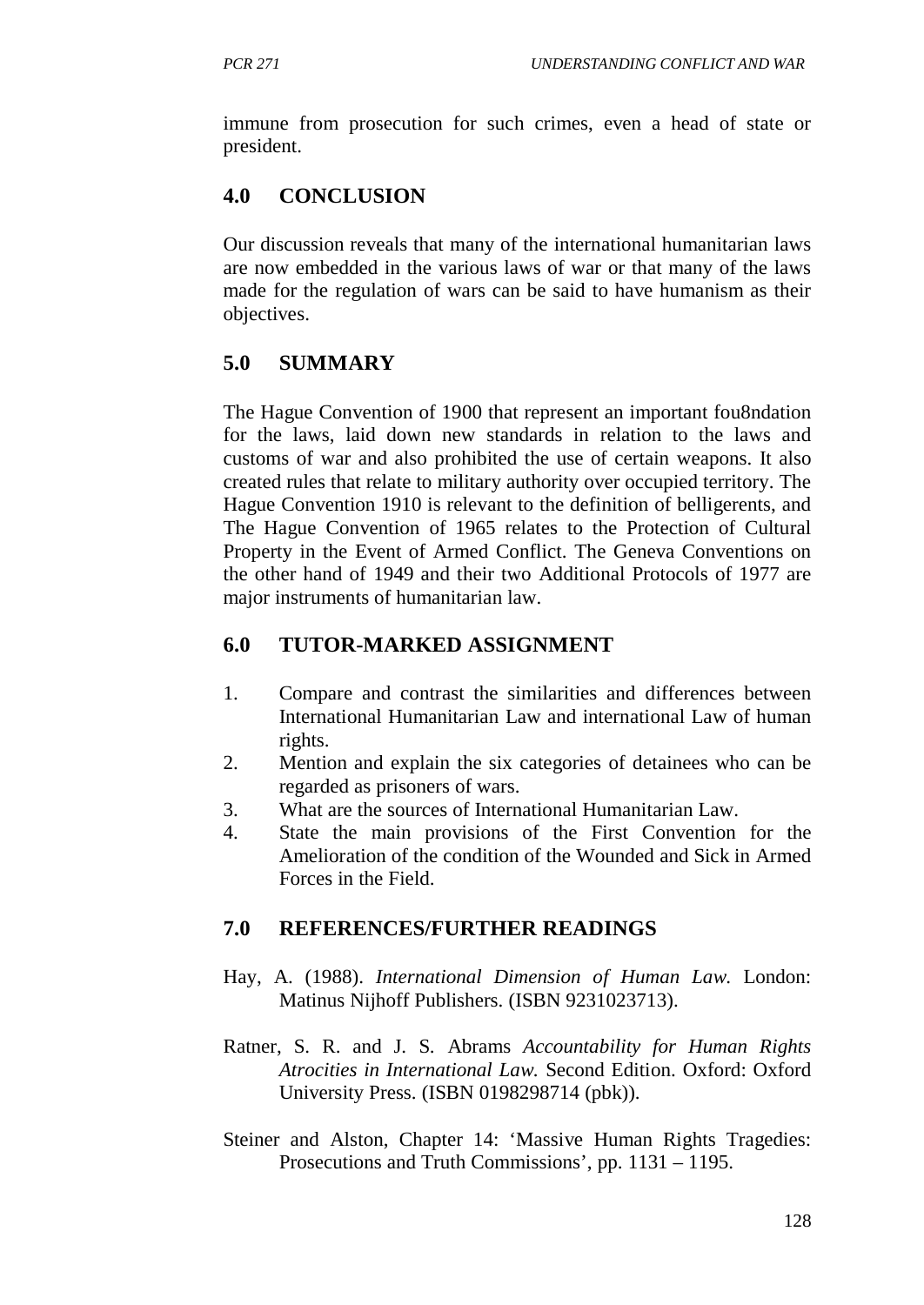# **UNIT 4 THE INTERNATIONAL CRIMINAL TRIBUNAL/COURT**

### **CONTENTS**

- 1.0 Introduction
- 2.0 Objectives
- 3.0 Main Content
	- 3.1 UN Article II and III on Genocide
	- 3.2 The International Criminal Tribunal for the Former Yugoslavia
	- 3.3 The International Criminal Tribunal for the Former Rwanda
	- 3.4 Trial of Saddam Hussein
- 4.0 Conclusion
- 5.0 Summary
- 6.0 Tutor-Marked Assignment
- 7.0 References/Further Reading

## **1.0 INTRODUCTION**

In this unit, we will examine various violations of the rules as to the means and manner by which war is to be conducted once begun. These include the following prohibitions: killing of innocent and defenseless civilians, indiscriminate bombing, the use of certain types of weapons, killing of defenseless soldiers, ill treatment of POWs, attacks on nonmilitary targets and genocide. We also focus on crime against humanity and genocide, and we will see that these offences are very different and have essential concern with human rights.

## **2.0 OBJECTIVES**

By the end of this unit and the relevant readings, you should be able to:

- describe the nature of war crimes, the crime of genocide and crime against humanity
- explain and account for the role of the *ad hoc* tribunals for the former Yugoslavia and Rwanda
- describe the trial of Saddam Hussein and that of former Liberia President Charles Taylor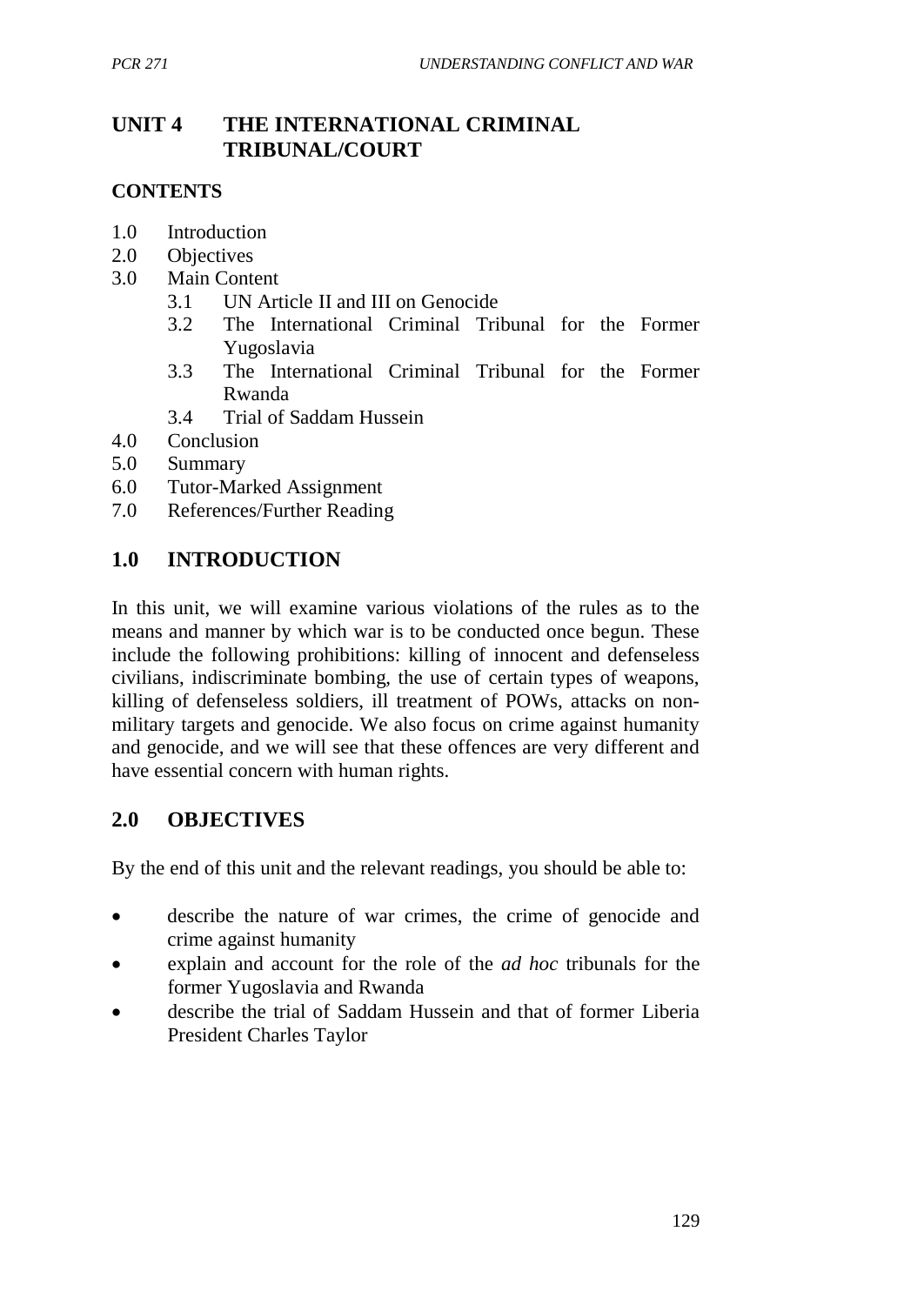## **3.0 MAIN CONTENT**

## **3.1 UN Article II and III on Genocide**

With reference to our earlier discussion on war crimes: such as crimes against humanity and crimes against the peace in the last unit. We will focus on crimes against humanity, genocide and rape, and we shall see the differences in these offences.

#### **Genocide**

The word genocide is a compound word or a hybrid consisting of the Greek genes meaning race, nation or tribe; and the Latin *cide* meaning killing. The concept (word) came into being in Europe in the year 1933 – 1945 in the quest for the formulation of a legal concept of destruction of human groups. The Nazis in their course of inordinate ambition embarked upon a gigantic plan to permanently change the population balance in occupied Europe in their favour. They intended to wipe out entirely so that Germany might win a permanent victory, whether directly through military subjugation or indirectly through such biological destruction that even in the case of Germany's defeat the neighbours would be weakened that Germany would be able to recover her strength in later year.

The crime of genocide involves a wide range of actions, including not only deprivation of life but also the prevention of life (abortion, sterilisations) and devices considerably endangering life and health (artificial death in specific camps, deliberate separation of families for depopulation purposes and so forth). All these actions are subordinated to the criminal intent to destroy or to cripple permanently a human group. The acts are directed against, as such and individuals are selected for destruction only because they belong to these groups. The concepts has different definitions, but the above extracts contextualises the genesis of the crime.

The United Nations General Assembly adopted the Convention on the Prevention and Punishment of the Crime of Genocide in 1948. The definition of the crime of genocide is found in Articles II and III. Article II states that genocide has two elements:

- 1. the mental element, meaning the 'intent to destroy, in whole or in part, a national, ethnical, racial or religious group, as such; and
- 2. the physical element which includes five acts described in sections a, b, c, d and e. a crime must include both elements to be called 'genocide'.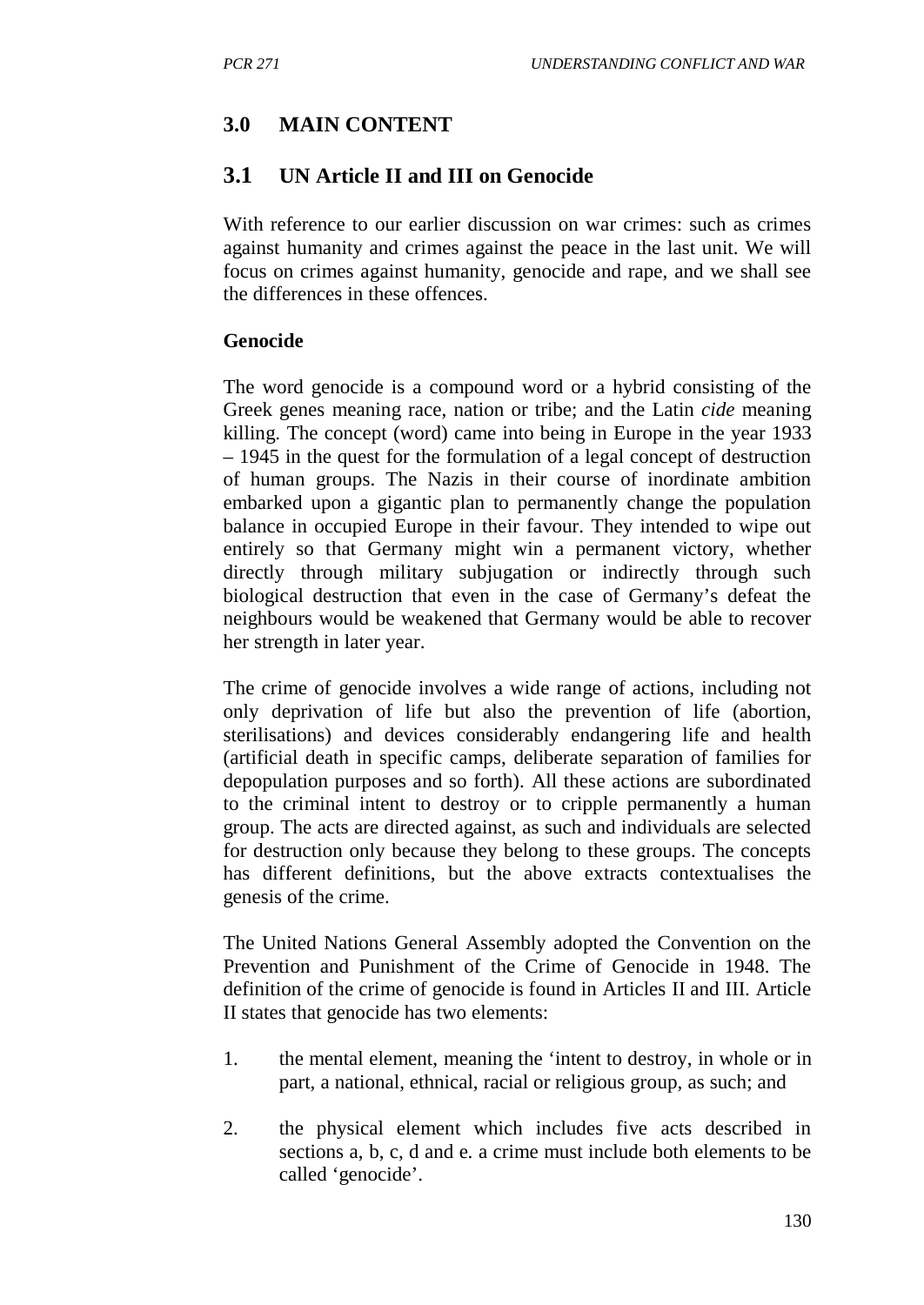## **Article II**

In the present Convention, genocide means any of the following acts committed with intent to destroy, in whole or in part, a national, ethnical, racial and religious group, as such:

- a. Killing members of the group.
- b. Causing serious broadly or mental arm to members of the groups.
- c. Deliberately inflicting on the group conditions of life calculated to bring about its physical destruction in whole or part.
- d. Imposing measures intended to prevent births within the group.
- e. Forcibly transferring children of the group to another group.

### **Article II**

The following acts shall be punishable:

- a. Genocide
- b. Conspiracy to commit genocide
- c. Direct and public indictment to commit genocide
- d. Attempt to commit genocide
- e. Complicity in genocide.

As revealed above, we can observe that the convention clarifies the elements of the crime. As obtainable in all criminal offences, it has both a mental and physical element. The mental element is defined by the "intent to destroy" and the physical by the list in Article II.

Article II then expands the definition by detailing the various acts that can be punished as genocide.

A legal definition is clearly essential to the prosecution of genocide, but one has to be conscious of the fact that genocide is not just a legal phenomenon, but we need to examine various definitions of genocide as thus:

- 1. the events (of the Holocaust) obeyed no law and no law can be derived from them;
- 2. complete understanding would require identification with all the victims all executioners, which is impossible;
- 3. no language is sufficient to communicate the Holocaust experience;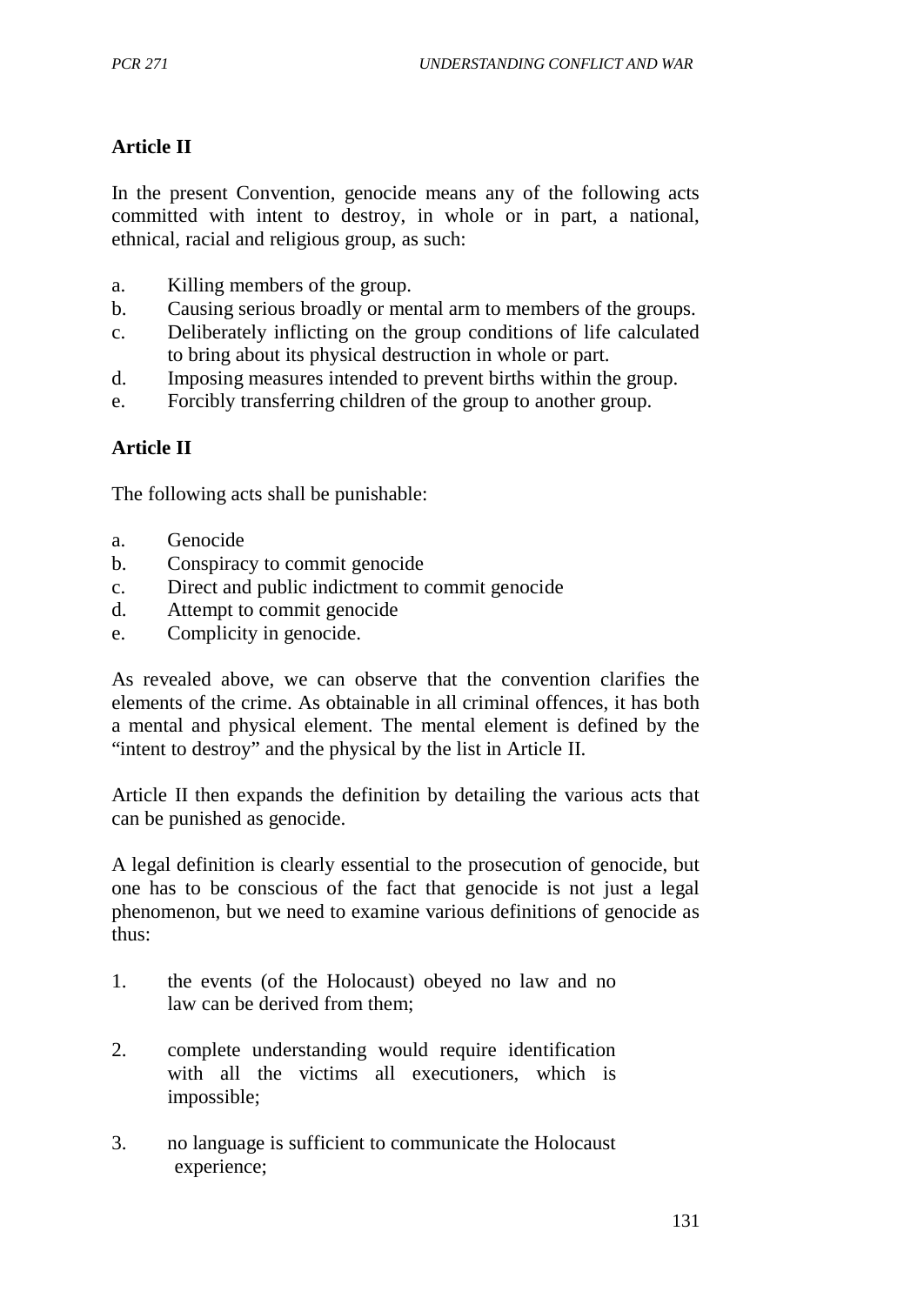4. the language of science in particular, fails before the suffering of the victims. (Freeman,1991, p.185).

Freeman's arguments that law is unable to understand genocide. This is an important point to keep in mind. It thus become imperative for us to view the phenomenon from various other disciplines' perspectives in order to obtain a fuller comprehensive understanding of the nature of genocide.

The development of the jurisprudence of International Criminal Law as it relates to genocide, war crimes and crime against humanity takes us to the foundation of two ad hoc UN tribunals: the International Criminal Tribunal for the former Yugoslavia (ICTY) and the International Criminal tribunal for Rwanda (ICTR).

# **3.2.1 The International Criminal Tribunal for the former Yugoslavia (ICTY)**

The International Criminal Tribunal for the former Yugoslavia (ICTY) was established by the Security Council in 1993. The tribunal was vested with the responsibility of dealing with the violations of international humanitarian law perpetrated during the fighting and 'ethnic cleansing' caused by the break-up of the territories that comprised the former Yugoslavia. The International community opined that the tribunal would assist in the process of reconciliation and reconstruction after the hostility (war).

In the course of bringing humanitarian law violator(s) or offender to book, Serbia, one of the republics that made up the Federal Republic of Yugoslavia, cooperated and handed over to the court Slobodan Mulosevic, the former president of the Federal Republic of Yugoslavia and other major figures. The death of Milosevic in custody in 2006, coupled with his failure to cooperate with the court posed a lot of difficulties to the tribunal which eventually led to problems of legitimacy of the entire process.

Although, the ICTY's founding status gave it jurisdiction over war crimes, genocide and crime against humanity. A critical examination of the ways and manners by which the Tribunal conducted the indictment and hearings against Milosevic will reveal the transparency and adherence to fundamental human rights nature of the trial.

On May 24, 1999, the tribunal indicted Milosevic, along with four other senior officials and officers, for war crimes and crimes against humanity committed by Yugoslavia and Serbia troops under their command in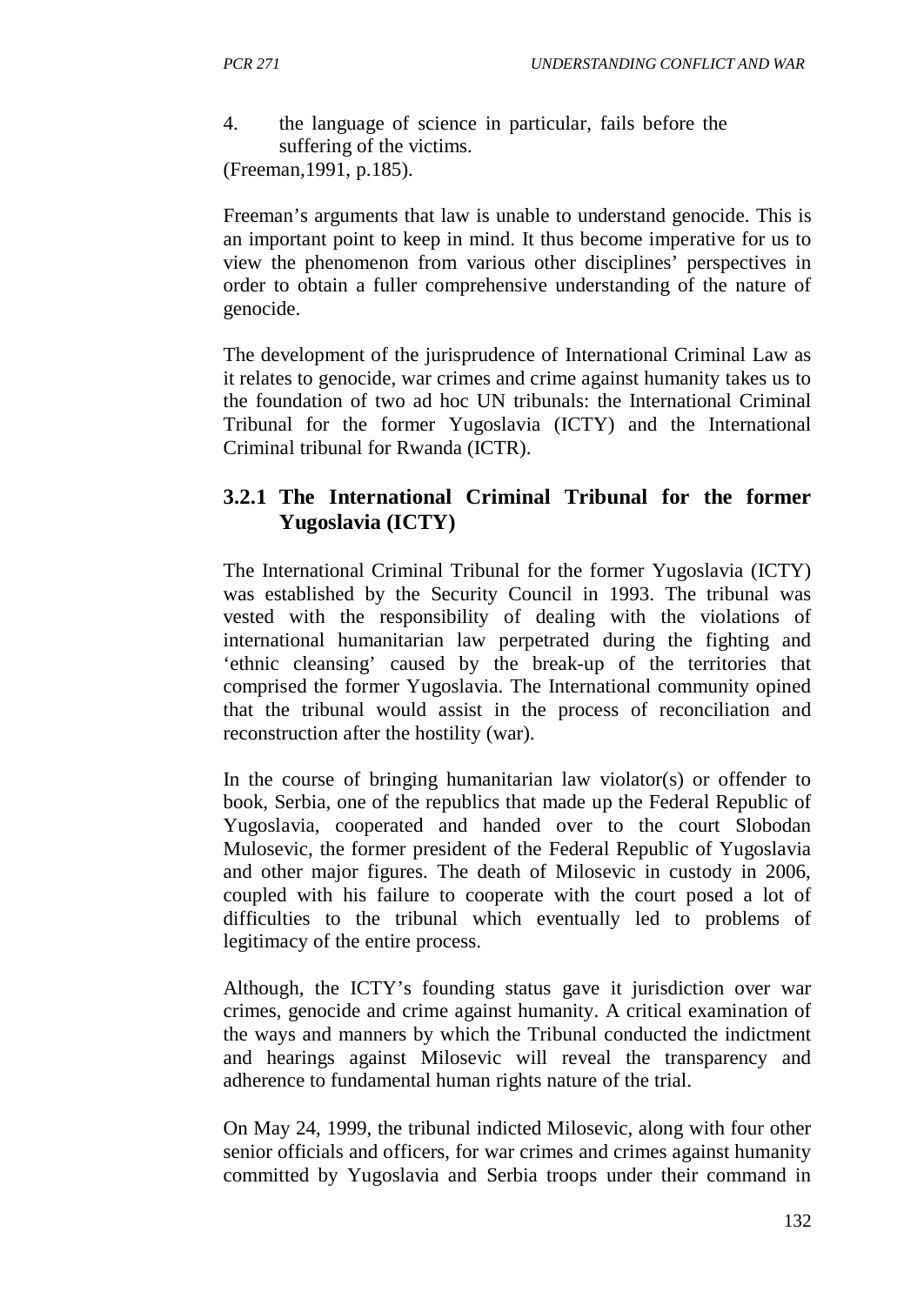Kosovo in early 1999. The crimes include the slaughter of hundreds of ethnic Albanians, forcible deportation of hundreds of thousands of people, and persecution based on racial, religious, and political identification.

The tribunal indicted Milosevic a second time on October 29, 2001, for crimes he allegedly committed in Croatia. The indictment charges Milosevic with multiple counts of murder, detention, deportation and other atrocities committed during the attempted ethnic cleansing of Croatia from 1991 to 1992. On December 11, 2001, the ICTY issued a third indictment against Milosevic for crimes in Bosnia.

The indictment includes one count of genocide, and an additional twenty-seven counts of war crimes and crimes against humanity arising from the conflict in Bosnia – Herzegovina between 1992 and 1995. The new charges cover the shelling of Sarajevo; the mass murder of thousands of Muslim men and boys at Srebrenica, both UN-proclaim 'safe area' and for the Omarska detention camp (Amnesty International).

The Tribunal suffered a lot of criticisms because it was suggested that there is no competence under chapter VII of the UN charter to establish a court to 'maintain or restore international peace and security' also the establishment of the Tribunal was also assorted as having a political undertone of the political supremacy of great powers over small states, because the mechanism of *ad hoc* tribunal being set up is usually targeted against less powerful states while great powers that have perpetrated the same or similar crimes in the past have gone scot-free even unchallenged by the same United Nations Security Council.

However:

It is not obvious that the Security Council in fact had the legal right to set up the Tribunal under chapter VII of the charter…. A subsidiary body could not have competence falling outside the competence of its principal, and it is questionable whether the General Assembly is competent to administer justice. The Security Council, it could be argued, is similarly incompetent to administer justice, but it is competent to handle matters relating to peace and security. Perhaps more importantly, the General Assembly is unable to make binding decisions, to make it mandatory for states to cooperate with the Tribunal, for example – whereas Article 24 (1) of the UN Charter obliges all member states to accept and carry out the decisions of the Security Council.

(Hirsch, 2003.74)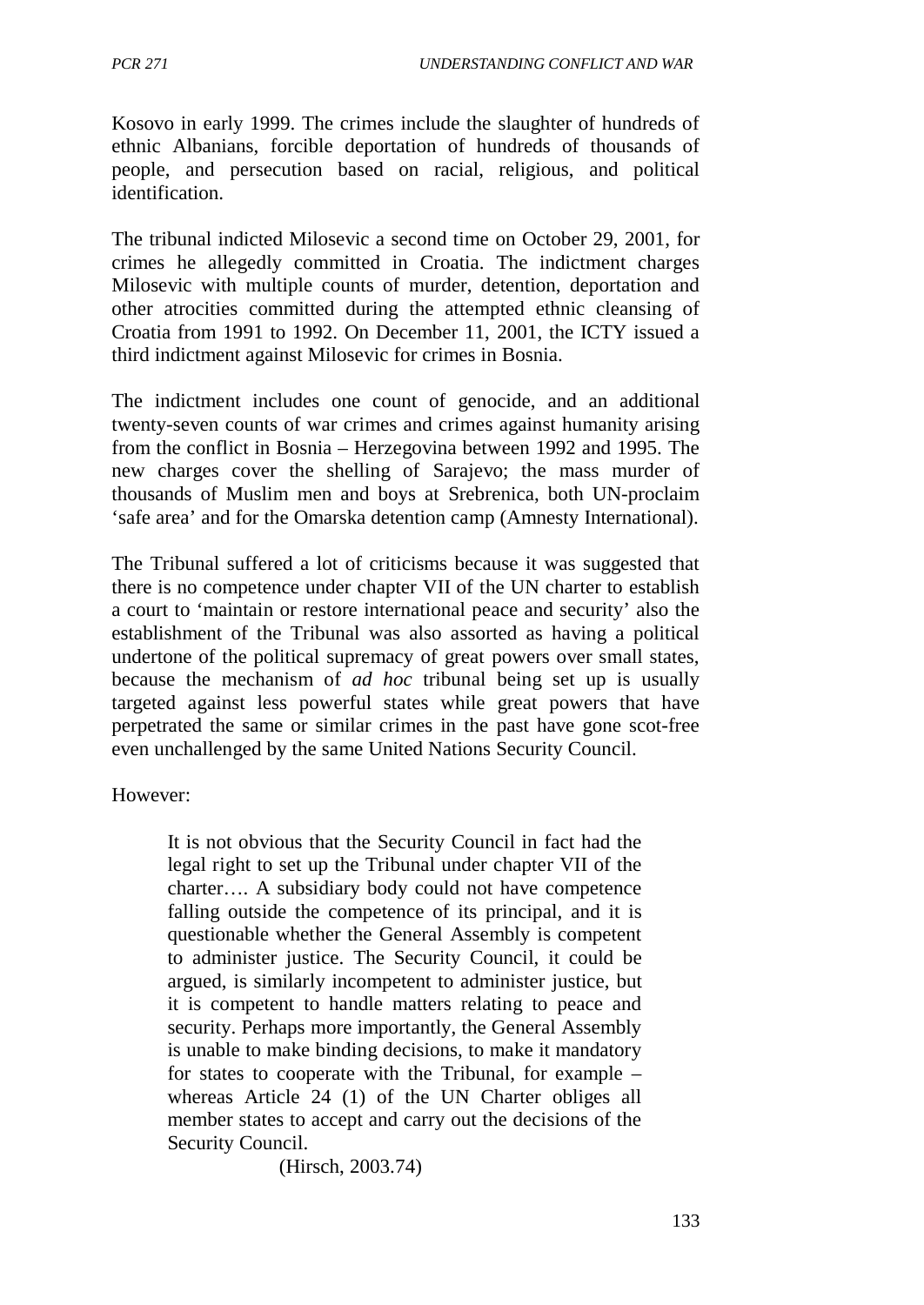The argument that the ICTY has been imposed by the 'supremacy of the great powers is difficult to refute. Thus is a variation of the criticisms that the Nuremberg Tribunal dispensed 'victor's justice' and to some extent, will always be attendant on tribunals that are the result of conflict situations. Supporters of ICTY have seen its work as a vital contribution to the development of international criminal law.

Perhaps, the most rounded conclusion of the work of the Tribunal to date is that of Richard Dicker, the director of Human Rights Watch's International Justice Programme:

This trial is a great step forward for justice, but equally notable are those indicted war criminals missing from the dock. Too many of the most senior Serb indictees remain at large. The blame lies with Balkan governments that have failed to cooperate with the tribunal and with NATO, which has for six years operated in Bosnia without rounding up Milosevic's co-conspirators.

Steiner and Alston pp 1143 – 1173 provide a variety of materials that relate to the ICTY that can be used to elaborate the theme described in this section.

## **3.2.2 The International Criminal Tribunal for Rwanda (ICTR)**

The International Criminal Tribunal for Rwanda (ICTR) was created by the Security Council under the authority of chapter VII of the UN Charter. The ICTR was set up to try those members of the majority Hutu ethnic grouping who had committed genocide and other serious crimes against the minority Tutsi since its establishment, the ICTR had indicted over 70 suspects, and has achieved 12 successful convictions. Among those convicted are former ministers of the Rwanda government, senior military figures and Jean Kambanda, who was the Prime Minister of the Rwanda government during the genocide. Kambanda is the first head of government to be convicted for genocide.

The impact of the ICTR is also significant because of the opportunity it presents to develop international criminal law:

Those decisions are forging a substantial body of case law (jurisprudence) which is already being used by the International Criminal Tribunal for the former Yugoslavia and by national courts all over the world. It will provide a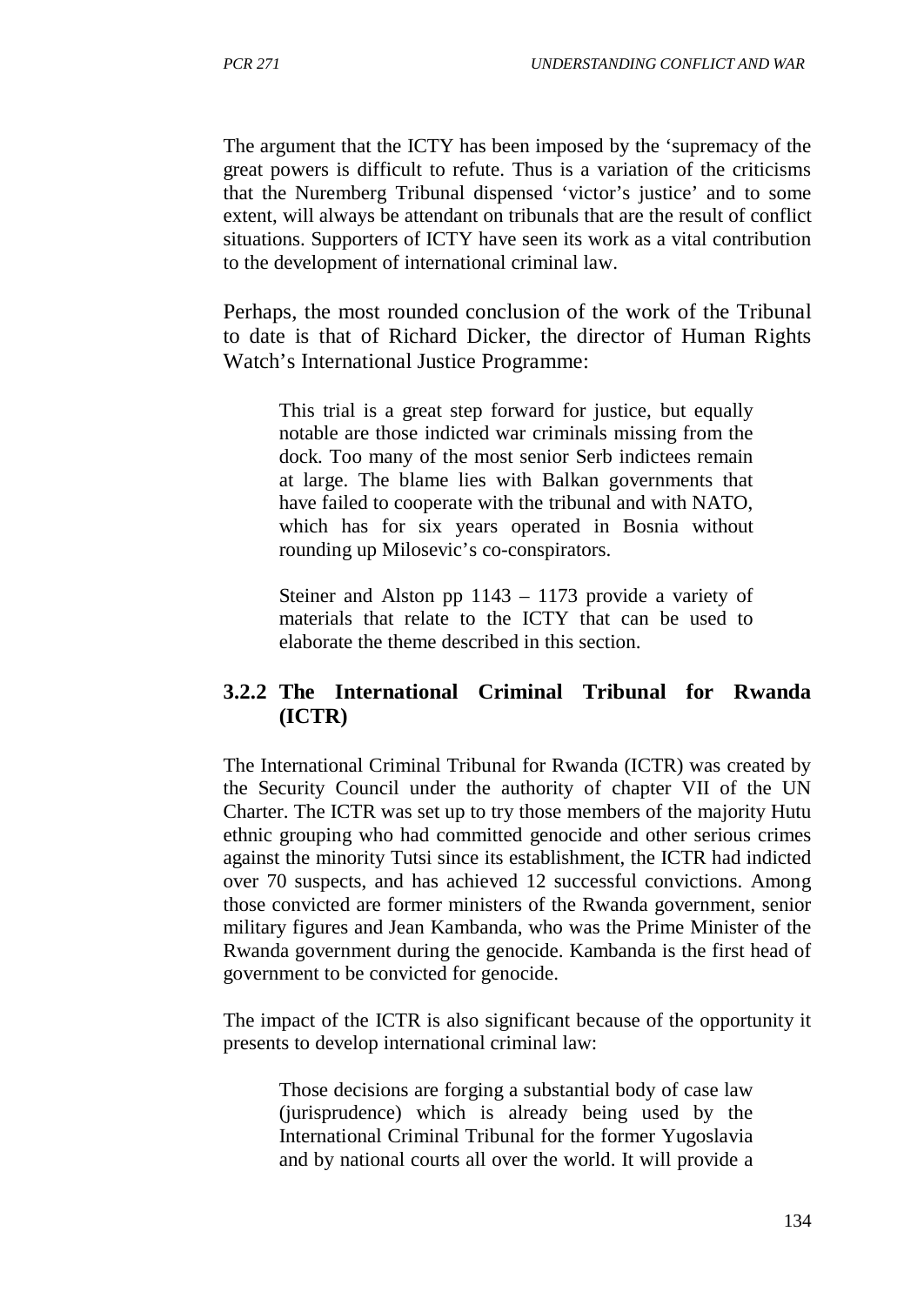sound foundation for the work of the International Criminal Court (ICC) when that institution starts it work.

Perhaps most important of all, the tribunal will aid the process of reconciliation in Rwanda and internationally, it is hoped, it will encourage a shift in the culture of international law. In Africa, as commentators have pointed out, weak central institutions have given rise to a 'culture of impunity' for warlords and dictators:

Above all the Rwanda Tribunal, through its work, has made and continues to make a substantial contribution to the replacement of a culture of impunity by a culture of accountability. As noted above a new climate of opinion regarding the effectiveness of international humanitarian law has emerged as a result of the visible, practical success of the two ad hoc Tribunals. Further evidence of this is the fact that the creation of such Tribunal is now automatically called for in conflict situations as far apart as Sierra Leone, Cambodia, and East Timor. Indeed it has been mooted that those responsible for other conflicts in Africa should be prosecuted before the Arusha Tribunal. A provision to that effect was included in the Lusaka agreement intended to bring an end to the conflicts in Democratic Republic of Congo.

# **3.4 The Trial of Saddam Hussein**

In 2003, the Coalition Provisional Authority, prior to the handover of sovereignty to the Iraqi government, established a special Tribunal to begin the trial process of Saddam Hussein, the late former president of Iraq and other senior members of his regime. In August 2005, the Iraqi Transitional National Assembly approved the creation of a war crimes tribunal.

Saddam's trial began on 19 October 2005. This represents a significant period of time since his arrest in December 2003. This delay is partly explicable by the unusual circumstances in which the War Crimes Tribunal trying Saddam and other members of the former regime is operating. On November 5, 2006, Saddam Hussein was convicted of crimes against humanity by a Baghdad court and sentenced to death by hanging. He was found guilty over his role in the killing of 148 people in the mainly Shia town of Dujail in 1982.

His brother Barjan al-Tikriti was also sentenced to death, as was Iraq's former chief judge Awad Hamed al-Dander. Former Vice-President Taha Yassin Ramadan got life jail and three others received 15 years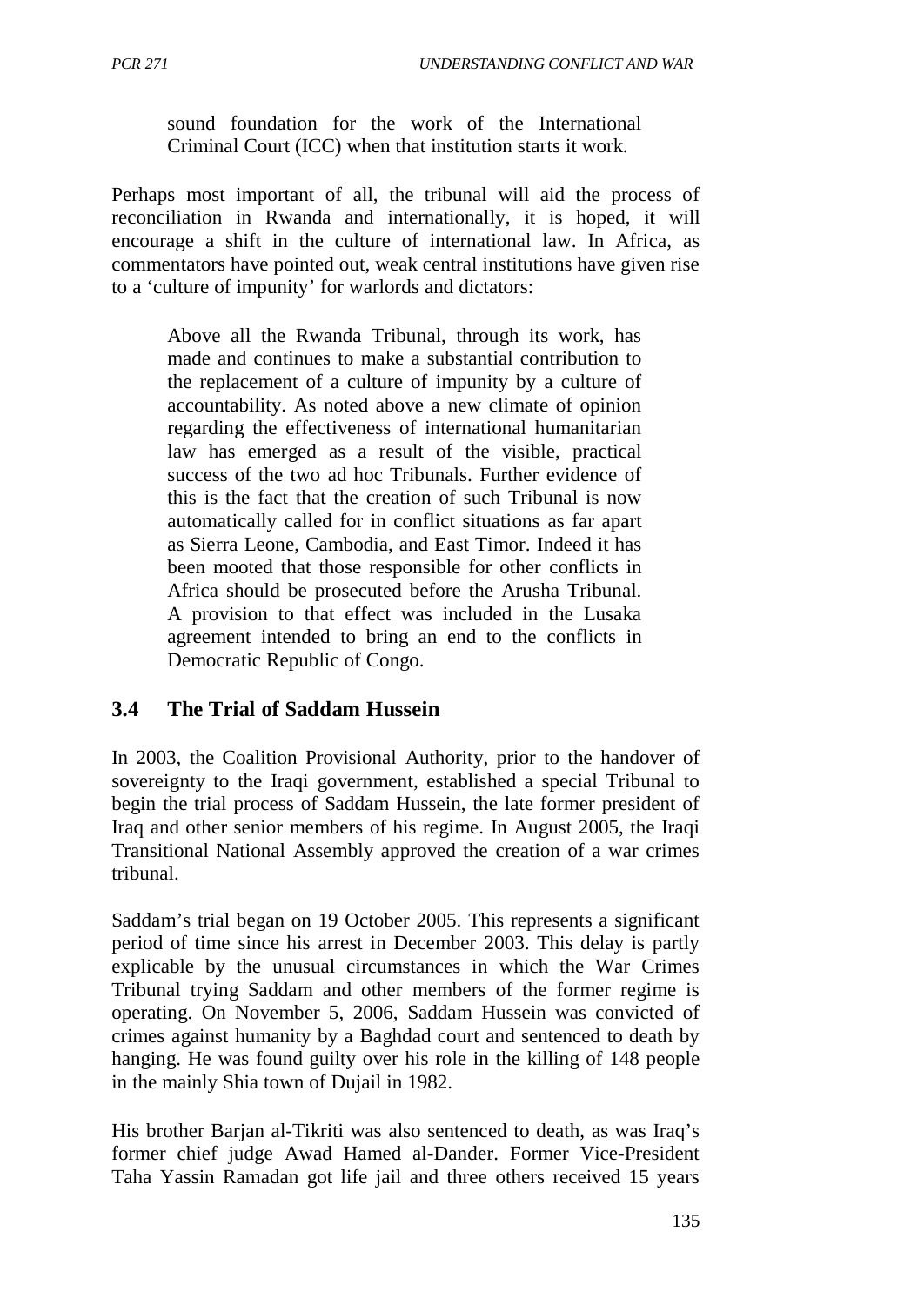prison terms while another co-defendant, Baath party official Mohammed Azawi Ali, was acquitted.

# **3.4.1 Criticisms about Saddam Hussein's Trial**

A lot of criticisms and canter-criticisms were raised by Human Rights Groups, Nations and International Personalities in the field of politics and international Law about how the crimes of the past would be prosecuted immediately Saddam was apprehended. A very important question that confronted Iraq, the occupying power in Iraq and the international community was what kind of court should prosecute Saddam Hussein and others. The three (3) basic options were:

- A national court with Iraqi prosecutors and judges.
- An international court formally established by the United Nations Security Council.
- A mixed domestic international court.

The new International Criminal Court was regarded as not an option in part because it cannot prosecute crimes committed before July 1, 2002.

Most of the serious crimes in Iraq's past were committed before then. But it is important to note that the International Criminal Court (ICC) was created precisely for situations like this one.

## **A National Court with Iraqi Prosecutors and Judges**

This option was generally perceived as the best option provided the national authorities can hold fair and effective trials, make the trial more accessible to the victims and their families, National judges and prosecutors help create a feeling of "ownership" of the important process of accountability.

But past traditional records revealed that criminal trials in Iraq have been very brief proceedings lasting only a few hours, or at most a few days. Even, sometimes people accused of committing crimes were thrown into prison without any trials at all, or a time executed on the spot.

In the light of the above, Iraqi jurist (judges, prosecutors, lawyers, and others in the judicial system) do not have the experience needed or required to conduct a trial that is as complicated as the trial of Saddam Hussein, and others accused of serious human rights crimes, is likely to be.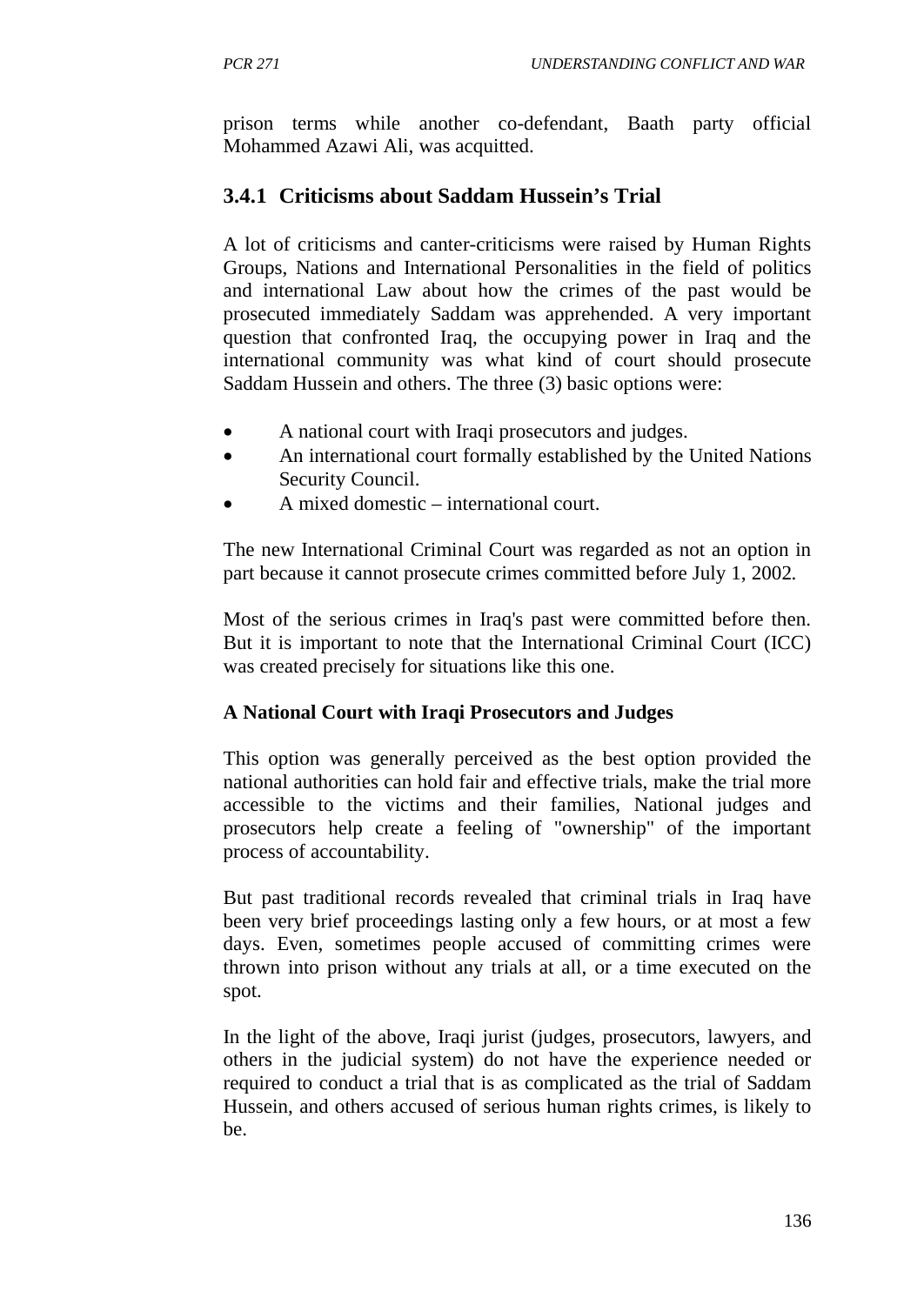## **An International Court Formally Established by the United Nations Security Council**

The United Nations Security Council passed resolutions establishing the International Criminal Tribunal for the former Yugoslavia (ICTY) and the International Criminal Tribunal for Rwanda (ICTR) as a result of the genocides in Bosnia and Rwanda. These courts are staffed primarily by international judges, prosecutors and court personnel. The tribunals were located outside the countries where the crimes occurred for political and security reasons – the ICTY is in The Hague and the ICTR is in Arusha, Tanzania. That has made that proceedings less accessible to victims, their families, and those in whose names the crimes were committed. Though, the tribunals generally performed capably, but were very expensive and the trials progressed slowly.

## **A Mixed Domestic – International Court**

The main example of this type of tribunal was the Special Court for Sierra Leone (SCSL). The SCSL was ran by both international and Sierra Leonean judges, prosecutors and staff. The examined various serious violations of international humanitarian law, or laws of war, committed after November 1996 in Sierra Leone's horrific civil war.

## **4.0 CONCLUSION**

In the light of the above discussion, it was revealed that International Community (that is, the great powers) displayed double standards in the course of bringing war crime offenders to book by allowing transparency, fair hearing and adherence to fundamental human rights to prevail in some trials while reverse as the case in other.

## **5.0 SUMMARY**

In this unit, some trials of perpetrators of human rights abuses, as well as war crimes, crime against humanity and genocide were discussed. Also, various criticisms were put up for and against the ways and manners by which the trials were conducted.

## **6.0 TUTOR-MARKED ASSIGNMENT**

- 1. Was the trial of Saddam Hussein in conformity with the dictates of international law or not? Discuss.
- 2. What arguments can be made for the proposition that International Criminal Tribunal was imposed by the supremacy of great power? Respond with relevant examples.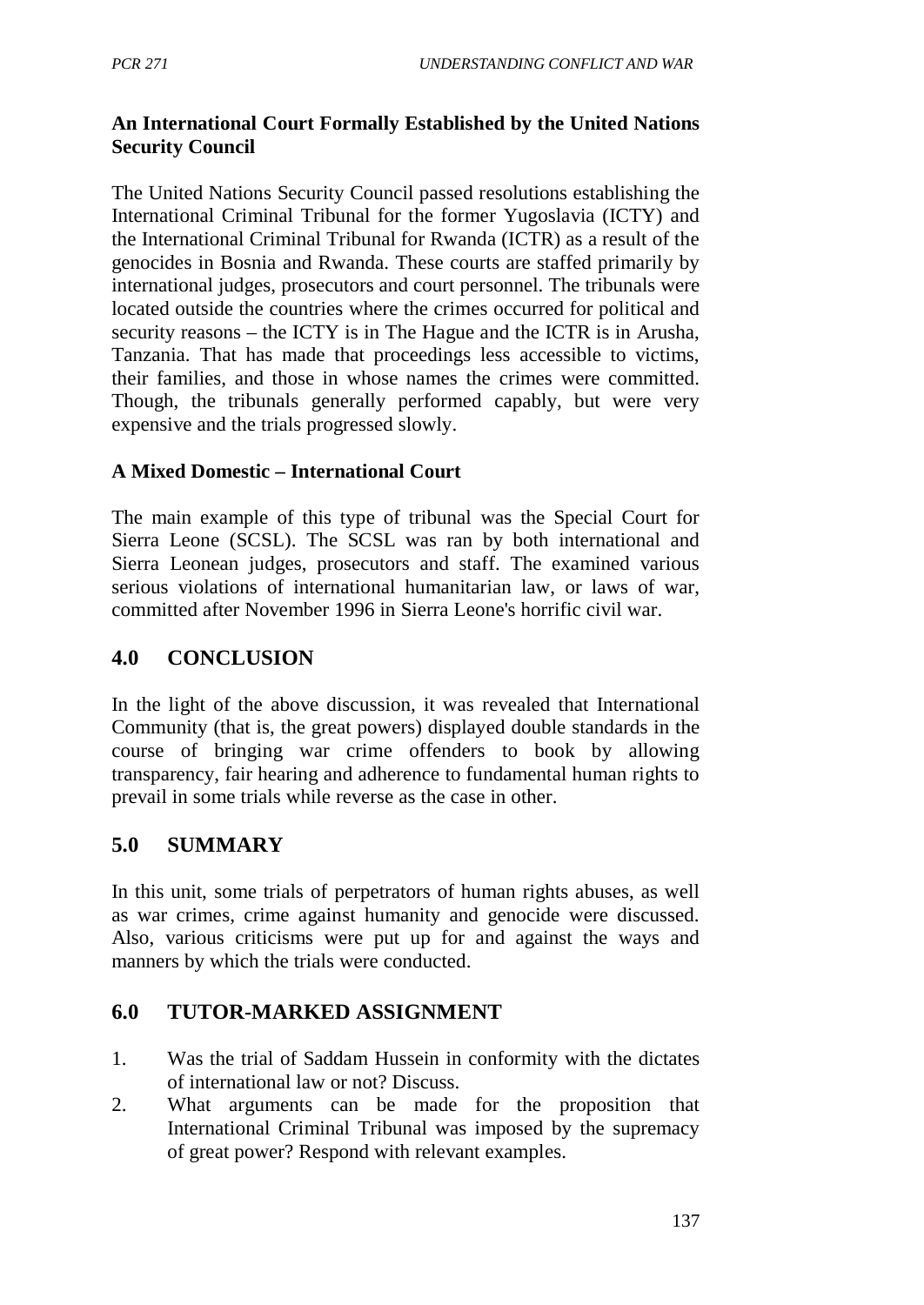## **7.0 REFERENCES/FURTHER READING**

Dupuy, T.N. (1992) Understanding War: History and Theory of Combat. London. Leo Cooper.

. Bracken,P.(2002)Trauma, Culture, Meaning and Philosophy. London. Whurr Publishers.

Mc Afee B. (1998)Instead of Medicine."Report on the Bosnian Mental Health Pilot Project. London: Refugee Action.

[://www.courtw.com/trials/Saddam/04/11/2008](http://www.courtw.com/trials/Saddam/04/11/2008)

[://www.hrw.org/english/docs/2003/12/19/iraq6770.htm04/11/2008](http://www.hrw.org/english/docs/2003/12/19/iraq6770.htm04/11/2008)

http://www.sourcewatch.org/index.php?=Trial\_of\_Saddam \_Hussein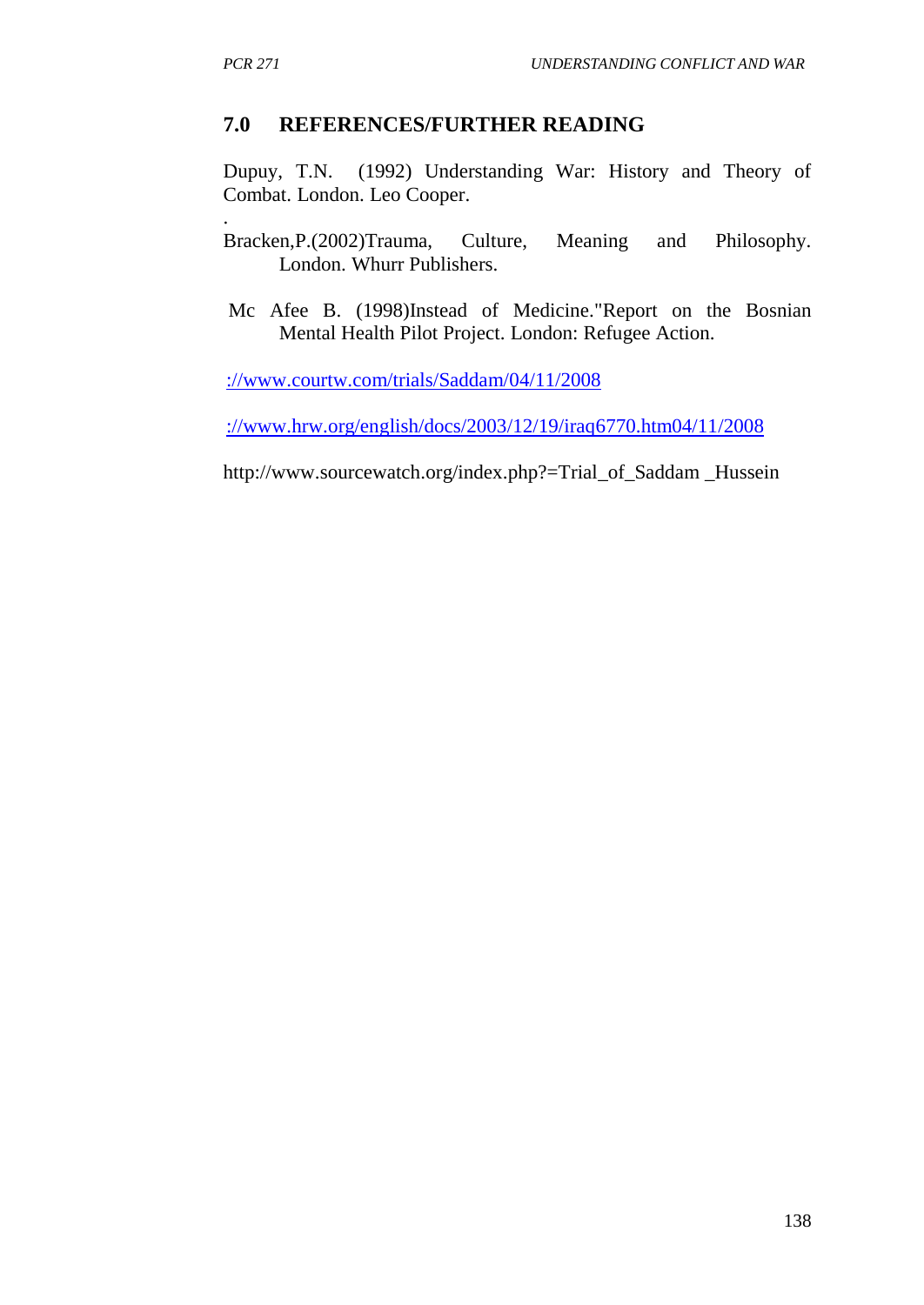# **UNIT 5 THE IMPACT OF CONFLICT / WAR AND POST-CONFLICT RECONSTRUCTION AND PEACEBUILDING**

### **CONTENTS**

- 1.0 Introduction
- 2.0 Objectives
- 3.0 Main Content
	- 3.1 Impact of Violent Conflicts and War on the Victims
	- 3.2 Post Conflict Peacebuilding and Reconstruction
- 4.0 Conclusion
- 5.0 Summary
- 6.0 Tutor-Marked Assignment
- 7.0 References/Further Reading

### **1.0 INTRODUCTION**

Past records have revealed that violent conflict or war almost invariably leads to, and often encourages, torture, rape, and other extreme human rights abuses. Victims of war are often expected to be vengeful because of their "traumatisation" or "brutalization" and to promote new "cycles of violence".

The felt need for revenge in people who have been grievously wronged are necessarily bad things and such an emotional reactions of people are perceived as harmful to themselves, dangerous to others and destructive to the society at large. Therefore, efforts should be geared towards positive modification, education, conscientisation and training programmes; exploring all three phases of violence and war- previolence, violence, post-violence and what can be done: to transform unresolved conflicts, from war to peace transitions, to empower communities, organizations and individuals for conflict transformation and peacebuilding, to design and implement effective ceasefire and peace processes, and to develop effective transformation and post – war reconstruction, rehabilitation, reconciliation and healing.

## **2.0 OBJECTIVES**

By the end of this unit and relevant readings, learner should be able to:

- Identify the impacts of violent conflict or war on the victims
- Explain various structures and dynamics of skills, tools and approaches useful for peacebuilding, conflict transformation, reconciliation and healing.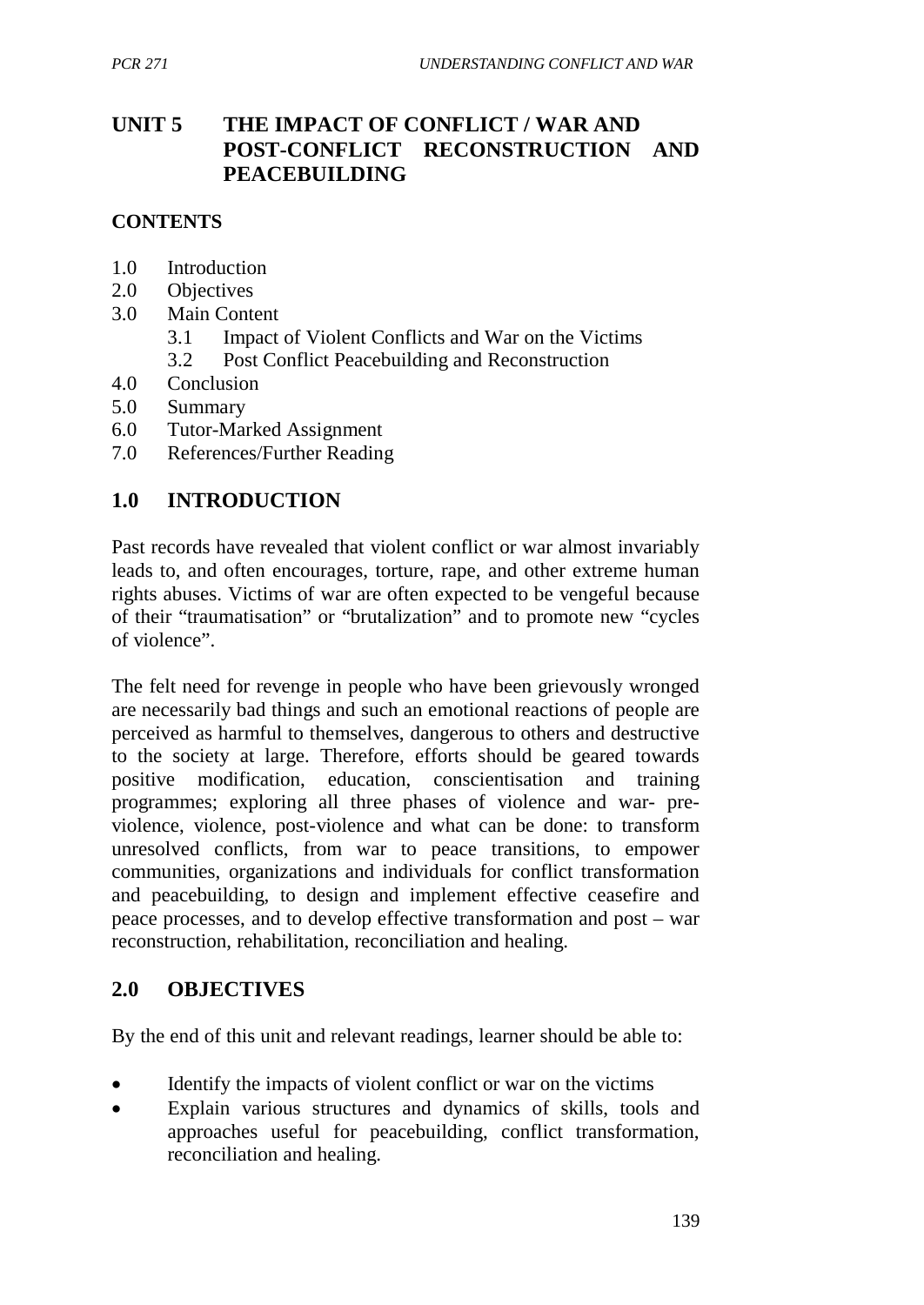# **3.0 MAIN CONTENT**

### **3.2 Impact of Violent Conflicts and War on the Victims**

**(I) Loss of lives:-** First and foremost, war usually brings about or creates orphans, widow or widower and bereaved family members because of the human cost of contemporary violent conflicts.

Approximately, 28 million people may have been killed in more than 150 major armed conflicts since 1945. only 5 percent of the casualties in the First World War were civilians while by the Second World War the figure had risen to 50 percent, and as the new pattern of conflict emerged in the early 1990s, the civilian share increased to about 80 percent most of them being women and children.

### **(II) Increasing Flows of Refugees and Forced Population Displacement**

A contemporary African society is known for its huge refugee flows and Internally Displaced Persons, posing for both the continent and international community a crisis of humanitarian assistance of enormous magnitude. According to the data from the office of the United Nations High Commission for Refugees (UNHCR) and the United States Committee for Refugee (USCR), reveal that at 1 January 1995, there were 6.7 million refugees on the continent, representing some 46.2 percent of the world's refugee population. An estimated 2 million persons had been internally displaced within the borders of their own countries (37 percent of the world's total of 5.4 million). In several African countries (Angola, Eritrea, Liberia, Mozambique, Rwanda, Somalia, and Sudan), at least half of the total population have been forced to flee at some point. This is further complicated by the length of time that some classes of conflicts last.

### **(III) Problems of Illegal Surplus Arms**

Other problems associated with violent conflict or post-war period are the problems of illegal surplus arms and their widespread distribution and sales, as well as their various cross-border and regional linkages. The problem is global in nature, rather than confined to post-conflict states. The phenomenon of tens and possibly hundreds of thousands of organized men and women previously trained to arms, subsequently demobilized, and let loose upon society, but without undergoing a proper reintegration and rehabilitation programme, including being assisted with the necessary means of socio-economic reinsertion, will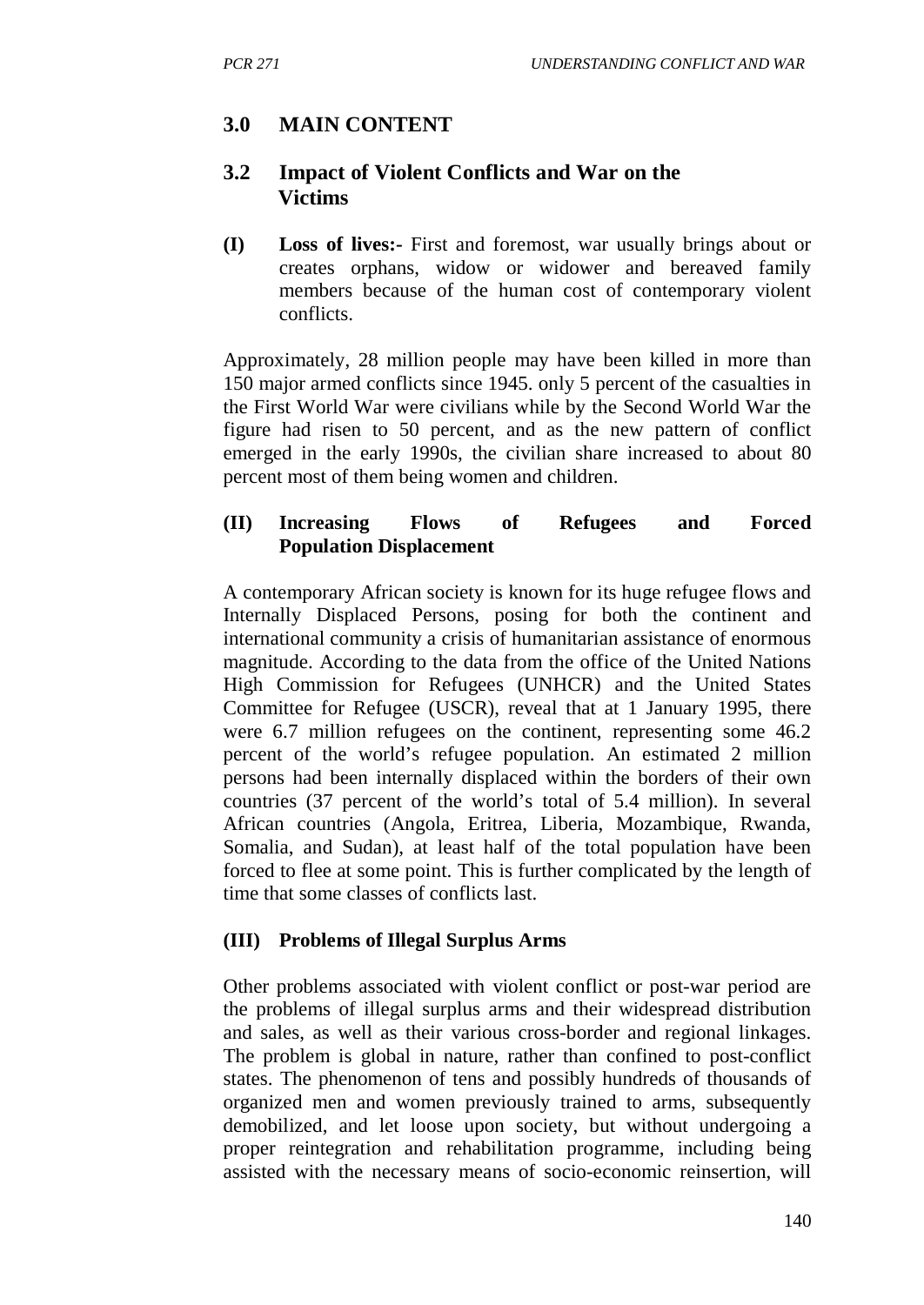pose serious problems for any state, at any time and anywhere. The issue of illegal surplus weapons serves only to remind one that programme of demobilization and reintegration of ex-combatants and victims of war, however successful, are rarely accompanied by effective disarmament. Past events and records have revealed that the objectives of demobilization, disarmament and reintegration cannot be finally realized or accomplished until and unless the fundamental problems of poverty and underdevelopment are addressed. One important finding is that, a typical soldier tends to possesses at least four to five guns at the point of demobilization; and when disarmed, he tends to turn in one gun, while hiding the remaining other some where. Although, there may not be need to resort to the use of these illegal stocked 'surplus weapons' if the ex-soldier or victim of war is properly reintegrated and has sustainable means of livelihood and the society faces no prospect of 'return to war'.

### **(IV) Deprivation of Citizens of their Rights**

War usually robs people of what is rightfully theirs by taking or maintaining control of land, resources, possessions, political systems. For examples: The protracted Israeli war/crisis against Palestine, the ongoing Chinese suppression of Tibet, the 1991 war and subsequent sanctions and occasional bombings against Iraq.

### **(V) Environmental Pollution/Health Problem**

War and preparation for one are said to be "likely" the single largest source of pollution on the planet. Chemical toxins dropped during the United State of America war against Vietnam, for instance, killed or injured about 400,000 people, and resulted in following two decades in the word's highest rate of spontaneous abortion. Testing of war arms and weapon of mass destruction can harm anyone, including innocent people and those involved in the testing. Nuclear weapon testing provides the best known example of this, with devastating effects to whole populations due to resulting radioactivity. Nuclear and other testing has displaced entire peoples, such as from Vieques Island in Puerto Rico. And some other forms of testing have also done much arm. For instance, there is strong evidence, though it has not been officially admitted, that a stray missile being deliberately tested in a populated area struck a civilian airliner Long Island in 1996 killing all 212 passengers and 18 new members.

### **(VI) Brain Drain/Emigration of Professionals and Highly Skilled Persons**

The burden of debt, terms of trade and terms of loan repayment and servicing entered into by several Africa countries with World Bank and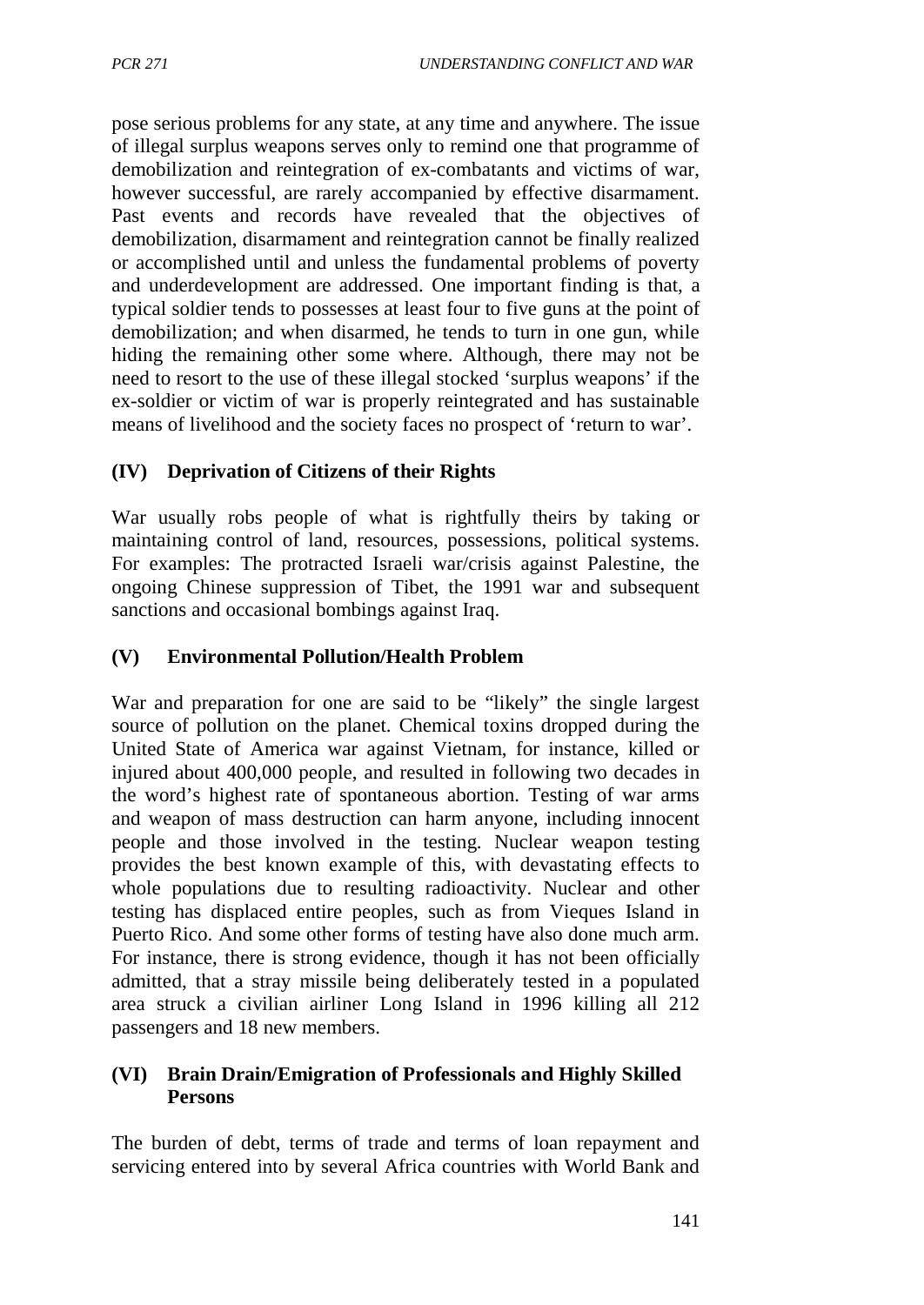International Monetary Fund (IMF) hindered and is hindering development and seriously affected the values of their currencies (purchasing power). Since the late 1980s increasing numbers of Nigeria's and other African countries professionals and highly skilled persons, ranging from top rate academics, scientists, medical doctors, paramedicals professionals and host of others hither to gainfully employed in their various institutions and establishment; are known to have emigrated to the West, Canada, United State of America, pastors and safety of their lives.

- War diverts the energy of many who might otherwise work constructively to make our world a more secure and just place.
- War is often used as an excuse to avoid governmental problems or to take governmental measures that would otherwise meet to much resistance.
- War creates fear, suspicion, intolerance, hate and enemy image syndrome.
- War ultimately weakens the social bonds that are the basis of civilized society.
- War robs nations or states of resources that could and should be used in constructive ways.
- War breeds more war and other forms of terrorism and repression in a cycle that is extremely difficult to break.
- War means loss of civil liberties among civilian population. Past records of war revealed that several people were arrested for no more reason than having associated with people suspected of having no trust or antagonizing the leaders style of governance or government policies of oppression despite the fact that they are known to be strictly non violent.

# **3.2 Post Conflict Peacebuilding and Reconstruction**

The concept peacebuilding emerged in the international lexicon in 1992 when the then United Nations Secretary General Boutros – Ghali defined it in An Agenda for Peace as post – conflict "action to identify and support structures which tend to strengthen and solidify peace to avoid a relapse into conflict". Ever since, peacebuilding has become a catchall concept, encompassing multiple (and at time contradictory) perspectives and agendas. It is indiscriminately used to refer to preventive development, conflict prevention, conflict resolution and post – conflict reconstruction.

An Agenda for peace supplement of 1995 noted the linkages between conflict prevention and peacebuilding: "Demilitarization, the control of small arms, institutional reform, improved police and judicial systems, the monitoring of human rights, electoral reform and social and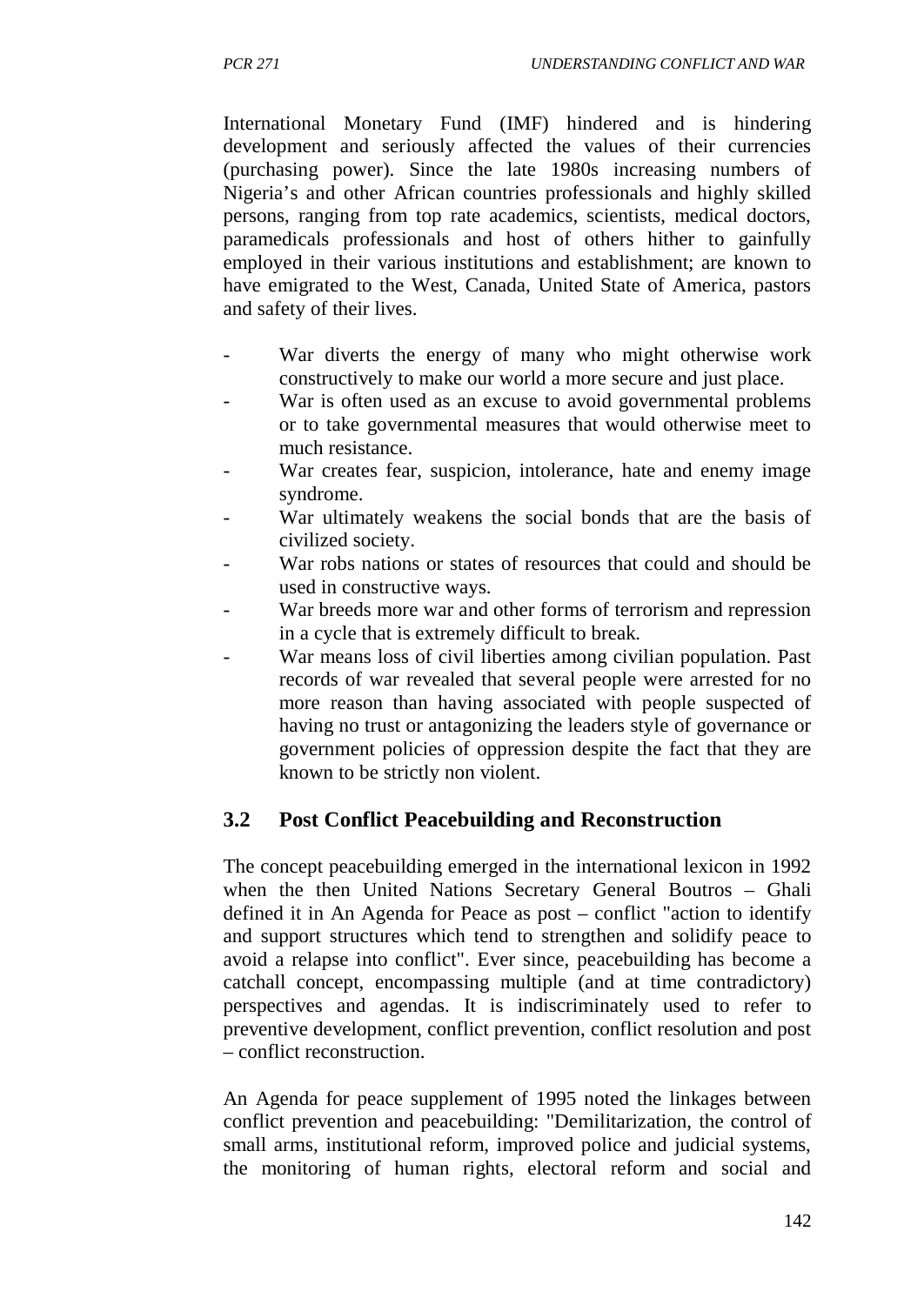economic development can be as valuable in preventing conflict as in healing the wounds after conflict has occurred."

### **Stages of Peacebuilding and Reconstruction**

**Cessation of Hostilities**: – it consists of ceasefire between conflict/war stakeholders followed by peace agreement, separation of forces and ending of hostilities / war.

**Military Reorganization:** - This entails demobilization, disarmament, de-mining, reintegration of ex-combatants and creation of a new and unified armed forces.

**Reconciliation Versus Justice: -** Research studies and action programmes on post-conflict peacebuilding emphasize the need to anchor the peace process on conception of justice as one of the prerequisites for sustaining post – conflict stability and democratic consolidation. In order to achieve this goal, reform of the judiciary, building of a new national police and strengthening of both are the pathway to enforcing the rule of law and justice.

**Political Transition Programme: -** It comprises formation and registration of political parties, conduct of elections, formation of government of National Unity, re-establishment of basic organs of state power, democratization of structures of rules and programmes of reconciliation between former warring parties and establishment of power sharing structures that accommodates rival factions and interests.

**Reconstruction and Renovation of Infrastructures or Social Amenities:**- Damaged abandoned and decapitated structures and facilities such as government buildings, schools, health centers, roads, bridges, electricity, pipe-borne water and host of other should be given urgent and adequate attention required for the alleviation and betterment of the generality of the populace.

**Socio and Economic Reconstruction:**- These are various forms of activities geared towards repairing, renovating and reconstructing the physical and psycho-social damage of war resuscitation of national infrastructures such as schools, roads, hospitals, electricity, pipe-borne water and other properties belonging to the government that are meant for socio-economic well being of the citizens and programmes of economic recovery, reform and growth as well as social development.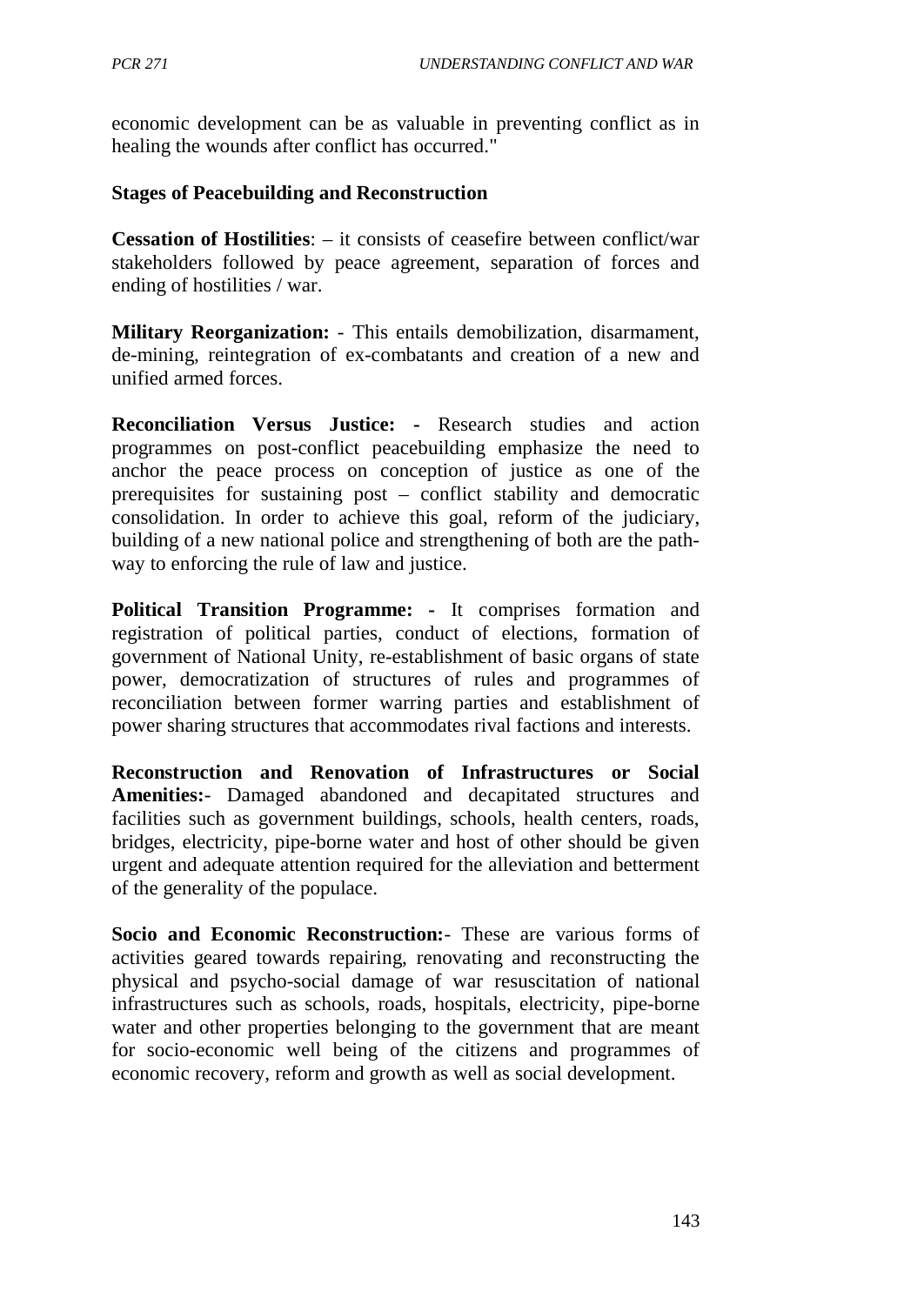## **4.0 CONCLUSION**

The incessant intra – state and intra – states civil conflicts, crisis and wars in different parts of the world (especially in Africa), the breakdown of peace processes coupled with the relapse of a number countries into violent conflict call for post – conflict peacebuilding with the assistance of the United Nations and other external actors involved in the forefront of post-conflict peacebuilding.

## **5.0 SUMMARY**

In this unit, we discussed the impacts of violent conflicts and wars on the victims such as women, children and the aged people. Also, various approaches required for effective and sustainable post-conflict peacebuilding, transformation, reconciliation and reconstruction were also examined.

### **6.0 TUTOR-MARKED ASSIGNMENT**

- 1. Identify challenges confronting post conflict peacebuilding and suggest the way forward.
- 2. Of what importance are peacebuilding activities to post conflict environment?

## **7.0 REFERENCES/FURTHER READING**

- Addison, Tony. (2003). From Conflict to Recovery in Africa New York: Oxford University Press.
- An Agenda for Peace: (17June1992) Preventive Diplomacy, Peacemaking and Peacekeeping (Report of the Secretary General pursuant to the statement adopted by the Summit Meeting of the Secretary Council on 31 January 1992), UN DocA/47/277– 5/2411(availableat) <http://www.un.org/Dos/sa/agpeace
- Bracken,P. (2002) Trauma, Culture, Meaning and Philosophy. London. Whurr Publishers.
- Chr. Michelson Institute. (2000) "After War: Reconciliation and Democratization in Divided Societies – Lessons Learned," Summary Report (Bergen: Chr. Michelson Institute).
- Date–Bah, Engenia. (2003) Jobs after War: A Critical Challenge in the Peace and Reconstruction Puzzle (Geneva: ILO).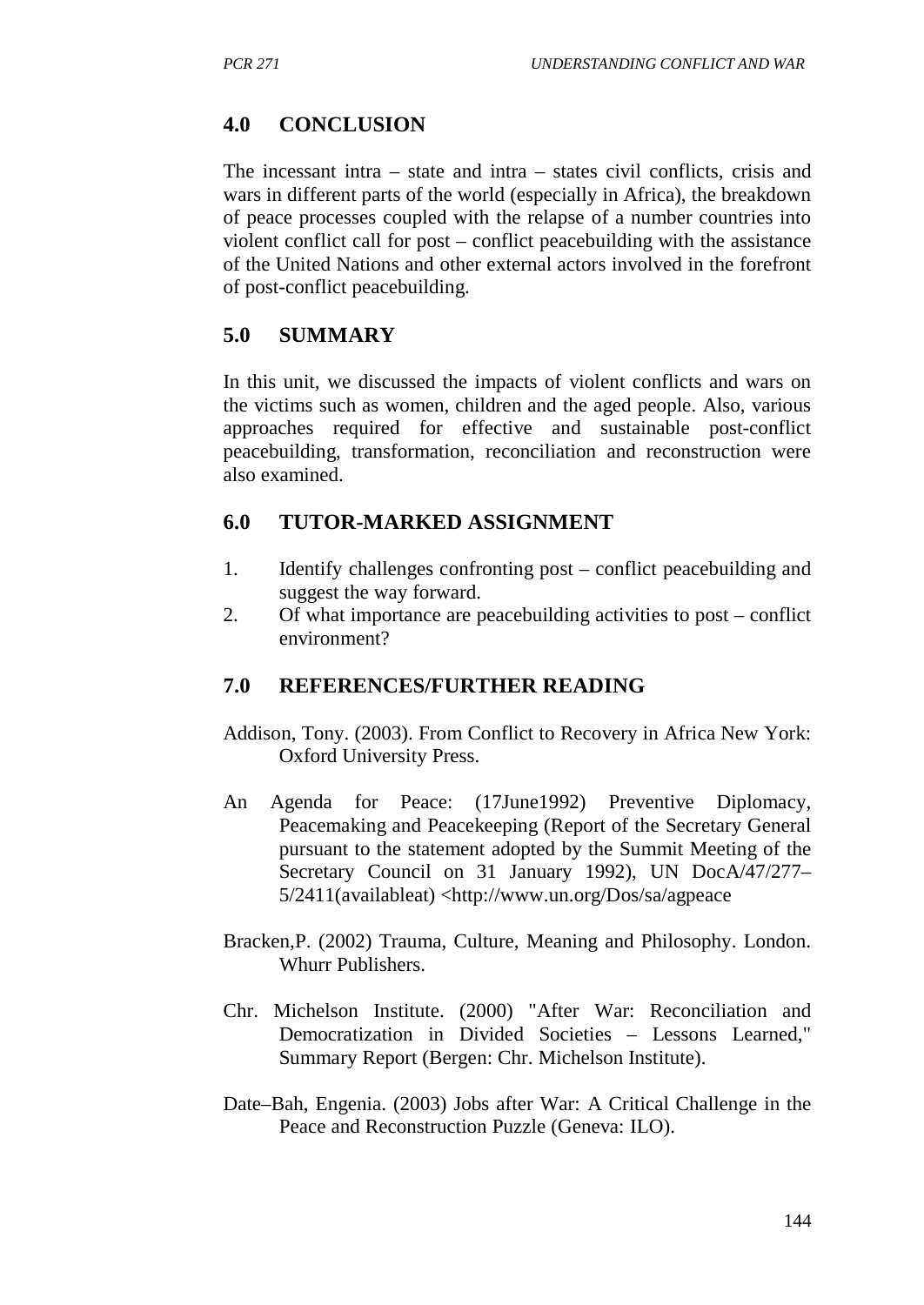- Dupuy, T.N. (1992). Understanding War: History and Theory of Combat. London. Leo Cooper.
- Fen Osler Hampson. (1996). Nuturing Peace: Why Peace<br>Settlements Succeed or Fail. Washington. D.C. Institute of Settlements Succeed or Fail, Washington, D.C. Peace Press.
- Ingleby D. (1989). Critical Psychology in relation to Political Repression and violence. Int J Mental Health.
- Last,M. (2000). Healing the Social Wounds of war. Med Confl Survival.
- Mark, Chingono. (1996).The State, Violence and Development: The Political Economy of War in Mozambique, 1975 – 92, Acdershot: Averbury.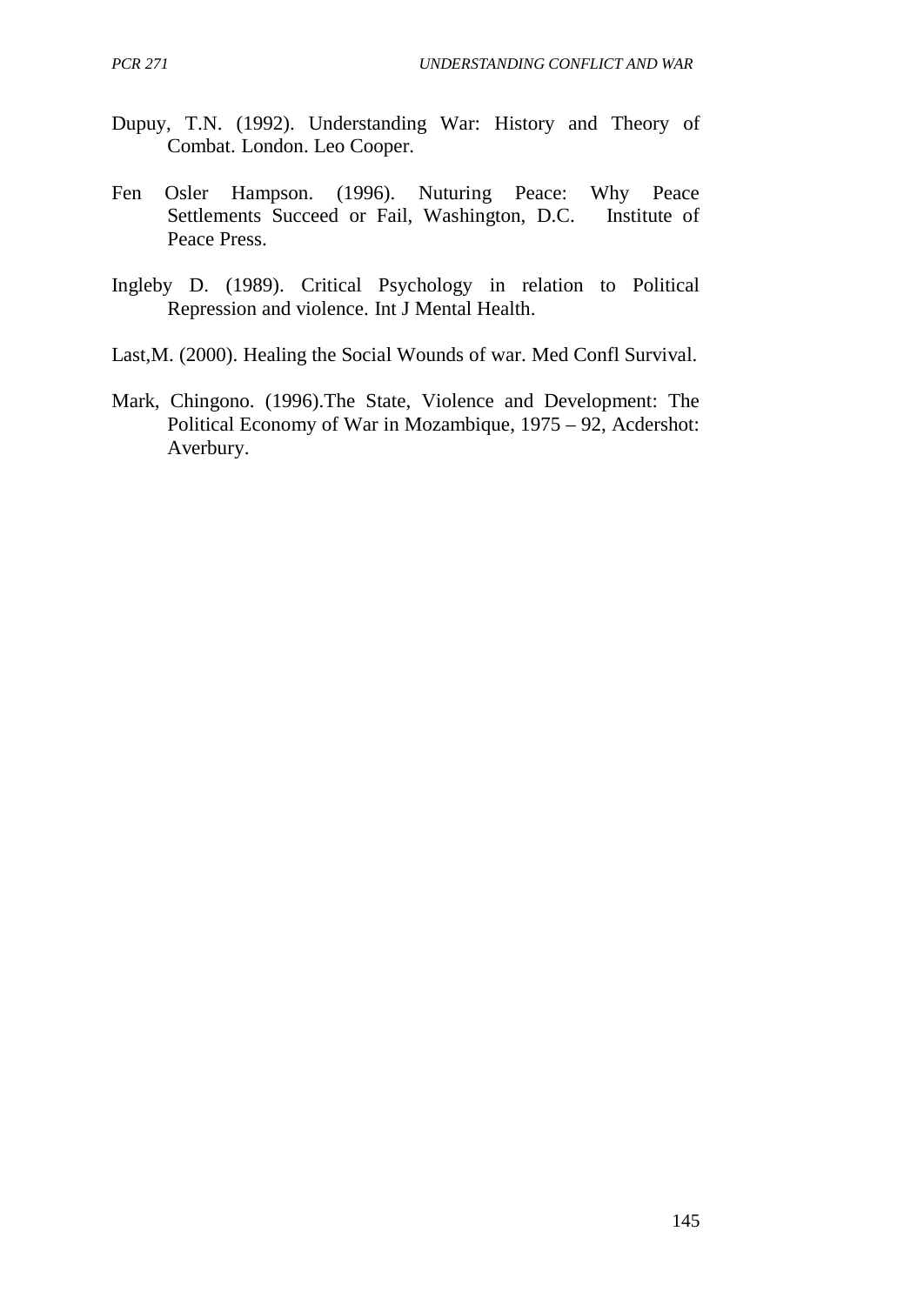### **MODULE 4 THE SETTLEMENT OF DISPUTES**

- Unit 1 The Peaceful or Amicable Settlement of Disputes in International Law I
- Unit 2 The Peaceful or Amicable Settlement of Dispute in International Law II<br>The Coercive
- Unit 3 The Coercive or Forcible Means of Dispute Resolution/Settlement in International Law
- Unit 4 The Coercive or Forcible Means of Dispute Resolution
- Unit 5 The Coercive or Forcible Means of Dispute Resolution (Intervention)

## **UNIT 1 THE PEACEFUL OR AMICABLE SETTLEMENT OF DISPUTES IN INTERNATIONAL LAW I**

### **CONTENTS**

- 1.0 Introduction
- 2.0 Objectives
- 3.0 Main Content
	- 3.1 Conflict Resolution
	- 3.2 Conflict Management
	- 3.3 Conflict Transformation
	- 3.4 Conflict Suppression
	- 3.5 Negotiation
	- 3.6 Enquiry
	- 3.7 Good Office
- 4.0 Conclusion
- 5.0 Summary
- 6.0 Tutor-Marked Assignment
- 7.0 References/Further Reading

## **1.0 INTRODUCTION**

#### **Legal Method and International Dispute Resolution**

The United Nations places considerable emphasis upon the needs for nations to exist for the pursuit of global peace and to avoid conflict and to settle disputes through peaceful means. Article 1[1] states that it is a purpose or duty of the United Nations to:

Bring about by peaceful means, and in conformity with the principles of justice and international law, adjustment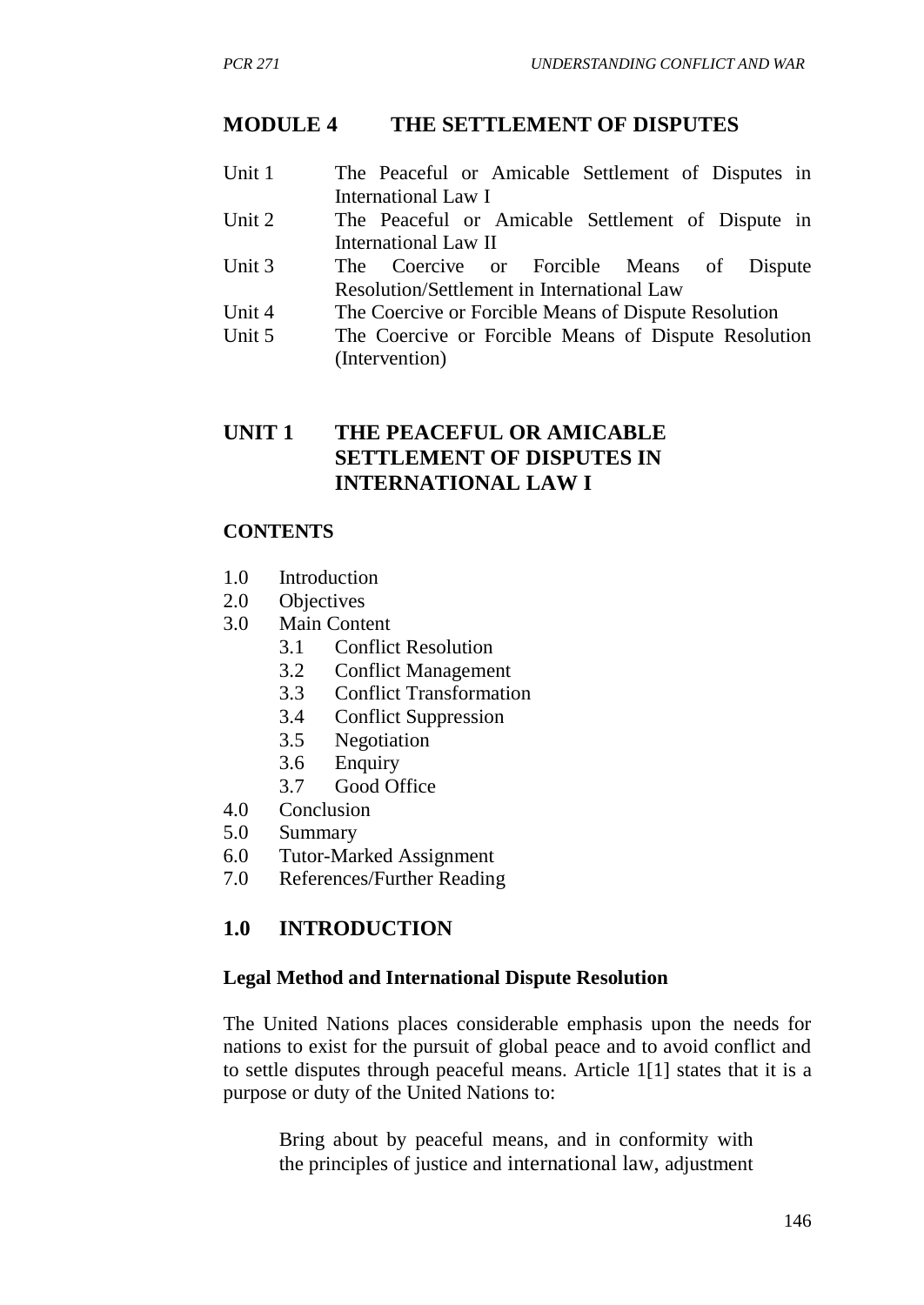or settlement of international disputes or situations which might lead to breach of the peace

In line with above desire, Article 1 of the United Nations charter provides the following purposes of the United Nations, which are thus:

- 1. To maintain international peace and security, and to that end; to take effective collective measures for the prevention and removal of threats to the peace, and for the suppression of acts of aggression or other breaches of the peace, and to bring about by peaceful means, and in conformity with the principles of justice and international law, adjustment or settlement of international disputes or situation which might lead to a breach of the peace;
- 2 To develop friendly relations among nations based on respect for the principle of equal rights and self –determination of peoples, and to take over appropriate measure to strengthen universal peace;
- 3 To achieve international cooperation in solving international problems of economic, social, cultural, or humanitarian character and in promoting and encouraging respect for human rights and fundamental freedoms for all without distinction as to race, sex, language, or religion; and
- 4 To be a center for harmonising the actions of nations in the attainment of these common ends.

While Article 2(2) places an obligation upon members to: settle their international disputes by peaceful means in such a manner that international peace and security, and justice, are not endangered.

Every member of the United Nations is of course a party to this charter and is bound by it. Other Articles dealing with maintenance of peace include Articles 11, 12 and chapter VI and VII of the UN charter.

It therefore, become necessary to refer to Article 33 of the UN charter for a better appraisal of the issues relating to peaceful or amicable methods of settlement of disputes

Article 33 of the UN charter provides thus:

1. The parties to any dispute, the continuance of which is likely to endanger the maintenance of international peace and security, shall first of all, seek a solution by negotiation, arbitration,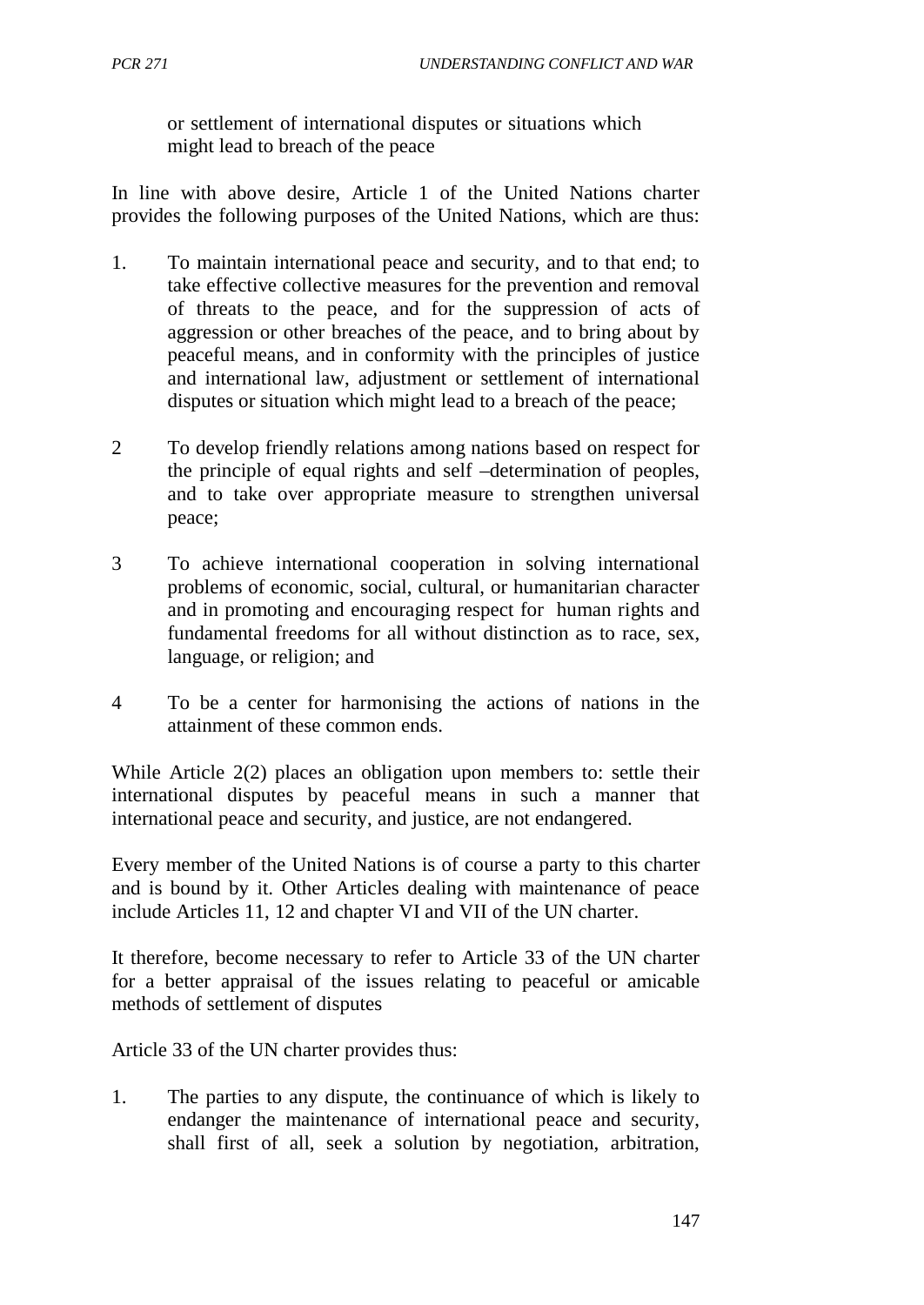judicial settlement, and resort to regional agencies or arrangements, or other peaceful means of their own choice.

2. The security council shall when it deems necessary, call upon the parties to settle their dispute by such means". "negotiation, enquiry, mediation, conciliation, arbitration, judicial settlement, resort to regional agencies or arrangements, or other peaceful means of their choice".

# **2.0 OBJECTIVES**

By the end of this unit, you should be able to:

- recognise the importance placed by the international community upon the amicable or peaceful settlement of dispute
- explain the means enumerated in Article 33 of the UN Charter for the peaceful settlement of disputes
- understand the advantages and disadvantages of peaceful means of dispute settlement
- appreciate some dispute settlement concepts.

# **3.0 MAIN CONTENT**

## **3.1 Conflict Resolution**

Miller (2003:8) views conflict resolution as "a variety of approaches aimed at terminating conflicts through the constructive solving of problems, distinct from management or transformation of conflict". Miall et al (2001:21) indicates that by conflict resolution, it is expected that the deep rooted sources of conflict are addressed and resolved, and behaviour is no longer violent, nor are attitudes hostile any longer, while the structure of the conflict has been changed. Mitchell and Banks (1996) see conflict resolution to refer to:

- i. an outcome in which the issues in an existing conflict are satisfactorily dealt with through a solution that is mutually acceptable to the parties, self-sustaining in the long run and productive of a new, positive relationship between parties that were previously hostile adversaries; and
- ii. any process or procedure by which such an outcome is achieved.

Conflict or dispute is resolved when the basic needs of parties involved in conflict have been met with required or desired satisfiers, and their fears have been allayed. Some conflicts, especially those over resources,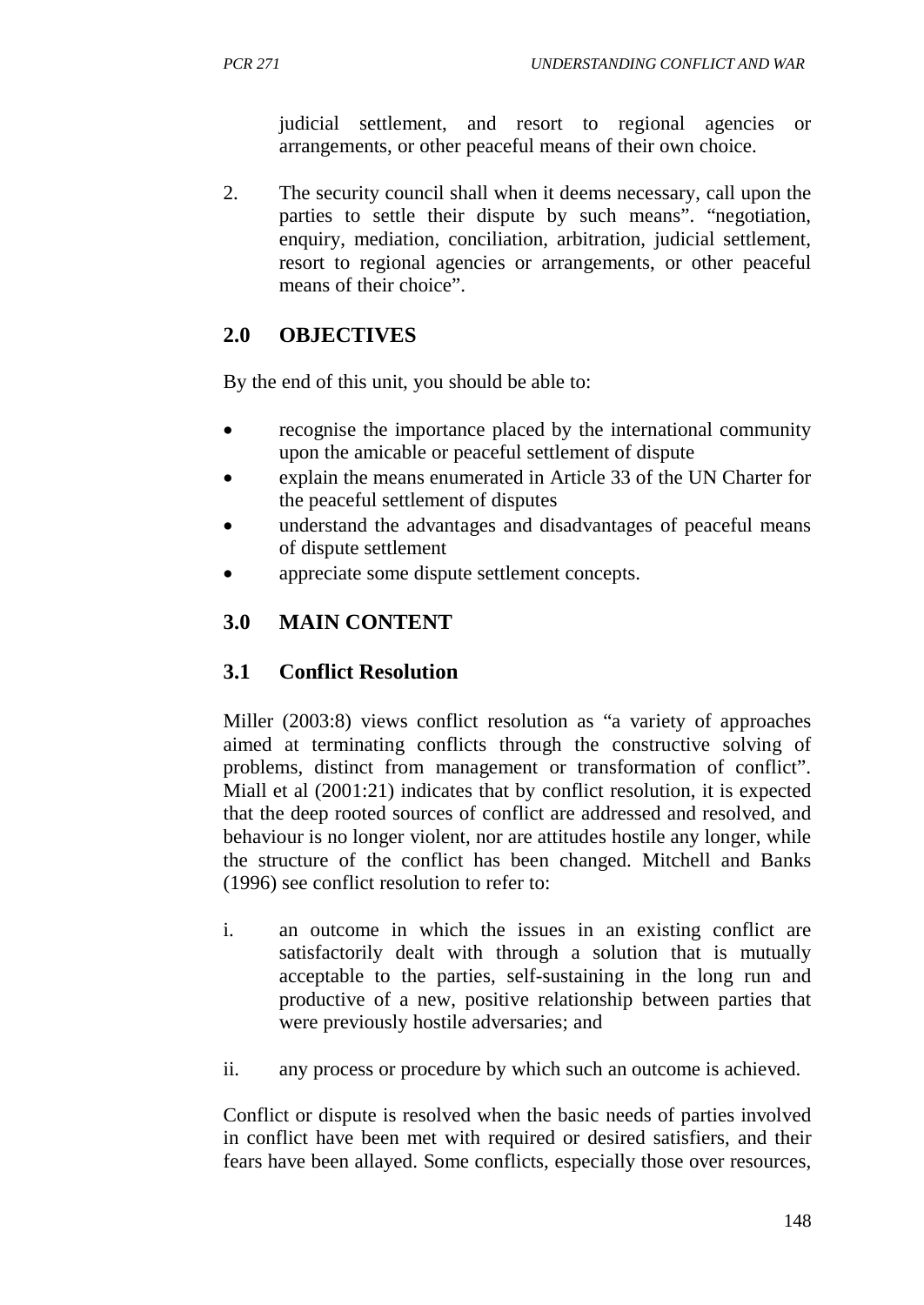psychological needs and inadequate information are permanently resolvable while others like those over values, may be-non-resolvable and can at best be transformed, regulated or managed for the sake of peace.

## **3.2 Conflict Management**

Is the process or an act geared towards reducing the negative and destructive capacity of conflict through various means or measures and by working with and through the stakeholder (parties) involved in a conflict. It entails the entire areas of handling conflicts positively at different stages, such as those proactive efforts made to prevent conflicts, including conflict limitation, containment and litigation. This term is sometimes used synonymously with "conflict regulation". John Burton (1990) refers to it as "conflict prevention" which he sees as containment of conflict through steps introduced to promote conditions in which collaborative and valued relationships control the behaviour of conflict parties. The concept "conflict management" agrees to the fact that conflict is inevitable, but that not all conflicts can always be resolved; therefore what can be done in this type of situation is to manage and regulate the conflict.

## **3.3 Conflict Transformation**

The term was postulated by John Paul Lederach (1995) in which he sees conflict transformation as change. It can be seen descriptively in the changes created by social conflict, and prescriptively in the deliberate intervention by third parties to create change. Conflict transformation takes place at different levels and has a number of dimensions. At the personal levels it involves emotional, perceptual and spiritual aspects of change desired for the individual.

It also affects relationships touching on communication between parties that needs to change to positively affect poorly functioning communication change also needs to affect structures that generate conflict through deprivation, exclusion and other forms of injustice. It also seeks to understand cultural patterns and values of parties. In summary, conflict transformation recognises the dialectical element of conflict about the inevitability of change. Secondly, it recognises the neutrality of conflict as such, and that conflict can be either negative or positive, but can transform it into positive to maximise opportunities.

Finally, there is the continuity element, meaning that parties and interveners continue to work on problem areas to achieve continuous change.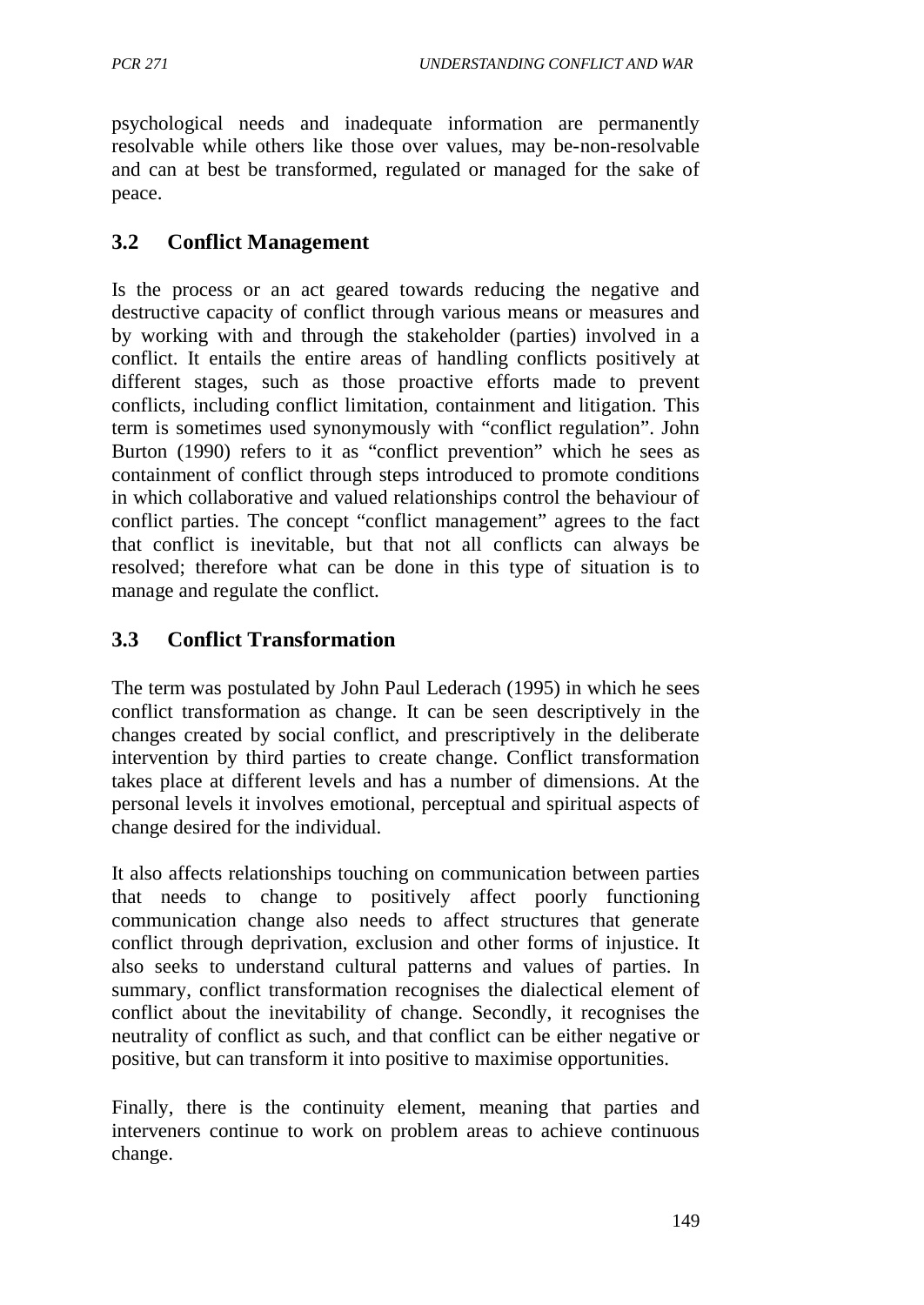### **3.4 Conflict Suppression**

Is a conflict situation which portray the unwillingness or lukewarm attitude of more power parties, or stronger interveners who pass the ability to transform or manage a conflict situation, to take necessary measures leading to the management or resolution of the conflict Instead, they use instruments of power or force to push away the issues under the carpet or to impose a solution that is not sustainable and with which the parties are not satisfied. This usually takes place in unequal relationships. A typical example is a situation whereby the state or government uses its coercive apparatus to suppress opponents or conflicts which cannot be sustained because conflict can still resurface at any time or with little provocation.

#### **3.5 Negotiation**

The term negotiation consists of several definitions depending on the angles or perspectives at which different scholars view it. Therefore, negotiation can be defined as a peaceful way of ending a conflict or a situation that may lead to conflict. It is also an exercise geared towards influencing somebody or something.

Fisher et al (2000:115) defines negotiation as "… a structured process of dialogue between conflicting parties about issues in which their opinions differ". The University for Peace sees negotiation as: "communication, usually governed by pre-established procedures, between representatives of parties involved in a conflict or dispute (Miller, 2003:25). Miall, Ramsbotham and Woodhouse (1999:21) define it as "the process whereby the parties within the conflict seek to settle or resolve their conflicts". Jeong (2000:168, views that the goal of negotiation is "…to reach agreement through joint decision making between parties".

It can be deduced from the above definitions that communication is critical to the process. It can therefore take place in a situation where there is communication between parties. Negotiation can only be achieved when there is communication between parties either before the escalation or at the de-escalation point when communication has been restored.

When negotiating, we are trying to persuade each other to see things/issues our own way. The main goal of negotiation is to meet certain interests or needs in a collaborative or peaceful manner.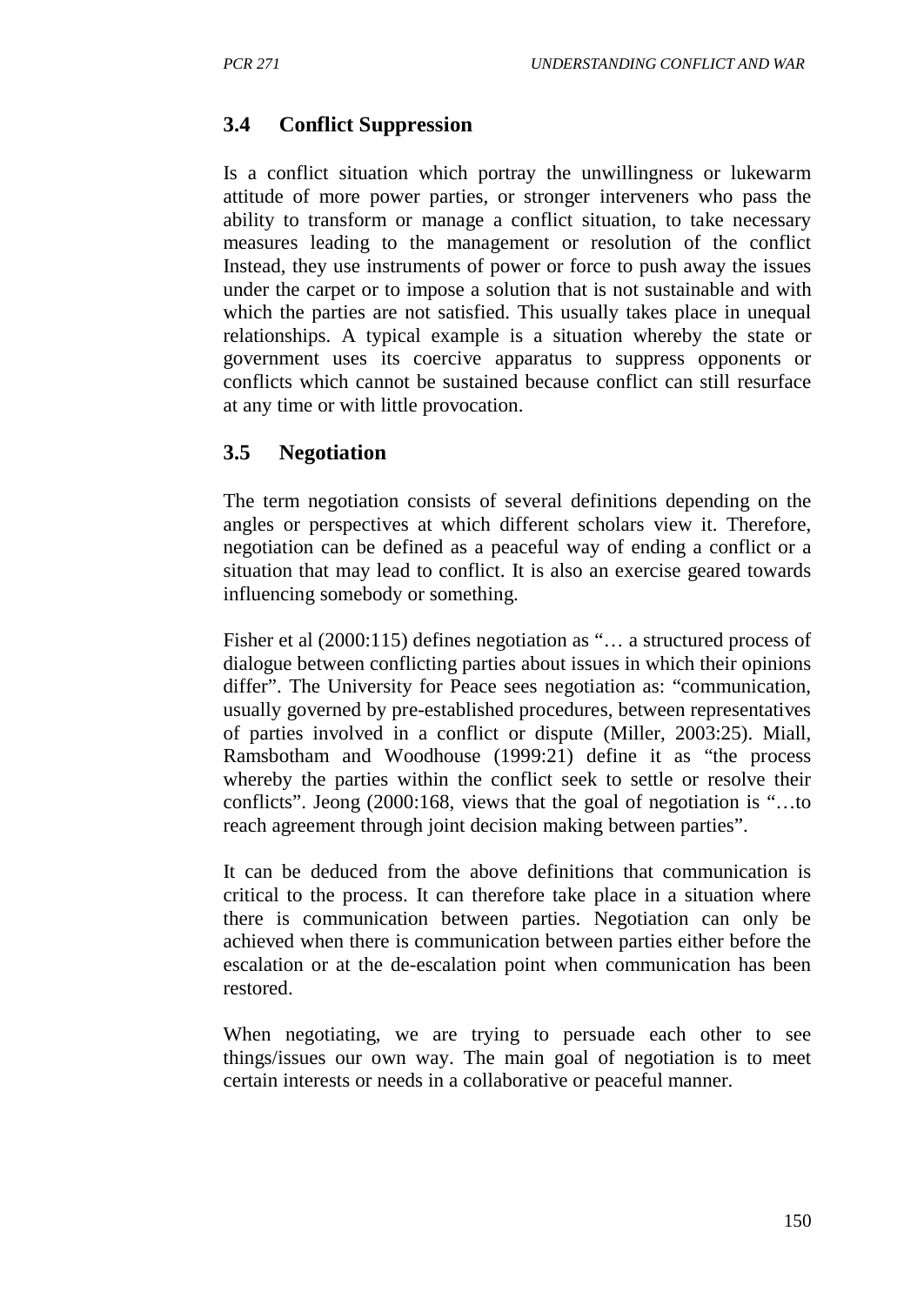## **Types of Negotiation Strategies**

There are two types of negotiation namely:

### **1) Positional Negotiation/Bargaining**

Is the type of negotiation in which parties assert a "claim" or right to the object of contention, or the type based on the aggressive pursuit of interest by parties which is usually adversarial and competitive in nature. Demands that do not consider the interests and needs of others are typically being pursued parties involved in conflict and this makes it difficult for these interests to be met and needs to be gotten.

Positional Bargaining can produce unwise agreement, can be inefficient, endanger on-going relationships, entangle people's egos with the positions, and is least successful. These are so because instead of pursuing a mutually beneficial outcome, parties therefore desire to win at the detriment of the others. Positional bargaining relies on positions that often mask the (hidden) interests, with one side seems to dominate the negotiation by adhering stubbornly to their positions which eventually break down the negotiation easily.

### **2) Principled/Collaborative or Constructive Negotiation**

A method of negotiation that is based on interests and needs. It is designed to produce wise agreement in an efficient, effective and mutually amicable manner. OR Is a process where parties try to educate each other about their needs and concerns, and both search for the best ways to solve their problems in ways that the interests and fears of both or all parties are met. The process aimed at building a sustainable relationship which is anchored on a collaborative principle geared towards a mutual understanding and feeling of parties. Principled negotiation relies on the following four (4) basic elements:

### **People**

Separate the people from the problem before working on the substantive problem, the people should be disentangled and addressed separately.

### **Interests**

Focus on interests (needs, desires, and expectations), not position. This is designed to overcome the drawback of focusing on stated positions when the objective is to satisfy underlying interests.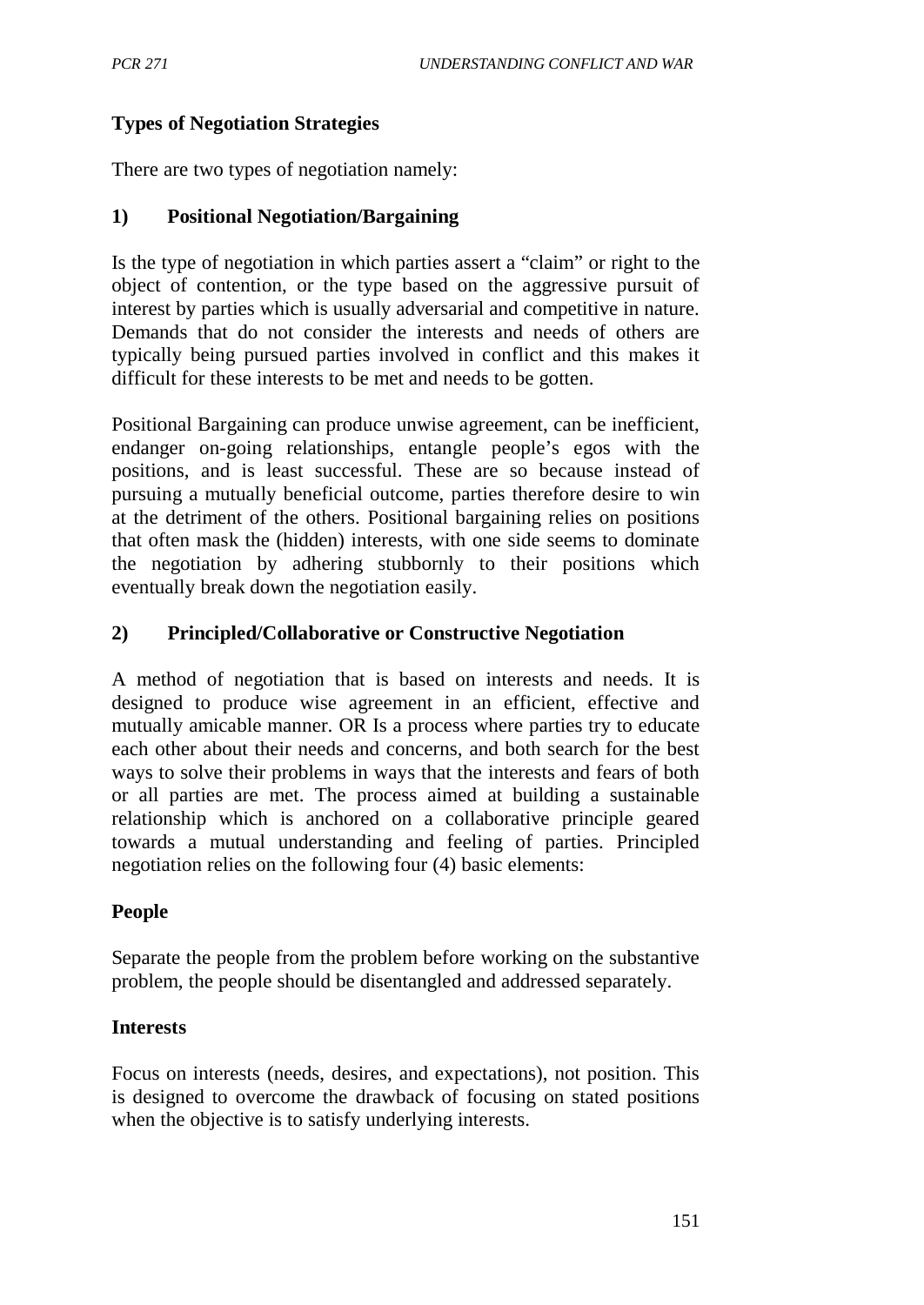### **Options**

Generate a variety of possible solutions before making a decision. Set aside time for joint brainstorming, to invent options for mutual gain.

### **Criteria/Legitimacy**

Insist that the result or process be based on some objective standard; e.g. custom, law, practice…. As kind of criteria measures.

Negotiation seems to have universal or global application as a principle of conflict management based on dialogue. A good agreement is reached if at the end of the negotiation the following conditions are met:

- a. it meets the legitimate interests of the parties to the extent possible;
- b. it resolves conflicting interests fairly;
- c. it is durable and preserves ongoing relationships.

# **3.6 Enquiry**

An enquiry as the name suggests is an examination of issues in order to establish facts that may be in dispute. In a situation where the facts are properly ascertained and laid down, it would not be difficult to arrive at a reasonable agreement or reach a settlement, which would be favourable and acceptable to both parties.

This may necessitate necessary adjustment in accordance with the negotiation between the parties. It requires give and take on the part of both parties. This method may be of significance with respect to issues that can easily be solved through a calm analysis and consideration of historical facts. This method may be utilised with respect to boundary dispute between states. For example, the United Nations General Assembly by a Resolution adopted on 18 December 1967 upheld the utility of the method of impartial fact finding as a method of peaceful settlement of issues. Member states were advised to adopt this method. The UN General Assembly further asked the Secretary – General to prepare a list of experts in this regard whose services could be used by agreement with respect to a dispute.

In pursuance of the above, a hortatory Resolution on Peaceful Settlement of International dispute was adopted by the General Assembly of the United Nations on 12 December 1974. The General Assembly Later approved the Manila Declaration on the Peaceful Settlement of International Disputes in 1982. It has the effect of superseding the Resolution made on 12 December 1974. The basic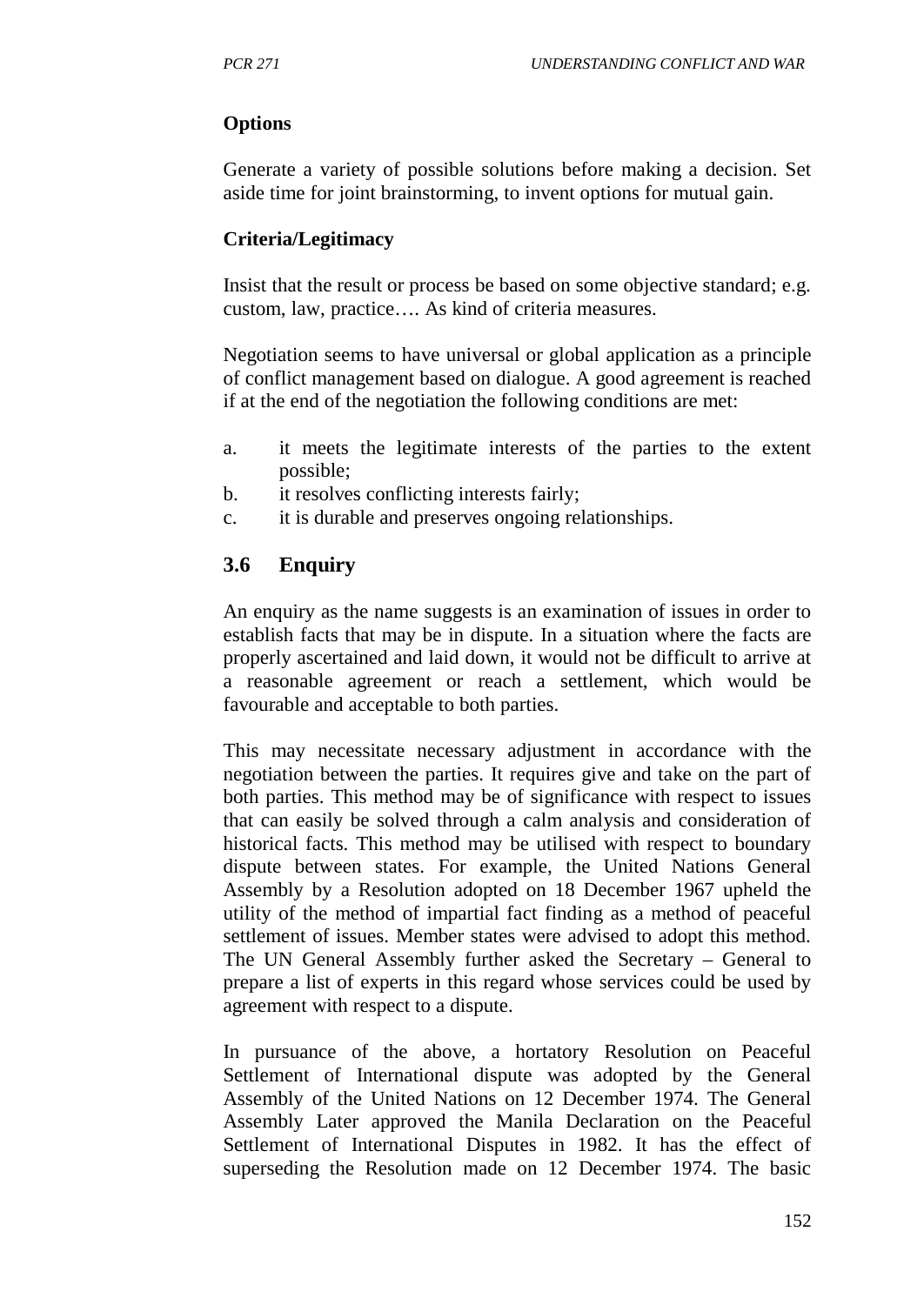issues contained in the Manila Deelaration as put by Starke are as follows:

- (a) That states should bear in mind that direct negotiations are a flexible and effective means of peaceful settlement of disputes, and if they choose to resort to direct negotiation, they should negotiate meaningfully;
- (b) That states are enjoined to consider making greater use of the fact–finding capacity of the Security Council in accordance with the United Nations Charter;
- (c) That recourse to judicial settlement of legal disputes, particularly by way of referral to the international court of Justice, should not be considered as an unfriendly act between states;
- (d) That the Secretary General of the United Nations should make full use of the provisions of the Charter containing his special responsibilities, for example, bringing to the attention of the Security Council any matter which in his opinion may threaten the maintenance of international peace and security.

# **3.7 Good Office**

This is a method by which an individual, a state or an international organ, acting as a third party, may assist in ensuring an amicable settlement of a dispute. The use of good offices has the effect of bringing the disputing parties together and also ensures settlement in general terms. It does not involve actual participation in the negotiation or the conduct of an inquiry that takes care of everything that is involved in the dispute. Thus, what is required in good offices is the possibility of working out a solution with respect to the dispute.

## **4.0 CONCLUSION**

In as much as conflict is inevitable in the life of an individual, groups, nations or states, it therefore becomes imperative to adopt or adhere strictly to the dictates of Article 33 of the UN charter in resolving disputes or conflict through a peaceful or amicable means in order not endanger international peace and security.

# **5.0 SUMMARY**

Arguably the scope of International disputes resolution is unlimited and efforts must be geared towards resolving disputes through an internationally acceptable peaceful means of conflict resolution. This is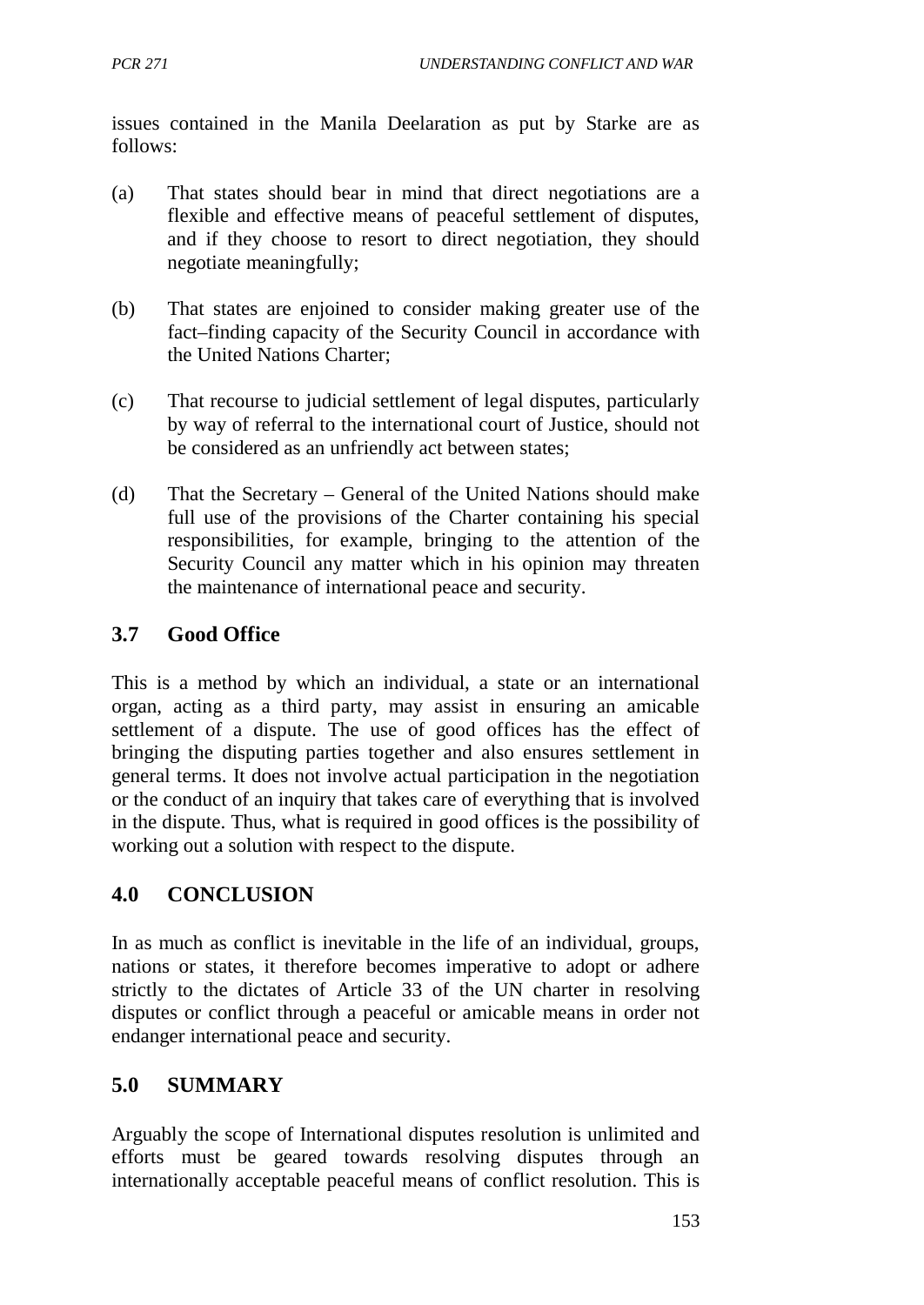because judicial resolution or use of force will seldom resolve especially political issues.

# **6.0 TUTOR-MARKED ASSIGNMENT**

- 1. Discuss the mean enumerated in Article 33 of the UN charter for the peaceful settlement of dispute.
- 2. Explain the term negotiation.

# **7.0 REFERENCES/FURTHER READING**

- Burton, John (1990). *Conflict Resolution and Prevention*. London: Macmillan.
- Cassese, Chapter 14: 'Promoting Compliance with the Law and Preventing or Promoting Disputes' pp 278 – 95.
- Diamond, Louise and McDonald, John (1996). *Multi Track Diplomacy*: A Systems Approach to Peace. West Hartford: Kumarian Press.
- Dixon, Chapter 10: 'The Peaceful Settlement of Disputes". Pp 259 88.
- Jeong, H-Won (2000). *Peace and Conflcit Studies*. An Introduction. Aldershot: Ashgate.
- Kaczorowska, Chapter 15. 'Peaceful Settlement of Disputes Between State', pp 366 – 49.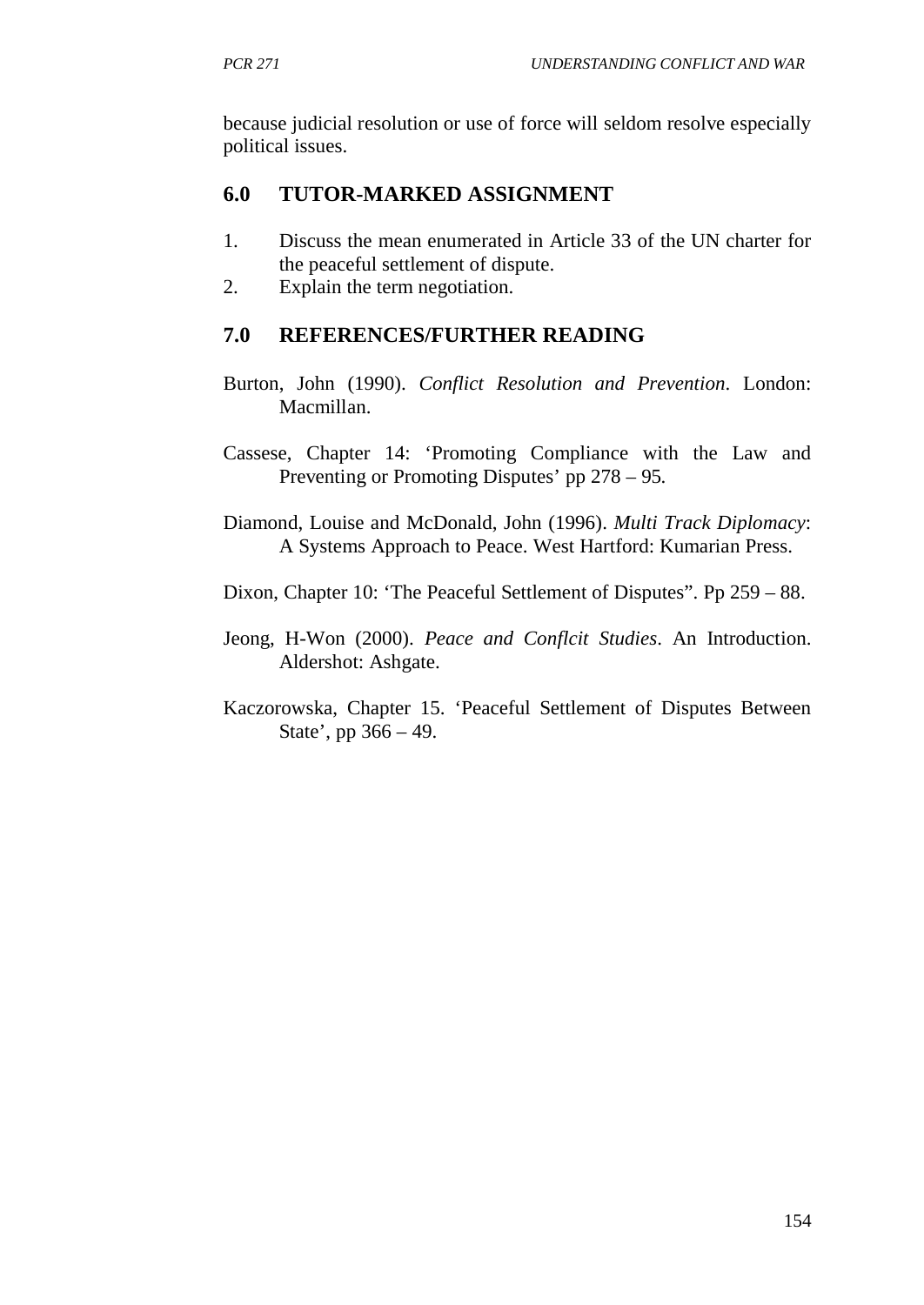# **UNIT 2 THE PEACEFUL OR AMICABLE SETTLEMENT OF DISPUTES IN INTERNATIONAL LAW II**

### **CONTENTS**

- 1.0 Introduction
- 2.0 Objectives
- 3.0 Main Content
	- 3.1 Conciliation
	- 3.2 Mediation
	- 3.3 Arbitration
	- 3.4 Judicial Settlement
	- 3.5 Regional Agencies Arrangement
- 4.0 Conclusion
- 5.0 Summary
- 6.0 Tutor-Marked Assignment
- 7.0 References/Further Reading

## **1.0 INTRODUCTION**

In this unit, other means of peaceful settlement of disputes recognised by International Law, as stipulated in Article 33 of the UN Charter which places considerable emphasis upon the obligation of member states to avoid conflict and to settle disputes through peaceful means will further be discussed.

It should also be noticed that the means suggested for resolving disputes, are all obviously Lawful, but are not all, strictly speaking, legal means as explained in the previous unit.

## **2.0 OBJECTIVES**

By the end of this unit, and relevant readings you should be able to:

- discuss other means of peaceful settlement of disputes
- explain why some means of settlement can be categorised as legal methods and some not
- appreciate the possibilities and limitations of arbitration in international dispute resolution
- explain the role and scope of the International Court of Justice
- understand the possibilities and limitations of regional agencies in dispute resolution.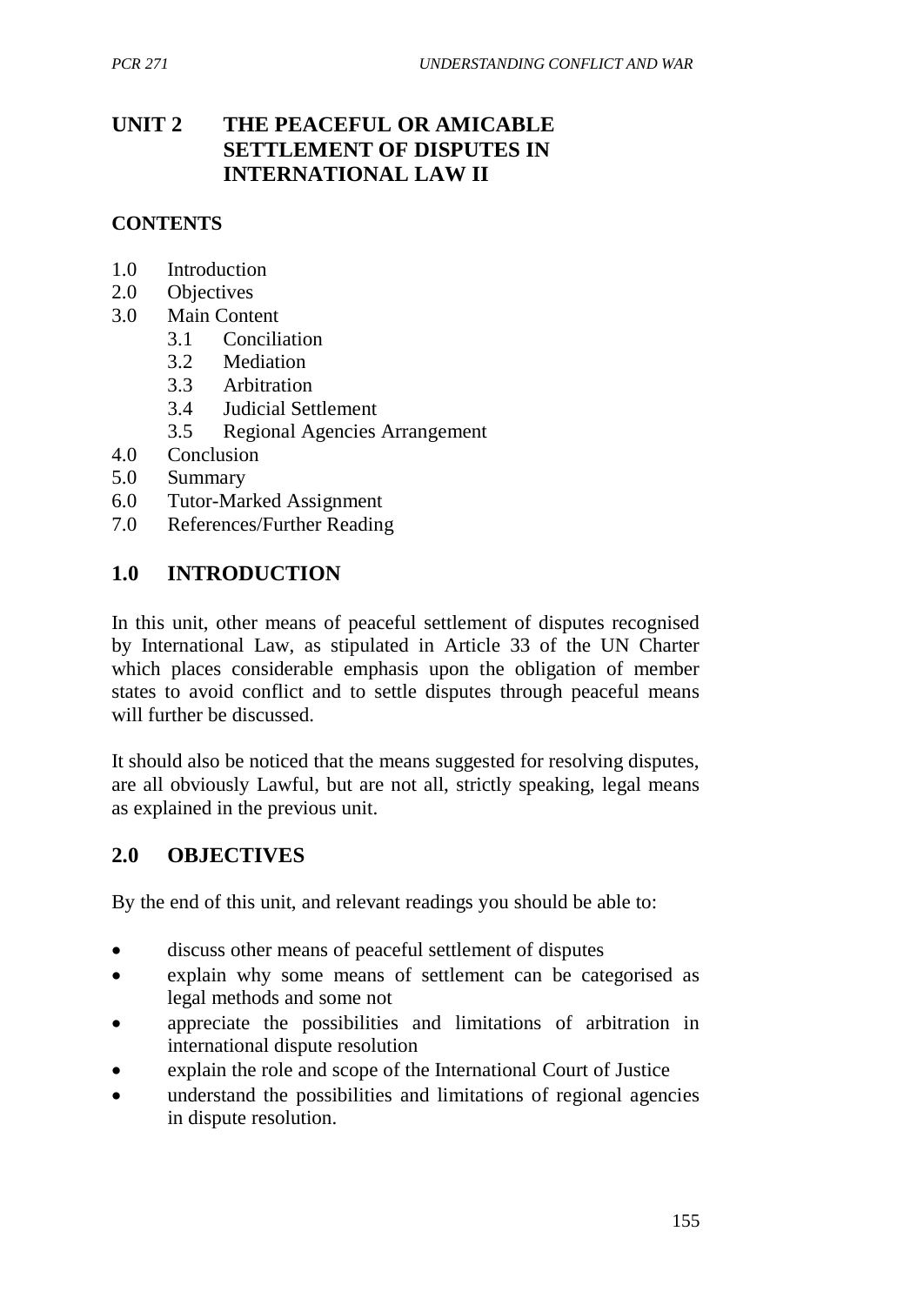### **3.0 MAIN CONTENT**

### **3.1 Conciliation**

The concept conciliation was defined by the International Law Institute in 1961 as:

a method for the settlement of international disputes of any nature according to which a commission set up by the parties, either on a permanent basis or an ad hoc basis to deal with a dispute, proceeds to the impartial examination of the dispute and attempts to define the terms of settlement susceptible of being accepted by them or of according to the parties, with a view to its settlement, such aid as they may have requested.

Judge Manly O. Hudson in 1944 defines 'conciliation' thus:

"Conciliation…is a process of formulating proposals of settlement after an investigation of the facts and an effort to reconcile opposing contentions, the parties to the dispute being left free to accept or reject the proposals formulated".

The University of Peace sees conciliation this way:

The voluntary referral of a conflict to a neutral external party (in the form of an unofficial commission) which either suggests a non-binding settlement or conduct explorations to facilitate more structures or techniques of conflict resolution. The latter can include confidential discussions with the disputants or assistance during a pre-negotiation phase [Miller, 2003:6-7].

Although conciliation can be linked to arbitration, but close to mediation, results of conciliation are not binding on the parties as in arbitration. In conciliation, disputes are settled amicably with the use of other states or impartial bodies of enquiry/advisory committees or third party activity, which covers intermediary efforts aimed at persuading the parties to a conflict to work towards a peaceful solution.

With respect to conciliation between states, it is usual to appoint the third parties on the basis of their official function and not just on their own initiative. Heads of state or secretary General of the United Nations may be appointed. Essentially, the parties to the dispute normally nominate one or two of their nationals and agree on the number of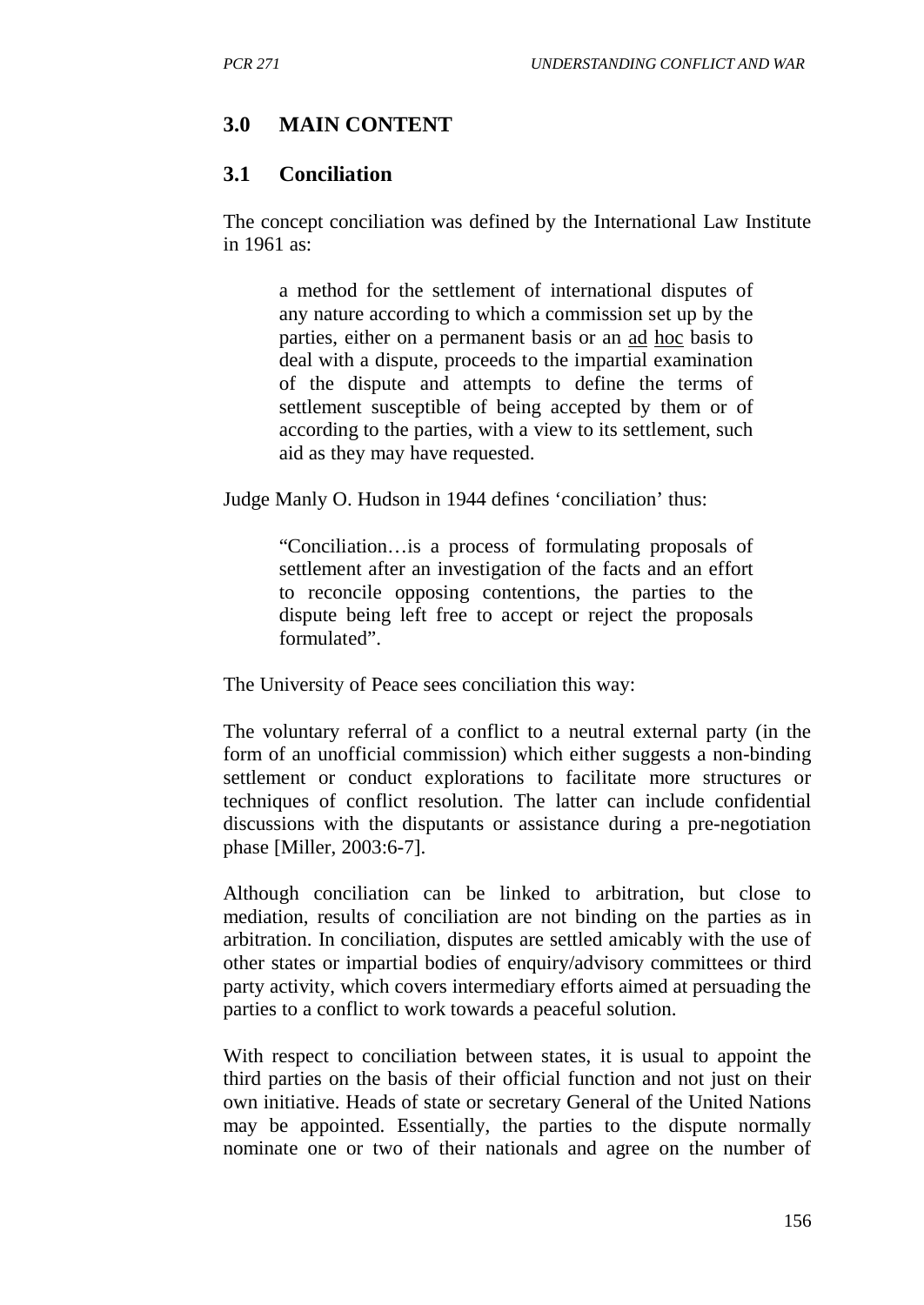impartial and independent nationals of other states in order to provide a neutral majority.

The conciliator, who is appointed by the agreement of the parties investigates the facts in dispute and suggests the way(s) out of it. The conciliator's terms of settlement are usually referred to as recommendations, which are not binding on the parties unlike the case of arbitration where awards are made.

# **3.2 Mediation**

Mediation involves the use of or bringing a third party to intervene with respect to a conflict. It can also be referred to as a facilitated negotiation.

Miller (2002:23) sees mediation as:

The voluntary, informal, non-binding process undertaken by an external party that fosters the settlement of differences or demands between directly invested parties.

Miall, Ramsbotham and Woodhouse (1999:22) define mediation as "the intervention of a third party: it is a voluntary process in which the parties retain control over the outcome (pure mediation), although it may include positive and negative inducements (mediation with muscle)".

Beer and Stief (1997:3) define mediation as: "any process for resolving disputes in which another person helps the parties negotiate a settlement".

Moore (1996:15) considers it to be:

The intervention in a negotiation or conflict of an acceptable third-party who has limited or no authoritative decision-making power but who assists the involved parties in voluntarily reaching a mutually acceptable settlement of issues in dispute.

Mediation is an assistance rendered by a neutral third party (mediator) in helping the disputants or parties in conflict reach a negotiated settlement of their problems unrestrained by evidential rules and having admitted that they have a problem which they are both committed to solving, but in which the mediator manages a negotiation process, but does not impose a solution on the parties.

Professor Christopher Moore notes some primary responsibility of a mediator which are thus: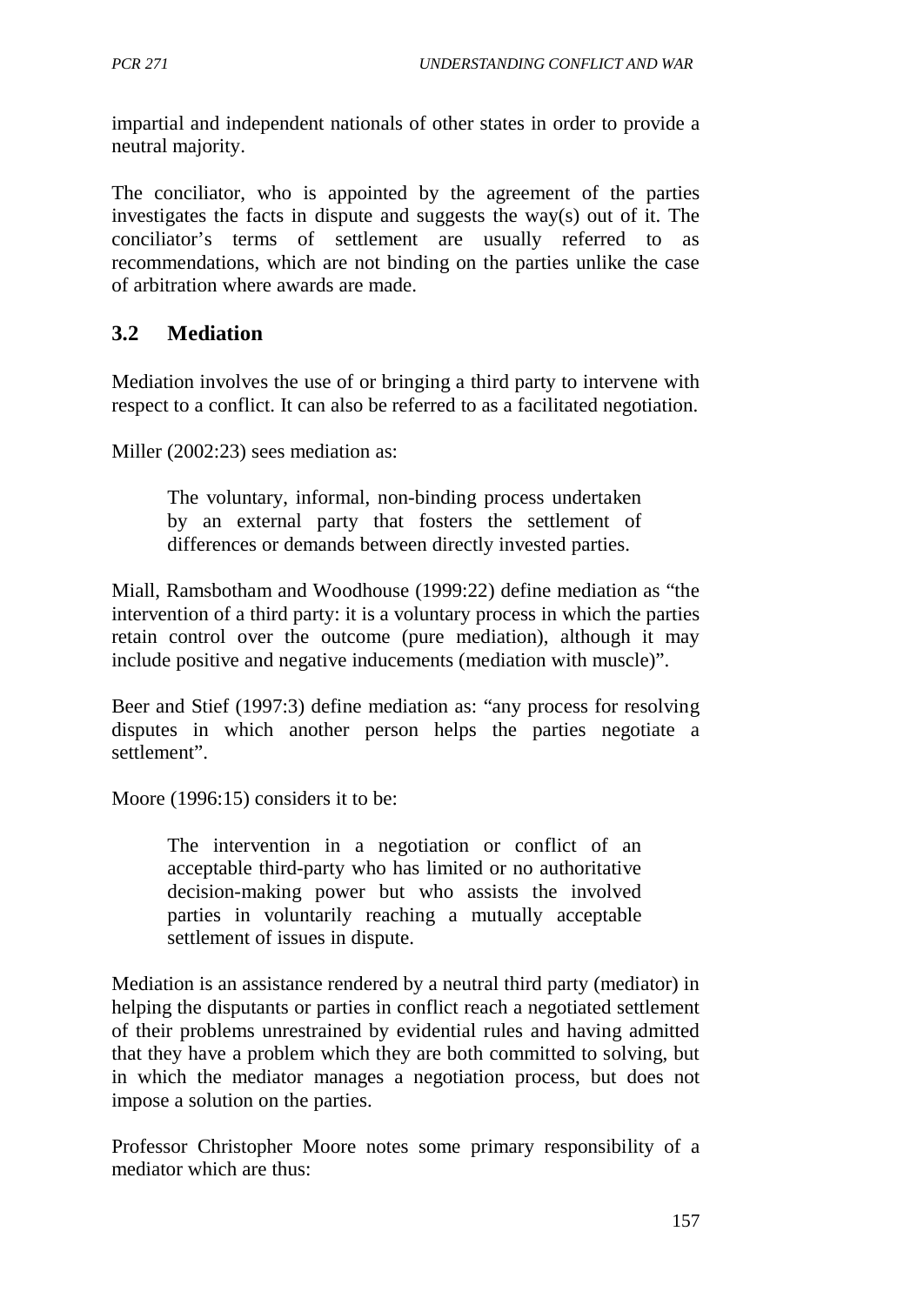- 1. Helping to address the substantive issues in a conflict.
- 2. Establishing or strengthening relationships of trust and respect between the parties, and
- 3. Terminating relationships in a manner that minimizes costs and psychological harm.

The role of the mediator is to create the enabling environment for the parties to carry out dialogue sessions leading to the resolution of an existing or protracted conflict. He facilitates effective communication between parties with the aim of working on common themes and drawing to attention to neglected points and is a confidant to the parties, as well as a reconciler.

The mediator also helps parties to identify and arrive at common grounds with a view to overcoming their fears and satisfying their real needs. For a mediator to be able to enjoy the trust and confidence of the parties to any conflict, he or she must be objective, neutral, balanced, supportive, non-judgmental and astute in questioning, and try to drive the parties towards win-win as opposed to win-loose outcomes.

# **3.3 Arbitration**

Arbitration is another type of third party intervention in the conflict management, which entails settlement of disputes through the use of arbitrators.

Arbitration can simply be defined as the use and assistance of a neutral third party in conflict, who listens to evidence, put forward by parties in conflict, and later takes a decision which is expected to be binding on the parties. The decision taken by an arbitrator is usually referred to as an award.

International arbitration is defined by the international law commission as a procedure for the settlement of disputes between states by a binding award on the basis of law and as a result of an undertaking voluntarily accepted; you will observe that definition of arbitration in international law is significantly narrower than the common meaning of arbitration. Arbitration is similar to mediation, and close to adjustment, but different from both. The crucial difference between judicial settlement and arbitration is that, arbitration allows the parties to select the tribunal, whereas parties have no control over the composition of a judicial body. In addition, in arbitration the parties may decide the law to be applied.

Historically, arbitration began with procedures established in 1794 under the Jay Treaty between the United State and United Kingdom for the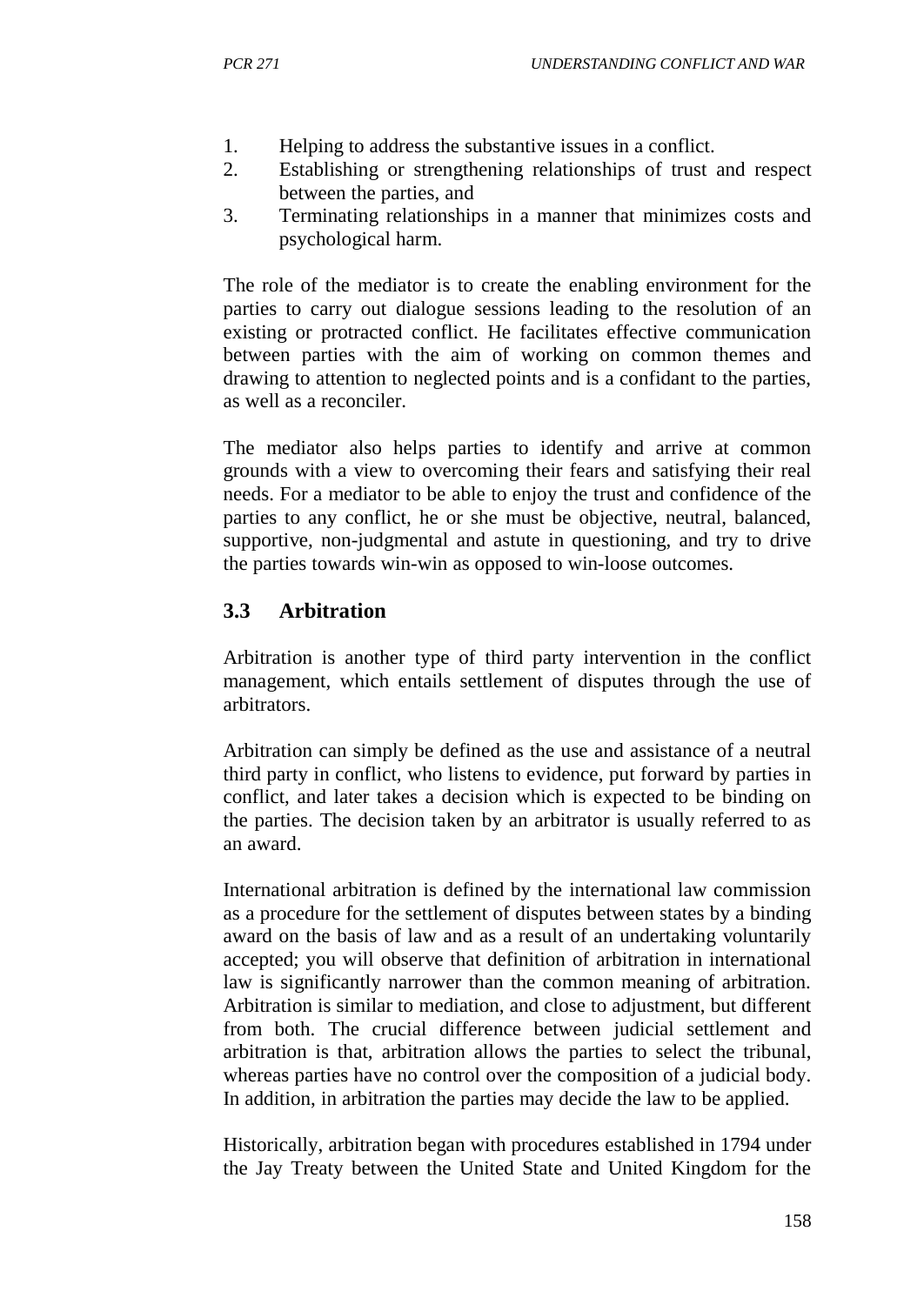settlement of bilateral disputes. It provided for the establishment of three joint mixed commissions to which each state nominated an equal number of members to settle some differences, which could not be settled in the course of negotiating the treaty. In 1871 in an innovatory move, arbitration took place concerned to determine breaches of neutrality by Britain during the American civil war.

The Hague Conference of 1899 on the pacific settlement of International Disputes led to the creation of an institution known as the Permanent Court of Arbitration. Arbitration has the advantages of speed, flexibility, confidentiality and better understanding than conventional adjudication.

# **3.4 Judicial Settlement or Legal Method of Dispute Resolution (Litigation)**

Judicial or Legal Settlement of dispute is usually carried out by the court duly established and assigned in this manner both at the state (local) level and international level. At the International Level, it is usually referred to as International Court of Justice (ICI). It is also called "the World Court". It sits at The Peace Palace, at The Hague.

- (i) Local or Internal Judicial Settlement
- (ii) International Legal Dispute Resolution

The International Court of Justice is the judicial organ of the six principal organs of the United Nations. It was first established and called Permanent Course of International Justice (PCIJ) after the first World War in 1921. The Court was dissolved the same time the League of Nations was dissolved at the end of the second Would War in 1946.

The PCIJ, though not an organ of the League of Nations, 'aimed essentially to do no more than establish peace in order to preserve the status quo', the ICJ was an integral part of the United Nations with the framers of the UN Charter directing their efforts towards the establishment of an entirely new international society – a society consistently moving towards progress; a society more just, more egalitarian, more wont to show solidarity, more universal; a society all of whose members were to engage in an active and collective endeavour to usher in a full and lasting peace.

All members of the United Nations are parties to the statute of the International Court of Justice. Article 93(2) of the charter allows nonmember parties to appear before it or join. The duties of this court are: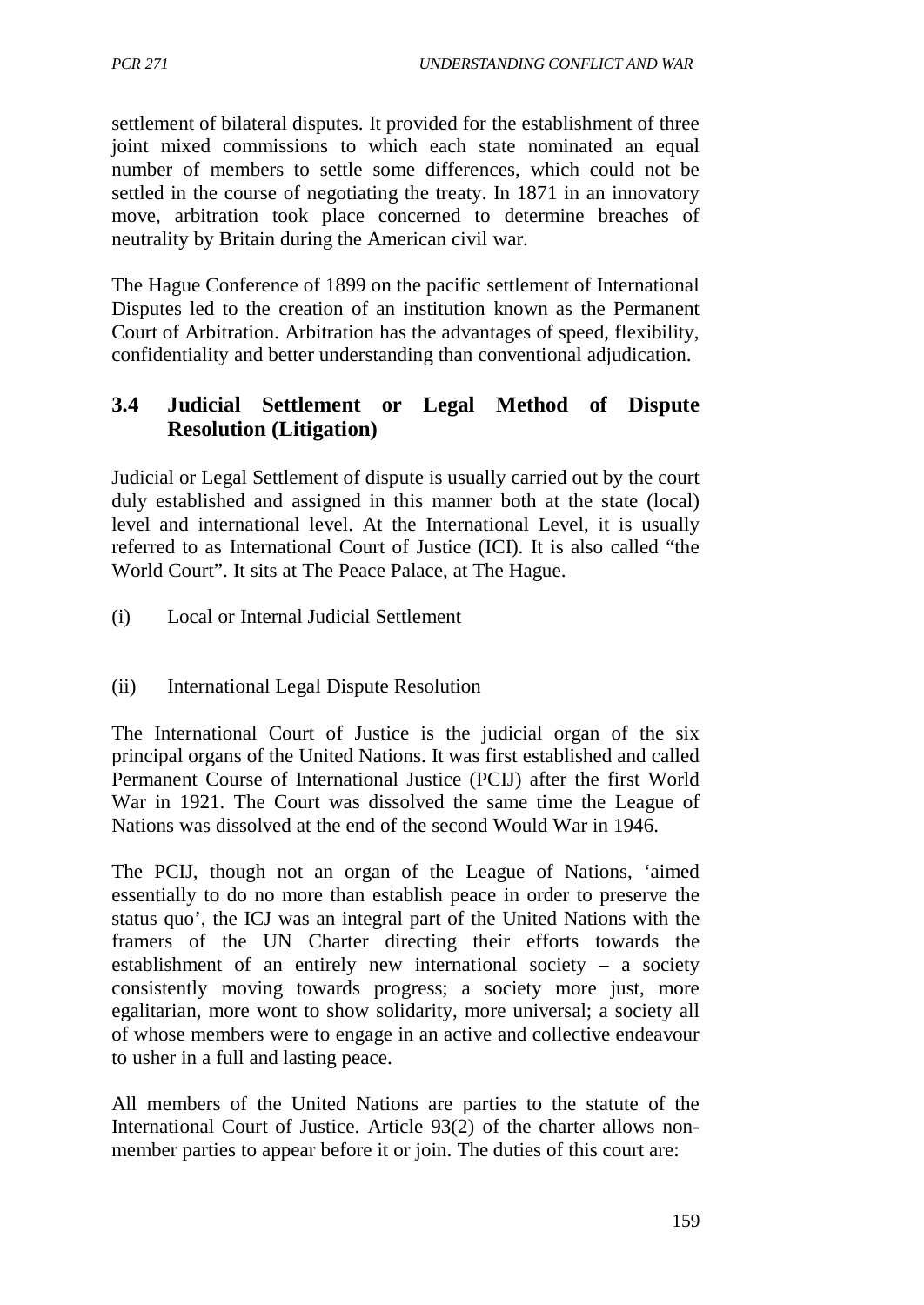- i. To settle legal disputes which are submitted by states in line with international law and;
- ii. To give advisory opinions of legal questions referred to it by international organs or agencies, which are duly authorised to do so.

The court is usually made up to 15 judges (Article 3). Five of the judges are elected every three years to hold office for nine years (Article 13). They are elected by majority votes of both the Security Council and the General Assembly sitting independently of each other. Usually, not more than one judge of any nationality sits in the court. Members of the bench represent the main forms of civilization and the principal legal systems of the world. In practice,, 4 judges of the court are usually from Western Europe, 1 from the USA, 2 from south America, 2 from Eastern Europe and 6 from Africa and Asia. The first permanent members of the Security Council are always represented by a judge in the court.

Qualification for appointment is based on the highest requirements for the highest judicial office in the relevant country. The judges are required to be knowledgeable or competent in international law and through appointment by their home governments, they are required to be independent.

In the event of a state appearing before the court without its national on the bench of the International Court, such a state (country) may appoint an ad hoc judge for the case as in the Nigeria / Cameroon Boundary dispute before the International Court of Justice. These *ad hoc* judges have the nature of arbitrators. It also lends credence to the idea that each of the judges of the court represents his country. Article 36 (8), Article 38 and Article 39 (3) of the statute of the ICJ also attest to these claims.

# **3.5 Regional Agencies Arrangement**

Many scholars and analysts believe that regional mechanisms for dispute resolution may be more effective than broad global measures, which tend to be of a general and voluntary nature.

Article 52 of the UN Charter provides thus:

1. Nothing in the present charter precludes the existence of regional arrangements or agencies for dealing with such matters relating to the maintenance of international peace and security as are appropriate for regional action, provided that such arrangements or agencies and their activities are consistent with the Purpose and Principles of the United Nations.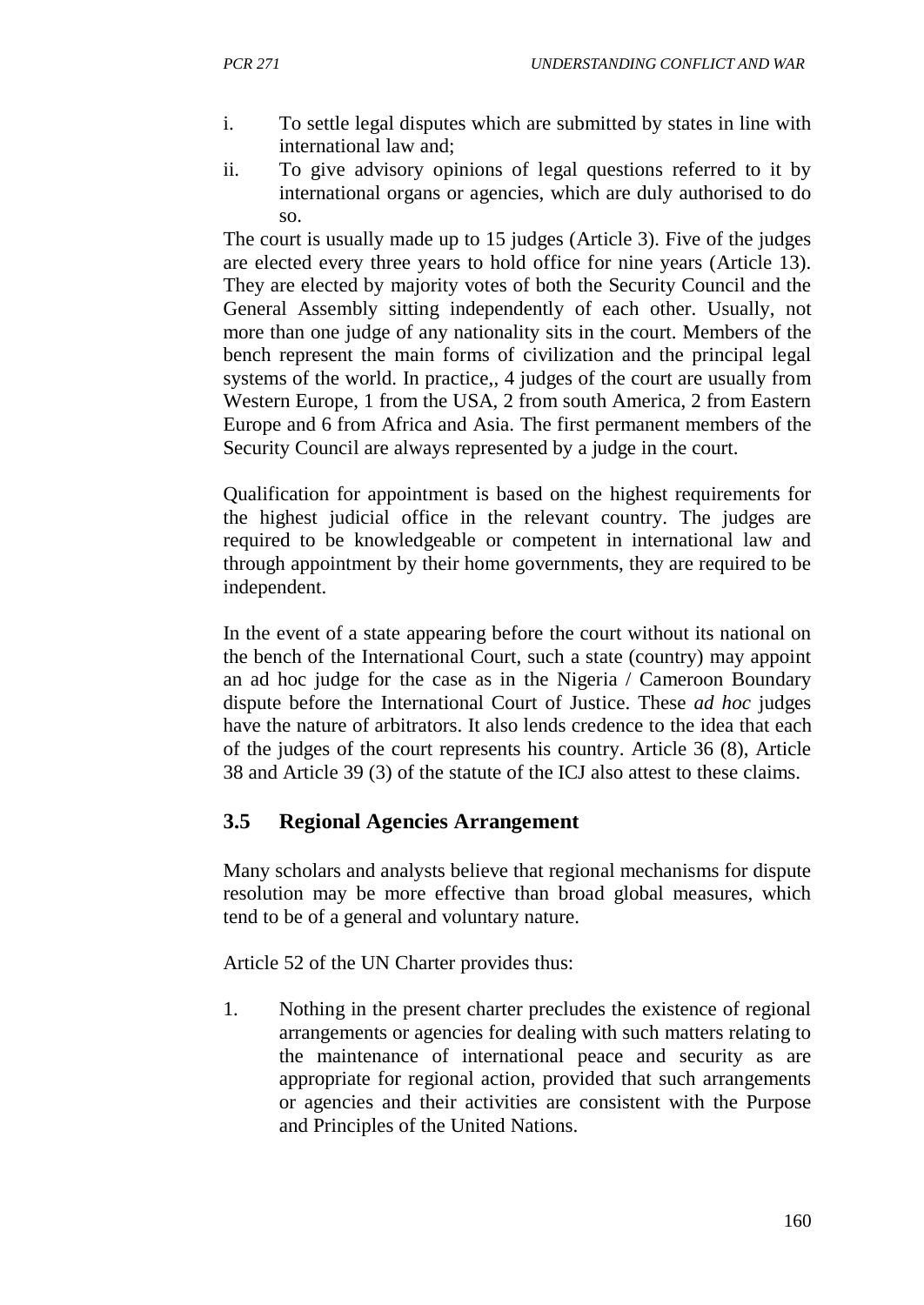- 2. The members of the United Nations entering into such arrangements or constituting such agencies shall make every effort to achieve pacific settlement of local disputes through such regional arrangements or by such regional agencies before referring them to the Security Council.
- 3. The Security Council shall encourage the development of pacific settlement of local disputes through such regional arrangements of by such regional agencies on the initiative of the states concerned or by reference from the Security Council.
- 4. The Article in no way impairs the application of Articles 34 and 35.

Article 55 of the charter further provides thus:

- 1. The Security Council shall, where appropriate utilize such regional arrangements or agencies for enforcement action under its authority. But no enforcement action shall be taken under regional arrangements or by regional agencies without the authorization of the Security Council, with the exception of measures against any enemy state as defined in paragraph 2 of this Article, provided for pursuant of Article 107 or in regional arrangements directed against renewal of aggressive policy on the part of any such state, until such time as the organization may, on request of the Governments concerned, be charged with the responsibility or preventing further aggression by such state.
- 2. The term enemy state as used in paragraph 1 of this Article applies to any state which during the Second World War has been an enemy of any signatory of the present Charter

The Security Council shall at all times be kept fully informed of activities undertaken or in contemplation under regional arrangement or by regional agencies for the maintenance of international peace and security.

Some regional organizations of agencies have put some measures in place or established mechanism for the prevention and management of conflict. For example, the African Union (AU) and Economic Community of West African States (ECOWAS) have established some agencies vested with the responsibility of making, keeping or enforcing peace and monitoring and preventing outbreak of conflict in some countries like Liberia, Sierra Leone, and Sudan and so on. Also the 1948 American Treaty on Pacific Settlement (Bogota Pact), the 1957 European Convention for the peaceful settlement of Dispute, Conflict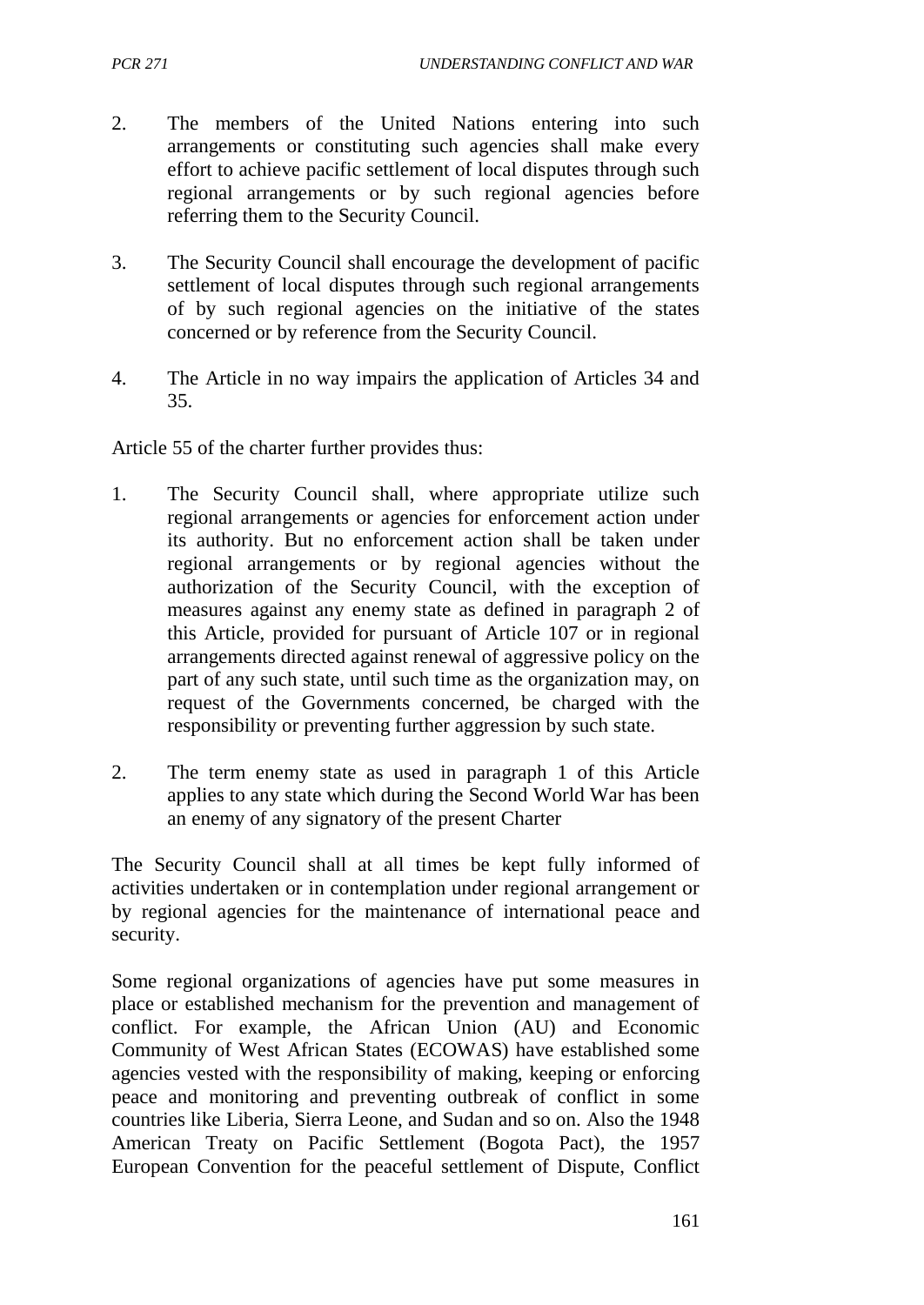Prevention, Management and Resolution provide general agreements on dispute settlement. Many bilateral and multilateral treaties are made in this regard.

Before this type of dispute settlement could work, states having regard to this arrangement, may play low their sovereignty and submit to such regional arrangements. They are therefore, generally weak and have failed in practice, because the issue of sovereignty may work against this arrangement. Also, a considerable number of states in the region may not ratify many of the treaties while some may deliberately fail to contribute troops, financial and logistic support of or the arrangement.

# **4.0 CONCLUSION**

In the light of the above discussions, it was observed that international law is a phenomenon without compulsory jurisdiction in the event of disagreement or dispute. There is an enormous amount of peaceful and non-violent settlement of disputes taking place at various levels and in many communities all over the world. They are all obviously lawful, but are not all, strictly speaking, legal means. The success of any non-legal means will be determine by the desire or willingness of the parties to end or resolve their differences amicably as the decision or agreement reached is not binding on either parties, while the legal means outcome is binding on both parties involved in the dispute.

# **5.0 SUMMARY**

In this unit, we discussed various types or means of peaceful settlement of disputes, which are in conformity with the principles of justice and international law. Both the strengths and weakness of each and every means were also examined in order to be able to ascertain the means suitable and applicable to different disputes.

## **6.0 TUTOR-MARKED ASSIGNMENT**

- 1. Define and explain any three means contemplated for the peaceful settlement of disputes under Article 33.
- 2. Explain how judges for ICJ are chosen and discuss how you think they should be chosen.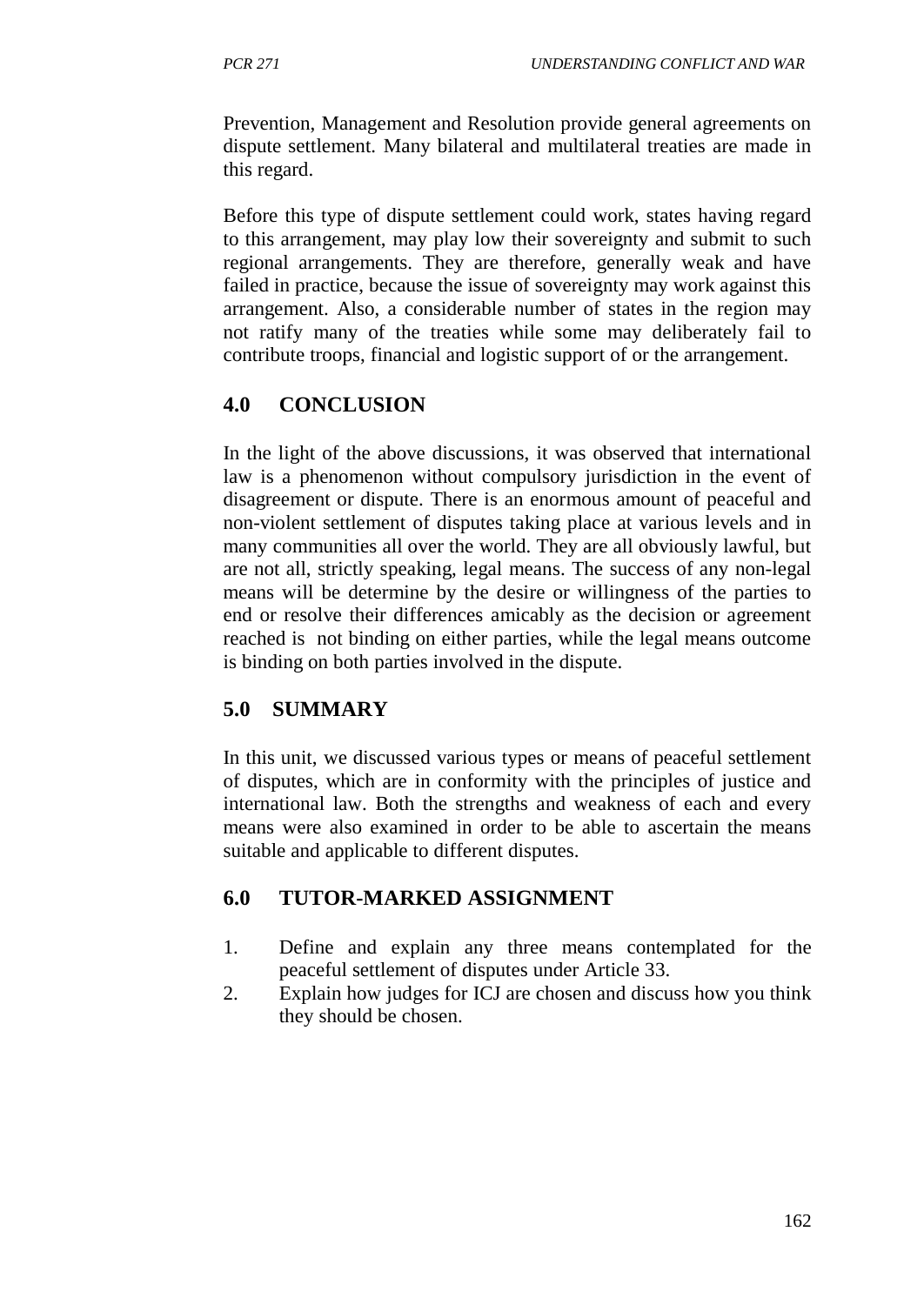### **7.0 REFERENCE/FURTHER READING**

- Burton, John (1990). *Conflict Resolution and Prevention.* London: Macmillan.
- Cassese, Chapter 14: 'Promoting Compliance with the Law and Preventing or Promoting Disputes', pp 278 – 95.
- Diamond, Loise and McDonald, John (1996). *Multi – Track Diplomacy: A System Approach to Peace.* West Hartford: Kumarian Press.
- Dixon, Chapter 10: 'The Peaceful Settlement of Disputes'. Pp 285 88.
- Kaczorowska, Chapter 15: 'Peaceful Settlement of Dispute Between States', pp  $401 - 06$ .
- Legality of the Treat or Use of Nuclear Weapon (1996) ICJ Reports 66.
- Lederach, John Paul (1997). *Building Peace: Sustainable Reconciliation in Divided Societies.* Washington D C: United States Institute of Peace.
- Mitchell, Chris and Banks, Michael (1998). *Handbook of Conflict Resolution: The Analytical Problem – Solving Approach*. London: Pinter.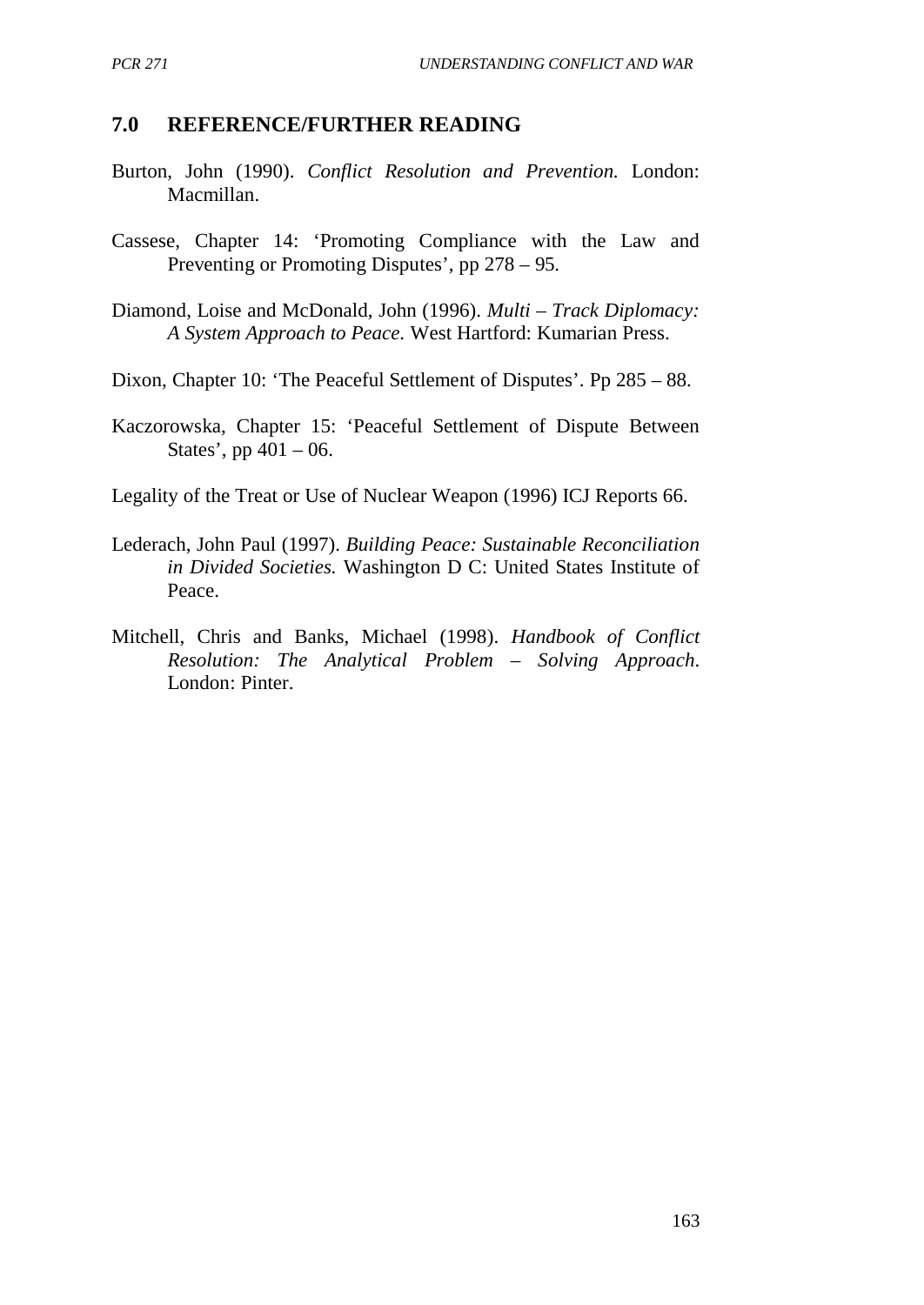## **UNIT 3 THE COERCIVE OR FORCIBLE MEANS OF DISPUTE RESOLUTION/SETTLEMENT IN INTERNATIONAL LAW**

#### **CONTENTS**

- 1.0 Introduction
- 2.0 Objectives
- 3.0 Main Content
	- 3.1 The Concept of Force and use of Force
	- 3.2 The use of Force before the Creation of the United Nations in International Law
	- 3.3 The Charter of the United Nations
- 4.0 Conclusion
- 5.0 Summary
- 6.0 Tutor-Marked Assignment
- 7.0 References/Further Reading

#### **1.0 INTRODUCTION**

The ideal means of resolving or settling dispute in any and all areas of human activities is through or by peaceful means as earlier discussed in the previous two units of this module. However, in this present modern world, no topic is more important than the control of this use of force by states in international law. Despite the global clamour for peaceful settlement of dispute, there is rarely any period in a year when force or coersion is not being used to end a dispute or when nations will not be at war with each other or indeed when nations will not be allies in combat against a particular nation in the pursuit of global, or regional peace.

International law requires the conscent and co-operation of states in its attempts to curb and constrain violence with an international dimension.

Before this topic is further discussed, it is necessary to discuss section 2(4) of the U.N Charter. It states that:

All members shall retrain in their international relations from the threat or use of force against the territorial integrity or political independence of any state, or in any other manner inconsistent with the proposes of the United Nation.

It this unit, we shall discuss a brief analysis of the (restricted) role of international law before the creation of the United Nations, the Charter of the United Nations and self-defence in international law.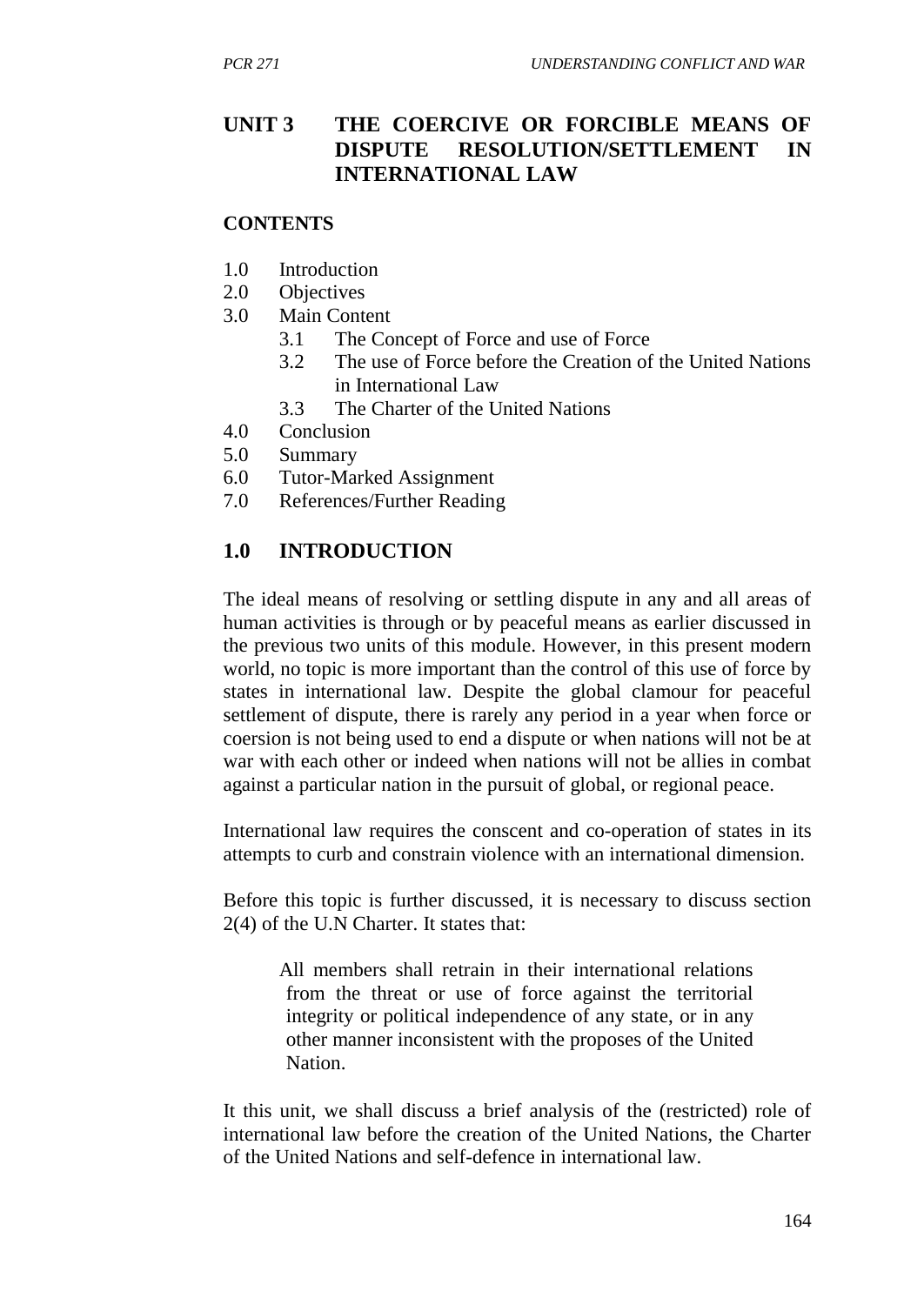# **2.0 OBJECTIVES**

By the end of this unit, and relevant readings, you should be able to:

- understand the meaning of the concept of force and the use of force
- describe the forms of use of force before the creation of the United Nations
- explain the literal meaning of Article 51 and its constraints upon the inherent right of self-defence.

## **3.0 MAIN CONTENT**

## **3.1 The Concept of Force and the Use of Force**

## **3.1.1 The Concept of Force**

The concept of force has several meanings or definitions depending on the perspective or angle at which it is being viewed and the purpose of advancement.

Force in Mechanics, a branch of physics, is any action that tends to maintain or alter the position of a body. Social force means psychic pressure of daily facts which seem beyond the power of men or nations to modify or reverse constraints operating only in the region of motives. The force in the context of our discussion can be defined as offensive actions made by an individual, group, nations or states to prompt another nation to change their ways or behaviour. Force may be applied or employed to deter military aggression or to force an aggressor to withdraw its armed forces from a disputed territory. The breaking of some international code or gross violation of human rights may also lead to the application of force.

## **3.1.2 The Concept of the Use of Force**

Under international law, the use of force by states is conceived primarily as the sending of the troops of one state across the borders of the other. Sorensen says that there is use of armed forces by a state when the later acts against another state through military force under its command. According to international law, the use of armed force is conceived as a situation where there is a physical application of regular or even irregular armed forces with the consequent of the state from where the application of the force originates.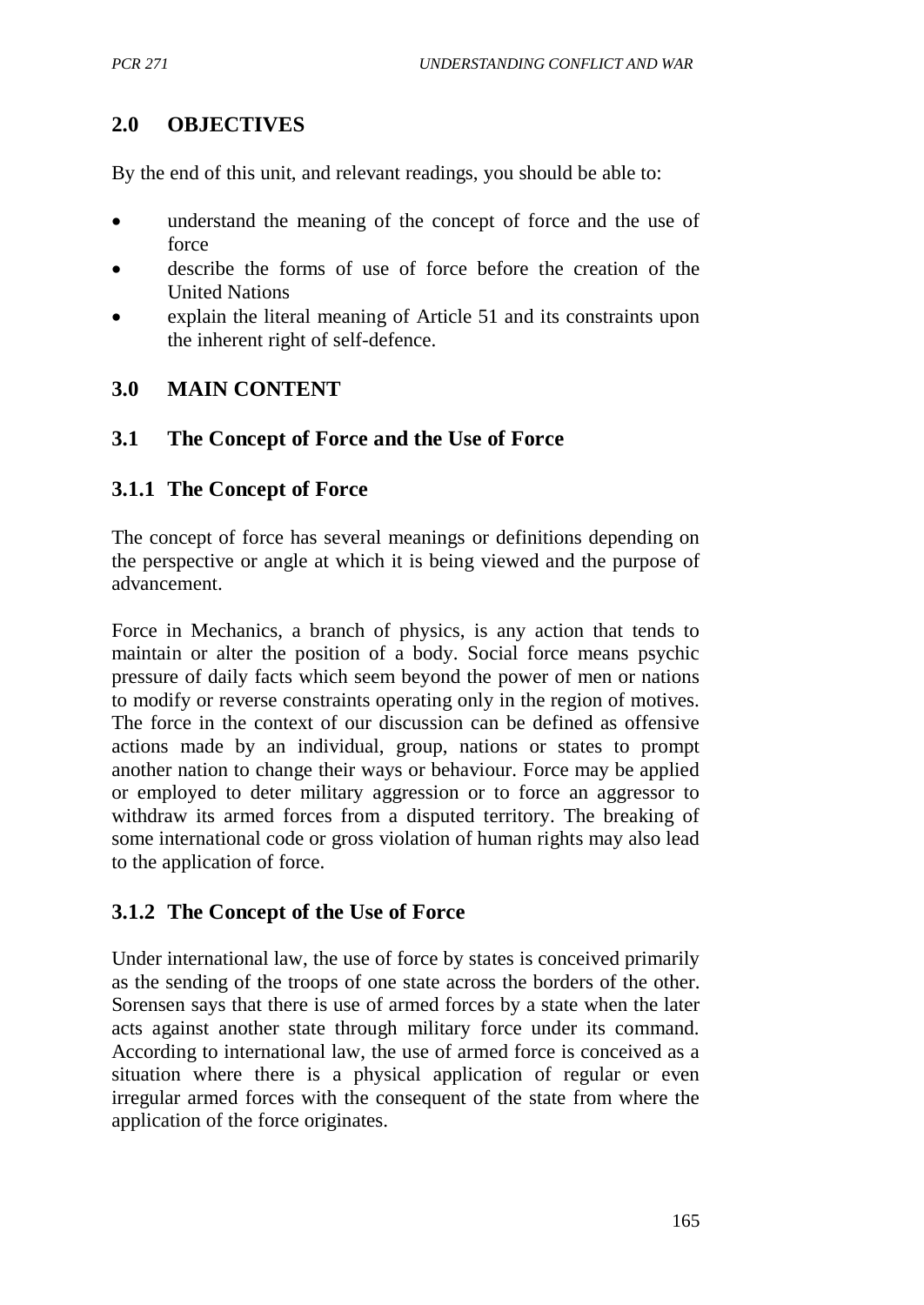The use of force is also conceivable where such a force is deployed against the territorial integrity of a state under a lawful occupation by another state. A typical example of this is the conflict between Britain and Argentina over the Falkland or Malvinas Island. Argentina claimed sovereignty over the Falkland Island on the ground that she succeeded to rights claimed Spain in the eighteenth century discovery which the British's claim to title over the Island derived from early settlement, reinforced by formal claims in the name of the crown in the eighteenth century and completed by effective possession, occupation and administration for nearly 150 years. On April 2, 1982 Argentina invaded and occupied the Falkland Islands despite all the British Government efforts towards a peaceful settlement. When the British efforts proved abortive, she severed diplomatic relations with Argentina and froze all Argentine financial assets held in Britain, banned import from Argentina, suspended new export and credit cover. She also banned the export to Argentina of all arms and other military equipment, and urged her allies and friends to adopt similar measures.

However, having taken all the above measures, Britain went further to dispatch a naval task force to the South Atlantic, established a maritime exclusive zone around Falkland Island in order to deny the Argentine forces means of reinforcement and re-supply from the mainland.

On April 25, 1982, despite Britain's warning to Argentina to stay clear of the exclusion zone, the Argentine cruiser, General Belgrano, escorted by two destroyers, was detected just outside the zone by a British submarine on May 2. The submarine torpedoed the cruiser, which later sank-with about 1,100 crew on board, while only 800 crew were however, rescued as a result of belated assistance offered the cruiser by the two accompanying destroyers.

The hostility later degenerated into final breakdown of negotiation leading to massive use of armed force and sophisticated weapons. British forces eventually took over the control of southern Thule on June 20 and a party of military personnel at an Argentine navy research station surrendered, which then marked the final stage of the operation to free the Falkland Islands and dependencies.

#### **Legal Defence under International Law**

Argentina argued that her claim that the Malvinas (Falklands) were part of her territory and her eventual use of force to recover the Islands was in self-defence while Britain also defended her actions along the same Line. This shows that both Britain and Argentine butressed their explanations with the right of self-defence under Article 51 of the United Nations Charter.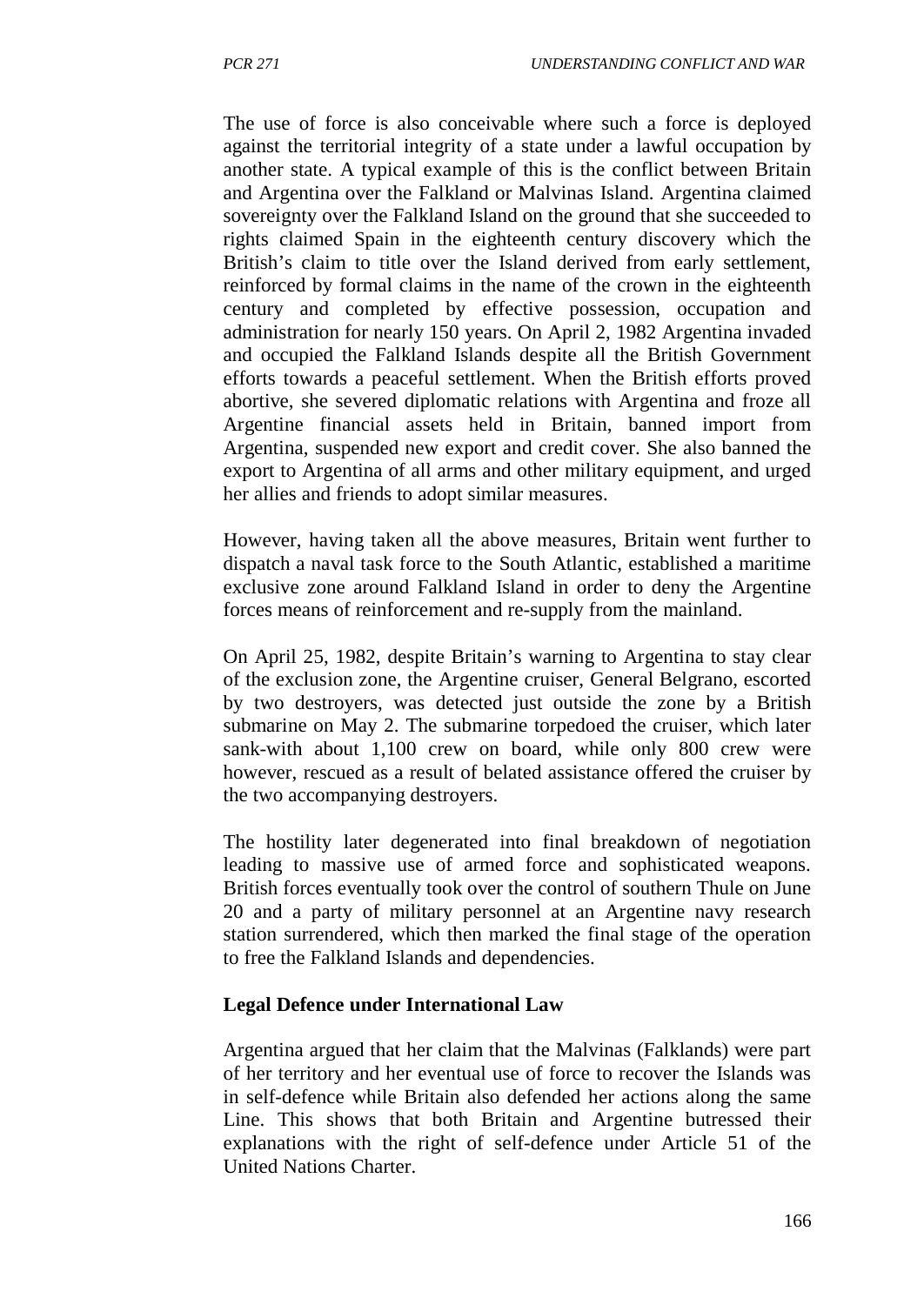#### **Article 51 States that**

Nothing in the present Charter shall impair the inherent right of individual or collective self-defence if an armed attack occurs against a Member of the United Nations, until the Security Council has taken measures necessary to maintain international peace and security. Measures taken by Members in the exercise of this right of self-defence shall be immediately reported to the Security Council and shall not in any way affect the authority and responsibility of the Security Council under the present Charter to take any time such action as it deems necessary in order to maintain or restore international peace and security.

## **3.2 The Use of Force before the Creation of the United Nations**

Prior to the emergence of the United Nations Charter, most states applied force during disputes mainly for self-help or self-preservation with its justification found in the natural law concept of selfpreservation or self-help are used interchangeably and are fundamentally "inherent" in natural law rights available to states.

Wars were an enduring feature of the seventeenth, eighteenth and nineteenth centuries in different parts of the world (Africa, Europe, Asia etc), waged both within and without the continents. Conquest was the means by which territory was acquired and colonies won. But the ferocity of battle came to be greatly enhanced by the development of ever more fearful weaponry and the beginning of the 'weapon of mass destruction: The ability to kill and main enemies and civilians alike progressed in a remarkable way. The revulsion at the result of this 'progress' led to the founding of the International Red Cross in 1863. As Oppenheim observes, in the Middle Ages 'war was a contention between the whole populations of the belligerent states…(and) in time of war every subject of one belligerent, whether an armed and fighting individual or not, whether man or woman, adult or infant, could be killed or enslaved by the other belligerent at will, by the twentieth century war had become almost invariably 'a contention of states through their armed forces: This led to an increase in awareness that private subjects of belligerent states, not involved in the ' contention', could reasonably expect some protection.

#### **Efforts of the League of Nations**

A lot of serious attempts were made to control the form of warfare before the First World War, but attempts to control recourse to war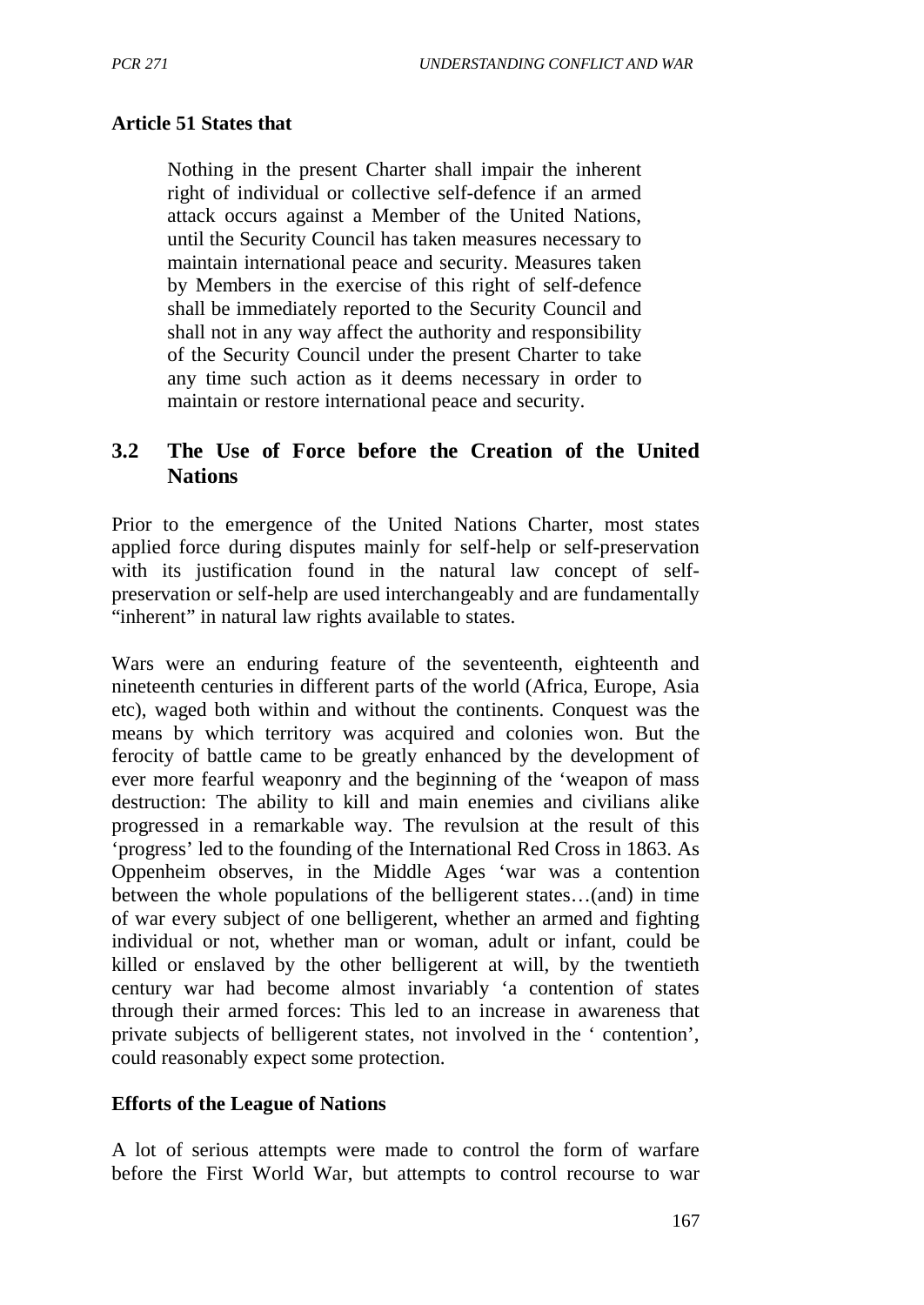received serious consideration only after the war. Initially this was through the creation of the League of Nations and then with the negotiation and adoption of the General Treaty for the Renunciation of War, in 1928, also known as the Kellogg – Briand Pact, and also the Pact of Paris.

The Convenant of the League of Nations of 1919 did not purport to abolish war but it did attempt firstly to provide a permanent forum where states could negotiate and discuss differences rather than resorting to war; and secondly it placed limitations upon the use of force. Member states agreed that where they had serious dispute to arbitration or judicial settlement or inquiry by the Council of the League. There was to be no resort to war until three month after the completion of such a process. Thus the League's aim was to provide time for reflection before recourse to war – a cooling off period for the disagreeing states. Members also undertook not to go to war with another member who complied with an arbitral award, a judicial decision or an unanimous report from the council.

They finally agreed to 'respect and preserve as against external aggression, the territorial integrity and political independence of all Members of the League'.

Article 16 is another innovation of the Convenant which is not unrelated to the development of the later Chapter VII of the United Nations Charter. Article 16 gives room for collective security for League members and the first paragraph states thus:

Should any member of the League resort to war in disregard of its convenants under Articles 12, 13 or 15, it shall ipso facto be deemed to have committed an act of war against all other members of the League, which hereby undertake immediately to subject it to the severance of all trade or financial relations, the prohibition of all intercourse between their nationals and the nationals of the convenant-breaking state, and the prevention of all financial, commercial or personal intercourse between the nationals of the convenant-breaking state and the national of any other state, whether a Member of the League or not.

Although, the League's attempts even to limit recourse to war were scarcely successful, because members of the League were unwilling to sanction a state acting in defiance of the convenant. Article 16 in its other paragraphs had empowered the League to take such decisions and also to use military sanctions. Despite all the provisions stipulated in the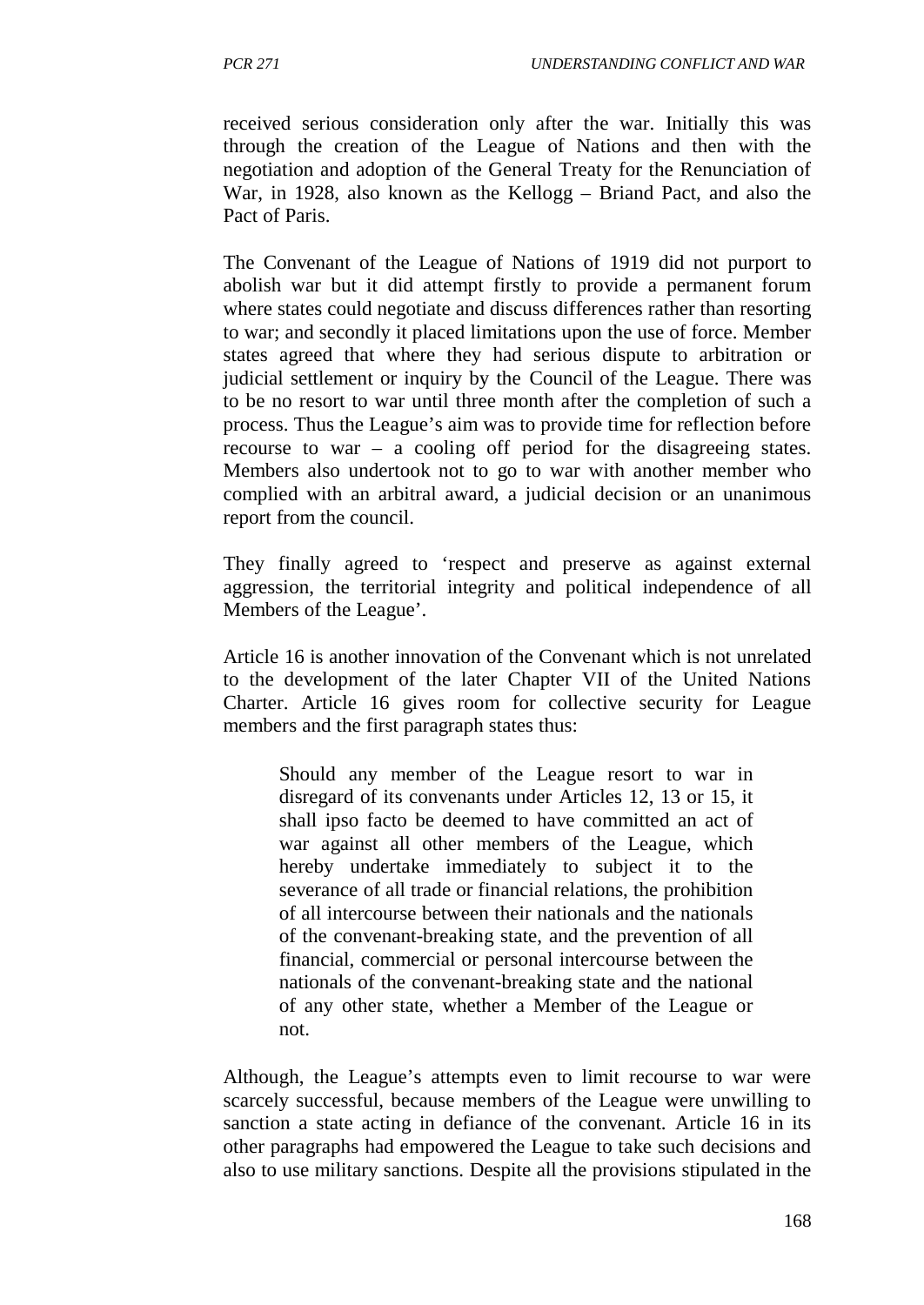Article, none was ever effective and economic sanctions were irregularly applied, with the Assembly of the League voting in 1921 to make such economic sanctions optional for each member rather than compulsory.

## **3.3 The Charter of the United Nations**

The end of the Second World War gave rise to a renewed determination to use international law to prevent war, and where it had begun, to terminate it. The emergence of the UN Charter came into being out of the determination 'to save succeeding generations from the scourge of war' and the first purpose is contained in Article 1(1) which states thus:

To maintain international peace and security, and to the end: to take effective collective measures for the prevention and removal of threats to peace, and for the suppression of acts of aggression or other breaches of the peace, and to bring about by peaceful means, and in conformity with the principles of justice and international law, adjustment or settlement of international disputes or situations which might lead to a breach of the peace.

While Article 2(3) commits UN member states to settle their international disputes by peaceful means in order to ensure that international peace, and security, and justices, are not endangered. Article 2(4) commits members to refrain in their international relations from the threat or use of force 'against the territorial integrity or political independence of any state, or in any other manner inconsistent with the purposes of the United Nations. All of these provisions need to be read together with General Assembly Resolution and Declarations that have sought to interpret them.

The 1970 General Assembly Resolution 2625 – Declaration of Principle of International Law Concerning Friendly Relations and Co-operation among States in Accordance with the Charter of the United Nations is important in the interpretation of Article 2(4). Though it is of course only a Resolution but never regarded as expressing the consensus of member states with regard to the way in which article 2(4) is to be interpreted. This Resolution therefore identifies the following duties:

- Every state has the duty to refrain in its international relations from the threat or use of force against the territorial integrity or political independence of any state, or in any other manner inconsistent with the purpose of the United Nations. Such a threat or use of force constitutes a violation of international law and the Charter of the United Nations and shall never be employed as a means of settling international issues.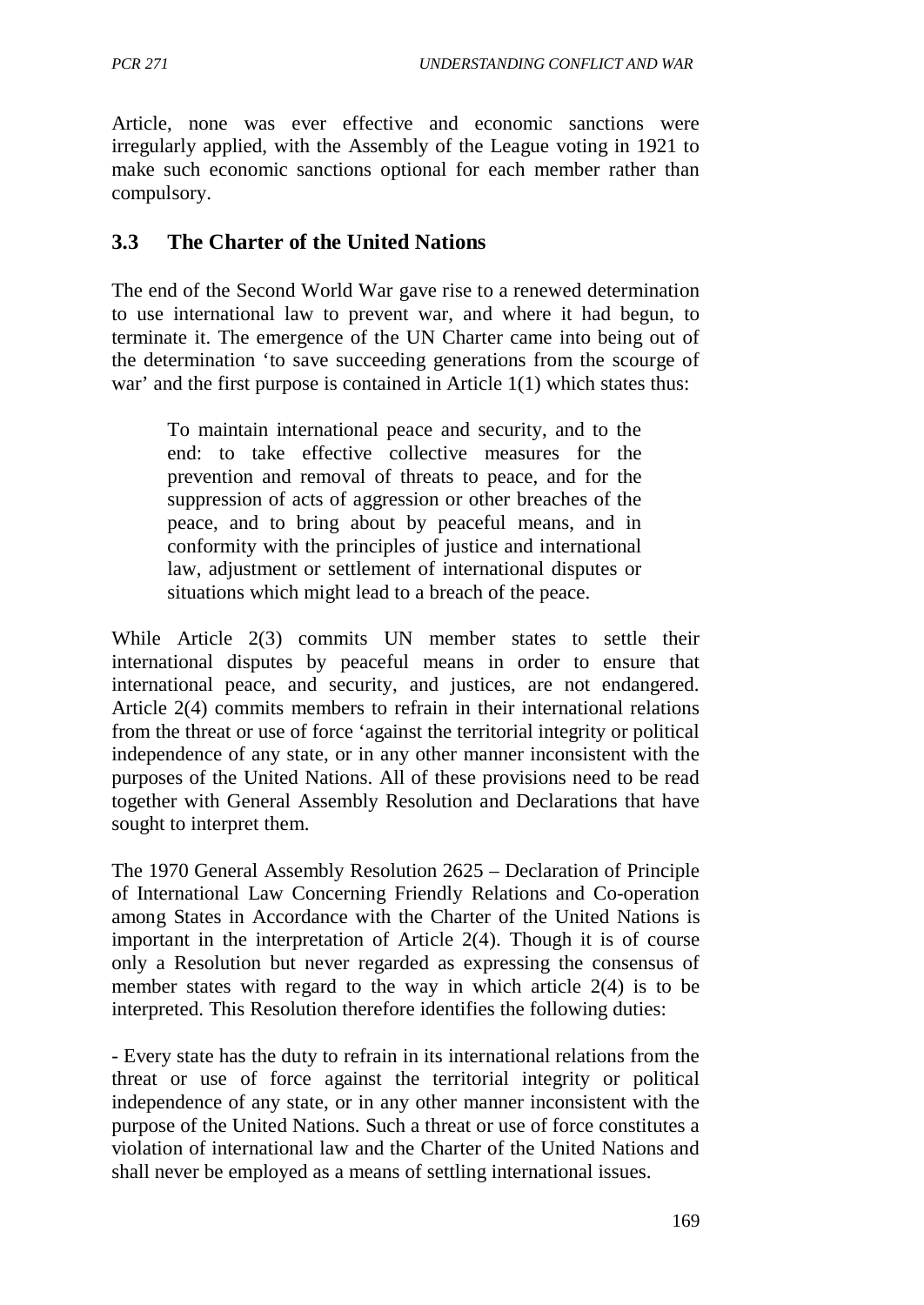- A war of aggression constitutes a crime against the peace, for which there is responsibility under international law.
- In accordance with the purposes and principles of the United Nations, states have the duty to refrain from propaganda for wars of aggression.
- Every state has the duty to refrain from the threat or use of force to violate the existing international boundaries of another state or as a means of solving international disputes, including territorial disputes and problems concerning frontiers of states.
- Every state likewise has the duty to refrain from the threat or use of force to violate international lines of demarcation, such as armistice lines established by or pursuant to an international agreement to which it is a party or which it is otherwise bound to respect. Nothing in the forgoing shall be construed as prejudicing the positions of the parties concerned with regard to the status and effects of such lines under their special regimes or as affecting their temporary character.
- States have a duty to refrain from acts of reprisal involving the use of force.
- Every state has the duty to refrain from any forcible action which deprives peoples referred to in the elaboration of the principle of equal rights and self-determination of their right to selfdetermination and freedom and independence.
- Every state has the duty to refrain from organising or encouraging the organisation of irregular forces or armed bands, including mercenaries, for incursion into the territory of another state.
- Every state has the duty to refrain from organizing, instigating, assisting or participating in acts of civil strife or terrorist acts in another state or acquiescing in organized activities within its territory directed towards the commission of such acts, when the acts referred to in the present paragraph involve a threat or use force.

In the light of the above, it is obvious that Article 2 (4) goes beyond proscribing war or guiding against the use of force or threat. The word 'force' however is relative in nature depending on the angle or perspective at which it is being viewed by different individuals, school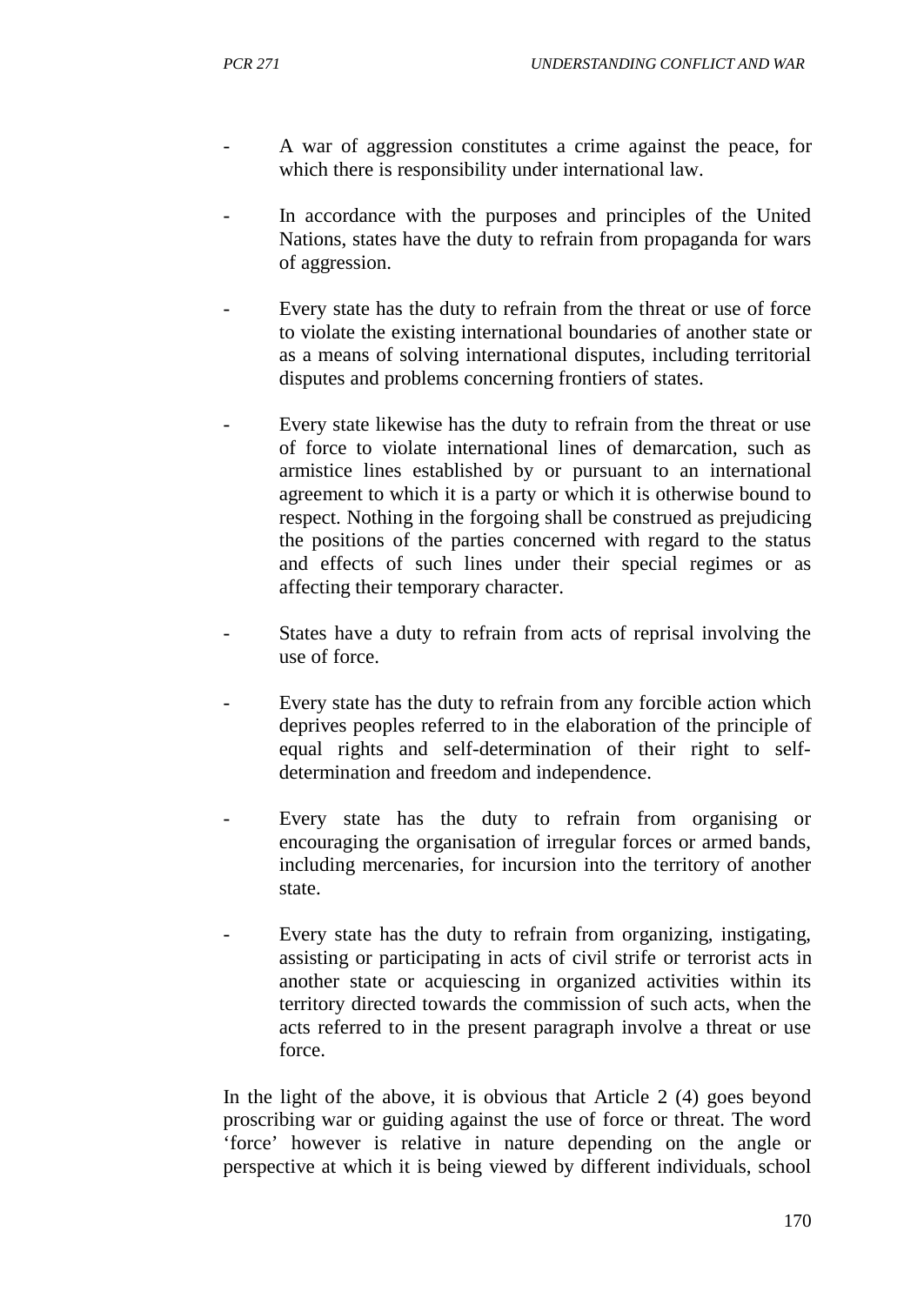of thought or state. Both political force and economic force could be interpreted clearly as coming within Article 2(4). It has always been a controversial issue between those states with the capability of exercising economic or political force (or coercion, to use one possible interpretation of 'Force') by resisting such an interpretation, and while those lacking such capability (primarily smaller and developing states) did not want 'Force' confined or limited to 'armed forces'. The generally held view (and one consistent with the interests of the powerful) is that Article 2(4) cannot encompass situations beyond armed forces.

## **4.0 CONCLUSION**

In as much as the world is not organised as if it was a single state, and that every state does not accept or perceive the interpretation of international law the same way, therefore, it can be argued that international law is universally applicable, but not universally enforceable or even sometimes – appropriate.

## **5.0 SUMMARY**

Though, treaties are voluntary (subject to some qualifications) agreement between two or more states generally binding only upon the parties. The most important theme of the United Nations Charter therefore, lies in the preservation of peace and the proscription of war.

## **6.0 TUTOR-MARKED ASSIGNMENT**

- 1. Discuss the reasons for the ineffectiveness of the League of Nations in the maintenance of peace.
- 2. Of what significance is the UN Charter in restricting the use of force in international law?

## **7.0 REFERENCES/FURTHER READING**

- Akehurst, M. (1982). *A Modern Introduction to International Law,* 2nd ed., London: George Allen and Unwin Ltd.
- Bowett, D. W. (1958). *Self-Defence in International Law.* Manchester: Manchester University Press.
- Casses, A. (1968). *International Law in a Divided World*. Oxford: Clarendon Press.
- Dias, R. W. M. (1985). *Jurisprudence*. London: Butterworth.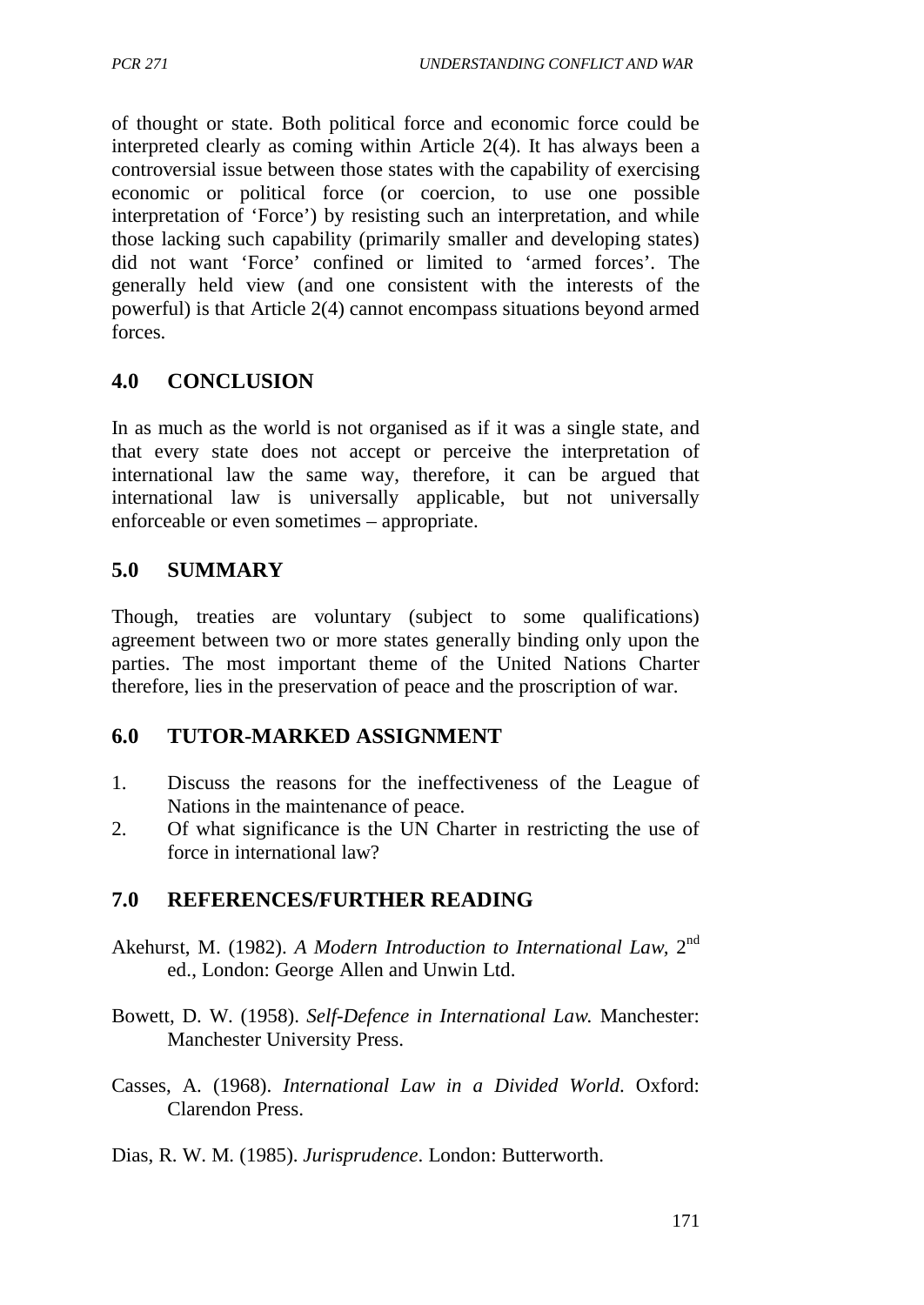- Fawcett, J. E. S. (1986). *The Law of Nations.* London Allen Lane, The Penguin Press.
- Falk, R. A. (1963). *Law, Morality and War in the Contemporary World.* London: Frederick A. Praeger Publisher.
- Henken, L. (1989). *Right V. Might: International Law and the Use of Force.* London: Council on Foreign Relations Press.
- O'connell, D. P. (1970). *International Law, Volume One,* (2<sup>nd</sup> ed.). london: Stevens and Sons.
- Schacter, O. (1991). *International Law in Theory and Practice.* London: Martinus Nyhoff Publishers.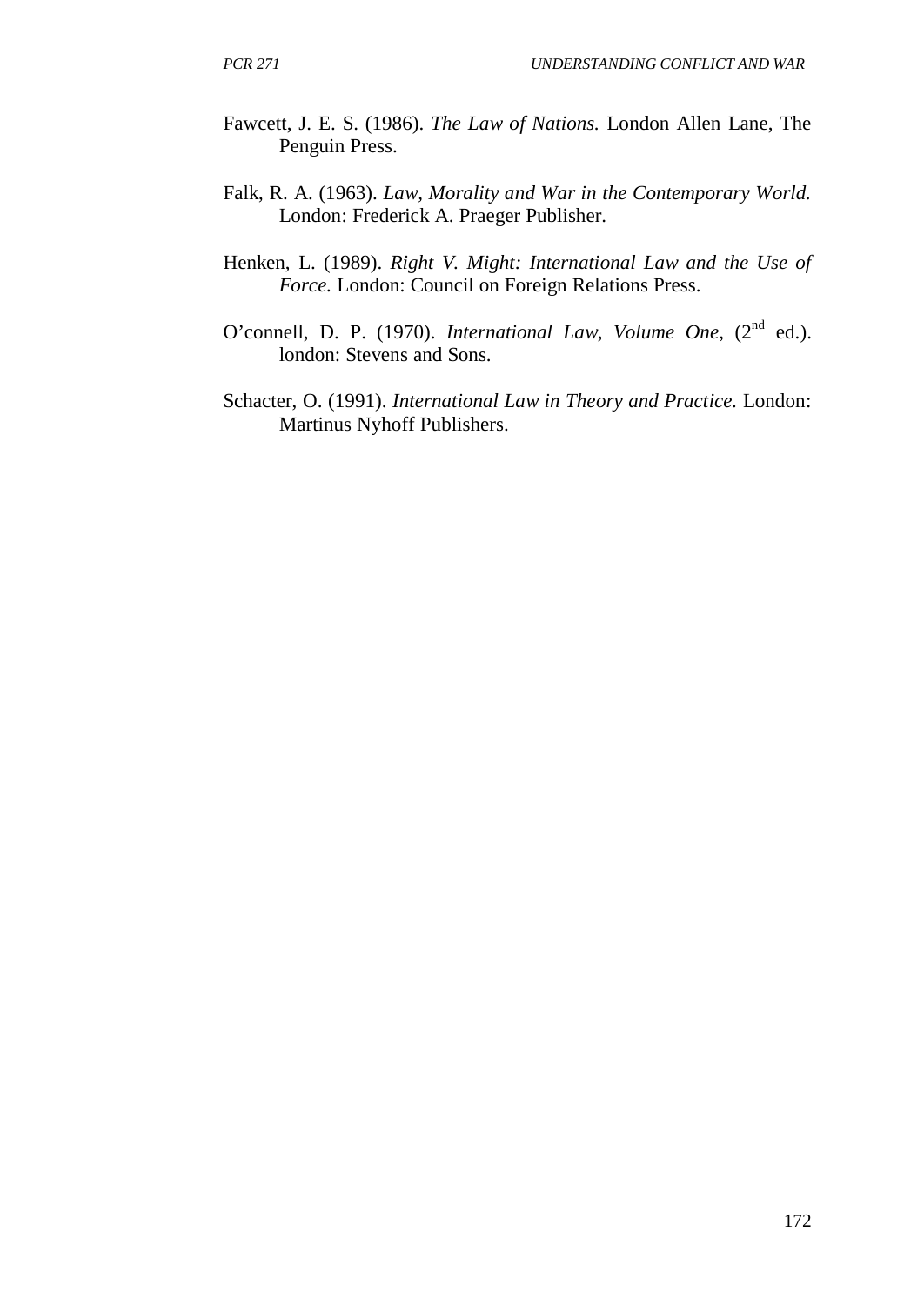# **UNIT 4 THE COERCIVE OR FORCIBLE MEANS OF DISPUTE RESOLUTION**

## **CONTENTS**

- 1.0 Introduction
- 2.0 Objectives
- 3.0 Main Content
	- 3.1 War and Non-War Armed Action
	- 3.2 Reprisals
	- 3.3 Retorsion
	- 3.4 Pacific Blockage
	- 3.5 Intervention
- 4.0 Conclusion
- 5.0 Summary
- 6.0 Tutor-Marked Assignment
- 7.0 References/Further Reading

## **1.0 INTRODUCTION**

In default of the resolution of dispute by peaceful means under Article 2, paragraph 4, of the UN charter which prohibits the use of force by states, Article 51 of the United Nations charter says that states reserved the right to use force when there is *periculum in mora*, that is when they believe their very lives and vital interests is endangered beyond the possibility of redress if immediate action is not taken, when there is necessity for action which is " instant, overwhelming, and leaving no choice of means and no moment for deliberation," as formulated by Webster's in the Caroline case. States may well resort to force in the light of the above justification

## **2.0 OBJECTIVES**

By the end of this unit and the relevant further readings, you should be able to:

- recognize the exceptions to the proscription of the use of force in international law.
- differentiate between war and Non-war Armed Actions.
- understand the meaning of reprisal and retortion.
- explain pacific blockade.
- discuss what intervention means.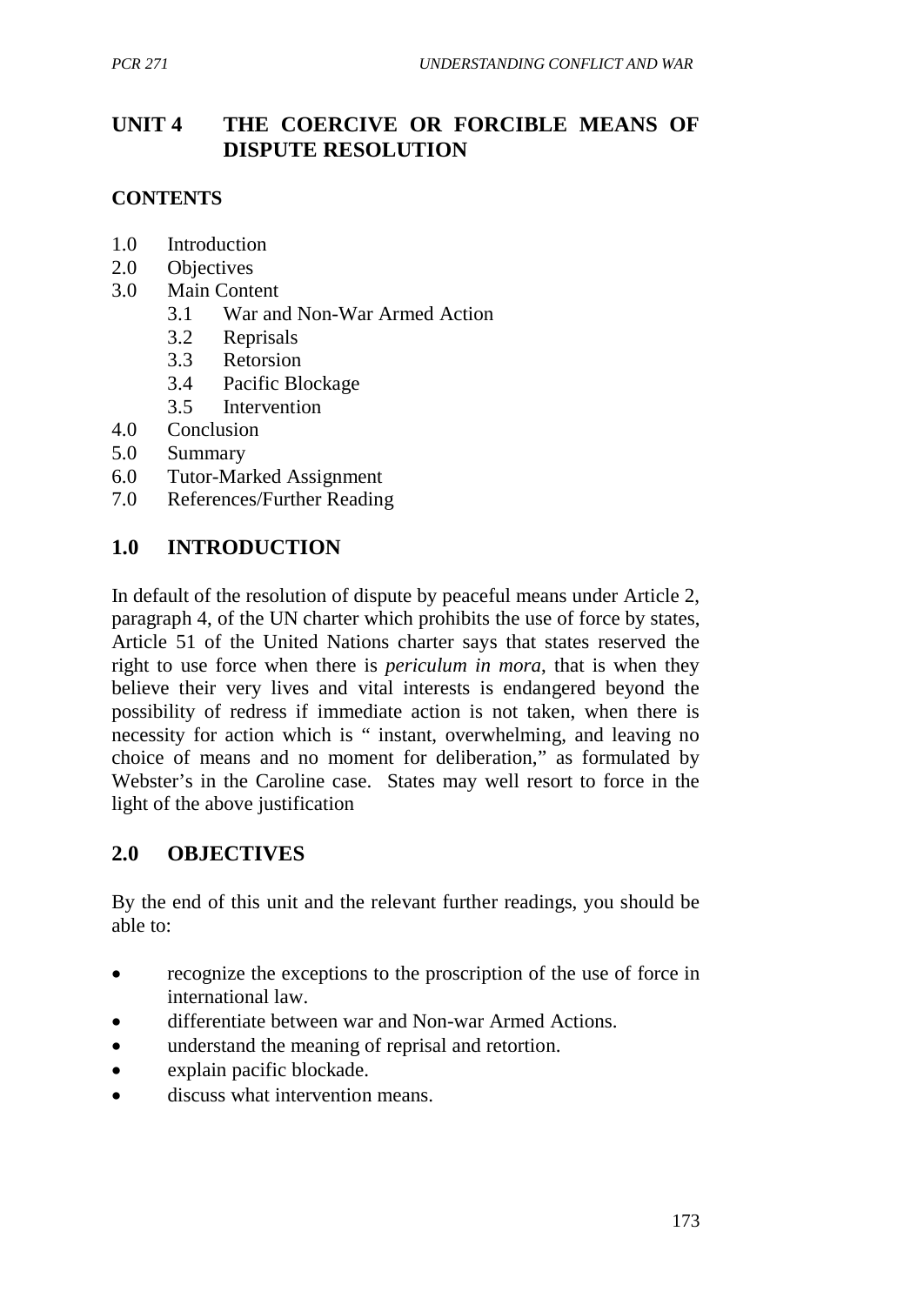### **3.0 MAIN CONTENT**

### **3.1 War**

States usually wage war against each other for the purpose of achieving a desired goal or objective. It is normally resorted to when no peaceful method of resolving the dispute can be accomplished. It is usually a "show of strength" or "an act of violence" between two or more states through their armed forces, with the intention or purpose of compelling their opponents to dance to their tune or to impose conditions of peace as the victor pleases. Therefore, it is a case of the champion and the vanquished.

## **3.2 Reprisals**

The word or concept reprisals was known as *" andidepsia*" among the Greeks; and was called *"reprisaglia*" among the Roman. Reprisals relate to coercive actions or measures taken by one state against another in the resolution of dispute between the states. The use of reprisals in mediaeval Greece and Rome hinged it's justification on the principle of communal or collective responsibility between the citizenry and sovereigns, in which "all were deemed severely liable for the default of the individual, a fact attributed to the oneness of interest deemed to have existed between a sovereign and his subjects. Thus, "an individual, who had suffered injustice abroad and had been unable to obtain redress in the state concerned, would obtain his own sovereign's authority to take reprisals against the nationals of the foreign sovereign."

Among the Greeks, for instance, "that custom permitted the relatives of an Athenian murdered by a foreigner, if satisfaction were refused, to seize three fellow countrymen of the murderer and hold them for judicial condemnation, as a compensation, or even to death penalty.

Unlike retortion which takes a legal form as a state has the right when she so desires or feels to withdraw her presence in another country through the withdrawal of her Ambassador. A reprisal is not legal. Reprisal therefore, is made up of acts relating to seizure of goods or persons. In this present day dispensation, it may take any form ranging from bombardment, placement of embargo on goods or boycott of the goods being produced by a particular state. A reprisal may also take the form of expulsion of citizens of the enemy country.

A typical example is the dispute between America and Libya in which the former justified her bombardment of Libya on violent activities directed at America for a considerable period of time. This was the basis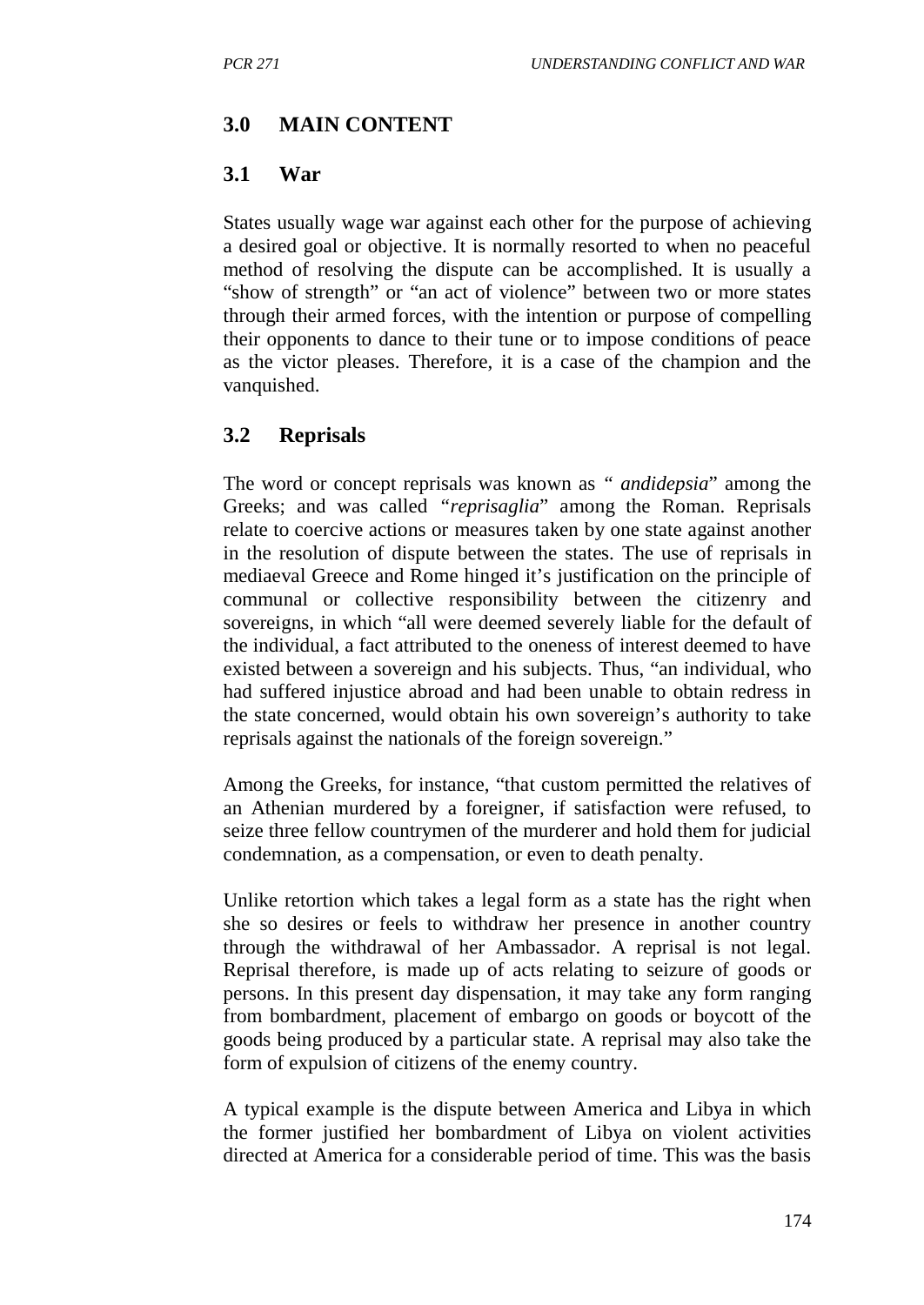for the justification by the American government of the aerial bombing of targets around the borders of Libya on 15 April 1986.

A reprisal action may also be contemplated in the case of belligerent states. According to Kalshoven, belligerent reprisals consist in "an international infringement of the Law of armed conflict, with a view to making the opposing party abandon an unlawful practice of warfare… Using inhumanity as a means of enforcing the law of armed conflict... in the interests of humanity". Belligerent reprisals are not constrained by the considerations of humanity but are accepted with fatalism according to Kalshoven.

With regard to the objections of the U.N., it is doubtful if a reprisal action can be justified without first exhausting all amicable methods of settling a conflict.

For example, Article 2 in paragraphs 3 and 4 (earlier stated) of the U.N. Charter provides that:

3 All members shall settle their international disputes by peaceful means in such a manner that international peace and security, and justice, are not endangered.

Despite the U.N Charter's proscription of the use of force, in resolving dispute, the main exception is concerned with self-defence and can be found in Article 51.

Article 51 states that:

Noting in the present charter shall impair the inherent right of individual or collective self-defence if an armed attack occurs against a member of the United Nations, until the Security Council has taken measures necessary to maintain international peace and security.

Measures taken by members in the exercise of this right of self-defence shall be immediately reported to the Security Council and shall not in any way affect the authority and responsibility of the Security Council under the present charter to take at any time such action as it deems necessary in order to maintain or restore international peace and security.

The most unfortunate thing is that Article 51 fails either to define 'armed attack' or to specify whether the attack must be upon the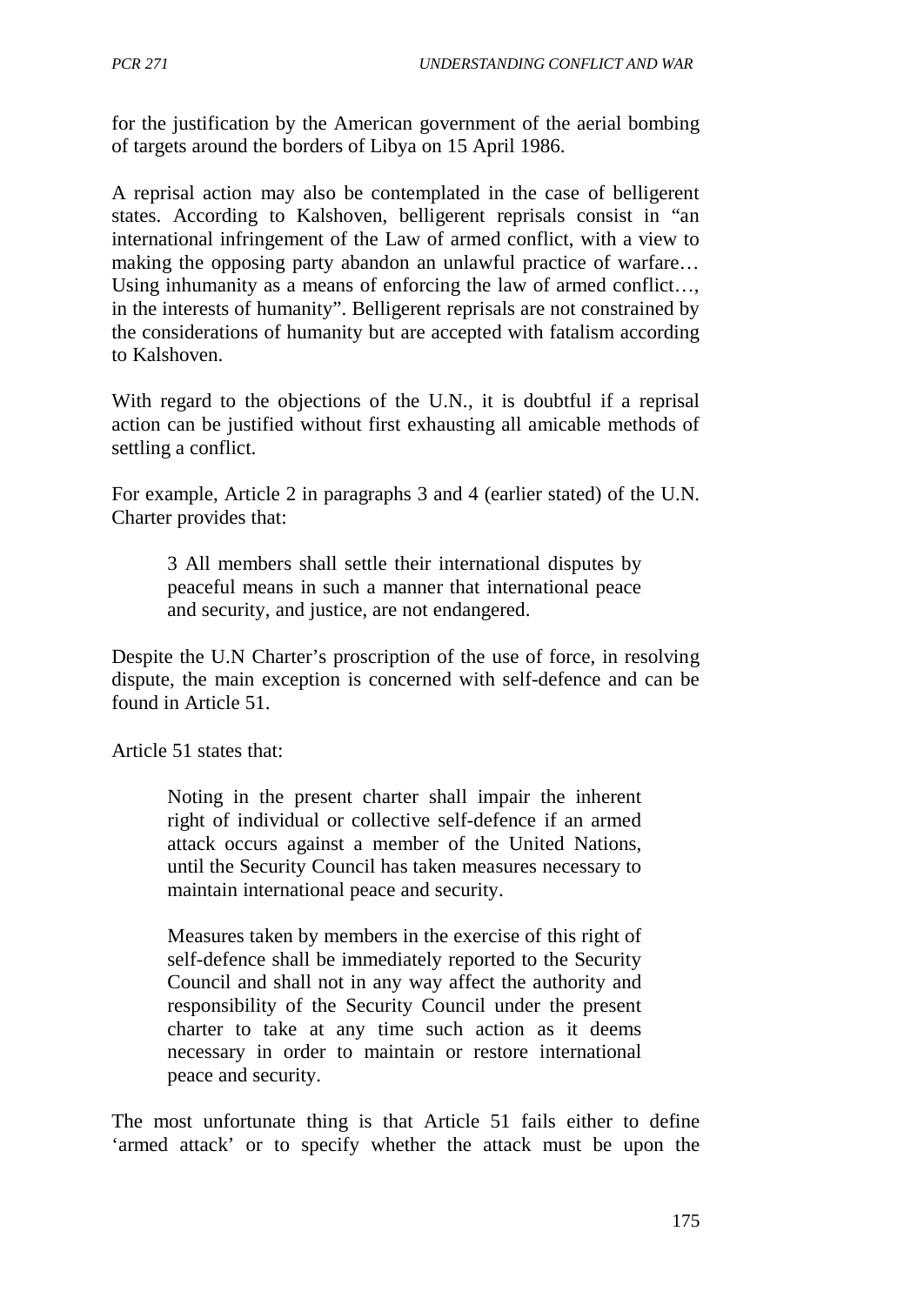territory of the state under attack or the nationals of a state who are being attacked beyond its borders.

There arose a situation in 1976 when an Air France aircraft with 251 passengers on board was hijacked by pro-Palestinians and taken to Entebbe in Uganda. The hijackers released the majority of the passengers but continued to hold some 60, most of whom were Israeli citizens. The Uganda Government (under Idi Amin) did little to bring the hijacking to an end and shortly before a deadline set by the hijackers an Israeli commando raid took place.

The (Israeli) commandos arrived Entebbe unannounced and stormed the hijacked craft, released the passengers and eliminated the hijackers (and some 45 Ugandan Soldiers) before returning with the passengers to Israel.

Although, it cannot be established whether international law permit such a rescue operation or frown at it. But, Israel in defence of justification of her action claimed that Article 51 permitted her to use force in such a circumstance in order to protect its citizens abroad if the state in which they found themselves was either unable or unwilling to protect them. This act led to division in international opinion (less along the lines of international law than of individual states attitude of Israel) but ever since, it has become at least implicitly accepted that in such circumstances, if a state has sufficient power to rescue its citizens, then if the intervention does not exceed what is a proportionate response it will not be regarded as inconsistent with Article 51.

But it is very clear that the ability to exercise such a right belongs only to powerful states. It is equally clear that claims of such a right are obviously open to abuse (as for instance when the United States invaded Granada in 1983 supposedly to rescue its nationals, or when it intervened in Panama in 1989 – certainly in neither case was the primary objective of the US actions the rescue of nationals).

It is probably correct to conclude that intervention to rescue nationals will not be contrary to Article 2(4) provided the following conditions are met:

- the threat to nationals is real and imminent
- the state where they are being held is unwilling or unable to protect them
- the sole purpose of the intervention is rescue
- the response is proportionate in the sense that more lives may be expected to be saved than lost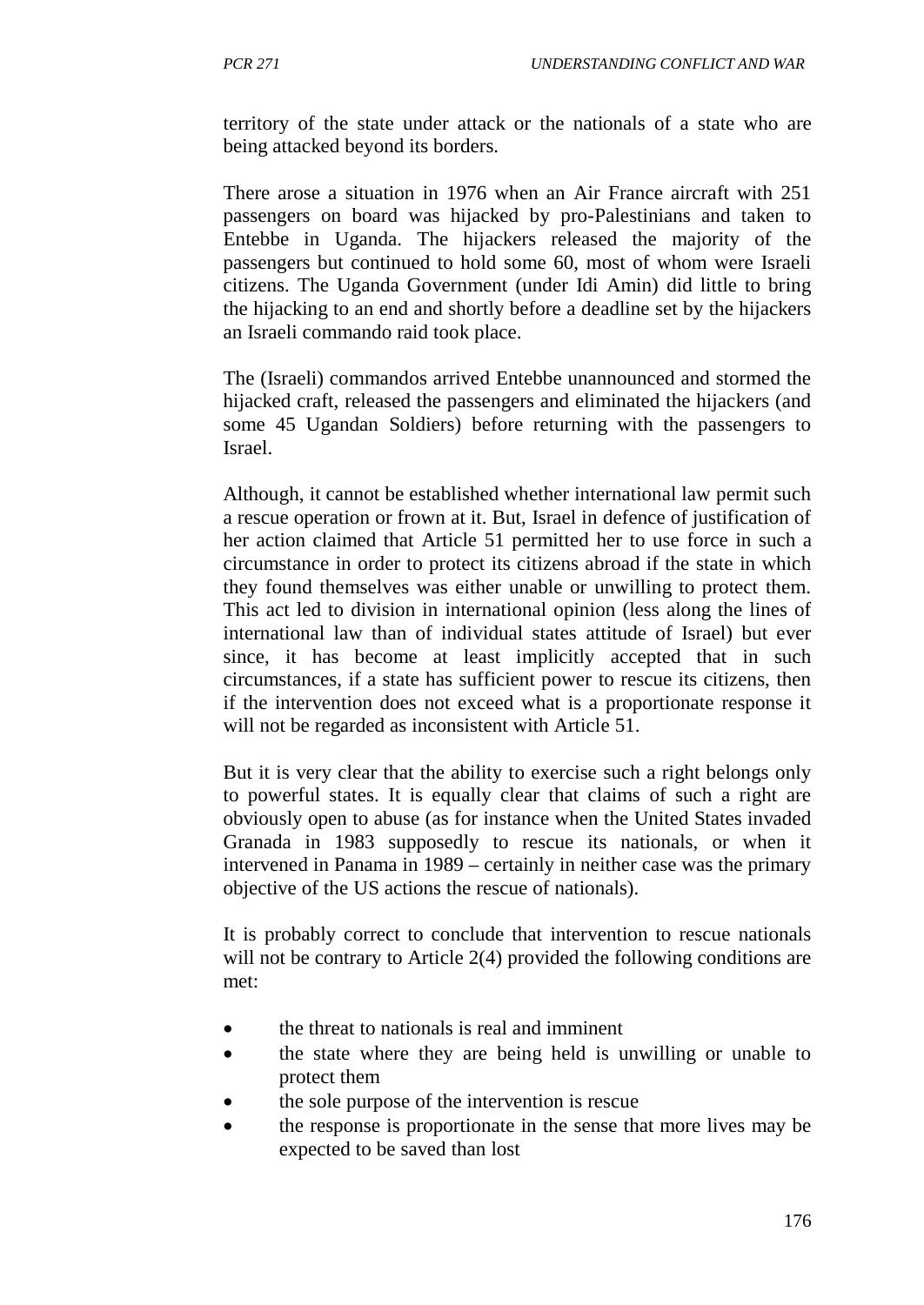## **3.3 Retorsion**

Retorsion is another coercive or forcible legal means of conflict resolution by which a nation may show its disapproval by way of retaliation for the discourteous act of another state. It relates to an unfriendly but legitimate act of the nation that has been slighted. Retorsion in international law is a phrase used to describe retaliatory action taken by one foreign government against another for the stringent or harsh regulation or treatment of its citizens who are within the geographical boundaries of the foreign country. OR rare retaliatory actions taken by a state whose citizens have been mistreated by a foreign power by treating the subjects of that power similarly.

It can also be defined as mistreatment by one country of the citizens or subjects of another country in retaliation for similar mistreatment received.

Although, Article 2(3) of the U.N. Charter provides that:

All members shall settle their international disputes by peaceful means in such a manner that international peace and security, and justice, are not endangered.

A state that has been slighted may decide to take a legitimate action that is within its power to register its protest or displeasure against another state. Such a state can take different actions for the purpose of pursuing this course. Such actions include termination or severing of diplomatic relations with the state that has thus offended the slighted state, withdrawal of commercial concession that might have been granted the state, the purpose being to show disapproval of such unfriendly conduct.

## **Case Study I**

The Russia and United State of America case of Friday, March 23, 2001, in which Russia declared four (4) staff members from the U.S embassy in Moscow "*persona non grata*" and demanded they leave Russia in the next few days, as a retaliative measure against Thursday, March 22, 2001 similar to U.S move against Russia. The U.S. diplomats were expelled on the ground of embarking on "activities incompatible of their status".

The U.S State Department on the other hand on Thursday a day preceding Russian expulsion of U.S diplomats, formally announced expulsion of Russian diplopmats accused of direct involvement with a former FBI agent spying for Moscow, and said that additional 46 Russian embassy staffers will also have to leave by July, 2001.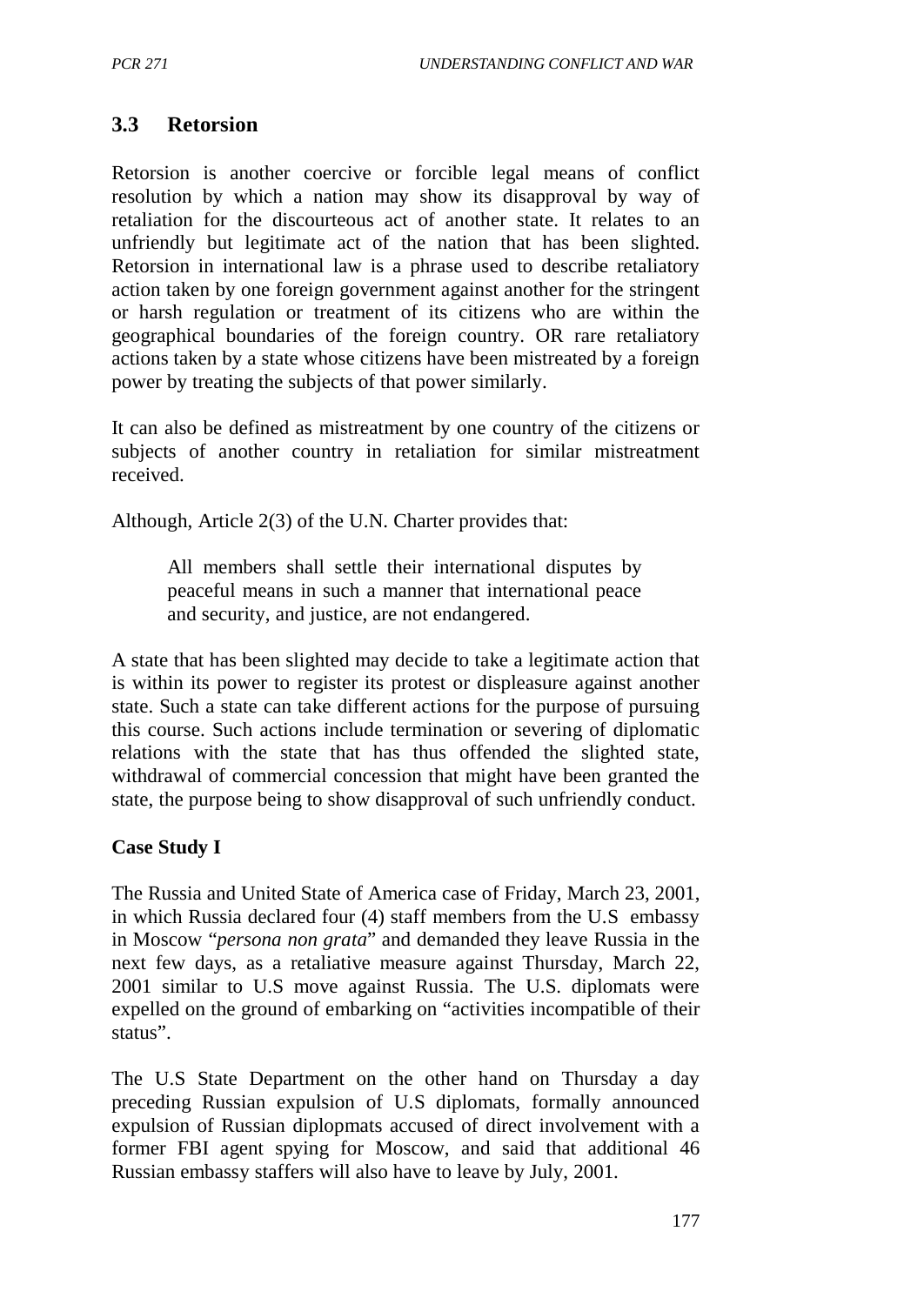Moscow in return strongly protested against Washington's decision and said that it will take an adequate action in response.

Such "spymania scandal" marked the most serious spy row between Russia and United States since the end of Cold War.

## **Case Study II**

Israel used this justification when invading the Lebanon in 1982, arguing that the invasion was an act of self-defence in response to terrorist attacks, and again when attacking PLO headquarters in Tunisia and Killing 60 people in 1985 after the murder of three Israeli citizens on a yacht in Larnaca harbour in Cyprus supposedly by a Palestinian task force.

## **Case Study III**

In 1986 a terrorist bomb exploded in a West Berlin nightclub frequented by U.S service people. Two Americans lost their lives and several sustained injuries. Ten days later the United States bombed Tripoli in Libya, claiming to have information that Libya was the source of the Berlin terrorist act in which fifteen people were killed. The then U.S Secretary of State, George Shultz asserted that this action was within Article 51 but there was little international support for his argument.

Both Israel and the US have insisted that this right of self-defence even covers attacks upon states not directly involved in the terror, as for instance Tunisia in 1985.

# **3.4 Economic Sanctions / Pacific Blockade**

Economic Sanctions / Pacific Blockade may be employed to deter military aggression or to force an aggressor to withdraw its armed forces from a disputed territory. Economic sanctions may also be used to curb weapons proliferation.

Article 42 of the U.N. Charter provides that:

Should the Security Council consider that measures provided for in Article 41 would be inadequate, it may take such action by air, sea or land forces as may be necessary to maintain or restore international peace and security, such action may include demonstrations, blockade, and other separations by air, sea or land forces of members of the United Nations.

Article 41 to which Article 42 makes allusion provides thus: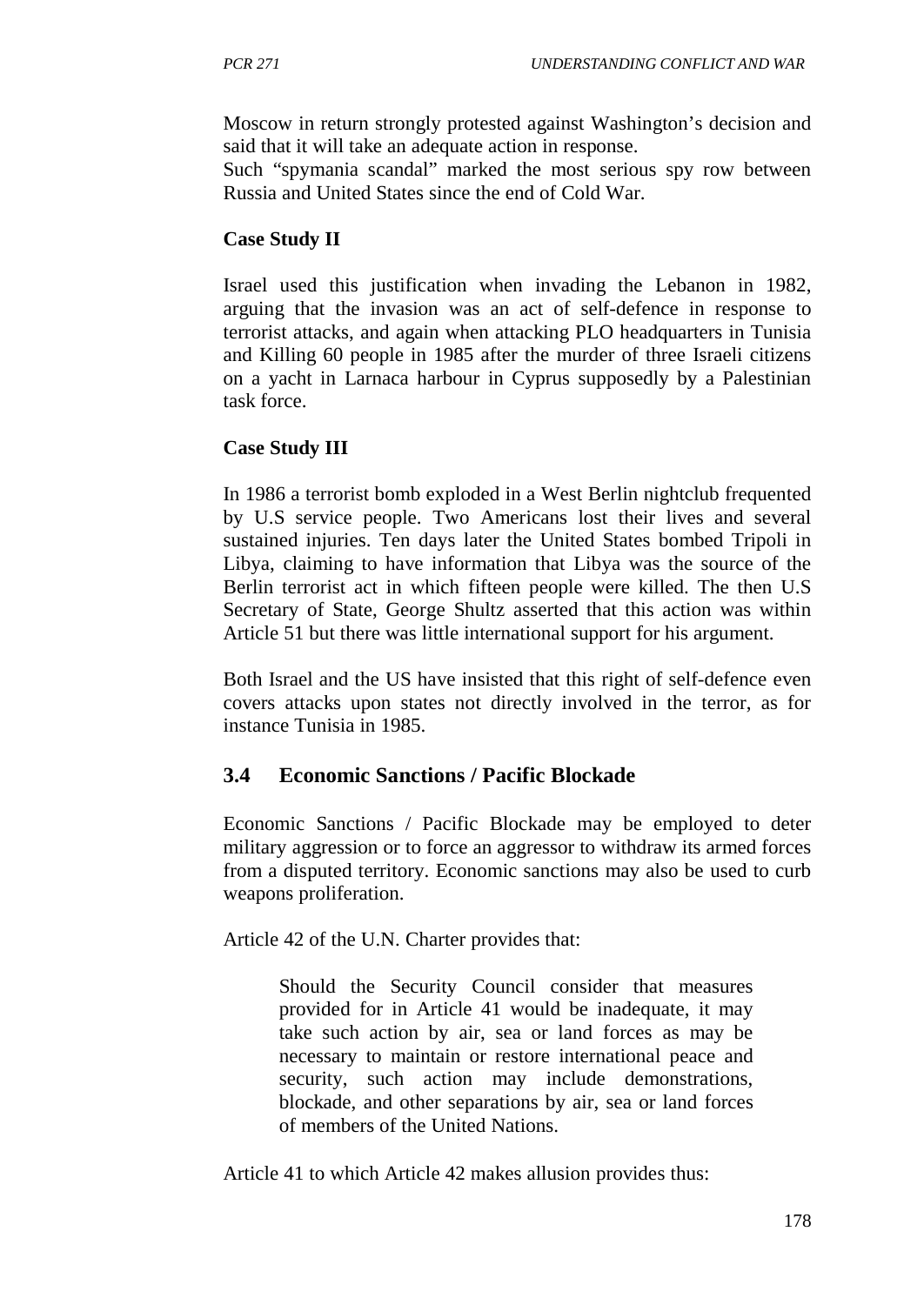The Security Council may decide what measures not involving the use of armed force are to be employed to give effect to its decision, and it may call upon the members of the United Nation to apply such measures. These may include complete or partial interruption of economic relations and of rail, sea, air, postal, telegraphic, radio and other means of communication, and severance of diplomatic relations.

Article 39 of the United Nations Charter provides thus:

The Security Council shall determine the existence of any treat to the peace, breach of the peace, or act of aggression and shall make recommendations, or decide what measures shall be taken in accordance with Article 41 and 42 to maintain or restore international peace and security.

It needs be emphasised that international law frowns at war but throws its weight behind self-defence. It states that in a situation of self-defence by an invaded state or by the United Nations in pursuit of global peace, Article 39, 41 and 42 apply to both situations of war and hostilities.

The tenor of the provisions of Article 39, 41 and 42 seems to be that complete or partial interruption either for economic or other reason. The Articles therefore gives the Security Council the power to implement "partial interruption of economic relations" to counteract "threats to peace, breaches to the peace, and acts of aggression". The Charter implies that sanctions should only be used to enforce international peace and security.

As former Secretary General Boutros Ghali said, "The purpose of sanctions is to modify the behaviour of a party that is threatening international peace and security and not to punish or otherwise exact retribution".

Additionally, the Security Council has the power to make economic sanctions mandatory for member states.

Studies have shown that both the pacific blockade and economic sanctions in practical terms are usually being used by the stronger countries against the weaker ones in order to protect their selfish interests.

Although, the stronger countries do hide under the pretence of trying to ensure compliance with some measures like prevention of war, execution of treaties and so on.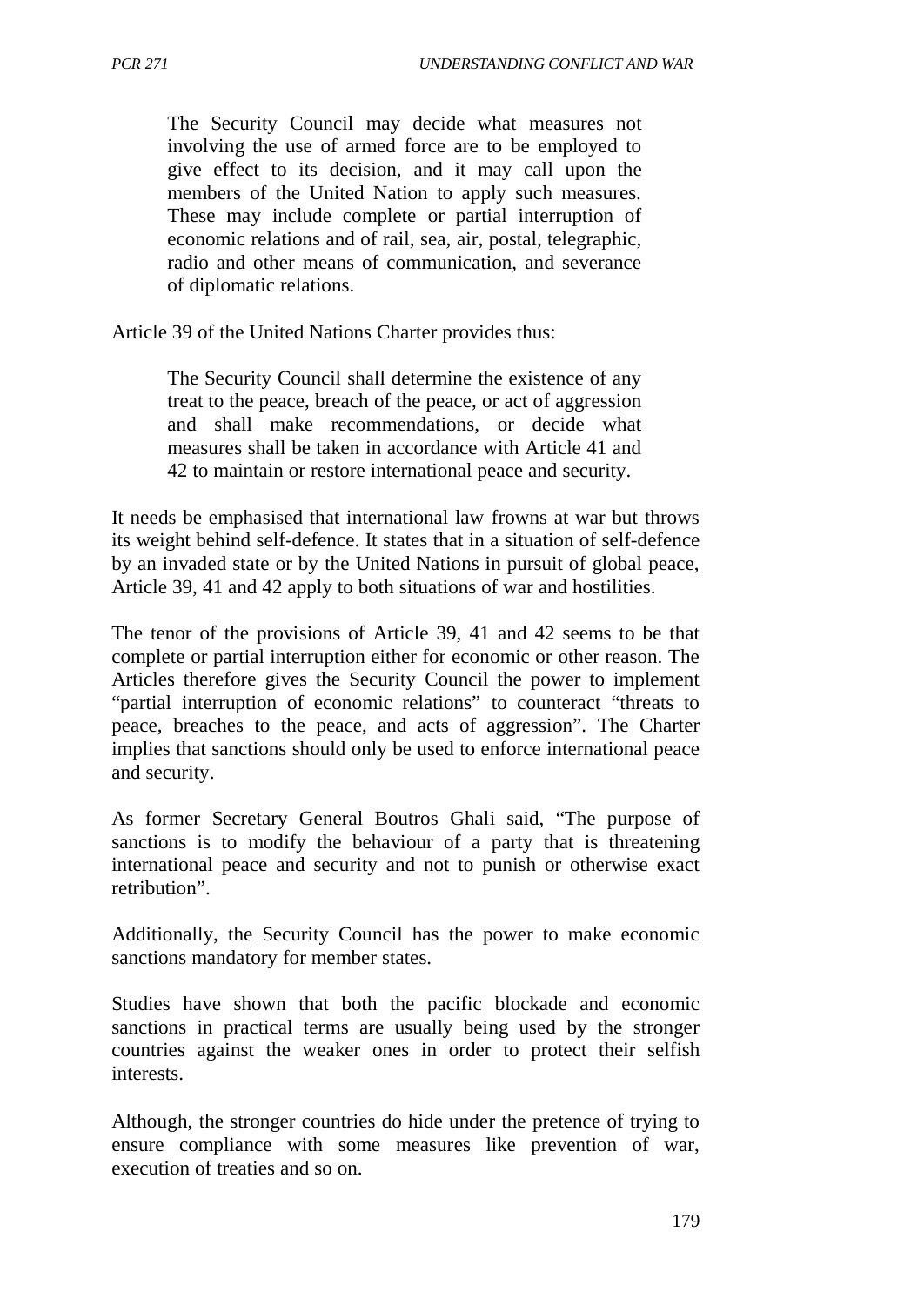### **Example I**

For example, the 200 – mile Total Exclusion Zone declared by the United Kingdom Government around the Falkland Islands which was further extended on 7 May 1982 to 12 miles from the coast of Argentina in pursuit of Article 51 of the United Nations Charter which deals with self-defence. It ran thus:

… the exclusion zone will apply not only to Argentina warships and naval auxiliaries, but also to any other ship, whether naval or merchant vessel, which is operating in support of the illegal occupation of the Falkland Island by Argentine forces. The Zone will also apply to any aircraft, whether military or civil, which is operating in support of the Argentine occupation. Any ship and any aircraft, whether military or civil, which is found within this zone without authority from the Ministry of Defence in London will be regarded as operating in support of the Illegal occupation and will therefore be regarded as hostile and will be liable to be attacked by British Forces.

### **Example II**

Although, both multilateral and unilateral sections are legal according to international law, but unilateral sanction can often cause problem because some countries tend to see unilateral sanctions passed by other states as commercial opportunities, a chance to grab markets from state passing the sanction. For example, while U.S. has maintained a weapons embargo against China, European and Japanese countries sold \$15 billion worth of nuclear power technology to China during the period EU and Japan lifted their embargo against China in 1990.

### **Example III**

Economic sanctions was also imposed on Iraq at the conclusion of the Gulf War in order to prevent Iraq from using the revenue from its oil to re-arm and particularly to prevent Iraq from building weapons of mass destruction. The sanction was multilateral in nature because the United Nations Security Council with U.S. and Britain championing the course with other allied nations imposed.

In addition, the civil wars in Yugoslavia sparked an outcry of international concern and the need for prompt response or action. The United Nations Security Council was forced to impose sanctions which prohibited any commercial activities with Yugoslavia.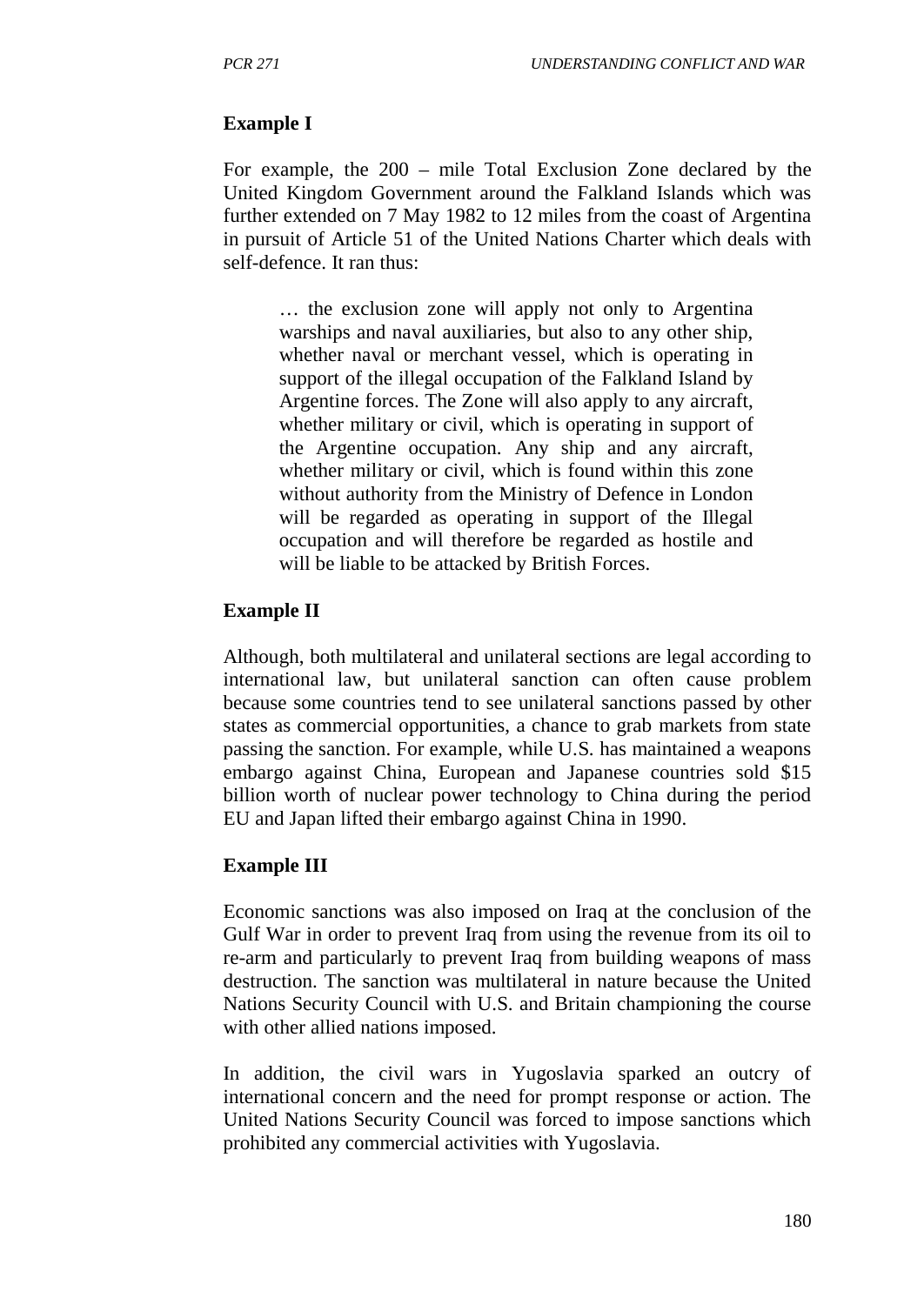There was to be no trade, transport, or reloading. The country was also excluded from international sporting events and denied scientific, technical, and cultural support. The United States and European Union (EU) imposed similar sanction.

Although history has revealed that economic sanctions have a poor track record. Between 1914 and 1990, various countries imposed to achieve their stated objectives in 66 percent of those cases and were only partially successful in most of the rest. The success ratio for economic sanctions is believed to have fallen to 24 percent since 1973.

## **4.0 CONCLUSION**

Despite all the forcible means of dispute resolution discussed above, we cannot simply say that they do not work, or do not achieve the desired objectives, and that we should not use them. We have to device a way by which governments whose practices usually do not comply to international standards are attacked in such a way that the innocent civilians or citizens are not made to suffer the consequences of coercive means applied to bring about a change in behaviour.

## **5.0 SUMMARY**

Self-defence in international law either through a unilateral or multilateral approach in the above stated Articles 39, 41, 42 and 51 of the U.N was intended to be a restricted justification for the use of force or was intended to legitimate forceful resistance to armed attack or any threat to the peace. Nevertheless, it remains arguable that any use of force, except for reasons of self-defence, remains unlawful unless sanctioned by the Security Council.

## **6.0 TUTOR-MARKED ASSIGNMENT**

- 1. Should acts of aggression ever justify the use of force as defined in Article 51 of the UN Charter?
- 2. Explain why reprisals are often carried out without condemnation despite being clearly unlawful.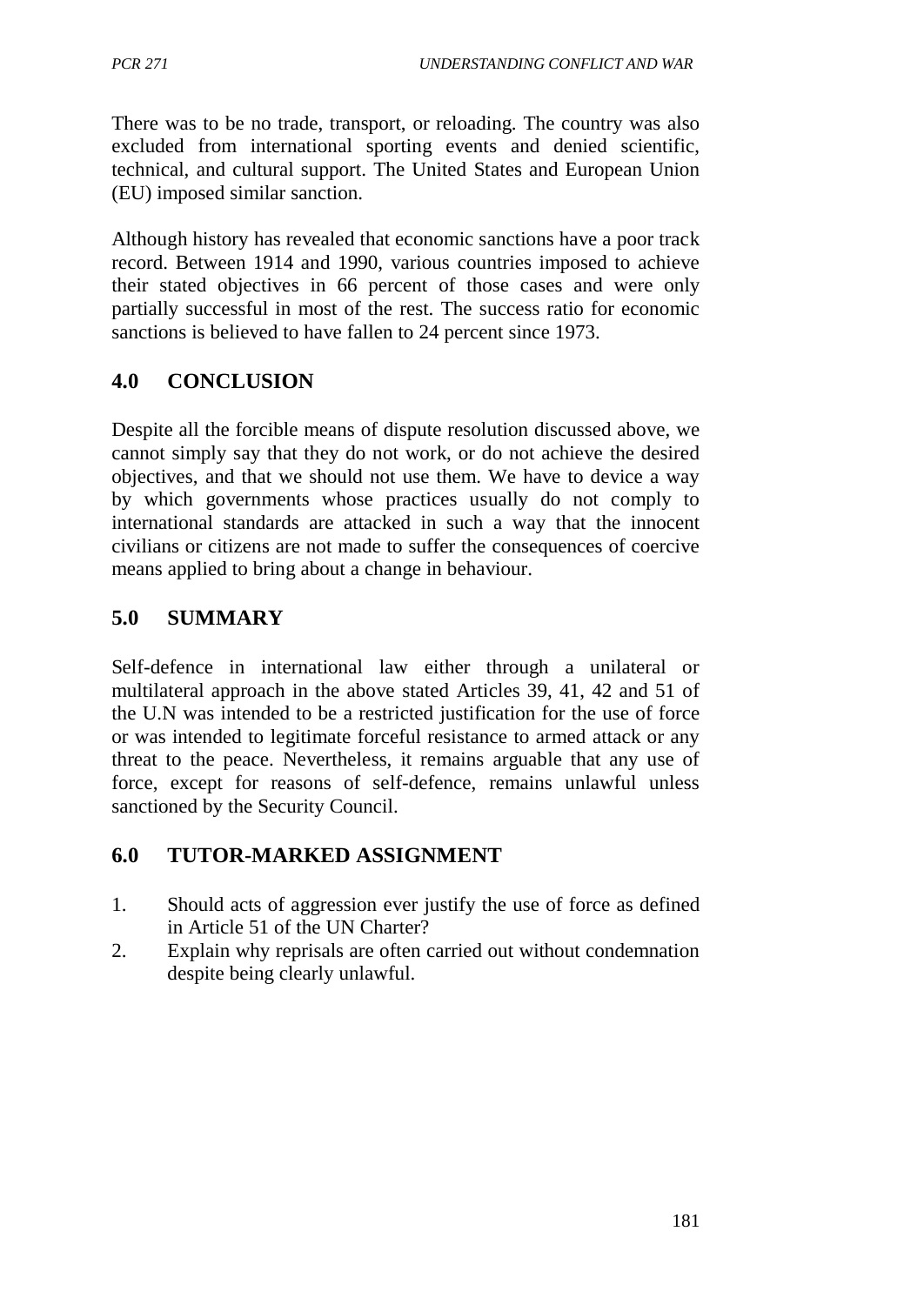#### **7.0 REFERENCES/FURTHER READING**

- Abu-Lughod, I. (1970) (ed.) *The Arab-Israel Confrontation of June 1967: Arab Perspective*Evanston, Northwest: University Press.
- Akehurst, M. (1975). (2<sup>nd</sup> ed.) *A Modern Introduction to International Law.* London: Macdonald and Jones.
- Blic, H. (1970). *Sovereignty, Aggression and Neutrality;* Almquist and Wksell Stockholm, the Daq Hammarskjold Foundation.
- Brownlie, I. (1983). *International Law and Use of Force by State.* (ed) Oxford: Oxford Clarendon Press.
- Churchill, R. R. and Lowe, A. V. (1988). *The Law of the Sea;* Manchester: University Press.
- Dixon, Chapter 11: 'The Use of Force', pp. 301 04.

Kaczorowska, Chapter 16: 'The Use of Force', pp. 432 – 37.

- Goevel, Jr. J. (1971). *The Struggle for the Falkland Islands: A Study in Legal Diplomatic History*. London: Kennikat Press.
- Henken, L. (1989). *Right V. Might: International Law and the Use of Force.* London: Council on Foreign Relations Press.

Kalshoven, F. (1971). *Belligerent Reprisals.* London, A. W. Sijthoff.

Lloyd, D. (1987). *The Idea of Law.* London: Penguin Books.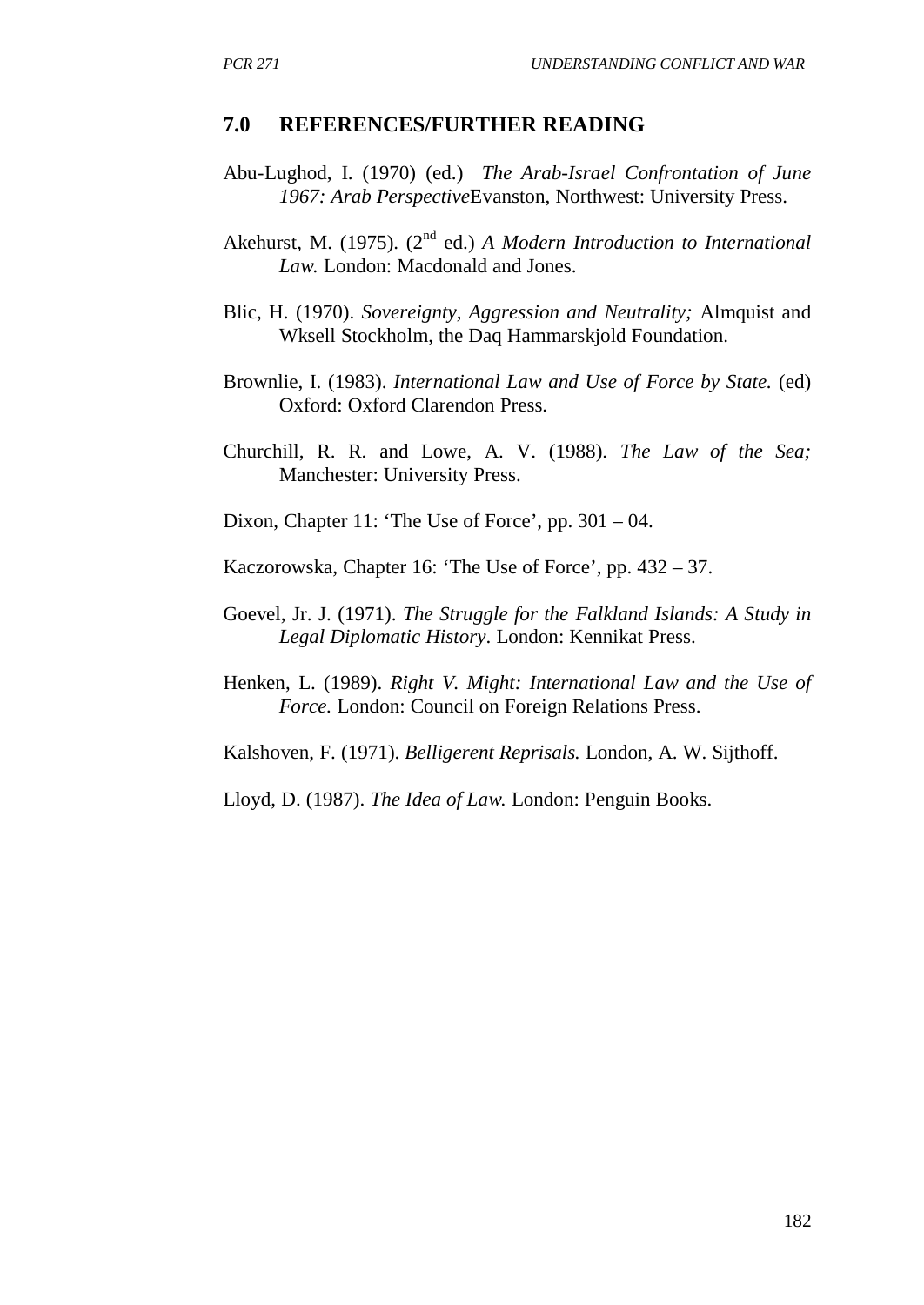# **UNIT 5 THE COERCIVE OR FORCIBLE MEANS OF DISPUTE RESOLUTION (INTERVENTION)**

## **CONTENTS**

- 1.0 Introduction
- 2.0 Objectives
- 3.0 Main Content
	- 3.1 Meaning of Intervention
	- 3.2 justification of Intervention
	- 3.3 Forms or Types of Intervention
- 4.0 Conclusion
- 5.0 Summary
- 6.0 Tutor-Marked Assignment
- 7.0 References/Further Reading

# **1.0 INTRODUCTION**

As earlier discussed in the previous unit, that in default of the resolution of disputes by peaceful means, states may well resort to force, for the purpose of forcing a delinquent state to submit to recognised rules of international law and or to neutralise the illegal intervention of another.

## **2.0 OBJECTIVES**

By the end of this unit and relevant readings, student should be able to:

- understand the meaning of intervention
- explain justification for intervention
- identify and discuss forms of intervention.

# **3.0 MAIN CONTENT**

## **3.1 Meaning of Intervention**

The word intervention does not have a definite meaning but encompasses a wide gaincit of activities in relations between states. There exists a distinction in degree between "intervention as an event" and "intervention as a concept" in terms of modes and characteristic features commonly shared by all interventions, which are referred to as "coming between" "interposition", "stepping – in" or an "interference".

Intervention as an event describes material "events in the real world", what as a concept exists abstractly. And while intervention as an event is a concrete situation, which does not lend itself to an arbitrary conception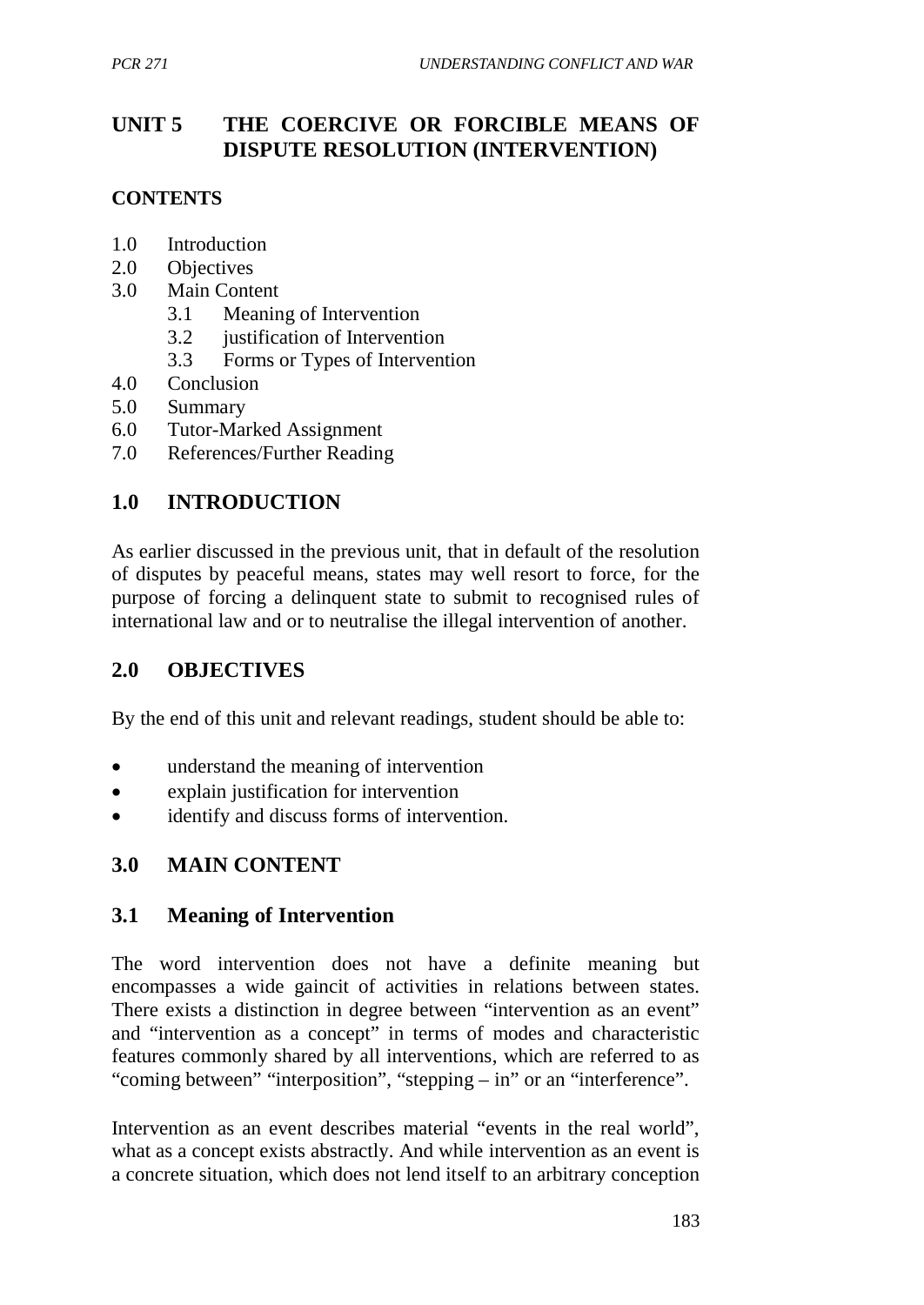that as a concept does. In addition, while the former is military in nature, the latter is doctrinaire and intensely political. A typical example of intervention as an event is the violent entry of one state into the other's affairs, while intervention as a concept could be in form of an ill-chosen remark made by a statement about the affairs of another (foreign) state. The former, may be embarked upon in order to protect citizens denied justice in a foreign state(s), collect contract debts, or for pure humanitarian reasons; but the latter finds expression in policy thrusts like the recognition of belligerency, independence, insurgency, neutrality, good offices and mediation as well as consular practices.

Intervention in a nutshell relates to unjustifiable interference in the affairs of another nation. In as much as it does not have the concurrence of the affected state, it is regarded as forbidden by the rules and practice of international law. It should also be stated clearly that mediation or any of the other peaceful means or methods of resolving conflict does not come within this definition.

One of important advantages of political independence is assertion of sovereignty by a state that is so independent. Therefore, intervention by a state into the affairs of a foreign state is usually regarded as an affront to this status.

# **3.2 Justification of Intervention**

Both jurists and political leaders have adduced a lot of reasons in support of their arguments for intervention of a state(s) into the affairs of a foreign state(s) which are as follows:

## **1. Intervention as Sanction Against Delict**

This is the type of intervention that is carried out for the purpose of forcing a delinquent state to submit to recognised rules of international law or to correct the illegal intervention of another. This simply means that a state that violated or went contrary to the dictates of international law, is liable to encounter intervention by the state against which it had committed the delict.

There are times; intervention did not arise from a prior delict, but by ignoring the principle of states equality, the impermeability of state sovereignty to external intrusion.

### **2. Intervention by Consent or Invitation**

It is a form of intervention undertaken on the basis of consent or invitation of the legitimate governments, which could be through treaty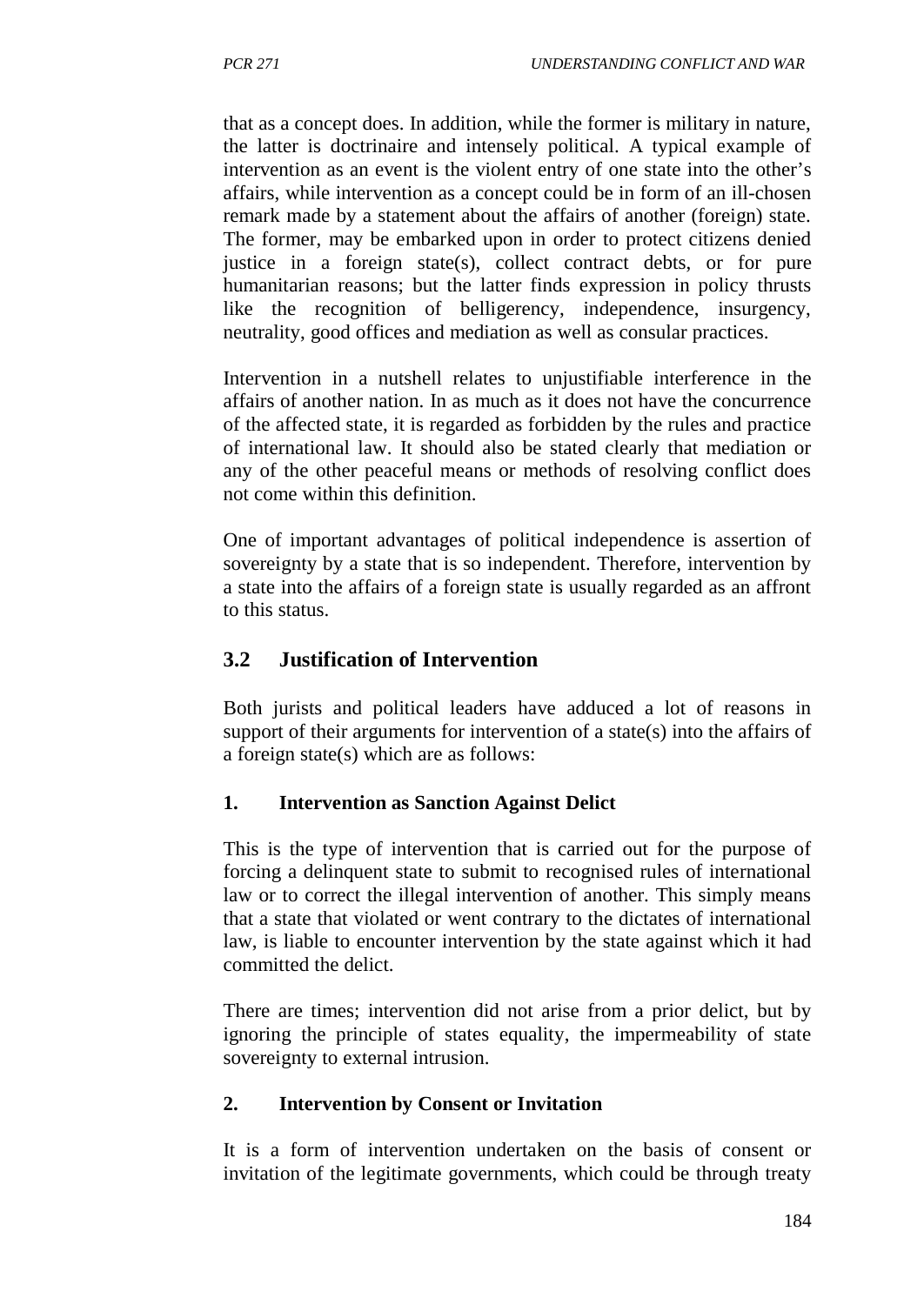relations between state A consenting or authorising another state B to intervene in her domestic affairs. A typical of example or case study was that between Cuba and the United States in 1903, in which the former authorised the latter to intervene for the preservation of Cuban independence and the maintenance of a government. Although, this form of intervention was criticised or faulted on the grounds that consent could hardly be obtained in a situation where a civil strive was involved as neither faction would speak as legal representative of the whole.

### **3. Intervention to Maintain a Balance of Power**

There are occasions or instances by which foreign states intervene in the domestic affairs of others for varied reasons in order to save humanity and to foster a balance of power. Intervention could take various forms ranging from sanction, blockade, and withdrawal of financial or technical aids and the use of force. Of all the above mentioned forms of intervention, intervention by force of arms was regarded as the most important method of maintaining balance of power and enforcing the laws of nations, for it compelled refractory states to obey the rules, which they had agreed to regard as obligatory in their mutual dealings without resort to war. But it harbored the explosive potential of provoking counter – intervention by a third state, which could even lead to war. For example, in 1860, during the Peloponnesian War, Athens sent a fleet in aid of Corcyra against Corinth to prevent the Corcyrean fleet from surrendering or succumbing to the Corinthians and upsetting the power balance against the Athenians. Another example is the British, French and Russian intervention in Turkey in 1827, which degenerated into wars.

### **4. Intervention to Save Humanity**

This form of intervention is hinged on humanitarian considerations against the violation of traditional human rights. It is usually carried out or undertaken unilaterally by one state or states through the use of coercive action having established facts to justify such action. Justification of the intervention is usually based on the fact that the Target State violated some minimum international law standard. According to Carey at traditional international law, humanitarian intervention was asserted, for it was held that when a state, although acting within its rights of sovereignty, so violated the rights of humanity beyond all limits of reason and justice, whether the violation applied to its own nationals or the nationals of other nations, a right to intervene was lawful. This was based upon the understanding that in international law, there were no perfect rights, no absolute rights; and that all rights must be exercised prudently with ordinary precautions, without abusing them or exceeding their equitable limits, since the right of independence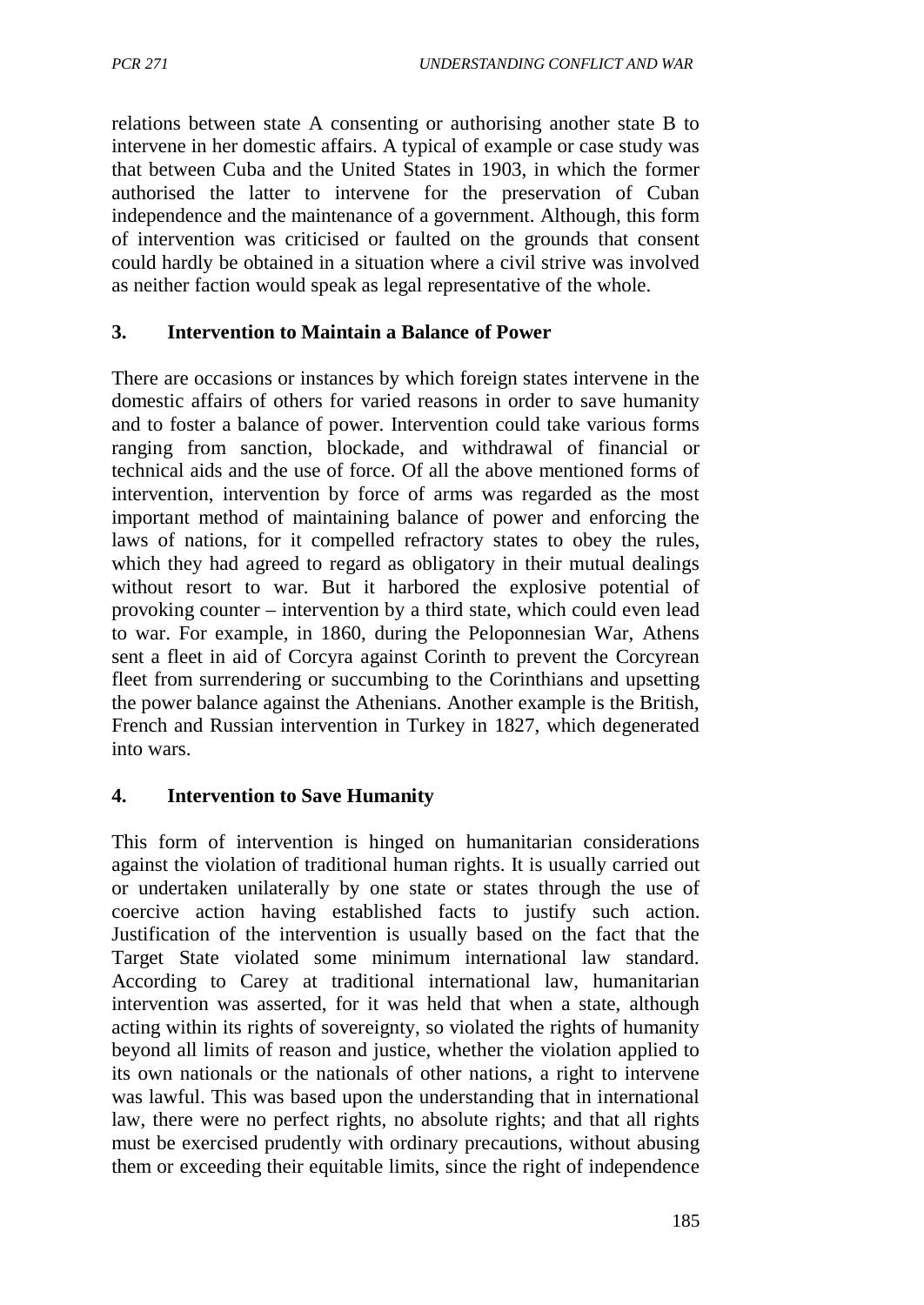notwithstanding, such independence gave way when it was abused. This type of intervention is quite different from such that arbitrarily aimed at imposing a preferred social system on a state by another foreign state, as was the case by Great-Britain, France and Russia.

# **3.3 Forms or Types of Intervention**

## **a. Internal Intervention**

This is type of intervention in which an intervening state interfering in the dispute between two warring or disputing parties within the territorial integrity of a country which could be in the case of the legitimate government a state versus a combating section of the country or between insurgents.

## **b. External Intervention**

This could take the form of an external or foreign interfering state fighting or whose military armed forces are involved in the conflict of another state as in the case of country A taking side, with country B in the war or dispute between countries B and C.

## **c. Punitive Intervention**

This may take the form of a reprisal for the injury suffered in the hands of another state. This may be carried out in form of pacific blockade or air blockade against the state being so punished.

## **d. Subversive Intervention**

This could be in form of propaganda or other related activities by one state for the purpose of causing revolt or civil strive in another state.

# **4.0 CONCLUSION**

It should be pointed out that, Article 2(4) of the United Nations Charter and the United Nations General Assembly, in its resolution 2131 (xx) of December 21, 1965, reaffirmed the principle of non- intervention in international law. The resolution says:

No state has the right to intervene, directly or indirectly, for any reason whatever, in the internal or external affairs of any other state. Consequently, armed intervention and all other forms of interference or attempted threats against its political, economic and cultural elements are condemned.